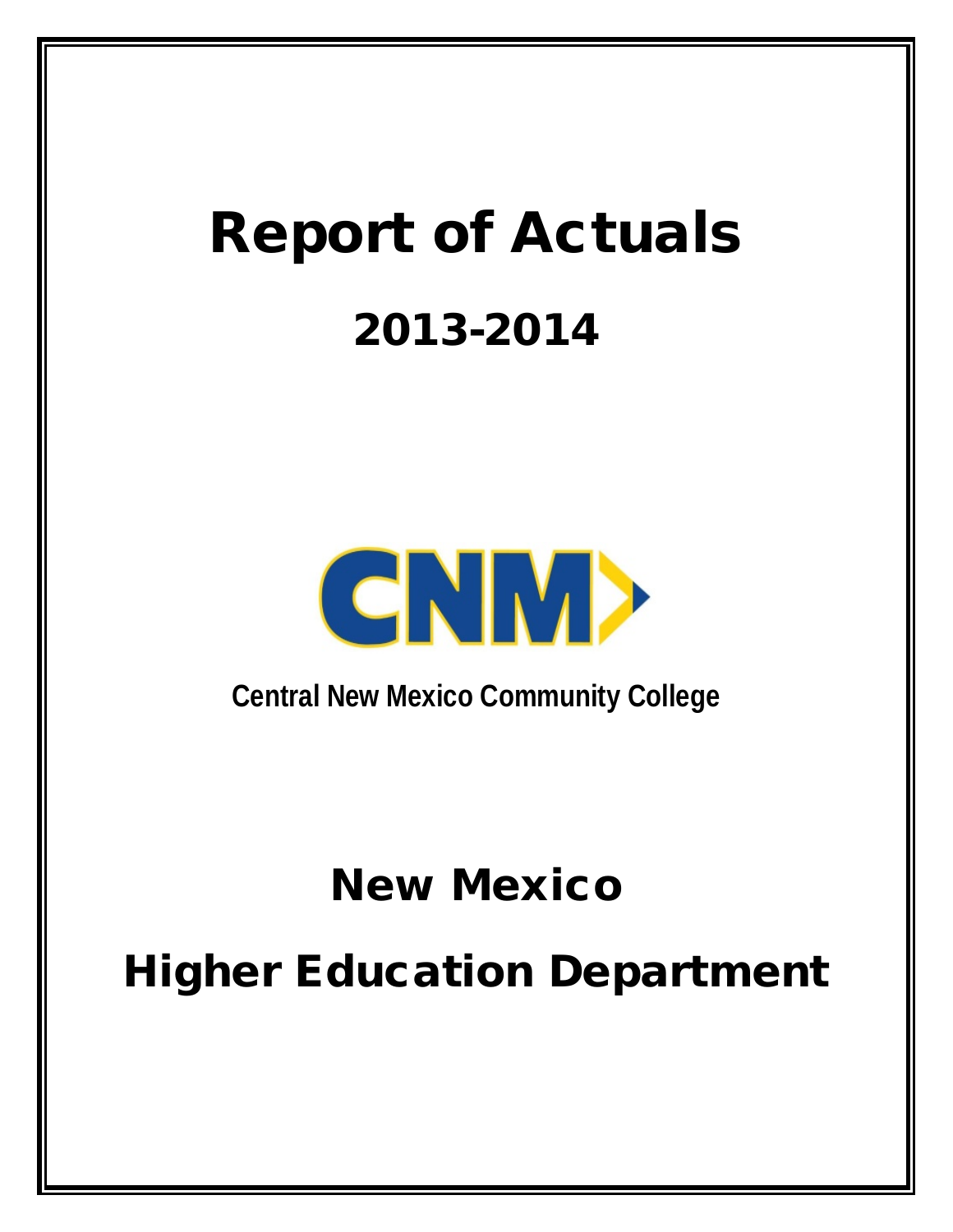# **Central New Mexico Community College (CNM) Report of Actuals 2013 - 2014**

### **Table of Contents**

|             |                |                                                                          | Page |
|-------------|----------------|--------------------------------------------------------------------------|------|
| Exhibit 1   |                | Summary of Current and Plant Funds                                       | 1    |
| Exhibit     | - 1A           | <b>Detail of Transfers</b>                                               | 3    |
| Exhibit     | 1B             | Analysis of Unrestricted Current Funds Balances                          | 4    |
| Exhibit     | $\overline{2}$ | Summary of Instruction and General                                       | 5    |
| Exhibit 3   |                | Summary of Student Tuition and Fees for Instruction and General          | 6    |
| Exhibit 4   |                | Summary of Governmental Appropriations for Instruction and General       | 7    |
| Exhibit 5   |                | Summary of Governmental Grants and Contracts for Instruction and General | 7    |
| Exhibit 6   |                | Private Gifts, Grants, and Contracts for Instruction and General         | 8    |
| Exhibit     | - 7            | Endowment, Land, Permanent Fund Incomes for Instruction and General      | 8    |
| Exhibit 8   |                | Sales and Services of Educational Activities for Instruction and General | 8    |
| Exhibit 9   |                | Other Sources of Revenues for Instruction and General                    | 8    |
| Exhibit 10  |                | Summary of Expenditures for Instruction                                  | 9    |
| Exhibit 10A |                | Expenditures for Instruction-Detail                                      | 10   |
| Exhibit     | 11             | Summary of Expenditures for Academic Support                             | 29   |
| Exhibit     | 11A            | <b>Expenditures for Academic Support-Detail</b>                          | 31   |
| Exhibit 12  |                | Summary of Expenditures for Student Services                             | 39   |
| Exhibit 12A |                | <b>Expenditures for Student Services-Detail</b>                          | 40   |
| Exhibit 13  |                | Summary of Expenditures for Institutional Support                        | 53   |
| Exhibit 13A |                | Expenditures for Institutional Support-Detail                            | 55   |
| Exhibit     | 14             | Summary of Expenditures for Operations and Maintenance                   | 69   |
| Exhibit     | 14A            | Expenditures for Operations and Maintenance-Detail                       | 70   |
| Exhibit 15  |                | Student Social and Cultural Development Activities                       | 74   |
| Exhibit 17  |                | <b>Summary of Public Service</b>                                         | 75   |
| Exhibit 17A |                | <b>Public Service-Detail</b>                                             | 76   |
| Exhibit     | 18             | <b>Summary of Internal Services</b>                                      | 93   |
| Exhibit     | 18A            | <b>Internal Services-Detail</b>                                          | 94   |
| Exhibit     | - 19           | Summary of Student Grants and Stipends                                   | 98   |
| Exhibit 20  |                | <b>Summary of Auxiliary Enterprises</b>                                  | 99   |
| Exhibit 20A |                | <b>Auxiliary Enterprises-Detail</b>                                      | 100  |
| Exhibit I   |                | Summary of Capital Outlay                                                | 105  |
| Exhibit II  |                | Summary of Renewals and Replacements                                     | 106  |
| Exhibit III |                | <b>Summary of Debt Services</b>                                          | 107  |
| Exhibit a   |                | Summary of Current Funds Revenue by Source                               | 108  |
| Exhibit b   |                | Summary of Salaries in All Current Funds                                 | 110  |
| Exhibit e   |                | Salaries of Principal Officers                                           | 113  |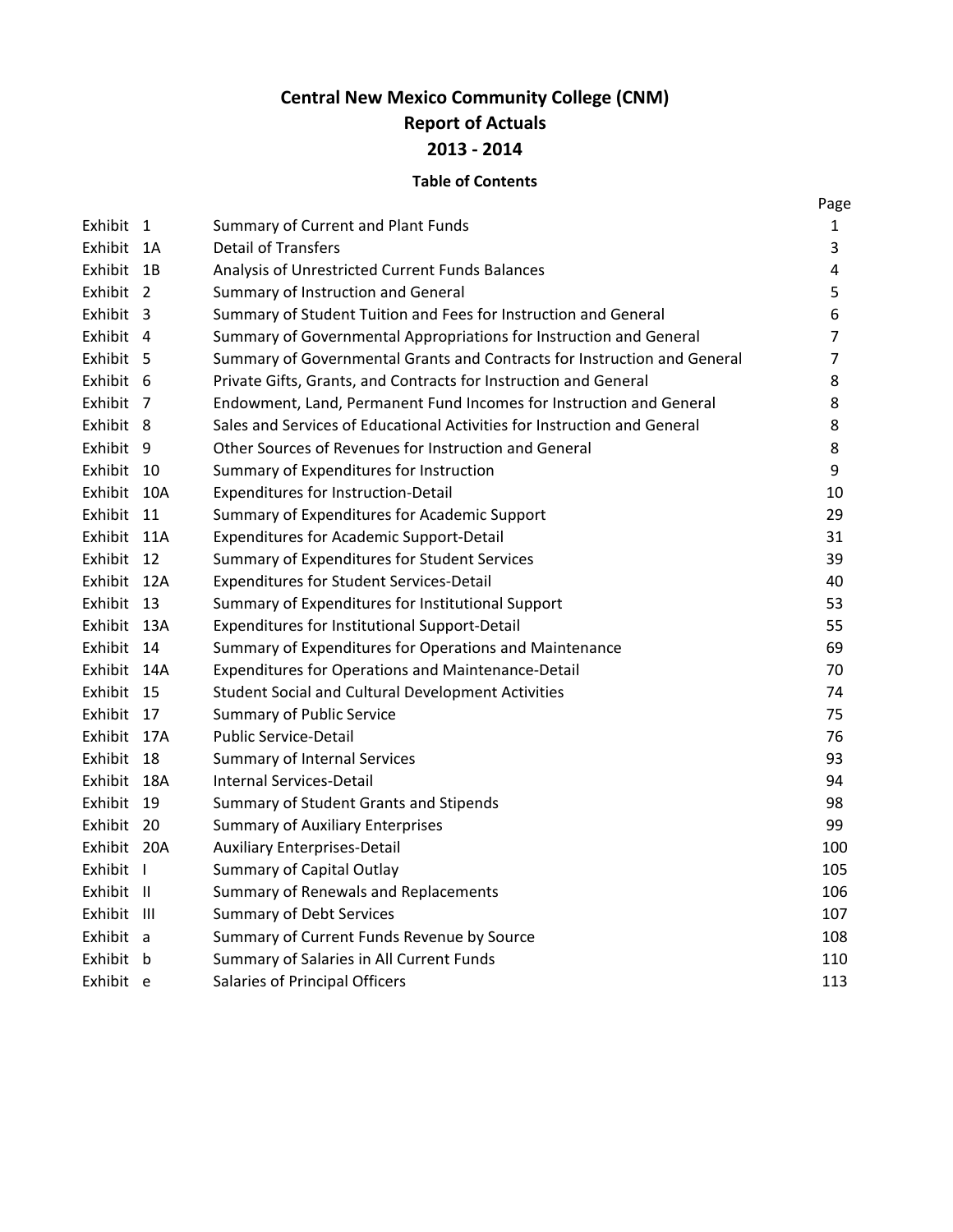#### **Central New Mexico Community College Exhibit 1- Summary of Current and Plant Funds Page 1 of 2**

|                |                                    | Approved      |                         | Estimated   |                         |             |                         |
|----------------|------------------------------------|---------------|-------------------------|-------------|-------------------------|-------------|-------------------------|
|                |                                    | <b>Budget</b> |                         | Actuals     |                         | Actuals     |                         |
|                |                                    | 2013-2014     |                         | 2013-2014   |                         | 2013-2014   |                         |
|                |                                    | Unrest.       | Rest.                   | Unrest.     | Rest.                   | Unrest.     | Rest.                   |
|                | 1 Revenues                         |               |                         |             |                         |             |                         |
| $\overline{2}$ | Instruction and General            | 128,268,024   | 7,833,599               | 126,741,752 | 6,779,939               | 126,636,745 | 5,663,616               |
| 3              | <b>Student Social and Cultural</b> | 185,000       | 0                       | 150,000     | $\Omega$                | 132,618     | $\Omega$                |
| 4              | Research                           |               |                         |             |                         |             |                         |
| 5              | <b>Public Service</b>              | 100,000       | 1,679,519               | 90,000      | 951,775                 | 94,881      | 671,725                 |
| 6              | <b>Internal Services</b>           | 200,000       | 117,560                 | 50,000      | 78,419                  | 20,797      | 54,312                  |
| $\overline{7}$ | Student Aid Grants and Stipends    | 26,660        | 50,260,064              | 10,000      | 50,351,986              | 7,500       | 37,873,701              |
| 8              | <b>Auxiliary Enterprises</b>       | 3,522,000     | 57,087                  | 3,580,500   | 43,739                  | 3,416,154   | 30,392                  |
| 9              | Intercollegiate Athletics          |               |                         |             |                         |             |                         |
| 10             | Independent Operations             |               |                         |             |                         |             |                         |
| 11             | Subtotal - Current Funds           | 132,301,684   | 59,947,829              | 130,622,252 | 58,205,858              | 130,308,695 | 44,293,746              |
| 12             | Capital Outlay                     | 40,725,000    |                         | 22,120,000  |                         | 3,386,505   |                         |
| 13             | Renewals and Replacements          | 2,383,188     |                         | 2,305,828   |                         | 2,174,768   |                         |
| 14             | Retirement of Indebtedness         | 9,550,000     |                         | 9,550,000   |                         | 9,284,872   |                         |
|                | 15 Total Revenues                  | 184,959,872   | 59,947,829              | 164,598,080 | 58,205,858              | 145,154,840 | 44,293,746              |
| 16             |                                    |               |                         |             |                         |             |                         |
|                | 17 Beginning Balances              |               |                         |             |                         |             |                         |
| 18             | Instruction and General            | 16,095,172    | 0                       | 24,044,507  | $\mathbf 0$             | 24,044,507  | 0                       |
| 19             | <b>Student Social and Cultural</b> | 311,328       | $\mathbf 0$             | 371,325     | $\mathbf 0$             | 371,325     | $\Omega$                |
| 20             | Research                           |               |                         |             |                         |             |                         |
| 21             | <b>Public Service</b>              | 178,528       | 0                       | 201,899     | $\mathbf 0$             | 201,899     | 0                       |
| 22             | <b>Internal Services</b>           | $\Omega$      | $\Omega$                | $\Omega$    | $\Omega$                | $\Omega$    | $\Omega$                |
| 23             | Student Aid Grants and Stipends    | $\Omega$      | $\mathbf 0$             | 206,102     | $\mathbf 0$             | 206,102     | $\mathbf 0$             |
| 24             | <b>Auxiliary Enterprises</b>       | 2,295,261     | $\mathbf 0$             | 2,944,358   | $\mathbf 0$             | 2,944,358   | $\Omega$                |
| 25             | Intercollegiate Athletics          |               |                         |             |                         |             |                         |
| 26             | Independent Operations             |               |                         |             |                         |             |                         |
| 27             | Subtotal - Current Funds           | 18,880,289    | $\overline{\mathbf{0}}$ | 27,768,191  | $\overline{\mathbf{0}}$ | 27,768,191  | $\overline{\mathbf{0}}$ |
| 28             | Capital Outlay                     | 5,017,743     |                         | 11,842,926  |                         | 11,842,926  |                         |
| 29             | Renewals and Replacements          | 9,740,424     |                         | 15,477,487  |                         | 15,477,487  |                         |
| 30             | Retirement of Indebtedness         | 6,147,975     |                         | 7,458,108   |                         | 7,458,108   |                         |
|                | 31 Total Beginning Balances        | 39,786,431    | $\overline{0}$          | 62,546,712  | $\overline{\mathbf{0}}$ | 62,546,712  | $\overline{\mathbf{0}}$ |
| 32             |                                    |               |                         |             |                         |             |                         |
|                | 33 Total Available                 |               |                         |             |                         |             |                         |
| 34             | Instruction and General            | 144,363,196   | 7,833,599               | 150,786,259 | 6,779,939               | 150,681,252 | 5,663,616               |
| 35             | <b>Student Social and Cultural</b> | 496,328       | 0                       | 521,325     | $\Omega$                | 503,943     | $\Omega$                |
| 36             | Research                           | 0             | $\overline{0}$          | 0           | $\Omega$                | $\Omega$    | $\Omega$                |
|                |                                    |               |                         |             |                         |             |                         |
| 37             | <b>Public Service</b>              | 278,528       | 1,679,519               | 291,899     | 951,775                 | 296,780     | 671,725                 |
| 38             | <b>Internal Services</b>           | 200,000       | 117,560                 | 50,000      | 78,419                  | 20,797      | 54,312                  |
| 39             | Student Aid Grants and Stipends    | 26,660        | 50,260,064              | 216,102     | 50,351,986              | 213,602     | 37,873,701              |
| 40             | <b>Auxiliary Enterprises</b>       | 5,817,261     | 57,087                  | 6,524,858   | 43,739                  | 6,360,512   | 30,392                  |
| 41             | Intercollegiate Athletics          | 0             | 0                       | 0           | 0                       | 0           | $\Omega$                |
| 42             | <b>Independent Operations</b>      | $\Omega$      | $\overline{0}$          | $\Omega$    | $\Omega$                | $\Omega$    | $\mathbf 0$             |
| 43             | Subtotal - Current Funds           | 151,181,973   | 59,947,829              | 158,390,443 | 58,205,858              | 158,076,886 | 44,293,746              |
| 44             | Capital Outlay                     | 45,742,743    | $\mathbf 0$             | 33,962,926  | $\mathbf 0$             | 15,229,431  | 0                       |
| 45             | <b>Renewals and Replacements</b>   | 12,123,612    | 0                       | 17,783,315  | 0                       | 17,652,255  | $\Omega$                |
| 46             | Retirement of Indebtedness         | 15,697,975    | 0                       | 17,008,108  | $\Omega$                | 16,742,980  | $\mathbf 0$             |
|                | 47 Total Available                 | 224.746.303   | 59.947.829              | 227,144,792 | 58.205.858              | 207,701,552 | 44.293.746              |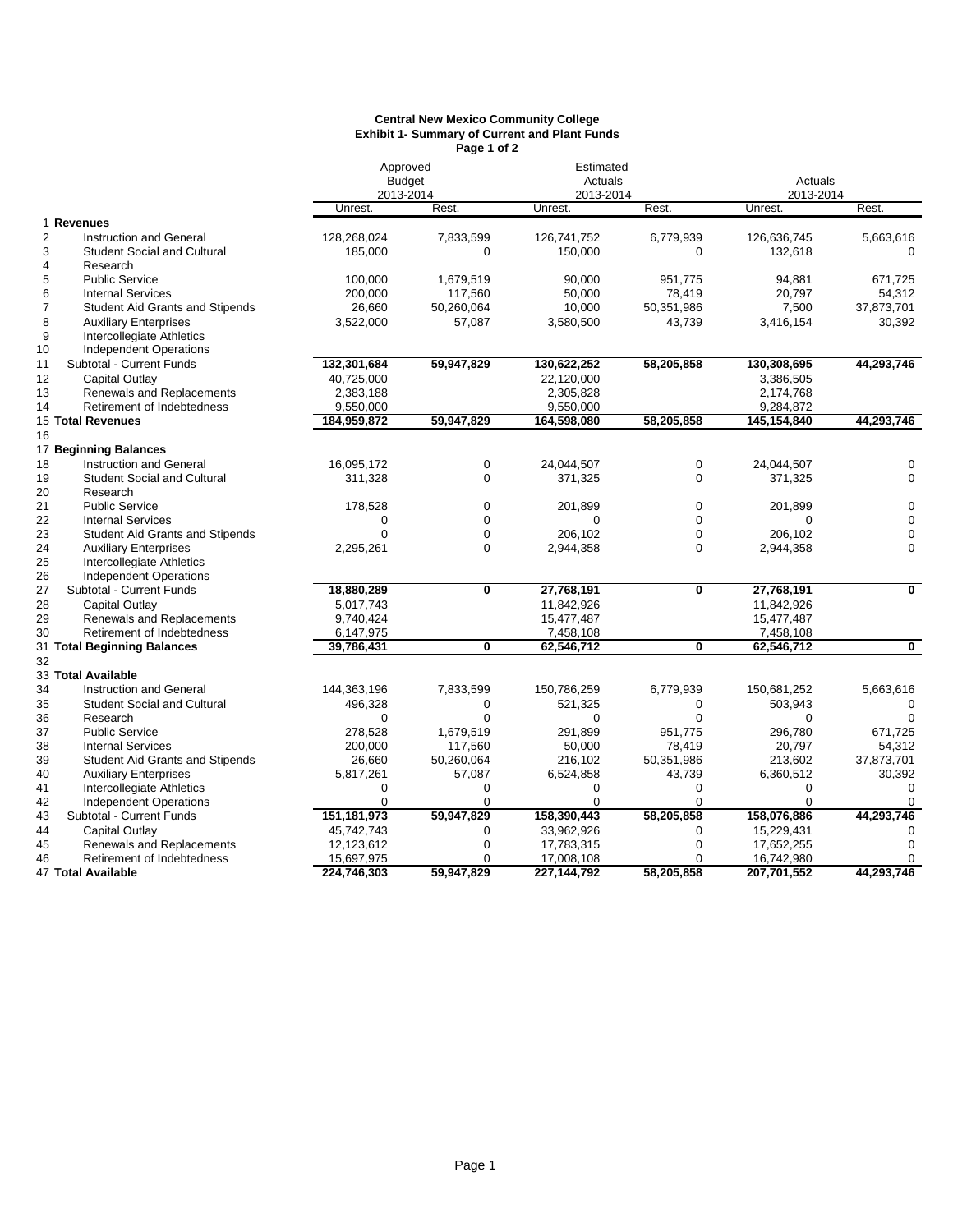#### **Central New Mexico Community College Exhibit 1- Summary of Current and Plant Funds Page 2 of 2**

|                |                                              | Approved                   |                         | Estimated               |                         |                      |                         |
|----------------|----------------------------------------------|----------------------------|-------------------------|-------------------------|-------------------------|----------------------|-------------------------|
|                |                                              | <b>Budget</b><br>2013-2014 | Actuals<br>2013-2014    |                         |                         | Actuals<br>2013-2014 |                         |
|                |                                              | Unrest.                    | Rest.                   | Unrest.                 | Rest.                   | Unrest.              | Rest.                   |
|                | 1 Expenditures                               |                            |                         |                         |                         |                      |                         |
| $\overline{2}$ | <b>Instruction and General</b>               | 125, 173, 029              | 7,833,599               | 132,051,652             | 6,779,939               | 130,002,175          | 5,663,616               |
| 3              | <b>Student Social and Cultural</b>           | 203,352                    | $\Omega$                | 203,352                 | 0                       | 96,293               |                         |
| 4              | Research                                     |                            |                         |                         |                         |                      |                         |
| 5              | <b>Public Service</b>                        | 110,000                    | 1,679,519               | 130,000                 | 951,775                 | 76,981               | 671,725                 |
| 6              | <b>Internal Services</b>                     | 200,000                    | 117,560                 | 50,000                  | 78,419                  | 20,797               | 54,312                  |
| $\overline{7}$ | <b>Student Aid Grants and Stipends</b>       | 2,544,331                  | 50,260,064              | 2,569,709               | 50,351,986              | 2,442,725            | 37,873,701              |
| 8              | <b>Auxiliary Enterprises</b>                 | 3,301,095                  | 57,087                  | 3,295,368               | 43,739                  | 2,254,424            | 30,392                  |
| 9              | Intercollegiate Athletics                    |                            |                         |                         |                         |                      |                         |
| 10             | <b>Independent Operations</b>                |                            |                         |                         |                         |                      |                         |
| 11             | Subtotal - Current Funds                     | 131,531,807                | 59,947,829              | 138,300,081             | 58,205,858              | 134,893,395          | 44,293,746              |
| 12             | Capital Outlay                               | 39,700,000                 |                         | 23,200,000              |                         | 5,427,091            |                         |
| 13             | Renewals and Replacements                    | 9,636,304                  |                         | 9,636,304               |                         | 9,220,812            |                         |
| 14             | Retirement of Indebtedness                   | 10,302,000                 |                         | 11,800,000              |                         | 10,769,055           |                         |
|                | 15 Total Expenditures                        | 191,170,111                | 59,947,829              | 182,936,385             | 58,205,858              | 160,310,353          | 44,293,746              |
| 16             |                                              |                            |                         |                         |                         |                      |                         |
|                | 17 Transfer to (from)                        |                            |                         |                         |                         |                      |                         |
| 18             | Instruction and General                      | (5,257,860)                | 0                       | (5,043,796)             | 0                       | (5,043,796)          | 0                       |
| 19             | <b>Student Social and Cultural</b>           | (3,600)                    | 0                       | (3,600)                 | 0                       | (3,600)              | $\mathbf 0$             |
| 20             | Research                                     |                            |                         |                         |                         |                      |                         |
| 21             | <b>Public Service</b>                        | $\mathbf 0$                | 0                       | $\mathbf 0$             | $\mathbf 0$             | 0                    | $\mathbf 0$             |
| 22             | <b>Internal Services</b>                     | $\Omega$                   | 0                       | $\Omega$                | $\mathbf 0$             | $\Omega$             | $\mathbf 0$             |
| 23             | Student Aid Grants and Stipends              | 2,517,671                  | 0                       | 2,353,607               | $\overline{0}$          | 2,353,607            | $\mathbf 0$             |
| 24             | <b>Auxiliary Enterprises</b>                 | (732,095)                  | 0                       | (782, 095)              | 0                       | (782, 095)           | 0                       |
| 25             | Intercollegiate Athletics                    |                            |                         |                         |                         |                      |                         |
| 26             | <b>Independent Operations</b>                |                            |                         |                         |                         |                      |                         |
| 27             | Subtotal - Current Funds                     | (3,475,884)                | $\overline{\mathbf{0}}$ | (3,475,884)             | $\overline{\mathbf{0}}$ | (3,475,884)          | $\overline{0}$          |
| 28             | Capital Outlay                               | 671,101                    |                         | 671,101                 |                         | 671,101              |                         |
| 29             | Renewals and Replacements                    | 2,804,783                  |                         | 2,804,783               |                         | 2,804,783            |                         |
| 30             | Retirement of Indebtedness                   | 0                          |                         | 0                       |                         | 0                    |                         |
|                | 31 Total Transfers                           | $\overline{\mathbf{0}}$    | $\overline{\mathbf{0}}$ | $\overline{\mathbf{0}}$ | $\overline{\mathbf{0}}$ | $\bf{0}$             | $\overline{\mathbf{0}}$ |
| 32             |                                              |                            |                         |                         |                         |                      |                         |
|                | 33 Ending Balances                           |                            |                         |                         |                         |                      |                         |
| 34             | <b>Instruction and General</b>               | 13,932,307                 | $\overline{0}$          | 13.690.811              | 0                       | 15,635,281           | $\Omega$                |
| 35             | <b>Student Social and Cultural</b>           | 289,376                    | 0                       | 314,373                 | 0                       | 404,050              | $\Omega$                |
| 36             | Research                                     | $\Omega$                   | 0                       | 0                       | $\mathbf 0$             | 0                    | 0                       |
| 37             | <b>Public Service</b>                        | 168,528                    | $\overline{0}$          | 161,899                 | $\mathbf 0$             | 219,799              | $\Omega$                |
| 38             | <b>Internal Services</b>                     | 0                          | $\Omega$                | $\Omega$                | 0                       | $\Omega$             | $\Omega$                |
| 39             | <b>Student Aid Grants and Stipends</b>       | $\Omega$                   | $\overline{0}$          | $\Omega$                | $\overline{0}$          | 124,484              | $\Omega$                |
| 40             | <b>Auxiliary Enterprises</b>                 | 1,784,071                  | 0                       | 2,447,395               | $\overline{0}$          | 3,323,993            | $\Omega$                |
| 41             | Intercollegiate Athletics                    | 0                          | $\overline{0}$          | $\Omega$                | 0                       | $\Omega$             | 0                       |
| 42             | Independent Operations                       | $\Omega$                   | 0                       | $\Omega$                | 0                       | $\Omega$             | $\mathbf 0$             |
| 43             | Subtotal - Current Funds                     | 16,174,282                 | 0                       | 16,614,478              | 0                       | 19,707,607           | 0                       |
| 44             | Capital Outlay                               | 6,713,844                  | 0                       | 11,434,027              | 0                       | 10,473,441           | $\mathbf 0$             |
| 45             | Renewals and Replacements                    | 5,292,091                  | $\overline{0}$          | 10,951,794              | 0                       | 11,236,226           | $\mathbf 0$             |
| 46             | Retirement of Indebtedness                   | 5,395,975                  | 0                       | 5,208,108               | 0                       | 5,973,925            | 0                       |
|                | 47 Total Ending Balances                     | 33,576,192                 | $\overline{\mathbf{0}}$ | 44,208,407              | Ō                       | 47,391,199           | $\overline{\mathbf{0}}$ |
| 48             |                                              |                            |                         |                         |                         |                      |                         |
|                | 49 Total Expenditures, Transfers, & Balances | 224,746,303                | 59,947,829              | 227, 144, 792           | 58,205,858              | 207,701,552          | 44,293,746              |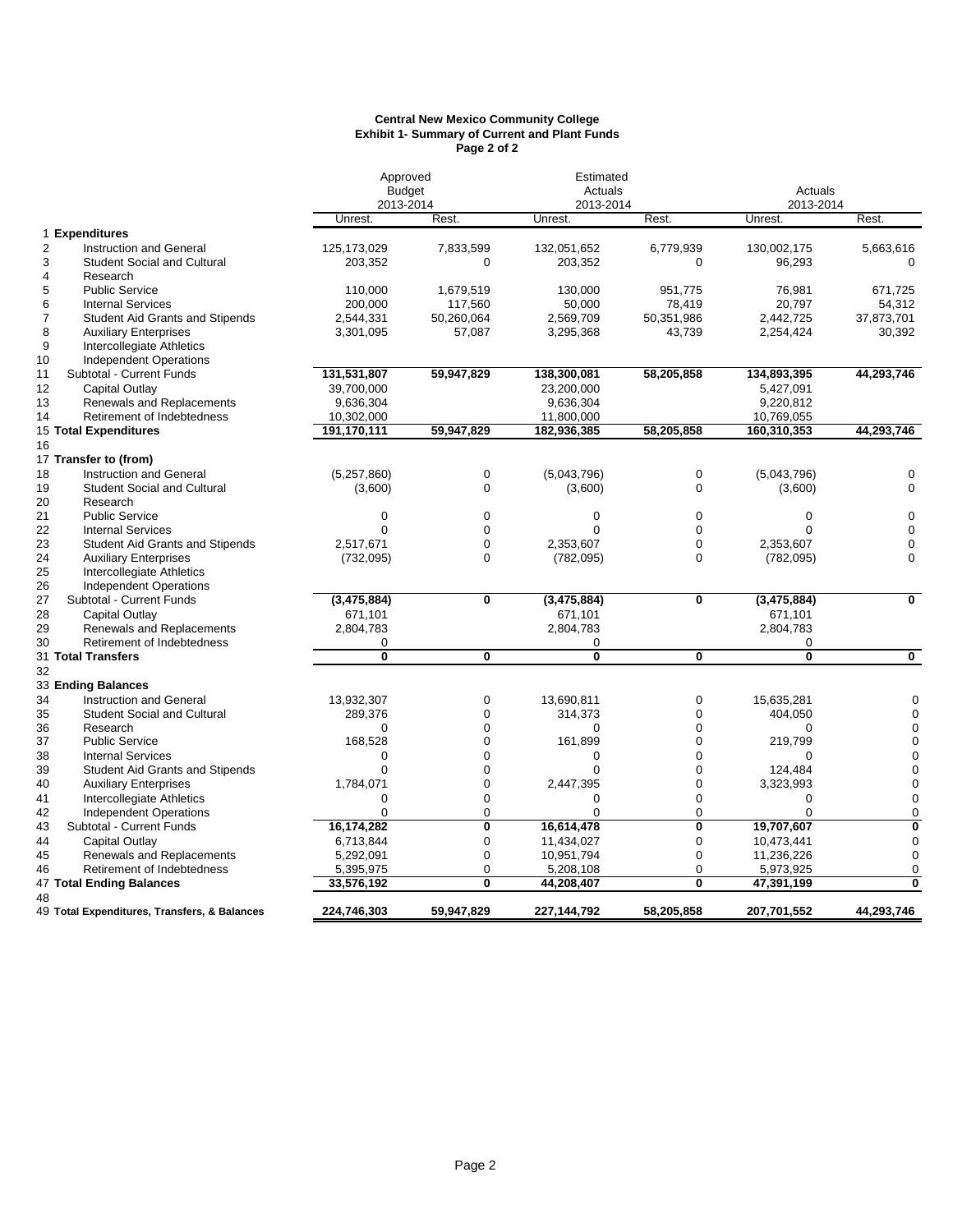## **Central New Mexico Community College Detail of Transfers Exhibit 1A**

|                                                 | Approved<br><b>Budget</b><br>2013-2014 | Estimated<br>Actuals<br>2013-2014 | Actuals<br>2013-2014         |
|-------------------------------------------------|----------------------------------------|-----------------------------------|------------------------------|
| 1 From Instruction and General                  |                                        |                                   |                              |
| <b>Mandatory Transfers</b><br>2                 |                                        |                                   |                              |
| 3<br>Renewals and Replacements                  |                                        |                                   |                              |
| <b>Debt Service</b><br>4                        | 0                                      | 0                                 | 0                            |
| 5<br><b>Total Mandatory Transfers</b><br>6      | $\overline{0}$                         | $\mathbf 0$                       | $\Omega$                     |
| 7<br>Non-mandatory Transfers                    |                                        |                                   |                              |
| <b>Public Service</b><br>8                      | $\mathbf 0$                            | $\boldsymbol{0}$                  |                              |
| 9<br>Research                                   |                                        |                                   |                              |
| <b>Auxiliary Enterprises</b><br>10              |                                        | 13,400                            | 13,400                       |
| 11<br><b>Student Aid Grants and Stipends</b>    | (2,364,071)                            | (2, 163, 407)                     | (2, 163, 407)                |
| 12<br>Plant Fund Capital Outlay                 | (671, 101)                             | (671, 101)                        | (671, 101)                   |
| 13<br>Renewals and Replacements                 | (2,222,688)                            | (2,222,688)                       | (2,222,688)                  |
| <b>Total Non-mandatory Transfers</b><br>14      | (5,257,860)                            | (5,043,796)                       | (5,043,796)                  |
| 15 Total From Instruction and General           | (5, 257, 860)                          | (5,043,796)                       | (5,043,796)                  |
| 16                                              |                                        |                                   |                              |
| 17 From Internal Services                       |                                        |                                   |                              |
| Renewals and Replacements<br>18                 | 0                                      | 0                                 | 0                            |
| 19 Total Internal Services                      | $\overline{0}$                         | $\mathbf 0$                       | $\Omega$                     |
| 20                                              |                                        |                                   |                              |
| 21 Net Current Fund Transfers To (From)         |                                        |                                   |                              |
| 22<br><b>Instruction and General</b>            | (5,257,860)                            | (5,043,796)                       | (5,043,796)                  |
| 23<br>Student Social and Cultural Development   | (3,600)                                | (3,600)                           | (3,600)                      |
| 24<br><b>Public Service</b>                     | 0                                      | 0                                 | 0                            |
| 25<br><b>Internal Services</b>                  | 0                                      | 0                                 | $\Omega$                     |
| 26<br>Research                                  |                                        |                                   |                              |
| 27<br><b>Student Aid and Grants</b>             | 2,517,671                              | 2,353,607                         | 2,353,607                    |
| 28<br><b>Auxiliary Enterprises</b>              | (732, 095)                             | (782, 095)                        | (782, 095)                   |
| 29 Net Current Fund Transfers To (From)         | (3,475,884)                            | (3,475,884)                       | (3,475,884)                  |
| 30 Plant Funds                                  | 671,101                                | 671,101                           | 671,101                      |
| 31 Renewals and Replacements<br>32 Debt Service | 2,804,783                              | 2,804,783                         | 2,804,783                    |
| <b>33 Net Total Transfers</b>                   | 0<br>$\overline{\mathbf{0}}$           | 0<br>$\overline{\mathbf{0}}$      | 0<br>$\overline{\mathbf{0}}$ |
|                                                 |                                        |                                   |                              |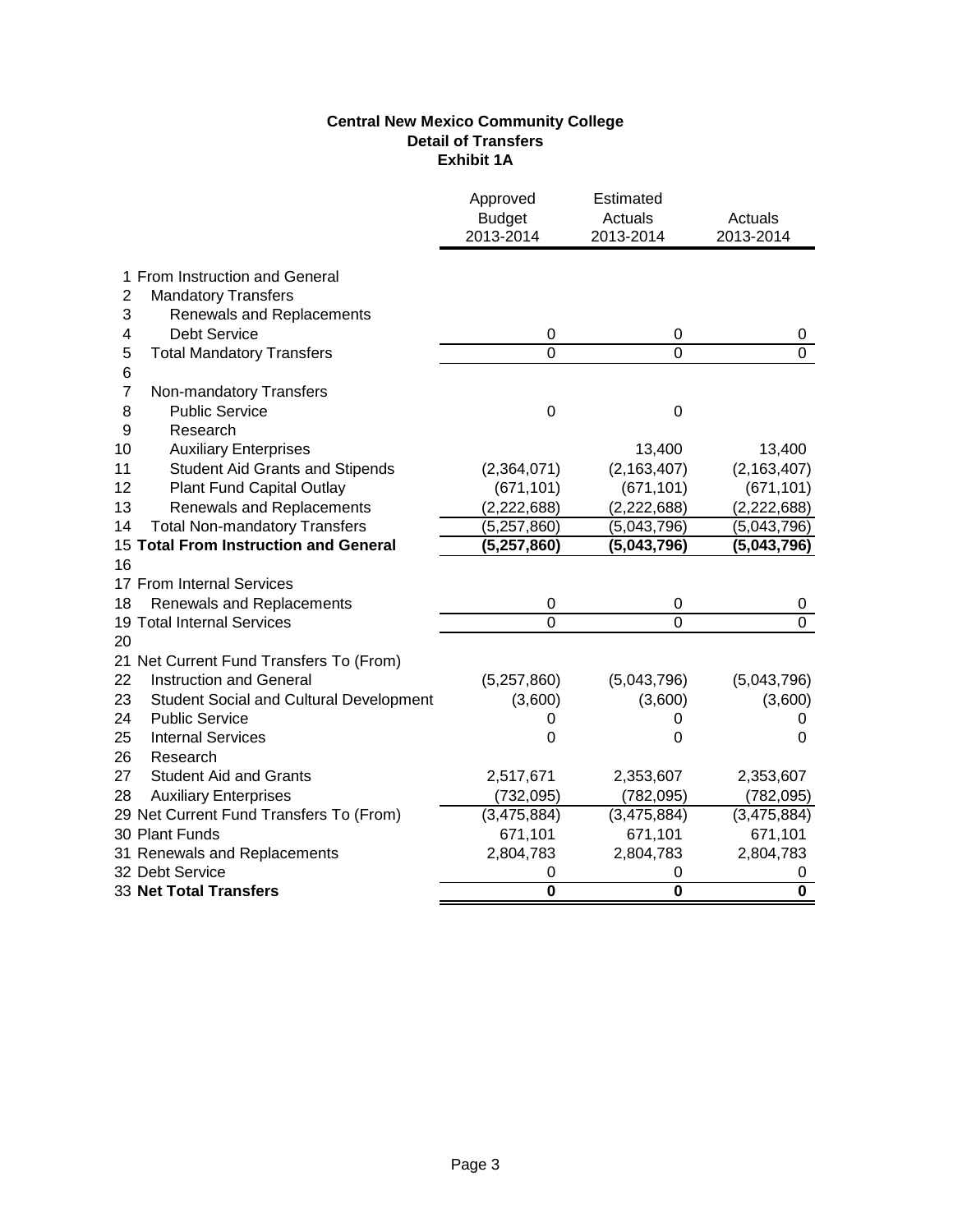# **Central New Mexico Community College Analysis of Unrestricted Current Funds Balances Exhibit 1B**

|                |                                                 | Approved<br><b>Budget</b><br>2013-2014 | Estimated<br>Actuals<br>2013-2014 | Actuals<br>2013-2014   |
|----------------|-------------------------------------------------|----------------------------------------|-----------------------------------|------------------------|
|                |                                                 |                                        |                                   |                        |
|                | 1 Instruction and General                       |                                        |                                   |                        |
| $\overline{c}$ | <b>Beginning Balance</b>                        | 16,095,172                             | 24,044,507                        | 24,044,507             |
| 3<br>4         |                                                 | 13,932,307                             | 13,690,811                        |                        |
| 5              | <b>Ending Balance</b><br>Reserved for Cash Flow | 6,020,766                              | 5,404,438                         | 15,635,281             |
| 6              | HED 3-6% Reserve                                | 7,911,541                              | 8,286,373                         | 7,450,183<br>8,185,098 |
| $\overline{7}$ |                                                 |                                        |                                   |                        |
|                | 8 Student Social and Cultural Development       |                                        |                                   |                        |
| 9              | <b>Beginning Balance</b>                        | 311,328                                | 371,325                           | 371,325                |
| 10             |                                                 |                                        |                                   |                        |
| 11             | <b>Ending Balance</b>                           | 289,376                                | 314,373                           | 404,050                |
| 12             |                                                 |                                        |                                   |                        |
|                | 13 Research                                     |                                        |                                   |                        |
| 14             | <b>Beginning Balance</b>                        |                                        |                                   |                        |
| 15             |                                                 |                                        |                                   |                        |
| 16             | <b>Ending Balance</b>                           |                                        |                                   |                        |
| 17             |                                                 |                                        |                                   |                        |
|                | 18 Public Service                               |                                        |                                   |                        |
| 19             | <b>Beginning Balance</b>                        | 178,528                                | 201,899                           | 201,899                |
| 20<br>21       | <b>Ending Balance</b>                           | 168,528                                | 161,899                           | 219,799                |
| 22             |                                                 |                                        |                                   |                        |
|                | 23 Internal Services                            |                                        |                                   |                        |
| 24             | <b>Beginning Balance</b>                        | 0                                      | 0                                 | 0                      |
| 25             |                                                 |                                        |                                   |                        |
| 26             | <b>Ending Balance</b>                           | 0                                      | 0                                 | 0                      |
| 27             |                                                 |                                        |                                   |                        |
|                | 28 Student Aid Grants and Stipends              |                                        |                                   |                        |
| 29             | <b>Beginning Balance</b>                        | 0                                      | 206,102                           | 206,102                |
| 30             |                                                 |                                        |                                   |                        |
| 31             | <b>Ending Balance</b>                           | 0                                      | 0                                 | 124,484                |
| 32             |                                                 |                                        |                                   |                        |
|                | 33 Auxiliary Enterprises                        |                                        |                                   |                        |
| 34<br>35       | <b>Beginning Balance</b>                        | 2,295,261                              | 2,944,358                         | 2,944,358              |
| 36             | <b>Ending Balance</b>                           | 1,784,071                              | 2,447,395                         | 3,323,993              |
| 37             |                                                 |                                        |                                   |                        |
|                | 38 Intercollegiate Athletics                    |                                        |                                   |                        |
| 39             | <b>Beginning Balance</b>                        |                                        |                                   |                        |
| 40             |                                                 |                                        |                                   |                        |
| 41             | <b>Ending Balance</b>                           |                                        |                                   |                        |

tures.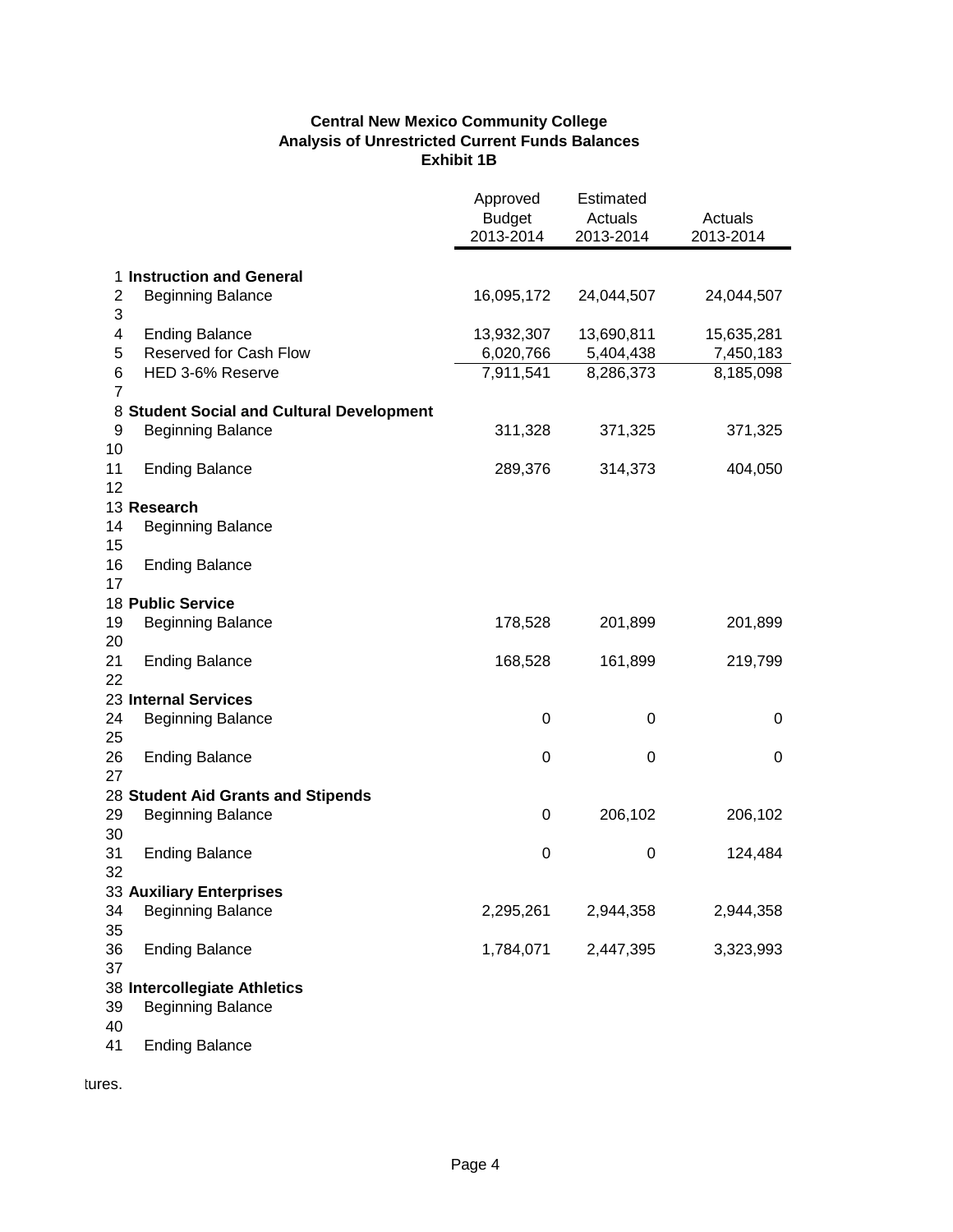#### **Central New Mexico Community College Summary of Instruction and General Exhibit 2**

|                |                                             | Approved             |             | Estimated            |                  | Actuals              |             |  |
|----------------|---------------------------------------------|----------------------|-------------|----------------------|------------------|----------------------|-------------|--|
|                |                                             | <b>Budget</b>        |             | Actuals              |                  |                      |             |  |
|                |                                             | 2013-2014<br>Unrest. | Rest.       | 2013-2014<br>Unrest. | Rest.            | 2013-2014<br>Unrest. | Rest.       |  |
| 1 Revenues     |                                             |                      |             |                      |                  |                      |             |  |
| $\overline{2}$ | <b>Tuition and Fees</b>                     | 24,352,340           |             | 22,727,396           | 49,273           | 22,432,545           | 42,070      |  |
| 3              | <b>Federal Govt Appropriations</b>          |                      |             |                      |                  |                      |             |  |
| $\overline{4}$ | <b>State Govt Appropriations</b>            | 51,971,700           |             | 51,971,700           |                  | 51,971,700           |             |  |
| 5              | <b>Local Govt Appropriations</b>            | 47,486,112           |             | 48,179,828           |                  | 48,602,581           |             |  |
| 6              | <b>Federal Govt Grants and Contracts</b>    | 145,000              | 3,934,792   | 260,000              | 3,464,877        | 115,572              | 2,969,608   |  |
| $\overline{7}$ | <b>State Govt Grants and Contracts</b>      | 729,072              | 1,994,054   | 169,878              | 1,782,002        | 149,878              | 2,096,579   |  |
| 8              | Local Govt Grants and Contracts             |                      | $\Omega$    |                      | 0                |                      | 8,000       |  |
| 9              | Private Gifts, Grants, and Contracts        | 10,000               | 1,874,753   | 65,500               | 1,453,787        | 33,115               | 504,856     |  |
| 10             | Endowment, Land, and Permanent Fund         |                      | 30,000      |                      | 30,000           |                      | 20,705      |  |
| 11             | Sales and Service of Educational Activities | 1,270,500            | $\mathbf 0$ | 1,016,500            | 0                | 1,048,406            | 21,798      |  |
| 12             | <b>Other Sources</b>                        | 2,303,300            |             | 2,350,950            |                  | 2,282,948            |             |  |
|                | 13 Total Revenues                           | 128,268,024          | 7,833,599   | 126,741,752          | 6,779,939        | 126,636,745          | 5,663,616   |  |
| 14             |                                             |                      |             |                      |                  |                      |             |  |
|                | 15 Beginning Balance                        | 16,095,172           |             | 24,044,507           |                  | 24,044,507           |             |  |
| 16             |                                             |                      |             |                      |                  |                      |             |  |
|                | 17 Total Available                          | 144,363,196          | 7,833,599   | 150,786,259          | 6,779,939        | 150,681,252          | 5,663,616   |  |
| 18             |                                             |                      |             |                      |                  |                      |             |  |
|                | 19 Expenditures                             |                      |             |                      |                  |                      |             |  |
| 20             | Instruction                                 | 60,385,427           | 3,509,573   | 60,322,332           | 3,175,298        | 60,268,957           | 2,764,476   |  |
| 21             | Academic Support                            | 12,629,014           | 1,390,811   | 14,610,362           | 1,111,305        | 14,447,845           | 909,128     |  |
| 22             | <b>Student Services</b>                     | 17,983,417           | 2,419,430   | 19,690,363           | 1,925,114        | 19,084,857           | 1,576,511   |  |
| 23             | <b>Institutional Support</b>                | 19,788,473           | 464,346     | 20,328,512           | 527,279          | 19,280,088           | 407,144     |  |
| 24             | Operations and Maintenance of Plant         | 14,386,698           | 49,439      | 17,100,083           | 40,943           | 16,920,428           | 6,357       |  |
|                | 25 Total Expenditures                       | 125,173,029          | 7,833,599   | 132,051,652          | 6,779,939        | 130,002,175          | 5,663,616   |  |
| 26             |                                             |                      |             |                      |                  |                      |             |  |
|                | 27 Transfers to (from)                      |                      |             |                      |                  |                      |             |  |
| 28             | <b>Mandatory Transfers</b>                  |                      |             |                      |                  |                      |             |  |
| 29             | <b>Debt Service</b>                         |                      |             |                      |                  |                      |             |  |
| 30             | <b>Required Transfers</b>                   |                      |             |                      |                  |                      |             |  |
| 31             | Plant Fund                                  |                      |             |                      |                  |                      |             |  |
| 32             | Renewals and Replacements                   |                      |             |                      |                  |                      |             |  |
| 33             | Non-mandatory Transfers                     |                      |             |                      |                  |                      |             |  |
| 34             | <b>Plant Fund</b>                           | 671,101              |             | 671,101              |                  | 671,101              |             |  |
| 35             | Renewals and Replacements                   | 2,222,688            |             | 2,222,688            |                  | 2,222,688            |             |  |
| 36             | <b>Student Aid</b>                          | 2,364,071            |             | 2,163,407            |                  | 2,163,407            |             |  |
| 37             | Auxiliary                                   | 0                    |             | (13,400)             |                  | (13, 400)            |             |  |
|                | 38 Net Transfers                            | 5,257,860            | 0           | 5,043,796            | $\boldsymbol{0}$ | 5,043,796            | $\mathbf 0$ |  |
| 39             |                                             |                      |             |                      |                  |                      |             |  |
|                | 40 Ending Balance                           | 13,932,307           | 0           | 13,690,811           | 0                | 15,635,281           | $\mathbf 0$ |  |
|                |                                             |                      |             |                      |                  |                      |             |  |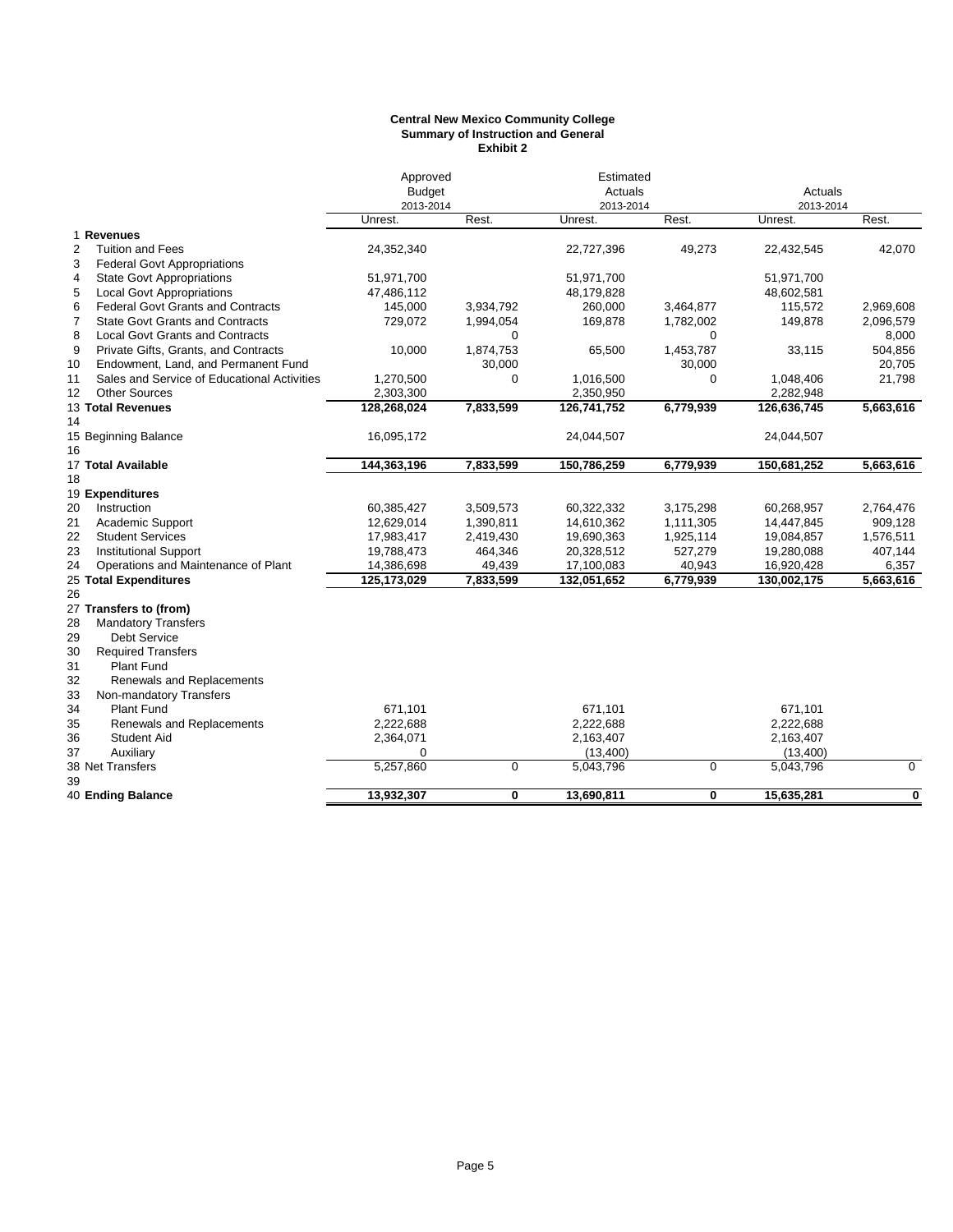## **Central New Mexico Community College Tuition and Fees for Instruction and General Exhibit 3**

|                            |                                                                                                                | Approved<br><b>Budget</b><br>2013-2014 | Estimated<br>Actuals<br>2013-2014 | Actuals<br>2013-2014 |
|----------------------------|----------------------------------------------------------------------------------------------------------------|----------------------------------------|-----------------------------------|----------------------|
| 1<br>I.<br>2               | Regular Academic                                                                                               |                                        |                                   |                      |
| 3<br>4<br>5                | <b>Resident Tuition</b>                                                                                        | 19,280,340                             | 17,865,435                        | 17,545,747           |
| 6                          | <b>Total Resident Tuition</b>                                                                                  | 19,280,340                             | 17,865,435                        | 17,545,747           |
| 7<br>8<br>9<br>10          | Non-resident Tuition                                                                                           | 1,615,000                              | 1,469,632                         | 1,469,611            |
| 11                         | <b>Total Non-resident Tuition</b>                                                                              | 1,615,000                              | 1,469,632                         | 1,469,611            |
| 12<br>13                   | <b>Total Tuition</b>                                                                                           | 20,895,340                             | 19,335,067                        | 19,015,358           |
| 14<br>Ш.<br>15<br>16<br>17 | <b>Miscellaneous Fees</b><br><b>Registration Fee</b><br><b>Technology Fee</b><br><b>Distance Education Fee</b> | 2,897,000                              | 2,786,066                         | 2,519,742            |
| 18                         | <b>Laboratory Fees</b>                                                                                         | 560,000                                | 606,263                           | 897,445              |
| 19<br>20                   | <b>Total Miscellaneous Fees</b>                                                                                | 3,457,000                              | 3,392,329                         | 3,417,187            |
|                            | 21 Total Tuition and Miscellaneous Fees                                                                        | 24,352,340                             | 22,727,396                        | 22,432,545           |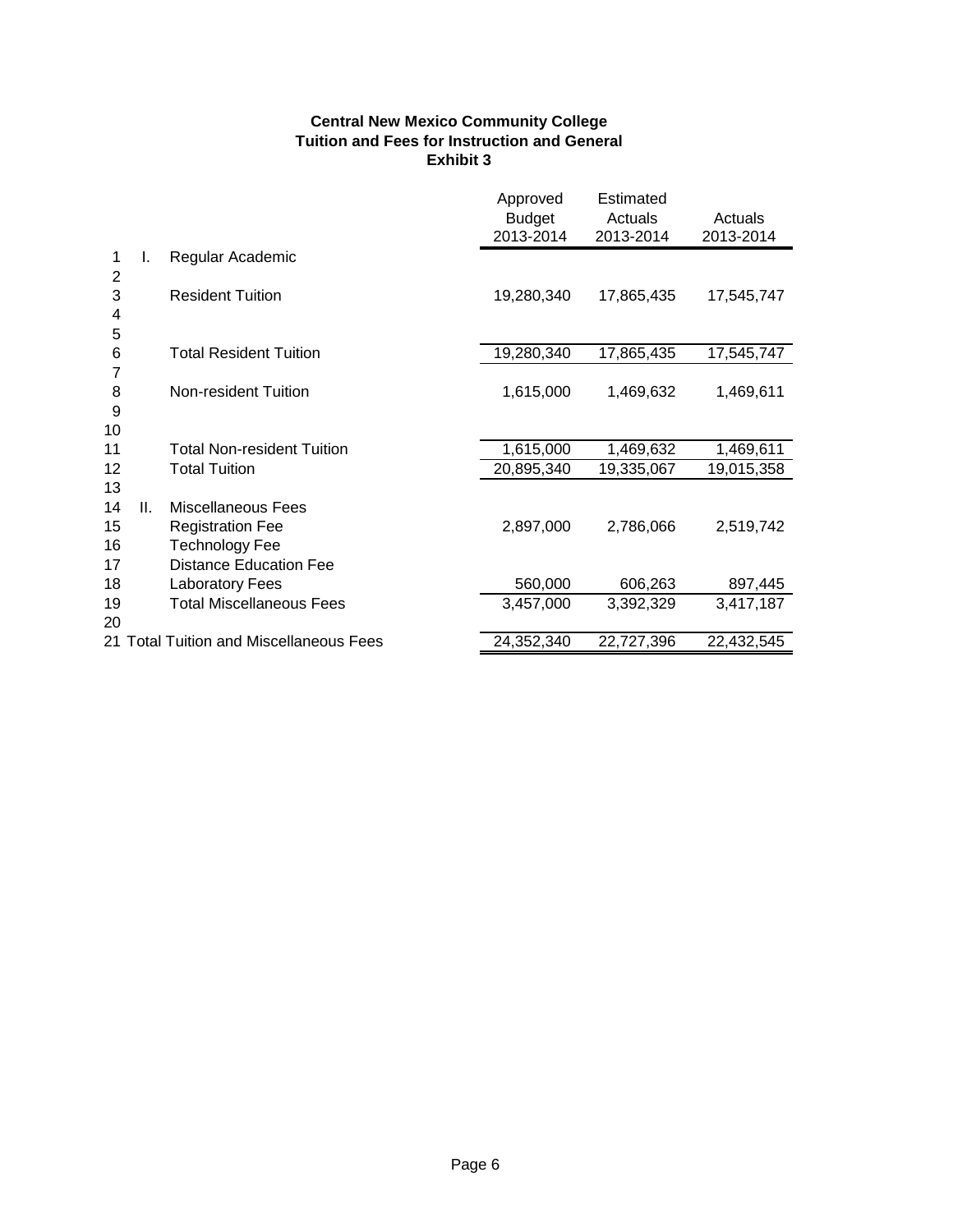# **Central New Mexico Community College Governmental Appropriations and Grants for Instruction and General Exhibits 4 and 5**

|         |                                              | Approved                   | Estimated            |            |                      |  |
|---------|----------------------------------------------|----------------------------|----------------------|------------|----------------------|--|
|         |                                              | <b>Budget</b><br>2013-2014 | Actuals<br>2013-2014 |            | Actuals<br>2013-2014 |  |
|         | 1 Exhibit 4                                  |                            |                      |            |                      |  |
| 2       | <b>Governmental Appropriations</b>           |                            |                      |            |                      |  |
| 3       | for Instruction and General                  |                            |                      |            |                      |  |
| 4       |                                              |                            |                      |            |                      |  |
|         | 5 Federal Appropriations                     |                            |                      |            |                      |  |
|         | 6 State Appropriations                       | \$<br>51,971,700           | \$                   | 51,971,700 | \$<br>51,971,700     |  |
| 7       |                                              |                            |                      |            |                      |  |
|         | 8 Local Mill Levy                            | 47,486,112                 |                      | 48,179,828 | 48,602,581           |  |
| 9<br>10 |                                              |                            |                      |            |                      |  |
|         | 11 Exhibit 5                                 |                            |                      |            |                      |  |
| 12      | <b>Governmental Grants and Contracts for</b> |                            |                      |            |                      |  |
| 13      | <b>Instruction and General</b>               |                            |                      |            |                      |  |
| 14      |                                              |                            |                      |            |                      |  |
|         | 15 Federal Grants                            | 145,000                    |                      | 260,000    | 115,572              |  |
|         | 16 State Grants                              | 729,072                    |                      | 169,878    | 149,878              |  |
| 17      |                                              |                            |                      |            |                      |  |
|         | 18 Restricted Federal:                       |                            |                      |            |                      |  |
| 19      | Workstudy funds - I & G Portion              | 512,375                    |                      | 552,585    | 434,902              |  |
| 20      | <b>Instructional Programs</b>                | 3,422,417                  |                      | 2,912,292  | 2,534,706            |  |
|         | 21 Total Federal                             | 3,934,792                  |                      | 3,464,877  | 2,969,608            |  |
| 22      |                                              |                            |                      |            |                      |  |
|         | 23 Restricted State:                         |                            |                      |            |                      |  |
| 24      | Workstudy Funds - I & G Portion              | 979,008                    |                      | 1,132,704  | 1,046,769            |  |
| 25      | <b>Instructional Programs</b>                | 1,015,046                  |                      | 649,298    | 1,049,810            |  |
|         | 26 Total State                               | 1,994,054                  |                      | 1,782,002  | 2,096,579            |  |
| 27      |                                              |                            |                      |            |                      |  |
| 29      | 28 Restricted Local                          |                            |                      |            |                      |  |
|         | 30 Total Local                               | $\mathbf 0$                |                      | $\pmb{0}$  | 8,000<br>8,000       |  |
|         |                                              |                            |                      |            |                      |  |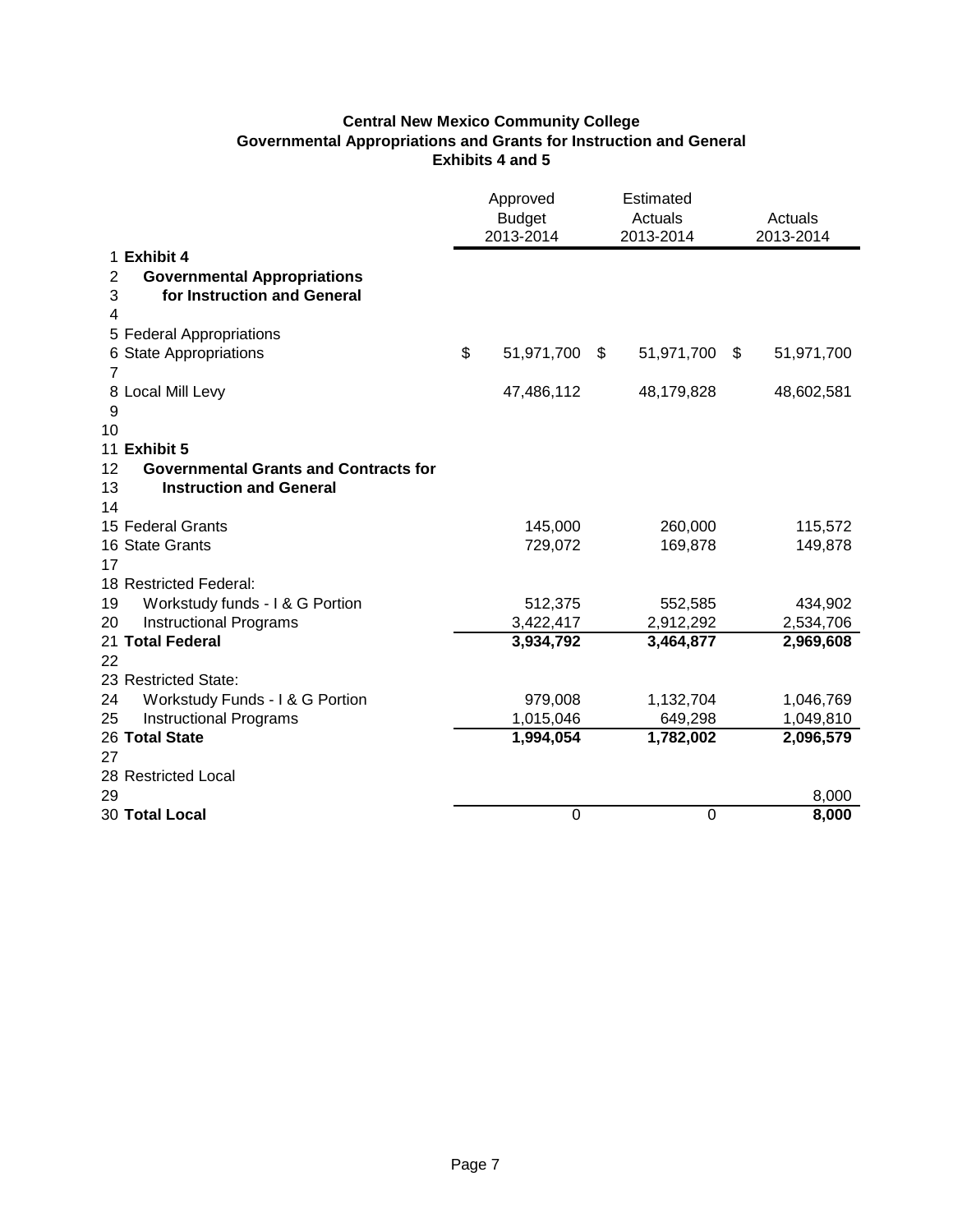# **Central New Mexico Community College Revenues - Instruction and General Exhibits 6 through 9**

|                       |                                                     | Approved<br><b>Budget</b><br>2013-2014 | Estimated<br>Actuals<br>2013-2014 | Actuals<br>2013-2014 |
|-----------------------|-----------------------------------------------------|----------------------------------------|-----------------------------------|----------------------|
| 1 Exhibit 6           |                                                     |                                        |                                   |                      |
| 2                     | <b>Private Grants and Contracts for</b>             |                                        |                                   |                      |
| 3                     | <b>Instruction and General</b>                      |                                        |                                   |                      |
| 4                     |                                                     |                                        |                                   |                      |
| 5 Unrestricted        |                                                     | 10,000                                 | 65,500                            | 33,115               |
| 6 Restricted          |                                                     | 1,874,753                              | 1,453,787                         | 504,856              |
| $\overline{7}$        |                                                     |                                        |                                   |                      |
| 8                     |                                                     |                                        |                                   |                      |
| 9                     |                                                     |                                        |                                   |                      |
| 10 Exhibit 7          |                                                     |                                        |                                   |                      |
| 11                    | <b>Endowment, Land, and Permanent Fund</b>          |                                        |                                   |                      |
| 12                    | <b>Income for Instruction and General</b>           |                                        |                                   |                      |
| 13                    |                                                     |                                        |                                   |                      |
| 14 Unrestricted       |                                                     |                                        |                                   |                      |
|                       | 15 Restricted from Endowments                       | 30,000                                 | 30,000                            | 20,705               |
| 16                    |                                                     |                                        |                                   |                      |
| 17 Exhibit 8          |                                                     |                                        |                                   |                      |
| 18                    | <b>Sales and Services of Educational Activities</b> |                                        |                                   |                      |
| 19                    |                                                     |                                        |                                   |                      |
| 20 Unrestricted       |                                                     | 1,270,500                              | 1,016,500                         | 1,048,406            |
| 21 Restricted         |                                                     |                                        |                                   | 21,798               |
| 22                    |                                                     |                                        |                                   |                      |
| 23 Exhibit 9          |                                                     |                                        |                                   |                      |
| 24                    | <b>Other Sources of Revenue for Instruction</b>     |                                        |                                   |                      |
| 25                    | and General                                         |                                        |                                   |                      |
| 26                    |                                                     |                                        |                                   |                      |
| 27 Unrestricted       |                                                     |                                        |                                   |                      |
| 28                    | Interest Income on Current Funds                    | 50,500                                 | 30,450                            | 32,284               |
| 29                    | Other Local - Miscellaneous                         | 2,252,800                              | 2,320,500                         | 2,250,664            |
| 30 Total Unrestricted |                                                     | 2,303,300                              | 2,350,950                         | 2,282,948            |
| 31                    |                                                     |                                        |                                   |                      |
| 32 Restricted         |                                                     | 0                                      | 0                                 | 0                    |
|                       |                                                     |                                        |                                   |                      |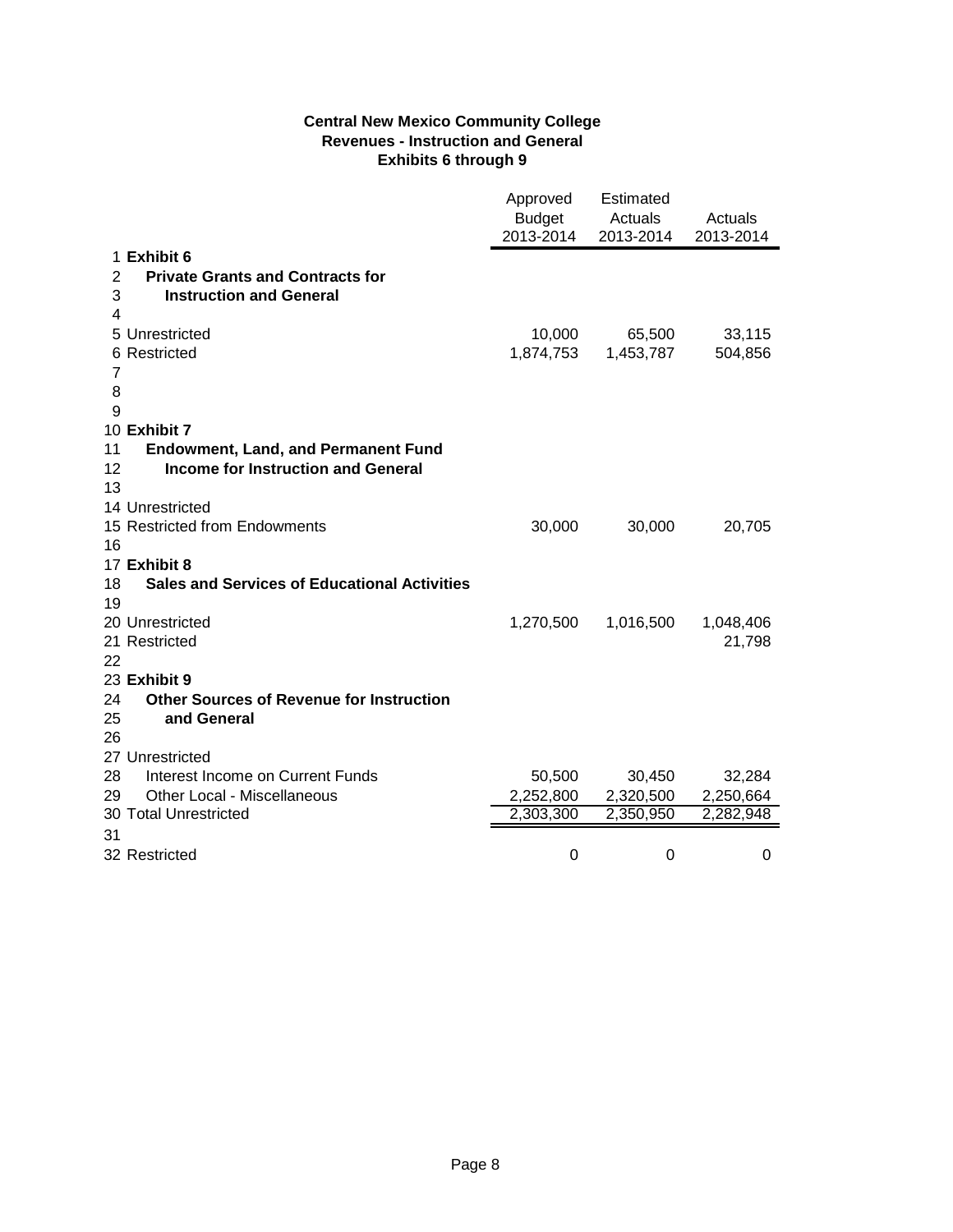#### **Central New Mexico Community College Expenditures for Instruction Exhibit 10**

| <b>Budget</b><br>Actuals<br>Actuals<br>2013-2014<br>2013-2014<br>2013-2014<br>Rest.<br>Rest.<br>Unrest.<br>Rest.<br>Unrest.<br>Unrest.<br>1 General Academic Instruction by Department<br>Communication, Humanities, & Social S<br>2<br>10,008,666<br>83,377<br>9,663,386<br>30,107<br>9,969,861<br>27,146<br>3<br>Math, Science, and Engineering<br>7,120,434<br>6,380,068<br>56,466<br>6,834,353<br>11,491<br>16,353<br>4 Total General Academic<br>16,388,734<br>16,497,739<br>41,598<br>43,499<br>139,843<br>17,090,295<br>5<br>6 Vocational Programs<br><b>Applied Technologies</b><br>5,828,968<br>1,144,470<br>5,984,109<br>794,113<br>5,935,367<br>787,427<br>7<br>Business and Information Technology<br>6,622,265<br>282,563<br>7,518,285<br>227,063<br>7,440,694<br>102,055<br>8<br>Health, Wellness, and Public Safety<br>30,000<br>30,000<br>20,705<br>9<br>8,165,628<br>8,566,225<br>8,274,555<br>School of Adult General Education<br>6,618,569<br>10,515<br>6,644,422<br>13,812<br>0<br>6,447,828<br>27,235,430<br>1,467,548<br>28,713,041<br>1,051,176<br>28,098,444<br>923,999<br>12<br>13 Community Education<br><b>Workforce Training</b><br>13,800<br>198,785<br>861,714<br>14<br>772,525<br>928,220<br>215,011<br><b>Community Education</b><br>1,698,968<br>15<br>0<br>0<br><b>Adult Basic Education</b><br>317,893<br>190,934<br>985,108<br>986,110<br>278,159<br>955,064<br>17 Total Community Education<br>1,090,418<br>998,908<br>1,119,154<br>1,184,895<br>2,838,841<br>1,170,075<br>19 Instructional Division<br>3,850,000<br>400,000<br>964,700<br>400,000<br>22,056<br>159,830<br>20 Computer Labs<br>1,068,639<br>56,943<br>775,000<br>21 Distance Education<br>0<br>0<br>0<br>24,900<br>41,917<br>22 Multi-Campus Instructional<br>0<br>$\mathbf 0$<br>0<br>0<br>124,424<br>123,914<br>104,174<br>24,914<br>29,699<br>29,609<br>125,753<br>138,150<br>133,012<br>3,917,995<br>4,542,895<br>4,812,170<br>2,758,979<br>87,765<br>2,842,307<br>78,949<br>2,821,124<br>81,169<br>3,339,772<br>3,301,238<br>106,580<br>3,345,781<br>91,445<br>88,193<br>8,689<br>268,164<br>8,763<br>279,416<br>6,424<br>243,456<br>3,371<br>47,318<br>1,648<br>144,643<br>4,601<br>147,835<br>715,171<br>23,070<br>727,746<br>21,023<br>720,060<br>20,265<br>36,788<br>431<br>45,606<br>1,085<br>42,001<br>856<br>11,917,142<br>11,020,945<br>503,274<br>497,629<br>12,162,378<br>467,073<br>60,385,427<br>3,509,573<br>60,322,332<br>3,175,298<br>60,268,957<br>2,764,476 |                                       | Approved |  | Estimated |  |  |
|-----------------------------------------------------------------------------------------------------------------------------------------------------------------------------------------------------------------------------------------------------------------------------------------------------------------------------------------------------------------------------------------------------------------------------------------------------------------------------------------------------------------------------------------------------------------------------------------------------------------------------------------------------------------------------------------------------------------------------------------------------------------------------------------------------------------------------------------------------------------------------------------------------------------------------------------------------------------------------------------------------------------------------------------------------------------------------------------------------------------------------------------------------------------------------------------------------------------------------------------------------------------------------------------------------------------------------------------------------------------------------------------------------------------------------------------------------------------------------------------------------------------------------------------------------------------------------------------------------------------------------------------------------------------------------------------------------------------------------------------------------------------------------------------------------------------------------------------------------------------------------------------------------------------------------------------------------------------------------------------------------------------------------------------------------------------------------------------------------------------------------------------------------------------------------------------------------------------------------------------------------------------------------------------------------------------------------------------------------------------------------------------------------------------------------------------------------------------------------------------|---------------------------------------|----------|--|-----------|--|--|
|                                                                                                                                                                                                                                                                                                                                                                                                                                                                                                                                                                                                                                                                                                                                                                                                                                                                                                                                                                                                                                                                                                                                                                                                                                                                                                                                                                                                                                                                                                                                                                                                                                                                                                                                                                                                                                                                                                                                                                                                                                                                                                                                                                                                                                                                                                                                                                                                                                                                                         |                                       |          |  |           |  |  |
|                                                                                                                                                                                                                                                                                                                                                                                                                                                                                                                                                                                                                                                                                                                                                                                                                                                                                                                                                                                                                                                                                                                                                                                                                                                                                                                                                                                                                                                                                                                                                                                                                                                                                                                                                                                                                                                                                                                                                                                                                                                                                                                                                                                                                                                                                                                                                                                                                                                                                         |                                       |          |  |           |  |  |
|                                                                                                                                                                                                                                                                                                                                                                                                                                                                                                                                                                                                                                                                                                                                                                                                                                                                                                                                                                                                                                                                                                                                                                                                                                                                                                                                                                                                                                                                                                                                                                                                                                                                                                                                                                                                                                                                                                                                                                                                                                                                                                                                                                                                                                                                                                                                                                                                                                                                                         |                                       |          |  |           |  |  |
|                                                                                                                                                                                                                                                                                                                                                                                                                                                                                                                                                                                                                                                                                                                                                                                                                                                                                                                                                                                                                                                                                                                                                                                                                                                                                                                                                                                                                                                                                                                                                                                                                                                                                                                                                                                                                                                                                                                                                                                                                                                                                                                                                                                                                                                                                                                                                                                                                                                                                         |                                       |          |  |           |  |  |
|                                                                                                                                                                                                                                                                                                                                                                                                                                                                                                                                                                                                                                                                                                                                                                                                                                                                                                                                                                                                                                                                                                                                                                                                                                                                                                                                                                                                                                                                                                                                                                                                                                                                                                                                                                                                                                                                                                                                                                                                                                                                                                                                                                                                                                                                                                                                                                                                                                                                                         |                                       |          |  |           |  |  |
|                                                                                                                                                                                                                                                                                                                                                                                                                                                                                                                                                                                                                                                                                                                                                                                                                                                                                                                                                                                                                                                                                                                                                                                                                                                                                                                                                                                                                                                                                                                                                                                                                                                                                                                                                                                                                                                                                                                                                                                                                                                                                                                                                                                                                                                                                                                                                                                                                                                                                         |                                       |          |  |           |  |  |
|                                                                                                                                                                                                                                                                                                                                                                                                                                                                                                                                                                                                                                                                                                                                                                                                                                                                                                                                                                                                                                                                                                                                                                                                                                                                                                                                                                                                                                                                                                                                                                                                                                                                                                                                                                                                                                                                                                                                                                                                                                                                                                                                                                                                                                                                                                                                                                                                                                                                                         |                                       |          |  |           |  |  |
|                                                                                                                                                                                                                                                                                                                                                                                                                                                                                                                                                                                                                                                                                                                                                                                                                                                                                                                                                                                                                                                                                                                                                                                                                                                                                                                                                                                                                                                                                                                                                                                                                                                                                                                                                                                                                                                                                                                                                                                                                                                                                                                                                                                                                                                                                                                                                                                                                                                                                         |                                       |          |  |           |  |  |
|                                                                                                                                                                                                                                                                                                                                                                                                                                                                                                                                                                                                                                                                                                                                                                                                                                                                                                                                                                                                                                                                                                                                                                                                                                                                                                                                                                                                                                                                                                                                                                                                                                                                                                                                                                                                                                                                                                                                                                                                                                                                                                                                                                                                                                                                                                                                                                                                                                                                                         |                                       |          |  |           |  |  |
|                                                                                                                                                                                                                                                                                                                                                                                                                                                                                                                                                                                                                                                                                                                                                                                                                                                                                                                                                                                                                                                                                                                                                                                                                                                                                                                                                                                                                                                                                                                                                                                                                                                                                                                                                                                                                                                                                                                                                                                                                                                                                                                                                                                                                                                                                                                                                                                                                                                                                         |                                       |          |  |           |  |  |
|                                                                                                                                                                                                                                                                                                                                                                                                                                                                                                                                                                                                                                                                                                                                                                                                                                                                                                                                                                                                                                                                                                                                                                                                                                                                                                                                                                                                                                                                                                                                                                                                                                                                                                                                                                                                                                                                                                                                                                                                                                                                                                                                                                                                                                                                                                                                                                                                                                                                                         |                                       |          |  |           |  |  |
|                                                                                                                                                                                                                                                                                                                                                                                                                                                                                                                                                                                                                                                                                                                                                                                                                                                                                                                                                                                                                                                                                                                                                                                                                                                                                                                                                                                                                                                                                                                                                                                                                                                                                                                                                                                                                                                                                                                                                                                                                                                                                                                                                                                                                                                                                                                                                                                                                                                                                         |                                       |          |  |           |  |  |
|                                                                                                                                                                                                                                                                                                                                                                                                                                                                                                                                                                                                                                                                                                                                                                                                                                                                                                                                                                                                                                                                                                                                                                                                                                                                                                                                                                                                                                                                                                                                                                                                                                                                                                                                                                                                                                                                                                                                                                                                                                                                                                                                                                                                                                                                                                                                                                                                                                                                                         | 10                                    |          |  |           |  |  |
|                                                                                                                                                                                                                                                                                                                                                                                                                                                                                                                                                                                                                                                                                                                                                                                                                                                                                                                                                                                                                                                                                                                                                                                                                                                                                                                                                                                                                                                                                                                                                                                                                                                                                                                                                                                                                                                                                                                                                                                                                                                                                                                                                                                                                                                                                                                                                                                                                                                                                         | 11 Total Vocational Programs          |          |  |           |  |  |
|                                                                                                                                                                                                                                                                                                                                                                                                                                                                                                                                                                                                                                                                                                                                                                                                                                                                                                                                                                                                                                                                                                                                                                                                                                                                                                                                                                                                                                                                                                                                                                                                                                                                                                                                                                                                                                                                                                                                                                                                                                                                                                                                                                                                                                                                                                                                                                                                                                                                                         |                                       |          |  |           |  |  |
|                                                                                                                                                                                                                                                                                                                                                                                                                                                                                                                                                                                                                                                                                                                                                                                                                                                                                                                                                                                                                                                                                                                                                                                                                                                                                                                                                                                                                                                                                                                                                                                                                                                                                                                                                                                                                                                                                                                                                                                                                                                                                                                                                                                                                                                                                                                                                                                                                                                                                         |                                       |          |  |           |  |  |
|                                                                                                                                                                                                                                                                                                                                                                                                                                                                                                                                                                                                                                                                                                                                                                                                                                                                                                                                                                                                                                                                                                                                                                                                                                                                                                                                                                                                                                                                                                                                                                                                                                                                                                                                                                                                                                                                                                                                                                                                                                                                                                                                                                                                                                                                                                                                                                                                                                                                                         |                                       |          |  |           |  |  |
|                                                                                                                                                                                                                                                                                                                                                                                                                                                                                                                                                                                                                                                                                                                                                                                                                                                                                                                                                                                                                                                                                                                                                                                                                                                                                                                                                                                                                                                                                                                                                                                                                                                                                                                                                                                                                                                                                                                                                                                                                                                                                                                                                                                                                                                                                                                                                                                                                                                                                         |                                       |          |  |           |  |  |
|                                                                                                                                                                                                                                                                                                                                                                                                                                                                                                                                                                                                                                                                                                                                                                                                                                                                                                                                                                                                                                                                                                                                                                                                                                                                                                                                                                                                                                                                                                                                                                                                                                                                                                                                                                                                                                                                                                                                                                                                                                                                                                                                                                                                                                                                                                                                                                                                                                                                                         | 16                                    |          |  |           |  |  |
|                                                                                                                                                                                                                                                                                                                                                                                                                                                                                                                                                                                                                                                                                                                                                                                                                                                                                                                                                                                                                                                                                                                                                                                                                                                                                                                                                                                                                                                                                                                                                                                                                                                                                                                                                                                                                                                                                                                                                                                                                                                                                                                                                                                                                                                                                                                                                                                                                                                                                         |                                       |          |  |           |  |  |
|                                                                                                                                                                                                                                                                                                                                                                                                                                                                                                                                                                                                                                                                                                                                                                                                                                                                                                                                                                                                                                                                                                                                                                                                                                                                                                                                                                                                                                                                                                                                                                                                                                                                                                                                                                                                                                                                                                                                                                                                                                                                                                                                                                                                                                                                                                                                                                                                                                                                                         | 18                                    |          |  |           |  |  |
|                                                                                                                                                                                                                                                                                                                                                                                                                                                                                                                                                                                                                                                                                                                                                                                                                                                                                                                                                                                                                                                                                                                                                                                                                                                                                                                                                                                                                                                                                                                                                                                                                                                                                                                                                                                                                                                                                                                                                                                                                                                                                                                                                                                                                                                                                                                                                                                                                                                                                         |                                       |          |  |           |  |  |
|                                                                                                                                                                                                                                                                                                                                                                                                                                                                                                                                                                                                                                                                                                                                                                                                                                                                                                                                                                                                                                                                                                                                                                                                                                                                                                                                                                                                                                                                                                                                                                                                                                                                                                                                                                                                                                                                                                                                                                                                                                                                                                                                                                                                                                                                                                                                                                                                                                                                                         |                                       |          |  |           |  |  |
|                                                                                                                                                                                                                                                                                                                                                                                                                                                                                                                                                                                                                                                                                                                                                                                                                                                                                                                                                                                                                                                                                                                                                                                                                                                                                                                                                                                                                                                                                                                                                                                                                                                                                                                                                                                                                                                                                                                                                                                                                                                                                                                                                                                                                                                                                                                                                                                                                                                                                         |                                       |          |  |           |  |  |
|                                                                                                                                                                                                                                                                                                                                                                                                                                                                                                                                                                                                                                                                                                                                                                                                                                                                                                                                                                                                                                                                                                                                                                                                                                                                                                                                                                                                                                                                                                                                                                                                                                                                                                                                                                                                                                                                                                                                                                                                                                                                                                                                                                                                                                                                                                                                                                                                                                                                                         |                                       |          |  |           |  |  |
|                                                                                                                                                                                                                                                                                                                                                                                                                                                                                                                                                                                                                                                                                                                                                                                                                                                                                                                                                                                                                                                                                                                                                                                                                                                                                                                                                                                                                                                                                                                                                                                                                                                                                                                                                                                                                                                                                                                                                                                                                                                                                                                                                                                                                                                                                                                                                                                                                                                                                         | 23                                    |          |  |           |  |  |
|                                                                                                                                                                                                                                                                                                                                                                                                                                                                                                                                                                                                                                                                                                                                                                                                                                                                                                                                                                                                                                                                                                                                                                                                                                                                                                                                                                                                                                                                                                                                                                                                                                                                                                                                                                                                                                                                                                                                                                                                                                                                                                                                                                                                                                                                                                                                                                                                                                                                                         | 24                                    |          |  |           |  |  |
|                                                                                                                                                                                                                                                                                                                                                                                                                                                                                                                                                                                                                                                                                                                                                                                                                                                                                                                                                                                                                                                                                                                                                                                                                                                                                                                                                                                                                                                                                                                                                                                                                                                                                                                                                                                                                                                                                                                                                                                                                                                                                                                                                                                                                                                                                                                                                                                                                                                                                         | 25 State Workstudy                    |          |  |           |  |  |
|                                                                                                                                                                                                                                                                                                                                                                                                                                                                                                                                                                                                                                                                                                                                                                                                                                                                                                                                                                                                                                                                                                                                                                                                                                                                                                                                                                                                                                                                                                                                                                                                                                                                                                                                                                                                                                                                                                                                                                                                                                                                                                                                                                                                                                                                                                                                                                                                                                                                                         | 26 Federal Workstudy                  |          |  |           |  |  |
|                                                                                                                                                                                                                                                                                                                                                                                                                                                                                                                                                                                                                                                                                                                                                                                                                                                                                                                                                                                                                                                                                                                                                                                                                                                                                                                                                                                                                                                                                                                                                                                                                                                                                                                                                                                                                                                                                                                                                                                                                                                                                                                                                                                                                                                                                                                                                                                                                                                                                         | 27 Retirement                         |          |  |           |  |  |
|                                                                                                                                                                                                                                                                                                                                                                                                                                                                                                                                                                                                                                                                                                                                                                                                                                                                                                                                                                                                                                                                                                                                                                                                                                                                                                                                                                                                                                                                                                                                                                                                                                                                                                                                                                                                                                                                                                                                                                                                                                                                                                                                                                                                                                                                                                                                                                                                                                                                                         | 28 Social Security                    |          |  |           |  |  |
|                                                                                                                                                                                                                                                                                                                                                                                                                                                                                                                                                                                                                                                                                                                                                                                                                                                                                                                                                                                                                                                                                                                                                                                                                                                                                                                                                                                                                                                                                                                                                                                                                                                                                                                                                                                                                                                                                                                                                                                                                                                                                                                                                                                                                                                                                                                                                                                                                                                                                         | 29 Group Insurance                    |          |  |           |  |  |
|                                                                                                                                                                                                                                                                                                                                                                                                                                                                                                                                                                                                                                                                                                                                                                                                                                                                                                                                                                                                                                                                                                                                                                                                                                                                                                                                                                                                                                                                                                                                                                                                                                                                                                                                                                                                                                                                                                                                                                                                                                                                                                                                                                                                                                                                                                                                                                                                                                                                                         | 30 Worker's Compensation              |          |  |           |  |  |
|                                                                                                                                                                                                                                                                                                                                                                                                                                                                                                                                                                                                                                                                                                                                                                                                                                                                                                                                                                                                                                                                                                                                                                                                                                                                                                                                                                                                                                                                                                                                                                                                                                                                                                                                                                                                                                                                                                                                                                                                                                                                                                                                                                                                                                                                                                                                                                                                                                                                                         | 31 Unemployment                       |          |  |           |  |  |
|                                                                                                                                                                                                                                                                                                                                                                                                                                                                                                                                                                                                                                                                                                                                                                                                                                                                                                                                                                                                                                                                                                                                                                                                                                                                                                                                                                                                                                                                                                                                                                                                                                                                                                                                                                                                                                                                                                                                                                                                                                                                                                                                                                                                                                                                                                                                                                                                                                                                                         | 32 Retiree Health                     |          |  |           |  |  |
|                                                                                                                                                                                                                                                                                                                                                                                                                                                                                                                                                                                                                                                                                                                                                                                                                                                                                                                                                                                                                                                                                                                                                                                                                                                                                                                                                                                                                                                                                                                                                                                                                                                                                                                                                                                                                                                                                                                                                                                                                                                                                                                                                                                                                                                                                                                                                                                                                                                                                         | 33 Tuition Waivers                    |          |  |           |  |  |
|                                                                                                                                                                                                                                                                                                                                                                                                                                                                                                                                                                                                                                                                                                                                                                                                                                                                                                                                                                                                                                                                                                                                                                                                                                                                                                                                                                                                                                                                                                                                                                                                                                                                                                                                                                                                                                                                                                                                                                                                                                                                                                                                                                                                                                                                                                                                                                                                                                                                                         | 34 Total Items not Included in 10A's  |          |  |           |  |  |
|                                                                                                                                                                                                                                                                                                                                                                                                                                                                                                                                                                                                                                                                                                                                                                                                                                                                                                                                                                                                                                                                                                                                                                                                                                                                                                                                                                                                                                                                                                                                                                                                                                                                                                                                                                                                                                                                                                                                                                                                                                                                                                                                                                                                                                                                                                                                                                                                                                                                                         | 35                                    |          |  |           |  |  |
|                                                                                                                                                                                                                                                                                                                                                                                                                                                                                                                                                                                                                                                                                                                                                                                                                                                                                                                                                                                                                                                                                                                                                                                                                                                                                                                                                                                                                                                                                                                                                                                                                                                                                                                                                                                                                                                                                                                                                                                                                                                                                                                                                                                                                                                                                                                                                                                                                                                                                         | 36                                    |          |  |           |  |  |
|                                                                                                                                                                                                                                                                                                                                                                                                                                                                                                                                                                                                                                                                                                                                                                                                                                                                                                                                                                                                                                                                                                                                                                                                                                                                                                                                                                                                                                                                                                                                                                                                                                                                                                                                                                                                                                                                                                                                                                                                                                                                                                                                                                                                                                                                                                                                                                                                                                                                                         | 37 Total Expenditures for Instruction |          |  |           |  |  |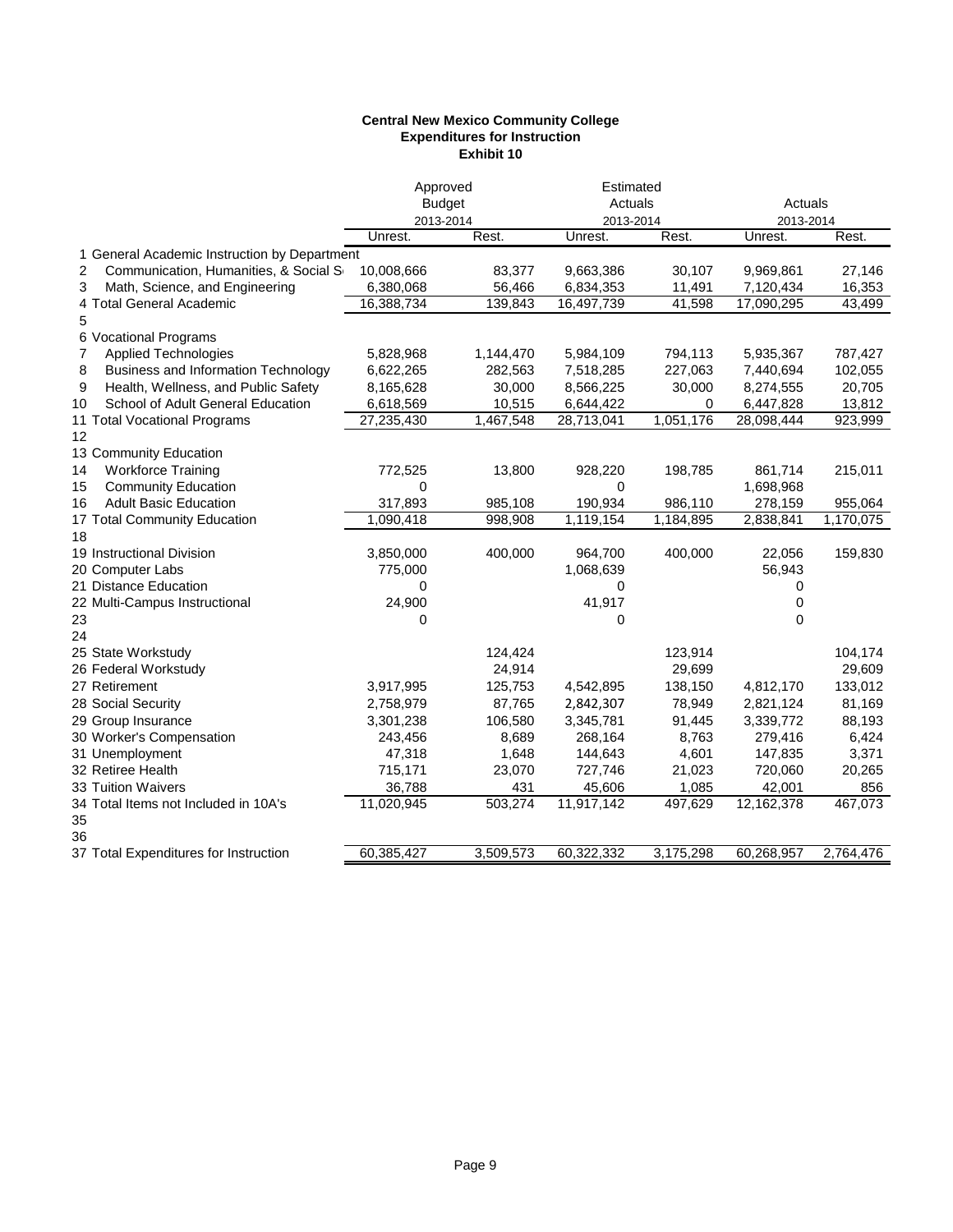|                                         | Approved   |               | Estimated  |              |                      |              |
|-----------------------------------------|------------|---------------|------------|--------------|----------------------|--------------|
|                                         |            | <b>Budget</b> | Actuals    |              | Actuals<br>2013-2014 |              |
|                                         |            | 2013-2014     | 2013-2014  |              |                      |              |
|                                         | <b>FTE</b> | Unrestricted  | <b>FTE</b> | Unrestricted | <b>FTE</b>           | Unrestricted |
| 1 Health, Wellness, and Public Safety   |            |               |            |              |                      |              |
| 2<br><b>Faculty Salaries</b>            | 81.49      | 4,656,532     | 75.73      | 4,235,037    | 77.60                | 4,339,377    |
| <b>Professional Salaries</b><br>3       | 0.00       |               | 0.00       |              | 0.00                 |              |
| 4<br><b>Support Staff Salaries</b>      | 5.71       | 176,847       | 3.22       | 109,673      | 3.48                 | 118,291      |
| 5<br><b>GA/TA/RA Salaries</b>           |            |               |            |              |                      |              |
| <b>Student Salaries</b><br>6            | 0.55       | 8,258         | 1.97       | 29,725       | 0.28                 | 4,182        |
| <b>Federal Workstudy Salaries</b><br>7  | 0.00       | 0             | 0.10       | 1,489        | 0.20                 | 3,034        |
| 8<br><b>State Workstudy Salaries</b>    | 0.27       | 4,038         | 0.36       | 5,406        | 0.26                 | 3,850        |
| <b>Other Salaries</b><br>9              |            |               |            |              |                      |              |
| 10<br>Supplies and Expenses             |            | 732,462       |            | 1,646,218    |                      | 1,386,685    |
| 11<br>Travel                            |            | 11,550        |            | 13,388       |                      | 27,176       |
| 12<br>Equipment                         |            |               |            | 53,100       |                      | 102,000      |
| 13 Total                                | 88.02      | 5,589,687     | 81.38      | 6,094,036    | 81.81                | 5,984,595    |
| 14                                      |            |               |            |              |                      |              |
| 15 Math, Science, and Engineering       |            |               |            |              |                      |              |
| <b>Faculty Salaries</b><br>16           | 93.95      | 5,368,189     | 99.60      | 5,569,679    | 105.82               | 5,917,487    |
| 17<br><b>Professional Salaries</b>      | 1.22       | 37,649        | 0.00       |              | 0.00                 |              |
| <b>Support Staff Salaries</b><br>18     | 11.57      | 358,309       | 8.47       | 288,162      | 8.69                 | 295,436      |
| 19<br><b>GA/TA/RA Salaries</b>          |            |               |            |              |                      |              |
| 20<br><b>Student Salaries</b>           |            |               | 1.67       | 25,144       | 0.85                 | 12,872       |
| 21<br><b>Federal Workstudy Salaries</b> |            |               | 0.06       | 946          | 0.11                 | 1,659        |
| 22<br><b>State Workstudy Salaries</b>   |            |               | 0.28       | 4,176        | 0.22                 | 3,244        |
| 23<br><b>Other Salaries</b>             |            |               |            |              |                      |              |
| 24<br>Supplies and Expenses             |            | 609,545       |            | 937,757      |                      | 869,819      |
| 25<br>Travel                            |            | 6,376         |            | 8,489        |                      | 14,766       |
| 26<br>Equipment                         |            |               |            |              |                      | 5,151        |
| 27 Total                                | 106.73     | 6,380,068     | 110.08     | 6,834,353    | 115.68               | 7,120,434    |
| 28                                      |            |               |            |              |                      |              |
| 29 School of Adult & General Education  |            |               |            |              |                      |              |
| 30<br><b>Faculty Salaries</b>           | 100.55     | 5,745,047     | 102.02     | 5,705,319    | 99.91                | 5,586,941    |
| 31                                      | 0.71       | 39,830        | 0.67       | 39,830       | 0.68                 | 40,467       |
| <b>Professional Salaries</b>            | 3.41       |               | 3.15       |              |                      |              |
| 32<br><b>Support Staff Salaries</b>     |            | 105,525       |            | 107,073      | 3.51                 | 119,243      |
| 33<br><b>GA/TA/RA Salaries</b>          |            |               |            |              |                      |              |
| 34<br><b>Student Salaries</b>           |            |               |            |              |                      |              |
| 35<br><b>Federal Workstudy Salaries</b> |            |               |            |              |                      |              |
| 36<br><b>State Workstudy Salaries</b>   |            |               |            |              |                      |              |
| 37<br><b>Other Salaries</b>             |            |               |            |              |                      |              |
| Supplies and Expenses<br>38             |            | 707,400       |            | 773,744      |                      | 684,614      |
| 39<br>Travel                            |            | 20,767        |            | 18,456       |                      | 16,563       |
| 40<br>Equipment                         |            |               |            |              |                      |              |
| 41 Total                                | 104.66     | 6,618,569     | 105.85     | 6,644,422    | 104.10               | 6,447,828    |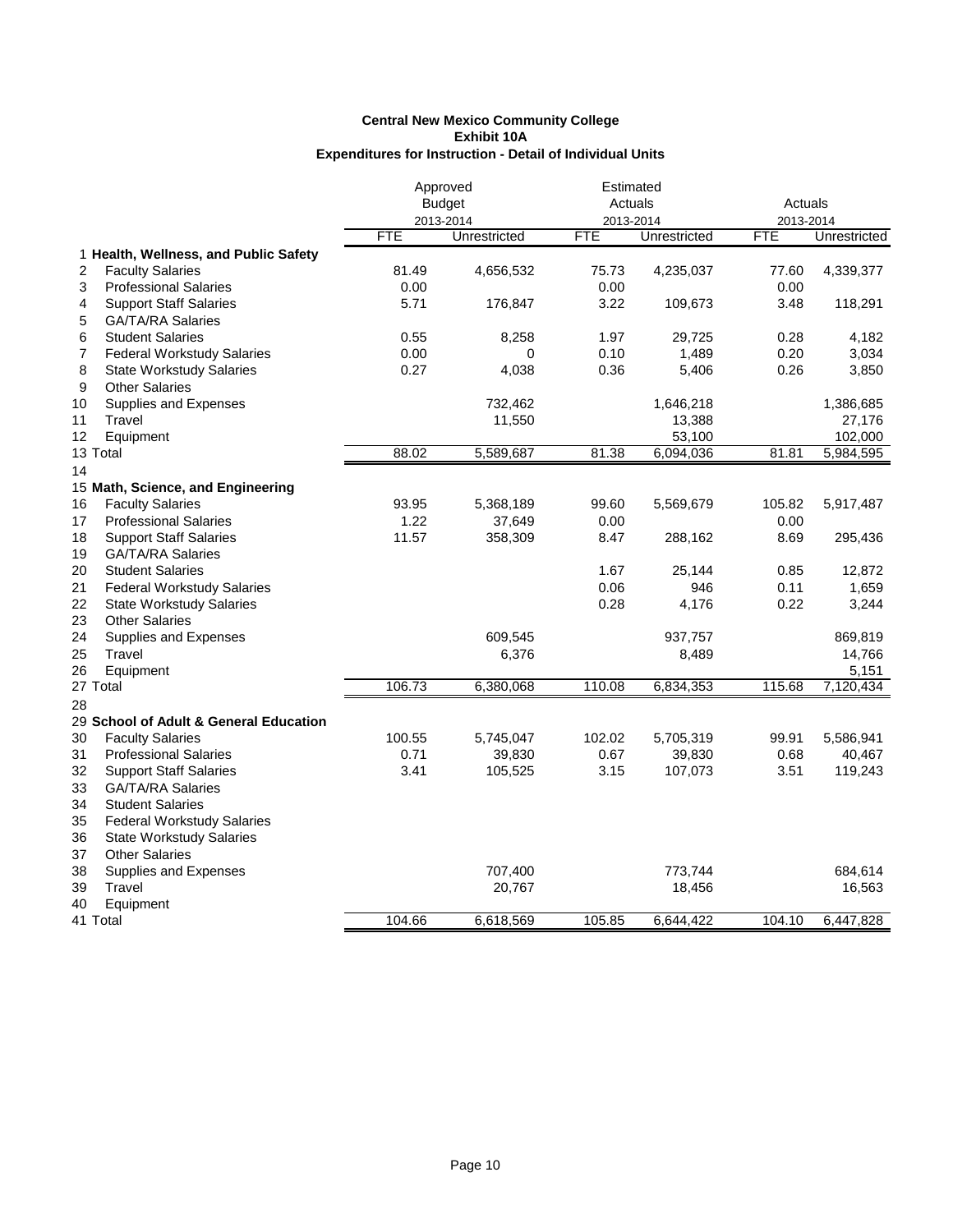|                                                   |            | Approved      | Estimated  |              |            |              |  |
|---------------------------------------------------|------------|---------------|------------|--------------|------------|--------------|--|
|                                                   |            | <b>Budget</b> | Actuals    |              | Actuals    |              |  |
|                                                   |            | 2013-2014     | 2013-2014  |              |            | 2013-2014    |  |
|                                                   | <b>FTE</b> | Unrestricted  | <b>FTE</b> | Unrestricted | <b>FTE</b> | Unrestricted |  |
| 1 Applied Technologies                            |            |               |            |              |            |              |  |
| 2<br><b>Faculty Salaries</b>                      | 61.78      | 3,530,311     | 57.26      | 3,202,194    | 60.30      | 3,371,980    |  |
| 3<br><b>Professional Salaries</b>                 | 0.68       | 38,380        | 0.54       | 31,607       | 0.34       | 20,373       |  |
| <b>Support Staff Salaries</b><br>4                | 17.62      | 545,602       | 14.09      | 479,270      | 13.91      | 472,944      |  |
| 5<br><b>GA/TA/RA Salaries</b>                     |            |               |            |              |            |              |  |
| <b>Student Salaries</b><br>6                      | 0.98       | 14,729        | 2.40       | 36,196       | 2.06       | 31,023       |  |
| 7<br><b>Federal Workstudy Salaries</b>            | 0.23       | 3,445         | 0.43       | 6,448        | 0.30       | 4,557        |  |
| 8<br><b>State Workstudy Salaries</b>              | 0.82       | 12,407        | 0.59       | 8,925        | 0.61       | 9,268        |  |
| 9<br><b>Other Salaries</b>                        |            |               |            |              |            |              |  |
| Supplies and Expenses<br>10                       |            | 1,661,094     |            | 2,033,274    |            | 1,840,454    |  |
| 11<br>Travel                                      |            | 23,000        |            | 22,501       |            | 26,558       |  |
| 12<br>Equipment                                   |            |               |            | 163,694      |            | 158,210      |  |
| 13 Total                                          | 82.11      | 5,828,968     | 75.31      | 5,984,109    | 77.52      | 5,935,367    |  |
| 14                                                |            |               |            |              |            |              |  |
| 15 Business and Information Technology            |            |               |            |              |            |              |  |
| 16<br><b>Faculty Salaries</b>                     | 89.40      | 5,108,013     | 97.41      | 5,447,409    | 101.38     | 5,669,221    |  |
| <b>Professional Salaries</b><br>17                | 1.52       | 85,979        | 1.34       | 79,207       | 1.09       | 64,570       |  |
| 18<br><b>Support Staff Salaries</b>               | 8.27       | 256,069       | 6.09       | 207,241      | 6.13       | 208,532      |  |
| 19<br><b>GA/TA/RA Salaries</b>                    |            |               |            |              |            |              |  |
| 20<br><b>Student Salaries</b>                     | 0.44       | 6,645         | 1.68       | 25,363       | 1.16       | 17,449       |  |
| 21<br><b>Federal Workstudy Salaries</b>           |            |               |            |              | 0.08       | 1,159        |  |
| 22<br><b>State Workstudy Salaries</b>             | 0.42       | 6,310         | 0.42       | 6,368        | 0.46       | 7,005        |  |
| 23<br><b>Other Salaries</b>                       |            |               |            |              |            |              |  |
| 24<br>Supplies and Expenses                       |            | 1,144,555     |            | 1,673,991    |            | 1,383,614    |  |
| 25<br>Travel                                      |            | 14,694        |            | 12,538       |            | 22,976       |  |
| 26<br>Equipment                                   |            |               |            | 66,168       |            | 66,168       |  |
| 27 Total                                          | 100.05     | 6,622,265     | 106.95     | 7,518,285    | 110.30     | 7,440,694    |  |
| 28                                                |            |               |            |              |            |              |  |
| 29 Communication, Humanities, and Social Sciences |            |               |            |              |            |              |  |
| 30<br><b>Faculty Salaries</b>                     | 158.49     | 9,055,896     | 154.19     | 8,622,473    | 161.39     | 9,025,529    |  |
| <b>Professional Salaries</b><br>31                |            |               |            |              |            | 1,885        |  |
| 32<br><b>Support Staff Salaries</b>               | 2.82       | 87,198        | 2.32       | 78,923       | 2.29       | 77,910       |  |
| <b>GA/TA/RA Salaries</b><br>33                    |            |               |            |              |            |              |  |
| 34<br><b>Student Salaries</b>                     |            |               |            |              | 0.50       | 7,566        |  |
| 35<br><b>Federal Workstudy Salaries</b>           | 0.12       | 1,758         | 0.00       |              | 0.08       | 1,186        |  |
| 36<br><b>State Workstudy Salaries</b>             | 0.26       | 3,888         | 0.36       | 5,383        | 0.23       | 3,506        |  |
| <b>Other Salaries</b><br>37                       |            |               |            |              |            |              |  |
| 38<br>Supplies and Expenses                       |            | 856,582       |            | 942,163      |            | 825,948      |  |
| Travel<br>39                                      |            | 3,344         |            | 14,444       |            | 26,331       |  |
| 40<br>Equipment                                   |            |               |            |              |            |              |  |
| 41 Total                                          | 161.68     | 10,008,666    | 156.86     | 9,663,386    | 164.50     | 9,969,861    |  |
|                                                   |            |               |            |              |            |              |  |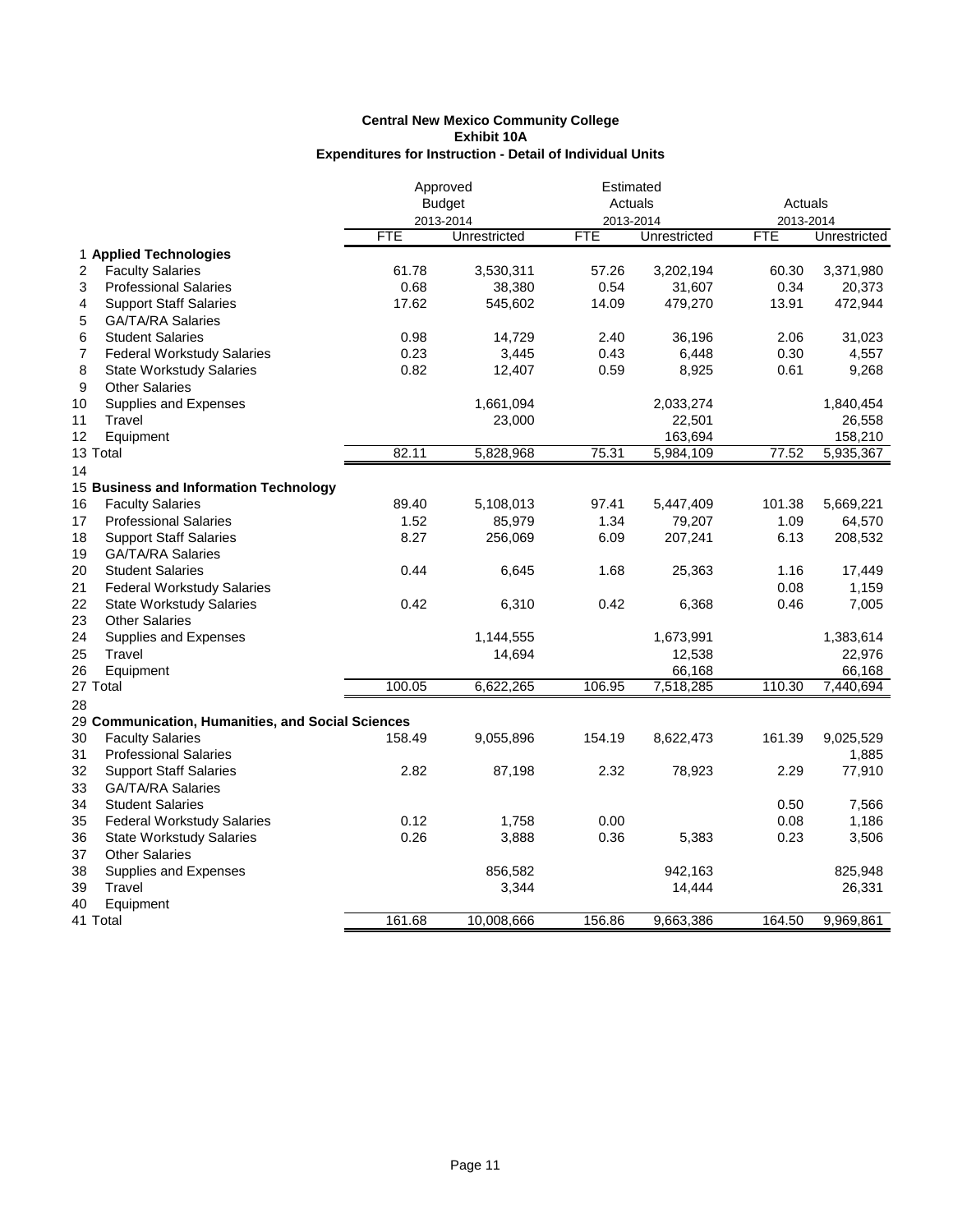|                                           | Approved<br><b>Budget</b> |              | Estimated  |              |            |              |
|-------------------------------------------|---------------------------|--------------|------------|--------------|------------|--------------|
|                                           |                           |              | Actuals    |              | Actuals    |              |
|                                           |                           | 2013-2014    | 2013-2014  |              | 2013-2014  |              |
|                                           | <b>FTE</b>                | Unrestricted | <b>FTE</b> | Unrestricted | <b>FTE</b> | Unrestricted |
| 1 Nursing                                 |                           |              |            |              |            |              |
| <b>Faculty Salaries</b><br>2              | 36.95                     | 2,111,202    | 35.86      | 2,005,088    | 33.60      | 1,879,131    |
| 3<br><b>Professional Salaries</b>         | 0.32                      | 17,977       |            |              |            |              |
| <b>Support Staff Salaries</b><br>4        | 3.02                      | 93,606       | 3.23       | 109,782      | 3.39       | 115,402      |
| 5<br><b>GA/TA/RA Salaries</b>             |                           |              |            |              |            |              |
| 6<br><b>Student Salaries</b>              |                           |              |            |              |            |              |
| <b>Federal Workstudy Salaries</b><br>7    |                           |              |            |              |            |              |
| 8<br><b>State Workstudy Salaries</b>      |                           |              |            |              |            |              |
| 9<br><b>Other Salaries</b>                |                           |              |            |              |            |              |
| Supplies and Expenses<br>10               |                           | 291,485      |            | 282,328      |            | 255,372      |
| Travel<br>11                              |                           | 1,838        |            | 4,181        |            | 4,306        |
| 12<br>Equipment                           |                           | 4,400        |            |              |            |              |
| 13 Total                                  | 40.30                     | 2,520,508    | 39.08      | 2,401,379    | 37.00      | 2,254,211    |
| 14                                        |                           |              |            |              |            |              |
| 15 Computer Labs                          |                           |              |            |              |            |              |
| <b>Faculty Salaries</b><br>16             |                           |              |            |              |            |              |
| <b>Professional Salaries</b><br>17        |                           |              |            |              |            |              |
| <b>Support Staff Salaries</b><br>18       |                           |              |            |              |            |              |
| <b>GA/TA/RA Salaries</b><br>19            |                           |              |            |              |            |              |
| <b>Student Salaries</b><br>20             |                           |              |            |              |            |              |
| 21<br><b>Federal Workstudy Salaries</b>   |                           |              |            |              |            |              |
| 22<br><b>State Workstudy Salaries</b>     |                           |              |            |              |            |              |
| 23<br><b>Other Salaries</b>               |                           |              |            |              |            |              |
| 24<br>Supplies and Expenses               |                           | 775,000      |            | 1,068,639    |            | 56,943       |
| 25<br>Travel                              |                           |              |            |              |            |              |
| Equipment<br>26                           |                           |              |            |              |            |              |
| 27 Total                                  | 0.00                      | 775,000      | 0.00       | 1,068,639    | 0.00       | 56,943       |
| 28                                        |                           |              |            |              |            |              |
| 29 Multi-Campus Instructional             |                           |              |            |              |            |              |
| 30<br><b>Faculty Salaries</b>             |                           |              |            |              |            |              |
| <b>Professional Salaries</b>              |                           |              |            |              |            |              |
| 31<br>32<br><b>Support Staff Salaries</b> |                           |              |            |              |            |              |
|                                           |                           |              |            |              |            |              |
| 33<br><b>GA/TA/RA Salaries</b>            |                           |              |            |              |            |              |
| 34<br><b>Student Salaries</b>             |                           |              |            |              |            |              |
| <b>Federal Workstudy Salaries</b><br>35   |                           |              |            |              |            |              |
| 36<br><b>State Workstudy Salaries</b>     |                           |              |            |              |            |              |
| <b>Other Salaries</b><br>37               |                           |              |            |              |            |              |
| 38<br>Supplies and Expenses               |                           | 24,900       |            | 41,917       |            |              |
| Travel<br>39                              |                           |              |            |              |            |              |
| 40<br>Equipment                           |                           |              |            |              |            |              |
| 41 Total                                  | 0.00                      | 24,900       | 0.00       | 41,917       | 0.00       | $\mathbf 0$  |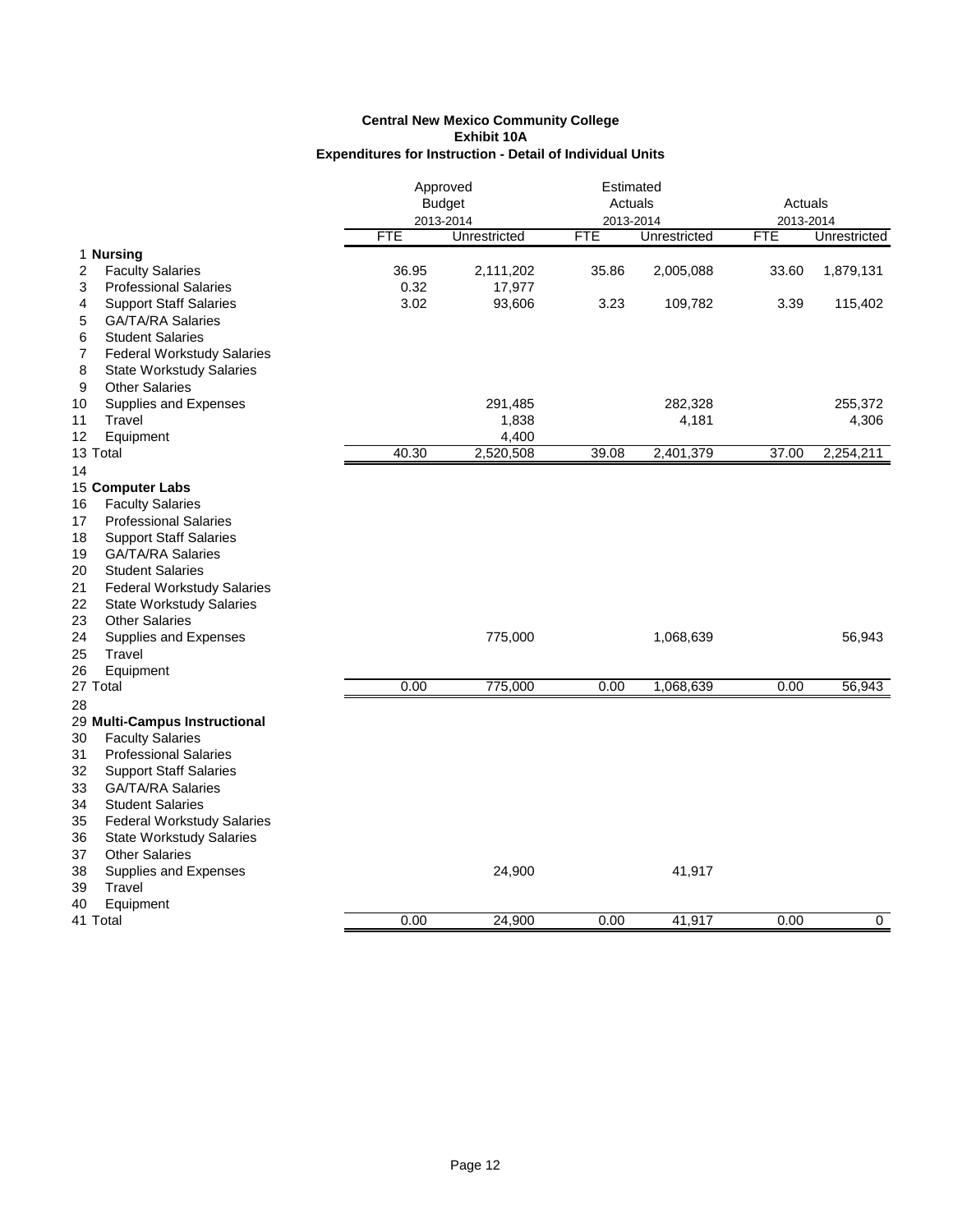|                                                                                                                                                                                                                                                                                                                                                                                            | Approved<br><b>Budget</b><br>2013-2014 |                      | Estimated<br>Actuals<br>2013-2014 |                | Actuals<br>2013-2014 |                |
|--------------------------------------------------------------------------------------------------------------------------------------------------------------------------------------------------------------------------------------------------------------------------------------------------------------------------------------------------------------------------------------------|----------------------------------------|----------------------|-----------------------------------|----------------|----------------------|----------------|
|                                                                                                                                                                                                                                                                                                                                                                                            | <b>FTE</b>                             | Unrestricted         | <b>FTE</b>                        | Unrestricted   | <b>FTE</b>           | Unrestricted   |
| 1 Instructional Division<br><b>Faculty Salaries</b><br>2<br><b>Professional Salaries</b><br>3<br><b>Support Staff Salaries</b><br>4<br>5<br><b>GA/TA/RA Salaries</b>                                                                                                                                                                                                                       | 35.00                                  | 2,000,000            |                                   |                |                      |                |
| <b>Student Salaries</b><br>6<br>7<br><b>Federal Workstudy Salaries</b><br>8<br><b>State Workstudy Salaries</b><br><b>Other Salaries</b><br>9<br>Supplies and Expenses<br>10                                                                                                                                                                                                                |                                        | 750,000              |                                   |                |                      |                |
| Travel<br>11                                                                                                                                                                                                                                                                                                                                                                               |                                        |                      |                                   |                |                      |                |
| 12<br>Equipment<br>13 Total                                                                                                                                                                                                                                                                                                                                                                | 35.00                                  | 600,000<br>3,350,000 | 0.00                              | $\overline{0}$ | 0.00                 | 0              |
| 14<br>15<br>16<br><b>Faculty Salaries</b><br><b>Professional Salaries</b><br>17<br>18<br><b>Support Staff Salaries</b><br><b>GA/TA/RA Salaries</b><br>19<br><b>Student Salaries</b><br>20<br>21<br><b>Federal Workstudy Salaries</b><br>22<br><b>State Workstudy Salaries</b><br>23<br><b>Other Salaries</b><br>24<br>Supplies and Expenses<br>25<br>Travel<br>26<br>Equipment<br>27 Total | 0.00                                   | $\overline{0}$       | 0.00                              | $\overline{0}$ | 0.00                 | $\overline{0}$ |
| 28<br>29<br><b>Faculty Salaries</b><br>30<br><b>Professional Salaries</b><br>31<br>32<br><b>Support Staff Salaries</b><br>33<br><b>GA/TA/RA Salaries</b><br><b>Student Salaries</b><br>34<br><b>Federal Workstudy Salaries</b><br>35<br><b>State Workstudy Salaries</b><br>36<br><b>Other Salaries</b><br>37<br>38<br>Supplies and Expenses<br>Travel<br>39<br>Equipment<br>40             |                                        |                      |                                   |                |                      |                |
| 41 Total                                                                                                                                                                                                                                                                                                                                                                                   | 0.00                                   | 0                    | 0.00                              | 0              | 0.00                 | 0              |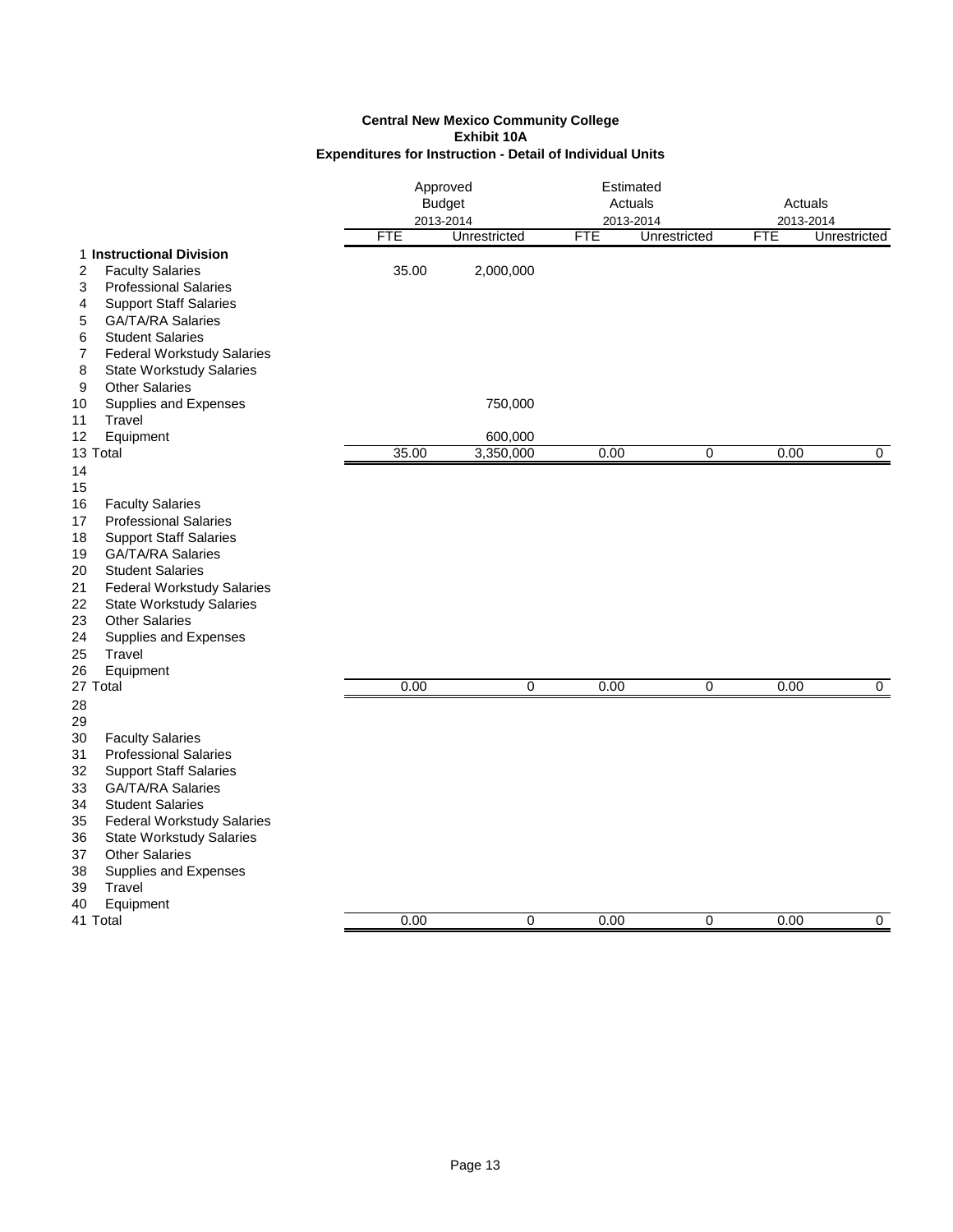|                                                         | Approved<br><b>Budget</b><br>2013-2014 |                   | Estimated<br>Actuals<br>2013-2014 |                   | Actuals<br>2013-2014 |                   |
|---------------------------------------------------------|----------------------------------------|-------------------|-----------------------------------|-------------------|----------------------|-------------------|
|                                                         | <b>FTE</b>                             | Unrestricted      | <b>FTE</b>                        | Unrestricted      | <b>FTE</b>           | Unrestricted      |
| 1 Ingenuity-Support                                     |                                        |                   |                                   |                   |                      |                   |
| <b>Faculty Salaries</b><br>2                            |                                        |                   |                                   |                   |                      |                   |
| <b>Professional Salaries</b><br>3                       |                                        |                   |                                   |                   |                      |                   |
| 4<br><b>Support Staff Salaries</b>                      |                                        |                   |                                   |                   |                      |                   |
| 5<br><b>GA/TA/RA Salaries</b>                           |                                        |                   |                                   |                   |                      |                   |
| 6<br><b>Student Salaries</b>                            |                                        |                   |                                   |                   |                      |                   |
| 7<br><b>Federal Workstudy Salaries</b>                  |                                        |                   |                                   |                   |                      |                   |
| 8<br><b>State Workstudy Salaries</b>                    |                                        |                   |                                   |                   |                      |                   |
| 9<br><b>Other Salaries</b>                              |                                        |                   |                                   |                   |                      |                   |
| 10<br>Supplies and Expenses                             |                                        |                   |                                   |                   |                      | 1,698,968         |
| Travel<br>11                                            |                                        |                   |                                   |                   |                      |                   |
| 12<br>Equipment<br>13 Total                             | 0.00                                   | 0                 | 0.00                              | $\overline{0}$    | 0.00                 | 1,698,968         |
|                                                         |                                        |                   |                                   |                   |                      |                   |
| 14                                                      |                                        |                   |                                   |                   |                      |                   |
| 15 Workforce Training Center<br><b>Faculty Salaries</b> | 9.15                                   | 522,612           | 8.50                              | 475,613           | 7.35                 | 410,950           |
| 16<br><b>Professional Salaries</b><br>17                | 2.35                                   |                   | 2.25                              |                   | 2.30                 |                   |
| 18<br><b>Support Staff Salaries</b>                     | 0.43                                   | 132,837<br>13,260 | 1.13                              | 132,837<br>38,472 | 1.14                 | 135,747<br>38,784 |
| 19<br><b>GA/TA/RA Salaries</b>                          |                                        |                   |                                   |                   |                      |                   |
| <b>Student Salaries</b><br>20                           |                                        |                   |                                   |                   |                      |                   |
| 21<br><b>Federal Workstudy Salaries</b>                 |                                        |                   |                                   |                   |                      |                   |
| 22<br><b>State Workstudy Salaries</b>                   |                                        |                   |                                   |                   |                      |                   |
| 23<br><b>Other Salaries</b>                             |                                        |                   |                                   |                   |                      |                   |
| 24<br>Supplies and Expenses                             |                                        | 103,816           |                                   | 242,478           |                      | 247,487           |
| 25<br>Travel                                            |                                        |                   |                                   | 38,820            |                      | 28,746            |
| 26<br>Equipment                                         |                                        |                   |                                   |                   |                      |                   |
| 27 Total                                                | 11.93                                  | 772,525           | 11.88                             | 928,220           | 10.79                | 861,714           |
| 28                                                      |                                        |                   |                                   |                   |                      |                   |
| 29 Adult Basic Education                                |                                        |                   |                                   |                   |                      |                   |
| 30<br><b>Faculty Salaries</b>                           | 4.68                                   | 267,547           | 1.00                              | 56,148            | 2.34                 | 130,694           |
| 31<br><b>Professional Salaries</b>                      |                                        |                   |                                   |                   | 0.45                 | 24,959            |
| 32<br><b>Support Staff Salaries</b>                     |                                        |                   | 2.32                              | 78,823            | 2.70                 | 91,745            |
| 33<br>GA/TA/RA Salaries                                 |                                        |                   |                                   |                   |                      |                   |
| 34<br><b>Student Salaries</b>                           |                                        |                   |                                   |                   |                      |                   |
| <b>Federal Workstudy Salaries</b><br>35                 |                                        | 3,182             |                                   |                   |                      |                   |
| 36<br><b>State Workstudy Salaries</b>                   |                                        | 1,806             |                                   |                   |                      |                   |
| 37<br><b>Other Salaries</b>                             |                                        |                   |                                   |                   |                      |                   |
| 38<br>Supplies and Expenses                             |                                        | 41,625            |                                   | 52,230            |                      | 26,324            |
| 39<br>Travel                                            |                                        | 3,733             |                                   | 3,733             |                      | 4,437             |
| 40<br>Equipment                                         |                                        |                   |                                   |                   |                      |                   |
| 41 Total                                                | 4.68                                   | 317,893           | 3.32                              | 190,934           | 5.48                 | 278.159           |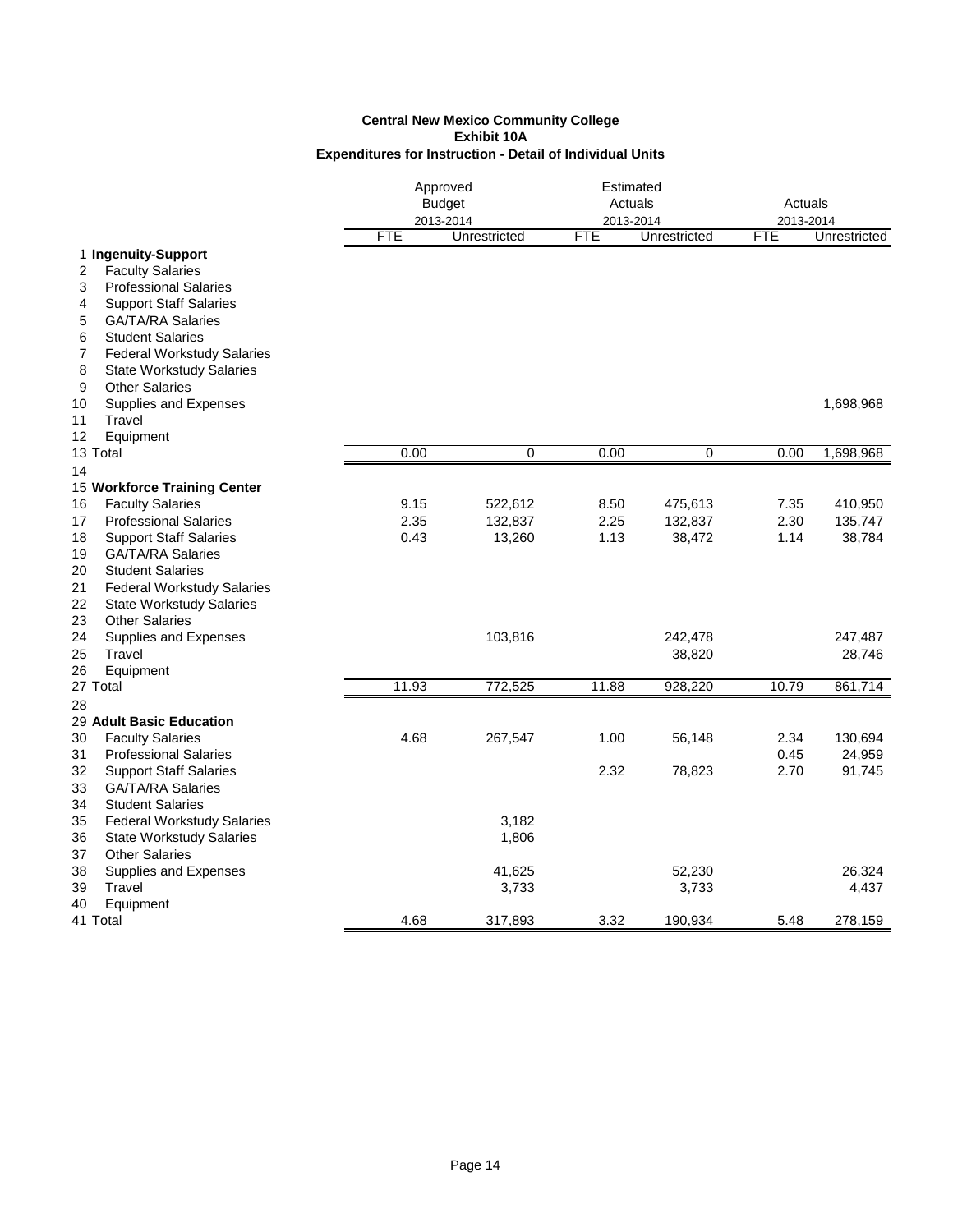|                                                                                                                                                                                                                                                                                                                                                                                                     | Approved<br><b>Budget</b><br>2013-2014 |              |        | Estimated<br>Actuals<br>2013-2014 |            | Actuals<br>2013-2014 |  |
|-----------------------------------------------------------------------------------------------------------------------------------------------------------------------------------------------------------------------------------------------------------------------------------------------------------------------------------------------------------------------------------------------------|----------------------------------------|--------------|--------|-----------------------------------|------------|----------------------|--|
|                                                                                                                                                                                                                                                                                                                                                                                                     | <b>FTE</b>                             | Unrestricted | FTE    | Unrestricted                      | <b>FTE</b> | Unrestricted         |  |
| <b>Nursing Enhancement</b><br><b>Faculty Salaries</b><br>1<br>2<br><b>Professional Salaries</b><br>3<br><b>Support Staff Salaries</b><br>4<br><b>GA/TA/RA Salaries</b>                                                                                                                                                                                                                              |                                        |              | 0.24   | 13,568                            | 0.20       | 10,944               |  |
| 5<br><b>Student Salaries</b><br>6<br><b>Federal Workstudy Salaries</b><br>7<br><b>State Workstudy Salaries</b><br>8<br><b>Other Salaries</b>                                                                                                                                                                                                                                                        |                                        |              |        |                                   |            |                      |  |
| 9<br>Supplies and Expenses                                                                                                                                                                                                                                                                                                                                                                          |                                        | 47,821       |        | 29,822                            |            | 13,191               |  |
| Travel<br>10                                                                                                                                                                                                                                                                                                                                                                                        |                                        | 438          |        |                                   |            | 133                  |  |
| Equipment<br>11                                                                                                                                                                                                                                                                                                                                                                                     |                                        | 7,174        |        | 27,420                            |            | 11,481               |  |
| 12 Total                                                                                                                                                                                                                                                                                                                                                                                            | 0.00                                   | 55,433       | 0.24   | 70,810                            | 0.20       | 35,749               |  |
| 13<br>14 Classroom Technology<br><b>Faculty Salaries</b><br>15<br><b>Professional Salaries</b><br>16<br>17<br><b>Support Staff Salaries</b><br><b>GA/TA/RA Salaries</b><br>18<br>19<br><b>Student Salaries</b><br><b>Federal Workstudy Salaries</b><br>20<br>21<br><b>State Workstudy Salaries</b><br>22<br><b>Other Salaries</b><br>23<br>Supplies and Expenses<br>24<br>Travel<br>25<br>Equipment |                                        | 500,000      |        | 964,700                           |            | 22,056               |  |
| 26 Total                                                                                                                                                                                                                                                                                                                                                                                            | 0.00                                   | 500,000      | 0.00   | 964,700                           | 0.00       | 22,056               |  |
| 27<br>28 Total Unrestricted Instruction                                                                                                                                                                                                                                                                                                                                                             |                                        |              |        |                                   |            |                      |  |
| 29<br><b>Faculty Salaries</b>                                                                                                                                                                                                                                                                                                                                                                       | 671.44                                 | 38,365,349   | 631.82 | 35,332,528                        | 649.87     | 36, 342, 254         |  |
| <b>Professional Salaries</b><br>30                                                                                                                                                                                                                                                                                                                                                                  | 6.80                                   | 352,652      | 4.80   | 283,481                           | 4.87       | 288,001              |  |
| 31<br><b>Support Staff Salaries</b>                                                                                                                                                                                                                                                                                                                                                                 | 52.83                                  | 1,636,416    | 44.03  | 1,497,419                         | 45.23      | 1,538,287            |  |
| 32<br><b>GA/TA/RA Salaries</b>                                                                                                                                                                                                                                                                                                                                                                      |                                        |              |        |                                   |            |                      |  |
| 33<br><b>Student Salaries</b>                                                                                                                                                                                                                                                                                                                                                                       | 1.96                                   | 29,632       | 7.72   | 116,428                           | 4.85       | 930,039              |  |
| 34<br><b>Federal Workstudy Salaries</b>                                                                                                                                                                                                                                                                                                                                                             | 0.35                                   | 8,385        | 0.59   | 8,883                             | 0.77       | 11,595               |  |
| 35<br><b>State Workstudy Salaries</b>                                                                                                                                                                                                                                                                                                                                                               | 1.77                                   | 28,449       | 2.01   | 30,258                            | 1.78       | 26,873               |  |
| <b>Other Salaries</b><br>36                                                                                                                                                                                                                                                                                                                                                                         |                                        |              |        |                                   |            |                      |  |
| 37<br>Supplies and Expenses                                                                                                                                                                                                                                                                                                                                                                         |                                        | 8,246,285    |        | 10,689,261                        |            | 8,441,656            |  |
| 38<br>Travel                                                                                                                                                                                                                                                                                                                                                                                        |                                        | 85,740       |        | 136,550                           |            | 171,992              |  |
| 39<br>Equipment                                                                                                                                                                                                                                                                                                                                                                                     |                                        | 611,574      |        | 310,382                           |            | 343,010              |  |
| 40 Total                                                                                                                                                                                                                                                                                                                                                                                            | 735.15                                 | 49,364,482   | 690.96 | 48,405,190                        | 707.37     | 48,093,707           |  |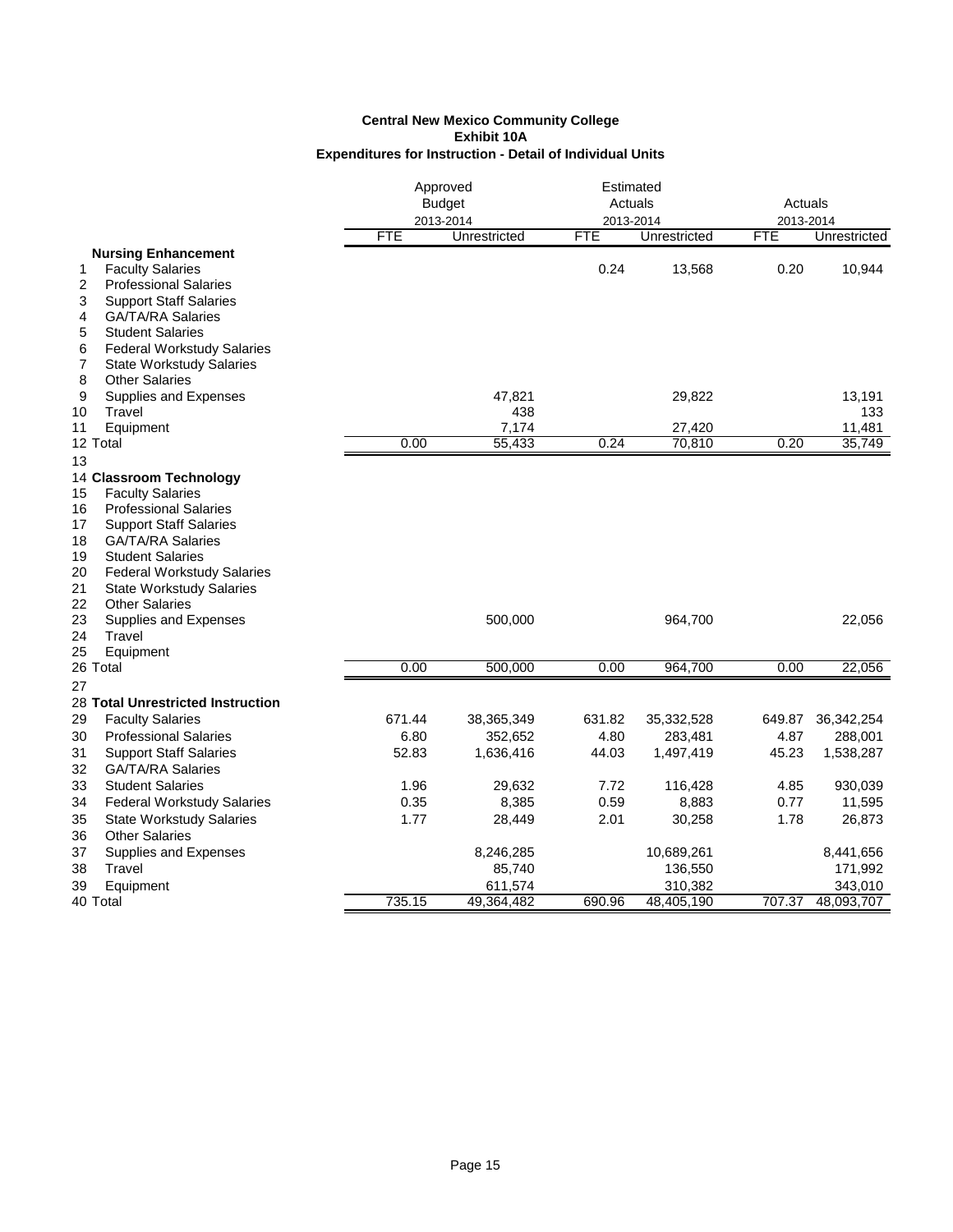|                                         | Approved                   |            | Estimated            |            |                      |            |
|-----------------------------------------|----------------------------|------------|----------------------|------------|----------------------|------------|
|                                         | <b>Budget</b><br>2013-2014 |            | Actuals<br>2013-2014 |            | Actuals<br>2013-2014 |            |
|                                         |                            |            |                      |            |                      |            |
|                                         | <b>FTE</b>                 | Restricted | <b>FTE</b>           | Restricted | FTE                  | Restricted |
| 1 State Instructional Materials         |                            |            |                      |            |                      |            |
| <b>Faculty Salaries</b><br>2            |                            |            |                      |            |                      |            |
| <b>Professional Salaries</b><br>3       |                            |            |                      |            |                      |            |
| 4<br><b>Support Staff Salaries</b>      |                            |            |                      |            |                      |            |
| <b>GA/TA/RA Salaries</b><br>5           |                            |            |                      |            |                      |            |
| 6<br><b>Student Salaries</b>            |                            |            |                      |            |                      |            |
| <b>Federal Workstudy Salaries</b><br>7  |                            |            |                      |            |                      |            |
| 8<br><b>State Workstudy Salaries</b>    |                            |            |                      |            |                      |            |
| <b>Other Salaries</b><br>9              |                            |            |                      |            |                      |            |
| 10<br>Supplies and Expenses             |                            | 49,413     |                      | 60,501     |                      | 57,137     |
| Travel<br>11                            |                            |            |                      |            |                      |            |
| 12<br>Equipment                         |                            |            |                      |            |                      |            |
| 13 Total                                | 0.00                       | 49,413     | 0.00                 | 60,501     | 0.00                 | 57,137     |
| 14                                      |                            |            |                      |            |                      |            |
| 15 USDA Fit for Life                    |                            |            |                      |            |                      |            |
| 16<br><b>Faculty Salaries</b>           | 0.35                       | 20,228     | 0.17                 | 9,415      | 0.18                 | 10,167     |
| <b>Professional Salaries</b><br>17      | 0.29                       | 16,497     | 0.23                 | 13,401     | 0.24                 | 14,028     |
| 18<br><b>Support Staff Salaries</b>     | 0.01                       | 271        |                      |            |                      |            |
| <b>GA/TA/RA Salaries</b><br>19          |                            |            |                      |            |                      |            |
| <b>Student Salaries</b><br>20           |                            |            |                      |            |                      |            |
| 21<br><b>Federal Workstudy Salaries</b> |                            |            |                      |            |                      |            |
| 22<br><b>State Workstudy Salaries</b>   |                            |            |                      |            |                      |            |
| <b>Other Salaries</b><br>23             |                            |            |                      |            |                      |            |
| 24<br>Supplies and Expenses             |                            | 74,509     |                      | 18,332     |                      | 24,576     |
| 25<br>Travel                            |                            | 9,836      |                      | 9,661      |                      | 2,035      |
| 26<br>Equipment                         |                            |            |                      |            |                      |            |
| 27 Total                                | 0.66                       | 121,341    | 0.40                 | 50,809     | 0.42                 | 50,806     |
| 28                                      |                            |            |                      |            |                      |            |
| 29 CNM FND - Caterpillar                |                            |            |                      |            |                      |            |
| <b>Faculty Salaries</b><br>30           |                            |            |                      |            |                      |            |
| 31<br><b>Professional Salaries</b>      |                            |            |                      |            |                      |            |
| 32<br><b>Support Staff Salaries</b>     |                            |            |                      |            |                      |            |
| 33<br><b>GA/TA/RA Salaries</b>          |                            |            |                      |            |                      |            |
| 34<br><b>Student Salaries</b>           |                            |            |                      |            |                      |            |
| 35<br><b>Federal Workstudy Salaries</b> |                            |            |                      |            |                      |            |
| 36<br><b>State Workstudy Salaries</b>   |                            |            |                      |            |                      |            |
| <b>Other Salaries</b><br>37             |                            |            |                      |            |                      |            |
| 38<br>Supplies and Expenses             |                            |            |                      | 10,581     |                      | 13,812     |
| 39<br>Travel                            |                            |            |                      |            |                      |            |
| 40<br>Equipment                         |                            |            |                      |            |                      |            |
| 41 Total                                | 0.00                       | 0          | 0.00                 | 10,581     | 0.00                 | 13,812     |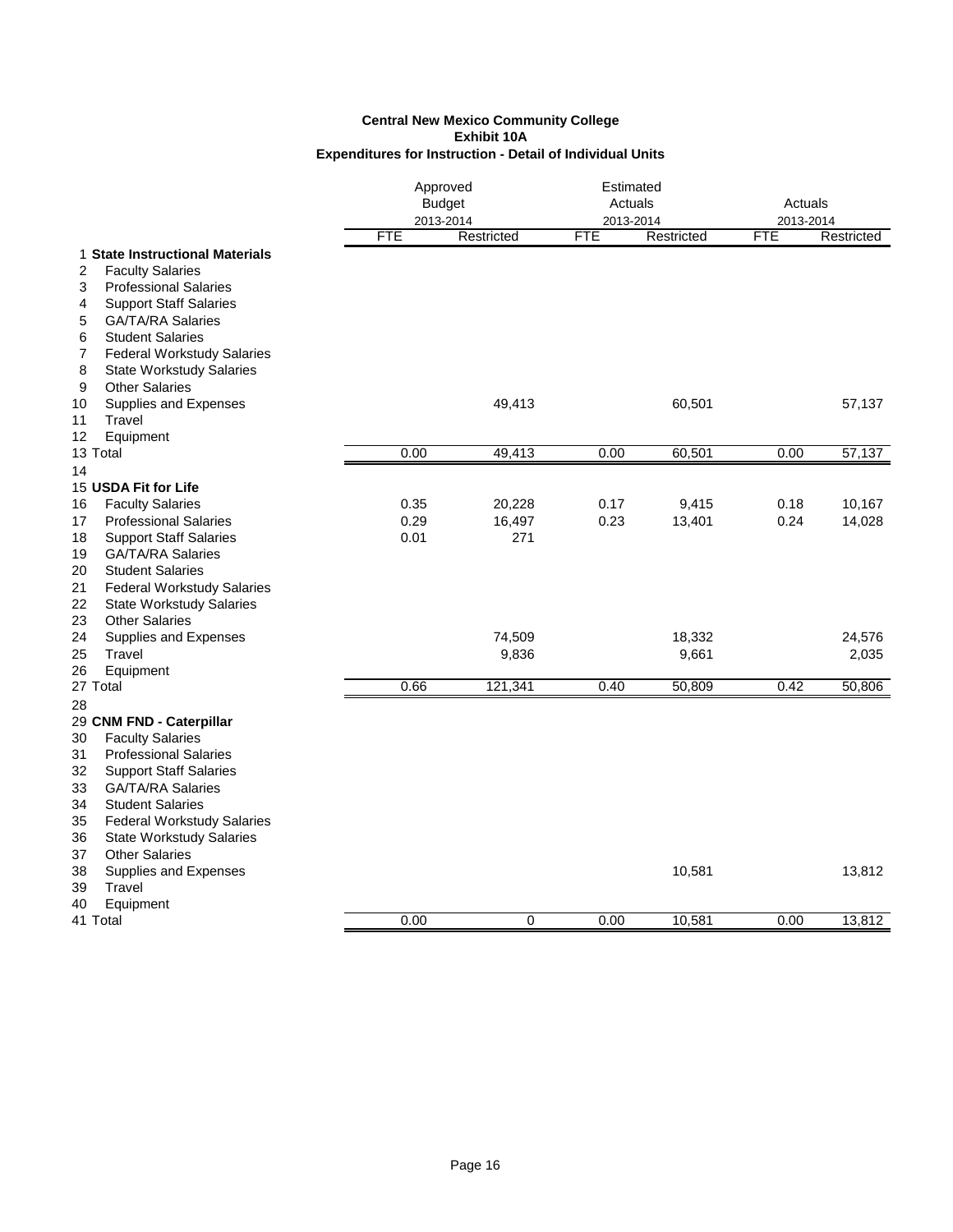|                                         | Approved<br><b>Budget</b> |            | Estimated<br>Actuals |            | Actuals    |             |  |
|-----------------------------------------|---------------------------|------------|----------------------|------------|------------|-------------|--|
|                                         |                           | 2013-2014  |                      | 2013-2014  |            | 2013-2014   |  |
|                                         | <b>FTE</b>                | Restricted | FTE                  | Restricted | <b>FTE</b> | Restricted  |  |
| 1 Perkins                               |                           |            |                      |            |            |             |  |
| 2<br><b>Faculty Salaries</b>            | 0.51                      | 29,336     | 0.18                 | 10,096     | 0.09       | 4,992       |  |
| <b>Professional Salaries</b><br>3       | 0.35                      | 20,000     | 0.46                 | 27,000     | 0.48       | 28,544      |  |
| <b>Support Staff Salaries</b><br>4      |                           |            |                      |            |            |             |  |
| <b>GA/TA/RA Salaries</b><br>5           |                           |            |                      |            |            |             |  |
| <b>Student Salaries</b><br>6            |                           |            |                      |            |            |             |  |
| 7<br><b>Federal Workstudy Salaries</b>  |                           |            |                      |            |            |             |  |
| 8<br><b>State Workstudy Salaries</b>    |                           |            |                      |            |            |             |  |
| <b>Other Salaries</b><br>9              |                           |            |                      |            |            |             |  |
| 10<br>Supplies and Expenses             |                           | 240,531    |                      | 228,954    |            | 245,787     |  |
| 11<br>Travel                            |                           | 90,701     |                      | 82,317     |            | 66,624      |  |
| 12<br>Equipment                         |                           | 710,123    |                      | 409,278    |            | 419,582     |  |
| 13 Total                                | 0.87                      | 1,090,691  | 0.64                 | 757,645    | 0.57       | 765,529     |  |
| 14                                      |                           |            |                      |            |            |             |  |
| 15 NSA/STARTALK                         |                           |            |                      |            |            |             |  |
| <b>Faculty Salaries</b><br>16           | 0.25                      | 14,004     | 0.16                 | 8,962      | 0.16       | 8,962       |  |
| <b>Professional Salaries</b><br>17      | 0.12                      | 6,667      |                      |            |            |             |  |
| 18<br><b>Support Staff Salaries</b>     | 0.19                      | 6,000      | 0.01                 | 495        | 0.01       | 495         |  |
| <b>GA/TA/RA Salaries</b><br>19          |                           |            |                      |            |            |             |  |
| 20<br><b>Student Salaries</b>           |                           |            |                      |            |            |             |  |
| 21<br><b>Federal Workstudy Salaries</b> |                           |            |                      |            |            |             |  |
| 22<br><b>State Workstudy Salaries</b>   |                           |            |                      |            |            |             |  |
| 23<br><b>Other Salaries</b>             |                           |            |                      |            |            |             |  |
| 24<br>Supplies and Expenses             |                           | 31,236     |                      | 6,242      |            | 6,242       |  |
| 25<br>Travel<br>26                      |                           | 14,670     |                      | 4,073      |            | 4,073       |  |
| Equipment<br>27 Total                   | 0.56                      | 72,577     | 0.17                 | 19,772     | 0.17       | 19,772      |  |
|                                         |                           |            |                      |            |            |             |  |
| 28<br>29 SAGE Walmart Book Grant        |                           |            |                      |            |            |             |  |
| 30<br><b>Faculty Salaries</b>           |                           |            |                      |            |            |             |  |
| 31<br><b>Professional Salaries</b>      |                           |            |                      |            |            |             |  |
| 32<br><b>Support Staff Salaries</b>     |                           |            |                      |            |            |             |  |
| 33<br><b>GA/TA/RA Salaries</b>          |                           |            |                      |            |            |             |  |
| 34<br><b>Student Salaries</b>           |                           |            |                      |            |            |             |  |
| 35<br><b>Federal Workstudy Salaries</b> |                           |            |                      |            |            |             |  |
| 36<br><b>State Workstudy Salaries</b>   |                           |            |                      |            |            |             |  |
| <b>Other Salaries</b><br>37             |                           |            |                      |            |            |             |  |
| 38<br>Supplies and Expenses             |                           | 500        |                      |            |            |             |  |
| 39<br>Travel                            |                           |            |                      |            |            |             |  |
| 40<br>Equipment                         |                           |            |                      |            |            |             |  |
| 41 Total                                | 0.00                      | 500        | 0.00                 | 0          | 0.00       | $\mathbf 0$ |  |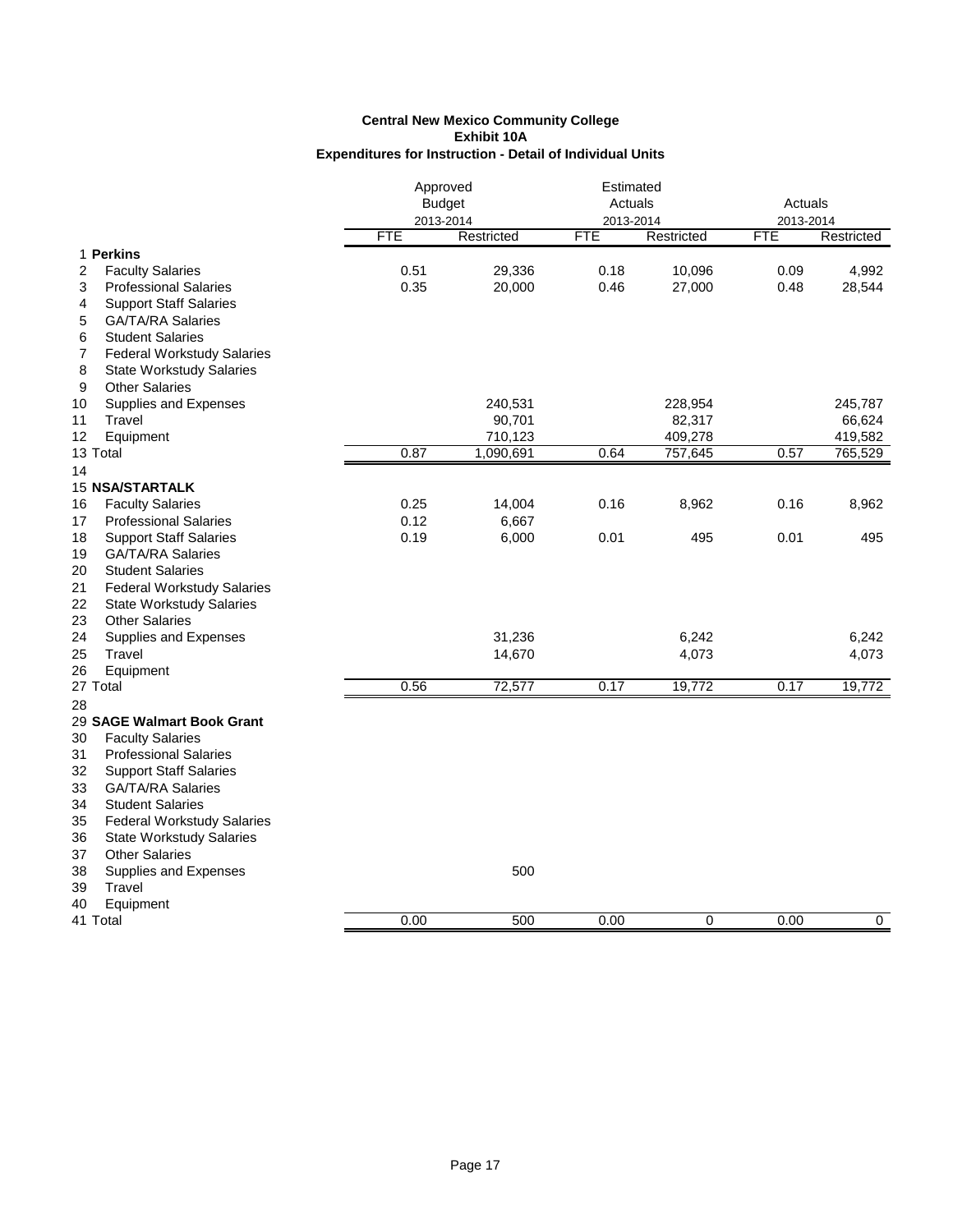|                                                                                                          | Approved<br><b>Budget</b><br>2013-2014 |            | Estimated<br>Actuals<br>2013-2014 |            | Actuals<br>2013-2014 |                |
|----------------------------------------------------------------------------------------------------------|----------------------------------------|------------|-----------------------------------|------------|----------------------|----------------|
|                                                                                                          | <b>FTE</b>                             | Restricted | <b>FTE</b>                        | Restricted | <b>FTE</b>           | Restricted     |
| 1 Skill-Up IT Sector - TAAACT<br>2<br><b>Faculty Salaries</b>                                            | 0.37                                   | 21,089     |                                   |            |                      |                |
| 3<br><b>Professional Salaries</b><br><b>Support Staff Salaries</b><br>4<br>5<br><b>GA/TA/RA Salaries</b> |                                        |            |                                   |            |                      |                |
| <b>Student Salaries</b><br>6<br><b>Federal Workstudy Salaries</b><br>7                                   |                                        |            |                                   |            |                      |                |
| 8<br><b>State Workstudy Salaries</b><br><b>Other Salaries</b><br>9<br>10                                 |                                        | 1,625      |                                   |            |                      |                |
| Supplies and Expenses<br>Travel<br>11<br>Equipment<br>12                                                 |                                        |            |                                   |            |                      |                |
| 13 Total                                                                                                 | 0.37                                   | 22,714     | 0.00                              | 0          | 0.00                 | $\overline{0}$ |
| 14                                                                                                       |                                        |            |                                   |            |                      |                |
| 15 Emily Tuttle - Nursing<br><b>Faculty Salaries</b><br>16                                               |                                        | 30,000     |                                   |            |                      |                |
| <b>Professional Salaries</b><br>17<br>18<br><b>Support Staff Salaries</b>                                |                                        |            |                                   |            |                      |                |
| <b>GA/TA/RA Salaries</b><br>19<br><b>Student Salaries</b><br>20                                          |                                        |            |                                   |            |                      |                |
| 21<br><b>Federal Workstudy Salaries</b>                                                                  |                                        |            |                                   |            |                      |                |
| 22<br><b>State Workstudy Salaries</b><br><b>Other Salaries</b><br>23                                     |                                        |            |                                   |            |                      |                |
| 24<br>Supplies and Expenses                                                                              |                                        |            |                                   | 5,000      |                      | 12,399         |
| 25<br>Travel                                                                                             |                                        |            |                                   | 20,000     |                      | 8,306          |
| 26<br>Equipment                                                                                          |                                        |            |                                   |            |                      |                |
| 27 Total<br>28                                                                                           | 0.00                                   | 30,000     | 0.00                              | 25,000     | 0.00                 | 20,705         |
| 29 UNM-NSF Cross Inst Online Course                                                                      |                                        |            |                                   |            |                      |                |
| <b>Faculty Salaries</b><br>30<br>31<br><b>Professional Salaries</b>                                      | 0.12                                   | 6,850      |                                   |            |                      |                |
| 32<br><b>Support Staff Salaries</b><br><b>GA/TA/RA Salaries</b>                                          |                                        |            |                                   |            |                      |                |
| 33<br><b>Student Salaries</b><br>34                                                                      |                                        |            |                                   |            |                      |                |
| <b>Federal Workstudy Salaries</b><br>35<br>36<br><b>State Workstudy Salaries</b>                         |                                        |            |                                   |            |                      |                |
| <b>Other Salaries</b><br>37                                                                              |                                        |            |                                   |            |                      |                |
| 38<br>Supplies and Expenses<br>39<br>Travel                                                              |                                        | 3,165      |                                   |            |                      |                |
| 40<br>Equipment                                                                                          |                                        |            |                                   |            |                      |                |
| 41 Total                                                                                                 | 0.12                                   | 10,015     | 0.00                              | 0          | 0.00                 | $\mathbf 0$    |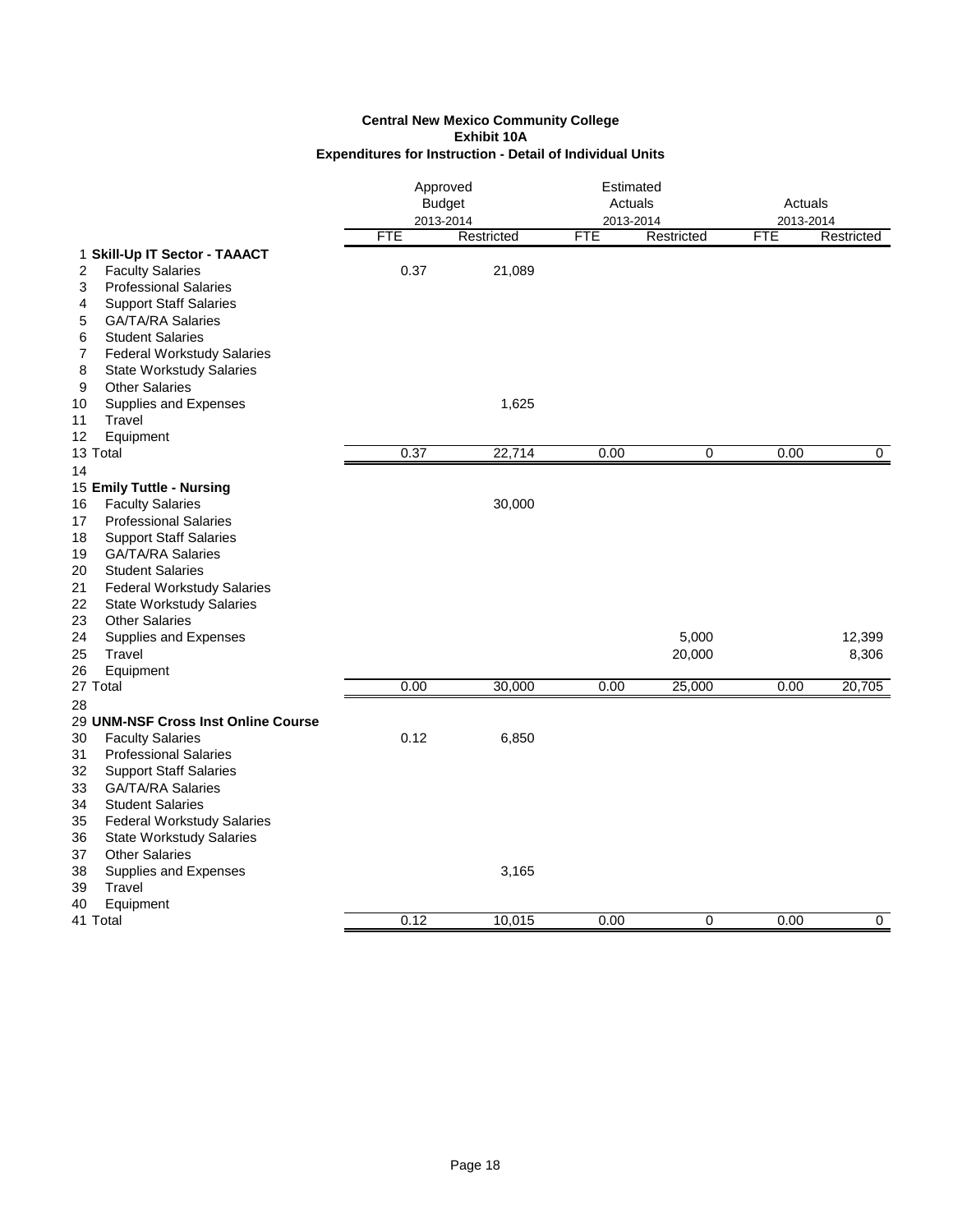|                                         | Approved<br><b>Budget</b><br>2013-2014 |            | Estimated<br>Actuals |            | Actuals   |            |
|-----------------------------------------|----------------------------------------|------------|----------------------|------------|-----------|------------|
|                                         |                                        |            | 2013-2014            |            | 2013-2014 |            |
|                                         | FTE                                    | Restricted | <b>FTE</b>           | Restricted | FTE       | Restricted |
| 1 Adult Basic Education                 |                                        |            |                      |            |           |            |
| 2<br><b>Faculty Salaries</b>            | 11.35                                  | 648,257    | 11.64                | 650,912    | 11.96     | 668,770    |
| 3<br><b>Professional Salaries</b>       | 1.56                                   | 87,866     | 1.66                 | 98,000     | 1.40      | 82,894     |
| <b>Support Staff Salaries</b><br>4      | 6.38                                   | 197,492    | 5.20                 | 176,697    | 4.27      | 145,163    |
| <b>GA/TA/RA Salaries</b><br>5           |                                        |            |                      |            |           |            |
| 6<br><b>Student Salaries</b>            |                                        |            |                      |            |           |            |
| 7<br><b>Federal Workstudy Salaries</b>  |                                        |            |                      |            |           |            |
| 8<br><b>State Workstudy Salaries</b>    |                                        |            |                      |            |           |            |
| 9<br><b>Other Salaries</b>              |                                        |            |                      |            |           |            |
| 10<br>Supplies and Expenses             |                                        |            |                      |            |           |            |
| Travel<br>11                            |                                        |            |                      |            |           |            |
| Equipment<br>12                         |                                        |            |                      |            |           |            |
| 13 Total                                | 19.28                                  | 933,615    | 18.49                | 925,609    | 17.63     | 896,827    |
| 14                                      |                                        |            |                      |            |           |            |
| 15 Park Saiz Endowment                  |                                        |            |                      |            |           |            |
| <b>Faculty Salaries</b><br>16           |                                        |            |                      |            |           |            |
| <b>Professional Salaries</b><br>17      |                                        |            |                      |            |           |            |
| 18<br><b>Support Staff Salaries</b>     |                                        |            |                      |            |           |            |
| 19<br><b>GA/TA/RA Salaries</b>          |                                        |            |                      |            |           |            |
| <b>Student Salaries</b><br>20           |                                        |            |                      |            |           |            |
| 21<br><b>Federal Workstudy Salaries</b> |                                        |            |                      |            |           |            |
| 22<br><b>State Workstudy Salaries</b>   |                                        |            |                      |            |           |            |
| <b>Other Salaries</b><br>23             |                                        |            |                      |            |           |            |
| 24<br>Supplies and Expenses             |                                        | 4,400      |                      | 4,300      |           | 4,300      |
| 25<br>Travel                            |                                        |            |                      |            |           |            |
| 26<br>Equipment                         |                                        |            |                      |            |           |            |
| 27 Total                                | 0.00                                   | 4,400      | 0.00                 | 4,300      | 0.00      | 4,300      |
| 28                                      |                                        |            |                      |            |           |            |
| 29 CNM FND - GED Test Fees              |                                        |            |                      |            |           |            |
| <b>Faculty Salaries</b><br>30           |                                        |            |                      |            |           |            |
| 31<br><b>Professional Salaries</b>      |                                        |            |                      |            |           |            |
| 32<br><b>Support Staff Salaries</b>     |                                        |            |                      |            |           |            |
| 33<br><b>GA/TA/RA Salaries</b>          |                                        |            |                      |            |           |            |
| <b>Student Salaries</b><br>34           |                                        |            |                      |            |           |            |
| 35<br><b>Federal Workstudy Salaries</b> |                                        |            |                      |            |           |            |
| 36<br><b>State Workstudy Salaries</b>   |                                        |            |                      |            |           |            |
| <b>Other Salaries</b><br>37             |                                        |            |                      |            |           |            |
| 38<br>Supplies and Expenses             |                                        | 1,080      |                      |            |           | 1,100      |
| 39<br>Travel                            |                                        |            |                      |            |           |            |
| 40<br>Equipment                         |                                        |            |                      |            |           |            |
| 41 Total                                | 0.00                                   | 1,080      | 0.00                 | 0          | 0.00      | 1,100      |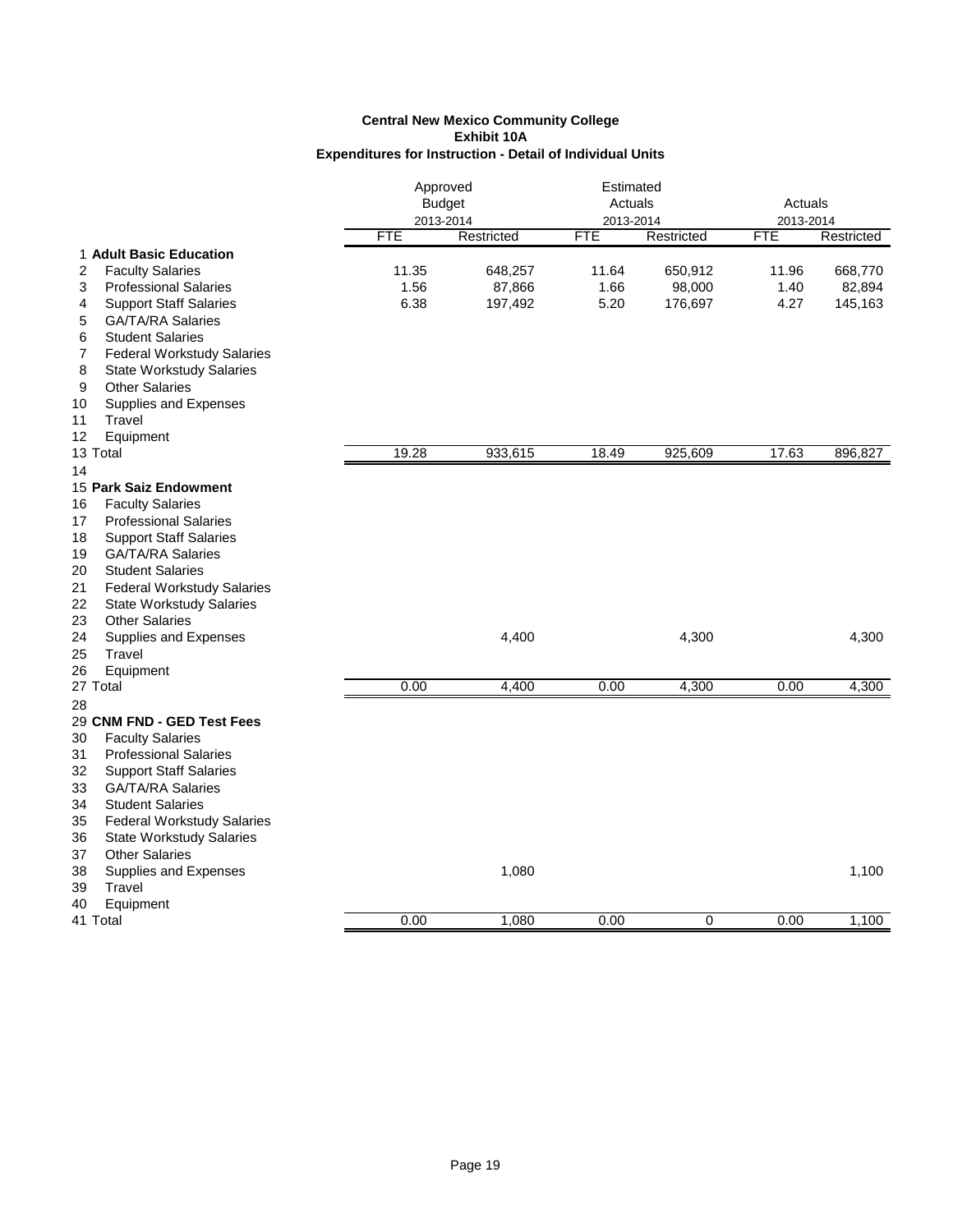|                                         | Approved      |            | Estimated  |            |            |            |
|-----------------------------------------|---------------|------------|------------|------------|------------|------------|
|                                         | <b>Budget</b> |            | Actuals    |            | Actuals    |            |
|                                         | 2013-2014     |            | 2013-2014  |            | 2013-2014  |            |
|                                         | <b>FTE</b>    | Restricted | <b>FTE</b> | Restricted | <b>FTE</b> | Restricted |
| 1 Wildland Fire Training                |               |            |            |            |            |            |
| 2<br><b>Faculty Salaries</b>            |               |            | 0.18       | 9,882      | 0.12       | 6,526      |
| 3<br><b>Professional Salaries</b>       |               |            |            |            |            |            |
| <b>Support Staff Salaries</b><br>4      |               |            |            |            |            |            |
| <b>GA/TA/RA Salaries</b><br>5           |               |            |            |            |            |            |
| 6<br><b>Student Salaries</b>            |               |            |            |            |            |            |
| <b>Federal Workstudy Salaries</b><br>7  |               |            |            |            |            |            |
| 8<br><b>State Workstudy Salaries</b>    |               |            |            |            |            |            |
| 9<br><b>Other Salaries</b>              |               |            |            |            |            |            |
| Supplies and Expenses<br>10             |               |            |            |            |            |            |
| Travel<br>11                            |               |            |            | 4,505      |            | 3,322      |
| 12<br>Equipment                         |               |            |            |            |            |            |
| 13 Total                                | 0.00          | 0          | 0.18       | 14,387     | 0.12       | 9,848      |
| 14                                      |               |            |            |            |            |            |
| 15 ASERT (UNM)                          |               |            |            |            |            |            |
| <b>Faculty Salaries</b><br>16           | 0.10          | 5,440      | 0.16       | 8,751      | 0.11       | 6,004      |
| <b>Professional Salaries</b><br>17      |               |            |            |            |            |            |
| 18<br><b>Support Staff Salaries</b>     |               |            |            |            |            |            |
| 19<br><b>GA/TA/RA Salaries</b>          |               |            |            |            |            |            |
| 20<br><b>Student Salaries</b>           |               |            |            |            |            |            |
| 21<br><b>Federal Workstudy Salaries</b> |               |            |            |            |            |            |
| 22<br><b>State Workstudy Salaries</b>   |               |            |            |            |            |            |
| <b>Other Salaries</b><br>23             |               |            |            |            |            |            |
| 24<br>Supplies and Expenses             |               | 5,360      |            | 922        |            | 709        |
| Travel<br>25                            |               |            |            | 662        |            | 661        |
| 26<br>Equipment                         |               |            |            |            |            |            |
| 27 Total                                | 0.10          | 10,800     | 0.16       | 10,335     | 0.11       | 7,374      |
| 28                                      |               |            |            |            |            |            |
| 29 Financial/College Planning Coaching  |               |            |            |            |            |            |
| 30<br><b>Faculty Salaries</b>           |               |            | 0.96       | 53,500     | 1.65       | 92,340     |
| 31<br><b>Professional Salaries</b>      |               |            | 0.15       | 8,889      | 0.14       | 8,175      |
| 32<br><b>Support Staff Salaries</b>     |               |            |            |            |            | 2,686      |
| 33<br><b>GA/TA/RA Salaries</b>          |               |            |            |            |            |            |
| 34<br><b>Student Salaries</b>           |               |            |            |            |            |            |
| 35<br><b>Federal Workstudy Salaries</b> |               |            |            |            |            |            |
| 36<br><b>State Workstudy Salaries</b>   |               |            |            |            |            |            |
| <b>Other Salaries</b><br>37             |               |            |            |            |            |            |
| Supplies and Expenses<br>38             |               |            |            | 101,931    |            | 86,452     |
| 39<br>Travel                            |               |            |            | 20,665     |            | 11,558     |
| 40<br>Equipment                         |               |            |            |            |            |            |
| 41 Total                                | 0.00          | 0          | 1.11       | 184,985    | 1.79       | 201,211    |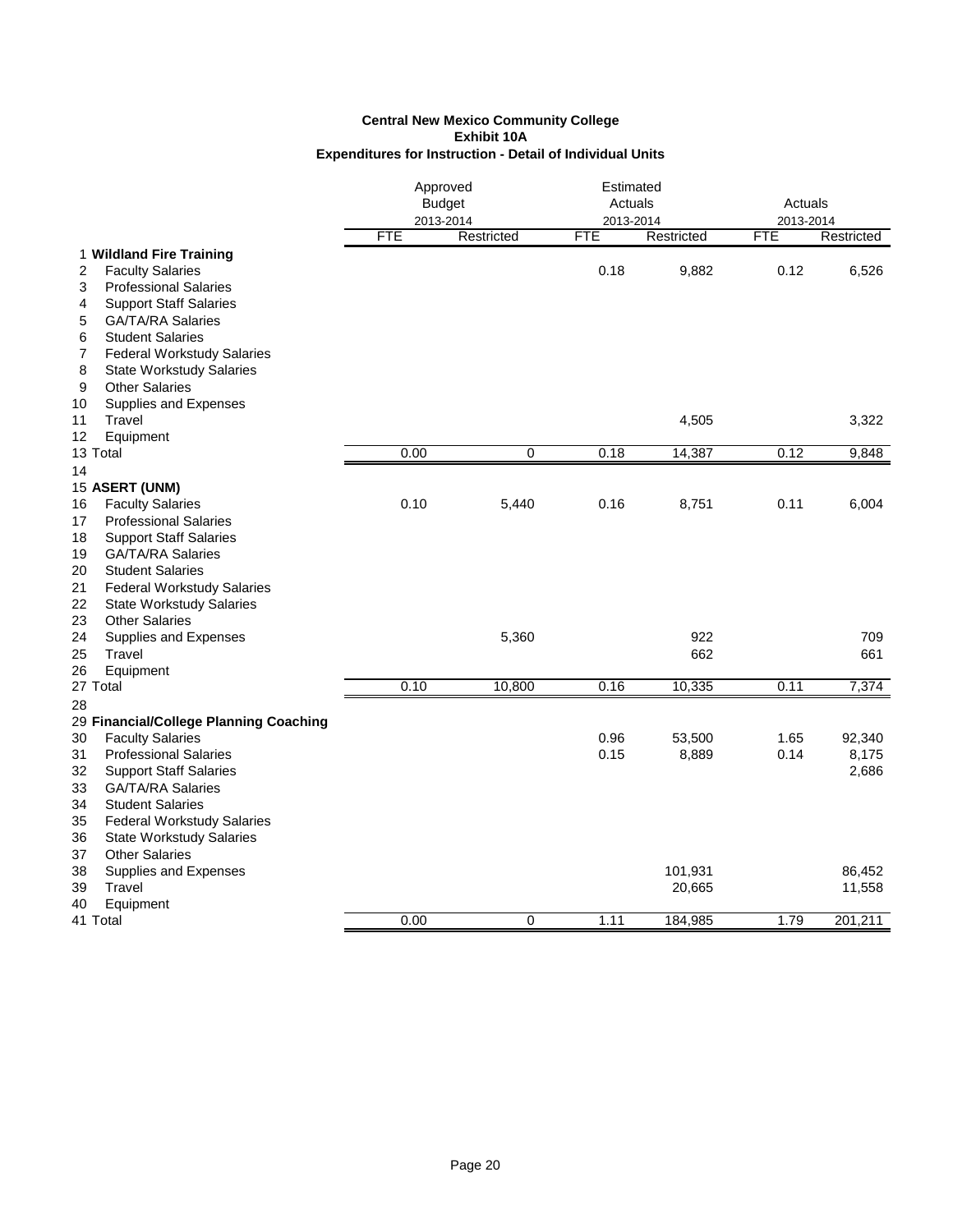|                                                                            |            | Approved<br><b>Budget</b><br>2013-2014 |            | Estimated<br>Actuals<br>2013-2014 |            | Actuals<br>2013-2014 |  |
|----------------------------------------------------------------------------|------------|----------------------------------------|------------|-----------------------------------|------------|----------------------|--|
|                                                                            | <b>FTE</b> | Restricted                             | <b>FTE</b> | Restricted                        | <b>FTE</b> | Restricted           |  |
| 1 CNM Foundation - Sage                                                    |            |                                        |            |                                   |            |                      |  |
| <b>Faculty Salaries</b><br>2                                               |            |                                        |            |                                   |            |                      |  |
| <b>Professional Salaries</b><br>3                                          |            |                                        |            |                                   |            |                      |  |
| <b>Support Staff Salaries</b><br>4                                         |            |                                        |            |                                   |            |                      |  |
| 5<br><b>GA/TA/RA Salaries</b>                                              |            |                                        |            |                                   |            |                      |  |
| 6<br><b>Student Salaries</b>                                               |            |                                        |            |                                   |            |                      |  |
| 7<br><b>Federal Workstudy Salaries</b>                                     |            |                                        |            |                                   |            |                      |  |
| 8<br><b>State Workstudy Salaries</b>                                       |            |                                        |            |                                   |            |                      |  |
| <b>Other Salaries</b><br>9                                                 |            |                                        |            |                                   |            |                      |  |
| Supplies and Expenses<br>10                                                |            | 1,000                                  |            | 400                               |            | 400                  |  |
| Travel<br>11                                                               |            |                                        |            |                                   |            |                      |  |
| 12<br>Equipment<br>13 Total                                                | 0.00       | 1,000                                  | 0.00       | 400                               | 0.00       | 400                  |  |
| 14                                                                         |            |                                        |            |                                   |            |                      |  |
| 15 Legislative Nursing Endow                                               |            |                                        |            |                                   |            |                      |  |
| <b>Faculty Salaries</b><br>16                                              |            |                                        |            |                                   |            |                      |  |
| <b>Professional Salaries</b><br>17                                         |            |                                        |            |                                   |            |                      |  |
| <b>Support Staff Salaries</b><br>18                                        |            |                                        |            |                                   |            |                      |  |
| <b>GA/TA/RA Salaries</b><br>19                                             |            |                                        |            |                                   |            |                      |  |
| <b>Student Salaries</b><br>20                                              |            |                                        |            |                                   |            |                      |  |
| 21<br><b>Federal Workstudy Salaries</b>                                    |            |                                        |            |                                   |            |                      |  |
| 22<br><b>State Workstudy Salaries</b>                                      |            |                                        |            |                                   |            |                      |  |
| 23<br><b>Other Salaries</b>                                                |            |                                        |            |                                   |            |                      |  |
| 24<br>Supplies and Expenses                                                |            |                                        |            | 5,000                             |            |                      |  |
| 25<br>Travel                                                               |            |                                        |            |                                   |            |                      |  |
| 26<br>Equipment                                                            |            |                                        |            |                                   |            |                      |  |
| 27 Total                                                                   | 0.00       | $\overline{0}$                         | 0.00       | 5,000                             | 0.00       | $\overline{0}$       |  |
| 28                                                                         |            |                                        |            |                                   |            |                      |  |
| 29 CNM Foundation - AT Faculty Dev                                         |            |                                        |            |                                   |            |                      |  |
| <b>Faculty Salaries</b><br>30                                              |            |                                        |            |                                   |            |                      |  |
| <b>Professional Salaries</b><br>31                                         |            |                                        |            |                                   |            |                      |  |
| 32<br><b>Support Staff Salaries</b>                                        |            |                                        |            |                                   |            |                      |  |
| 33<br><b>GA/TA/RA Salaries</b>                                             |            |                                        |            |                                   |            |                      |  |
| <b>Student Salaries</b><br>34                                              |            |                                        |            |                                   |            |                      |  |
| <b>Federal Workstudy Salaries</b><br>35<br><b>State Workstudy Salaries</b> |            |                                        |            |                                   |            |                      |  |
| 36<br><b>Other Salaries</b>                                                |            |                                        |            |                                   |            |                      |  |
| 37<br>38                                                                   |            |                                        |            |                                   |            | 3,080                |  |
| Supplies and Expenses<br>Travel<br>39                                      |            |                                        |            | 7,200                             |            | 3,955                |  |
| Equipment<br>40                                                            |            |                                        |            |                                   |            |                      |  |
| 41 Total                                                                   | 0.00       | 0                                      | 0.00       | 7.200                             | 0.00       | 7,035                |  |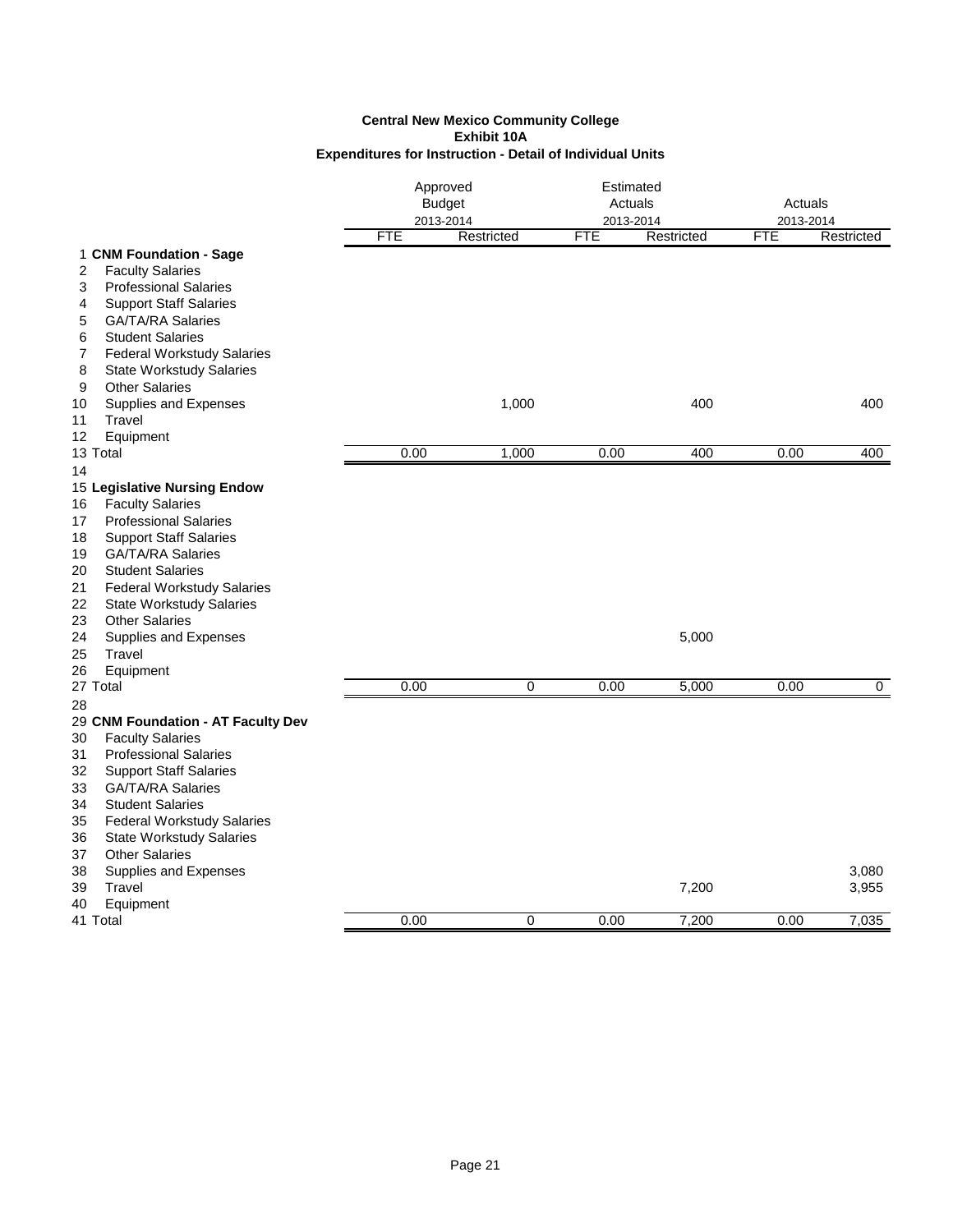|                                                               | Approved<br><b>Budget</b><br>2013-2014 |            | Estimated<br>Actuals<br>2013-2014 |                | Actuals<br>2013-2014 |                  |
|---------------------------------------------------------------|----------------------------------------|------------|-----------------------------------|----------------|----------------------|------------------|
|                                                               | FTE                                    | Restricted | <b>FTE</b>                        | Restricted     | <b>FTE</b>           | Restricted       |
| 1 Street Food Institute                                       |                                        |            |                                   |                |                      |                  |
| <b>Faculty Salaries</b><br>2                                  |                                        |            |                                   |                |                      |                  |
| <b>Professional Salaries</b><br>3                             |                                        |            |                                   |                |                      |                  |
| <b>Support Staff Salaries</b><br>4                            |                                        |            |                                   |                |                      |                  |
| 5<br><b>GA/TA/RA Salaries</b><br><b>Student Salaries</b><br>6 |                                        |            |                                   |                |                      |                  |
| 7<br><b>Federal Workstudy Salaries</b>                        |                                        |            |                                   |                |                      |                  |
| 8<br><b>State Workstudy Salaries</b>                          |                                        |            |                                   |                |                      |                  |
| <b>Other Salaries</b><br>9                                    |                                        |            |                                   |                |                      |                  |
| Supplies and Expenses<br>10                                   |                                        |            |                                   |                |                      | 715              |
| Travel<br>11                                                  |                                        |            |                                   |                |                      |                  |
| Equipment<br>12                                               |                                        |            |                                   |                |                      |                  |
| 13 Total                                                      | 0.00                                   | 0          | 0.00                              | $\overline{0}$ | 0.00                 | 715              |
| 14                                                            |                                        |            |                                   |                |                      |                  |
| 15 Perkins - Redistribution                                   |                                        |            |                                   |                |                      |                  |
| <b>Faculty Salaries</b><br>16                                 |                                        |            |                                   |                |                      |                  |
| <b>Professional Salaries</b><br>17                            |                                        |            |                                   |                |                      |                  |
| <b>Support Staff Salaries</b><br>18                           |                                        |            |                                   |                |                      |                  |
| <b>GA/TA/RA Salaries</b><br>19                                |                                        |            |                                   |                |                      |                  |
| <b>Student Salaries</b><br>20                                 |                                        |            |                                   |                |                      |                  |
| 21<br><b>Federal Workstudy Salaries</b>                       |                                        |            |                                   |                |                      |                  |
| 22<br><b>State Workstudy Salaries</b>                         |                                        |            |                                   |                |                      |                  |
| 23<br><b>Other Salaries</b>                                   |                                        |            |                                   |                |                      |                  |
| 24<br>Supplies and Expenses                                   |                                        | 92,716     |                                   | 120,979        |                      | 30,928           |
| 25<br>Travel                                                  |                                        | 12,428     |                                   | 32,817         |                      | 7,863            |
| 26<br>Equipment                                               | 0.00                                   | 56,078     | 0.00                              | 22,058         | 0.00                 | 12,058<br>50,849 |
| 27 Total                                                      |                                        | 161,222    |                                   | 175,854        |                      |                  |
| 28                                                            |                                        |            |                                   |                |                      |                  |
| 29<br><b>Faculty Salaries</b><br>30                           |                                        |            |                                   |                |                      |                  |
| 31<br><b>Professional Salaries</b>                            |                                        |            |                                   |                |                      |                  |
| 32<br><b>Support Staff Salaries</b>                           |                                        |            |                                   |                |                      |                  |
| 33<br><b>GA/TA/RA Salaries</b>                                |                                        |            |                                   |                |                      |                  |
| 34<br><b>Student Salaries</b>                                 |                                        |            |                                   |                |                      |                  |
| <b>Federal Workstudy Salaries</b><br>35                       |                                        |            |                                   |                |                      |                  |
| 36<br><b>State Workstudy Salaries</b>                         |                                        |            |                                   |                |                      |                  |
| <b>Other Salaries</b><br>37                                   |                                        |            |                                   |                |                      |                  |
| 38<br>Supplies and Expenses                                   |                                        |            |                                   |                |                      |                  |
| 39<br>Travel                                                  |                                        |            |                                   |                |                      |                  |
| Equipment<br>40                                               |                                        |            |                                   |                |                      |                  |
| 41 Total                                                      | 0.00                                   | 0          | 0.00                              | 0              | 0.00                 | $\mathbf 0$      |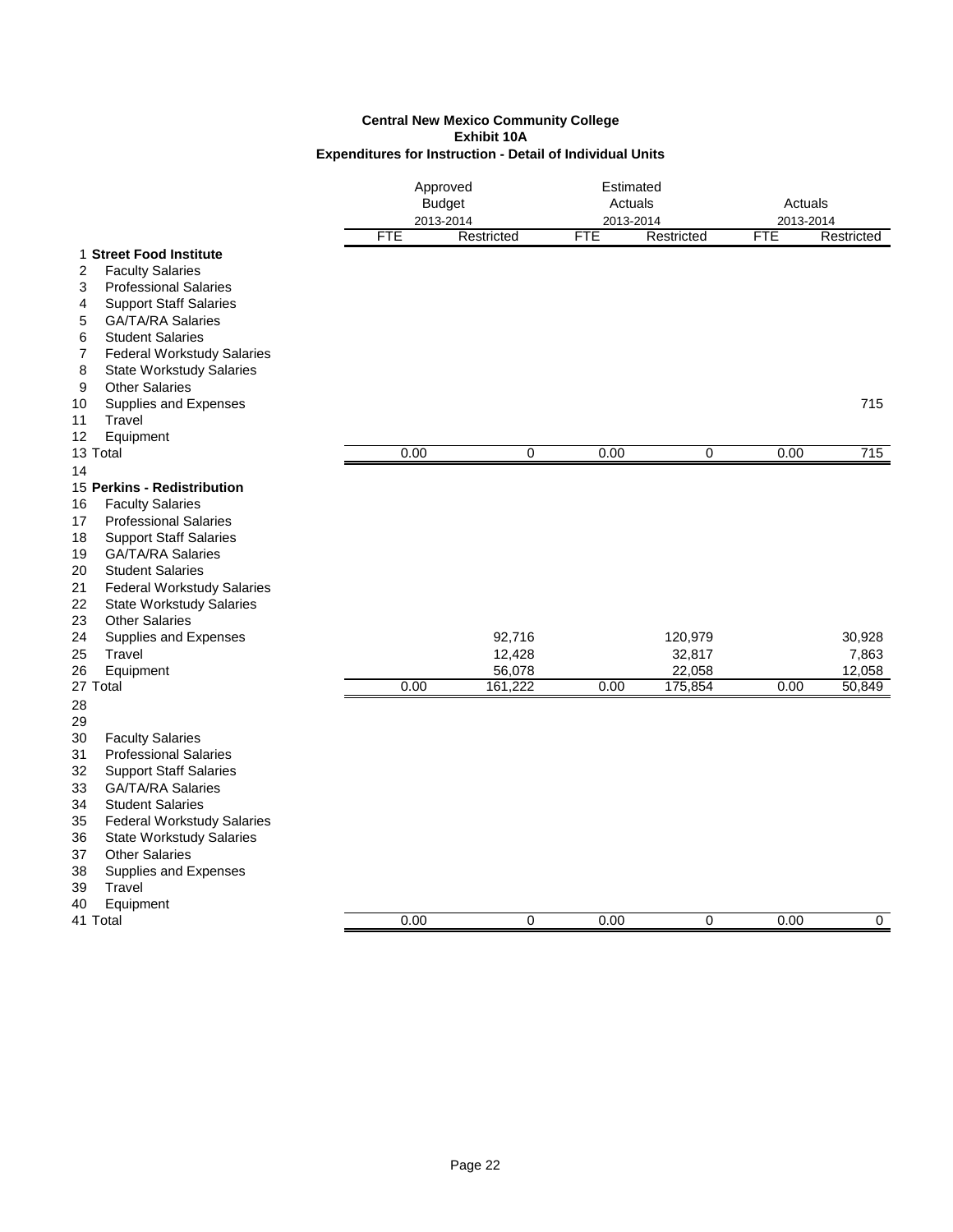|                                                                                                                                                                                                                                                                                                                                                                                                                 | Approved<br><b>Budget</b><br>2013-2014 |                          | Estimated<br>Actuals<br>2013-2014 |                | Actuals<br>2013-2014 |                |
|-----------------------------------------------------------------------------------------------------------------------------------------------------------------------------------------------------------------------------------------------------------------------------------------------------------------------------------------------------------------------------------------------------------------|----------------------------------------|--------------------------|-----------------------------------|----------------|----------------------|----------------|
|                                                                                                                                                                                                                                                                                                                                                                                                                 | <b>FTE</b>                             | Restricted               | FTE                               | Restricted     | FTE                  | Restricted     |
| $\mathbf 1$<br><b>Faculty Salaries</b><br>2<br><b>Professional Salaries</b><br>3<br><b>Support Staff Salaries</b><br>4<br><b>GA/TA/RA Salaries</b><br>5<br><b>Student Salaries</b><br>6<br><b>Federal Workstudy Salaries</b><br>7                                                                                                                                                                               |                                        |                          |                                   |                |                      |                |
| <b>State Workstudy Salaries</b><br>8<br><b>Other Salaries</b><br>9<br>10<br>Supplies and Expenses<br>Travel<br>11<br>12<br>Equipment                                                                                                                                                                                                                                                                            |                                        |                          |                                   |                |                      |                |
| 13 Total                                                                                                                                                                                                                                                                                                                                                                                                        | 0.00                                   | 0                        | 0.00                              | $\mathbf 0$    | 0.00                 | $\mathbf{0}$   |
| 14<br>15<br>16<br><b>Faculty Salaries</b><br>17<br><b>Professional Salaries</b><br>18<br><b>Support Staff Salaries</b><br><b>GA/TA/RA Salaries</b><br>19<br><b>Student Salaries</b><br>20<br>21<br><b>Federal Workstudy Salaries</b><br>22<br><b>State Workstudy Salaries</b><br>23<br><b>Other Salaries</b><br>24<br>Supplies and Expenses<br>Travel<br>25<br>26<br>Equipment<br>27 Total                      | 0.00                                   | $\overline{0}$           | 0.00                              | $\overline{0}$ | 0.00                 | $\overline{0}$ |
| 28<br>29 NSF Geographic Information Tech.<br>30<br><b>Faculty Salaries</b><br>31<br><b>Professional Salaries</b><br>32<br><b>Support Staff Salaries</b><br>33<br><b>GA/TA/RA Salaries</b><br><b>Student Salaries</b><br>34<br>35<br><b>Federal Workstudy Salaries</b><br>36<br><b>State Workstudy Salaries</b><br><b>Other Salaries</b><br>37<br>Supplies and Expenses<br>38<br>39<br>Travel<br>40<br>Equipment | 0.25                                   | 14,098<br>9,836<br>2,731 |                                   |                |                      |                |
| 41 Total                                                                                                                                                                                                                                                                                                                                                                                                        | 0.25                                   | 26,665                   | 0.00                              | 0              | 0.00                 | 0              |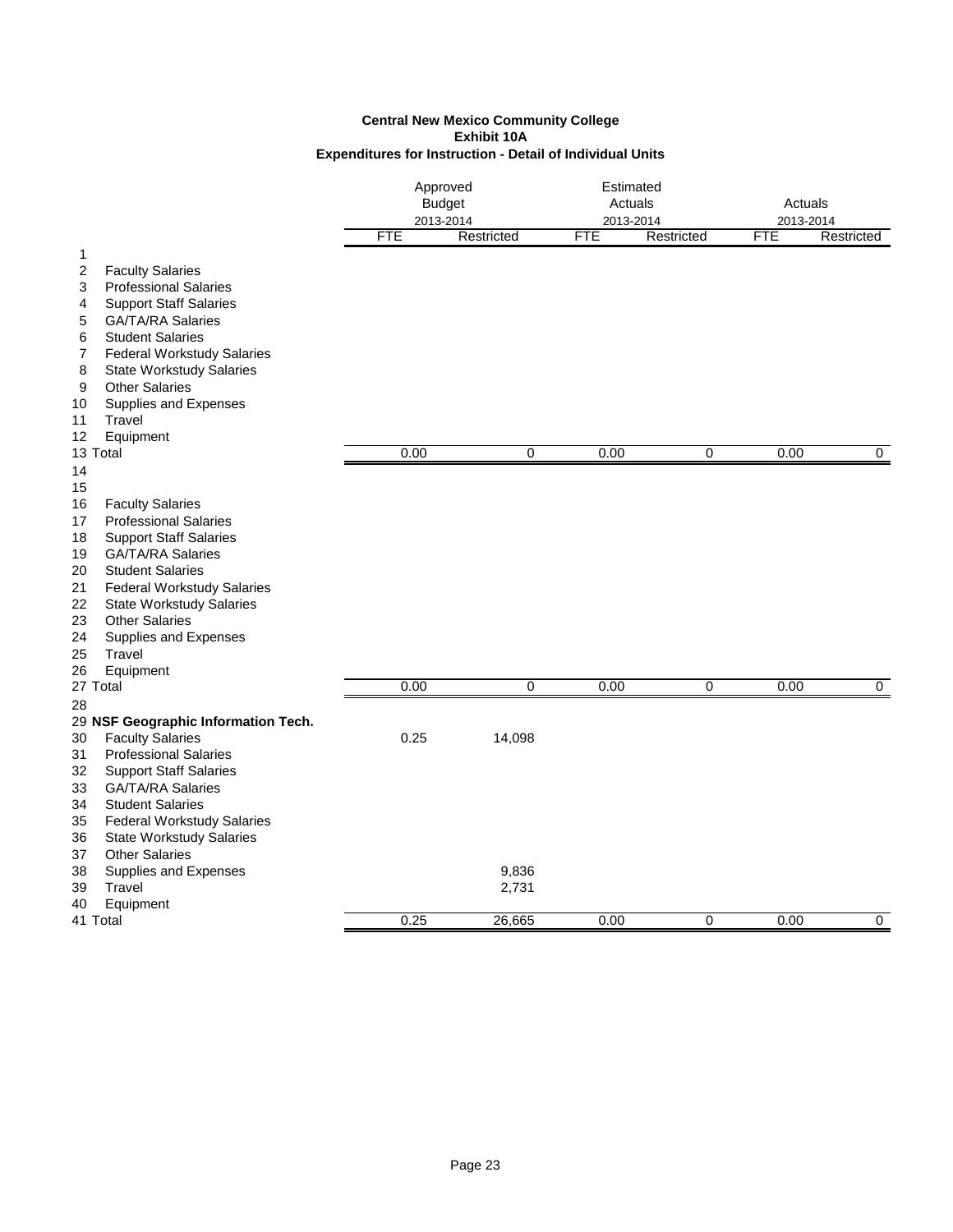|          |                                                           | Approved<br><b>Budget</b><br>2013-2014<br><b>FTE</b><br>Restricted |                |            | Estimated<br>Actuals<br>2013-2014 |            |                      |
|----------|-----------------------------------------------------------|--------------------------------------------------------------------|----------------|------------|-----------------------------------|------------|----------------------|
|          |                                                           |                                                                    |                |            |                                   |            | Actuals<br>2013-2014 |
|          |                                                           |                                                                    |                | <b>FTE</b> | Restricted                        | <b>FTE</b> | Restricted           |
| 1        |                                                           |                                                                    |                |            |                                   |            |                      |
| 2        | <b>Faculty Salaries</b>                                   |                                                                    |                |            |                                   |            |                      |
| 3        | <b>Professional Salaries</b>                              |                                                                    |                |            |                                   |            |                      |
| 4        | <b>Support Staff Salaries</b>                             |                                                                    |                |            |                                   |            |                      |
| 5        | <b>GA/TA/RA Salaries</b>                                  |                                                                    |                |            |                                   |            |                      |
| 6        | <b>Student Salaries</b>                                   |                                                                    |                |            |                                   |            |                      |
| 7        | <b>Federal Workstudy Salaries</b>                         |                                                                    |                |            |                                   |            |                      |
| 8        | <b>State Workstudy Salaries</b>                           |                                                                    |                |            |                                   |            |                      |
| 9        | <b>Other Salaries</b>                                     |                                                                    |                |            |                                   |            |                      |
| 10       | Supplies and Expenses                                     |                                                                    |                |            |                                   |            |                      |
| 11       | Travel                                                    |                                                                    |                |            |                                   |            |                      |
| 12       | Equipment                                                 |                                                                    |                |            |                                   |            |                      |
|          | 13 Total                                                  | 0.00                                                               | 0              | 0.00       | 0                                 | 0.00       | 0                    |
| 14       |                                                           |                                                                    |                |            |                                   |            |                      |
| 15       |                                                           |                                                                    |                |            |                                   |            |                      |
| 16       | <b>Faculty Salaries</b>                                   |                                                                    |                |            |                                   |            |                      |
| 17       | <b>Professional Salaries</b>                              |                                                                    |                |            |                                   |            |                      |
| 18       | <b>Support Staff Salaries</b>                             |                                                                    |                |            |                                   |            |                      |
| 19       | <b>GA/TA/RA Salaries</b>                                  |                                                                    |                |            |                                   |            |                      |
| 20       | <b>Student Salaries</b>                                   |                                                                    |                |            |                                   |            |                      |
| 21       | <b>Federal Workstudy Salaries</b>                         |                                                                    |                |            |                                   |            |                      |
| 22       | <b>State Workstudy Salaries</b>                           |                                                                    |                |            |                                   |            |                      |
| 23       | <b>Other Salaries</b>                                     |                                                                    |                |            |                                   |            |                      |
| 24       | Supplies and Expenses                                     |                                                                    |                |            |                                   |            |                      |
| 25       | Travel                                                    |                                                                    |                |            |                                   |            |                      |
| 26       | Equipment<br>27 Total                                     | 0.00                                                               | $\overline{0}$ | 0.00       | $\overline{0}$                    | 0.00       | $\overline{0}$       |
|          |                                                           |                                                                    |                |            |                                   |            |                      |
| 28       |                                                           |                                                                    |                |            |                                   |            |                      |
| 29<br>30 | <b>Faculty Salaries</b>                                   |                                                                    |                |            |                                   |            |                      |
| 31       | <b>Professional Salaries</b>                              |                                                                    |                |            |                                   |            |                      |
| 32       |                                                           |                                                                    |                |            |                                   |            |                      |
| 33       | <b>Support Staff Salaries</b><br><b>GA/TA/RA Salaries</b> |                                                                    |                |            |                                   |            |                      |
| 34       | <b>Student Salaries</b>                                   |                                                                    |                |            |                                   |            |                      |
| 35       | <b>Federal Workstudy Salaries</b>                         |                                                                    |                |            |                                   |            |                      |
| 36       | <b>State Workstudy Salaries</b>                           |                                                                    |                |            |                                   |            |                      |
| 37       | <b>Other Salaries</b>                                     |                                                                    |                |            |                                   |            |                      |
| 38       | Supplies and Expenses                                     |                                                                    |                |            |                                   |            |                      |
| 39       | Travel                                                    |                                                                    |                |            |                                   |            |                      |
| 40       | Equipment                                                 |                                                                    |                |            |                                   |            |                      |
|          | 41 Total                                                  | 0.00                                                               | 0              | 0.00       | 0                                 | 0.00       | $\mathbf 0$          |
|          |                                                           |                                                                    |                |            |                                   |            |                      |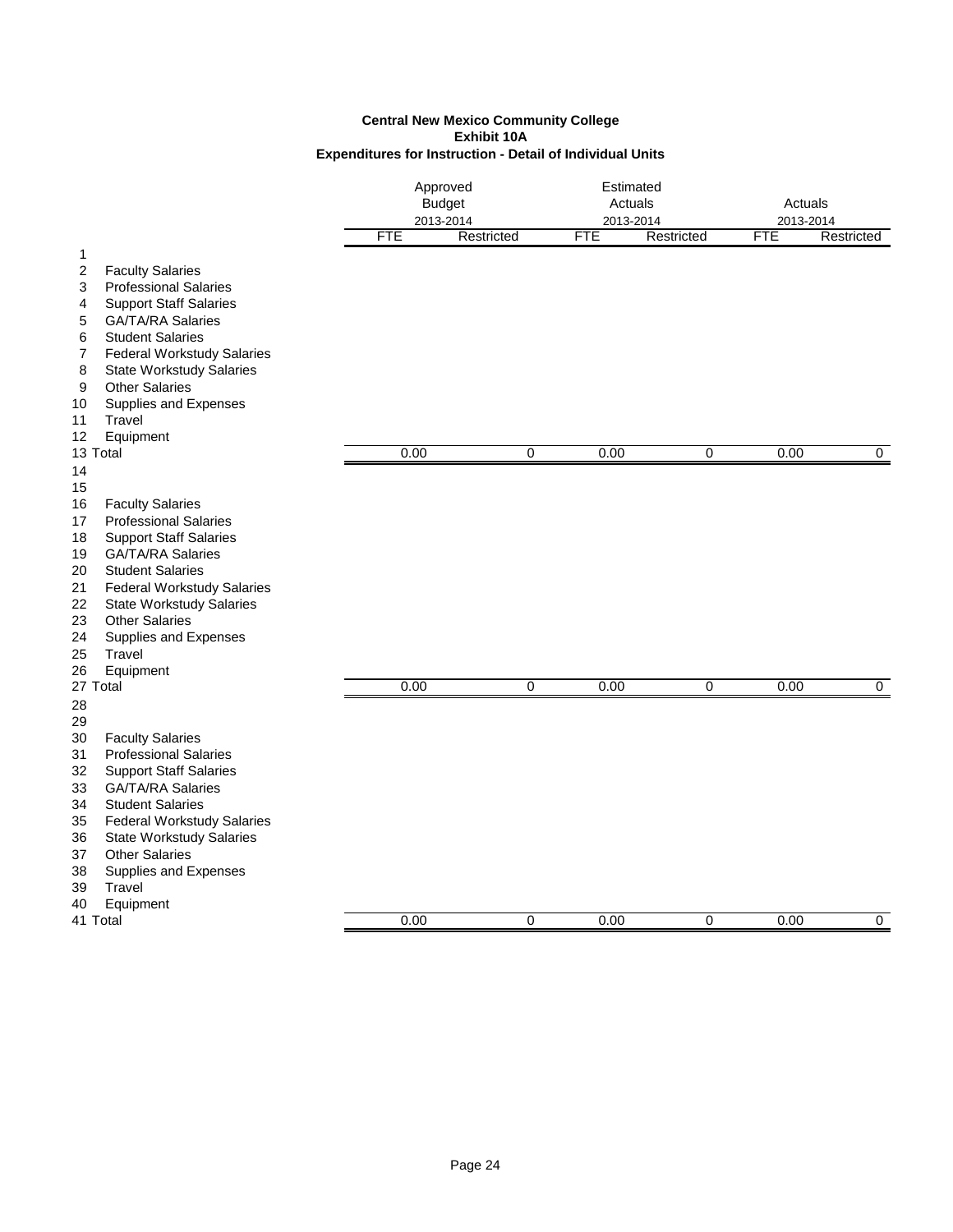|                                                                                  | Approved       |                | Estimated      |            |            |                |
|----------------------------------------------------------------------------------|----------------|----------------|----------------|------------|------------|----------------|
|                                                                                  | <b>Budget</b>  |                | Actuals        |            | Actuals    |                |
|                                                                                  | 2013-2014      |                | 2013-2014      |            | 2013-2014  |                |
|                                                                                  | <b>FTE</b>     | Restricted     | <b>FTE</b>     | Restricted | <b>FTE</b> | Restricted     |
| 1 CNM Foundation in-kind for instruction                                         |                |                |                |            |            |                |
| 2<br><b>Faculty Salaries</b>                                                     |                |                |                |            |            |                |
| 3<br><b>Professional Salaries</b>                                                |                |                |                |            |            |                |
| <b>Support Staff Salaries</b><br>4                                               |                |                |                |            |            |                |
| <b>GA/TA/RA Salaries</b><br>5                                                    |                |                |                |            |            |                |
| <b>Student Salaries</b><br>6                                                     |                |                |                |            |            |                |
| <b>Federal Workstudy Salaries</b><br>7                                           |                |                |                |            |            |                |
| 8<br><b>State Workstudy Salaries</b>                                             |                |                |                |            |            |                |
| 9<br><b>Other Salaries</b>                                                       |                |                |                |            |            |                |
| Supplies and Expenses<br>10                                                      |                | 400,000        |                | 400,000    |            | 159,830        |
| Travel<br>11                                                                     |                |                |                |            |            |                |
| Equipment<br>12                                                                  |                |                |                |            |            |                |
| 13 Total                                                                         | $\overline{0}$ | 400,000        | $\overline{0}$ | 400,000    | 0          | 159,830        |
| 14                                                                               |                |                |                |            |            |                |
| 15                                                                               |                |                |                |            |            |                |
| <b>Faculty Salaries</b><br>16                                                    |                |                |                |            |            |                |
| <b>Professional Salaries</b><br>17                                               |                |                |                |            |            |                |
| 18<br><b>Support Staff Salaries</b>                                              |                |                |                |            |            |                |
| <b>GA/TA/RA Salaries</b><br>19                                                   |                |                |                |            |            |                |
| <b>Student Salaries</b><br>20                                                    |                |                |                |            |            |                |
| 21<br><b>Federal Workstudy Salaries</b>                                          |                |                |                |            |            |                |
| 22<br><b>State Workstudy Salaries</b>                                            |                |                |                |            |            |                |
| <b>Other Salaries</b><br>23                                                      |                |                |                |            |            |                |
| 24<br>Supplies and Expenses                                                      |                |                |                |            |            |                |
| Travel<br>25                                                                     |                |                |                |            |            |                |
| Equipment<br>26                                                                  |                |                |                |            |            |                |
| 27 Total                                                                         | 0.00           | $\overline{0}$ | 0.00           | 0          | 0.00       | $\overline{0}$ |
| 28                                                                               |                |                |                |            |            |                |
| 29 NM Manufacturing Ext Partnership                                              |                |                |                |            |            |                |
| 30<br><b>Faculty Salaries</b>                                                    |                |                |                |            |            |                |
| <b>Professional Salaries</b><br>31                                               |                |                |                |            |            |                |
| 32<br><b>Support Staff Salaries</b>                                              |                |                |                |            |            |                |
| <b>GA/TA/RA Salaries</b><br>33                                                   |                |                |                |            |            |                |
| <b>Student Salaries</b><br>34                                                    |                |                |                |            |            |                |
|                                                                                  |                |                |                |            |            |                |
| <b>Federal Workstudy Salaries</b><br>35<br>36<br><b>State Workstudy Salaries</b> |                |                |                |            |            |                |
|                                                                                  |                |                |                |            |            |                |
| <b>Other Salaries</b><br>37                                                      |                | 13,800         |                |            |            | 13,800         |
| Supplies and Expenses<br>38<br>39<br>Travel                                      |                |                |                | 13,800     |            |                |
| 40                                                                               |                |                |                |            |            |                |
| Equipment<br>41 Total                                                            | 0.00           | 13.800         | 0.00           | 13.800     | 0.00       | 13,800         |
|                                                                                  |                |                |                |            |            |                |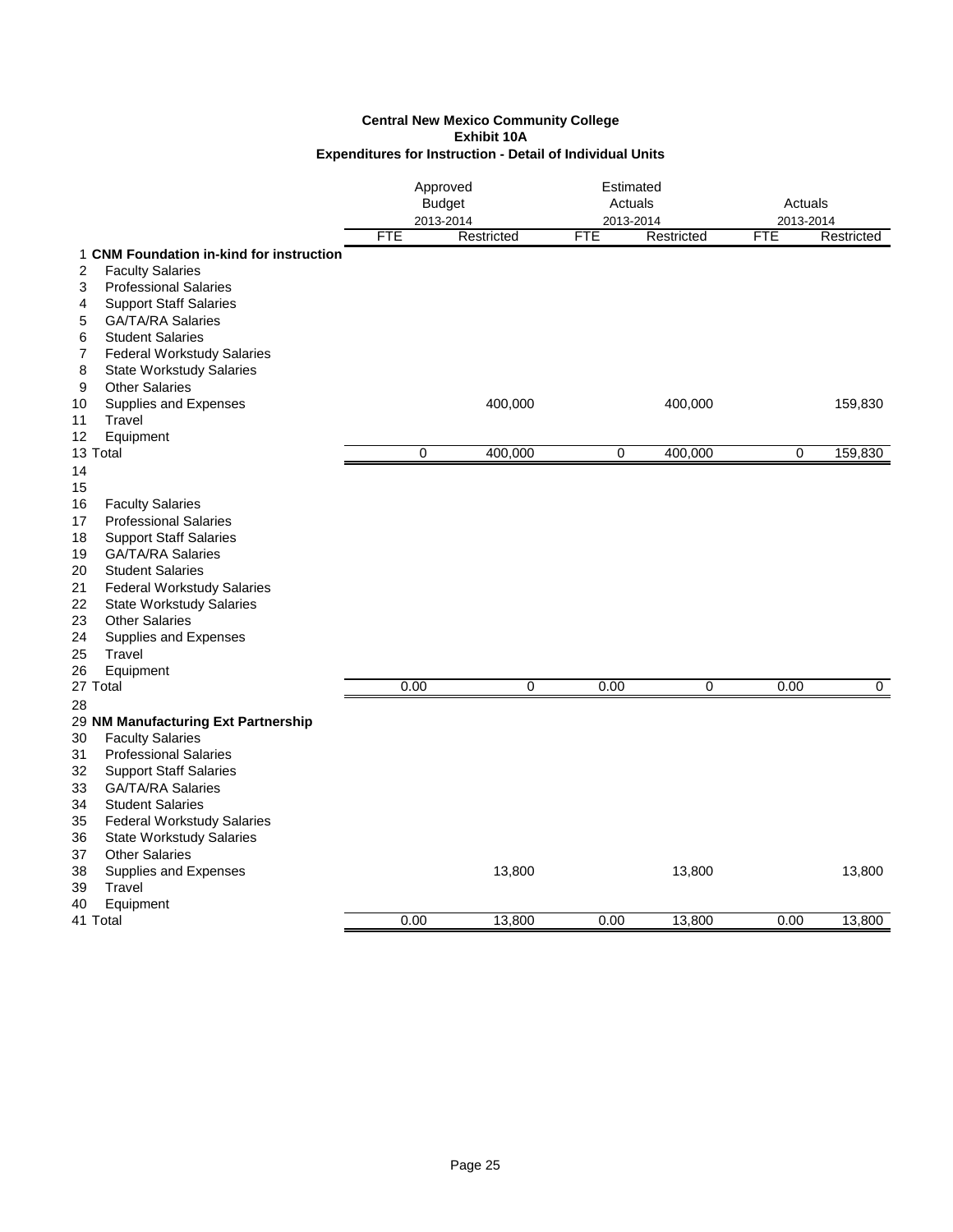#### **Expenditures for Instruction - Detail of Individual Units Central New Mexico Community College Exhibit 10A**

|                                                                                                                                                                                                                                                                                                                                                                    | Approved<br><b>Budget</b><br>2013-2014 |                | Estimated<br>Actuals<br>2013-2014 |                | Actuals<br>2013-2014 |                |
|--------------------------------------------------------------------------------------------------------------------------------------------------------------------------------------------------------------------------------------------------------------------------------------------------------------------------------------------------------------------|----------------------------------------|----------------|-----------------------------------|----------------|----------------------|----------------|
|                                                                                                                                                                                                                                                                                                                                                                    | <b>FTE</b>                             | Restricted     | <b>FTE</b>                        | Restricted     | <b>FTE</b>           | Restricted     |
| $\mathbf 1$<br>2<br><b>Faculty Salaries</b><br><b>Professional Salaries</b><br>3<br><b>Support Staff Salaries</b><br>4<br>GA/TA/RA Salaries<br>5<br><b>Student Salaries</b><br>6<br><b>Federal Workstudy Salaries</b><br>7                                                                                                                                         |                                        |                |                                   |                |                      |                |
| <b>State Workstudy Salaries</b><br>8<br><b>Other Salaries</b><br>9<br>Supplies and Expenses<br>10<br>11<br>Travel<br>12<br>Equipment                                                                                                                                                                                                                               |                                        |                |                                   |                |                      |                |
| 13 Total                                                                                                                                                                                                                                                                                                                                                           | 0.00                                   | 0              | 0.00                              | $\mathbf 0$    | 0.00                 | 0              |
| 14<br>15                                                                                                                                                                                                                                                                                                                                                           |                                        |                |                                   |                |                      |                |
| 16<br><b>Faculty Salaries</b><br><b>Professional Salaries</b><br>17<br>18<br><b>Support Staff Salaries</b><br><b>GA/TA/RA Salaries</b><br>19<br><b>Student Salaries</b><br>20<br>21<br><b>Federal Workstudy Salaries</b><br>22<br><b>State Workstudy Salaries</b><br>23<br><b>Other Salaries</b><br>24<br>Supplies and Expenses<br>25<br>Travel<br>26<br>Equipment |                                        |                |                                   |                |                      |                |
| 27 Total                                                                                                                                                                                                                                                                                                                                                           | 0.00                                   | $\overline{0}$ | 0.00                              | $\overline{0}$ | 0.00                 | $\overline{0}$ |
| 28<br>29 NSF SW Center for Microsystems Ed<br>30<br><b>Faculty Salaries</b><br>31<br><b>Professional Salaries</b><br>32<br><b>Support Staff Salaries</b><br>33<br><b>GA/TA/RA Salaries</b><br><b>Student Salaries</b><br>34<br>35<br><b>Federal Workstudy Salaries</b><br>36<br><b>State Workstudy Salaries</b>                                                    | 0.69                                   | 39,554         | 0.14                              | 7,989          | 0.20                 | 11,265         |
| <b>Other Salaries</b><br>37<br>38<br>Supplies and Expenses<br>39<br>Travel<br>40<br>Equipment                                                                                                                                                                                                                                                                      |                                        | 16,912         |                                   | 3,502          |                      | 5,088          |
| 41 Total                                                                                                                                                                                                                                                                                                                                                           | 0.69                                   | 56,466         | 0.14                              | 11,491         | 0.20                 | 16,353         |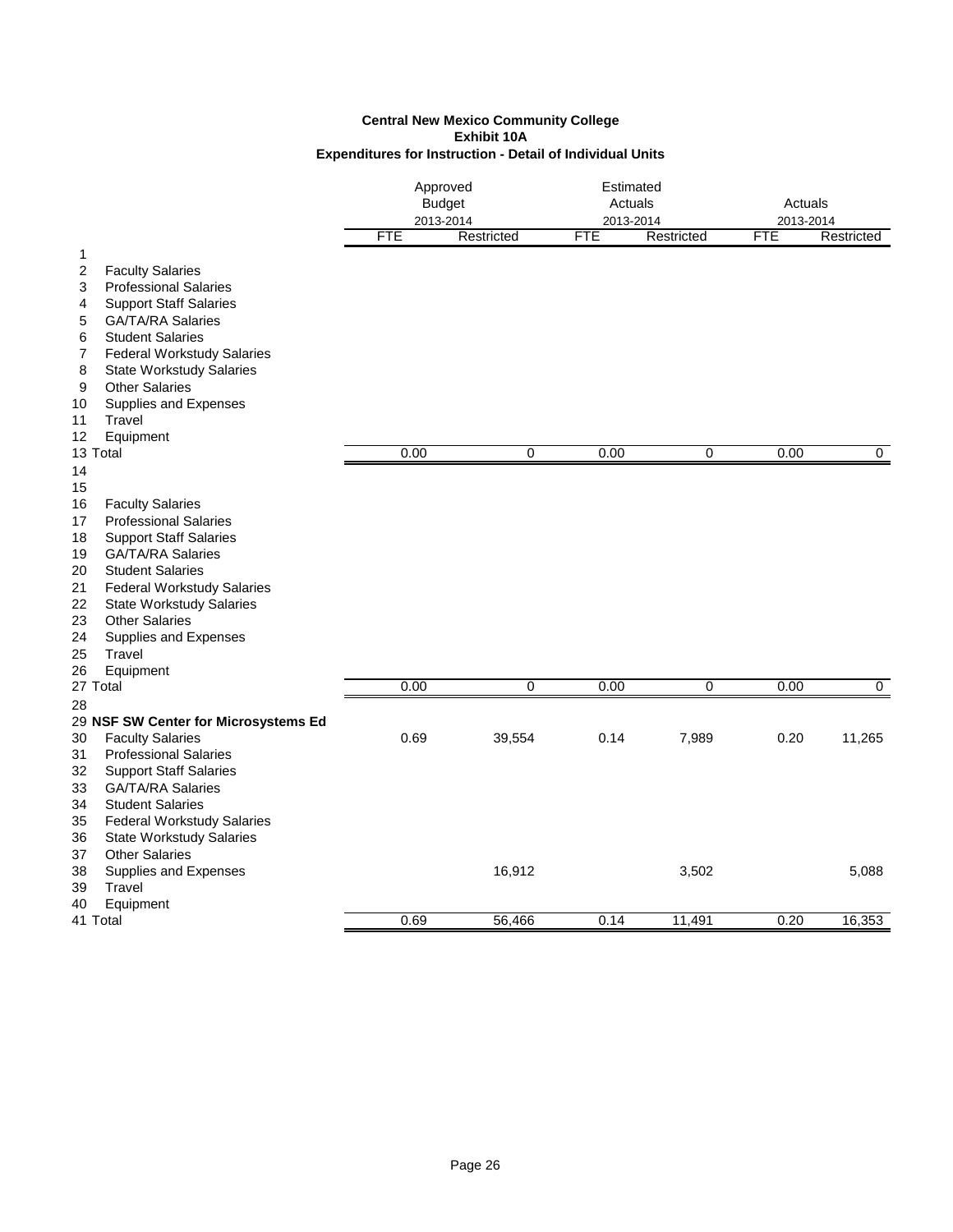|          |                                                           | Approved<br><b>Budget</b><br>2013-2014<br><b>FTE</b><br>Restricted |                |            | Estimated<br>Actuals<br>2013-2014 |            |                      |
|----------|-----------------------------------------------------------|--------------------------------------------------------------------|----------------|------------|-----------------------------------|------------|----------------------|
|          |                                                           |                                                                    |                |            |                                   |            | Actuals<br>2013-2014 |
|          |                                                           |                                                                    |                | <b>FTE</b> | Restricted                        | <b>FTE</b> | Restricted           |
| 1        |                                                           |                                                                    |                |            |                                   |            |                      |
| 2        | <b>Faculty Salaries</b>                                   |                                                                    |                |            |                                   |            |                      |
| 3        | <b>Professional Salaries</b>                              |                                                                    |                |            |                                   |            |                      |
| 4        | <b>Support Staff Salaries</b>                             |                                                                    |                |            |                                   |            |                      |
| 5        | <b>GA/TA/RA Salaries</b>                                  |                                                                    |                |            |                                   |            |                      |
| 6        | <b>Student Salaries</b>                                   |                                                                    |                |            |                                   |            |                      |
| 7        | <b>Federal Workstudy Salaries</b>                         |                                                                    |                |            |                                   |            |                      |
| 8        | <b>State Workstudy Salaries</b>                           |                                                                    |                |            |                                   |            |                      |
| 9        | <b>Other Salaries</b>                                     |                                                                    |                |            |                                   |            |                      |
| 10       | Supplies and Expenses                                     |                                                                    |                |            |                                   |            |                      |
| 11       | Travel                                                    |                                                                    |                |            |                                   |            |                      |
| 12       | Equipment                                                 |                                                                    |                |            |                                   |            |                      |
|          | 13 Total                                                  | 0.00                                                               | 0              | 0.00       | 0                                 | 0.00       | 0                    |
| 14       |                                                           |                                                                    |                |            |                                   |            |                      |
| 15       |                                                           |                                                                    |                |            |                                   |            |                      |
| 16       | <b>Faculty Salaries</b>                                   |                                                                    |                |            |                                   |            |                      |
| 17       | <b>Professional Salaries</b>                              |                                                                    |                |            |                                   |            |                      |
| 18       | <b>Support Staff Salaries</b>                             |                                                                    |                |            |                                   |            |                      |
| 19       | <b>GA/TA/RA Salaries</b>                                  |                                                                    |                |            |                                   |            |                      |
| 20       | <b>Student Salaries</b>                                   |                                                                    |                |            |                                   |            |                      |
| 21       | <b>Federal Workstudy Salaries</b>                         |                                                                    |                |            |                                   |            |                      |
| 22       | <b>State Workstudy Salaries</b>                           |                                                                    |                |            |                                   |            |                      |
| 23       | <b>Other Salaries</b>                                     |                                                                    |                |            |                                   |            |                      |
| 24       | Supplies and Expenses                                     |                                                                    |                |            |                                   |            |                      |
| 25       | Travel                                                    |                                                                    |                |            |                                   |            |                      |
| 26       | Equipment<br>27 Total                                     | 0.00                                                               | $\overline{0}$ | 0.00       | $\overline{0}$                    | 0.00       | $\overline{0}$       |
|          |                                                           |                                                                    |                |            |                                   |            |                      |
| 28       |                                                           |                                                                    |                |            |                                   |            |                      |
| 29<br>30 | <b>Faculty Salaries</b>                                   |                                                                    |                |            |                                   |            |                      |
| 31       | <b>Professional Salaries</b>                              |                                                                    |                |            |                                   |            |                      |
| 32       |                                                           |                                                                    |                |            |                                   |            |                      |
| 33       | <b>Support Staff Salaries</b><br><b>GA/TA/RA Salaries</b> |                                                                    |                |            |                                   |            |                      |
| 34       | <b>Student Salaries</b>                                   |                                                                    |                |            |                                   |            |                      |
| 35       | <b>Federal Workstudy Salaries</b>                         |                                                                    |                |            |                                   |            |                      |
| 36       | <b>State Workstudy Salaries</b>                           |                                                                    |                |            |                                   |            |                      |
| 37       | <b>Other Salaries</b>                                     |                                                                    |                |            |                                   |            |                      |
| 38       | Supplies and Expenses                                     |                                                                    |                |            |                                   |            |                      |
| 39       | Travel                                                    |                                                                    |                |            |                                   |            |                      |
| 40       | Equipment                                                 |                                                                    |                |            |                                   |            |                      |
|          | 41 Total                                                  | 0.00                                                               | 0              | 0.00       | 0                                 | 0.00       | $\mathbf 0$          |
|          |                                                           |                                                                    |                |            |                                   |            |                      |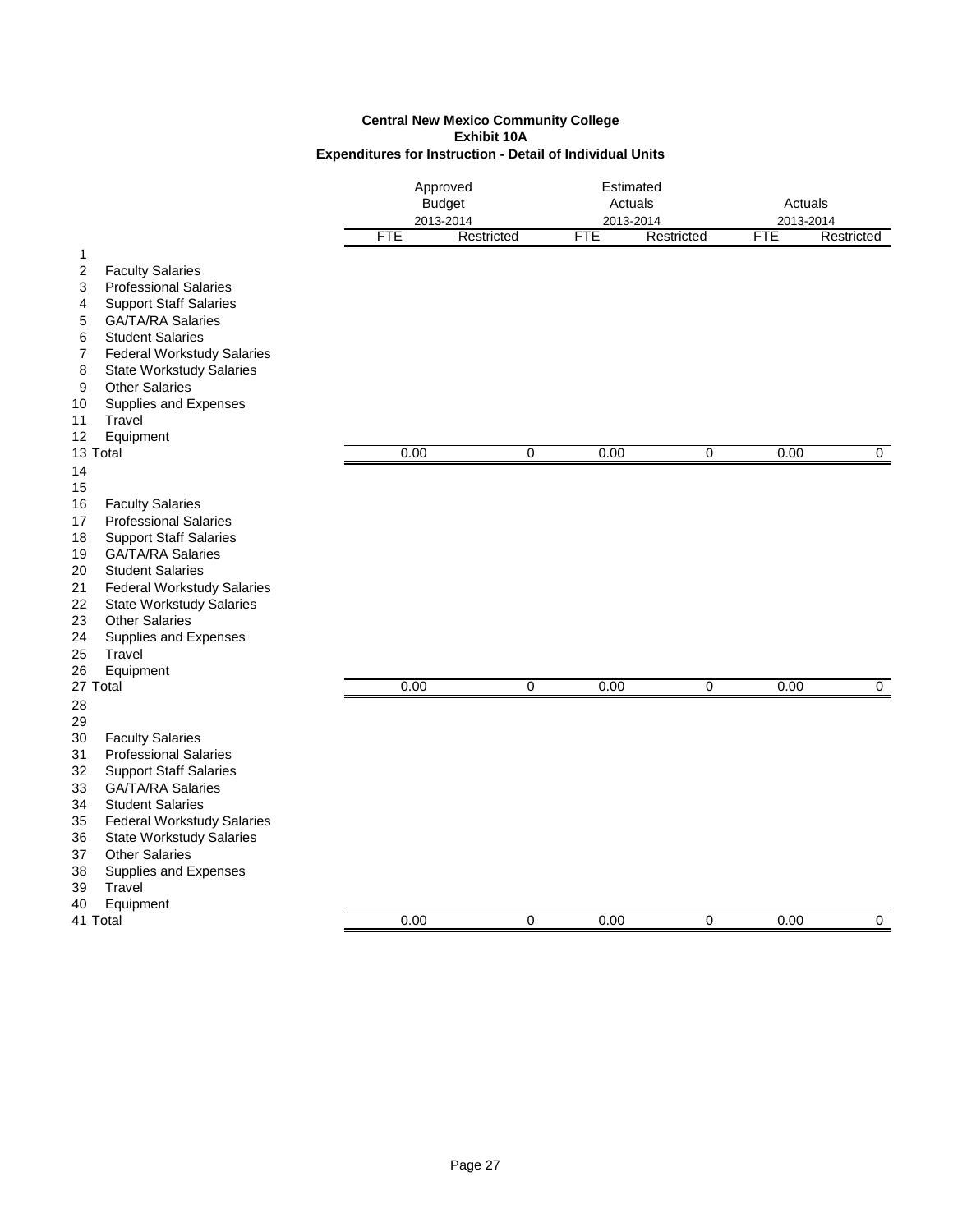|    |                                   | Approved   |               | Estimated  |            |            |            |
|----|-----------------------------------|------------|---------------|------------|------------|------------|------------|
|    |                                   |            | <b>Budget</b> | Actuals    |            | Actuals    |            |
|    |                                   |            | 2013-2014     | 2013-2014  |            | 2013-2014  |            |
|    |                                   | <b>FTE</b> | Restricted    | <b>FTE</b> | Restricted | <b>FTE</b> | Restricted |
|    | 1 Total Restricted Instruction    |            |               |            |            |            |            |
| 2  | <b>Faculty Salaries</b>           | 13.98      | 828,856       | 13.58      | 759,507    | 14.47      | 809,026    |
| 3  | <b>Professional Salaries</b>      | 2.32       | 131.030       | 2.49       | 147.290    | 2.26       | 133,641    |
| 4  | <b>Support Staff Salaries</b>     | 6.58       | 203.763       | 5.21       | 177.192    | 4.28       | 148.344    |
| 5. | <b>GA/TA/RA Salaries</b>          |            | 0             |            |            |            | 0          |
| 6  | <b>Student Salaries</b>           | 0.00       | 0             | 0.00       | 0          | 0.00       | 0          |
| 7  | <b>Federal Workstudy Salaries</b> | 0.00       | 0             | 0.00       | 0          | 0.00       | 0          |
| 8  | <b>State Workstudy Salaries</b>   | 0.00       | 0             | 0.00       | 0          | 0.00       | 0          |
| 9  | <b>Other Salaries</b>             |            | 0             |            |            |            | 0          |
| 10 | Supplies and Expenses             |            | 946.083       |            | 980.444    |            | 666,355    |
| 11 | Travel                            |            | 130,366       |            | 181,900    |            | 108,397    |
| 12 | Equipment                         |            | 766,201       |            | 431,336    |            | 431,640    |
|    | 13 Total                          | 22.88      | 3,006,299     | 21.28      | 2,677,669  | 21.01      | 2,297,403  |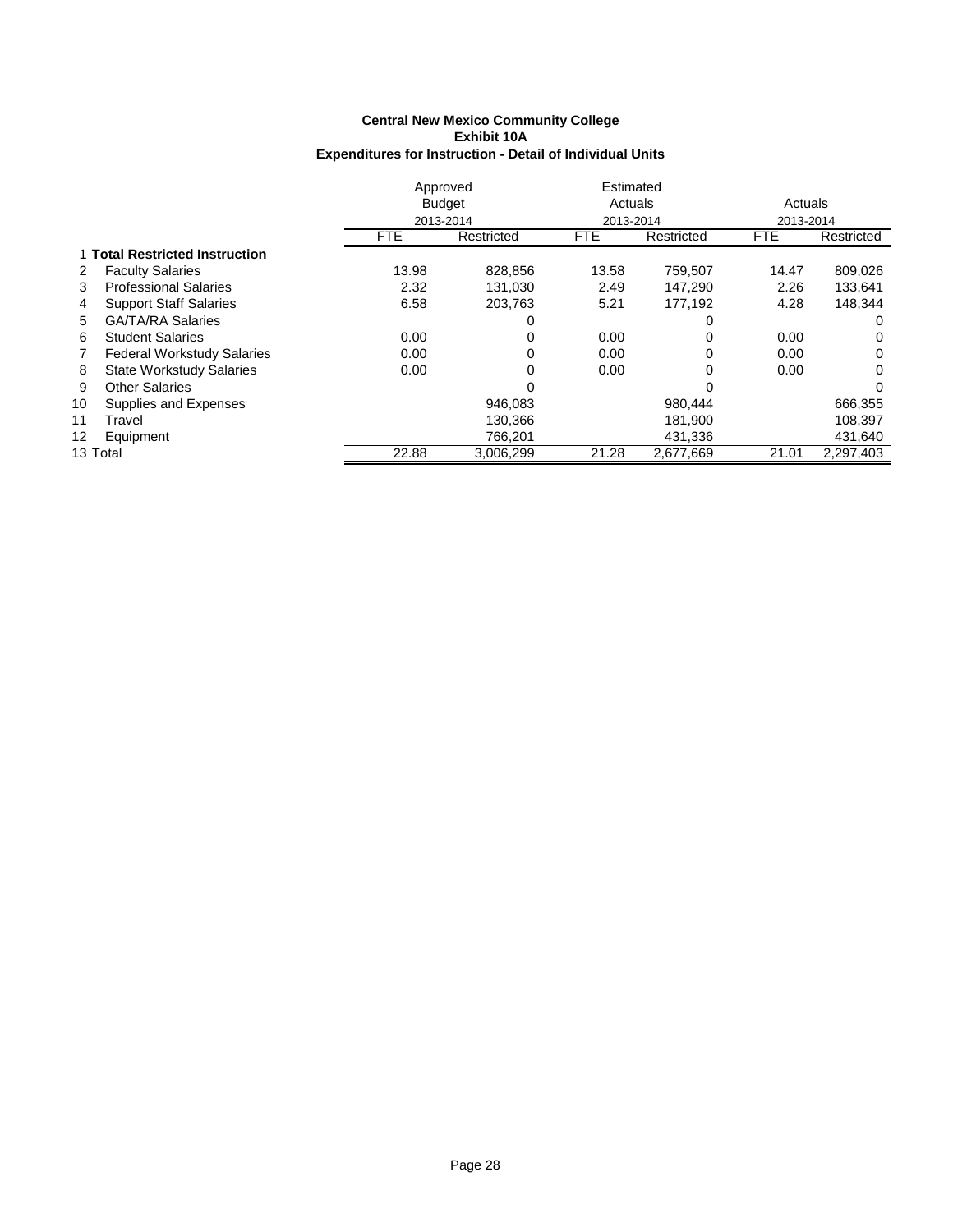#### **Central New Mexico Community College Expenditures for Academic Support Exhibit 11**

|                                                  | Approved<br><b>Budget</b> |           |            | Estimated<br>Actuals<br>2013-2014 |                      | Actuals     |
|--------------------------------------------------|---------------------------|-----------|------------|-----------------------------------|----------------------|-------------|
|                                                  | 2013-2014<br>Unrest.      | Rest.     | Unrest.    | Rest.                             | 2013-2014<br>Unrest. | Rest.       |
| 1 Libraries                                      |                           |           |            |                                   |                      |             |
| 2<br><b>All Locations</b><br>3                   | 1,165,899                 | 345,196   | 1,423,491  | 218,981                           | 1,341,641            | 218,215     |
| 4 Total Libraries<br>5                           | 1,165,899                 | 345,196   | 1,423,491  | 218,981                           | 1,341,641            | 218,215     |
| 6 Instructional Media Services<br>$\overline{7}$ | 1,039,774                 |           | 1,374,807  |                                   | 1,347,102            |             |
| 8 Academic Administration and Personnel          |                           |           |            |                                   |                      |             |
| Communication, Humanities, & Social Sci<br>9     | 717,616                   |           | 848,855    |                                   | 811,261              |             |
| <b>Business and Information Technology</b><br>10 | 759,454                   |           | 857,246    |                                   | 829,641              |             |
| School of Adult and General Education<br>11      | 991,862                   |           | 1,002,061  |                                   | 864,562              |             |
| 12<br>Health, Wellness, and Public Safety        | 1,104,340                 |           | 1,130,009  |                                   | 1,159,025            |             |
| 13<br>Math, Science, and Engineering             | 566,200                   |           | 732,045    |                                   | 718,670              |             |
| 14<br><b>Applied Technology</b>                  | 702,442                   |           | 768,965    |                                   | 728,104              |             |
| Academic Support Technology<br>15                | 325,000                   |           | 220,584    |                                   | 589,236              |             |
| <b>Educational Collaboration</b><br>16           | 270,190                   |           | 346,139    |                                   | 333,446              |             |
| Associate VP Academic Affairs<br>17              | 432,082                   |           | 493,676    |                                   | 474,141              |             |
| <b>Workforce Training Center</b><br>18           | 1,002,266                 |           | 1,291,462  |                                   | 1,199,681            |             |
| 19<br>Distance Learning                          | 593,013                   |           | 608,239    |                                   | 634,944              |             |
| 20<br><b>Academic Support</b>                    | 544,623                   | 159,344   | 307,973    | 150,000                           | 354,303              | 0           |
| 21<br><b>Presidential Fellows</b>                | $\mathbf 0$               |           | 182,535    |                                   | 141,864              |             |
| 22 Total Academic Admin and Personnel Devl<br>23 | 8,009,088                 | 159,344   | 8,789,789  | 150,000                           | 8,838,878            | $\mathbf 0$ |
| 24 Course and Curriculum Development             |                           |           |            |                                   |                      |             |
| 25<br>Career and Course Development<br>26<br>27  |                           | 340,525   |            | 288,900                           |                      | 258,650     |
| 28 Total Course and Curriculum Development<br>29 | 0                         | 340,525   | 0          | 288,900                           | 0                    | 258,650     |
| 30 State Workstudy                               |                           | 358,793   |            | 268,940                           |                      | 268,784     |
| 31 Federal Workstudy                             |                           | 122,098   |            | 141,330                           |                      | 128,854     |
| 32 Retirement                                    | 731,553                   | 21,190    | 1,047,869  | 16,969                            | 1,041,946            | 14,128      |
| 33 Social Security                               | 530,903                   | 20,204    | 593,952    | 14,119                            | 590,317              | 11,774      |
| 34 Group Insurance                               | 952,331                   | 16,387    | 1,122,353  | 7,436                             | 1,025,730            | 5,796       |
| 35 Worker's Compensation                         | 46,205                    | 2,809     | 58,379     | 1,505                             | 60,602               | 550         |
| 36 Unemployment                                  | 9,026                     | 371       | 29,067     | 582                               | 31,682               | 267         |
| 37 Retiree Health                                | 131,681                   | 3,894     | 156,830    | 2,543                             | 155,942              | 2,110       |
| 38 Tuition Waivers                               | 12,554                    |           | 13,825     |                                   | 14,005               |             |
| 39 Total Items not Included in 11A's<br>40       | 2,414,253                 | 545,746   | 3,022,275  | 453,424                           | 2,920,224            | 432,263     |
| 41                                               |                           |           |            |                                   |                      |             |
| 42 Total Expenditures for Academic Support       | 12,629,014                | 1,390,811 | 14,610,362 | 1,111,305                         | 14,447,845           | 909,128     |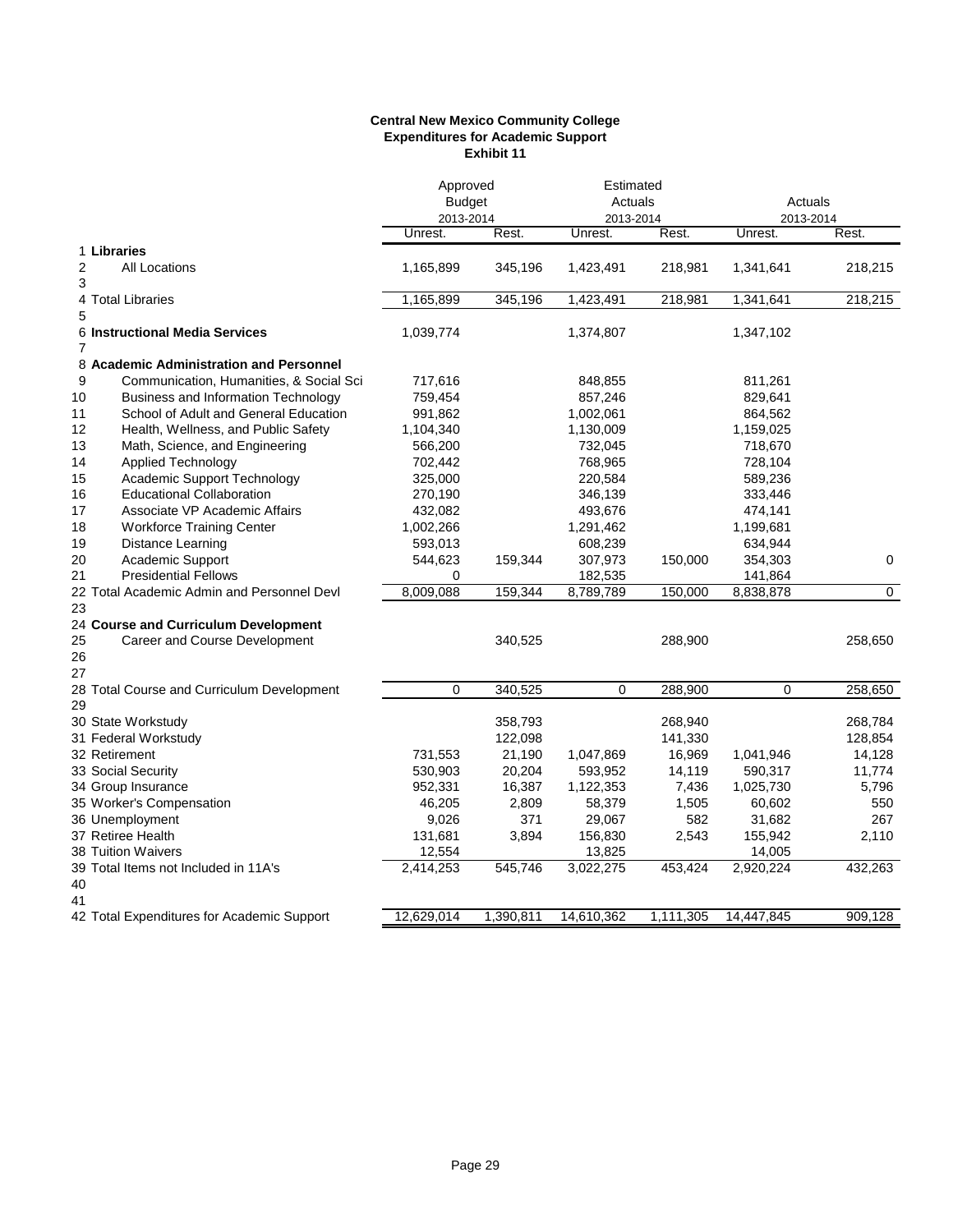|          |                                     | Approved      |              | Estimated  |              |            |              |
|----------|-------------------------------------|---------------|--------------|------------|--------------|------------|--------------|
|          |                                     | <b>Budget</b> |              | Actuals    |              |            | Actuals      |
|          |                                     | 2013-2014     |              | 2013-2014  |              |            | 2013-2014    |
|          |                                     | <b>FTE</b>    | Unrestricted | <b>FTE</b> | Unrestricted | <b>FTE</b> | Unrestricted |
|          | 1 Main Library                      |               |              |            |              |            |              |
| 2        | <b>Faculty Salaries</b>             |               |              |            |              |            |              |
| 3        | <b>Professional Salaries</b>        | 6.24          | 352,311      | 6.61       | 390,738      | 6.57       | 388,279      |
| 4        | <b>Support Staff Salaries</b>       | 13.22         | 409,553      | 12.41      | 422,162      | 11.92      | 405,489      |
| 5        | <b>GA/TA/RA Salaries</b>            |               |              |            |              |            |              |
| 6        | <b>Student Salaries</b>             | 0.07          | 1,104        | 0.37       | 5,525        | 1.44       | 21,706       |
| 7        | <b>Federal Workstudy Salaries</b>   | 0.95          | 14,336       | 1.56       | 23,543       | 1.02       | 15,453       |
| 8        | <b>State Workstudy Salaries</b>     | 0.30          | 4,529        | 0.17       | 2,622        | 0.24       | 3,606        |
| 9        | <b>Other Salaries</b>               |               |              |            |              |            |              |
| 10       | Supplies and Expenses               |               | 384,066      |            | 402,643      |            | 378,327      |
| 11       | Travel                              |               |              |            | 3,755        |            | 4,353        |
| 12       | <b>Library Books</b>                |               |              |            | 172,503      |            | 124,428      |
| 13 Total |                                     | 20.79         | 1,165,899    | 21.13      | 1,423,491    | 21.20      | 1,341,641    |
| 14       |                                     |               |              |            |              |            |              |
|          | <b>15 Media Production Services</b> |               |              |            |              |            |              |
| 16       | <b>Faculty Salaries</b>             |               |              |            |              |            |              |
| 17       | <b>Professional Salaries</b>        | 1.01          | 57,112       | 2.84       | 167,490      | 2.88       | 170,396      |
| 18       | <b>Support Staff Salaries</b>       | 3.99          | 123,632      | 0.65       | 21,997       | 0.55       | 18,632       |
| 19       | <b>GA/TA/RA Salaries</b>            |               |              |            |              |            |              |
| 20       | <b>Student Salaries</b>             | 0.28          | 4,287        |            |              |            |              |
| 21       | <b>Federal Workstudy Salaries</b>   |               |              | 0.28       | 4,287        | 0.00       |              |
| 22       | <b>State Workstudy Salaries</b>     |               |              | 8.12       | 2,273        | 0.09       | 1,379        |
| 23       | <b>Other Salaries</b>               |               |              |            |              |            |              |
| 24       | Supplies and Expenses               |               | 40,369       |            | 122,447      |            | 111,140      |
| 25       | Travel                              |               |              |            |              |            |              |
| 26       | Equipment                           |               |              |            | 23,494       |            | 21,604       |
| 27 Total |                                     | 5.29          | 225,400      | 11.89      | 341,988      | 3.52       | 323,151      |
| 28       |                                     |               |              |            |              |            |              |
|          | 29 Audio Visual Services            |               |              |            |              |            |              |
| 30       | <b>Faculty Salaries</b>             |               |              |            |              |            |              |
| 31       | <b>Professional Salaries</b>        | 0.90          | 50,890       | 0.86       | 50,890       | 0.86       | 50,675       |
| 32       | <b>Support Staff Salaries</b>       | 17.61         | 545,435      | 16.32      | 555,136      | 15.68      | 533,208      |
| 33       | <b>GA/TA/RA Salaries</b>            |               |              |            |              |            |              |
| 34       | <b>Student Salaries</b>             | 3.46          | 52,112       | 3.75       | 56,533       | 3.84       | 57,939       |
| 35       | <b>Federal Workstudy Salaries</b>   | 0.27          | 4,137        | 0.45       | 6,829        | 0.72       | 10,858       |
| 36       | <b>State Workstudy Salaries</b>     | 2.14          | 32,337       | 1.94       | 29,330       | 1.92       | 28,888       |
| 37       | <b>Other Salaries</b>               |               |              |            |              |            |              |
| 38       | Supplies and Expenses               |               | 129,463      |            | 334,101      |            | 342,383      |
| 39       | Travel                              |               |              |            |              |            |              |
| 40       | Equipment                           |               |              |            |              |            |              |
| 41 Total |                                     | 24.39         | 814,374      | 23.33      | 1,032,819    | 23.01      | 1,023,951    |
|          |                                     |               |              |            |              |            |              |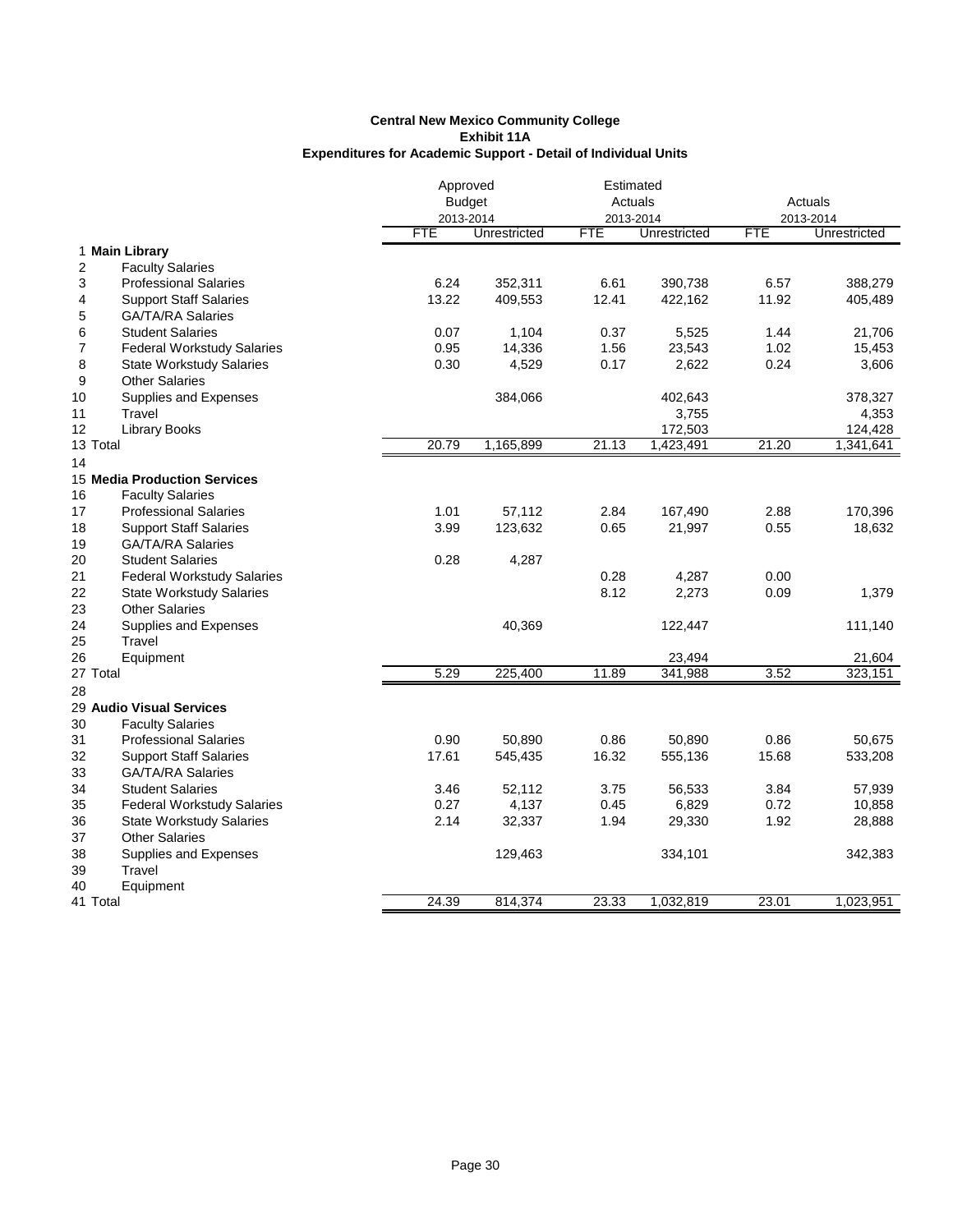| <b>Budget</b><br>Actuals<br>Actuals<br>2013-2014<br>2013-2014<br>2013-2014<br><b>FTE</b><br>Unrestricted<br><b>FTE</b><br>Unrestricted<br><b>FTE</b><br>Unrestricted<br>1 Communication, Humanities, and Social Sciences<br>2<br><b>Faculty Salaries</b><br>7.52<br>7.51<br>3<br>424,291<br>8.08<br>477,098<br>443,369<br><b>Professional Salaries</b><br>5.88<br>6.24<br>6.21<br><b>Support Staff Salaries</b><br>182,114<br>212,252<br>211,101<br>4<br>5<br><b>GA/TA/RA Salaries</b><br>0.39<br>6<br><b>Student Salaries</b><br>5,889<br>7<br><b>Federal Workstudy Salaries</b><br>0.04<br>626<br>0.07<br>1,027<br>8<br>0.20<br>0.15<br>2,239<br>0.16<br><b>State Workstudy Salaries</b><br>2,950<br>2,391<br>9<br><b>Other Salaries</b><br>106,953<br>152,638<br>140,286<br>10<br>Supplies and Expenses<br>11<br>Travel<br>1,308<br>4,002<br>7,198<br>12<br>Equipment<br>13.59<br>717,616<br>14.51<br>14.33<br>811,261<br>13 Total<br>848,855<br>14<br>15 Business and Information Technology<br>16<br><b>Faculty Salaries</b><br>17<br>6.53<br>7.23<br>427,384<br><b>Professional Salaries</b><br>368,686<br>7.23<br>427,066<br><b>Support Staff Salaries</b><br>8.48<br>262,757<br>7.18<br>244,047<br>7.01<br>238,496<br>18<br>19<br><b>GA/TA/RA Salaries</b><br>20<br><b>Student Salaries</b><br>0.30<br>0.51<br>4,587<br>0.60<br>9,008<br>7,745<br>0.01<br>207<br>21<br><b>Federal Workstudy Salaries</b><br>0.06<br>942<br>0.08<br>1,207<br>0.09<br>22<br><b>State Workstudy Salaries</b><br>1,416<br>23<br><b>Other Salaries</b><br>24<br>120,362<br>Supplies and Expenses<br>173,798<br>144,052<br>25<br>Travel<br>2,120<br>2,120<br>5,238<br>5,103<br>26<br>Equipment<br>15.38<br>15.08<br>14.87<br>27 Total<br>759,454<br>857,246<br>829,641<br>28<br>29 School of Adult and General Education<br><b>Faculty Salaries</b><br>30<br>7.21<br>7.25<br>31<br><b>Professional Salaries</b><br>8.76<br>494,544<br>425,647<br>428,294<br>10.71<br>7.07<br>32<br><b>Support Staff Salaries</b><br>10.54<br>326,428<br>364,409<br>240,442<br><b>GA/TA/RA Salaries</b><br>33<br>1.25<br>1.33<br>20,085<br>34<br><b>Student Salaries</b><br>0.96<br>14,450<br>18,871<br>1.25<br>0.74<br>35<br>18,888<br>11,129<br>0.60<br>9,109<br><b>Federal Workstudy Salaries</b><br>0.30<br>7,979<br>0.58<br>36<br><b>State Workstudy Salaries</b><br>4,486<br>0.53<br>8,777<br><b>Other Salaries</b><br>37<br>126,966<br>38<br>Supplies and Expenses<br>167,926<br>145,688<br>Travel<br>39<br>6,100<br>6,100<br>12,167<br>40<br>Equipment<br>21.81<br>864,562<br>991,862<br>20.44<br>1,002,061<br>16.84<br>41 Total |  | Approved |  | Estimated |  |  |  |
|-----------------------------------------------------------------------------------------------------------------------------------------------------------------------------------------------------------------------------------------------------------------------------------------------------------------------------------------------------------------------------------------------------------------------------------------------------------------------------------------------------------------------------------------------------------------------------------------------------------------------------------------------------------------------------------------------------------------------------------------------------------------------------------------------------------------------------------------------------------------------------------------------------------------------------------------------------------------------------------------------------------------------------------------------------------------------------------------------------------------------------------------------------------------------------------------------------------------------------------------------------------------------------------------------------------------------------------------------------------------------------------------------------------------------------------------------------------------------------------------------------------------------------------------------------------------------------------------------------------------------------------------------------------------------------------------------------------------------------------------------------------------------------------------------------------------------------------------------------------------------------------------------------------------------------------------------------------------------------------------------------------------------------------------------------------------------------------------------------------------------------------------------------------------------------------------------------------------------------------------------------------------------------------------------------------------------------------------------------------------------------------------------------------------------------------------------------------------------------------------------------------------------------------------------------------------------------------------------------------|--|----------|--|-----------|--|--|--|
|                                                                                                                                                                                                                                                                                                                                                                                                                                                                                                                                                                                                                                                                                                                                                                                                                                                                                                                                                                                                                                                                                                                                                                                                                                                                                                                                                                                                                                                                                                                                                                                                                                                                                                                                                                                                                                                                                                                                                                                                                                                                                                                                                                                                                                                                                                                                                                                                                                                                                                                                                                                                           |  |          |  |           |  |  |  |
|                                                                                                                                                                                                                                                                                                                                                                                                                                                                                                                                                                                                                                                                                                                                                                                                                                                                                                                                                                                                                                                                                                                                                                                                                                                                                                                                                                                                                                                                                                                                                                                                                                                                                                                                                                                                                                                                                                                                                                                                                                                                                                                                                                                                                                                                                                                                                                                                                                                                                                                                                                                                           |  |          |  |           |  |  |  |
|                                                                                                                                                                                                                                                                                                                                                                                                                                                                                                                                                                                                                                                                                                                                                                                                                                                                                                                                                                                                                                                                                                                                                                                                                                                                                                                                                                                                                                                                                                                                                                                                                                                                                                                                                                                                                                                                                                                                                                                                                                                                                                                                                                                                                                                                                                                                                                                                                                                                                                                                                                                                           |  |          |  |           |  |  |  |
|                                                                                                                                                                                                                                                                                                                                                                                                                                                                                                                                                                                                                                                                                                                                                                                                                                                                                                                                                                                                                                                                                                                                                                                                                                                                                                                                                                                                                                                                                                                                                                                                                                                                                                                                                                                                                                                                                                                                                                                                                                                                                                                                                                                                                                                                                                                                                                                                                                                                                                                                                                                                           |  |          |  |           |  |  |  |
|                                                                                                                                                                                                                                                                                                                                                                                                                                                                                                                                                                                                                                                                                                                                                                                                                                                                                                                                                                                                                                                                                                                                                                                                                                                                                                                                                                                                                                                                                                                                                                                                                                                                                                                                                                                                                                                                                                                                                                                                                                                                                                                                                                                                                                                                                                                                                                                                                                                                                                                                                                                                           |  |          |  |           |  |  |  |
|                                                                                                                                                                                                                                                                                                                                                                                                                                                                                                                                                                                                                                                                                                                                                                                                                                                                                                                                                                                                                                                                                                                                                                                                                                                                                                                                                                                                                                                                                                                                                                                                                                                                                                                                                                                                                                                                                                                                                                                                                                                                                                                                                                                                                                                                                                                                                                                                                                                                                                                                                                                                           |  |          |  |           |  |  |  |
|                                                                                                                                                                                                                                                                                                                                                                                                                                                                                                                                                                                                                                                                                                                                                                                                                                                                                                                                                                                                                                                                                                                                                                                                                                                                                                                                                                                                                                                                                                                                                                                                                                                                                                                                                                                                                                                                                                                                                                                                                                                                                                                                                                                                                                                                                                                                                                                                                                                                                                                                                                                                           |  |          |  |           |  |  |  |
|                                                                                                                                                                                                                                                                                                                                                                                                                                                                                                                                                                                                                                                                                                                                                                                                                                                                                                                                                                                                                                                                                                                                                                                                                                                                                                                                                                                                                                                                                                                                                                                                                                                                                                                                                                                                                                                                                                                                                                                                                                                                                                                                                                                                                                                                                                                                                                                                                                                                                                                                                                                                           |  |          |  |           |  |  |  |
|                                                                                                                                                                                                                                                                                                                                                                                                                                                                                                                                                                                                                                                                                                                                                                                                                                                                                                                                                                                                                                                                                                                                                                                                                                                                                                                                                                                                                                                                                                                                                                                                                                                                                                                                                                                                                                                                                                                                                                                                                                                                                                                                                                                                                                                                                                                                                                                                                                                                                                                                                                                                           |  |          |  |           |  |  |  |
|                                                                                                                                                                                                                                                                                                                                                                                                                                                                                                                                                                                                                                                                                                                                                                                                                                                                                                                                                                                                                                                                                                                                                                                                                                                                                                                                                                                                                                                                                                                                                                                                                                                                                                                                                                                                                                                                                                                                                                                                                                                                                                                                                                                                                                                                                                                                                                                                                                                                                                                                                                                                           |  |          |  |           |  |  |  |
|                                                                                                                                                                                                                                                                                                                                                                                                                                                                                                                                                                                                                                                                                                                                                                                                                                                                                                                                                                                                                                                                                                                                                                                                                                                                                                                                                                                                                                                                                                                                                                                                                                                                                                                                                                                                                                                                                                                                                                                                                                                                                                                                                                                                                                                                                                                                                                                                                                                                                                                                                                                                           |  |          |  |           |  |  |  |
|                                                                                                                                                                                                                                                                                                                                                                                                                                                                                                                                                                                                                                                                                                                                                                                                                                                                                                                                                                                                                                                                                                                                                                                                                                                                                                                                                                                                                                                                                                                                                                                                                                                                                                                                                                                                                                                                                                                                                                                                                                                                                                                                                                                                                                                                                                                                                                                                                                                                                                                                                                                                           |  |          |  |           |  |  |  |
|                                                                                                                                                                                                                                                                                                                                                                                                                                                                                                                                                                                                                                                                                                                                                                                                                                                                                                                                                                                                                                                                                                                                                                                                                                                                                                                                                                                                                                                                                                                                                                                                                                                                                                                                                                                                                                                                                                                                                                                                                                                                                                                                                                                                                                                                                                                                                                                                                                                                                                                                                                                                           |  |          |  |           |  |  |  |
|                                                                                                                                                                                                                                                                                                                                                                                                                                                                                                                                                                                                                                                                                                                                                                                                                                                                                                                                                                                                                                                                                                                                                                                                                                                                                                                                                                                                                                                                                                                                                                                                                                                                                                                                                                                                                                                                                                                                                                                                                                                                                                                                                                                                                                                                                                                                                                                                                                                                                                                                                                                                           |  |          |  |           |  |  |  |
|                                                                                                                                                                                                                                                                                                                                                                                                                                                                                                                                                                                                                                                                                                                                                                                                                                                                                                                                                                                                                                                                                                                                                                                                                                                                                                                                                                                                                                                                                                                                                                                                                                                                                                                                                                                                                                                                                                                                                                                                                                                                                                                                                                                                                                                                                                                                                                                                                                                                                                                                                                                                           |  |          |  |           |  |  |  |
|                                                                                                                                                                                                                                                                                                                                                                                                                                                                                                                                                                                                                                                                                                                                                                                                                                                                                                                                                                                                                                                                                                                                                                                                                                                                                                                                                                                                                                                                                                                                                                                                                                                                                                                                                                                                                                                                                                                                                                                                                                                                                                                                                                                                                                                                                                                                                                                                                                                                                                                                                                                                           |  |          |  |           |  |  |  |
|                                                                                                                                                                                                                                                                                                                                                                                                                                                                                                                                                                                                                                                                                                                                                                                                                                                                                                                                                                                                                                                                                                                                                                                                                                                                                                                                                                                                                                                                                                                                                                                                                                                                                                                                                                                                                                                                                                                                                                                                                                                                                                                                                                                                                                                                                                                                                                                                                                                                                                                                                                                                           |  |          |  |           |  |  |  |
|                                                                                                                                                                                                                                                                                                                                                                                                                                                                                                                                                                                                                                                                                                                                                                                                                                                                                                                                                                                                                                                                                                                                                                                                                                                                                                                                                                                                                                                                                                                                                                                                                                                                                                                                                                                                                                                                                                                                                                                                                                                                                                                                                                                                                                                                                                                                                                                                                                                                                                                                                                                                           |  |          |  |           |  |  |  |
|                                                                                                                                                                                                                                                                                                                                                                                                                                                                                                                                                                                                                                                                                                                                                                                                                                                                                                                                                                                                                                                                                                                                                                                                                                                                                                                                                                                                                                                                                                                                                                                                                                                                                                                                                                                                                                                                                                                                                                                                                                                                                                                                                                                                                                                                                                                                                                                                                                                                                                                                                                                                           |  |          |  |           |  |  |  |
|                                                                                                                                                                                                                                                                                                                                                                                                                                                                                                                                                                                                                                                                                                                                                                                                                                                                                                                                                                                                                                                                                                                                                                                                                                                                                                                                                                                                                                                                                                                                                                                                                                                                                                                                                                                                                                                                                                                                                                                                                                                                                                                                                                                                                                                                                                                                                                                                                                                                                                                                                                                                           |  |          |  |           |  |  |  |
|                                                                                                                                                                                                                                                                                                                                                                                                                                                                                                                                                                                                                                                                                                                                                                                                                                                                                                                                                                                                                                                                                                                                                                                                                                                                                                                                                                                                                                                                                                                                                                                                                                                                                                                                                                                                                                                                                                                                                                                                                                                                                                                                                                                                                                                                                                                                                                                                                                                                                                                                                                                                           |  |          |  |           |  |  |  |
|                                                                                                                                                                                                                                                                                                                                                                                                                                                                                                                                                                                                                                                                                                                                                                                                                                                                                                                                                                                                                                                                                                                                                                                                                                                                                                                                                                                                                                                                                                                                                                                                                                                                                                                                                                                                                                                                                                                                                                                                                                                                                                                                                                                                                                                                                                                                                                                                                                                                                                                                                                                                           |  |          |  |           |  |  |  |
|                                                                                                                                                                                                                                                                                                                                                                                                                                                                                                                                                                                                                                                                                                                                                                                                                                                                                                                                                                                                                                                                                                                                                                                                                                                                                                                                                                                                                                                                                                                                                                                                                                                                                                                                                                                                                                                                                                                                                                                                                                                                                                                                                                                                                                                                                                                                                                                                                                                                                                                                                                                                           |  |          |  |           |  |  |  |
|                                                                                                                                                                                                                                                                                                                                                                                                                                                                                                                                                                                                                                                                                                                                                                                                                                                                                                                                                                                                                                                                                                                                                                                                                                                                                                                                                                                                                                                                                                                                                                                                                                                                                                                                                                                                                                                                                                                                                                                                                                                                                                                                                                                                                                                                                                                                                                                                                                                                                                                                                                                                           |  |          |  |           |  |  |  |
|                                                                                                                                                                                                                                                                                                                                                                                                                                                                                                                                                                                                                                                                                                                                                                                                                                                                                                                                                                                                                                                                                                                                                                                                                                                                                                                                                                                                                                                                                                                                                                                                                                                                                                                                                                                                                                                                                                                                                                                                                                                                                                                                                                                                                                                                                                                                                                                                                                                                                                                                                                                                           |  |          |  |           |  |  |  |
|                                                                                                                                                                                                                                                                                                                                                                                                                                                                                                                                                                                                                                                                                                                                                                                                                                                                                                                                                                                                                                                                                                                                                                                                                                                                                                                                                                                                                                                                                                                                                                                                                                                                                                                                                                                                                                                                                                                                                                                                                                                                                                                                                                                                                                                                                                                                                                                                                                                                                                                                                                                                           |  |          |  |           |  |  |  |
|                                                                                                                                                                                                                                                                                                                                                                                                                                                                                                                                                                                                                                                                                                                                                                                                                                                                                                                                                                                                                                                                                                                                                                                                                                                                                                                                                                                                                                                                                                                                                                                                                                                                                                                                                                                                                                                                                                                                                                                                                                                                                                                                                                                                                                                                                                                                                                                                                                                                                                                                                                                                           |  |          |  |           |  |  |  |
|                                                                                                                                                                                                                                                                                                                                                                                                                                                                                                                                                                                                                                                                                                                                                                                                                                                                                                                                                                                                                                                                                                                                                                                                                                                                                                                                                                                                                                                                                                                                                                                                                                                                                                                                                                                                                                                                                                                                                                                                                                                                                                                                                                                                                                                                                                                                                                                                                                                                                                                                                                                                           |  |          |  |           |  |  |  |
|                                                                                                                                                                                                                                                                                                                                                                                                                                                                                                                                                                                                                                                                                                                                                                                                                                                                                                                                                                                                                                                                                                                                                                                                                                                                                                                                                                                                                                                                                                                                                                                                                                                                                                                                                                                                                                                                                                                                                                                                                                                                                                                                                                                                                                                                                                                                                                                                                                                                                                                                                                                                           |  |          |  |           |  |  |  |
|                                                                                                                                                                                                                                                                                                                                                                                                                                                                                                                                                                                                                                                                                                                                                                                                                                                                                                                                                                                                                                                                                                                                                                                                                                                                                                                                                                                                                                                                                                                                                                                                                                                                                                                                                                                                                                                                                                                                                                                                                                                                                                                                                                                                                                                                                                                                                                                                                                                                                                                                                                                                           |  |          |  |           |  |  |  |
|                                                                                                                                                                                                                                                                                                                                                                                                                                                                                                                                                                                                                                                                                                                                                                                                                                                                                                                                                                                                                                                                                                                                                                                                                                                                                                                                                                                                                                                                                                                                                                                                                                                                                                                                                                                                                                                                                                                                                                                                                                                                                                                                                                                                                                                                                                                                                                                                                                                                                                                                                                                                           |  |          |  |           |  |  |  |
|                                                                                                                                                                                                                                                                                                                                                                                                                                                                                                                                                                                                                                                                                                                                                                                                                                                                                                                                                                                                                                                                                                                                                                                                                                                                                                                                                                                                                                                                                                                                                                                                                                                                                                                                                                                                                                                                                                                                                                                                                                                                                                                                                                                                                                                                                                                                                                                                                                                                                                                                                                                                           |  |          |  |           |  |  |  |
|                                                                                                                                                                                                                                                                                                                                                                                                                                                                                                                                                                                                                                                                                                                                                                                                                                                                                                                                                                                                                                                                                                                                                                                                                                                                                                                                                                                                                                                                                                                                                                                                                                                                                                                                                                                                                                                                                                                                                                                                                                                                                                                                                                                                                                                                                                                                                                                                                                                                                                                                                                                                           |  |          |  |           |  |  |  |
|                                                                                                                                                                                                                                                                                                                                                                                                                                                                                                                                                                                                                                                                                                                                                                                                                                                                                                                                                                                                                                                                                                                                                                                                                                                                                                                                                                                                                                                                                                                                                                                                                                                                                                                                                                                                                                                                                                                                                                                                                                                                                                                                                                                                                                                                                                                                                                                                                                                                                                                                                                                                           |  |          |  |           |  |  |  |
|                                                                                                                                                                                                                                                                                                                                                                                                                                                                                                                                                                                                                                                                                                                                                                                                                                                                                                                                                                                                                                                                                                                                                                                                                                                                                                                                                                                                                                                                                                                                                                                                                                                                                                                                                                                                                                                                                                                                                                                                                                                                                                                                                                                                                                                                                                                                                                                                                                                                                                                                                                                                           |  |          |  |           |  |  |  |
|                                                                                                                                                                                                                                                                                                                                                                                                                                                                                                                                                                                                                                                                                                                                                                                                                                                                                                                                                                                                                                                                                                                                                                                                                                                                                                                                                                                                                                                                                                                                                                                                                                                                                                                                                                                                                                                                                                                                                                                                                                                                                                                                                                                                                                                                                                                                                                                                                                                                                                                                                                                                           |  |          |  |           |  |  |  |
|                                                                                                                                                                                                                                                                                                                                                                                                                                                                                                                                                                                                                                                                                                                                                                                                                                                                                                                                                                                                                                                                                                                                                                                                                                                                                                                                                                                                                                                                                                                                                                                                                                                                                                                                                                                                                                                                                                                                                                                                                                                                                                                                                                                                                                                                                                                                                                                                                                                                                                                                                                                                           |  |          |  |           |  |  |  |
|                                                                                                                                                                                                                                                                                                                                                                                                                                                                                                                                                                                                                                                                                                                                                                                                                                                                                                                                                                                                                                                                                                                                                                                                                                                                                                                                                                                                                                                                                                                                                                                                                                                                                                                                                                                                                                                                                                                                                                                                                                                                                                                                                                                                                                                                                                                                                                                                                                                                                                                                                                                                           |  |          |  |           |  |  |  |
|                                                                                                                                                                                                                                                                                                                                                                                                                                                                                                                                                                                                                                                                                                                                                                                                                                                                                                                                                                                                                                                                                                                                                                                                                                                                                                                                                                                                                                                                                                                                                                                                                                                                                                                                                                                                                                                                                                                                                                                                                                                                                                                                                                                                                                                                                                                                                                                                                                                                                                                                                                                                           |  |          |  |           |  |  |  |
|                                                                                                                                                                                                                                                                                                                                                                                                                                                                                                                                                                                                                                                                                                                                                                                                                                                                                                                                                                                                                                                                                                                                                                                                                                                                                                                                                                                                                                                                                                                                                                                                                                                                                                                                                                                                                                                                                                                                                                                                                                                                                                                                                                                                                                                                                                                                                                                                                                                                                                                                                                                                           |  |          |  |           |  |  |  |
|                                                                                                                                                                                                                                                                                                                                                                                                                                                                                                                                                                                                                                                                                                                                                                                                                                                                                                                                                                                                                                                                                                                                                                                                                                                                                                                                                                                                                                                                                                                                                                                                                                                                                                                                                                                                                                                                                                                                                                                                                                                                                                                                                                                                                                                                                                                                                                                                                                                                                                                                                                                                           |  |          |  |           |  |  |  |
|                                                                                                                                                                                                                                                                                                                                                                                                                                                                                                                                                                                                                                                                                                                                                                                                                                                                                                                                                                                                                                                                                                                                                                                                                                                                                                                                                                                                                                                                                                                                                                                                                                                                                                                                                                                                                                                                                                                                                                                                                                                                                                                                                                                                                                                                                                                                                                                                                                                                                                                                                                                                           |  |          |  |           |  |  |  |
|                                                                                                                                                                                                                                                                                                                                                                                                                                                                                                                                                                                                                                                                                                                                                                                                                                                                                                                                                                                                                                                                                                                                                                                                                                                                                                                                                                                                                                                                                                                                                                                                                                                                                                                                                                                                                                                                                                                                                                                                                                                                                                                                                                                                                                                                                                                                                                                                                                                                                                                                                                                                           |  |          |  |           |  |  |  |
|                                                                                                                                                                                                                                                                                                                                                                                                                                                                                                                                                                                                                                                                                                                                                                                                                                                                                                                                                                                                                                                                                                                                                                                                                                                                                                                                                                                                                                                                                                                                                                                                                                                                                                                                                                                                                                                                                                                                                                                                                                                                                                                                                                                                                                                                                                                                                                                                                                                                                                                                                                                                           |  |          |  |           |  |  |  |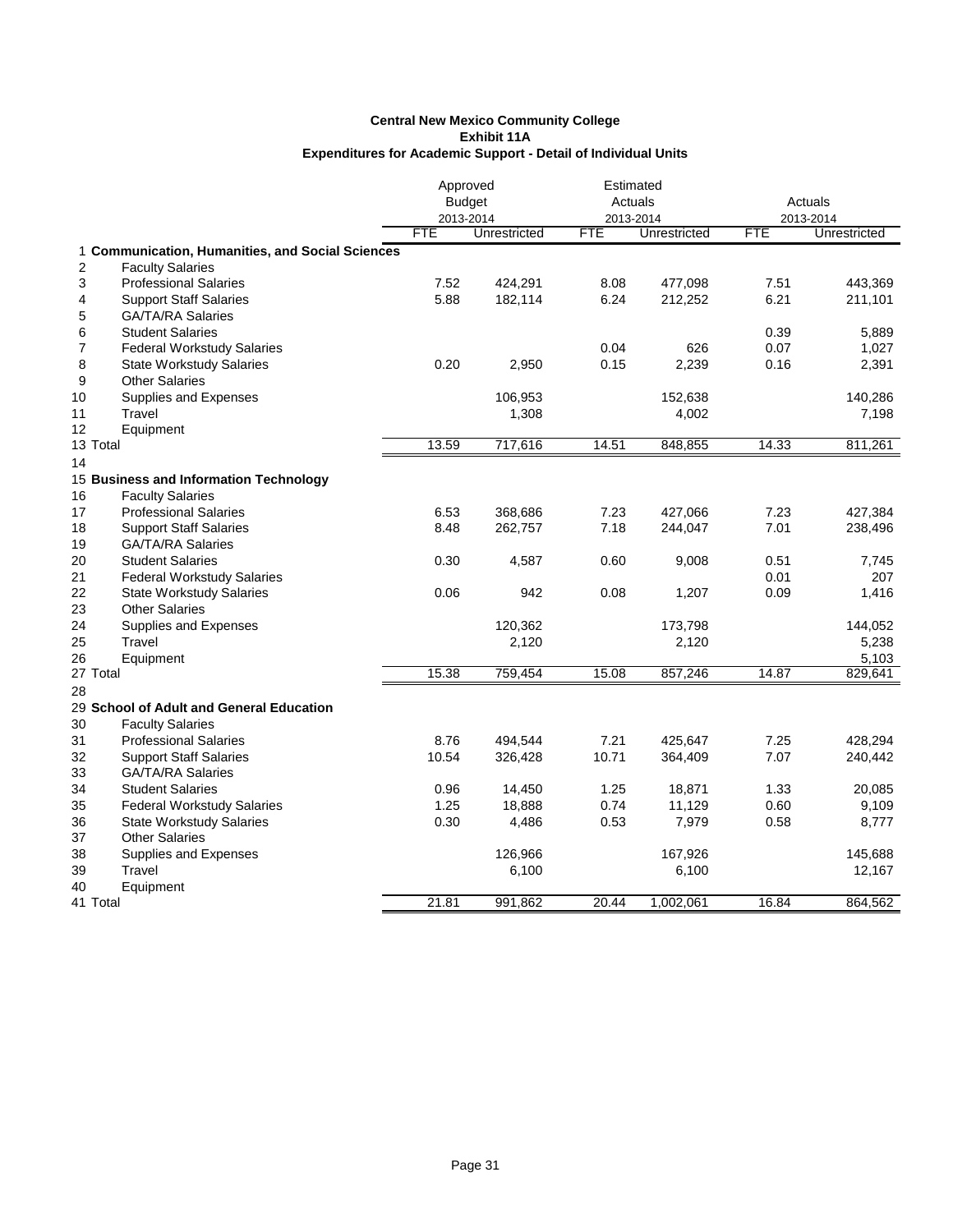|          |                                       | Approved      |              | Estimated |              |            |              |
|----------|---------------------------------------|---------------|--------------|-----------|--------------|------------|--------------|
|          |                                       | <b>Budget</b> |              | Actuals   |              | Actuals    |              |
|          |                                       | 2013-2014     |              | 2013-2014 |              |            | 2013-2014    |
|          |                                       | <b>FTE</b>    | Unrestricted | FTE       | Unrestricted | <b>FTE</b> | Unrestricted |
|          | 1 Health, Wellness, and Public Safety |               |              |           |              |            |              |
| 2        | <b>Faculty Salaries</b>               |               |              |           |              |            |              |
| 3        | <b>Professional Salaries</b>          | 11.64         | 656,972      | 10.27     | 606,921      | 10.64      | 628,835      |
| 4        | <b>Support Staff Salaries</b>         | 10.12         | 313,308      | 9.92      | 337,388      | 10.05      | 341,892      |
| 5        | <b>GA/TA/RA Salaries</b>              |               |              |           |              |            |              |
| 6        | <b>Student Salaries</b>               |               |              |           |              | 1.24       | 18,747       |
| 7        | <b>Federal Workstudy Salaries</b>     | 0.08          | 1,193        |           |              | 0.09       | 1,370        |
| 8        | <b>State Workstudy Salaries</b>       | 0.19          | 2,802        | 0.29      | 4,335        | 0.32       | 4,827        |
| 9        | <b>Other Salaries</b>                 |               |              |           |              |            |              |
| 10       | Supplies and Expenses                 |               | 128,065      |           | 179,365      |            | 161,954      |
| 11       | Travel                                |               | 2,000        |           | 2,000        |            | 1,400        |
| 12       | Equipment                             |               |              |           |              |            |              |
| 13 Total |                                       | 22.02         | 1,104,340    | 20.48     | 1,130,009    | 22.35      | 1,159,025    |
| 14       |                                       |               |              |           |              |            |              |
|          | 15 Math, Science, and Engineering     |               |              |           |              |            |              |
| 16       | <b>Faculty Salaries</b>               |               |              |           |              |            |              |
| 17       | <b>Professional Salaries</b>          | 5.86          | 330,554      | 6.81      | 402,258      | 6.69       | 395,360      |
| 18       | <b>Support Staff Salaries</b>         | 5.28          | 163,479      | 5.44      | 184,962      | 5.48       | 186,222      |
| 19       | <b>GA/TA/RA Salaries</b>              |               |              |           |              |            |              |
| 20       | <b>Student Salaries</b>               |               |              |           |              | 0.19       | 2,829        |
| 21       | <b>Federal Workstudy Salaries</b>     |               |              |           |              |            |              |
| 22       | <b>State Workstudy Salaries</b>       | 0.10          | 1,469        | 0.05      | 700          | 0.05       | 787          |
| 23       | <b>Other Salaries</b>                 |               |              |           |              |            |              |
| 24       | Supplies and Expenses                 |               | 68,578       |           | 142,005      |            | 103,664      |
| 25       | Travel                                |               | 2,120        |           | 2,120        |            | 16,036       |
| 26       | Equipment                             |               |              |           |              |            | 13,772       |
| 27 Total |                                       | 11.23         | 566,200      | 12.29     | 732,045      | 12.41      | 718,670      |
| 28       |                                       |               |              |           |              |            |              |
|          | 29 Applied Technology                 |               |              |           |              |            |              |
| 30       | <b>Faculty Salaries</b>               |               |              |           |              |            |              |
| 31       | <b>Professional Salaries</b>          | 6.50          | 366,712      | 6.66      | 393,537      | 6.17       | 364,476      |
| 32       | <b>Support Staff Salaries</b>         | 7.51          | 232,758      | 6.35      | 216,008      | 6.44       | 219,033      |
| 33       | <b>GA/TA/RA Salaries</b>              |               |              |           |              |            |              |
| 34       | <b>Student Salaries</b>               |               |              |           |              | 0.58       | 8,682        |
| 35       | <b>Federal Workstudy Salaries</b>     |               |              | 0.18      | 2,757        | 0.22       | 3,310        |
| 36       | <b>State Workstudy Salaries</b>       | 0.47          | 7,086        | 0.36      | 5,373        | 0.34       | 5,194        |
| 37       | <b>Other Salaries</b>                 |               |              |           |              |            |              |
| 38       | Supplies and Expenses                 |               | 93,766       |           | 142,576      |            | 120,789      |
| 39       | Travel                                |               | 2,120        |           | 8,714        |            | 6,620        |
| 40       | Equipment                             |               |              |           |              |            |              |
| 41 Total |                                       | 14.48         | 702,442      | 13.55     | 768,965      | 13.75      | 728,104      |
|          |                                       |               |              |           |              |            |              |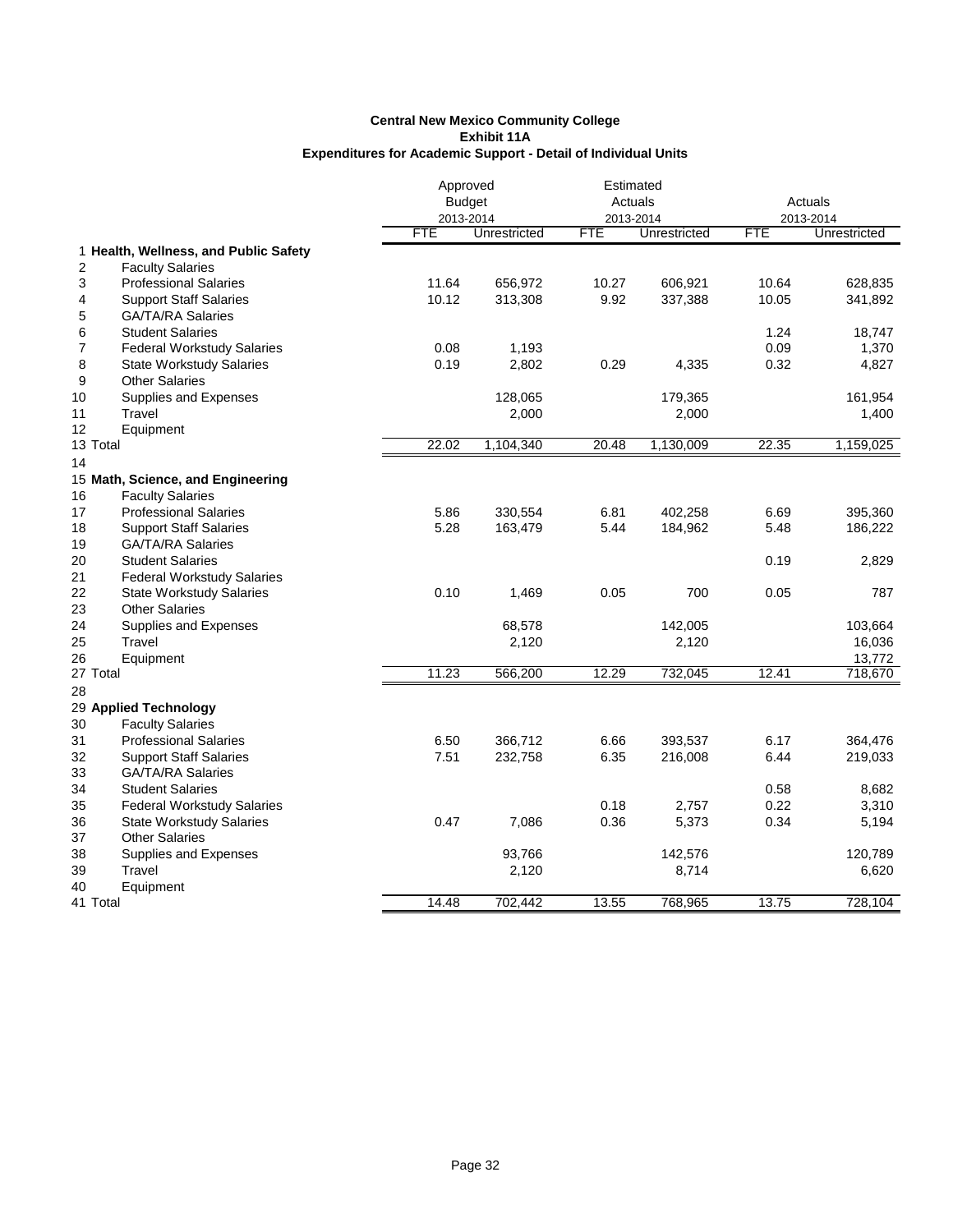|          |                                     | Approved<br><b>Budget</b> |              | Estimated<br>Actuals |              | Actuals    |              |
|----------|-------------------------------------|---------------------------|--------------|----------------------|--------------|------------|--------------|
|          |                                     | 2013-2014                 |              | 2013-2014            |              | 2013-2014  |              |
|          |                                     | <b>FTE</b>                | Unrestricted | <b>FTE</b>           | Unrestricted | <b>FTE</b> | Unrestricted |
|          | 1 Academic Support Technology       |                           |              |                      |              |            |              |
| 2        | <b>Faculty Salaries</b>             |                           |              | 1.72                 | 96,229       | 1.43       | 79,921       |
| 3        | <b>Professional Salaries</b>        |                           |              |                      |              |            |              |
| 4        | <b>Support Staff Salaries</b>       |                           |              |                      |              |            |              |
| 5        | <b>GA/TA/RA Salaries</b>            |                           |              |                      |              |            |              |
| 6        | <b>Student Salaries</b>             |                           |              |                      |              |            |              |
| 7        | <b>Federal Workstudy Salaries</b>   |                           |              |                      |              |            |              |
| 8        | <b>State Workstudy Salaries</b>     |                           |              |                      |              |            |              |
| 9        | <b>Other Salaries</b>               |                           |              |                      |              |            |              |
| 10       | Supplies and Expenses               |                           | 325,000      |                      | 82,405       |            | 476,821      |
| 11       | Travel                              |                           |              |                      | 41,950       |            | 32,494       |
| 12       | Equipment                           |                           |              |                      |              |            |              |
| 13 Total |                                     | 0.00                      | 325,000      | 1.72                 | 220,584      | 1.43       | 589,236      |
| 14       |                                     |                           |              |                      |              |            |              |
|          | <b>15 Educational Collaboration</b> |                           |              |                      |              |            |              |
| 16       | <b>Faculty Salaries</b>             |                           |              |                      |              |            |              |
| 17       | <b>Professional Salaries</b>        | 3.19                      | 180,307      | 3.40                 | 200,901      | 3.25       | 191,987      |
| 18       | <b>Support Staff Salaries</b>       | 0.90                      | 27,601       | 1.18                 | 40,208       | 1.17       | 39,717       |
| 19       | <b>GA/TA/RA Salaries</b>            |                           |              |                      |              |            |              |
| 20       | <b>Student Salaries</b>             |                           |              |                      |              |            |              |
| 21       | <b>Federal Workstudy Salaries</b>   |                           |              |                      |              |            |              |
| 22       | <b>State Workstudy Salaries</b>     |                           |              |                      |              |            |              |
| 23       | <b>Other Salaries</b>               |                           |              |                      |              |            |              |
| 24       | Supplies and Expenses               |                           | 62,282       |                      | 103,019      |            | 100,760      |
| 25       | Travel                              |                           |              |                      | 2,011        |            | 982          |
| 26       | Equipment                           |                           |              |                      |              |            |              |
| 27 Total |                                     | 4.09                      | 270,190      | 4.58                 | 346,139      | 4.42       | 333,446      |
| 28       |                                     |                           |              |                      |              |            |              |
|          | 29 Distance Learning                |                           |              |                      |              |            |              |
| 30       | <b>Faculty Salaries</b>             |                           |              |                      |              |            |              |
| 31       | <b>Professional Salaries</b>        | 7.29                      | 411,424      | 6.81                 | 402,108      | 6.92       | 408,831      |
| 32       | <b>Support Staff Salaries</b>       | 2.47                      | 76,628       | 1.41                 | 47,788       | 1.48       | 50,422       |
| 33       | <b>GA/TA/RA Salaries</b>            |                           |              |                      |              |            |              |
| 34       | <b>Student Salaries</b>             | 0.13                      | 1,958        | 0.13                 | 1,958        | 0.14       | 2,064        |
| 35       | Federal Workstudy Salaries          | 0.17                      | 2,556        | 0.00                 |              | 0.09       | 1,320        |
| 36       | <b>State Workstudy Salaries</b>     | 0.03                      | 515          | 0.30                 | 4,513        | 0.24       | 3,619        |
| 37       | <b>Other Salaries</b>               |                           |              |                      |              |            |              |
| 38       | Supplies and Expenses               |                           | 95,182       |                      | 146,364      |            | 159,801      |
| 39       | Travel                              |                           | 4,750        |                      | 5,508        |            | 8,887        |
| 40       | Equipment                           |                           |              |                      |              |            |              |
| 41 Total |                                     | 10.10                     | 593,013      | 8.64                 | 608,239      | 8.87       | 634,944      |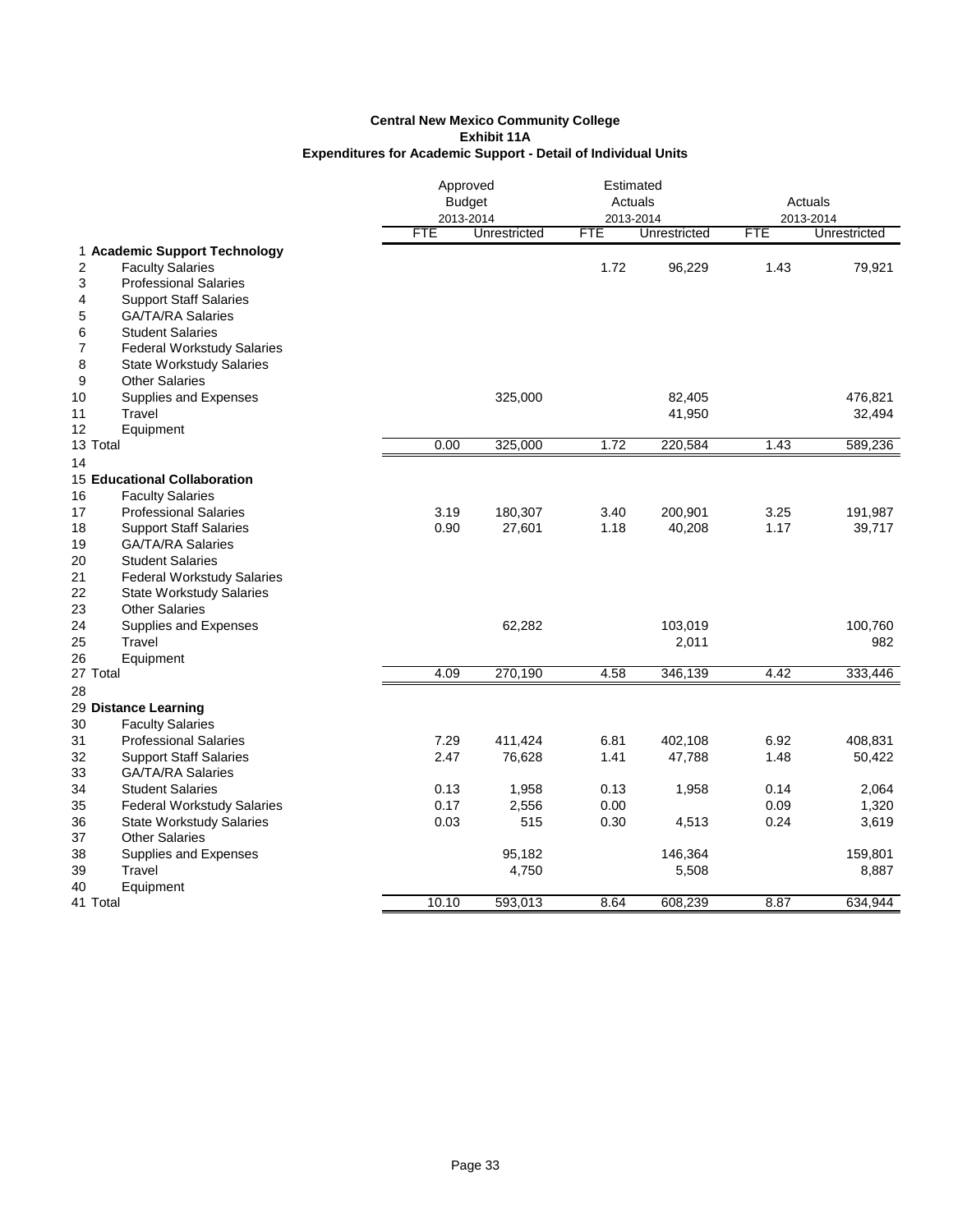|          |                                                   | Approved   |                           | Estimated               |              |            |                           |  |
|----------|---------------------------------------------------|------------|---------------------------|-------------------------|--------------|------------|---------------------------|--|
|          |                                                   |            | <b>Budget</b>             |                         | Actuals      |            | Actuals                   |  |
|          |                                                   | <b>FTE</b> | 2013-2014<br>Unrestricted | 2013-2014<br><b>FTE</b> | Unrestricted | <b>FTE</b> | 2013-2014<br>Unrestricted |  |
|          |                                                   |            |                           |                         |              |            |                           |  |
| 2        | 1 Presidential Fellows<br><b>Faculty Salaries</b> |            |                           |                         |              |            |                           |  |
| 3        | <b>Professional Salaries</b>                      |            |                           | 2.01                    | 119,000      | 2.12       | 125,150                   |  |
| 4        | <b>Support Staff Salaries</b>                     |            |                           |                         |              |            |                           |  |
| 5        | <b>GA/TA/RA Salaries</b>                          |            |                           |                         |              |            |                           |  |
| 6        | <b>Student Salaries</b>                           |            |                           |                         |              |            |                           |  |
| 7        | <b>Federal Workstudy Salaries</b>                 |            |                           |                         |              |            |                           |  |
| 8        | <b>State Workstudy Salaries</b>                   |            |                           |                         |              |            |                           |  |
| 9        | <b>Other Salaries</b>                             |            |                           |                         |              |            |                           |  |
| 10       | Supplies and Expenses                             |            |                           |                         | 44,741       |            | 11,936                    |  |
| 11       | Travel                                            |            |                           |                         | 18,794       |            | 4,778                     |  |
| 12       | Equipment                                         |            |                           |                         |              |            |                           |  |
| 13 Total |                                                   | 0.00       | 0                         | 2.01                    | 182,535      | 2.12       | 141,864                   |  |
| 14       |                                                   |            |                           |                         |              |            |                           |  |
|          | 15 Associate VP Academic Affairs                  |            |                           |                         |              |            |                           |  |
| 16       | <b>Faculty Salaries</b>                           |            |                           |                         |              |            |                           |  |
| 17       | <b>Professional Salaries</b>                      | 4.75       | 268,267                   | 6.44                    | 380,386      | 6.41       | 378,419                   |  |
| 18       | <b>Support Staff Salaries</b>                     | 3.83       | 118,734                   | 1.46                    | 49,713       | 1.23       | 41,867                    |  |
| 19       | <b>GA/TA/RA Salaries</b>                          |            |                           |                         |              |            |                           |  |
| 20       | <b>Student Salaries</b>                           |            |                           |                         |              |            |                           |  |
| 21       | <b>Federal Workstudy Salaries</b>                 |            |                           |                         |              |            |                           |  |
| 22       | <b>State Workstudy Salaries</b>                   |            |                           |                         |              |            |                           |  |
| 23       | <b>Other Salaries</b>                             |            |                           |                         |              |            |                           |  |
| 24       | Supplies and Expenses                             |            | 42,081                    |                         | 60,577       |            | 49,744                    |  |
| 25       | Travel                                            |            | 3,000                     |                         | 3,000        |            | 4,111                     |  |
| 26       | Equipment                                         |            |                           |                         |              |            |                           |  |
| 27 Total |                                                   | 8.59       | 432,082                   | 7.90                    | 493,676      | 7.64       | 474,141                   |  |
| 28       |                                                   |            |                           |                         |              |            |                           |  |
|          | 29 Academic Support                               |            |                           |                         |              |            |                           |  |
| 30       | <b>Faculty Salaries</b>                           |            |                           |                         |              |            |                           |  |
| 31       | <b>Professional Salaries</b>                      |            |                           |                         |              |            |                           |  |
| 32       | <b>Support Staff Salaries</b>                     |            |                           |                         |              |            |                           |  |
| 33       | <b>GA/TA/RA Salaries</b>                          |            |                           |                         |              |            |                           |  |
| 34       | <b>Student Salaries</b>                           |            |                           |                         |              |            |                           |  |
| 35       | <b>Federal Workstudy Salaries</b>                 |            |                           |                         |              |            |                           |  |
| 36       | <b>State Workstudy Salaries</b>                   |            |                           |                         |              |            |                           |  |
| 37       | <b>Other Salaries</b>                             |            |                           |                         |              |            |                           |  |
| 38       | Supplies and Expenses                             |            | 313,500                   |                         |              |            | 11,015                    |  |
| 39       | Travel                                            |            |                           |                         |              |            |                           |  |
| 40       | Equipment                                         |            |                           |                         |              |            |                           |  |
| 41 Total |                                                   | 0.00       | 313,500                   | 0.00                    | 0            | 0.00       | 11,015                    |  |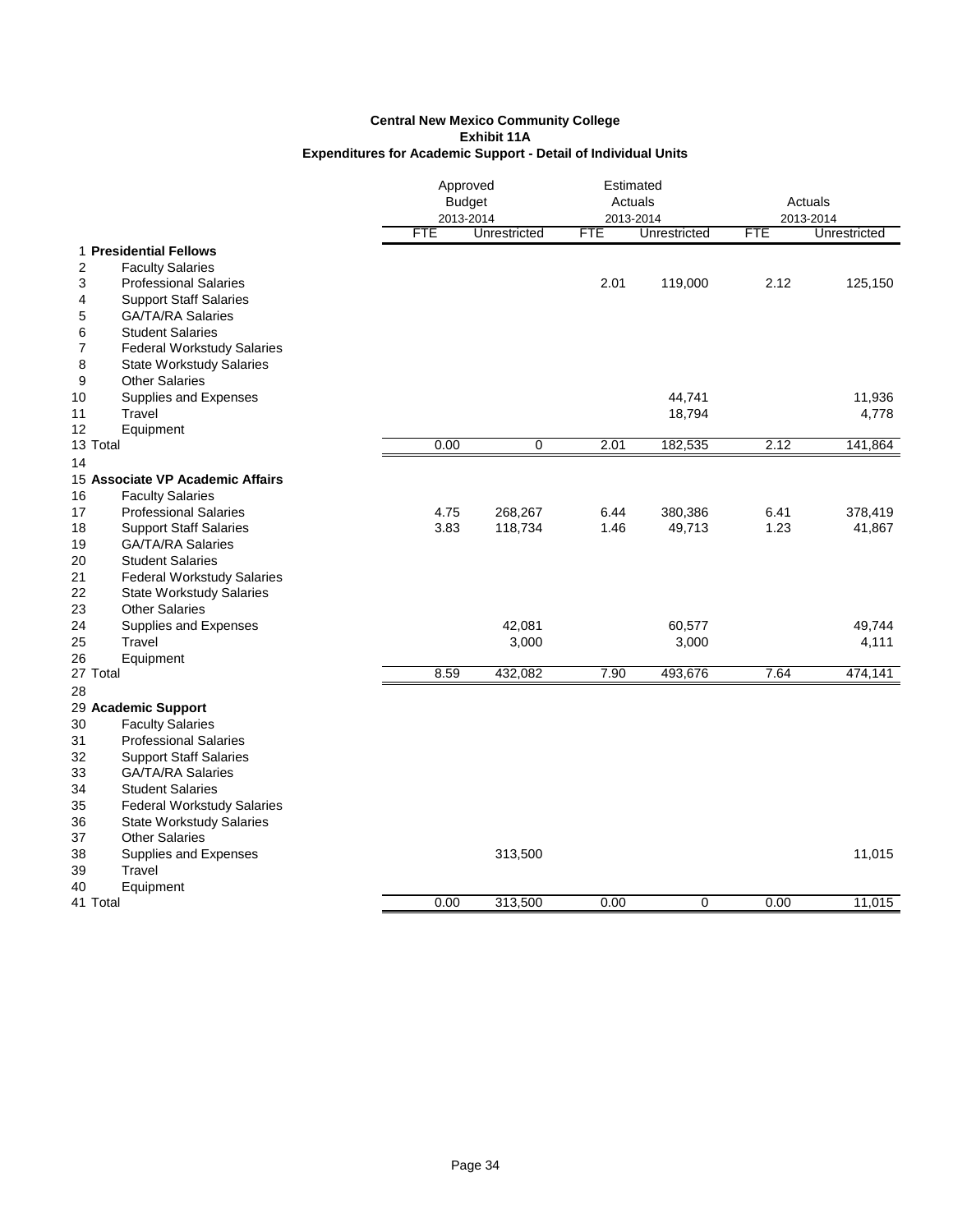|          |                                                          | Approved      |              |              | Estimated     |              |                  |
|----------|----------------------------------------------------------|---------------|--------------|--------------|---------------|--------------|------------------|
|          |                                                          | <b>Budget</b> |              | Actuals      |               | Actuals      |                  |
|          |                                                          | 2013-2014     |              | 2013-2014    |               |              | 2013-2014        |
|          |                                                          | <b>FTE</b>    | Unrestricted | <b>FTE</b>   | Unrestricted  | <b>FTE</b>   | Unrestricted     |
|          | 1 Multi-Campus Academic Support                          |               |              |              |               |              |                  |
| 2        | <b>Faculty Salaries</b>                                  |               |              |              |               |              |                  |
| 3        | <b>Professional Salaries</b>                             |               |              |              |               |              |                  |
| 4        | <b>Support Staff Salaries</b>                            | 5.14          | 159,262      | 7.18         | 244,180       | 7.21         | 245,074          |
| 5        | <b>GA/TA/RA Salaries</b>                                 |               |              |              |               |              |                  |
| 6        | <b>Student Salaries</b>                                  |               |              |              |               |              |                  |
| 7        | <b>Federal Workstudy Salaries</b>                        |               |              |              |               |              |                  |
| 8        | <b>State Workstudy Salaries</b>                          |               |              |              |               |              |                  |
| 9        | <b>Other Salaries</b>                                    |               |              |              |               |              |                  |
| 10       | Supplies and Expenses                                    |               | 71,861       |              | 63,793        |              | 93,117           |
| 11<br>12 | Travel                                                   |               |              |              |               |              |                  |
| 13 Total | Equipment                                                | 5.14          | 231,123      | 7.18         | 307,973       | 7.21         | 5,097<br>343,288 |
|          |                                                          |               |              |              |               |              |                  |
| 14       |                                                          |               |              |              |               |              |                  |
|          | 15 Workforce Training Center<br><b>Faculty Salaries</b>  |               |              |              |               |              |                  |
| 16       |                                                          |               |              |              |               |              | 192              |
| 17       | <b>Professional Salaries</b>                             | 9.48          | 535,234      | 10.35        | 611,535       | 10.36        | 612,200          |
| 18       | <b>Support Staff Salaries</b>                            | 5.68          | 175,961      | 5.90         | 200,504       | 6.00         | 203,990          |
| 19       | <b>GA/TA/RA Salaries</b>                                 |               |              |              |               |              |                  |
| 20<br>21 | <b>Student Salaries</b>                                  | 0.70          | 10,530       | 0.70<br>0.01 | 10,530<br>185 | 1.04<br>0.09 | 15,701           |
| 22       | <b>Federal Workstudy Salaries</b>                        |               |              | 0.46         | 6,975         | 0.45         | 1,359<br>6,732   |
| 23       | <b>State Workstudy Salaries</b><br><b>Other Salaries</b> | 0.37          | 8,608        | 0.00         |               |              |                  |
| 24       | Supplies and Expenses                                    |               | 263,623      |              | 433,423       |              | 332,809          |
| 25       | Travel                                                   |               | 8,310        |              | 28,310        |              | 26,698           |
| 26       | Equipment                                                |               |              |              |               |              |                  |
| 27 Total |                                                          | 16.23         | 1,002,266    | 17.42        | 1,291,462     | 17.94        | 1,199,681        |
| 28       |                                                          |               |              |              |               |              |                  |
|          | 29 Total Unrestricted Academic Support                   |               |              |              |               |              |                  |
| 30       | <b>Faculty Salaries</b>                                  | 0.00          | $\mathbf 0$  | 1.72         | 96,229        | 1.43         | 80,113           |
| 31       | <b>Professional Salaries</b>                             | 79.67         | 4,497,304    | 85.58        | 5,055,575     | 84.87        | 5,013,655        |
| 32       | <b>Support Staff Salaries</b>                            | 100.66        | 3,117,650    | 92.34        | 3,140,754     | 87.49        | 2,975,585        |
| 33       | <b>GA/TA/RA Salaries</b>                                 |               |              |              |               | 0.00         | 0                |
| 34       | <b>Student Salaries</b>                                  | 5.90          | 89,028       | 6.79         | 102,425       | 10.70        | 161,387          |
| 35       | <b>Federal Workstudy Salaries</b>                        | 2.73          | 41,110       | 3.27         | 49,356        | 2.92         | 44,013           |
| 36       | <b>State Workstudy Salaries</b>                          | 3.79          | 57,116       | 12.45        | 67,546        | 4.48         | 67,616           |
| 37       | <b>Other Salaries</b>                                    | 0.37          | 8,608        | 0.00         | 0             | 0.00         | $\Omega$         |
| 38       | Supplies and Expenses                                    |               | 2,372,117    |              | 2,751,821     |              | 2,884,286        |
| 39       | Travel                                                   |               | 31,828       |              | 128,384       |              | 130,962          |
| 40       | Equipment                                                |               | 0            |              | 195,997       |              | 170,004          |
| 41 Total |                                                          | 193.11        | 10,214,761   | 202.15       | 11,588,087    | 191.89       | 11,527,621       |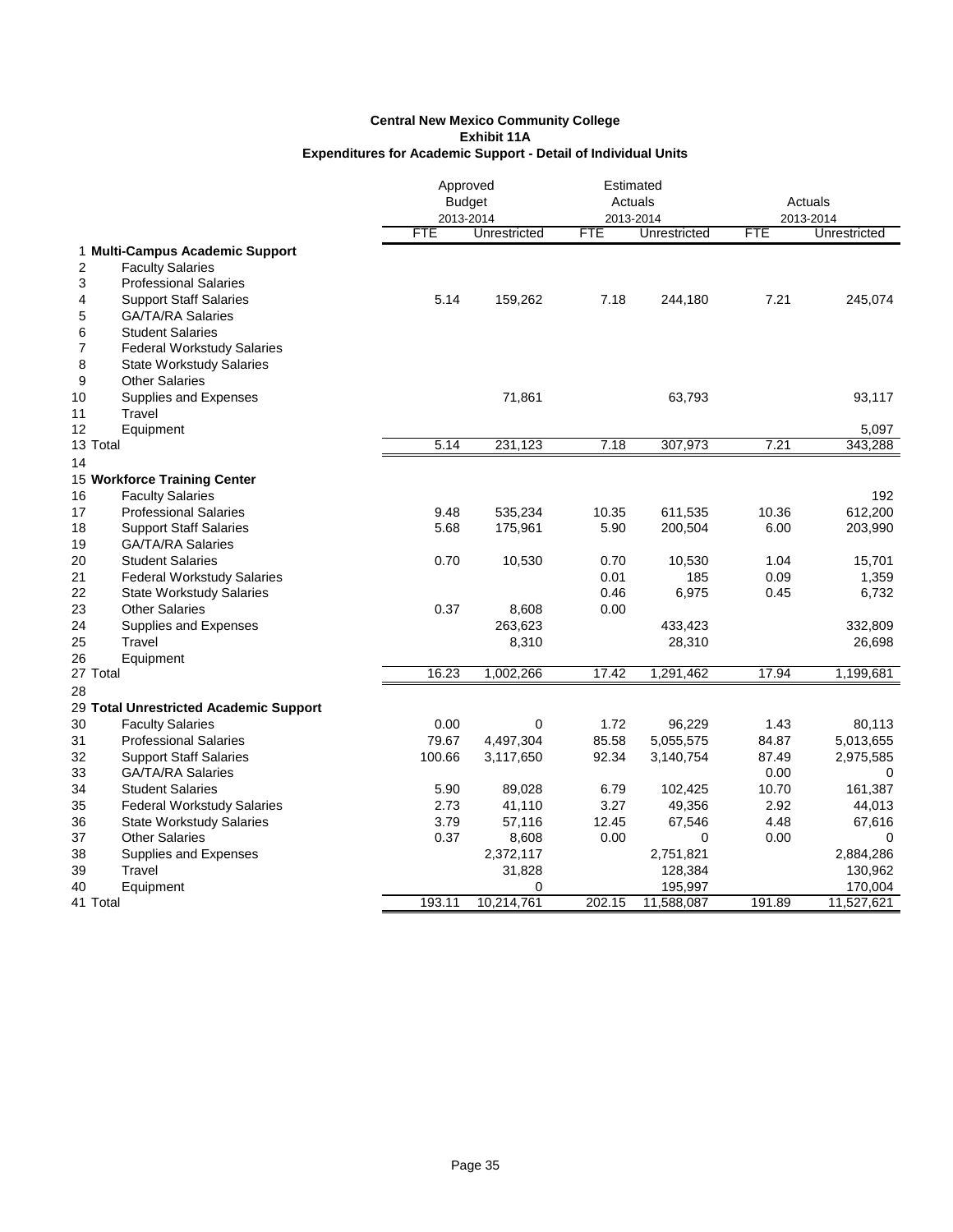|                                                |                                                                      |            | Approved<br><b>Budget</b><br>2013-2014 |      | Estimated<br>Actuals<br>2013-2014 |            | Actuals<br>2013-2014 |
|------------------------------------------------|----------------------------------------------------------------------|------------|----------------------------------------|------|-----------------------------------|------------|----------------------|
|                                                |                                                                      | <b>FTE</b> | Restricted                             | FTE  | Restricted                        | <b>FTE</b> | Restricted           |
| 1 CNM Foundation In-kind                       |                                                                      |            |                                        |      |                                   |            |                      |
| $\overline{2}$<br><b>Faculty Salaries</b>      |                                                                      |            |                                        |      |                                   |            |                      |
| 3                                              | <b>Professional Salaries</b>                                         |            |                                        |      |                                   |            |                      |
| 4                                              | <b>Support Staff Salaries</b>                                        |            |                                        |      |                                   |            |                      |
| 5                                              | <b>GA/TA/RA Salaries</b>                                             |            |                                        |      |                                   |            |                      |
| <b>Student Salaries</b><br>6<br>$\overline{7}$ |                                                                      |            |                                        |      |                                   |            |                      |
| 8                                              | <b>Federal Workstudy Salaries</b><br><b>State Workstudy Salaries</b> |            |                                        |      |                                   |            |                      |
| <b>Other Salaries</b><br>9                     |                                                                      |            |                                        |      |                                   |            |                      |
| 10                                             | Supplies and Expenses                                                |            | 150,000                                |      | 150,000                           |            |                      |
| Travel<br>11                                   |                                                                      |            |                                        |      |                                   |            |                      |
| Equipment<br>12                                |                                                                      |            |                                        |      |                                   |            |                      |
| 13 Total                                       |                                                                      | 0.00       | 150,000                                | 0.00 | 150,000                           | 0.00       | $\mathbf 0$          |
| 14                                             |                                                                      |            |                                        |      |                                   |            |                      |
|                                                | 15 Library Muslim Journeys Grant                                     |            |                                        |      |                                   |            |                      |
| <b>Faculty Salaries</b><br>16                  |                                                                      |            |                                        |      |                                   |            |                      |
| 17                                             | <b>Professional Salaries</b>                                         |            |                                        |      |                                   |            |                      |
| 18                                             | <b>Support Staff Salaries</b>                                        |            |                                        |      |                                   |            |                      |
| 19                                             | <b>GA/TA/RA Salaries</b>                                             |            |                                        |      |                                   |            |                      |
| <b>Student Salaries</b><br>20                  |                                                                      |            |                                        |      |                                   |            |                      |
| 21                                             | <b>Federal Workstudy Salaries</b>                                    |            |                                        |      |                                   |            |                      |
| 22                                             | <b>State Workstudy Salaries</b>                                      |            |                                        |      |                                   |            |                      |
| <b>Other Salaries</b><br>23                    |                                                                      |            |                                        |      |                                   |            |                      |
| 24                                             | Supplies and Expenses                                                |            |                                        |      | 1,400                             |            | 900                  |
| Travel<br>25                                   |                                                                      |            |                                        |      | 600                               |            | 520                  |
| 26                                             | Equipment/Library Books                                              |            |                                        |      | 1,500                             |            | 1,315                |
| 27 Total                                       |                                                                      | 0.00       | $\overline{0}$                         | 0.00 | 3,500                             | 0.00       | 2,735                |
| 28                                             |                                                                      |            |                                        |      |                                   |            |                      |
| 29 IPR-FHI 360 Data Contract                   |                                                                      |            |                                        |      |                                   |            |                      |
| 30<br><b>Faculty Salaries</b>                  |                                                                      |            |                                        |      |                                   |            |                      |
| 31<br>32                                       | <b>Professional Salaries</b><br><b>Support Staff Salaries</b>        | 0.06       | 3,281                                  |      |                                   |            |                      |
| 33                                             | <b>GA/TA/RA Salaries</b>                                             |            |                                        |      |                                   |            |                      |
| <b>Student Salaries</b><br>34                  |                                                                      |            |                                        |      |                                   |            |                      |
| 35                                             | <b>Federal Workstudy Salaries</b>                                    |            |                                        |      |                                   |            |                      |
| 36                                             | <b>State Workstudy Salaries</b>                                      |            |                                        |      |                                   |            |                      |
| <b>Other Salaries</b><br>37                    |                                                                      |            |                                        |      |                                   |            |                      |
| 38                                             | Supplies and Expenses                                                |            | 63                                     |      |                                   |            |                      |
| Travel<br>39                                   |                                                                      |            |                                        |      |                                   |            |                      |
| 40<br>Equipment                                |                                                                      |            |                                        |      |                                   |            |                      |
| 41 Total                                       |                                                                      | 0.06       | 3,344                                  | 0.00 | 0                                 | 0.00       | 0                    |
|                                                |                                                                      |            |                                        |      |                                   |            |                      |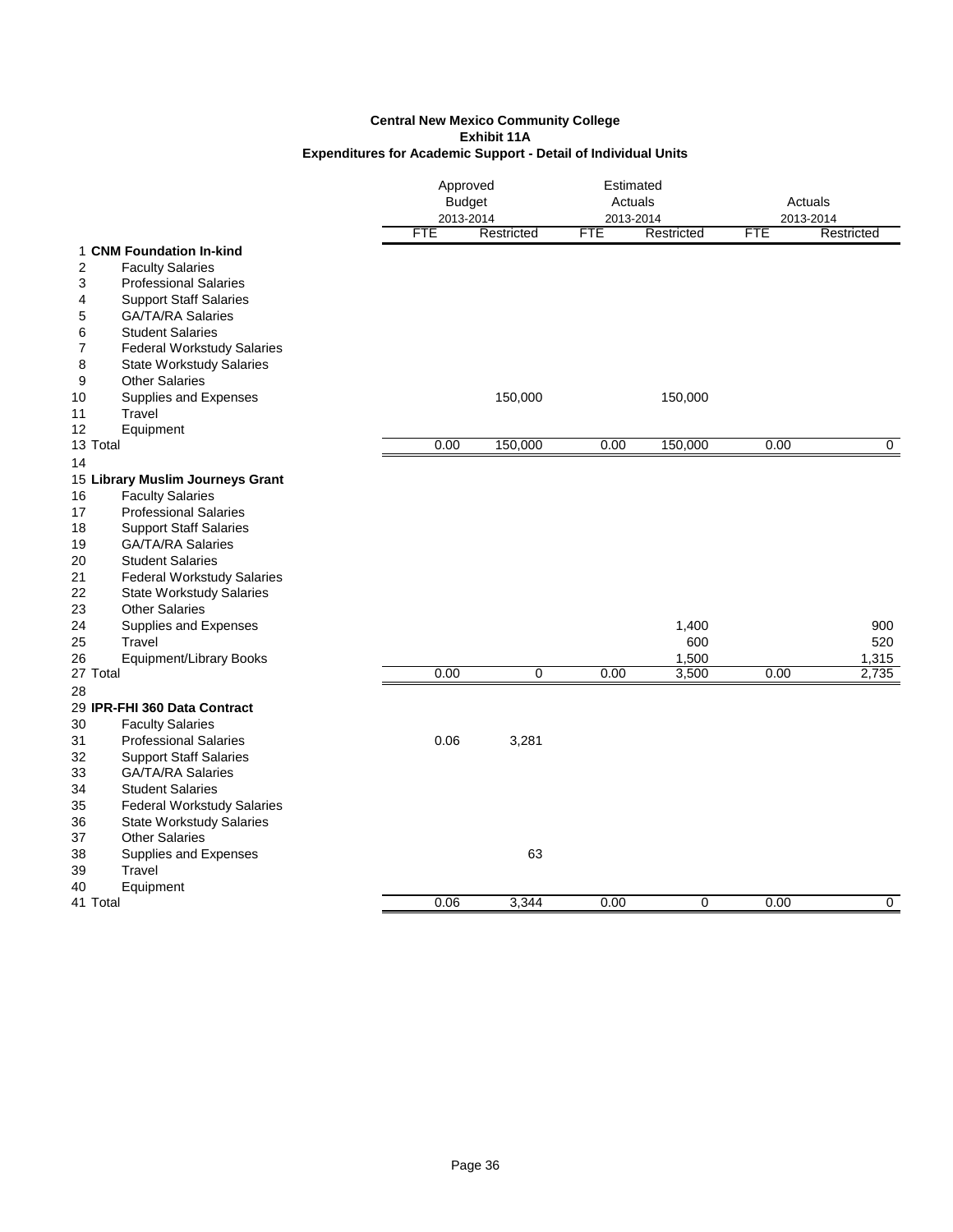| <b>FTE</b><br>Restricted<br><b>FTE</b><br>Restricted<br><b>FTE</b><br>Restricted<br>1 GOB State Library<br>2<br><b>Faculty Salaries</b><br>3<br><b>Professional Salaries</b><br>4<br><b>Support Staff Salaries</b><br><b>GA/TA/RA Salaries</b><br>5<br>6<br><b>Student Salaries</b><br>7<br><b>Federal Workstudy Salaries</b><br>8<br><b>State Workstudy Salaries</b><br><b>Other Salaries</b><br>9<br>70,187<br>Supplies and Expenses<br>336,196<br>91,613<br>10<br>Travel<br>11<br>Equipment/Library Books<br>9,000<br>145,294<br>123,867<br>12<br>345,196<br>0.00<br>215,481<br>215,480<br>13 Total<br>0.00<br>0.00<br>14<br>15 Perkins - Academic Support<br><b>Faculty Salaries</b><br>18,912<br>0.34<br>0.34<br>18,912<br>16<br>17<br><b>Professional Salaries</b><br>2.20<br><b>Support Staff Salaries</b><br>68,000<br>1.80<br>61,086<br>1.48<br>50,168<br>18<br>19<br><b>GA/TA/RA Salaries</b><br><b>Student Salaries</b><br>20<br><b>Federal Workstudy Salaries</b><br>21<br><b>State Workstudy Salaries</b><br>22<br><b>Other Salaries</b><br>23<br>24<br>Supplies and Expenses<br>30,101<br>29,454<br>50,275<br>Travel<br>25<br>21,575<br>48,878<br>24,311<br>26<br>Equipment<br>2.20<br>27 Total<br>119,676<br>2.13<br>158,330<br>1.81<br>143,666<br>28<br>29 WTC-McCorkie Endowment<br>30<br><b>Faculty Salaries</b><br><b>Professional Salaries</b><br>31<br>32<br><b>Support Staff Salaries</b><br><b>GA/TA/RA Salaries</b><br>33<br><b>Student Salaries</b><br>34<br>35<br><b>Federal Workstudy Salaries</b><br><b>State Workstudy Salaries</b><br>36<br><b>Other Salaries</b><br>37<br>700<br>800<br>552<br>38<br>Supplies and Expenses<br>39<br>Travel<br>40<br>Equipment<br>700<br>0.00<br>0.00<br>800<br>0.00<br>552<br>41 Total | Approved<br><b>Budget</b><br>2013-2014 |  | Estimated<br>Actuals<br>2013-2014 |  | Actuals<br>2013-2014 |  |
|-------------------------------------------------------------------------------------------------------------------------------------------------------------------------------------------------------------------------------------------------------------------------------------------------------------------------------------------------------------------------------------------------------------------------------------------------------------------------------------------------------------------------------------------------------------------------------------------------------------------------------------------------------------------------------------------------------------------------------------------------------------------------------------------------------------------------------------------------------------------------------------------------------------------------------------------------------------------------------------------------------------------------------------------------------------------------------------------------------------------------------------------------------------------------------------------------------------------------------------------------------------------------------------------------------------------------------------------------------------------------------------------------------------------------------------------------------------------------------------------------------------------------------------------------------------------------------------------------------------------------------------------------------------------------------------------------------------------------------------------------------|----------------------------------------|--|-----------------------------------|--|----------------------|--|
|                                                                                                                                                                                                                                                                                                                                                                                                                                                                                                                                                                                                                                                                                                                                                                                                                                                                                                                                                                                                                                                                                                                                                                                                                                                                                                                                                                                                                                                                                                                                                                                                                                                                                                                                                       |                                        |  |                                   |  |                      |  |
|                                                                                                                                                                                                                                                                                                                                                                                                                                                                                                                                                                                                                                                                                                                                                                                                                                                                                                                                                                                                                                                                                                                                                                                                                                                                                                                                                                                                                                                                                                                                                                                                                                                                                                                                                       |                                        |  |                                   |  |                      |  |
|                                                                                                                                                                                                                                                                                                                                                                                                                                                                                                                                                                                                                                                                                                                                                                                                                                                                                                                                                                                                                                                                                                                                                                                                                                                                                                                                                                                                                                                                                                                                                                                                                                                                                                                                                       |                                        |  |                                   |  |                      |  |
|                                                                                                                                                                                                                                                                                                                                                                                                                                                                                                                                                                                                                                                                                                                                                                                                                                                                                                                                                                                                                                                                                                                                                                                                                                                                                                                                                                                                                                                                                                                                                                                                                                                                                                                                                       |                                        |  |                                   |  |                      |  |
|                                                                                                                                                                                                                                                                                                                                                                                                                                                                                                                                                                                                                                                                                                                                                                                                                                                                                                                                                                                                                                                                                                                                                                                                                                                                                                                                                                                                                                                                                                                                                                                                                                                                                                                                                       |                                        |  |                                   |  |                      |  |
|                                                                                                                                                                                                                                                                                                                                                                                                                                                                                                                                                                                                                                                                                                                                                                                                                                                                                                                                                                                                                                                                                                                                                                                                                                                                                                                                                                                                                                                                                                                                                                                                                                                                                                                                                       |                                        |  |                                   |  |                      |  |
|                                                                                                                                                                                                                                                                                                                                                                                                                                                                                                                                                                                                                                                                                                                                                                                                                                                                                                                                                                                                                                                                                                                                                                                                                                                                                                                                                                                                                                                                                                                                                                                                                                                                                                                                                       |                                        |  |                                   |  |                      |  |
|                                                                                                                                                                                                                                                                                                                                                                                                                                                                                                                                                                                                                                                                                                                                                                                                                                                                                                                                                                                                                                                                                                                                                                                                                                                                                                                                                                                                                                                                                                                                                                                                                                                                                                                                                       |                                        |  |                                   |  |                      |  |
|                                                                                                                                                                                                                                                                                                                                                                                                                                                                                                                                                                                                                                                                                                                                                                                                                                                                                                                                                                                                                                                                                                                                                                                                                                                                                                                                                                                                                                                                                                                                                                                                                                                                                                                                                       |                                        |  |                                   |  |                      |  |
|                                                                                                                                                                                                                                                                                                                                                                                                                                                                                                                                                                                                                                                                                                                                                                                                                                                                                                                                                                                                                                                                                                                                                                                                                                                                                                                                                                                                                                                                                                                                                                                                                                                                                                                                                       |                                        |  |                                   |  |                      |  |
|                                                                                                                                                                                                                                                                                                                                                                                                                                                                                                                                                                                                                                                                                                                                                                                                                                                                                                                                                                                                                                                                                                                                                                                                                                                                                                                                                                                                                                                                                                                                                                                                                                                                                                                                                       |                                        |  |                                   |  |                      |  |
|                                                                                                                                                                                                                                                                                                                                                                                                                                                                                                                                                                                                                                                                                                                                                                                                                                                                                                                                                                                                                                                                                                                                                                                                                                                                                                                                                                                                                                                                                                                                                                                                                                                                                                                                                       |                                        |  |                                   |  |                      |  |
|                                                                                                                                                                                                                                                                                                                                                                                                                                                                                                                                                                                                                                                                                                                                                                                                                                                                                                                                                                                                                                                                                                                                                                                                                                                                                                                                                                                                                                                                                                                                                                                                                                                                                                                                                       |                                        |  |                                   |  |                      |  |
|                                                                                                                                                                                                                                                                                                                                                                                                                                                                                                                                                                                                                                                                                                                                                                                                                                                                                                                                                                                                                                                                                                                                                                                                                                                                                                                                                                                                                                                                                                                                                                                                                                                                                                                                                       |                                        |  |                                   |  |                      |  |
|                                                                                                                                                                                                                                                                                                                                                                                                                                                                                                                                                                                                                                                                                                                                                                                                                                                                                                                                                                                                                                                                                                                                                                                                                                                                                                                                                                                                                                                                                                                                                                                                                                                                                                                                                       |                                        |  |                                   |  |                      |  |
|                                                                                                                                                                                                                                                                                                                                                                                                                                                                                                                                                                                                                                                                                                                                                                                                                                                                                                                                                                                                                                                                                                                                                                                                                                                                                                                                                                                                                                                                                                                                                                                                                                                                                                                                                       |                                        |  |                                   |  |                      |  |
|                                                                                                                                                                                                                                                                                                                                                                                                                                                                                                                                                                                                                                                                                                                                                                                                                                                                                                                                                                                                                                                                                                                                                                                                                                                                                                                                                                                                                                                                                                                                                                                                                                                                                                                                                       |                                        |  |                                   |  |                      |  |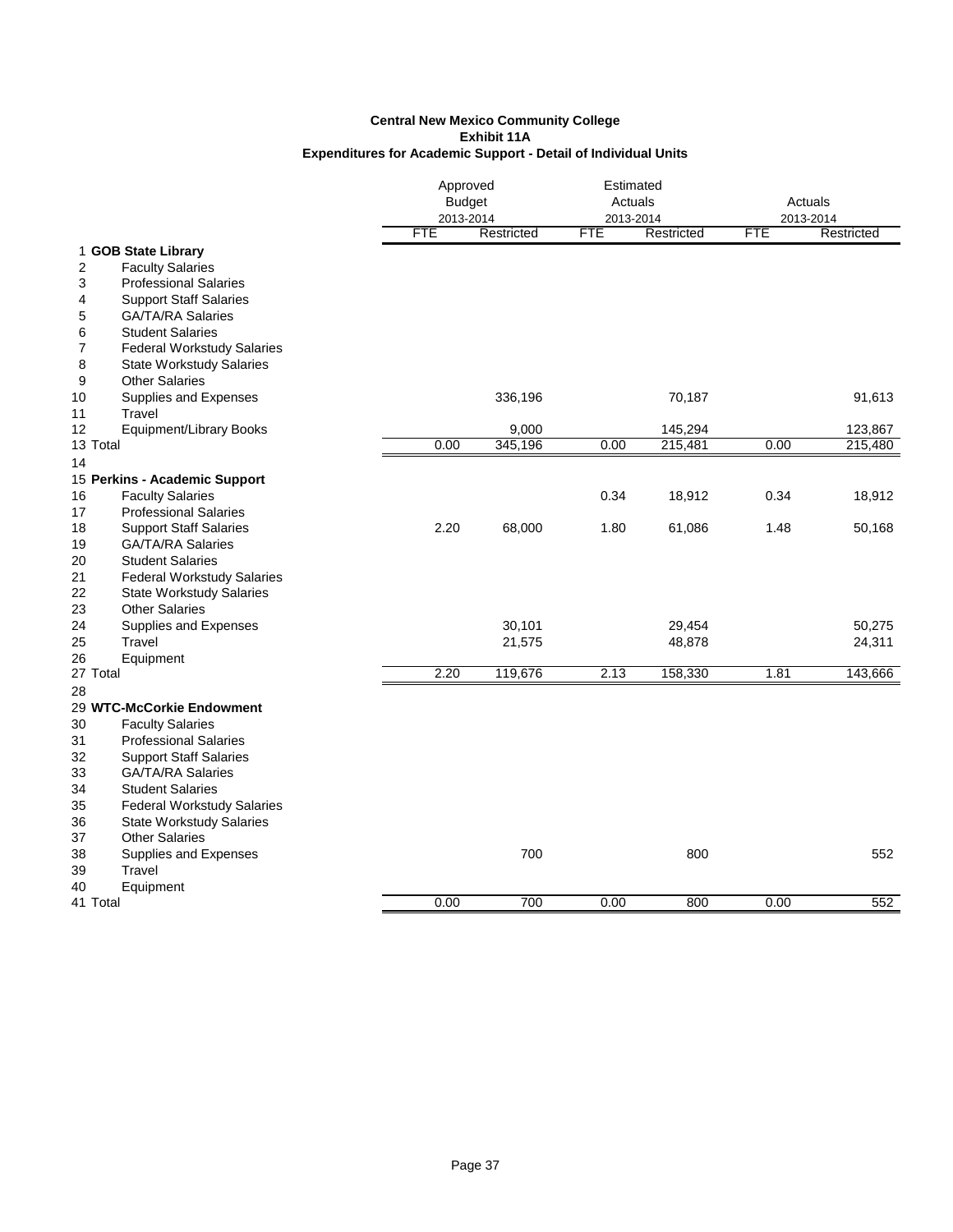|          |                                              | Approved<br><b>Budget</b><br>2013-2014 |             | Estimated<br>Actuals<br>2013-2014 |             | Actuals<br>2013-2014 |             |
|----------|----------------------------------------------|----------------------------------------|-------------|-----------------------------------|-------------|----------------------|-------------|
|          |                                              | <b>FTE</b>                             | Restricted  | <b>FTE</b>                        | Restricted  | <b>FTE</b>           | Restricted  |
|          | 1 Hamorth FND Breast Cancer                  |                                        |             |                                   |             |                      |             |
| 2        | <b>Faculty Salaries</b>                      |                                        |             |                                   |             |                      |             |
| 3        | <b>Professional Salaries</b>                 |                                        |             |                                   |             |                      |             |
| 4        | <b>Support Staff Salaries</b>                |                                        |             |                                   |             |                      |             |
| 5        | <b>GA/TA/RA Salaries</b>                     |                                        |             |                                   |             |                      |             |
| 6        | <b>Student Salaries</b>                      |                                        |             |                                   |             |                      |             |
| 7        | <b>Federal Workstudy Salaries</b>            |                                        |             |                                   |             |                      |             |
| 8        | <b>State Workstudy Salaries</b>              |                                        |             |                                   |             |                      |             |
| 9        | <b>Other Salaries</b>                        |                                        |             |                                   |             |                      |             |
| 10       | Supplies and Expenses                        |                                        | 6,000       |                                   |             |                      |             |
| 11       | Travel                                       |                                        |             |                                   |             |                      |             |
| 12       | Equipment                                    |                                        |             |                                   |             |                      |             |
| 13 Total |                                              | 0.00                                   | 6,000       | 0.00                              | 0           | 0.00                 | $\mathbf 0$ |
| 14       |                                              |                                        |             |                                   |             |                      |             |
|          | 15 SFCC/DOL Skill-UP / ABE I-Best/ Best Conf |                                        |             |                                   |             |                      |             |
| 16       | <b>Faculty Salaries</b>                      | 2.98                                   | 169,791     | 2.13                              | 118,917     | 1.54                 | 86,362      |
| 17       | <b>Professional Salaries</b>                 |                                        |             |                                   |             |                      |             |
| 18       | <b>Support Staff Salaries</b>                |                                        |             |                                   |             |                      |             |
| 19       | <b>GA/TA/RA Salaries</b>                     |                                        |             |                                   |             |                      |             |
| 20       | <b>Student Salaries</b>                      |                                        |             |                                   |             |                      |             |
| 21       | <b>Federal Workstudy Salaries</b>            |                                        |             |                                   |             |                      |             |
| 22       | <b>State Workstudy Salaries</b>              |                                        |             |                                   |             |                      |             |
| 23       | <b>Other Salaries</b>                        |                                        |             |                                   |             |                      |             |
| 24       | Supplies and Expenses                        |                                        | 37,735      |                                   | 7,212       |                      | 22,061      |
| 25<br>26 | Travel                                       |                                        | 12,623      |                                   | 3,641       |                      | 6,009       |
| 27 Total | Equipment                                    | 2.98                                   | 220,149     | 2.13                              | 129,770     | 1.54                 | 114,432     |
| 28       |                                              |                                        |             |                                   |             |                      |             |
|          | 29 Total Restricted Academic Support         |                                        |             |                                   |             |                      |             |
| 30       | <b>Faculty Salaries</b>                      | 2.97                                   | 169,791     | 2.46                              | 137,829     | 1.88                 | 105,274     |
| 31       | <b>Professional Salaries</b>                 | 0.06                                   | 3,281       | 0.00                              | 0           | 0.00                 | 0           |
| 32       | <b>Support Staff Salaries</b>                | 2.20                                   | 68,000      | 1.80                              | 61,086      | 1.48                 | 50,168      |
| 33       | <b>GA/TA/RA Salaries</b>                     | 0.00                                   | 0           | 0.00                              | $\mathbf 0$ | 0.00                 | 0           |
| 34       | <b>Student Salaries</b>                      | 0.00                                   | 0           | 0.00                              | 0           | 0.00                 | 0           |
| 35       | <b>Federal Workstudy Salaries</b>            | 0.00                                   | $\mathbf 0$ | 0.00                              | $\mathbf 0$ | 0.00                 | 0           |
| 36       | <b>State Workstudy Salaries</b>              | 0.00                                   | 0           | 0.00                              | 0           | 0.00                 | 0           |
| 37       | <b>Other Salaries</b>                        | 0.00                                   | 0           | 0.00                              | 0           | 0.00                 | $\Omega$    |
| 38       | Supplies and Expenses                        |                                        | 560,795     |                                   | 259,053     |                      | 165,401     |
| 39       | Travel                                       |                                        | 34,198      |                                   | 53,119      |                      | 30,840      |
| 40       | Equipment                                    |                                        | 9,000       |                                   | 146,794     |                      | 125,182     |
| 41 Total |                                              | 5.23                                   | 845,065     | 4.26                              | 657,881     | 3.36                 | 476,865     |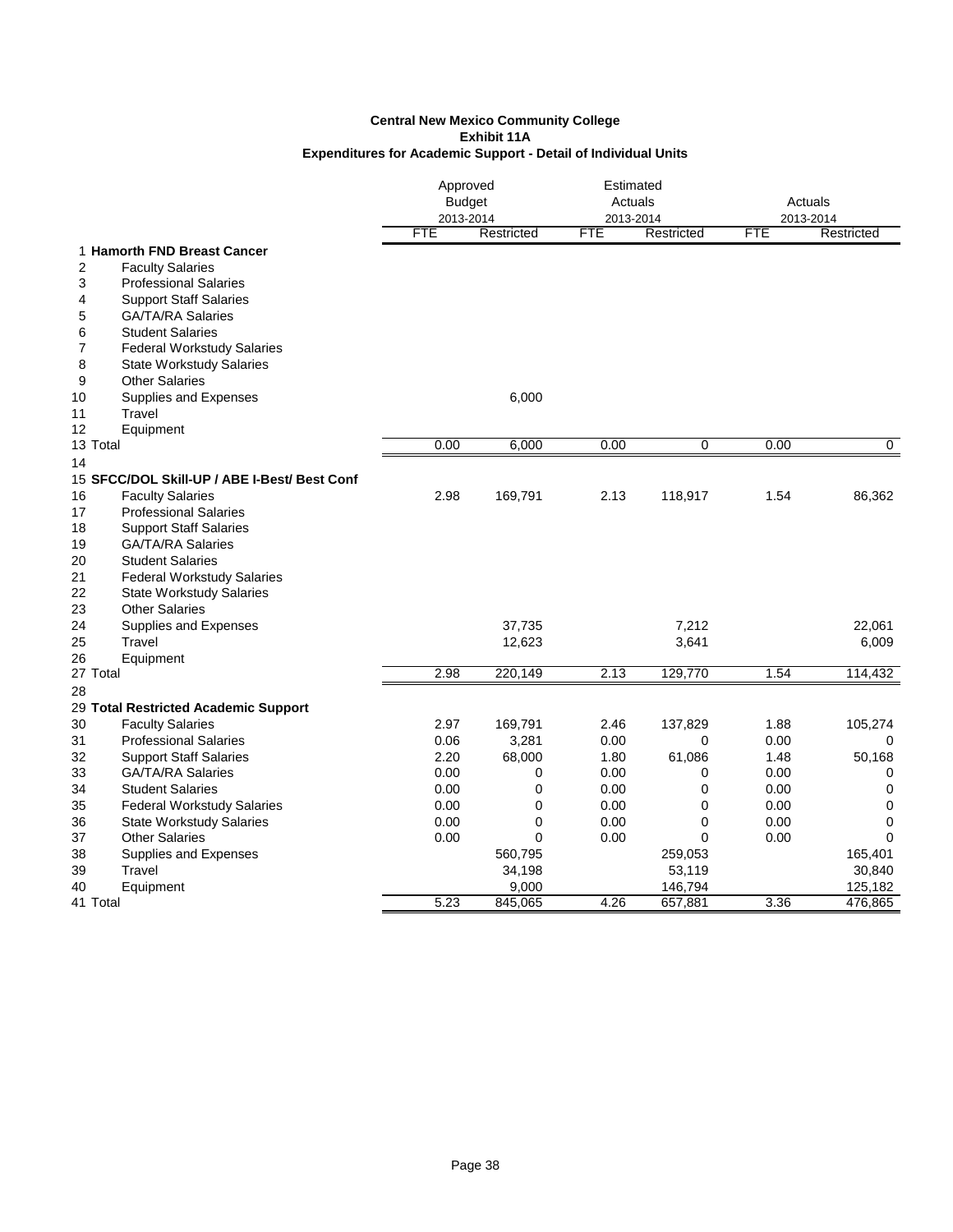#### **Central New Mexico Community College Expenditures for Student Services Exhibit 12**

|                                            | Approved      |                | Estimated           |             |                     |             |
|--------------------------------------------|---------------|----------------|---------------------|-------------|---------------------|-------------|
|                                            | <b>Budget</b> |                | Actuals             |             | Actuals             |             |
|                                            | 2013-2014     |                | 2013-2014           |             | 2013-2014           |             |
|                                            | Unrest.       | Rest.          | Unrest.             | Rest.       | Unrest.             | Rest.       |
| 1 Student Services Administration          |               |                |                     |             |                     |             |
| 2<br><b>Associate VP Student Services</b>  | 633,318       |                | 738,720             |             | 692,050             |             |
| 3<br><b>Disability Resource Center</b>     | 1,507,726     | 13,400         | 1,558,740           | 13,400      | 1,525,359           | 5,110       |
| 4<br>Assistance Centers for Education      | 2,985,810     | 515,755        | 3,113,121           | 437,608     | 2,966,288           | 368,829     |
| 5<br><b>CNM Connect/Contact Center</b>     | 635,510       | 272,717        | 841,108             | 44,808      | 810,071             | 38,678      |
| 6<br><b>Business Resource Center</b>       |               |                |                     |             |                     |             |
| 7 Total Student Services Administration    | 5,762,364     | 801,872        | 6,251,689           | 495,816     | 5,993,768           | 412,617     |
| 8                                          |               |                |                     |             |                     |             |
| 9 Counseling and Career Guidance           |               |                |                     |             |                     |             |
| Dean - Student Services<br>10              | 522,419       | 225,000        | 538,113             | 225,000     | 580,133             | 72,301      |
| 11<br><b>Advisement Center</b>             | 1,734,171     | 285,553        | 1,910,998           | 201,289     | 1,878,458           | 193,543     |
| Student Job Placement<br>12                | 281,224       |                | 365,376             |             | 341,771             |             |
| 13<br><b>Assessment Centers</b>            | 1,275,058     |                | 1,398,964           | $\mathbf 0$ | 1,322,318           | $\mathbf 0$ |
| 14<br>South Valley Campus                  | 0             |                | $\Omega$            |             | 0                   |             |
| 15<br>SS Admin                             | 818,066       |                | 358,144             |             | 360,393             |             |
| 16<br><b>Student Services Technology</b>   | 137,990       |                | 197,325             |             | 171,602             |             |
| 17                                         |               |                |                     |             |                     |             |
| 18 Total Counseling and Career Services    | 4,768,928     | 510,553        | 4,768,920           | 426,289     | 4,654,675           | 265,844     |
| 19                                         |               |                |                     |             |                     |             |
| 20 Financial Aid Administration            |               |                |                     |             |                     |             |
| 21<br><b>Financial Aid Office</b>          | 1,464,010     |                | 1,789,201           |             | 1,760,652           |             |
| 22                                         |               |                | 0                   |             | 0                   |             |
| 23 Total Financial Aid Administration      | 1,464,010     | $\overline{0}$ | 1,789,201           | $\Omega$    | 1,760,652           | $\mathbf 0$ |
| 24                                         |               |                |                     |             |                     |             |
| 25 Student Admissions                      |               |                |                     |             |                     |             |
| 26<br><b>Enrollment Services</b>           | 2,404,768     | 23,000         | 2,655,395           | 0           | 2,593,550           | 10,787      |
| 27<br>Outreach                             | 170,839       | 0              | 165,398             | 8,000       | 162,018             | 8,000       |
| 28 Total Student Admissions                | 2,575,607     | 23,000         | 2,820,793           | 8,000       | 2,755,568           | 18,787      |
| 29                                         |               |                |                     |             |                     |             |
| 30                                         |               |                |                     |             |                     |             |
| 31                                         |               |                |                     |             |                     |             |
| 32                                         |               |                |                     |             |                     |             |
| 33 State Workstudy                         |               | 482,141        |                     | 533,604     |                     | 498,747     |
| 34 Federal Workstudy                       |               | 344,884        |                     | 316,955     |                     | 215,834     |
| 35 Retirement                              | 1,021,968     | 85,182         | 1,360,232           | 62,426      | 1,353,284           | 60,759      |
|                                            | 690,404       | 57,898         | 764,045             | 36,089      | 761,746             | 34,506      |
| 36 Social Security<br>37 Group Insurance   | 1,404,090     | 89,218         |                     | 29,895      | 1,446,333           | 56,936      |
|                                            | 63,625        | 7,499          | 1,570,315<br>71,349 | 4,423       | 73,181              | 2,129       |
| 38 Worker's Compensation                   |               |                |                     |             |                     |             |
| 39 Unemployment                            | 12,309        | 1,243          | 38,414              | 1,961       | 38,414              | 1,042       |
| 40 Retiree Health<br>41 Tuition Waivers    | 186,421       | 15,629         | 206,976             | 9,656       | 205,845             | 9,310       |
| 42 Total Items not Included in 12A's       | 33,691        | 311            | 48,429<br>4,059,760 | 995,009     | 41,391<br>3,920,194 | 879,263     |
| 43                                         | 3,412,508     | 1,084,005      |                     |             |                     |             |
| 44                                         |               |                |                     |             |                     |             |
| 45 Total Expenditures for Student Services | 17,983,417    | 2.419.430      | 19,690,363          | 1,925,114   | 19,084,857          | 1,576,511   |
|                                            |               |                |                     |             |                     |             |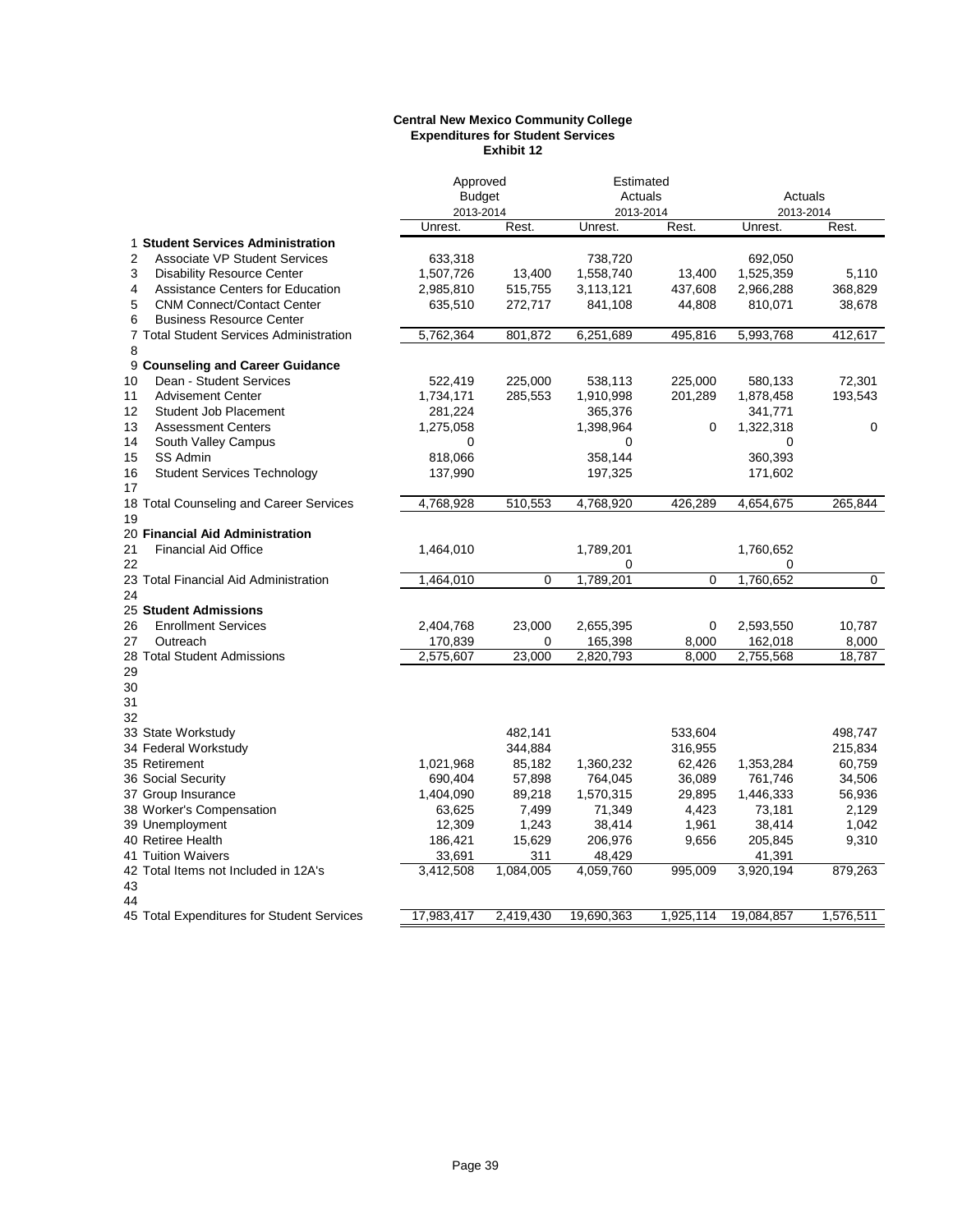|    |                                     | Approved      |              | Estimated  |              |            |              |
|----|-------------------------------------|---------------|--------------|------------|--------------|------------|--------------|
|    |                                     | <b>Budget</b> |              | Actuals    |              |            | Actuals      |
|    |                                     | 2013-2014     |              | 2013-2014  |              |            | 2013-2014    |
|    |                                     | <b>FTE</b>    | Unrestricted | <b>FTE</b> | Unrestricted | <b>FTE</b> | Unrestricted |
|    | 1 CNM Connect                       |               |              |            |              |            |              |
| 2  | <b>Faculty Salaries</b>             |               |              |            |              |            |              |
| 3  | <b>Professional Salaries</b>        | 9.08          | 512,636      | 8.74       | 516,308      | 8.48       | 500,800      |
| 4  | <b>Support Staff Salaries</b>       | 2.07          | 64,127       | 2.17       | 73,644       | 2.28       | 77,531       |
| 5  | <b>GA/TA/RA Salaries</b>            |               |              |            |              |            |              |
| 6  | <b>Student Salaries</b>             |               |              |            |              |            |              |
| 7  | <b>Federal Workstudy Salaries</b>   |               |              |            |              |            |              |
| 8  | <b>State Workstudy Salaries</b>     |               |              |            |              |            |              |
| 9  | <b>Other Salaries</b>               |               |              |            |              |            |              |
| 10 | Supplies and Expenses               |               | 52,747       |            | 245,156      |            | 222,014      |
| 11 | Travel                              |               | 6,000        |            | 6,000        |            | 9,726        |
| 12 | Equipment                           |               |              |            |              |            |              |
|    | 13 Total                            | 11.15         | 635,510      | 10.90      | 841,108      | 10.76      | 810,071      |
| 14 |                                     |               |              |            |              |            |              |
|    | 15 Assistance Centers for Education |               |              |            |              |            |              |
| 16 | <b>Faculty Salaries</b>             |               |              |            |              |            |              |
| 17 | <b>Professional Salaries</b>        | 7.49          | 422,583      | 5.45       | 321,875      | 5.45       | 321,895      |
| 18 | <b>Support Staff Salaries</b>       | 54.24         | 1,680,086    | 48.55      | 1,651,371    | 47.00      | 1,598,722    |
| 19 | <b>GA/TA/RA Salaries</b>            |               |              |            |              |            |              |
| 20 | <b>Student Salaries</b>             | 2.49          | 37,535       | 3.46       | 52,153       | 4.87       | 73,442       |
| 21 | <b>Federal Workstudy Salaries</b>   | 3.51          | 52,881       | 1.57       | 23,636       | 1.41       | 21,199       |
| 22 | <b>State Workstudy Salaries</b>     | 0.64          | 9,657        | 1.49       | 22,425       | 1.79       | 27,028       |
| 23 | <b>Other Salaries</b>               |               |              |            |              |            |              |
| 24 | Supplies and Expenses               |               | 783,068      |            | 1,041,361    |            | 923,069      |
| 25 | Travel                              |               |              |            | 300          |            | 933          |
| 26 | Equipment                           |               |              |            |              |            |              |
|    | 27 Total                            | 68.37         | 2,985,810    | 60.51      | 3,113,121    | 60.52      | 2,966,288    |
| 28 |                                     |               |              |            |              |            |              |
|    | 29 Disability Resource Center       |               |              |            |              |            |              |
| 30 | <b>Faculty Salaries</b>             |               |              |            |              |            |              |
| 31 | <b>Professional Salaries</b>        | 7.94          | 448,055      | 7.58       | 447,978      | 7.81       | 461,677      |
| 32 | <b>Support Staff Salaries</b>       | 12.33         | 381,772      | 12.32      | 419,151      | 11.97      | 407,057      |
| 33 | <b>GA/TA/RA Salaries</b>            |               |              |            |              |            |              |
| 34 | <b>Student Salaries</b>             |               |              |            |              | 0.42       | 6,304        |
| 35 | <b>Federal Workstudy Salaries</b>   |               |              |            |              | 0.07       | 983          |
| 36 | <b>State Workstudy Salaries</b>     | 0.40          | 5,959        | 0.33       | 5,010        | 0.33       | 5,010        |
| 37 | <b>Other Salaries</b>               |               |              |            |              |            |              |
| 38 | Supplies and Expenses               |               | 669,969      |            | 680,255      |            | 642,270      |
| 39 | Travel                              |               | 1,971        |            | 3,691        |            | 2,058        |
| 40 | Equipment                           |               |              |            | 2,655        |            |              |
|    | 41 Total                            | 20.66         | 1,507,726    | 20.24      | 1,558,740    | 20.60      | 1,525,359    |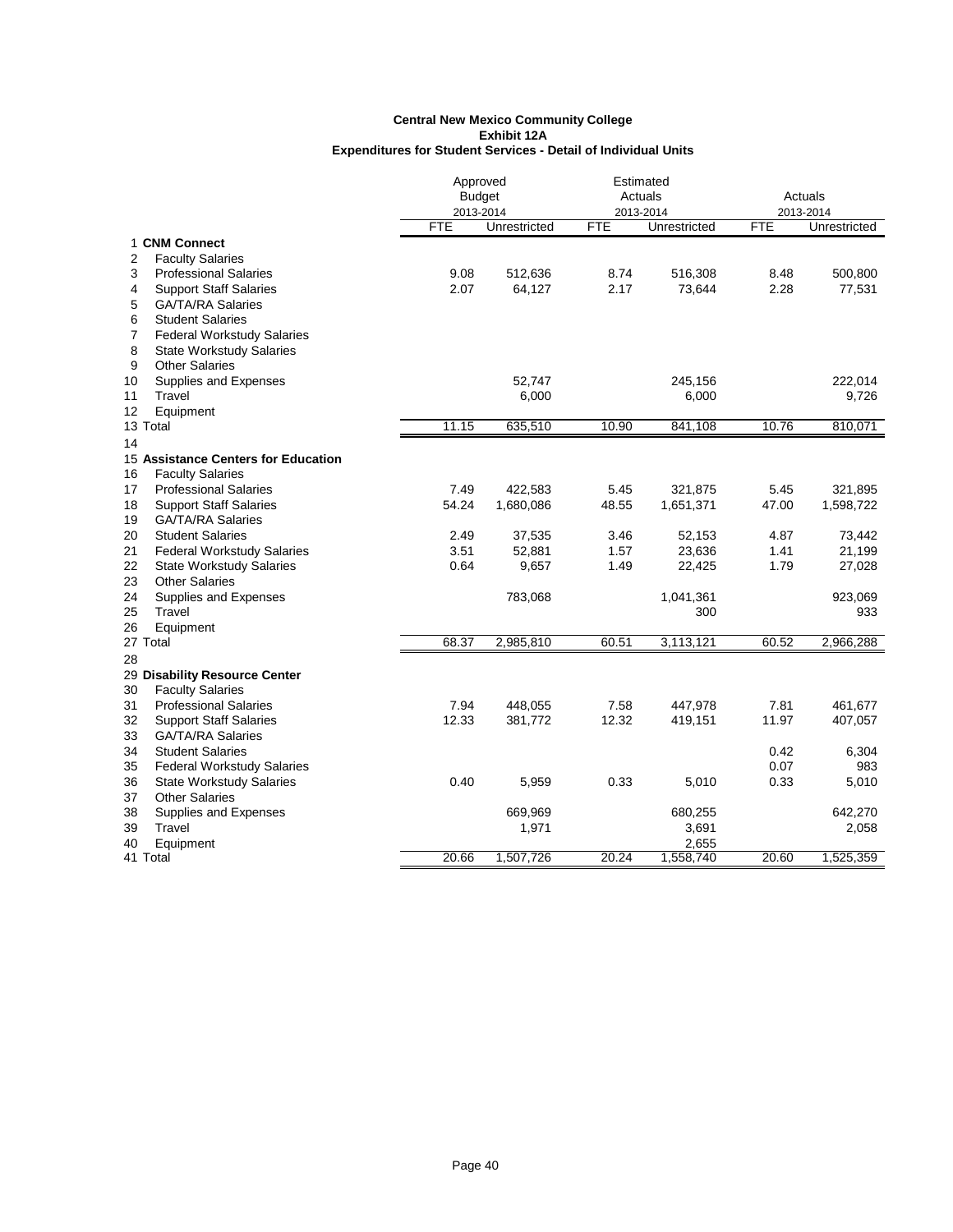|                                             | Approved<br><b>Budget</b> |              |            | Estimated<br>Actuals |            | Actuals             |  |
|---------------------------------------------|---------------------------|--------------|------------|----------------------|------------|---------------------|--|
|                                             | 2013-2014                 |              |            | 2013-2014            | 2013-2014  |                     |  |
|                                             | <b>FTE</b>                | Unrestricted | <b>FTE</b> | Unrestricted         | <b>FTE</b> | <b>Unrestricted</b> |  |
| 1 Student Conduct & Responsibility          |                           |              |            |                      |            |                     |  |
| 2<br><b>Faculty Salaries</b>                |                           |              |            |                      |            |                     |  |
| 3<br><b>Professional Salaries</b>           | 0.96                      | 54,294       | 1.01       | 59,724               | 1.02       | 60,295              |  |
| 4<br><b>Support Staff Salaries</b>          | 0.91                      | 28,134       | 0.98       | 33,425               | 0.94       | 32,090              |  |
| 5<br><b>GA/TA/RA Salaries</b>               |                           |              |            |                      |            |                     |  |
| 6<br><b>Student Salaries</b>                |                           |              |            |                      |            |                     |  |
| 7<br><b>Federal Workstudy Salaries</b>      |                           |              |            |                      |            |                     |  |
| 8<br><b>State Workstudy Salaries</b>        |                           |              |            |                      |            |                     |  |
| 9<br><b>Other Salaries</b>                  |                           |              |            |                      |            |                     |  |
| 10<br>Supplies and Expenses                 |                           | 16,641       |            | 20,287               |            | 19,542              |  |
| Travel<br>11                                |                           | 100          |            | 100                  |            |                     |  |
| 12<br>Equipment                             |                           |              |            |                      |            |                     |  |
| 13 Total                                    | 1.87                      | 99,169       | 1.99       | 113,536              | 1.96       | 111,927             |  |
| 14                                          |                           |              |            |                      |            |                     |  |
| 15 Advisement Center                        |                           |              |            |                      |            |                     |  |
| <b>Faculty Salaries</b><br>16               |                           |              |            |                      |            |                     |  |
| 17<br><b>Professional Salaries</b>          | 20.30                     | 1,146,036    | 21.22      | 1,253,351            | 21.04      | 1,243,068           |  |
| <b>Support Staff Salaries</b><br>18         | 8.88                      | 275,103      | 6.59       | 224,246              | 6.98       | 237,271             |  |
| 19<br><b>GA/TA/RA Salaries</b>              |                           |              |            |                      |            |                     |  |
| 20<br><b>Student Salaries</b>               | 0.98                      | 14,829       | 1.95       | 29,415               | 1.88       | 28,382              |  |
| 21<br><b>Federal Workstudy Salaries</b>     | 0.32                      | 4,864        | 0.20       | 3,036                | 0.30       | 4,584               |  |
| 22<br><b>State Workstudy Salaries</b>       | 1.11                      | 16,810       | 1.07       | 16,125               | 1.03       | 15,549              |  |
| 23<br><b>Other Salaries</b>                 |                           |              |            |                      |            |                     |  |
| 24<br>Supplies and Expenses<br>25<br>Travel |                           | 272,129      |            | 380,410              |            | 333,003             |  |
|                                             |                           | 4,400        |            | 4,415                |            | 2,265               |  |
| 26<br>Equipment<br>27 Total                 | 31.61                     | 1,734,171    | 31.03      | 1,910,998            | 31.24      | 14,336<br>1,878,458 |  |
|                                             |                           |              |            |                      |            |                     |  |
| 28<br>29 Job Connection Center              |                           |              |            |                      |            |                     |  |
| 30<br><b>Faculty Salaries</b>               |                           |              |            |                      |            |                     |  |
| <b>Professional Salaries</b><br>31          | 2.04                      | 115,408      | 2.18       | 128,974              | 2.17       | 128,179             |  |
| 32<br><b>Support Staff Salaries</b>         | 3.27                      | 101,377      | 3.86       | 131,153              | 3.85       | 130,996             |  |
| 33<br><b>GA/TA/RA Salaries</b>              |                           |              |            |                      |            |                     |  |
| 34<br><b>Student Salaries</b>               | 0.07                      | 1,009        | 1.30       | 19,595               | 0.46       | 6,887               |  |
| 35<br><b>Federal Workstudy Salaries</b>     | 0.50                      | 7,589        | 0.47       | 7,037                | 0.29       | 4,443               |  |
| 36<br><b>State Workstudy Salaries</b>       | 0.05                      | 705          | 0.11       | 1,667                | 0.15       | 2,305               |  |
| 37<br><b>Other Salaries</b>                 |                           |              |            |                      |            |                     |  |
| 38<br>Supplies and Expenses                 |                           | 53,936       |            | 75,650               |            | 68,136              |  |
| Travel<br>39                                |                           | 1,200        |            | 1,300                |            | 825                 |  |
| 40<br>Equipment                             |                           |              |            |                      |            |                     |  |
| 41 Total                                    | 5.93                      | 281,224      | 7.92       | 365,376              | 6.93       | 341,771             |  |
|                                             |                           |              |            |                      |            |                     |  |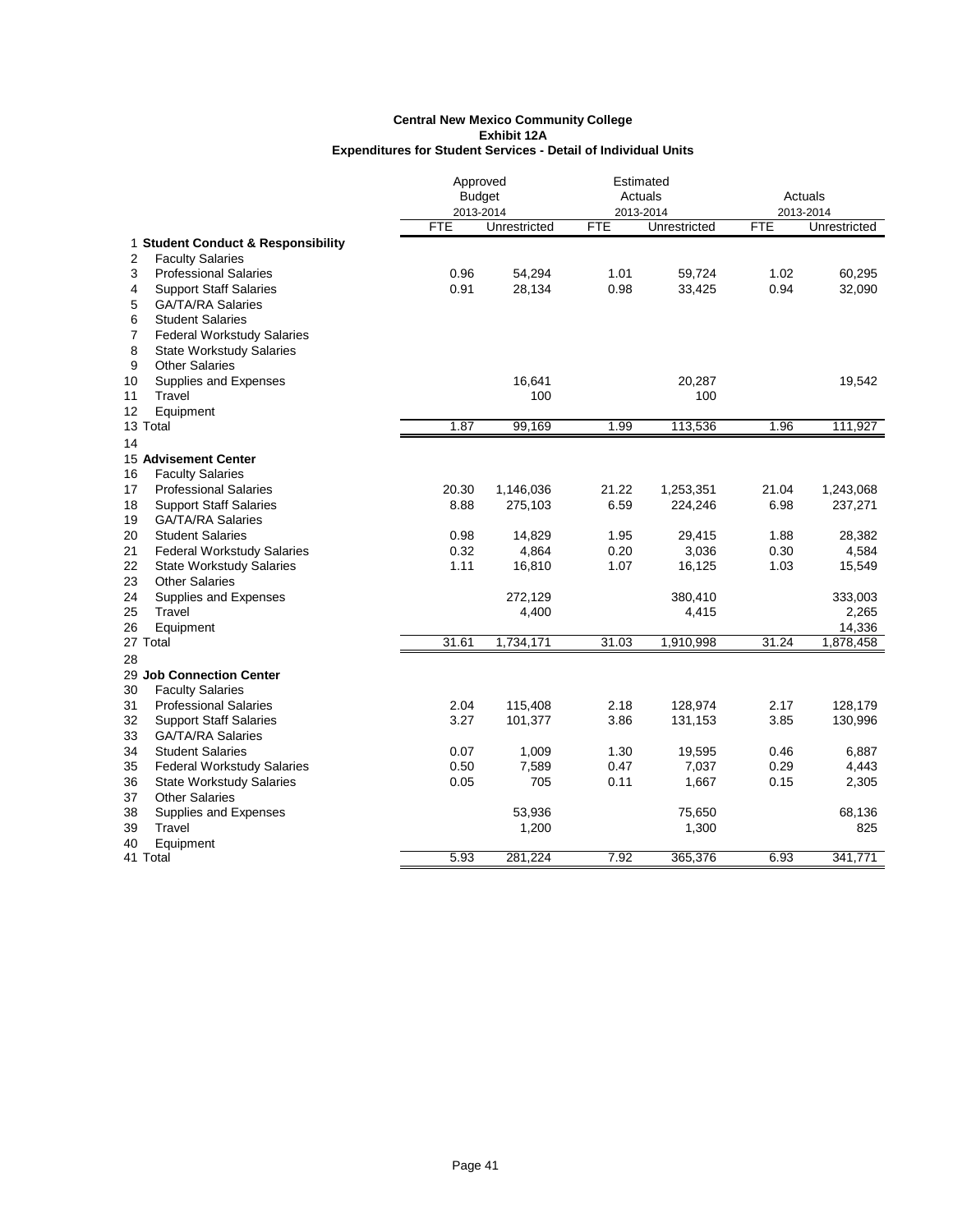|                                         |            | Approved      | Estimated  |              |            |              |
|-----------------------------------------|------------|---------------|------------|--------------|------------|--------------|
|                                         |            | <b>Budget</b> |            | Actuals      | Actuals    |              |
|                                         |            | 2013-2014     |            | 2013-2014    |            | 2013-2014    |
|                                         | <b>FTE</b> | Unrestricted  | <b>FTE</b> | Unrestricted | <b>FTE</b> | Unrestricted |
| 1 Assessment Center                     |            |               |            |              |            |              |
| 2<br><b>Faculty Salaries</b>            |            |               |            |              |            |              |
| 3<br><b>Professional Salaries</b>       | 1.79       | 101,040       | 3.27       | 193,314      | 3.36       | 198,692      |
| 4<br><b>Support Staff Salaries</b>      | 18.83      | 583,092       | 16.64      | 566,093      | 15.66      | 532,689      |
| 5<br><b>GA/TA/RA Salaries</b>           |            |               |            |              |            |              |
| 6<br><b>Student Salaries</b>            |            |               | 1.34       | 20,262       | 1.43       | 21,504       |
| 7<br><b>Federal Workstudy Salaries</b>  | 1.09       | 16,443        | 0.34       | 5,117        | 0.44       | 6,594        |
| 8<br><b>State Workstudy Salaries</b>    | 0.42       | 6,401         | 0.57       | 8,567        | 0.67       | 10,126       |
| 9<br><b>Other Salaries</b>              |            |               |            |              |            |              |
| 10<br>Supplies and Expenses             |            | 466,913       |            | 487,975      |            | 437,553      |
| 11<br>Travel                            |            | 2,000         |            | 4,100        |            | 3,233        |
| 12<br>Equipment                         |            |               |            |              |            |              |
| 13 Total                                | 22.13      | 1,175,889     | 22.17      | 1,285,428    | 21.56      | 1,210,391    |
| 14                                      |            |               |            |              |            |              |
| 15 Financial Aid                        |            |               |            |              |            |              |
| <b>Faculty Salaries</b><br>16           |            |               |            |              |            |              |
| <b>Professional Salaries</b><br>17      | 12.13      | 684,586       | 14.42      | 851,932      | 13.96      | 824,659      |
| 18<br><b>Support Staff Salaries</b>     | 16.22      | 502,229       | 15.67      | 532,806      | 15.57      | 529,635      |
| 19<br><b>GA/TA/RA Salaries</b>          |            |               |            |              |            |              |
| <b>Student Salaries</b><br>20           |            |               | 0.03       | 450          | 2.09       | 31,517       |
| 21<br><b>Federal Workstudy Salaries</b> | 0.32       | 4,757         | 0.39       | 5,845        | 0.54       | 8,201        |
| 22<br><b>State Workstudy Salaries</b>   | 1.50       | 22,672        | 1.40       | 21,110       | 1.50       | 22,631       |
| 23<br><b>Other Salaries</b>             |            |               |            |              |            |              |
| 24<br>Supplies and Expenses             |            | 240,766       |            | 367,856      |            | 338,672      |
| Travel<br>25                            |            | 9,000         |            | 9,202        |            | 5,337        |
| 26<br>Equipment                         |            |               |            |              |            |              |
| 27 Total                                | 30.16      | 1,464,010     | 31.90      | 1,789,201    | 33.67      | 1,760,652    |
| 28                                      |            |               |            |              |            |              |
| 29 Enrollment Services                  |            |               |            |              |            |              |
| 30<br><b>Faculty Salaries</b>           |            |               |            |              |            |              |
| 31<br><b>Professional Salaries</b>      | 9.12       | 515,002       | 9.92       | 585,937      | 9.90       | 584,626      |
| 32<br><b>Support Staff Salaries</b>     | 44.24      | 1,370,220     | 39.72      | 1,350,960    | 39.10      | 1,329,764    |
| 33<br><b>GA/TA/RA Salaries</b>          |            |               |            |              |            |              |
| 34<br><b>Student Salaries</b>           | 0.62       | 9,322         | 0.62       | 9,322        | 1.88       | 28,310       |
| 35<br><b>Federal Workstudy Salaries</b> | 0.29       | 4,435         | 0.02       | 328          | 0.23       | 3,409        |
| 36<br><b>State Workstudy Salaries</b>   | 0.87       | 13,112        | 0.78       | 11,827       | 0.82       | 12,426       |
| 37<br><b>Other Salaries</b>             |            |               |            |              |            |              |
| 38<br>Supplies and Expenses             |            | 491,089       |            | 678,866      |            | 592,023      |
| 39<br>Travel                            |            | 1,588         |            | 6,896        |            | 6,638        |
| 40<br>Equipment                         |            |               |            | 11,259       |            | 36,354       |
| 41 Total                                | 55.14      | 2,404,768     | 51.06      | 2,655,395    | 51.92      | 2,593,550    |
|                                         |            |               |            |              |            |              |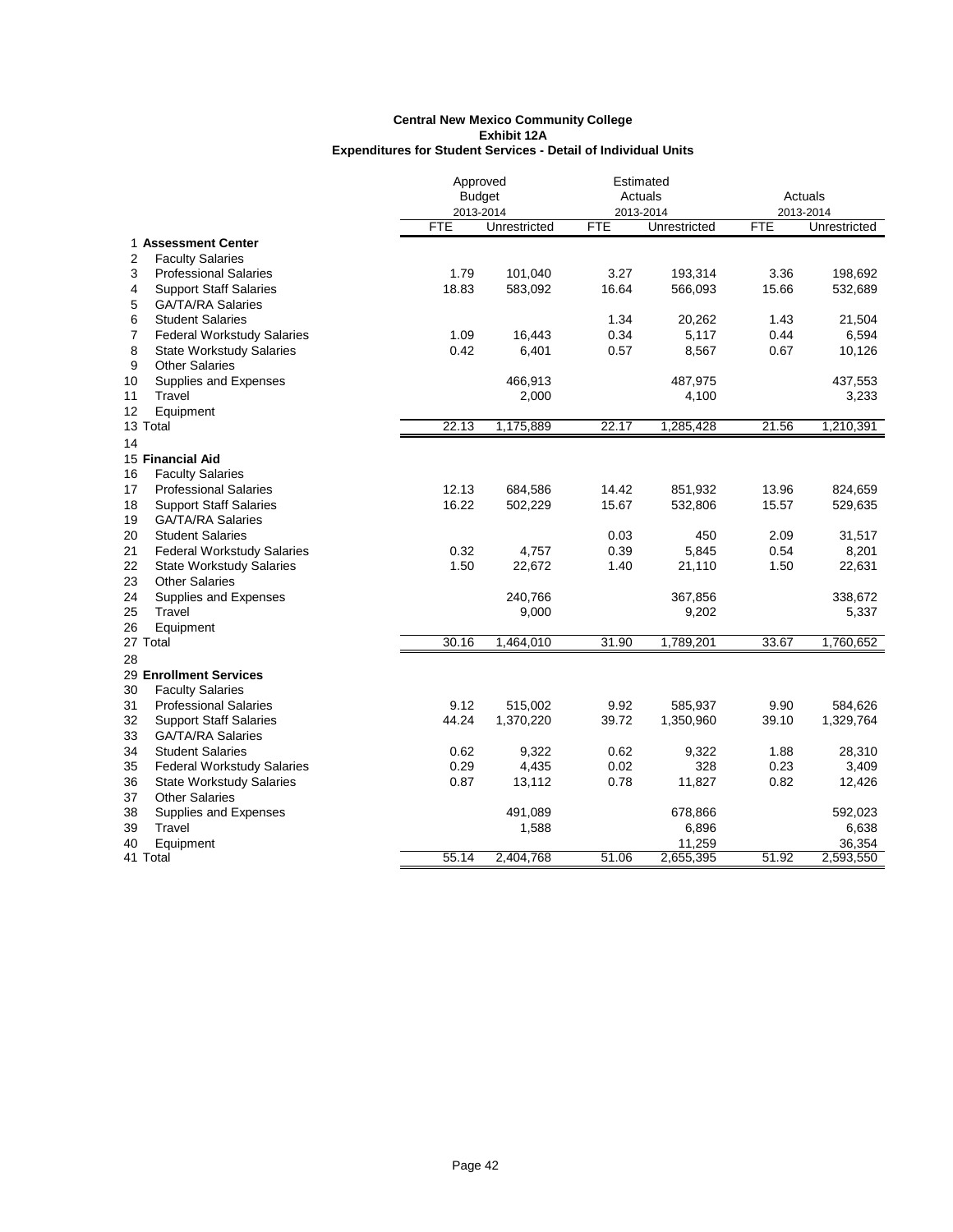|                                                                                                                                                                                                                                                                                                                                                                                |                                      | Approved<br><b>Budget</b><br>2013-2014         |                                              | Estimated<br>Actuals<br>2013-2014                      |                                              | Actuals<br>2013-2014                                    |  |
|--------------------------------------------------------------------------------------------------------------------------------------------------------------------------------------------------------------------------------------------------------------------------------------------------------------------------------------------------------------------------------|--------------------------------------|------------------------------------------------|----------------------------------------------|--------------------------------------------------------|----------------------------------------------|---------------------------------------------------------|--|
|                                                                                                                                                                                                                                                                                                                                                                                | FTE                                  | Unrestricted                                   | <b>FTE</b>                                   | Unrestricted                                           | FTE                                          | Unrestricted                                            |  |
| 1<br>$\overline{\mathbf{c}}$<br><b>Faculty Salaries</b><br><b>Professional Salaries</b><br>3<br><b>Support Staff Salaries</b><br>4<br><b>GA/TA/RA Salaries</b><br>5<br>6<br><b>Student Salaries</b><br>7<br><b>Federal Workstudy Salaries</b><br>8<br><b>State Workstudy Salaries</b><br>9<br><b>Other Salaries</b><br>Supplies and Expenses<br>10<br>Travel<br>11             |                                      |                                                |                                              |                                                        |                                              |                                                         |  |
| 12<br>Equipment<br>13 Total                                                                                                                                                                                                                                                                                                                                                    | 0.00                                 | 0.00                                           | 0.00                                         | 0.00                                                   | 0.00                                         | $\overline{0}$                                          |  |
| 14<br>15<br>16<br><b>Faculty Salaries</b><br>17<br><b>Professional Salaries</b><br><b>Support Staff Salaries</b><br>18<br><b>GA/TA/RA Salaries</b><br>19<br><b>Student Salaries</b><br>20<br>21<br><b>Federal Workstudy Salaries</b><br><b>State Workstudy Salaries</b><br>22<br><b>Other Salaries</b><br>23<br>24<br>Supplies and Expenses<br>Travel<br>25<br>26<br>Equipment |                                      | $\overline{0}$                                 |                                              |                                                        |                                              | $\overline{0}$                                          |  |
| 27 Total<br>28                                                                                                                                                                                                                                                                                                                                                                 | 0.00                                 |                                                | 0.00                                         | $\overline{0}$                                         | 0.00                                         |                                                         |  |
| 29 Dean of Students<br><b>Faculty Salaries</b><br>30<br><b>Professional Salaries</b><br>31<br><b>Support Staff Salaries</b><br>32<br>33<br><b>GA/TA/RA Salaries</b><br>34<br><b>Student Salaries</b><br><b>Federal Workstudy Salaries</b><br>35<br>36<br><b>State Workstudy Salaries</b><br><b>Other Salaries</b>                                                              | 2.43<br>1.13<br>1.10<br>0.18<br>1.68 | 136,980<br>35,098<br>16,623<br>2,788<br>25,302 | 0.12<br>2.09<br>1.16<br>0.57<br>0.08<br>1.28 | 6,692<br>123,611<br>39,353<br>8,623<br>1,141<br>19,275 | 0.11<br>2.18<br>1.15<br>1.76<br>0.29<br>1.41 | 6,358<br>128,707<br>39,259<br>26,550<br>4,364<br>21,273 |  |
| 37<br>38<br>Supplies and Expenses<br>Travel<br>39<br>40<br>Equipment                                                                                                                                                                                                                                                                                                           |                                      | 58,256<br>2,746                                |                                              | 76,216<br>3,246                                        |                                              | 68,679<br>401                                           |  |
| 41 Total                                                                                                                                                                                                                                                                                                                                                                       | 6.52                                 | 277,793                                        | 5.29                                         | 278,157                                                | 6.91                                         | 295,591                                                 |  |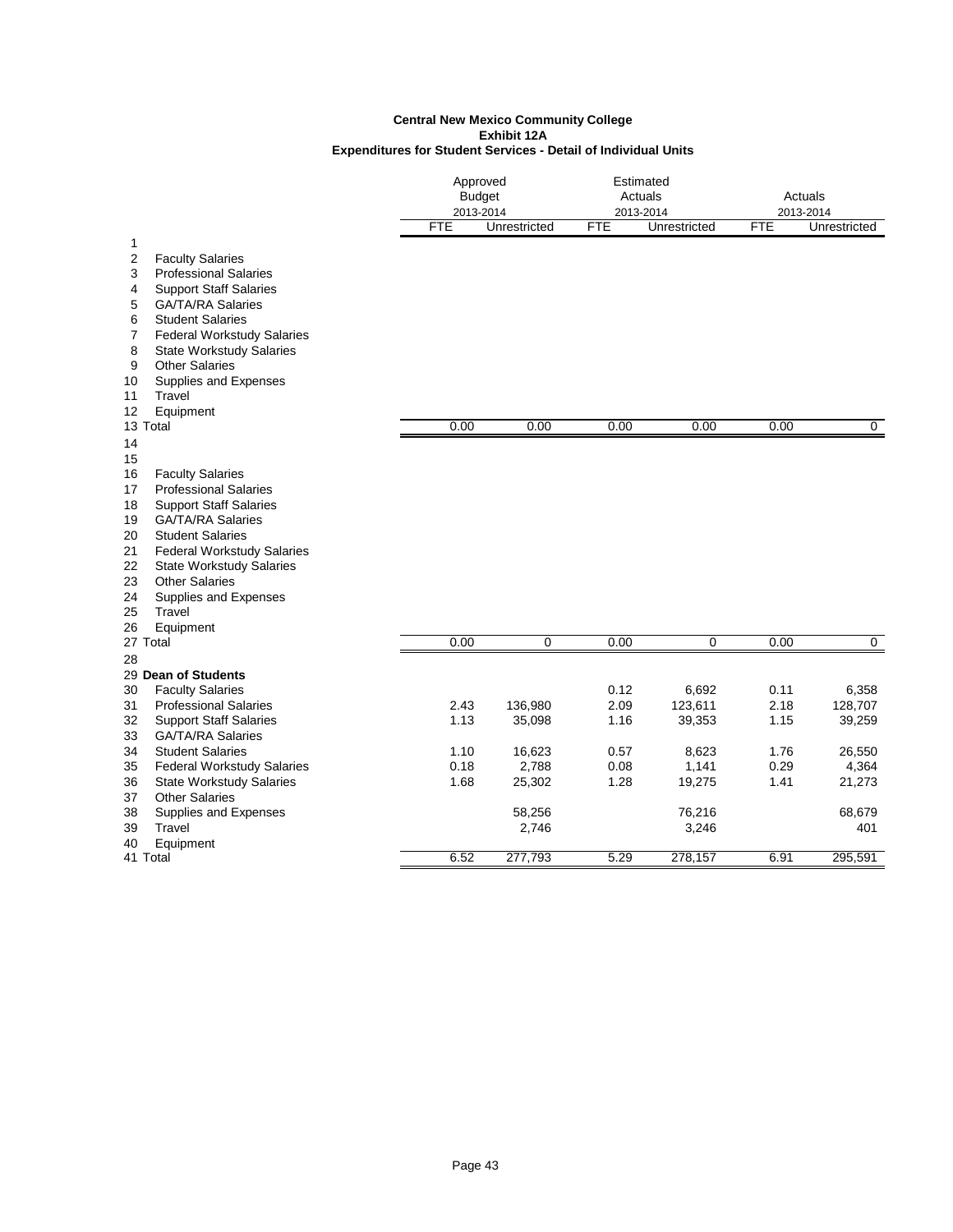|          |                                                           | Approved<br><b>Budget</b> |              | Estimated<br>Actuals<br>2013-2014 |              | <b>Actuals</b><br>2013-2014 |              |
|----------|-----------------------------------------------------------|---------------------------|--------------|-----------------------------------|--------------|-----------------------------|--------------|
|          |                                                           | 2013-2014<br><b>FTE</b>   | Unrestricted | <b>FTE</b>                        | Unrestricted | <b>FTE</b>                  | Unrestricted |
|          | 1 Outreach                                                |                           |              |                                   |              |                             |              |
| 2        | <b>Faculty Salaries</b>                                   |                           |              |                                   |              |                             |              |
| 3        | <b>Professional Salaries</b>                              | 2.14                      | 120,982      | 1.72                              | 101,760      | 1.74                        | 102,749      |
| 4        | <b>Support Staff Salaries</b>                             |                           |              |                                   |              |                             |              |
| 5        | <b>GA/TA/RA Salaries</b>                                  |                           |              |                                   |              |                             |              |
| 6        | <b>Student Salaries</b>                                   |                           |              |                                   |              |                             |              |
| 7        | <b>Federal Workstudy Salaries</b>                         |                           |              |                                   |              |                             |              |
| 8        | <b>State Workstudy Salaries</b>                           |                           |              |                                   |              |                             |              |
| 9        | <b>Other Salaries</b>                                     |                           |              |                                   |              |                             |              |
| 10       | Supplies and Expenses                                     |                           | 49,857       |                                   | 57,638       |                             | 52,759       |
| 11       | Travel                                                    |                           |              |                                   | 6,000        |                             | 6,510        |
| 12       | Equipment                                                 |                           |              |                                   |              |                             |              |
|          | 13 Total                                                  | 2.14                      | 170,839      | 1.72                              | 165,398      | 1.74                        | 162,018      |
| 14       |                                                           |                           |              |                                   |              |                             |              |
|          | 15 Associate VP Student Services                          |                           |              |                                   |              |                             |              |
| 16       | <b>Faculty Salaries</b><br><b>Professional Salaries</b>   | 3.29                      | 185,708      | 3.44                              |              | 3.19                        | 188,704      |
| 17       |                                                           | 10.65                     |              | 9.84                              | 203,273      | 9.61                        |              |
| 18<br>19 | <b>Support Staff Salaries</b><br><b>GA/TA/RA Salaries</b> |                           | 329,917      |                                   | 334,537      |                             | 326,746      |
| 20       | <b>Student Salaries</b>                                   | 0.05                      | 784          | 1.63                              | 24,638       | 1.77                        | 26,659       |
| 21       | <b>Federal Workstudy Salaries</b>                         | 1.49                      | 22,362       | 1.34                              | 20,239       | 1.20                        | 18,122       |
| 22       | <b>State Workstudy Salaries</b>                           | 0.50                      | 7,607        | 0.57                              | 8,559        | 0.65                        | 9,749        |
| 23       | <b>Other Salaries</b>                                     |                           |              |                                   |              |                             |              |
| 24       | Supplies and Expenses                                     |                           | 86,940       |                                   | 146,474      |                             | 122,070      |
| 25       | Travel                                                    |                           |              |                                   | 1,000        |                             |              |
| 26       | Equipment                                                 |                           |              |                                   |              |                             |              |
|          | 27 Total                                                  | 15.98                     | 633,318      | 16.82                             | 738,720      | 16.42                       | 692,050      |
| 28       |                                                           |                           |              |                                   |              |                             |              |
|          | 29 CNM Graduation                                         |                           |              |                                   |              |                             |              |
| 30       | <b>Faculty Salaries</b>                                   |                           |              |                                   |              |                             |              |
| 31       | <b>Professional Salaries</b>                              |                           |              |                                   |              |                             |              |
| 32       | <b>Support Staff Salaries</b>                             |                           |              |                                   |              |                             |              |
| 33       | <b>GA/TA/RA Salaries</b>                                  |                           |              |                                   |              |                             |              |
| 34       | <b>Student Salaries</b>                                   |                           |              |                                   |              |                             |              |
| 35       | <b>Federal Workstudy Salaries</b>                         |                           |              |                                   |              |                             |              |
| 36       | <b>State Workstudy Salaries</b>                           |                           |              |                                   |              |                             |              |
| 37       | <b>Other Salaries</b>                                     |                           |              |                                   |              |                             |              |
| 38       | Supplies and Expenses                                     |                           | 75,000       |                                   | 75,000       |                             | 101,187      |
| 39       | Travel                                                    |                           |              |                                   |              |                             |              |
| 40       | Equipment<br>41 Total                                     | 0.00                      | 75,000       | 0.00                              | 75,000       | 0.00                        | 101,187      |
|          |                                                           |                           |              |                                   |              |                             |              |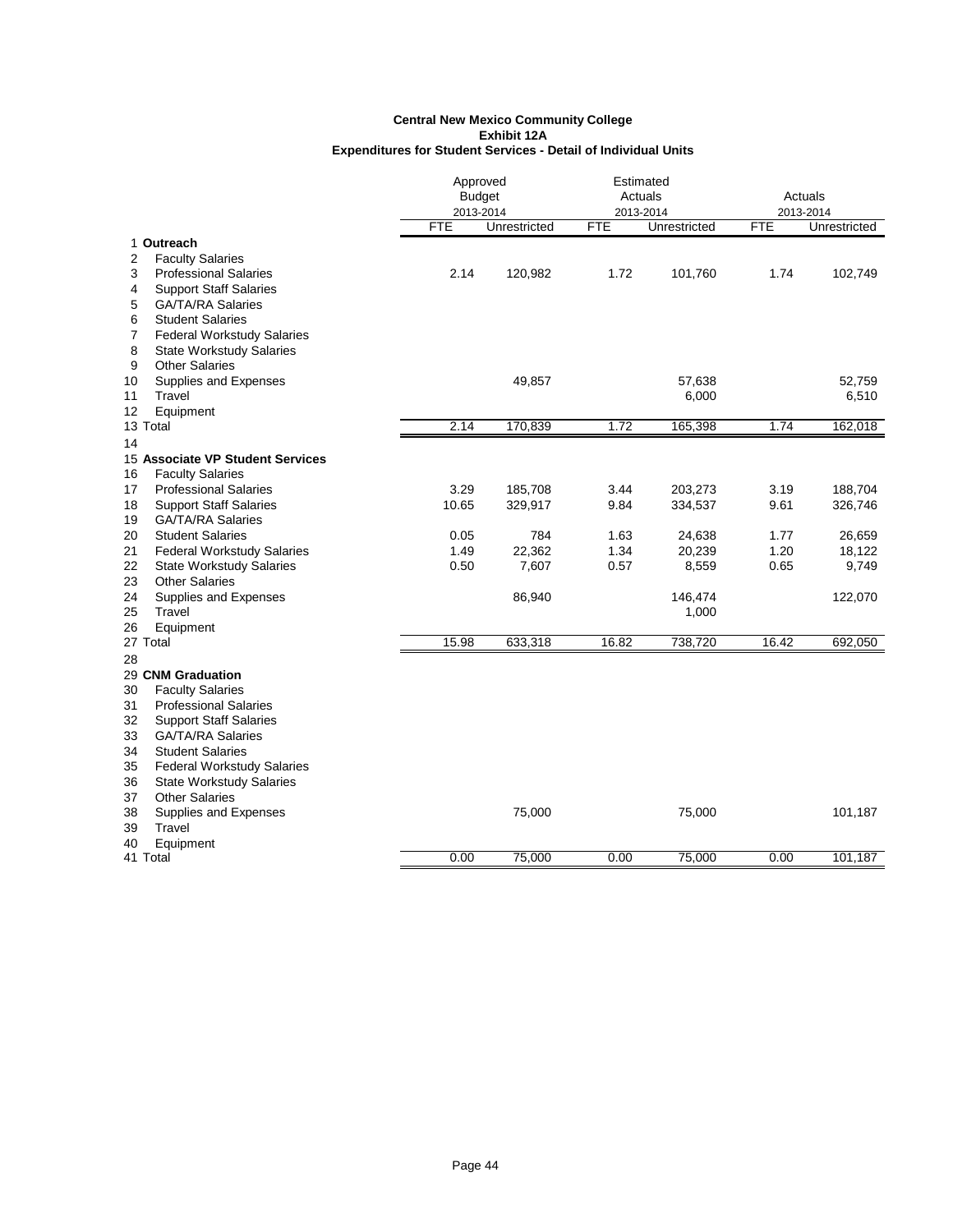|                                                                                                                                                                                                             | Approved<br><b>Budget</b><br>2013-2014 |                  | Estimated<br>Actuals<br>2013-2014 |                  | Actuals<br>2013-2014 |                  |
|-------------------------------------------------------------------------------------------------------------------------------------------------------------------------------------------------------------|----------------------------------------|------------------|-----------------------------------|------------------|----------------------|------------------|
|                                                                                                                                                                                                             | <b>FTE</b>                             | Unrestricted     | <b>FTE</b>                        | Unrestricted     | <b>FTE</b>           | Unrestricted     |
| <b>Student Activities</b><br><b>Faculty Salaries</b><br>1<br>2<br><b>Professional Salaries</b><br>3<br><b>Support Staff Salaries</b>                                                                        | 0.68<br>2.89                           | 38,380<br>89,566 | 0.65<br>2.62                      | 38,381<br>89,189 | 0.66<br>2.64         | 38,733<br>89,874 |
| <b>GA/TA/RA Salaries</b><br>4<br>5<br><b>Student Salaries</b><br>6<br><b>Federal Workstudy Salaries</b><br>7<br><b>State Workstudy Salaries</b><br>8<br><b>Other Salaries</b><br>9<br>Supplies and Expenses |                                        | 41,580           |                                   | 57,286           |                      | 54,748           |
| Travel<br>10<br>Equipment<br>11                                                                                                                                                                             |                                        | 100              |                                   | 100              |                      |                  |
| 12 Total                                                                                                                                                                                                    | 3.57                                   | 169,626          | 3.27                              | 184,956          | 3.30                 | 183,355          |
| 13<br>14 Student Services Admin<br><b>Faculty Salaries</b><br>15                                                                                                                                            |                                        |                  |                                   |                  |                      |                  |
| <b>Professional Salaries</b><br>16<br><b>Support Staff Salaries</b><br>17<br><b>GA/TA/RA Salaries</b><br>18<br><b>Student Salaries</b><br>19<br><b>Federal Workstudy Salaries</b><br>20                     | 8.86                                   | 500,000          |                                   |                  |                      |                  |
| <b>State Workstudy Salaries</b><br>21<br>22<br><b>Other Salaries</b><br>23<br>Supplies and Expenses<br>Travel<br>24                                                                                         |                                        |                  |                                   |                  |                      |                  |
| 25<br>Equipment<br>26 Total                                                                                                                                                                                 | 8.86                                   | 500,000          | 0.00                              | 0                | 0.00                 | 0                |
| 27                                                                                                                                                                                                          |                                        |                  |                                   |                  |                      |                  |
| 28 Multi-Campus Student Services                                                                                                                                                                            |                                        |                  |                                   |                  |                      |                  |
| <b>Faculty Salaries</b><br>29<br><b>Professional Salaries</b><br>30                                                                                                                                         | 2.82                                   | 159,439          | 2.06                              | 121,465          | 2.30                 | 135,757          |
| <b>Support Staff Salaries</b><br>31                                                                                                                                                                         | 3.92                                   | 121,369          | 4.46                              | 151,782          | 4.38                 | 149,009          |
| 32<br><b>GA/TA/RA Salaries</b>                                                                                                                                                                              |                                        |                  |                                   |                  |                      |                  |
| <b>Student Salaries</b><br>33<br>34<br><b>Federal Workstudy Salaries</b><br><b>State Workstudy Salaries</b><br>35                                                                                           |                                        |                  |                                   |                  |                      |                  |
| <b>Other Salaries</b><br>36<br>37<br>Supplies and Expenses<br>Travel                                                                                                                                        |                                        | 37,258           |                                   | 84,897           |                      | 75,627           |
| 38<br>39<br>Equipment                                                                                                                                                                                       |                                        |                  |                                   |                  |                      |                  |
| 40 Total                                                                                                                                                                                                    | 6.74                                   | 318,066          | 6.52                              | 358,144          | 6.68                 | 360,393          |
| 41<br>42 Student Services Technology<br>43<br><b>Faculty Salaries</b><br><b>Professional Salaries</b><br>44                                                                                                 |                                        |                  |                                   |                  |                      |                  |
| <b>Support Staff Salaries</b><br>45<br><b>GA/TA/RA Salaries</b><br>46<br><b>Student Salaries</b><br>47                                                                                                      |                                        |                  |                                   |                  |                      |                  |
| <b>Federal Workstudy Salaries</b><br>48<br><b>State Workstudy Salaries</b><br>49                                                                                                                            |                                        |                  |                                   |                  |                      |                  |
| <b>Other Salaries</b><br>50<br>Supplies and Expenses<br>51<br>Travel<br>52                                                                                                                                  |                                        | 137,990          |                                   | 197,325          |                      | 171,602          |
| Equipment<br>53<br>54 Total                                                                                                                                                                                 | 0.00                                   | 137,990          | 0.00                              | 197,325          | 0.00                 | 171,602          |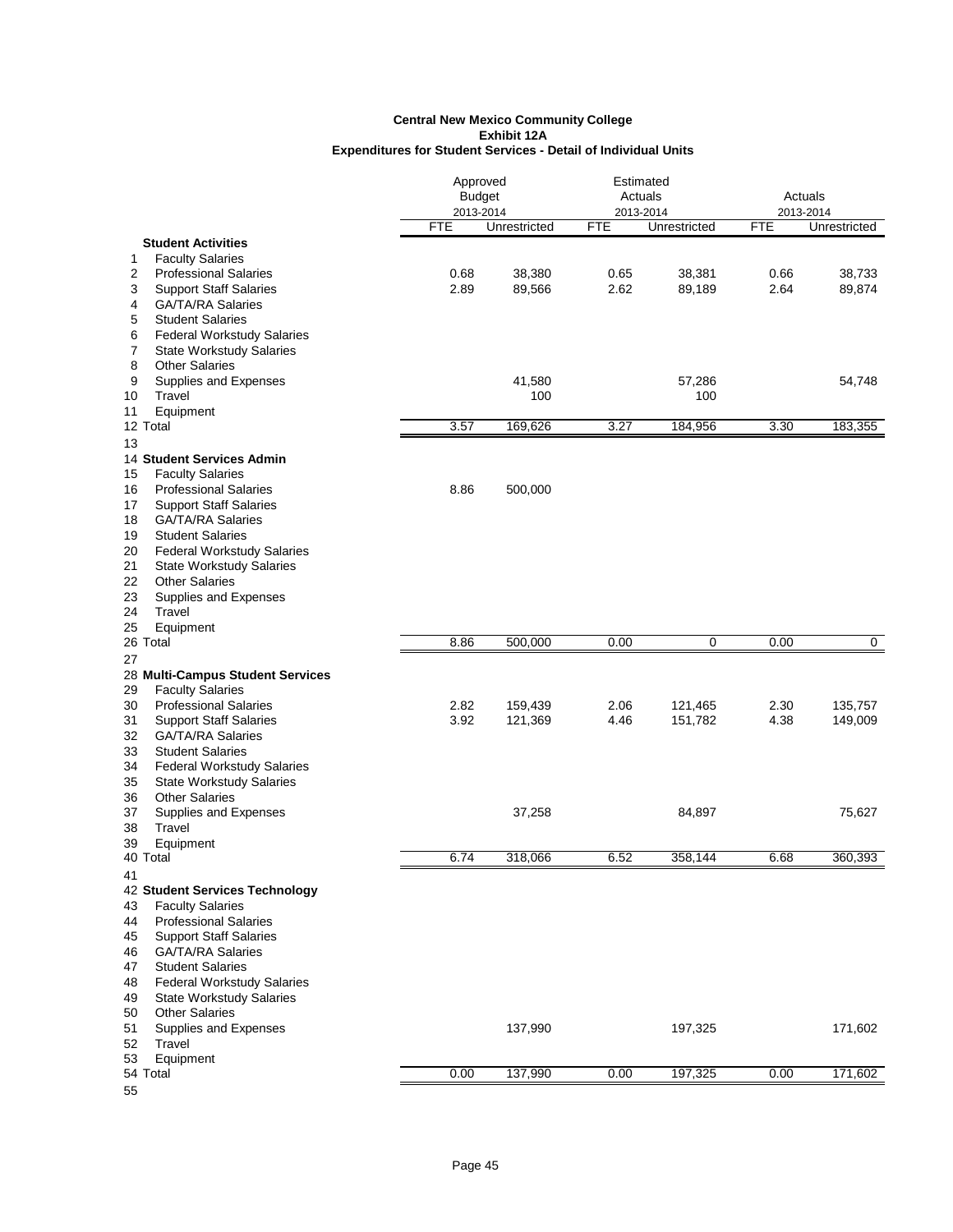|    |                                            | Approved      |              |            | Estimated    |            |              |
|----|--------------------------------------------|---------------|--------------|------------|--------------|------------|--------------|
|    |                                            | <b>Budget</b> |              |            | Actuals      |            | Actuals      |
|    |                                            |               | 2013-2014    |            | 2013-2014    | 2013-2014  |              |
|    |                                            | FTE           | Unrestricted | <b>FTE</b> | Unrestricted | <b>FTE</b> | Unrestricted |
|    | <b>Total Unrestricted Student Services</b> |               |              |            |              |            |              |
| 1  | <b>Faculty Salaries</b>                    |               |              | 0.12       | 6,692        |            | 6,358        |
| 2  | <b>Professional Salaries</b>               | 91.08         | 5,141,129    | 83.75      | 4,947,883    | 83.26      | 4,918,541    |
| 3  | <b>Support Staff Salaries</b>              | 179.58        | 5,562,090    | 164.58     | 5,597,710    | 161.14     | 5,480,643    |
| 4  | <b>GA/TA/RA Salaries</b>                   | 0.00          | 0            | 0.00       | 0            | 0.00       | 0            |
| 5  | <b>Student Salaries</b>                    | 5.31          | 80.102       | 10.91      | 164.458      | 16.55      | 249,555      |
| 6  | <b>Federal Workstudy Salaries</b>          | 7.70          | 116.119      | 4.40       | 66.379       | 4.77       | 71,899       |
| 7  | <b>State Workstudy Salaries</b>            | 7.18          | 108.225      | 7.60       | 114,565      | 8.36       | 126,097      |
| 8  | <b>Other Salaries</b>                      | 0.00          | 0            | 0.00       | O            | 0.00       | 0            |
| 9  | Supplies and Expenses                      | 0.00          | 3,534,139    | 0.00       | 4,672,652    |            | 4,222,954    |
| 10 | Travel                                     | 0.00          | 29,105       | 0.00       | 46,350       |            | 37,926       |
| 11 | Equipment                                  | 0.00          | 0            | 0.00       | 13,914       |            | 50,690       |
|    | 12 Total                                   | 290.84        | 14,570,909   | 271.36     | 15,630,603   | 274.07     | 15,164,663   |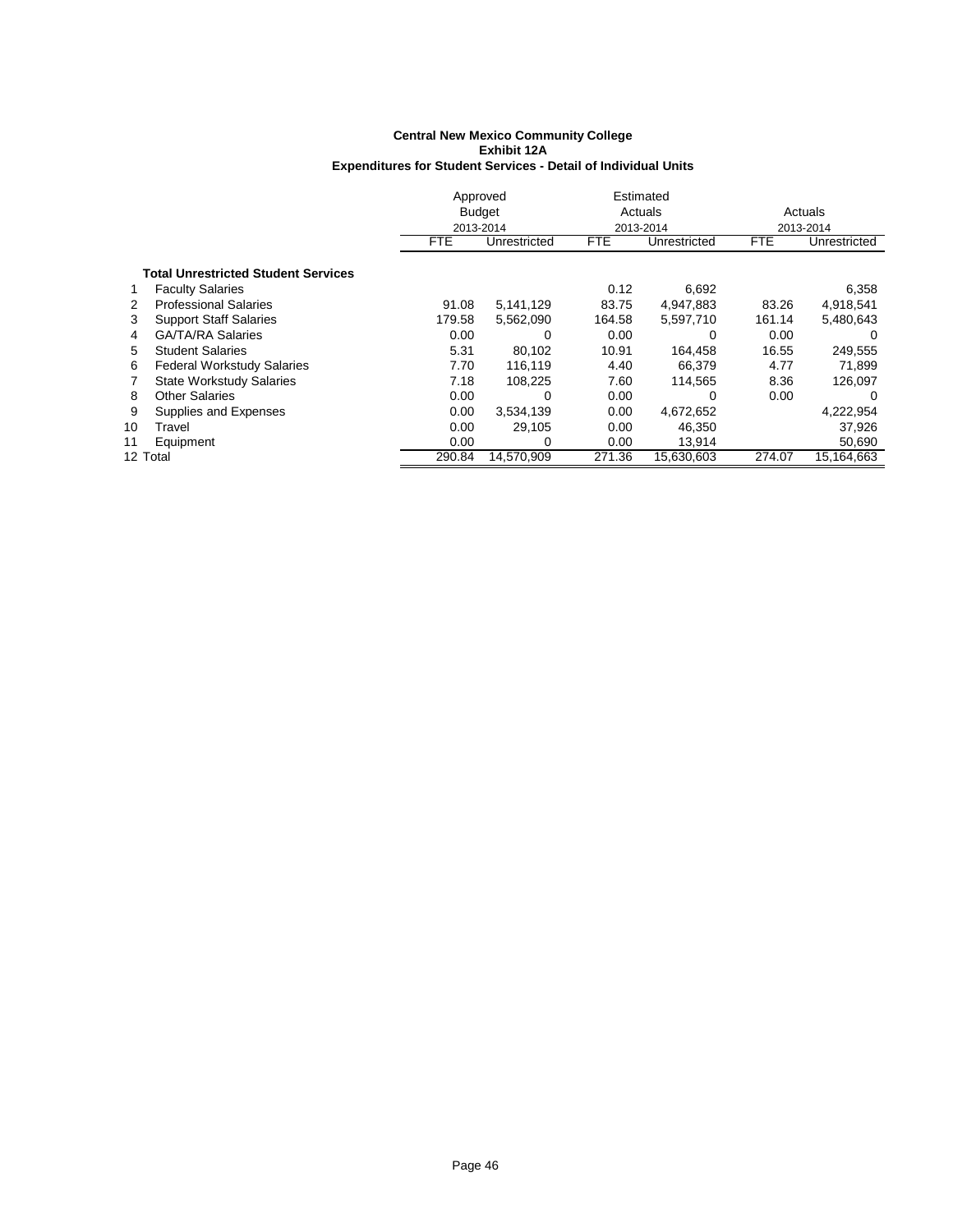|                                                                                                                                                                                                                                                                                                                                                                              | Approved<br><b>Budget</b><br>2013-2014 |            | Estimated<br>Actuals<br>2013-2014 |            | <b>Actuals</b><br>2013-2014 |             |
|------------------------------------------------------------------------------------------------------------------------------------------------------------------------------------------------------------------------------------------------------------------------------------------------------------------------------------------------------------------------------|----------------------------------------|------------|-----------------------------------|------------|-----------------------------|-------------|
|                                                                                                                                                                                                                                                                                                                                                                              | <b>FTE</b>                             | Restricted | <b>FTE</b>                        | Restricted | <b>FTE</b>                  | Restricted  |
| 1 CNM FND- AECF CNM Connect Grant<br><b>Faculty Salaries</b><br>2<br><b>Professional Salaries</b><br>3<br><b>Support Staff Salaries</b><br>4<br>5<br><b>GA/TA/RA Salaries</b><br><b>Student Salaries</b><br>6                                                                                                                                                                | 0.44                                   | 25,000     |                                   |            |                             |             |
| $\overline{7}$<br><b>Federal Workstudy Salaries</b><br>8<br><b>State Workstudy Salaries</b><br><b>Other Salaries</b><br>9<br>Supplies and Expenses<br>10<br>Travel<br>11<br>Equipment<br>12                                                                                                                                                                                  |                                        |            |                                   |            |                             |             |
| 13 Total<br>14                                                                                                                                                                                                                                                                                                                                                               | 0.44                                   | 25,000     | 0.00                              | 0          | 0.00                        | $\mathbf 0$ |
| 15 CNM Foundation-In-kind<br><b>Faculty Salaries</b><br>16<br><b>Professional Salaries</b><br>17<br><b>Support Staff Salaries</b><br>18<br><b>GA/TA/RA Salaries</b><br>19<br>20<br><b>Student Salaries</b><br>21<br><b>Federal Workstudy Salaries</b><br>22<br><b>State Workstudy Salaries</b><br>23<br><b>Other Salaries</b><br>24<br>Supplies and Expenses<br>25<br>Travel |                                        | 225,000    |                                   | 225,000    |                             | 72,301      |
| Equipment<br>26<br>27 Total                                                                                                                                                                                                                                                                                                                                                  | 0.00                                   | 225,000    | 0.00                              | 225,000    | 0.00                        | 72,301      |
| 28                                                                                                                                                                                                                                                                                                                                                                           |                                        |            |                                   |            |                             |             |
| 29 CNM Fdn. - Financial Coaching<br><b>Faculty Salaries</b><br>30<br><b>Professional Salaries</b><br>31<br><b>Support Staff Salaries</b><br>32<br><b>GA/TA/RA Salaries</b><br>33                                                                                                                                                                                             | 0.24                                   | 13,745     | 0.12                              | 7,008      | 0.03                        | 1,600       |
| <b>Student Salaries</b><br>34<br><b>Federal Workstudy Salaries</b><br>35<br><b>State Workstudy Salaries</b><br>36<br><b>Other Salaries</b><br>37<br>38<br>Supplies and Expenses<br>39<br>Travel                                                                                                                                                                              |                                        |            |                                   | 2,457      |                             | 5<br>1,731  |
| Equipment<br>40<br>41 Total                                                                                                                                                                                                                                                                                                                                                  | 0.24                                   | 13,745     | 0.12                              | 9,465      | 0.03                        | 3,336       |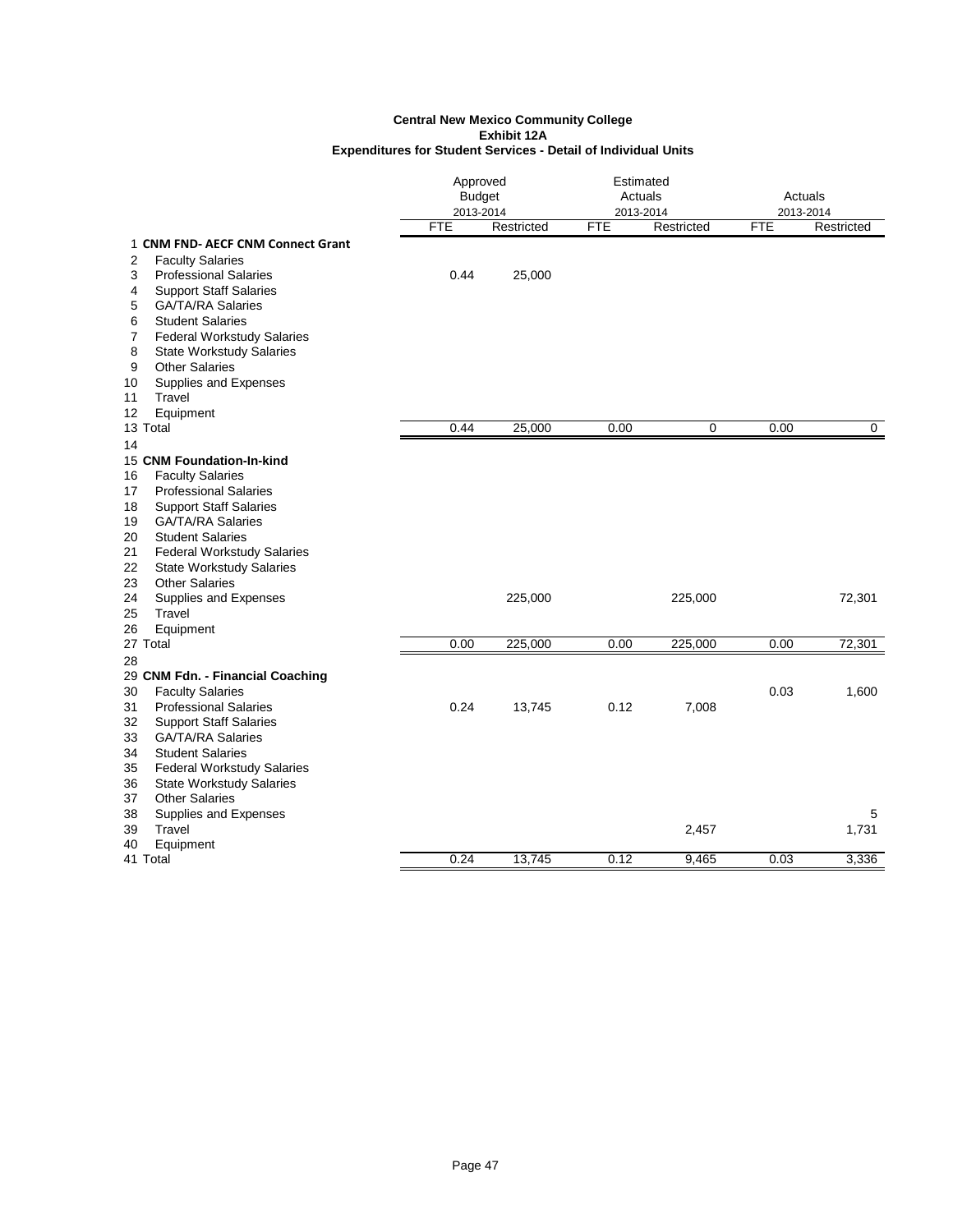|    |                                   | Approved      |            | Estimated  |             |            |                |
|----|-----------------------------------|---------------|------------|------------|-------------|------------|----------------|
|    |                                   | <b>Budget</b> |            | Actuals    |             | Actuals    |                |
|    |                                   | 2013-2014     |            | 2013-2014  |             |            | 2013-2014      |
|    |                                   | <b>FTE</b>    | Restricted | <b>FTE</b> | Restricted  | <b>FTE</b> | Restricted     |
|    | <b>1 CNM/UNM STEM UP</b>          |               |            |            |             |            |                |
| 2  | <b>Faculty Salaries</b>           |               |            | 0.05       | 2,916       | 0.05       | 2,916          |
| 3  | <b>Professional Salaries</b>      | 5.85          | 330,062    | 2.20       | 129,994     | 2.26       | 133,474        |
| 4  | <b>Support Staff Salaries</b>     | 0.44          | 13,755     | 3.91       | 133,057     | 3.45       | 117,300        |
| 5  | <b>GA/TA/RA Salaries</b>          |               |            |            |             |            |                |
| 6  | <b>Student Salaries</b>           | 1.26          | 19,034     | 5.33       | 80,435      | 5.63       | 84,903         |
| 7  | <b>Federal Workstudy Salaries</b> |               |            |            |             |            |                |
| 8  | <b>State Workstudy Salaries</b>   |               |            |            |             |            |                |
| 9  | <b>Other Salaries</b>             | 0.05          | 1,160      |            |             |            |                |
| 10 | Supplies and Expenses             |               | 105,789    |            | 79,354      |            | 20,523         |
| 11 | Travel                            |               |            |            |             |            |                |
| 12 | Equipment                         |               |            |            |             |            |                |
|    | 13 Total                          | 7.60          | 469,800    | 11.50      | 425,756     | 11.39      | 359,116        |
| 14 |                                   |               |            |            |             |            |                |
|    | 15 CNM FDN - Kellogg CNM Connect  |               |            |            |             |            |                |
| 16 | <b>Faculty Salaries</b>           | 1.16          | 66,532     |            |             |            |                |
| 17 | <b>Professional Salaries</b>      | 0.35          | 20,000     |            |             |            |                |
| 18 | <b>Support Staff Salaries</b>     | 1.21          | 37,536     |            |             |            |                |
| 19 | <b>GA/TA/RA Salaries</b>          |               |            |            |             |            |                |
| 20 | <b>Student Salaries</b>           |               |            |            |             |            |                |
| 21 | <b>Federal Workstudy Salaries</b> |               |            |            |             |            |                |
| 22 | <b>State Workstudy Salaries</b>   |               |            |            |             |            |                |
| 23 | <b>Other Salaries</b>             |               |            |            |             |            |                |
| 24 | Supplies and Expenses             |               | 109,683    |            |             |            |                |
| 25 | Travel                            |               | 5,867      |            |             |            |                |
| 26 | Equipment                         |               |            |            |             |            |                |
|    | 27 Total                          | 2.73          | 239,618    | 0.00       | $\mathbf 0$ | 0.00       | $\overline{0}$ |
| 28 |                                   |               |            |            |             |            |                |
|    | 29 Delta-CNM/DVR Collaboration    |               |            |            |             |            |                |
| 30 | <b>Faculty Salaries</b>           |               |            |            |             |            |                |
| 31 | <b>Professional Salaries</b>      |               |            |            |             |            |                |
| 32 | <b>Support Staff Salaries</b>     |               |            |            |             |            |                |
| 33 | <b>GA/TA/RA Salaries</b>          |               |            |            |             |            |                |
| 34 | <b>Student Salaries</b>           |               |            |            |             |            |                |
| 35 | <b>Federal Workstudy Salaries</b> |               |            |            |             |            |                |
| 36 | <b>State Workstudy Salaries</b>   |               |            |            |             |            |                |
| 37 | <b>Other Salaries</b>             |               |            |            |             |            |                |
| 38 | Supplies and Expenses             |               | 13,400     |            | 13,400      |            | 5,110          |
| 39 | Travel                            |               |            |            |             |            |                |
| 40 | Equipment                         |               |            |            |             |            |                |
|    | 41 Total                          | 0.00          | 13,400     | 0.00       | 13,400      | 0.00       | 5,110          |
|    |                                   |               |            |            |             |            |                |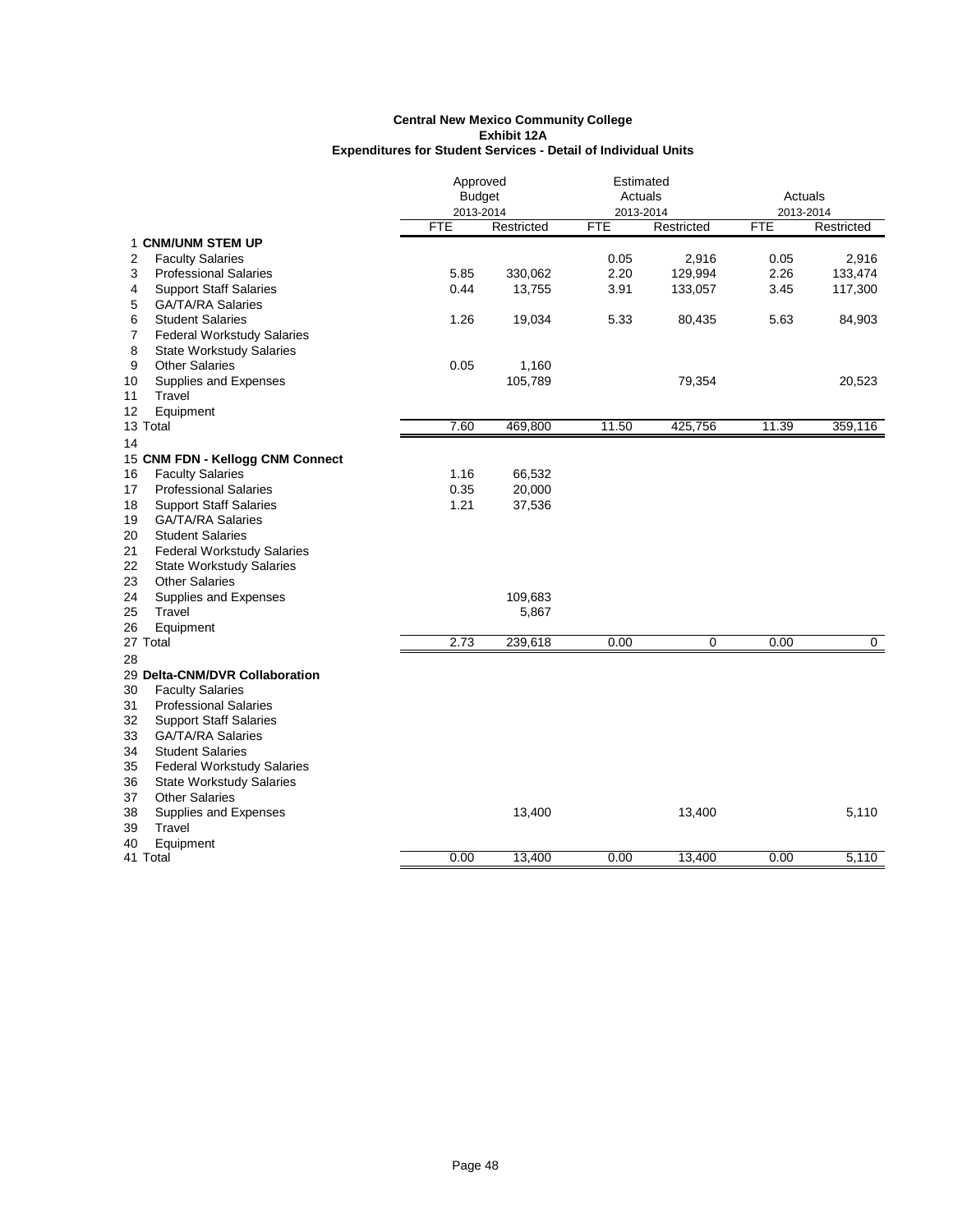|    |                                        | Approved      |            | Estimated  |            |         |             |
|----|----------------------------------------|---------------|------------|------------|------------|---------|-------------|
|    |                                        | <b>Budget</b> |            | Actuals    |            | Actuals |             |
|    |                                        | 2013-2014     |            | 2013-2014  |            |         | 2013-2014   |
|    |                                        | <b>FTE</b>    | Restricted | <b>FTE</b> | Restricted | FTE     | Restricted  |
|    | 1 Trio Grant                           |               |            |            |            |         |             |
| 2  | <b>Faculty Salaries</b>                |               |            |            |            |         |             |
| 3  | <b>Professional Salaries</b>           | 2.16          | 122,046    | 2.00       | 110,000    | 2.00    | 107,937     |
| 4  | <b>Support Staff Salaries</b>          | 2.29          | 70,822     | 1.58       | 53,599     | 1.48    | 50,226      |
| 5  | <b>GA/TA/RA Salaries</b>               |               |            |            |            |         |             |
| 6  | <b>Student Salaries</b>                |               |            |            |            |         |             |
| 7  | <b>Federal Workstudy Salaries</b>      |               |            |            |            |         |             |
| 8  | <b>State Workstudy Salaries</b>        |               |            |            |            |         |             |
| 9  | <b>Other Salaries</b>                  |               |            |            |            |         |             |
| 10 | Supplies and Expenses                  |               | 28,514     |            | 23,101     |         | 21,362      |
| 11 | Travel                                 |               | 3,708      |            |            |         |             |
| 12 | Equipment                              |               |            |            |            |         |             |
|    | 13 Total                               | 4.45          | 225,090    | 3.58       | 186,700    | 3.48    | 179,525     |
| 14 |                                        |               |            |            |            |         |             |
|    | 15 CNM Connect Entreprenurial Training |               |            |            |            |         |             |
| 16 | <b>Faculty Salaries</b>                |               |            |            |            |         |             |
| 17 | <b>Professional Salaries</b>           | 0.07          | 3,959      |            |            |         |             |
| 18 | <b>Support Staff Salaries</b>          |               |            |            |            |         |             |
| 19 | <b>GA/TA/RA Salaries</b>               |               |            |            |            |         |             |
| 20 | <b>Student Salaries</b>                |               |            |            |            |         |             |
| 21 | <b>Federal Workstudy Salaries</b>      |               |            |            |            |         |             |
| 22 | <b>State Workstudy Salaries</b>        |               |            |            |            |         |             |
| 23 | <b>Other Salaries</b>                  |               |            |            |            |         |             |
| 24 | Supplies and Expenses                  |               | 2,333      |            |            |         |             |
| 25 | Travel                                 |               |            |            |            |         |             |
| 26 | Equipment                              |               |            |            |            |         |             |
|    | 27 Total                               | 0.07          | 6,292      | 0.00       | 0          | 0.00    | $\mathbf 0$ |
| 28 |                                        |               |            |            |            |         |             |
|    | 29 CNM Fnd-CNM Connect/CNM Connect IDA |               |            |            |            |         |             |
| 30 | <b>Faculty Salaries</b>                |               |            |            |            |         |             |
| 31 | <b>Professional Salaries</b>           |               |            |            |            |         |             |
| 32 | <b>Support Staff Salaries</b>          | 0.01          | 159        |            |            |         |             |
| 33 | <b>GA/TA/RA Salaries</b>               |               |            |            |            |         |             |
| 34 | <b>Student Salaries</b>                |               |            |            |            |         |             |
| 35 | <b>Federal Workstudy Salaries</b>      |               |            |            |            |         |             |
| 36 | <b>State Workstudy Salaries</b>        |               |            |            |            |         |             |
| 37 | <b>Other Salaries</b>                  |               |            |            |            |         |             |
| 38 | Supplies and Expenses                  |               | 12,841     |            |            |         | 9,800       |
| 39 | Travel                                 |               | 10,000     |            |            |         | 987         |
| 40 | Equipment                              |               |            |            |            |         |             |
|    | 41 Total                               | 0.01          | 23,000     | 0.00       | 0          | 0.00    | 10,787      |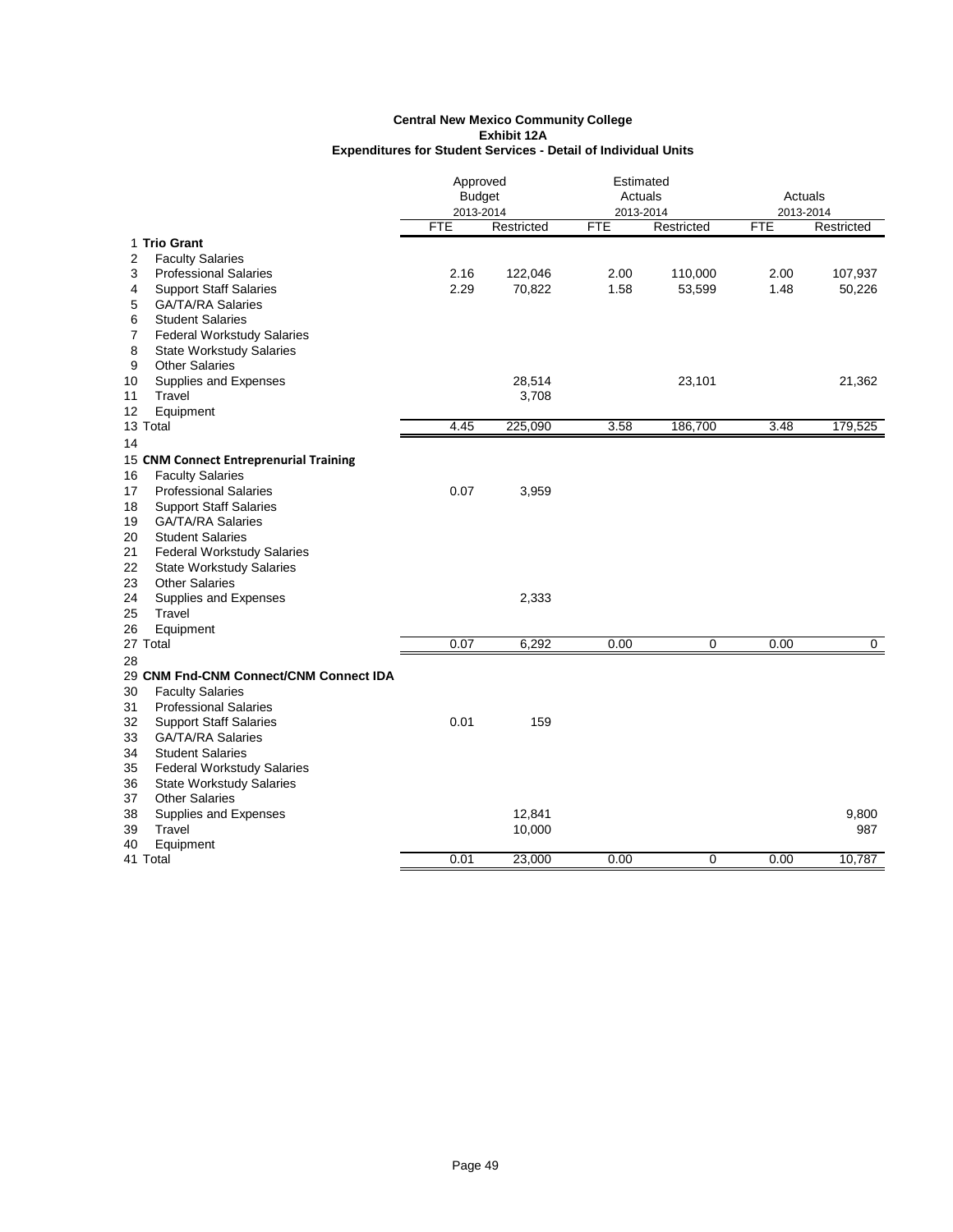|                                         | Approved      |            | Estimated  |            |                      |            |
|-----------------------------------------|---------------|------------|------------|------------|----------------------|------------|
|                                         | <b>Budget</b> |            | Actuals    |            | Actuals<br>2013-2014 |            |
|                                         | 2013-2014     |            | 2013-2014  |            |                      |            |
|                                         | <b>FTE</b>    | Restricted | <b>FTE</b> | Restricted | <b>FTE</b>           | Restricted |
| 1 Skill Up                              |               |            |            |            |                      |            |
| <b>Faculty Salaries</b><br>2            |               |            |            |            |                      |            |
| <b>Professional Salaries</b><br>3       |               |            |            |            |                      |            |
| <b>Support Staff Salaries</b><br>4      | 1.25          | 38,761     | 0.43       | 14,589     | 0.38                 | 12,770     |
| 5<br><b>GA/TA/RA Salaries</b>           |               |            |            |            |                      |            |
| 6<br><b>Student Salaries</b>            |               |            |            |            | 0.00                 |            |
| 7<br><b>Federal Workstudy Salaries</b>  |               |            |            |            |                      |            |
| 8<br><b>State Workstudy Salaries</b>    |               |            |            |            |                      |            |
| 9<br><b>Other Salaries</b>              |               |            |            |            |                      |            |
| Supplies and Expenses<br>10             |               | 10,227     |            |            |                      | 974        |
| Travel<br>11                            |               | 183        |            |            |                      | 274        |
| Equipment<br>12                         |               |            |            |            |                      |            |
| 13 Total                                | 1.25          | 49,171     | 0.43       | 14,589     | 0.38                 | 14,018     |
| 14                                      |               |            |            |            |                      |            |
| 15 Lumina Fnd - UNM Unidos Project      |               |            |            |            |                      |            |
| <b>Faculty Salaries</b><br>16           |               |            |            |            |                      |            |
| <b>Professional Salaries</b><br>17      | 0.36          | 20,455     | 0.19       | 11,352     | 0.16                 | 9,713      |
| <b>Support Staff Salaries</b><br>18     |               |            |            |            |                      |            |
| <b>GA/TA/RA Salaries</b><br>19          |               |            |            |            |                      |            |
| <b>Student Salaries</b><br>20           |               |            |            |            |                      |            |
| <b>Federal Workstudy Salaries</b><br>21 |               |            |            |            |                      |            |
| 22<br><b>State Workstudy Salaries</b>   |               |            |            |            |                      |            |
| <b>Other Salaries</b><br>23             |               |            |            |            |                      |            |
| 24<br>Supplies and Expenses             |               |            |            |            |                      |            |
| 25<br>Travel                            |               |            |            |            |                      |            |
| 26<br>Equipment                         |               |            |            |            |                      |            |
| 27 Total                                | 0.36          | 20,455     | 0.19       | 11,352     | 0.16                 | 9,713      |
| 28                                      |               |            |            |            |                      |            |
|                                         |               |            |            |            |                      |            |
| 29 CTE Open House                       |               |            |            |            |                      |            |
| 30<br><b>Faculty Salaries</b>           |               |            |            |            |                      |            |
| 31<br><b>Professional Salaries</b>      |               |            |            |            |                      |            |
| 32<br><b>Support Staff Salaries</b>     |               |            |            |            |                      |            |
| <b>GA/TA/RA Salaries</b><br>33          |               |            |            |            |                      |            |
| 34<br><b>Student Salaries</b>           |               |            |            |            |                      |            |
| <b>Federal Workstudy Salaries</b><br>35 |               |            |            |            |                      |            |
| 36<br><b>State Workstudy Salaries</b>   |               |            |            |            |                      |            |
| <b>Other Salaries</b><br>37             |               |            |            |            |                      |            |
| 38<br>Supplies and Expenses             |               |            |            | 8,000      |                      | 8,000      |
| 39<br>Travel                            |               |            |            |            |                      |            |
| Equipment<br>40                         |               |            |            |            |                      |            |
| 41 Total                                | 0.00          | 0          | 0.00       | 8,000      | 0.00                 | 8,000      |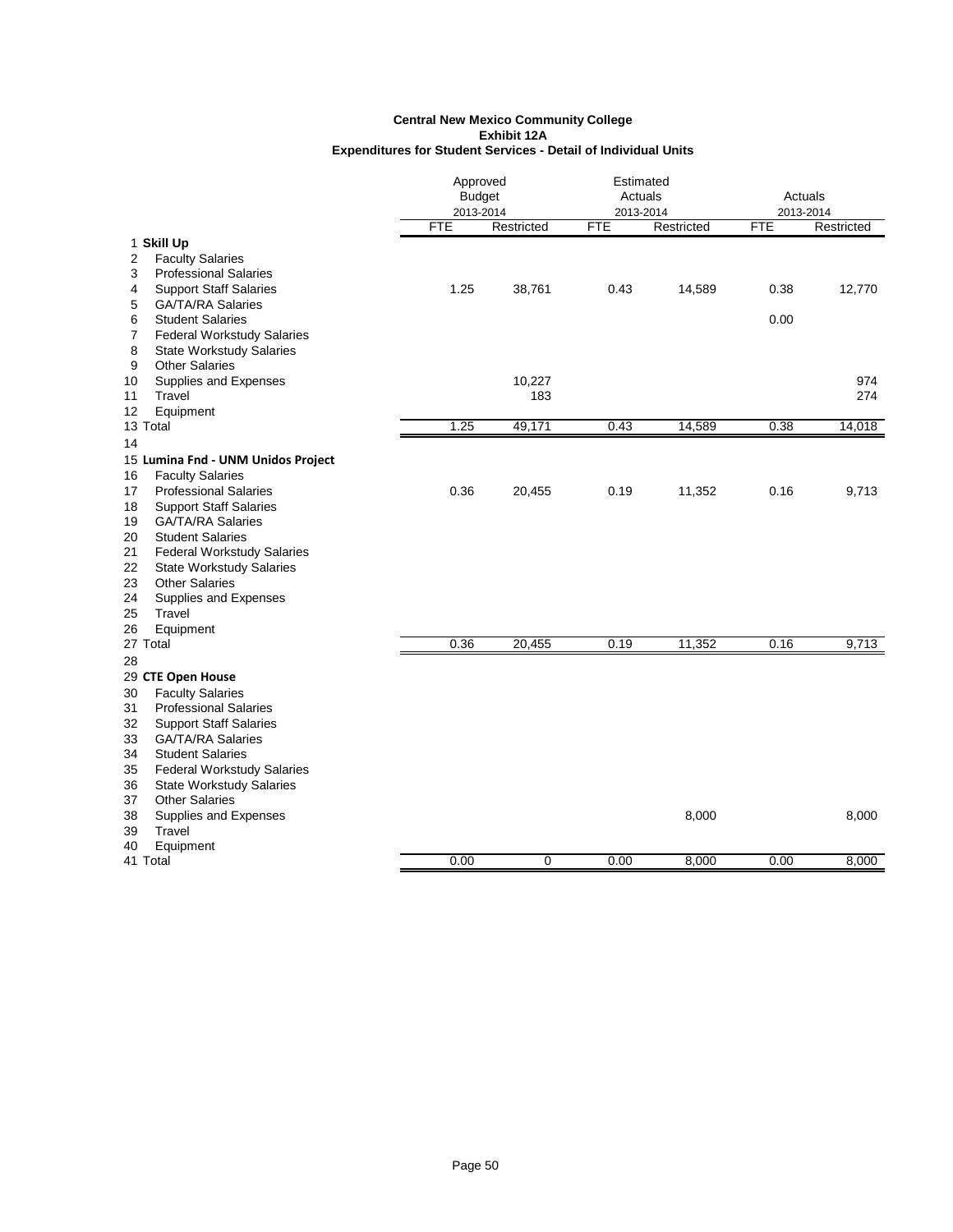|                                                                |                                                                                                                                                                                                                                                                                                                            | Approved<br><b>Budget</b><br>2013-2014 |                | Estimated<br>Actuals<br>2013-2014 |             | Actuals<br>2013-2014 |                |
|----------------------------------------------------------------|----------------------------------------------------------------------------------------------------------------------------------------------------------------------------------------------------------------------------------------------------------------------------------------------------------------------------|----------------------------------------|----------------|-----------------------------------|-------------|----------------------|----------------|
|                                                                |                                                                                                                                                                                                                                                                                                                            | <b>FTE</b>                             | Restricted     | <b>FTE</b>                        | Restricted  | <b>FTE</b>           | Restricted     |
| 2<br>3<br>4                                                    | 1 CNM FND - CNM Connect Annie Casey<br><b>Faculty Salaries</b><br><b>Professional Salaries</b><br><b>Support Staff Salaries</b>                                                                                                                                                                                            | 0.25                                   | 14,135         |                                   |             |                      |                |
| 5<br>6<br>7<br>8<br>9                                          | <b>GA/TA/RA Salaries</b><br><b>Student Salaries</b><br><b>Federal Workstudy Salaries</b><br><b>State Workstudy Salaries</b><br><b>Other Salaries</b>                                                                                                                                                                       |                                        |                |                                   |             |                      |                |
| 10<br>11<br>12                                                 | Supplies and Expenses<br>Travel<br>Equipment                                                                                                                                                                                                                                                                               |                                        |                |                                   |             |                      |                |
|                                                                | 13 Total                                                                                                                                                                                                                                                                                                                   | 0.25                                   | 14,135         | 0.00                              | 0           | 0.00                 | $\mathbf 0$    |
| 14                                                             |                                                                                                                                                                                                                                                                                                                            |                                        |                |                                   |             |                      |                |
| 16<br>17<br>18<br>19<br>20<br>21<br>22<br>23<br>24<br>25<br>26 | 15 CNM FND<br><b>Faculty Salaries</b><br><b>Professional Salaries</b><br><b>Support Staff Salaries</b><br><b>GA/TA/RA Salaries</b><br><b>Student Salaries</b><br><b>Federal Workstudy Salaries</b><br><b>State Workstudy Salaries</b><br><b>Other Salaries</b><br>Supplies and Expenses<br>Travel<br>Equipment<br>27 Total | 0.00                                   | 500<br>500     | 0.00                              | 500<br>500  | 0.00                 | $\overline{0}$ |
| 28                                                             |                                                                                                                                                                                                                                                                                                                            |                                        |                |                                   |             |                      |                |
| 30<br>31<br>32<br>33<br>34<br>35                               | 29 CNM Connect - MDC Consulting Agreem<br><b>Faculty Salaries</b><br><b>Professional Salaries</b><br><b>Support Staff Salaries</b><br><b>GA/TA/RA Salaries</b><br><b>Student Salaries</b><br><b>Federal Workstudy Salaries</b>                                                                                             | 0.07                                   | 3,969          |                                   |             |                      |                |
| 36<br>37<br>38<br>39<br>40                                     | <b>State Workstudy Salaries</b><br><b>Other Salaries</b><br>Supplies and Expenses<br>Travel<br>Equipment<br>41 Total                                                                                                                                                                                                       | 0.07                                   | 1,250<br>5.219 | 0.00                              | $\mathbf 0$ | 0.00                 | $\mathbf 0$    |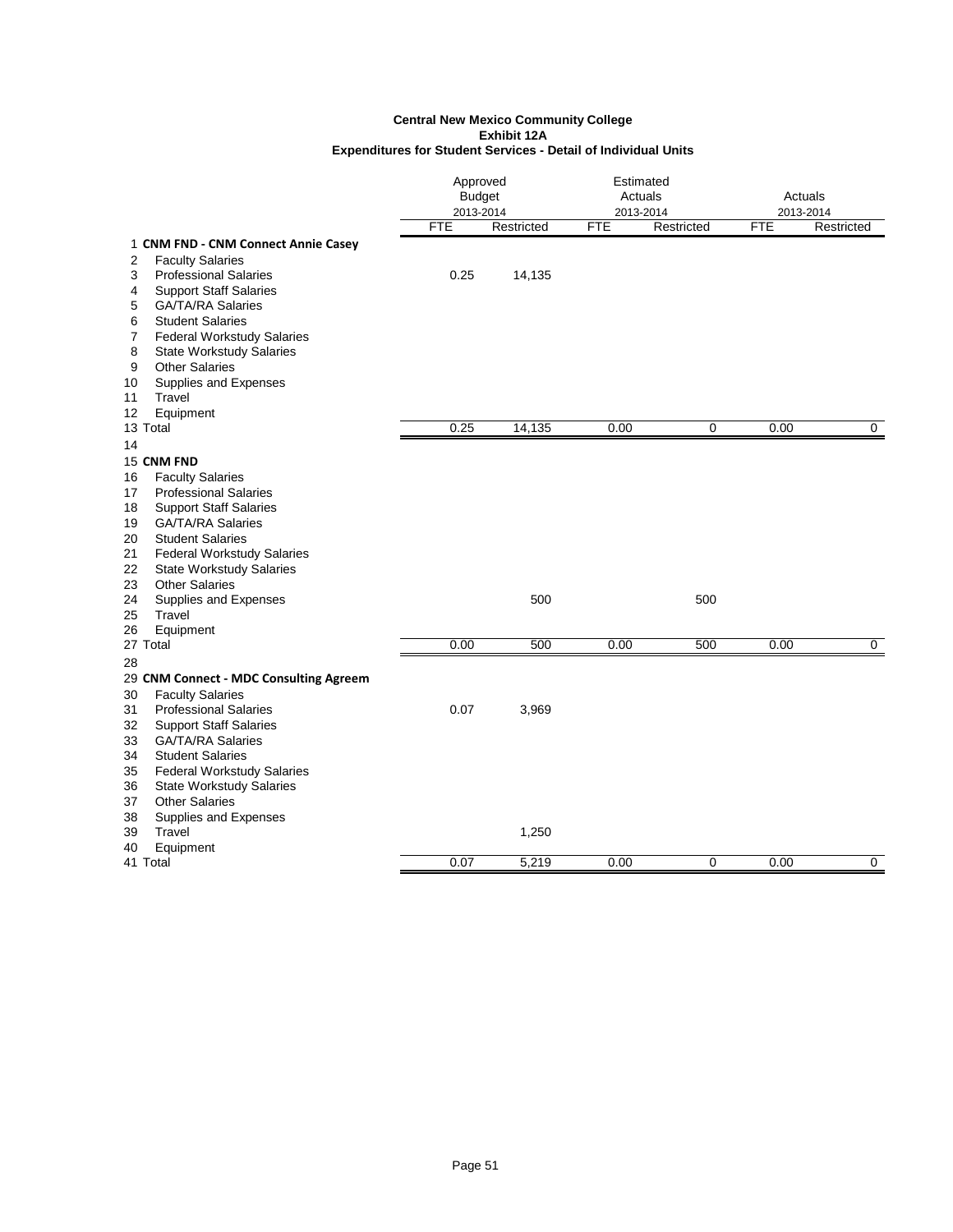|        |                                                         | Approved      |             | Estimated  |            |            |                |
|--------|---------------------------------------------------------|---------------|-------------|------------|------------|------------|----------------|
|        |                                                         | <b>Budget</b> |             | Actuals    |            | Actuals    |                |
|        |                                                         | 2013-2014     |             | 2013-2014  |            |            | 2013-2014      |
|        |                                                         | <b>FTE</b>    | Restricted  | <b>FTE</b> | Restricted | <b>FTE</b> | Restricted     |
|        | 1 CNM Fdn. - United Way FINRA                           |               |             |            |            |            |                |
| 2<br>3 | <b>Faculty Salaries</b><br><b>Professional Salaries</b> |               |             |            |            |            | 34,342         |
| 4      | <b>Support Staff Salaries</b>                           |               |             | 1.01       | 34,343     | 0.00       |                |
| 5      | <b>GA/TA/RA Salaries</b>                                |               |             |            |            |            |                |
| 6      | <b>Student Salaries</b>                                 |               |             |            |            |            |                |
| 7      | <b>Federal Workstudy Salaries</b>                       |               |             |            |            |            |                |
| 8      | <b>State Workstudy Salaries</b>                         |               |             |            |            |            |                |
| 9      | <b>Other Salaries</b>                                   |               |             |            |            |            |                |
| 10     | Supplies and Expenses                                   |               |             |            | 1,000      |            | 1,000          |
| 11     | Travel                                                  |               |             |            |            |            |                |
| 12     | Equipment                                               |               |             |            |            |            |                |
|        | 13 Total                                                | 0.00          | 0           | 1.01       | 35,343     | 0.00       | 35,342         |
| 14     |                                                         |               |             |            |            |            |                |
|        | 15 NMCL-CNM Literacy Volunteer                          |               |             |            |            |            |                |
| 16     | <b>Faculty Salaries</b>                                 |               |             |            |            |            |                |
| 17     | <b>Professional Salaries</b>                            |               |             |            |            |            |                |
| 18     | <b>Support Staff Salaries</b>                           |               |             |            |            |            |                |
| 19     | <b>GA/TA/RA Salaries</b>                                |               |             |            |            |            |                |
| 20     | <b>Student Salaries</b>                                 |               |             |            |            |            |                |
| 21     | <b>Federal Workstudy Salaries</b>                       |               |             |            |            |            |                |
| 22     | <b>State Workstudy Salaries</b>                         |               |             |            |            |            |                |
| 23     | <b>Other Salaries</b>                                   |               |             |            |            |            |                |
| 24     | Supplies and Expenses                                   |               | 5,000       |            |            |            |                |
| 25     | Travel                                                  |               |             |            |            |            |                |
| 26     | Equipment                                               |               |             |            |            |            |                |
|        | 27 Total                                                | 0.00          | 5,000       | 0.00       | 0          | 0.00       | $\overline{0}$ |
| 28     |                                                         |               |             |            |            |            |                |
|        | 29 Total Restricted Student Services                    |               |             |            |            |            |                |
| 30     | <b>Faculty Salaries</b>                                 | 1.16          | 66,532      | 0.05       | 2,916      | 0.08       | 4,516          |
| 31     | <b>Professional Salaries</b>                            | 9.44          | 553,371     | 4.32       | 258,354    | 4.26       | 285,466        |
| 32     | <b>Support Staff Salaries</b>                           | 5.20          | 161,033     | 6.93       | 235,588    | 5.30       | 180,296        |
| 33     | <b>GA/TA/RA Salaries</b>                                |               | 0           |            | 0          |            | 0              |
| 34     | <b>Student Salaries</b>                                 |               | 19,034      | 5.33       | 80,435     | 5.63       | 84,903         |
| 35     | <b>Federal Workstudy Salaries</b>                       |               | 0           |            | 0          |            | 0              |
| 36     | <b>State Workstudy Salaries</b>                         |               | $\Omega$    |            | 0          |            | 0              |
| 37     | <b>Other Salaries</b>                                   | 0.05          | 1,160       | 0.00       | $\Omega$   | 0.00       | $\Omega$       |
| 38     | Supplies and Expenses                                   |               | 513,287     |            | 350,355    |            | 139,075        |
| 39     | Travel                                                  |               | 21,008      |            | 2,457      |            | 2,992          |
| 40     | Equipment                                               |               | $\mathbf 0$ |            | 0          |            | 0              |
|        | 41 Total                                                | 15.85         | 1,335,425   | 16.63      | 930,105    | 15.27      | 697,248        |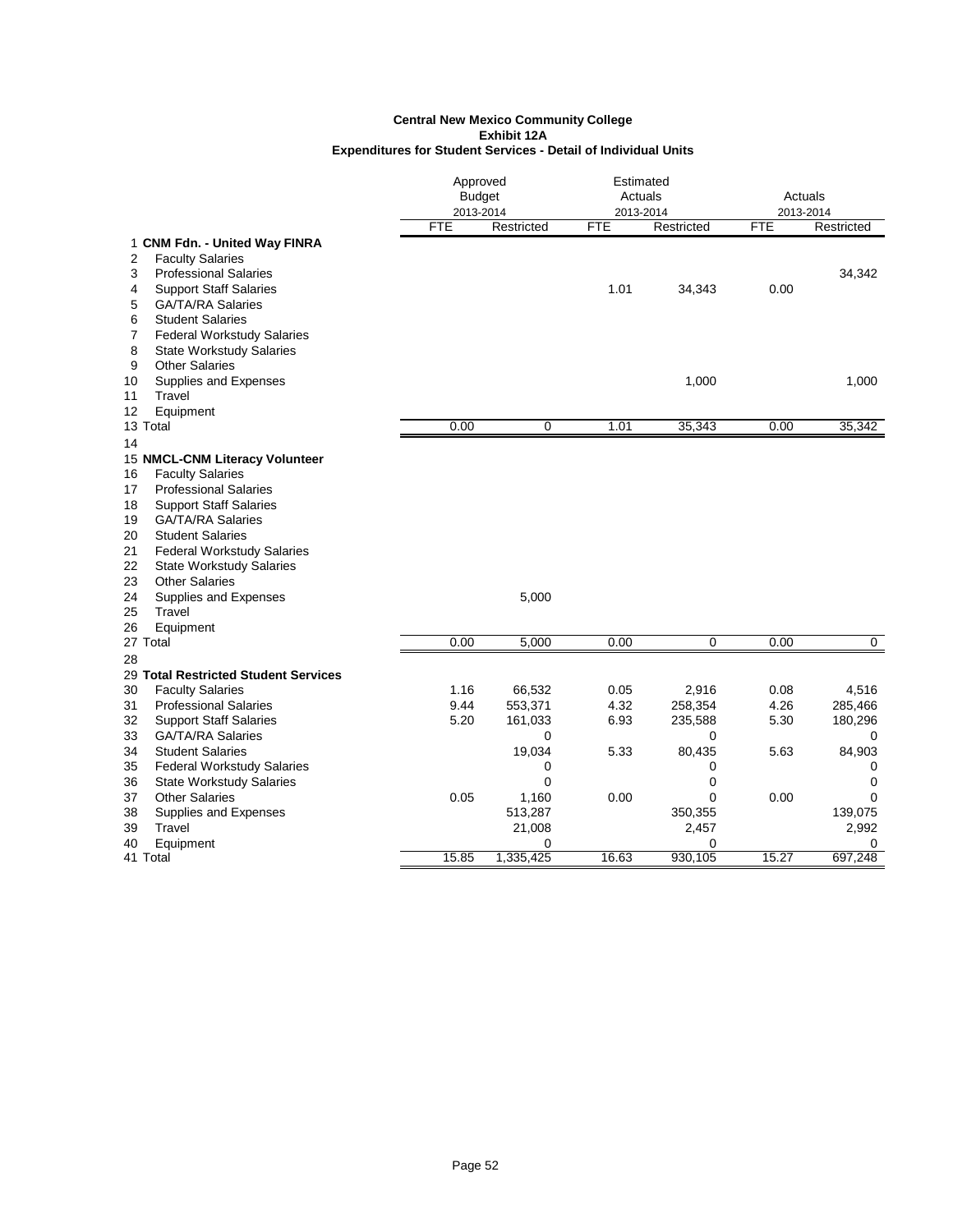# **Central New Mexico Community College Expenditures for Institutional Support Exhibit 13**

|    |                                        | Approved<br><b>Budget</b> |       |           | Estimated<br>Actuals |           | Actuals     |
|----|----------------------------------------|---------------------------|-------|-----------|----------------------|-----------|-------------|
|    |                                        | 2013-2014                 |       | 2013-2014 |                      | 2013-2014 |             |
|    |                                        | Unrest.                   | Rest. | Unrest.   | Rest.                | Unrest.   | Rest.       |
|    | 1 Executive Management                 |                           |       |           |                      |           |             |
| 2  | President's Office                     | 1,135,901                 |       | 1,222,738 |                      | 1,225,052 |             |
| 3  | Governing Board                        | 67,270                    |       | 62,509    |                      | 44,249    |             |
| 4  | Vice President - Academic Affairs      | 449,160                   |       | 397,792   |                      | 351,591   |             |
| 5  | Vice President - Student Services      | 315,584                   |       | 335,122   |                      | 322,243   |             |
| 6  |                                        | $\Omega$                  |       | $\Omega$  |                      | $\Omega$  |             |
| 7  | Vice President - Finance & Operations  | 257,909                   |       | 265,716   |                      | 248,669   |             |
| 8  | <b>Total Executive Management</b>      | 2,225,824                 | 0     | 2,283,877 | 0                    | 2,191,804 | 0           |
| 9  |                                        |                           |       |           |                      |           |             |
|    | 10 Fiscal Operations                   |                           |       |           |                      |           |             |
| 11 | <b>Business Office</b>                 | 2,589,278                 |       | 2,667,705 |                      | 2,575,625 |             |
| 12 | <b>Internal Audit</b>                  | 284,539                   |       | 287,821   |                      | 257,529   |             |
| 13 | Ingenuity-Support                      | 0                         |       | 0         |                      | 401,080   |             |
| 14 | <b>Professional Fees</b>               | 2,100,500                 |       | 2,161,090 |                      | 1,560,172 |             |
|    | 15 Total Fiscal Operations             | 4,974,317                 | 0     | 5,116,616 | 0                    | 4,794,406 | 0           |
| 16 |                                        |                           |       |           |                      |           |             |
|    | 17 General Administration              |                           |       |           |                      |           |             |
| 18 | Planning, Budget, Inst. Research       |                           |       |           |                      |           |             |
| 19 | <b>Staff Training and Development</b>  | 120,363                   |       | 203,228   |                      | 194,310   |             |
| 20 | Human Resources                        | 867,735                   |       | 1,149,033 |                      | 1,131,334 |             |
| 21 | <b>Diversity</b>                       | 37,700                    |       | 37,700    |                      | 27,929    |             |
| 22 | Multi-campus                           | 502,070                   |       | 638,618   |                      | 605,642   |             |
| 23 | Westside Site & Rio Rancho Sites       | 92,024                    |       | 86,139    |                      | 71,742    |             |
| 24 | South Valley Campus                    | 62,143                    |       | 23,413    |                      | 26,671    |             |
| 25 | <b>Labor Relations Board</b>           | 15,000                    |       | 12,000    |                      | 744       |             |
| 26 | <b>Institutional Support</b>           | 357,000                   |       | 127,086   |                      | 83,016    |             |
| 27 | Employee Assistance Program            | 46,327                    |       | 50,000    |                      | 45,120    |             |
| 28 | Planning & Institutional Effectiveness | 662,564                   |       | 583,748   |                      | 586,959   |             |
| 29 | Governing Board/Bond Election          | 300,000                   |       | 150,000   |                      | 0         |             |
|    | 30 Total General Administration        | 3,062,926                 | 0     | 3,060,965 | 0                    | 2,773,467 | $\mathbf 0$ |
| 31 |                                        |                           |       |           |                      |           |             |
|    | 32 Logistic Services                   |                           |       |           |                      |           |             |
| 33 | Purchasing                             | 463,043                   |       | 624,190   |                      | 607,390   |             |
| 34 | Security                               | 3,478,185                 |       | 3,285,481 |                      | 3,131,426 |             |
| 35 | Safety                                 | 270,251                   |       | 231,172   |                      | 217,574   |             |
| 36 | Telecommunications                     | 260,860                   |       | 251,899   |                      | 238,978   |             |
| 37 | Warehouse                              | 211,044                   |       | 227,424   |                      | 232,529   |             |
| 38 | <b>Records Retention</b>               | 154,032                   |       | 222,048   |                      | 221,594   |             |
|    | 39 Total Logistic Services             | 4,837,415                 | 0     | 4,842,214 | 0                    | 4,649,491 | 0           |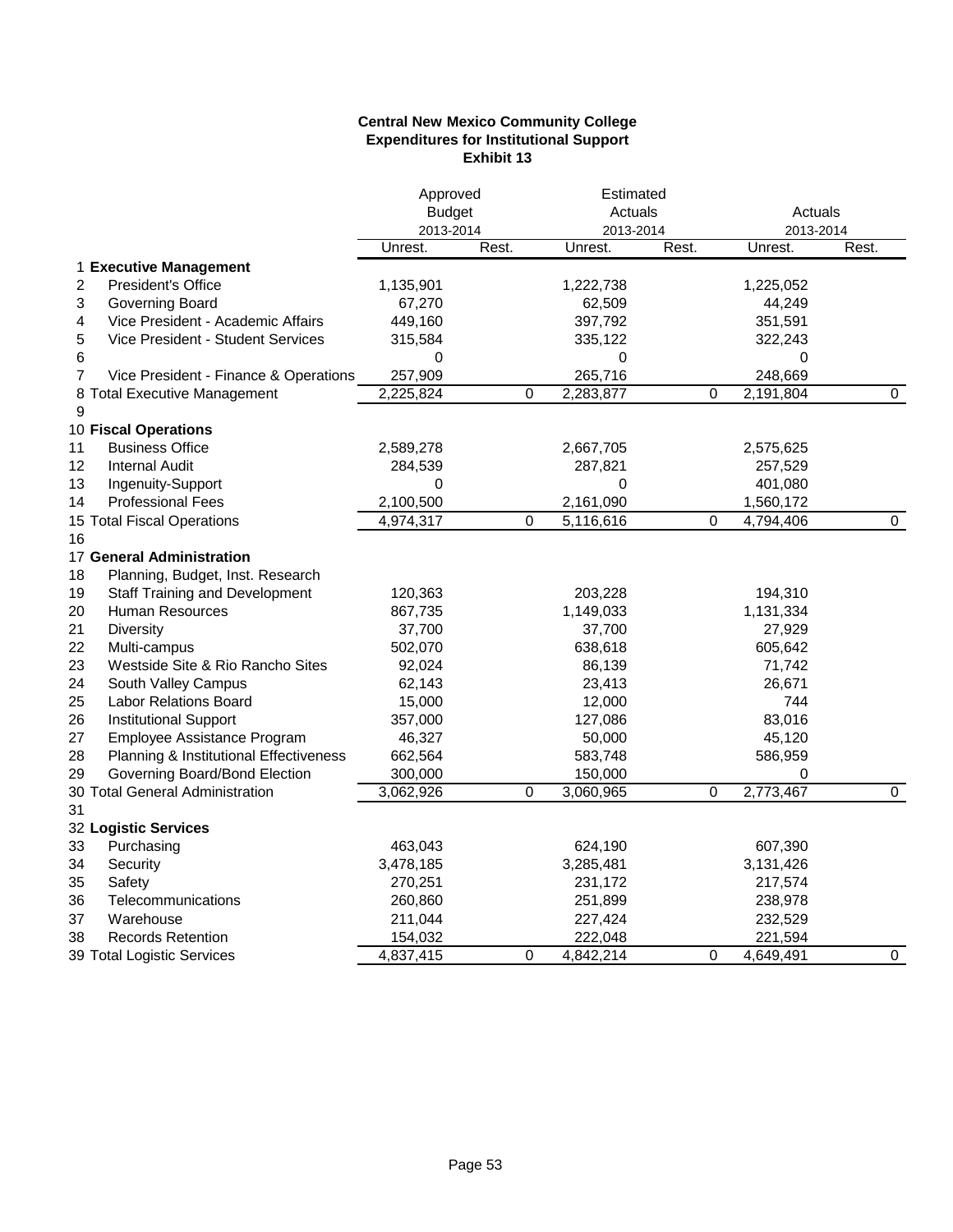# **Central New Mexico Community College Expenditures for Institutional Support Exhibit 13**

|    |                                           | Approved      |         | Estimated  |         |            |         |
|----|-------------------------------------------|---------------|---------|------------|---------|------------|---------|
|    |                                           | <b>Budget</b> |         | Actuals    |         | Actuals    |         |
|    |                                           | 2013-2014     |         | 2013-2014  |         | 2013-2014  |         |
|    |                                           | Unrest.       | Rest.   | Unrest.    | Rest.   | Unrest.    | Rest.   |
|    | 1 Community Relations/Development         |               |         |            |         |            |         |
| 2  | Marketing / Communications                | 947,043       |         | 925,087    |         | 866,652    |         |
| 3  | <b>Development Office</b>                 | 508,228       | 252,701 | 591,788    | 272,375 | 547,398    | 177,832 |
|    | 4 Total Community Relations/Development   | ,455,271      | 252,701 | 1,516,875  | 272,375 | 1,414,050  | 177,832 |
| 5  |                                           |               |         |            |         |            |         |
| 6  |                                           |               |         |            |         |            |         |
|    |                                           |               |         |            |         |            |         |
| 8  |                                           |               |         |            |         |            |         |
|    | 9 State Workstudy                         |               | 191,019 |            | 194,603 |            | 169,368 |
|    | 10 Federal Workstudy                      |               | 20,477  |            | 60,301  |            | 59,944  |
|    | 11 Retirement                             | 1,192,439     |         | 1,245,155  |         | 1,260,501  |         |
|    | 12 Social Security                        | 660,485       |         | 690,707    |         | 702,874    |         |
|    | 13 Group Insurance                        | 1,125,766     |         | 1,253,271  |         | 1,175,390  |         |
|    | 14 Worker's Compensation                  | 54,632        | 149     | 67,773     |         | 69,151     |         |
|    | 15 Unemployment                           | 10,644        |         | 36,757     |         | 36,757     |         |
|    | 16 Retiree Health                         | 182,216       |         | 189,087    |         | 191,454    |         |
|    | 17 Tuition Waivers                        | 6,538         |         | 25,215     |         | 20,743     |         |
|    | 18 Total Items not Included in 13A's      | 3,232,720     | 211,645 | 3,507,965  | 254,904 | 3,456,870  | 229,312 |
| 19 |                                           |               |         |            |         |            |         |
| 20 |                                           |               |         |            |         |            |         |
|    | 21 Total Expenditures for Instit. Support | 19,788,473    | 464,346 | 20,328,512 | 527,279 | 19,280,088 | 407,144 |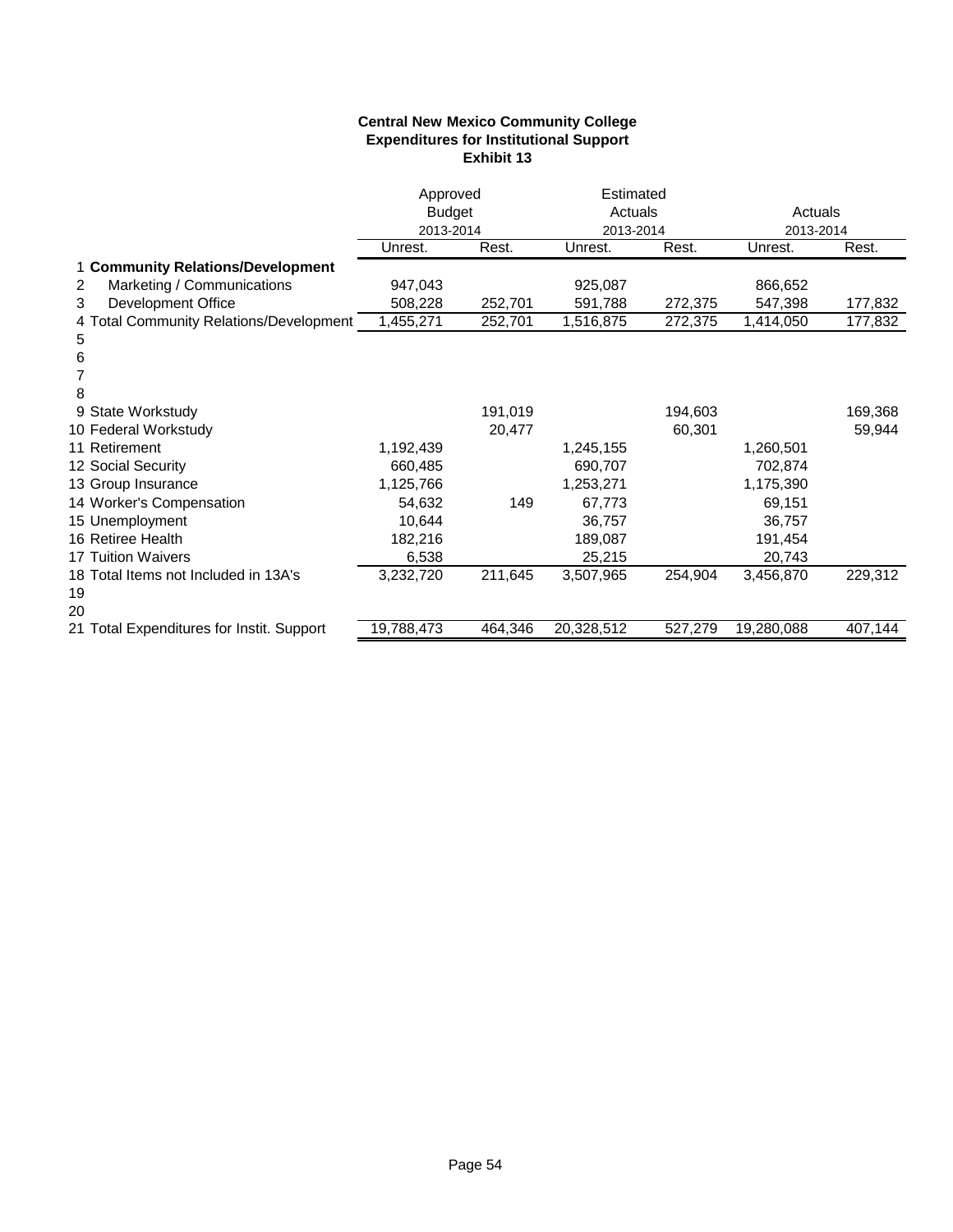|                                                                                                                                                                                                                                                                                                                                                                                                                  | Approved<br>2013-2014 | <b>Budget</b>                  | Estimated<br>Actuals<br>2013-2014 |                                | Actuals<br>2013-2014 |                                          |
|------------------------------------------------------------------------------------------------------------------------------------------------------------------------------------------------------------------------------------------------------------------------------------------------------------------------------------------------------------------------------------------------------------------|-----------------------|--------------------------------|-----------------------------------|--------------------------------|----------------------|------------------------------------------|
|                                                                                                                                                                                                                                                                                                                                                                                                                  | <b>FTE</b>            | Unrestricted                   | <b>FTE</b>                        | Unrestricted                   | <b>FTE</b>           | Unrestricted                             |
| 1 President's Office<br>$\overline{2}$<br><b>Faculty Salaries</b><br><b>Professional Salaries</b><br>3<br><b>Support Staff Salaries</b><br>4<br><b>GA/TA/RA Salaries</b><br>5<br><b>Student Salaries</b><br>6<br>7<br><b>Federal Workstudy Salaries</b><br>8<br><b>State Workstudy Salaries</b>                                                                                                                  | 4.00<br>3.00          | 480,328<br>71,284              | 4.50<br>2.25                      | 566,588<br>84,486              | 0.03<br>4.50<br>2.25 | 1,728<br>655,699<br>78,764               |
| <b>Other Salaries</b><br>9<br>10<br>Supplies and Expenses<br>11<br>Travel<br>12<br>Equipment<br>13 Total                                                                                                                                                                                                                                                                                                         | 7.00                  | 572,715<br>11,574<br>1,135,901 | 6.75                              | 534,890<br>36,774<br>1,222,738 | 6.78                 | 446,958<br>28,813<br>13,090<br>1,225,052 |
| 14                                                                                                                                                                                                                                                                                                                                                                                                               |                       |                                |                                   |                                |                      |                                          |
| 15 Governing Board<br><b>Faculty Salaries</b><br>16<br><b>Professional Salaries</b><br>17<br>18<br><b>Support Staff Salaries</b><br>19<br><b>GA/TA/RA Salaries</b><br>20<br><b>Student Salaries</b><br>21<br><b>Federal Workstudy Salaries</b><br>22<br><b>State Workstudy Salaries</b><br>23<br><b>Other Salaries</b><br>Supplies and Expenses<br>24<br>25<br>Travel<br>26<br>Equipment<br>27 Total<br>28<br>29 | 0.00                  | 60,270<br>7,000<br>67,270      | 0.00                              | 55,459<br>7,050<br>62,509      | 0.00                 | 36,914<br>7,335<br>44,249                |
| <b>Faculty Salaries</b><br>30<br>31<br><b>Professional Salaries</b><br>32<br><b>Support Staff Salaries</b><br><b>GA/TA/RA Salaries</b><br>33<br>34<br><b>Student Salaries</b><br>35<br><b>Federal Workstudy Salaries</b><br>36<br><b>State Workstudy Salaries</b><br>37<br><b>Other Salaries</b><br>38<br>Supplies and Expenses<br>Travel<br>39<br>40<br>Equipment                                               |                       |                                |                                   |                                |                      |                                          |
| 41 Total                                                                                                                                                                                                                                                                                                                                                                                                         | 0.00                  | 0                              | 0.00                              | 0                              | 0.00                 | 0                                        |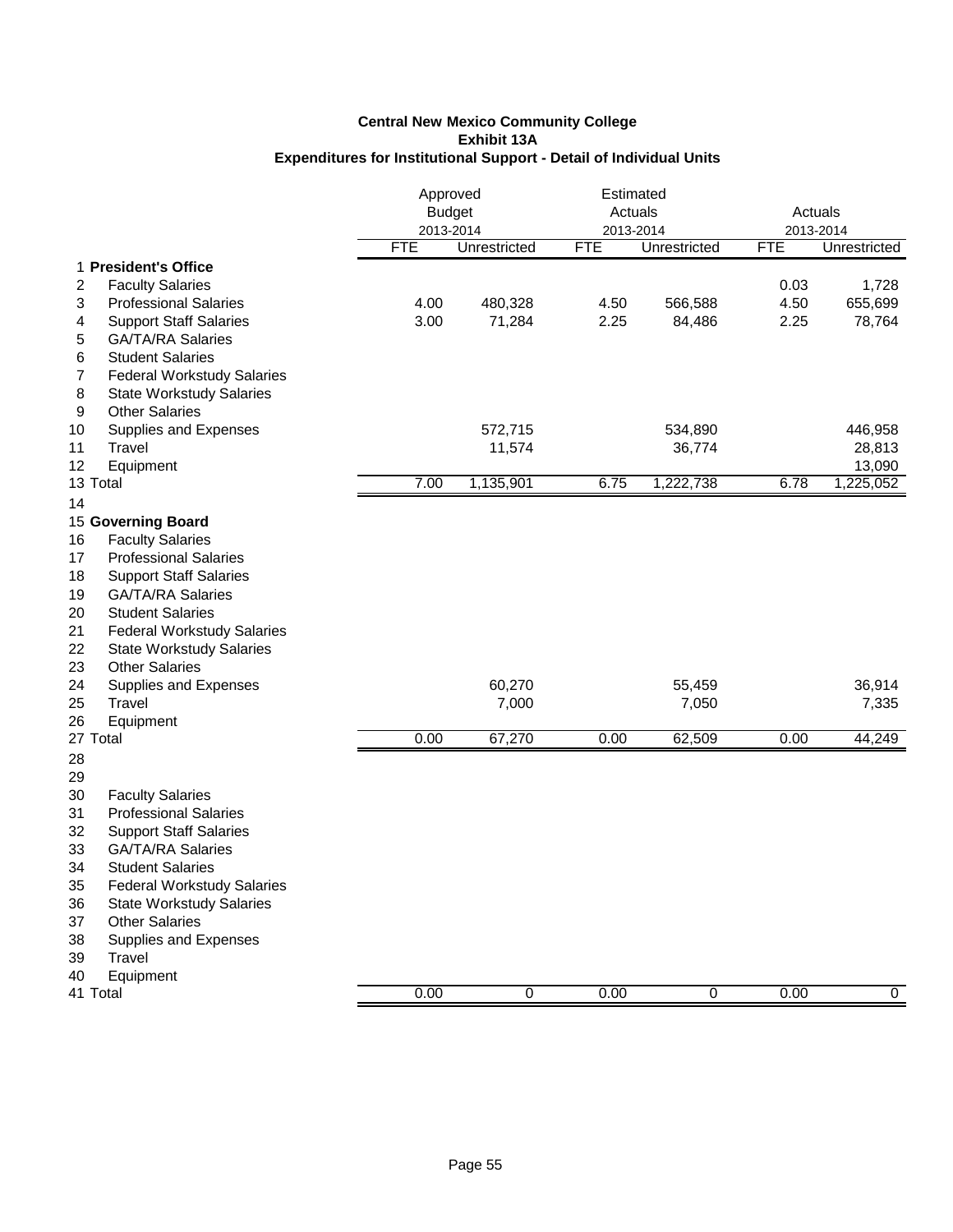|                                             | Approved<br><b>Budget</b> |              | Estimated<br>Actuals    |              | Actuals<br>2013-2014 |                  |
|---------------------------------------------|---------------------------|--------------|-------------------------|--------------|----------------------|------------------|
|                                             | 2013-2014<br><b>FTE</b>   | Unrestricted | 2013-2014<br><b>FTE</b> | Unrestricted | <b>FTE</b>           | Unrestricted     |
| 1 Vice President Academic Affairs           |                           |              |                         |              |                      |                  |
| 2<br><b>Faculty Salaries</b>                |                           |              |                         |              |                      |                  |
| <b>Professional Salaries</b><br>3           | 2.00                      | 213,076      | 1.00                    | 161,262      | 1.00                 | 164,954          |
| <b>Support Staff Salaries</b><br>4          | 2.02                      | 62,699       | 2.20                    | 74,834       | 2.07                 | 70,548           |
| <b>GA/TA/RA Salaries</b><br>5               |                           |              |                         |              |                      |                  |
| <b>Student Salaries</b><br>6                |                           |              |                         |              | 0.28                 | 4,197            |
| 7<br><b>Federal Workstudy Salaries</b>      |                           |              |                         |              | 0.03                 | 505              |
| 8<br><b>State Workstudy Salaries</b>        | 0.07                      | 1,000        | 0.08                    | 1,152        | 0.08                 | 1,209            |
| 9<br><b>Other Salaries</b>                  |                           |              |                         |              |                      |                  |
| 10<br>Supplies and Expenses                 |                           | 94,267       |                         | 106,479      |                      | 63,216           |
| 11<br>Travel                                |                           | 8,000        |                         | 8,000        |                      | 3,875            |
| 12<br>Equipment                             |                           |              |                         |              |                      |                  |
| 13 Total                                    | 4.09                      | 379,042      | 3.28                    | 351,727      | 3.47                 | 308,504          |
| 14                                          |                           |              |                         |              |                      |                  |
| <b>15 Vice President - Student Services</b> |                           |              |                         |              |                      |                  |
| 16<br><b>Faculty Salaries</b>               |                           |              |                         |              |                      |                  |
| <b>Professional Salaries</b><br>17          | 1.00                      | 161,262      | 1.00                    | 161,262      | 1.00                 | 171,640          |
| 18<br><b>Support Staff Salaries</b>         | 1.00                      | 45,443       | 1.73                    | 59,000       | 1.00                 | 46,079           |
| 19<br><b>GA/TA/RA Salaries</b>              |                           |              |                         |              |                      |                  |
| 20<br><b>Student Salaries</b>               |                           |              |                         |              | 0.09                 | 1,286            |
| 21<br><b>Federal Workstudy Salaries</b>     |                           |              | 0.05                    | 817          | 0.05                 | 808              |
| 22<br><b>State Workstudy Salaries</b>       | 0.05                      | 747          | 0.04                    | 642          | 0.06                 | 845              |
| 23<br><b>Other Salaries</b>                 |                           |              |                         | 251          |                      | 163              |
| 24<br>Supplies and Expenses                 |                           | 105,332      |                         | 110,350      |                      | 84,595           |
| 25<br>Travel<br>26                          |                           | 2,800        |                         | 2,800        |                      | 7,108            |
| Equipment<br>27 Total                       | 2.05                      | 315,584      | 2.83                    | 335,122      | 2.19                 | 9,719<br>322,243 |
| 28                                          |                           |              |                         |              |                      |                  |
| 29 Business Office                          |                           |              |                         |              |                      |                  |
| 30<br><b>Faculty Salaries</b>               |                           |              |                         |              |                      |                  |
| 31<br><b>Professional Salaries</b>          | 24.91                     | 1,406,392    | 22.16                   | 1,309,200    | 22.25                | 1,314,561        |
| 32<br><b>Support Staff Salaries</b>         | 24.07                     | 745,361      | 22.23                   | 756,227      | 22.10                | 751,736          |
| <b>GA/TA/RA Salaries</b><br>33              |                           |              |                         |              |                      |                  |
| 34<br><b>Student Salaries</b>               |                           |              | 0.36                    | 5,431        | 0.65                 | 9,729            |
| 35<br><b>Federal Workstudy Salaries</b>     | 0.09                      | 1,409        | 0.10                    | 1,537        | 0.11                 | 1,606            |
| 36<br><b>State Workstudy Salaries</b>       | 0.09                      | 1,357        | 0.17                    | 2,575        | 0.18                 | 2,751            |
| 37<br><b>Other Salaries</b>                 |                           |              |                         |              |                      |                  |
| 38<br>Supplies and Expenses                 |                           | 427,259      |                         | 570,025      |                      | 476,098          |
| Travel<br>39                                |                           | 7,500        |                         | 16,500       |                      | 12,934           |
| 40<br>Equipment                             |                           |              |                         | 6,210        |                      | 6,210            |
| 41 Total                                    | 49.16                     | 2,589,278    | 45.03                   | 2,667,705    | 45.29                | 2,575,625        |
|                                             |                           |              |                         |              |                      |                  |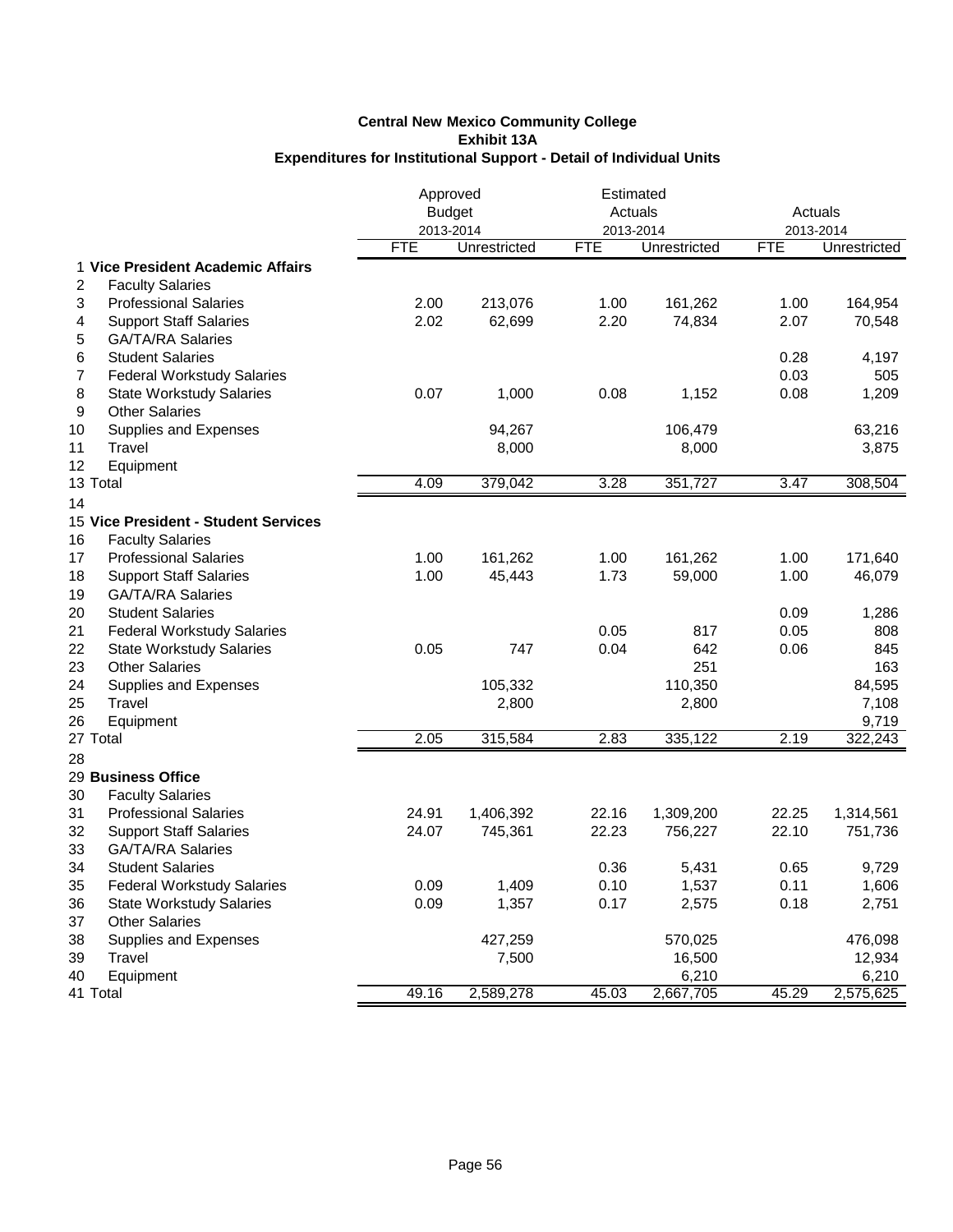|                                                           |            | Approved<br><b>Budget</b> | Estimated<br>Actuals |              | Actuals    |              |
|-----------------------------------------------------------|------------|---------------------------|----------------------|--------------|------------|--------------|
|                                                           |            | 2013-2014                 |                      | 2013-2014    |            | 2013-2014    |
|                                                           | <b>FTE</b> | Unrestricted              | <b>FTE</b>           | Unrestricted | <b>FTE</b> | Unrestricted |
| 1 Vice President for Finance and Operations               |            |                           |                      |              |            |              |
| <b>Faculty Salaries</b><br>$\overline{2}$                 |            |                           |                      |              |            |              |
| <b>Professional Salaries</b><br>3                         | 1.00       | 161,262                   | 1.00                 | 161,262      | 1.00       | 159,741      |
| <b>Support Staff Salaries</b><br>4                        | 1.00       | 36,142                    | 1.22                 | 41,593       | 1.00       | 41,702       |
| <b>GA/TA/RA Salaries</b><br>5                             |            |                           |                      |              |            |              |
| <b>Student Salaries</b><br>6                              |            |                           |                      |              | 0.12       | 1,875        |
| <b>Federal Workstudy Salaries</b><br>7                    |            |                           |                      |              |            |              |
| 8<br><b>State Workstudy Salaries</b>                      | 0.07       | 1,041                     | 0.07                 | 984          | 0.07       | 1,073        |
| <b>Other Salaries</b><br>9                                |            |                           |                      |              |            |              |
| 10<br>Supplies and Expenses                               |            | 55,764                    |                      | 61,177       |            | 43,020       |
| 11<br>Travel                                              |            | 3,700                     |                      | 700          |            | 1,258        |
| 12<br>Equipment                                           |            |                           |                      |              |            |              |
| 13 Total                                                  | 2.07       | 257,909                   | 2.29                 | 265,716      | 2.20       | 248,669      |
| 14                                                        |            |                           |                      |              |            |              |
| <b>15 Communications</b>                                  |            |                           |                      |              |            |              |
| 16<br><b>Faculty Salaries</b>                             |            |                           |                      |              |            |              |
| <b>Professional Salaries</b><br>17                        | 4.00       | 186,541                   | 1.96                 | 115,744      | 1.95       | 115,201      |
| 18<br><b>Support Staff Salaries</b>                       |            |                           |                      |              |            |              |
| 19<br><b>GA/TA/RA Salaries</b>                            |            |                           |                      |              |            |              |
| 20<br><b>Student Salaries</b>                             |            |                           |                      |              |            |              |
| 21<br><b>Federal Workstudy Salaries</b>                   |            |                           |                      |              |            |              |
| 22<br><b>State Workstudy Salaries</b>                     |            |                           |                      |              |            |              |
| 23<br><b>Other Salaries</b>                               |            |                           |                      |              |            |              |
| 24<br>Supplies and Expenses                               |            | 14,650                    |                      | 15,891       |            | 9,708        |
| 25<br>Travel                                              |            |                           |                      |              |            |              |
| 26<br>Equipment<br>27 Total                               | 4.00       | 201,191                   | 1.96                 | 131,635      | 1.95       | 124,909      |
|                                                           |            |                           |                      |              |            |              |
| 28                                                        |            |                           |                      |              |            |              |
| 29 Diversity Initiatives<br>30<br><b>Faculty Salaries</b> |            |                           |                      |              |            |              |
| 31<br><b>Professional Salaries</b>                        |            |                           |                      |              |            |              |
| 32<br><b>Support Staff Salaries</b>                       |            |                           |                      |              |            |              |
| <b>GA/TA/RA Salaries</b><br>33                            |            |                           |                      |              |            |              |
| 34<br><b>Student Salaries</b>                             |            |                           |                      |              |            |              |
| 35<br><b>Federal Workstudy Salaries</b>                   |            |                           |                      |              |            |              |
| 36<br><b>State Workstudy Salaries</b>                     |            |                           |                      |              |            |              |
| 37<br><b>Other Salaries</b>                               |            |                           |                      |              |            |              |
| 38<br>Supplies and Expenses                               |            | 37,700                    |                      | 37,700       |            | 27,929       |
| Travel<br>39                                              |            |                           |                      |              |            |              |
| 40<br>Equipment                                           |            |                           |                      |              |            |              |
| 41 Total                                                  | 0.00       | 37,700                    | 0.00                 | 37,700       | 0.00       | 27,929       |
|                                                           |            |                           |                      |              |            |              |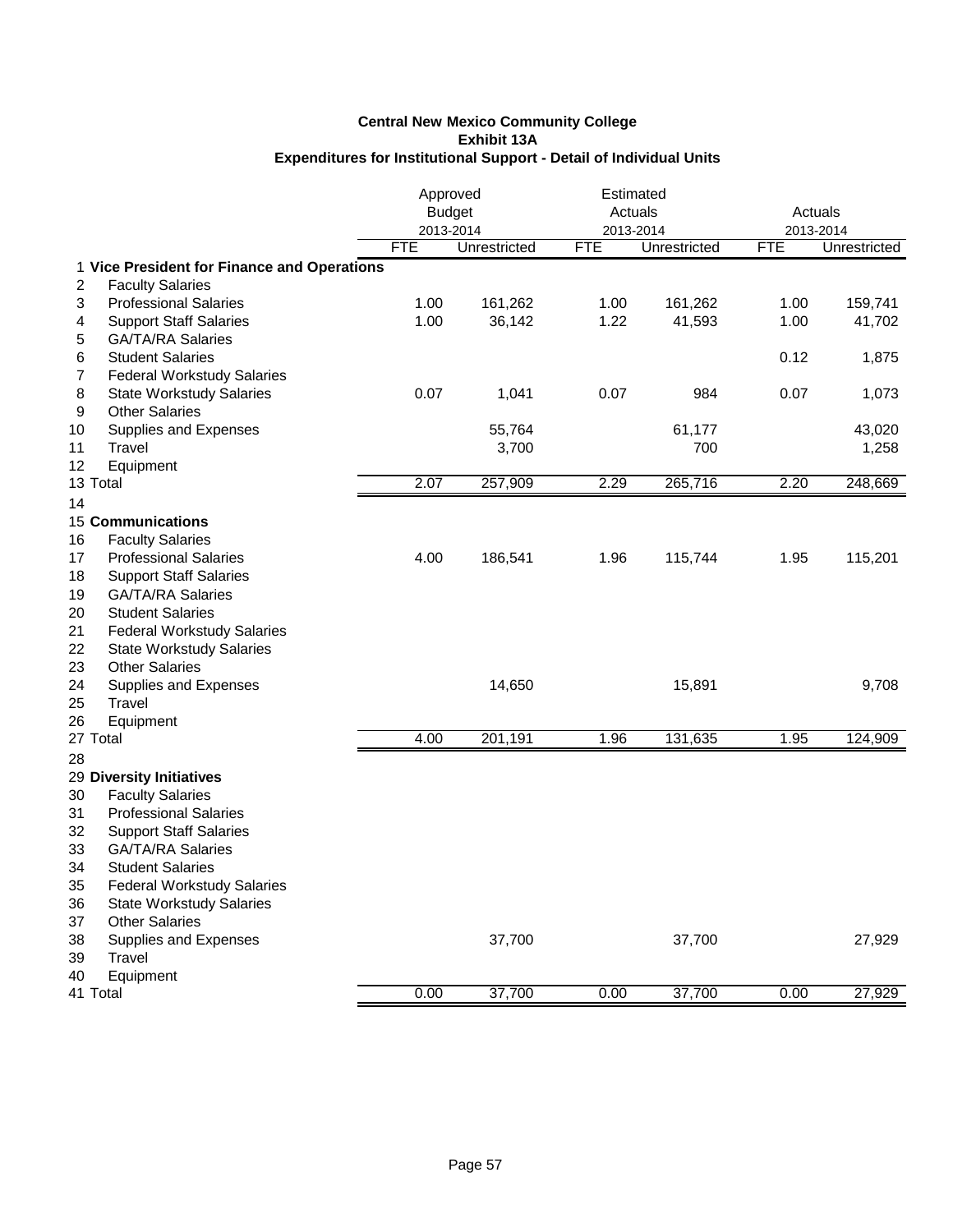|                                                                 | Approved<br><b>Budget</b><br>2013-2014 |              | Estimated<br>Actuals<br>2013-2014 |              | Actuals<br>2013-2014 |              |
|-----------------------------------------------------------------|----------------------------------------|--------------|-----------------------------------|--------------|----------------------|--------------|
|                                                                 | <b>FTE</b>                             | Unrestricted | <b>FTE</b>                        | Unrestricted | <b>FTE</b>           | Unrestricted |
| 1 Internal Audit                                                |                                        |              |                                   |              |                      |              |
| 2<br><b>Faculty Salaries</b>                                    |                                        |              |                                   |              |                      |              |
| 3<br><b>Professional Salaries</b>                               | 3.00                                   | 222,768      | 3.00                              | 222,768      | 3.00                 | 219,027      |
| <b>Support Staff Salaries</b><br>4                              |                                        |              |                                   |              |                      |              |
| <b>GA/TA/RA Salaries</b><br>5                                   |                                        |              |                                   |              |                      |              |
| <b>Student Salaries</b><br>6                                    |                                        |              |                                   |              |                      |              |
| 7<br><b>Federal Workstudy Salaries</b>                          |                                        |              |                                   |              |                      |              |
| 8<br><b>State Workstudy Salaries</b>                            |                                        |              |                                   |              |                      |              |
| <b>Other Salaries</b><br>9                                      |                                        |              |                                   |              |                      |              |
| 10<br>Supplies and Expenses                                     |                                        | 60,771       |                                   | 64,253       |                      | 35,493       |
| Travel<br>11                                                    |                                        | 1,000        |                                   | 800          |                      | 3,009        |
| 12<br>Equipment                                                 |                                        |              |                                   |              |                      |              |
| 13 Total                                                        | 3.00                                   | 284,539      | 3.00                              | 287,821      | 3.00                 | 257,529      |
| 14                                                              |                                        |              |                                   |              |                      |              |
| <b>15 Human Resources</b>                                       |                                        |              |                                   |              |                      |              |
| 16<br><b>Faculty Salaries</b>                                   |                                        |              | 0.03                              | 1,436        | 0.02                 | 935          |
| <b>Professional Salaries</b><br>17                              | 7.38                                   | 416,419      | 11.20                             | 661,500      | 10.93                | 645,768      |
| 18<br><b>Support Staff Salaries</b>                             | 10.33                                  | 320,032      | 4.47                              | 152,015      | 4.99                 | 169,838      |
| 19<br><b>GA/TA/RA Salaries</b><br>20<br><b>Student Salaries</b> |                                        |              |                                   |              |                      |              |
| 21<br><b>Federal Workstudy Salaries</b>                         |                                        |              |                                   |              | 0.34<br>0.04         | 5,167<br>560 |
| 22<br><b>State Workstudy Salaries</b>                           | 0.19                                   | 2,858        | 0.17                              | 2,565        | 0.18                 | 2,726        |
| 23<br><b>Other Salaries</b>                                     |                                        |              |                                   |              |                      |              |
| 24<br>Supplies and Expenses                                     |                                        | 128,226      |                                   | 318,517      |                      | 290,449      |
| 25<br>Travel                                                    |                                        | 200          |                                   | 13,000       |                      | 15,891       |
| 26<br>Equipment                                                 |                                        |              |                                   |              |                      |              |
| 27 Total                                                        | 17.90                                  | 867,735      | 15.86                             | 1,149,033    | 16.50                | 1,131,334    |
| 28                                                              |                                        |              |                                   |              |                      |              |
| 29 Multi-Campus                                                 |                                        |              |                                   |              |                      |              |
| 30<br><b>Faculty Salaries</b>                                   |                                        |              |                                   |              |                      |              |
| 31<br><b>Professional Salaries</b>                              | 1.60                                   | 198,628      | 3.04                              | 179,872      | 3.15                 | 186,020      |
| 32<br><b>Support Staff Salaries</b>                             | 6.00                                   | 215,079      | 4.95                              | 168,500      | 4.89                 | 166,159      |
| 33<br><b>GA/TA/RA Salaries</b>                                  |                                        |              |                                   |              |                      |              |
| 34<br><b>Student Salaries</b>                                   | 0.72                                   | 10,907       | 2.10                              | 31,594       | 1.65                 | 24,857       |
| 35<br><b>Federal Workstudy Salaries</b>                         | 0.03                                   | 379          | 0.10                              | 1,475        | 0.18                 | 2,707        |
| 36<br><b>State Workstudy Salaries</b>                           | 0.11                                   | 1,719        | 0.30                              | 4,522        | 0.33                 | 4,934        |
| 37<br><b>Other Salaries</b>                                     |                                        |              |                                   |              |                      |              |
| 38<br>Supplies and Expenses                                     |                                        | 75,058       |                                   | 251,306      |                      | 218,787      |
| 39<br>Travel                                                    |                                        | 300          |                                   | 1,349        |                      | 2,178        |
| 40<br>Equipment                                                 |                                        |              |                                   |              |                      |              |
| 41 Total                                                        | 8.46                                   | 502,070      | 10.49                             | 638,618      | 10.19                | 605,642      |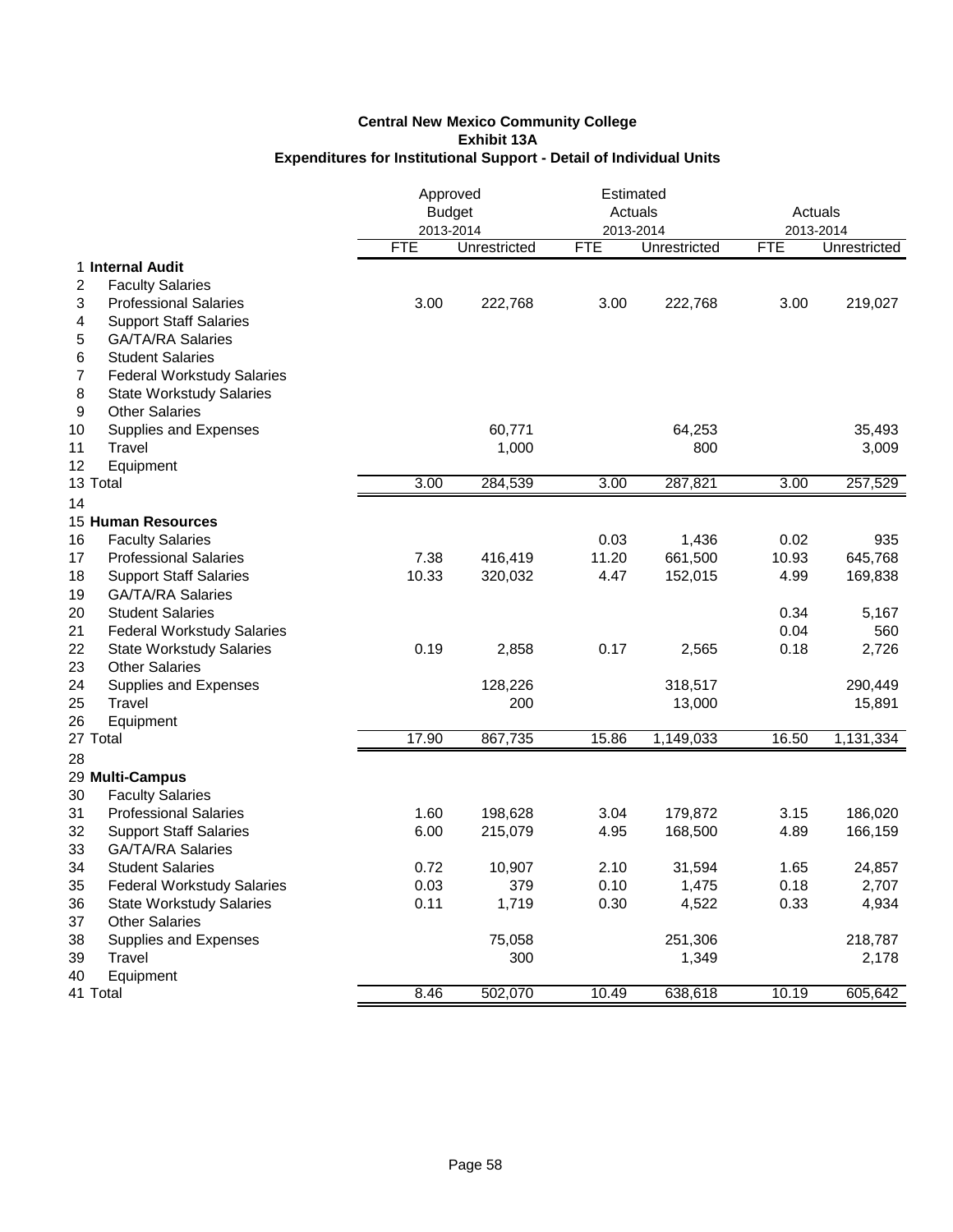|                                             |            | Approved<br><b>Budget</b><br>2013-2014 |            | Estimated<br>Actuals<br>2013-2014 |            | Actuals<br>2013-2014 |  |
|---------------------------------------------|------------|----------------------------------------|------------|-----------------------------------|------------|----------------------|--|
|                                             | <b>FTE</b> | Unrestricted                           | <b>FTE</b> | Unrestricted                      | <b>FTE</b> | Unrestricted         |  |
| 1 JMMC Campus                               |            |                                        |            |                                   |            |                      |  |
| $\overline{2}$<br><b>Faculty Salaries</b>   |            |                                        |            |                                   |            |                      |  |
| <b>Professional Salaries</b><br>3           |            |                                        |            |                                   |            |                      |  |
| <b>Support Staff Salaries</b><br>4          |            |                                        |            |                                   |            |                      |  |
| <b>GA/TA/RA Salaries</b><br>5               |            |                                        |            |                                   |            |                      |  |
| <b>Student Salaries</b><br>6                | 1.33       | 20,052                                 | 1.51       | 22,748                            | 1.24       | 18,680               |  |
| <b>Federal Workstudy Salaries</b><br>7      | 0.03       | 437                                    | 0.37       | 5,642                             | 0.30       | 4,486                |  |
| 8<br><b>State Workstudy Salaries</b>        | 0.47       | 7,148                                  | 0.31       | 4,738                             | 0.35       | 5,260                |  |
| <b>Other Salaries</b><br>9                  |            |                                        |            |                                   |            |                      |  |
| 10<br>Supplies and Expenses<br>11<br>Travel |            | 42,481                                 |            | 12,937                            |            | 14,661               |  |
| 12                                          |            |                                        |            |                                   |            |                      |  |
| Equipment<br>13 Total                       | 1.83       | 70,118                                 | 2.20       | 46,065                            | 1.89       | 43,087               |  |
|                                             |            |                                        |            |                                   |            |                      |  |
| 14<br>15 Labor Relations Board              |            |                                        |            |                                   |            |                      |  |
| 16<br><b>Faculty Salaries</b>               |            |                                        |            |                                   |            |                      |  |
| <b>Professional Salaries</b><br>17          |            |                                        |            |                                   |            |                      |  |
| 18<br><b>Support Staff Salaries</b>         |            |                                        |            |                                   |            |                      |  |
| 19<br><b>GA/TA/RA Salaries</b>              |            |                                        |            |                                   |            |                      |  |
| 20<br><b>Student Salaries</b>               |            |                                        |            |                                   |            |                      |  |
| 21<br><b>Federal Workstudy Salaries</b>     |            |                                        |            |                                   |            |                      |  |
| 22<br><b>State Workstudy Salaries</b>       |            |                                        |            |                                   |            |                      |  |
| 23<br><b>Other Salaries</b>                 |            |                                        |            |                                   |            |                      |  |
| 24<br>Supplies and Expenses                 |            | 15,000                                 |            | 11,520                            |            | 0                    |  |
| 25<br>Travel                                |            |                                        |            | 480                               |            | 744                  |  |
| 26<br>Equipment                             |            |                                        |            |                                   |            |                      |  |
| 27 Total                                    | 0.00       | 15,000                                 | 0.00       | 12,000                            | 0.00       | 744                  |  |
| 28                                          |            |                                        |            |                                   |            |                      |  |
| 29 Institutional Support                    |            |                                        |            |                                   |            |                      |  |
| <b>Faculty Salaries</b><br>30               |            |                                        |            |                                   |            |                      |  |
| 31<br><b>Professional Salaries</b>          |            |                                        |            |                                   |            |                      |  |
| 32<br><b>Support Staff Salaries</b>         |            |                                        |            |                                   |            |                      |  |
| <b>GA/TA/RA Salaries</b><br>33              |            |                                        |            |                                   |            |                      |  |
| 34<br><b>Student Salaries</b>               |            |                                        |            |                                   |            |                      |  |
| 35<br><b>Federal Workstudy Salaries</b>     |            |                                        |            |                                   |            |                      |  |
| 36<br><b>State Workstudy Salaries</b>       |            |                                        |            |                                   |            |                      |  |
| 37<br><b>Other Salaries</b>                 | 3.40       | 80,000                                 |            |                                   | 0.00       |                      |  |
| 38<br>Supplies and Expenses<br>39<br>Travel |            | 277,000                                |            | 127,086                           |            | 83,016               |  |
| 40<br>Equipment                             |            |                                        |            |                                   |            |                      |  |
| 41 Total                                    | 3.40       | 357,000                                | 0.00       | 127,086                           | 0.00       | 83,016               |  |
|                                             |            |                                        |            |                                   |            |                      |  |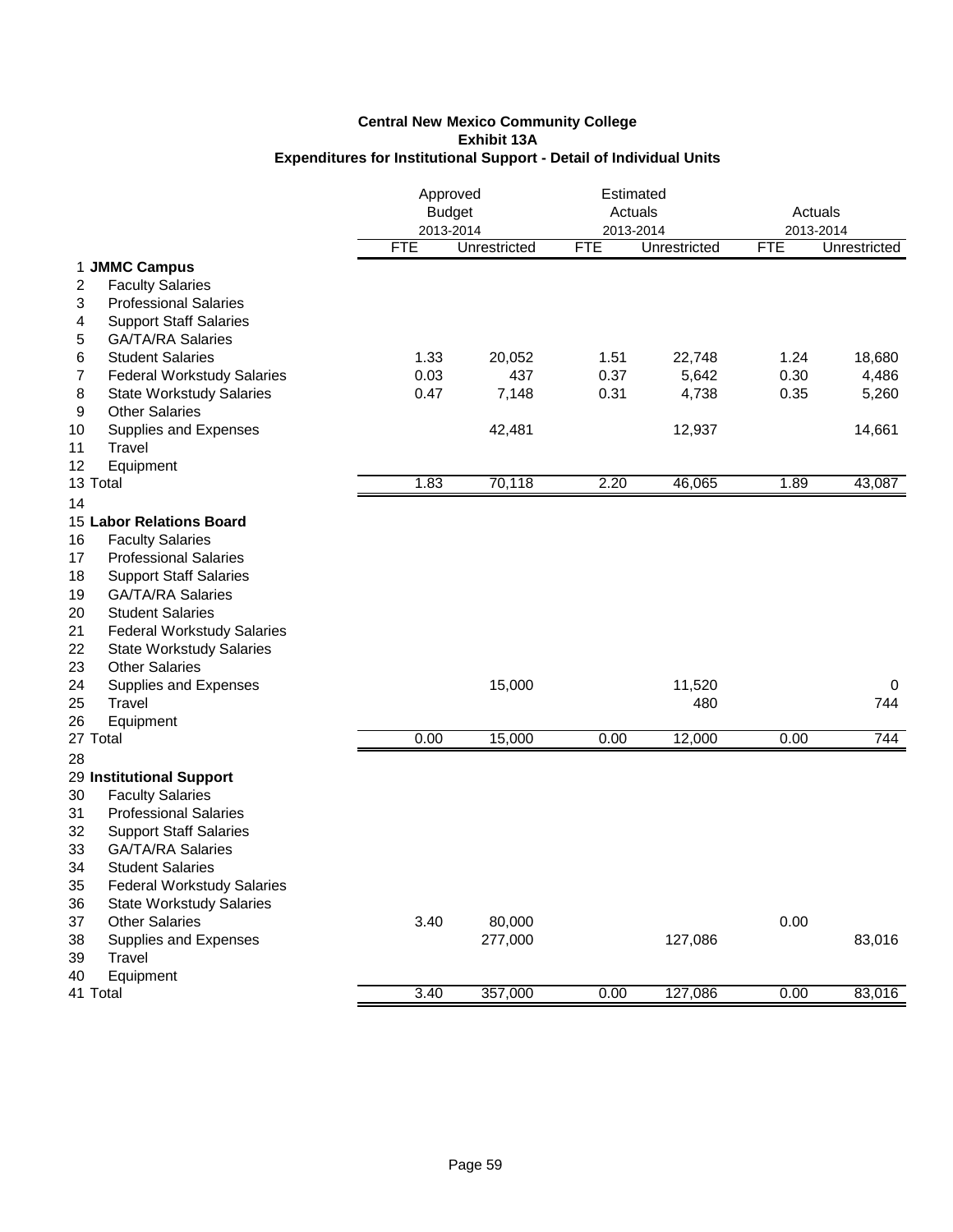| Unrestricted<br><b>FTE</b><br>Unrestricted<br><b>FTE</b><br><b>FTE</b><br>1 Westside Site and Rio Rancho Sites<br>2<br><b>Faculty Salaries</b><br><b>Professional Salaries</b><br>3<br><b>Support Staff Salaries</b><br>4<br><b>GA/TA/RA Salaries</b><br>5<br><b>Student Salaries</b><br>1.01<br>6<br>15,252<br>2.08<br>31,411<br>1.41<br>7<br>0.15<br><b>Federal Workstudy Salaries</b><br>0.26<br>0.45<br>6,824<br>8<br><b>State Workstudy Salaries</b><br>3,966<br>0.43<br>6,420<br>9<br><b>Other Salaries</b><br>10<br>Supplies and Expenses<br>72,806<br>47,828<br>41,144<br>11<br>Travel<br>480<br>256<br>12<br>Equipment<br>1.27<br>86,139<br>71,742<br>92,024<br>2.51<br>2.01<br>13 Total<br>14<br>15 Purchasing<br>16<br><b>Faculty Salaries</b><br><b>Professional Salaries</b><br>5.73<br>7.03<br>7.26<br>428,614<br>17<br>323,508<br>415,039<br>2.04<br>1.95<br>18<br><b>Support Staff Salaries</b><br>63,232<br>66,241<br>1.82<br>61,771<br>19<br><b>GA/TA/RA Salaries</b><br>20<br><b>Student Salaries</b><br>0.96<br>14,503<br>2.33<br>35,190<br>0.63<br>9,545<br>21<br>0.04<br><b>Federal Workstudy Salaries</b><br>577<br>22<br>0.07<br>0.12<br>818<br><b>State Workstudy Salaries</b><br>1,038<br>1,882<br>0.05<br>23<br><b>Other Salaries</b><br>24<br>Supplies and Expenses<br>59,256<br>97,992<br>95,973<br>25<br>Travel<br>10,092<br>1,506<br>7,846<br>26<br>Equipment<br>463,043<br>607,390<br>27 Total<br>8.80<br>11.43<br>624,190<br>9.80<br>28<br>29 Campus Security<br><b>Faculty Salaries</b><br>30<br>31<br><b>Professional Salaries</b><br>3.42<br>2.40<br>192,950<br>141,739<br>2.40<br>141,728<br>32<br><b>Support Staff Salaries</b><br>13.61<br>11.92<br>421,602<br>405,429<br>11.90<br>33<br><b>GA/TA/RA Salaries</b><br>34<br><b>Student Salaries</b><br>2.04<br>30,723<br>0.45<br>35<br><b>Federal Workstudy Salaries</b><br>0.16<br>2,453<br>0.15<br>2,210<br>0.07<br>0.19<br>2,814<br>36<br><b>State Workstudy Salaries</b><br>0.11<br>1,722<br>0.14<br>92.65<br>37<br><b>Other Salaries</b><br>2,178,229<br>74.02<br>1,959,550<br>74.98<br>38<br>Supplies and Expenses<br>677,882<br>742,304<br>Travel<br>39<br>1,804<br>2,255<br>40<br>Equipment<br>41 Total<br>110.03<br>3,478,185<br>90.64<br>3,285,481<br>89.94 | Approved<br><b>Budget</b><br>2013-2014 |  | Estimated<br>Actuals<br>2013-2014 | Actuals<br>2013-2014 |              |
|-------------------------------------------------------------------------------------------------------------------------------------------------------------------------------------------------------------------------------------------------------------------------------------------------------------------------------------------------------------------------------------------------------------------------------------------------------------------------------------------------------------------------------------------------------------------------------------------------------------------------------------------------------------------------------------------------------------------------------------------------------------------------------------------------------------------------------------------------------------------------------------------------------------------------------------------------------------------------------------------------------------------------------------------------------------------------------------------------------------------------------------------------------------------------------------------------------------------------------------------------------------------------------------------------------------------------------------------------------------------------------------------------------------------------------------------------------------------------------------------------------------------------------------------------------------------------------------------------------------------------------------------------------------------------------------------------------------------------------------------------------------------------------------------------------------------------------------------------------------------------------------------------------------------------------------------------------------------------------------------------------------------------------------------------------------------------------------------------------------------------------------------------------------------------------------------------------------------------------------------------------------|----------------------------------------|--|-----------------------------------|----------------------|--------------|
|                                                                                                                                                                                                                                                                                                                                                                                                                                                                                                                                                                                                                                                                                                                                                                                                                                                                                                                                                                                                                                                                                                                                                                                                                                                                                                                                                                                                                                                                                                                                                                                                                                                                                                                                                                                                                                                                                                                                                                                                                                                                                                                                                                                                                                                             |                                        |  |                                   |                      | Unrestricted |
|                                                                                                                                                                                                                                                                                                                                                                                                                                                                                                                                                                                                                                                                                                                                                                                                                                                                                                                                                                                                                                                                                                                                                                                                                                                                                                                                                                                                                                                                                                                                                                                                                                                                                                                                                                                                                                                                                                                                                                                                                                                                                                                                                                                                                                                             |                                        |  |                                   |                      |              |
|                                                                                                                                                                                                                                                                                                                                                                                                                                                                                                                                                                                                                                                                                                                                                                                                                                                                                                                                                                                                                                                                                                                                                                                                                                                                                                                                                                                                                                                                                                                                                                                                                                                                                                                                                                                                                                                                                                                                                                                                                                                                                                                                                                                                                                                             |                                        |  |                                   |                      |              |
|                                                                                                                                                                                                                                                                                                                                                                                                                                                                                                                                                                                                                                                                                                                                                                                                                                                                                                                                                                                                                                                                                                                                                                                                                                                                                                                                                                                                                                                                                                                                                                                                                                                                                                                                                                                                                                                                                                                                                                                                                                                                                                                                                                                                                                                             |                                        |  |                                   |                      |              |
|                                                                                                                                                                                                                                                                                                                                                                                                                                                                                                                                                                                                                                                                                                                                                                                                                                                                                                                                                                                                                                                                                                                                                                                                                                                                                                                                                                                                                                                                                                                                                                                                                                                                                                                                                                                                                                                                                                                                                                                                                                                                                                                                                                                                                                                             |                                        |  |                                   |                      |              |
|                                                                                                                                                                                                                                                                                                                                                                                                                                                                                                                                                                                                                                                                                                                                                                                                                                                                                                                                                                                                                                                                                                                                                                                                                                                                                                                                                                                                                                                                                                                                                                                                                                                                                                                                                                                                                                                                                                                                                                                                                                                                                                                                                                                                                                                             |                                        |  |                                   |                      |              |
|                                                                                                                                                                                                                                                                                                                                                                                                                                                                                                                                                                                                                                                                                                                                                                                                                                                                                                                                                                                                                                                                                                                                                                                                                                                                                                                                                                                                                                                                                                                                                                                                                                                                                                                                                                                                                                                                                                                                                                                                                                                                                                                                                                                                                                                             |                                        |  |                                   |                      | 21,328       |
|                                                                                                                                                                                                                                                                                                                                                                                                                                                                                                                                                                                                                                                                                                                                                                                                                                                                                                                                                                                                                                                                                                                                                                                                                                                                                                                                                                                                                                                                                                                                                                                                                                                                                                                                                                                                                                                                                                                                                                                                                                                                                                                                                                                                                                                             |                                        |  |                                   |                      | 2,190        |
|                                                                                                                                                                                                                                                                                                                                                                                                                                                                                                                                                                                                                                                                                                                                                                                                                                                                                                                                                                                                                                                                                                                                                                                                                                                                                                                                                                                                                                                                                                                                                                                                                                                                                                                                                                                                                                                                                                                                                                                                                                                                                                                                                                                                                                                             |                                        |  |                                   |                      |              |
|                                                                                                                                                                                                                                                                                                                                                                                                                                                                                                                                                                                                                                                                                                                                                                                                                                                                                                                                                                                                                                                                                                                                                                                                                                                                                                                                                                                                                                                                                                                                                                                                                                                                                                                                                                                                                                                                                                                                                                                                                                                                                                                                                                                                                                                             |                                        |  |                                   |                      |              |
|                                                                                                                                                                                                                                                                                                                                                                                                                                                                                                                                                                                                                                                                                                                                                                                                                                                                                                                                                                                                                                                                                                                                                                                                                                                                                                                                                                                                                                                                                                                                                                                                                                                                                                                                                                                                                                                                                                                                                                                                                                                                                                                                                                                                                                                             |                                        |  |                                   |                      |              |
|                                                                                                                                                                                                                                                                                                                                                                                                                                                                                                                                                                                                                                                                                                                                                                                                                                                                                                                                                                                                                                                                                                                                                                                                                                                                                                                                                                                                                                                                                                                                                                                                                                                                                                                                                                                                                                                                                                                                                                                                                                                                                                                                                                                                                                                             |                                        |  |                                   |                      |              |
|                                                                                                                                                                                                                                                                                                                                                                                                                                                                                                                                                                                                                                                                                                                                                                                                                                                                                                                                                                                                                                                                                                                                                                                                                                                                                                                                                                                                                                                                                                                                                                                                                                                                                                                                                                                                                                                                                                                                                                                                                                                                                                                                                                                                                                                             |                                        |  |                                   |                      |              |
|                                                                                                                                                                                                                                                                                                                                                                                                                                                                                                                                                                                                                                                                                                                                                                                                                                                                                                                                                                                                                                                                                                                                                                                                                                                                                                                                                                                                                                                                                                                                                                                                                                                                                                                                                                                                                                                                                                                                                                                                                                                                                                                                                                                                                                                             |                                        |  |                                   |                      |              |
|                                                                                                                                                                                                                                                                                                                                                                                                                                                                                                                                                                                                                                                                                                                                                                                                                                                                                                                                                                                                                                                                                                                                                                                                                                                                                                                                                                                                                                                                                                                                                                                                                                                                                                                                                                                                                                                                                                                                                                                                                                                                                                                                                                                                                                                             |                                        |  |                                   |                      |              |
|                                                                                                                                                                                                                                                                                                                                                                                                                                                                                                                                                                                                                                                                                                                                                                                                                                                                                                                                                                                                                                                                                                                                                                                                                                                                                                                                                                                                                                                                                                                                                                                                                                                                                                                                                                                                                                                                                                                                                                                                                                                                                                                                                                                                                                                             |                                        |  |                                   |                      |              |
|                                                                                                                                                                                                                                                                                                                                                                                                                                                                                                                                                                                                                                                                                                                                                                                                                                                                                                                                                                                                                                                                                                                                                                                                                                                                                                                                                                                                                                                                                                                                                                                                                                                                                                                                                                                                                                                                                                                                                                                                                                                                                                                                                                                                                                                             |                                        |  |                                   |                      |              |
|                                                                                                                                                                                                                                                                                                                                                                                                                                                                                                                                                                                                                                                                                                                                                                                                                                                                                                                                                                                                                                                                                                                                                                                                                                                                                                                                                                                                                                                                                                                                                                                                                                                                                                                                                                                                                                                                                                                                                                                                                                                                                                                                                                                                                                                             |                                        |  |                                   |                      |              |
|                                                                                                                                                                                                                                                                                                                                                                                                                                                                                                                                                                                                                                                                                                                                                                                                                                                                                                                                                                                                                                                                                                                                                                                                                                                                                                                                                                                                                                                                                                                                                                                                                                                                                                                                                                                                                                                                                                                                                                                                                                                                                                                                                                                                                                                             |                                        |  |                                   |                      |              |
|                                                                                                                                                                                                                                                                                                                                                                                                                                                                                                                                                                                                                                                                                                                                                                                                                                                                                                                                                                                                                                                                                                                                                                                                                                                                                                                                                                                                                                                                                                                                                                                                                                                                                                                                                                                                                                                                                                                                                                                                                                                                                                                                                                                                                                                             |                                        |  |                                   |                      |              |
|                                                                                                                                                                                                                                                                                                                                                                                                                                                                                                                                                                                                                                                                                                                                                                                                                                                                                                                                                                                                                                                                                                                                                                                                                                                                                                                                                                                                                                                                                                                                                                                                                                                                                                                                                                                                                                                                                                                                                                                                                                                                                                                                                                                                                                                             |                                        |  |                                   |                      |              |
|                                                                                                                                                                                                                                                                                                                                                                                                                                                                                                                                                                                                                                                                                                                                                                                                                                                                                                                                                                                                                                                                                                                                                                                                                                                                                                                                                                                                                                                                                                                                                                                                                                                                                                                                                                                                                                                                                                                                                                                                                                                                                                                                                                                                                                                             |                                        |  |                                   |                      |              |
|                                                                                                                                                                                                                                                                                                                                                                                                                                                                                                                                                                                                                                                                                                                                                                                                                                                                                                                                                                                                                                                                                                                                                                                                                                                                                                                                                                                                                                                                                                                                                                                                                                                                                                                                                                                                                                                                                                                                                                                                                                                                                                                                                                                                                                                             |                                        |  |                                   |                      |              |
|                                                                                                                                                                                                                                                                                                                                                                                                                                                                                                                                                                                                                                                                                                                                                                                                                                                                                                                                                                                                                                                                                                                                                                                                                                                                                                                                                                                                                                                                                                                                                                                                                                                                                                                                                                                                                                                                                                                                                                                                                                                                                                                                                                                                                                                             |                                        |  |                                   |                      |              |
|                                                                                                                                                                                                                                                                                                                                                                                                                                                                                                                                                                                                                                                                                                                                                                                                                                                                                                                                                                                                                                                                                                                                                                                                                                                                                                                                                                                                                                                                                                                                                                                                                                                                                                                                                                                                                                                                                                                                                                                                                                                                                                                                                                                                                                                             |                                        |  |                                   |                      |              |
|                                                                                                                                                                                                                                                                                                                                                                                                                                                                                                                                                                                                                                                                                                                                                                                                                                                                                                                                                                                                                                                                                                                                                                                                                                                                                                                                                                                                                                                                                                                                                                                                                                                                                                                                                                                                                                                                                                                                                                                                                                                                                                                                                                                                                                                             |                                        |  |                                   |                      |              |
|                                                                                                                                                                                                                                                                                                                                                                                                                                                                                                                                                                                                                                                                                                                                                                                                                                                                                                                                                                                                                                                                                                                                                                                                                                                                                                                                                                                                                                                                                                                                                                                                                                                                                                                                                                                                                                                                                                                                                                                                                                                                                                                                                                                                                                                             |                                        |  |                                   |                      |              |
|                                                                                                                                                                                                                                                                                                                                                                                                                                                                                                                                                                                                                                                                                                                                                                                                                                                                                                                                                                                                                                                                                                                                                                                                                                                                                                                                                                                                                                                                                                                                                                                                                                                                                                                                                                                                                                                                                                                                                                                                                                                                                                                                                                                                                                                             |                                        |  |                                   |                      |              |
|                                                                                                                                                                                                                                                                                                                                                                                                                                                                                                                                                                                                                                                                                                                                                                                                                                                                                                                                                                                                                                                                                                                                                                                                                                                                                                                                                                                                                                                                                                                                                                                                                                                                                                                                                                                                                                                                                                                                                                                                                                                                                                                                                                                                                                                             |                                        |  |                                   |                      |              |
|                                                                                                                                                                                                                                                                                                                                                                                                                                                                                                                                                                                                                                                                                                                                                                                                                                                                                                                                                                                                                                                                                                                                                                                                                                                                                                                                                                                                                                                                                                                                                                                                                                                                                                                                                                                                                                                                                                                                                                                                                                                                                                                                                                                                                                                             |                                        |  |                                   |                      |              |
|                                                                                                                                                                                                                                                                                                                                                                                                                                                                                                                                                                                                                                                                                                                                                                                                                                                                                                                                                                                                                                                                                                                                                                                                                                                                                                                                                                                                                                                                                                                                                                                                                                                                                                                                                                                                                                                                                                                                                                                                                                                                                                                                                                                                                                                             |                                        |  |                                   |                      |              |
|                                                                                                                                                                                                                                                                                                                                                                                                                                                                                                                                                                                                                                                                                                                                                                                                                                                                                                                                                                                                                                                                                                                                                                                                                                                                                                                                                                                                                                                                                                                                                                                                                                                                                                                                                                                                                                                                                                                                                                                                                                                                                                                                                                                                                                                             |                                        |  |                                   |                      | 404,580      |
|                                                                                                                                                                                                                                                                                                                                                                                                                                                                                                                                                                                                                                                                                                                                                                                                                                                                                                                                                                                                                                                                                                                                                                                                                                                                                                                                                                                                                                                                                                                                                                                                                                                                                                                                                                                                                                                                                                                                                                                                                                                                                                                                                                                                                                                             |                                        |  |                                   |                      |              |
|                                                                                                                                                                                                                                                                                                                                                                                                                                                                                                                                                                                                                                                                                                                                                                                                                                                                                                                                                                                                                                                                                                                                                                                                                                                                                                                                                                                                                                                                                                                                                                                                                                                                                                                                                                                                                                                                                                                                                                                                                                                                                                                                                                                                                                                             |                                        |  |                                   |                      | 6,853        |
|                                                                                                                                                                                                                                                                                                                                                                                                                                                                                                                                                                                                                                                                                                                                                                                                                                                                                                                                                                                                                                                                                                                                                                                                                                                                                                                                                                                                                                                                                                                                                                                                                                                                                                                                                                                                                                                                                                                                                                                                                                                                                                                                                                                                                                                             |                                        |  |                                   |                      | 1,099        |
|                                                                                                                                                                                                                                                                                                                                                                                                                                                                                                                                                                                                                                                                                                                                                                                                                                                                                                                                                                                                                                                                                                                                                                                                                                                                                                                                                                                                                                                                                                                                                                                                                                                                                                                                                                                                                                                                                                                                                                                                                                                                                                                                                                                                                                                             |                                        |  |                                   |                      | 2,088        |
|                                                                                                                                                                                                                                                                                                                                                                                                                                                                                                                                                                                                                                                                                                                                                                                                                                                                                                                                                                                                                                                                                                                                                                                                                                                                                                                                                                                                                                                                                                                                                                                                                                                                                                                                                                                                                                                                                                                                                                                                                                                                                                                                                                                                                                                             |                                        |  |                                   |                      | 1,985,119    |
|                                                                                                                                                                                                                                                                                                                                                                                                                                                                                                                                                                                                                                                                                                                                                                                                                                                                                                                                                                                                                                                                                                                                                                                                                                                                                                                                                                                                                                                                                                                                                                                                                                                                                                                                                                                                                                                                                                                                                                                                                                                                                                                                                                                                                                                             |                                        |  |                                   |                      | 589,959      |
|                                                                                                                                                                                                                                                                                                                                                                                                                                                                                                                                                                                                                                                                                                                                                                                                                                                                                                                                                                                                                                                                                                                                                                                                                                                                                                                                                                                                                                                                                                                                                                                                                                                                                                                                                                                                                                                                                                                                                                                                                                                                                                                                                                                                                                                             |                                        |  |                                   |                      |              |
|                                                                                                                                                                                                                                                                                                                                                                                                                                                                                                                                                                                                                                                                                                                                                                                                                                                                                                                                                                                                                                                                                                                                                                                                                                                                                                                                                                                                                                                                                                                                                                                                                                                                                                                                                                                                                                                                                                                                                                                                                                                                                                                                                                                                                                                             |                                        |  |                                   |                      |              |
|                                                                                                                                                                                                                                                                                                                                                                                                                                                                                                                                                                                                                                                                                                                                                                                                                                                                                                                                                                                                                                                                                                                                                                                                                                                                                                                                                                                                                                                                                                                                                                                                                                                                                                                                                                                                                                                                                                                                                                                                                                                                                                                                                                                                                                                             |                                        |  |                                   |                      | 3,131,426    |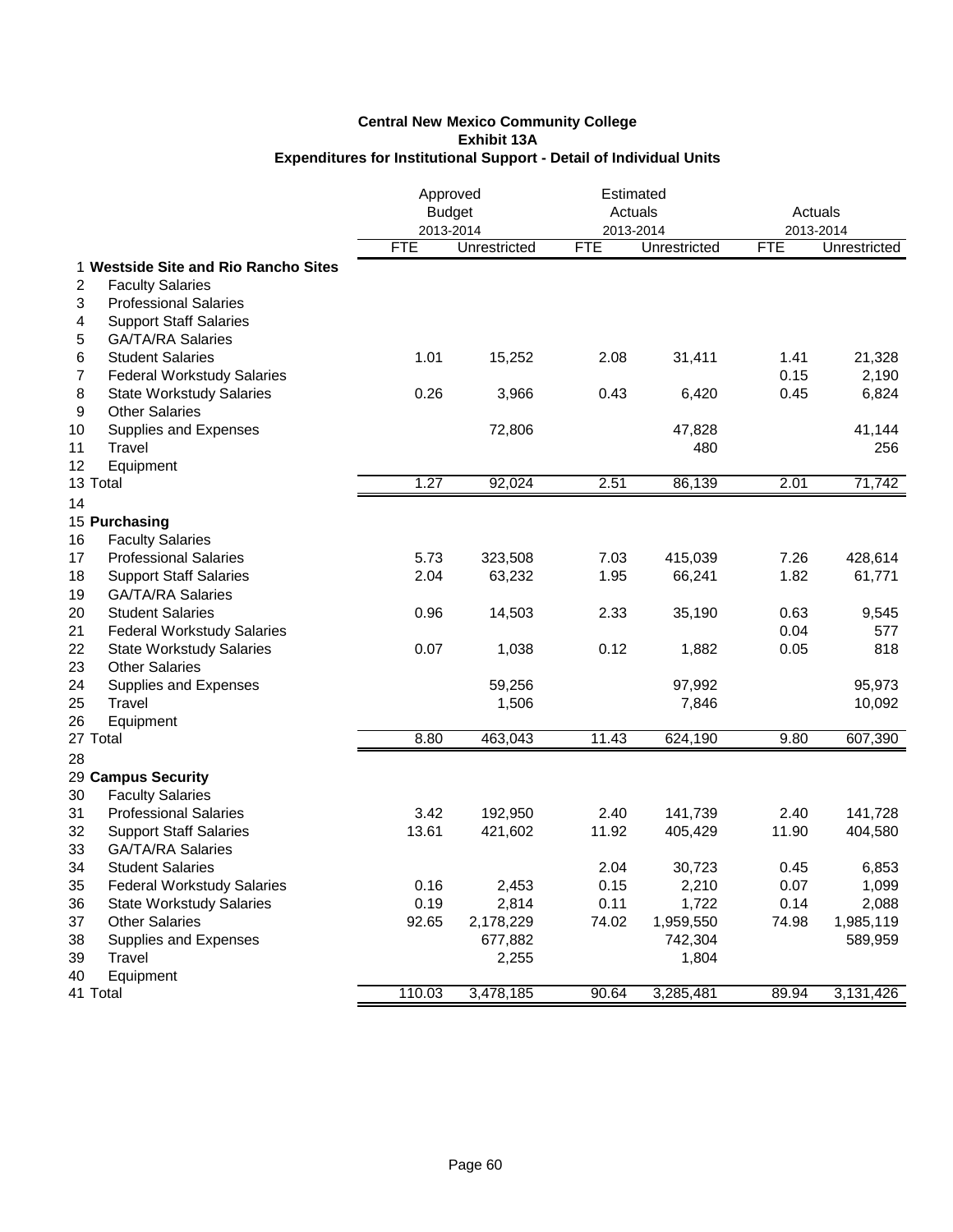|                                           | Approved<br><b>Budget</b> |              | Estimated<br>Actuals |              | Actuals    |              |
|-------------------------------------------|---------------------------|--------------|----------------------|--------------|------------|--------------|
|                                           |                           | 2013-2014    | 2013-2014            |              |            | 2013-2014    |
|                                           | <b>FTE</b>                | Unrestricted | <b>FTE</b>           | Unrestricted | <b>FTE</b> | Unrestricted |
| 1 Campus Safety                           |                           |              |                      |              |            |              |
| $\overline{c}$<br><b>Faculty Salaries</b> |                           |              |                      |              |            |              |
| <b>Professional Salaries</b><br>3         | 1.39                      | 78,331       | 0.66                 | 38,909       | 0.68       | 40,027       |
| <b>Support Staff Salaries</b><br>4        | 1.03                      | 31,904       | 0.94                 | 32,060       | 0.69       | 23,334       |
| <b>GA/TA/RA Salaries</b><br>5             |                           |              |                      |              |            |              |
| <b>Student Salaries</b><br>6              |                           |              |                      |              |            |              |
| 7<br><b>Federal Workstudy Salaries</b>    |                           |              |                      |              |            |              |
| 8<br><b>State Workstudy Salaries</b>      |                           |              |                      |              |            |              |
| 9<br><b>Other Salaries</b>                |                           | 54,751       | 1.46                 | 38,649       | 1.48       | 39,095       |
| 10<br>Supplies and Expenses               |                           | 104,141      |                      | 119,078      |            | 113,541      |
| 11<br>Travel                              |                           | 1,124        |                      | 2,476        |            | 1,577        |
| 12<br>Equipment                           |                           |              |                      |              |            |              |
| 13 Total                                  | 2.42                      | 270,251      | 3.06                 | 231,172      | 2.84       | 217,574      |
| 14                                        |                           |              |                      |              |            |              |
| 15 Telecommunications                     |                           |              |                      |              |            |              |
| 16<br><b>Faculty Salaries</b>             |                           |              |                      |              |            |              |
| <b>Professional Salaries</b><br>17        | 1.90                      | 107,344      | 1.94                 | 114,522      | 1.99       | 117,650      |
| 18<br><b>Support Staff Salaries</b>       | 2.43                      | 75,287       | 1.81                 | 61,652       | 1.79       | 61,004       |
| 19<br><b>GA/TA/RA Salaries</b>            |                           |              |                      |              |            |              |
| 20<br><b>Student Salaries</b>             |                           |              |                      |              |            |              |
| 21<br><b>Federal Workstudy Salaries</b>   |                           |              |                      |              |            |              |
| 22<br><b>State Workstudy Salaries</b>     |                           |              |                      |              |            |              |
| 23<br><b>Other Salaries</b>               |                           |              |                      |              |            |              |
| 24<br>Supplies and Expenses               |                           | 77,024       |                      | 74,761       |            | 60,324       |
| 25<br>Travel                              |                           | 1,205        |                      | 964          |            |              |
| 26<br>Equipment                           |                           |              |                      |              |            |              |
| 27 Total                                  | 4.33                      | 260,860      | 3.75                 | 251,899      | 3.79       | 238,978      |
| 28                                        |                           |              |                      |              |            |              |
| 29 Marketing                              |                           |              |                      |              |            |              |
| 30<br><b>Faculty Salaries</b>             |                           |              |                      |              |            |              |
| 31<br><b>Professional Salaries</b>        | 4.61                      | 259,992      | 5.25                 | 309,918      | 5.00       | 295,655      |
| 32<br><b>Support Staff Salaries</b>       | 2.41                      | 74,686       | 1.18                 | 40,048       | 1.14       | 38,647       |
| <b>GA/TA/RA Salaries</b><br>33            |                           |              |                      |              |            |              |
| 34<br><b>Student Salaries</b>             | 1.23                      | 18,493       | 2.62                 | 39,439       | 1.50       | 22,631       |
| 35<br><b>Federal Workstudy Salaries</b>   | 0.03                      | 477          | 0.03                 | 493          | 0.06       | 840          |
| 36<br><b>State Workstudy Salaries</b>     | 0.21                      | 3,123        | 0.17                 | 2,528        | 0.20       | 2,946        |
| 37<br><b>Other Salaries</b>               |                           |              |                      |              |            |              |
| 38<br>Supplies and Expenses               |                           | 388,101      |                      | 391,037      |            | 368,854      |
| 39<br>Travel                              |                           | 980          |                      | 1,589        |            | 3,971        |
| 40<br>Equipment                           |                           |              |                      | 8,400        |            | 8,199        |
| 41 Total                                  | 8.48                      | 745,852      | 9.24                 | 793,452      | 7.89       | 741,743      |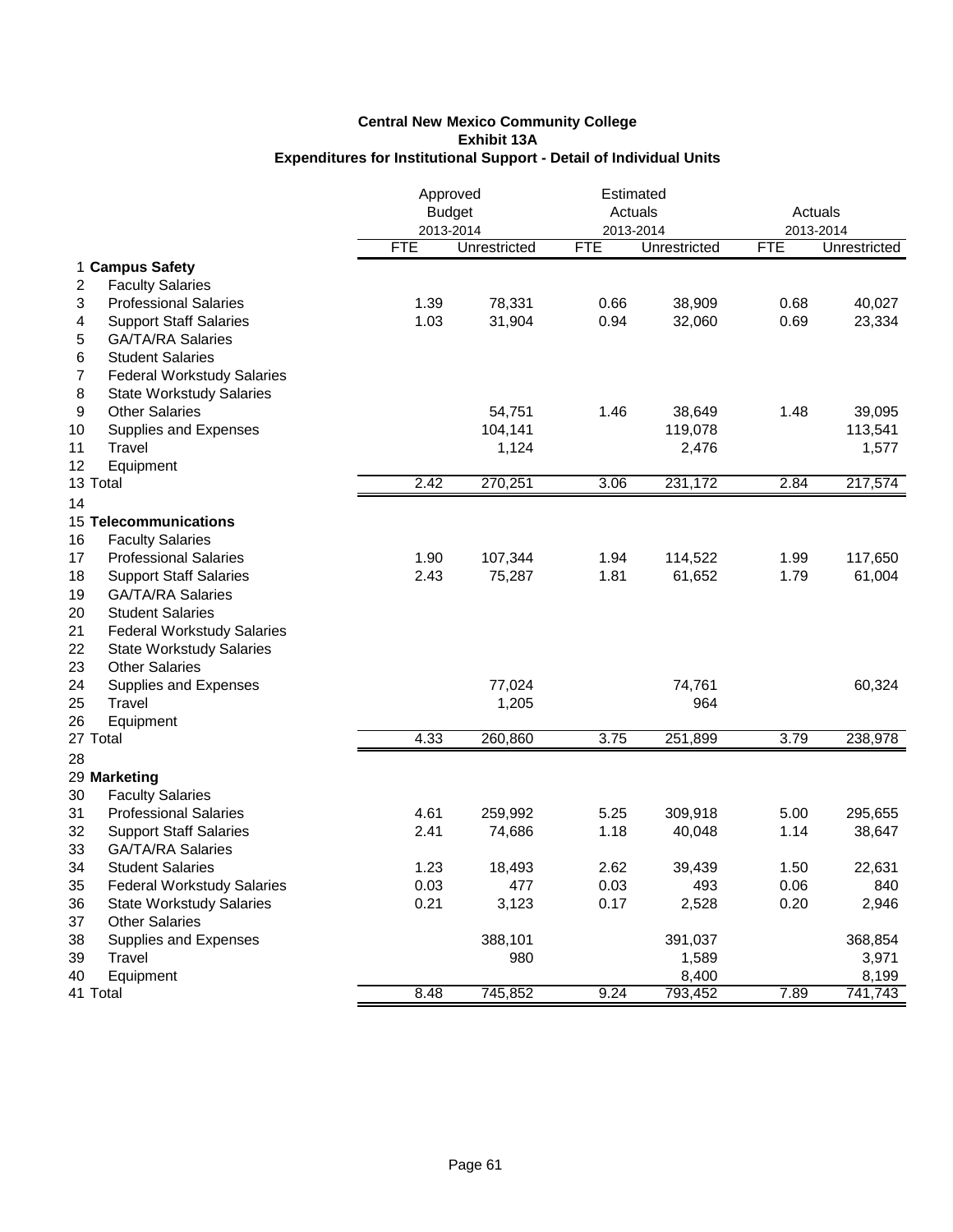|                                                                | Approved<br><b>Budget</b> |              | Estimated<br>Actuals |              | Actuals    |              |
|----------------------------------------------------------------|---------------------------|--------------|----------------------|--------------|------------|--------------|
|                                                                |                           | 2013-2014    | 2013-2014            |              |            | 2013-2014    |
|                                                                | <b>FTE</b>                | Unrestricted | <b>FTE</b>           | Unrestricted | <b>FTE</b> | Unrestricted |
| 1 Warehouse                                                    |                           |              |                      |              |            |              |
| 2<br><b>Faculty Salaries</b>                                   |                           |              |                      |              |            |              |
| 3<br><b>Professional Salaries</b>                              | 0.39                      | 22,206       | 0.44                 | 25,897       | 0.45       | 26,389       |
| <b>Support Staff Salaries</b><br>4                             | 4.94                      | 153,012      | 4.52                 | 153,904      | 4.57       | 155,268      |
| <b>GA/TA/RA Salaries</b><br>5                                  |                           |              |                      |              |            |              |
| <b>Student Salaries</b><br>6                                   |                           |              |                      |              | 0.39       | 5,844        |
| 7<br><b>Federal Workstudy Salaries</b>                         |                           |              |                      |              | 0.03       | 508          |
| 8<br><b>State Workstudy Salaries</b>                           | 0.27                      | 3,997        | 0.18                 | 2,662        | 0.19       | 2,874        |
| <b>Other Salaries</b><br>9                                     |                           |              |                      |              |            |              |
| 10<br>Supplies and Expenses                                    |                           | 31,829       |                      | 44,961       |            | 41,646       |
| 11<br>Travel                                                   |                           |              |                      |              |            |              |
| 12<br>Equipment                                                |                           |              |                      |              |            |              |
| 13 Total                                                       | 5.60                      | 211,044      | 5.14                 | 227,424      | 5.62       | 232,529      |
| 14                                                             |                           |              |                      |              |            |              |
| 15 Employee Training                                           |                           |              |                      |              |            |              |
| 16<br><b>Faculty Salaries</b>                                  | 0.14                      | 8,160        | 0.13                 | 7,239        | 0.16       | 8,765        |
| <b>Professional Salaries</b><br>17                             | 0.87                      | 49,012       | 1.49                 | 88,157       | 1.45       | 85,774       |
| 18<br><b>Support Staff Salaries</b>                            | 0.91                      | 28,134       | 0.94                 | 31,905       | 0.92       | 31,143       |
| 19<br><b>GA/TA/RA Salaries</b>                                 |                           |              |                      |              |            |              |
| 20<br><b>Student Salaries</b>                                  |                           |              |                      |              |            |              |
| 21<br><b>Federal Workstudy Salaries</b>                        |                           |              |                      |              |            |              |
| 22<br><b>State Workstudy Salaries</b><br><b>Other Salaries</b> |                           |              |                      |              |            |              |
| 23<br>24                                                       |                           | 32,807       |                      | 71,589       |            | 66,740       |
| Supplies and Expenses<br>25<br>Travel                          |                           | 2,250        |                      | 4,338        |            | 1,888        |
| 26<br>Equipment                                                |                           |              |                      |              |            |              |
| 27 Total                                                       | 1.92                      | 120,363      | 2.56                 | 203,228      | 2.52       | 194,310      |
| 28                                                             |                           |              |                      |              |            |              |
| 29 Records Retention                                           |                           |              |                      |              |            |              |
| 30<br><b>Faculty Salaries</b>                                  |                           |              |                      |              |            |              |
| 31<br><b>Professional Salaries</b>                             | 1.00                      | 56,583       | 0.96                 | 56,584       | 0.97       | 57,283       |
| 32<br><b>Support Staff Salaries</b>                            | 2.31                      | 71,496       | 2.28                 | 77,579       | 2.29       | 77,989       |
| <b>GA/TA/RA Salaries</b><br>33                                 |                           |              |                      |              |            |              |
| 34<br><b>Student Salaries</b>                                  |                           |              |                      |              | 0.27       | 4,124        |
| 35<br><b>Federal Workstudy Salaries</b>                        |                           |              |                      |              | 0.02       | 254          |
| 36<br><b>State Workstudy Salaries</b>                          | 0.12                      | 1,863        | 0.14                 | 2,058        | 0.15       | 2,219        |
| 37<br><b>Other Salaries</b>                                    |                           |              |                      |              |            |              |
| 38<br>Supplies and Expenses                                    |                           | 24,090       |                      | 79,997       |            | 73,895       |
| 39<br>Travel                                                   |                           |              |                      |              |            |              |
| 40<br>Equipment                                                |                           |              |                      | 5,830        |            | 5,830        |
| 41 Total                                                       | 3.43                      | 154,032      | 3.38                 | 222,048      | 3.70       | 221,594      |
|                                                                |                           |              |                      |              |            |              |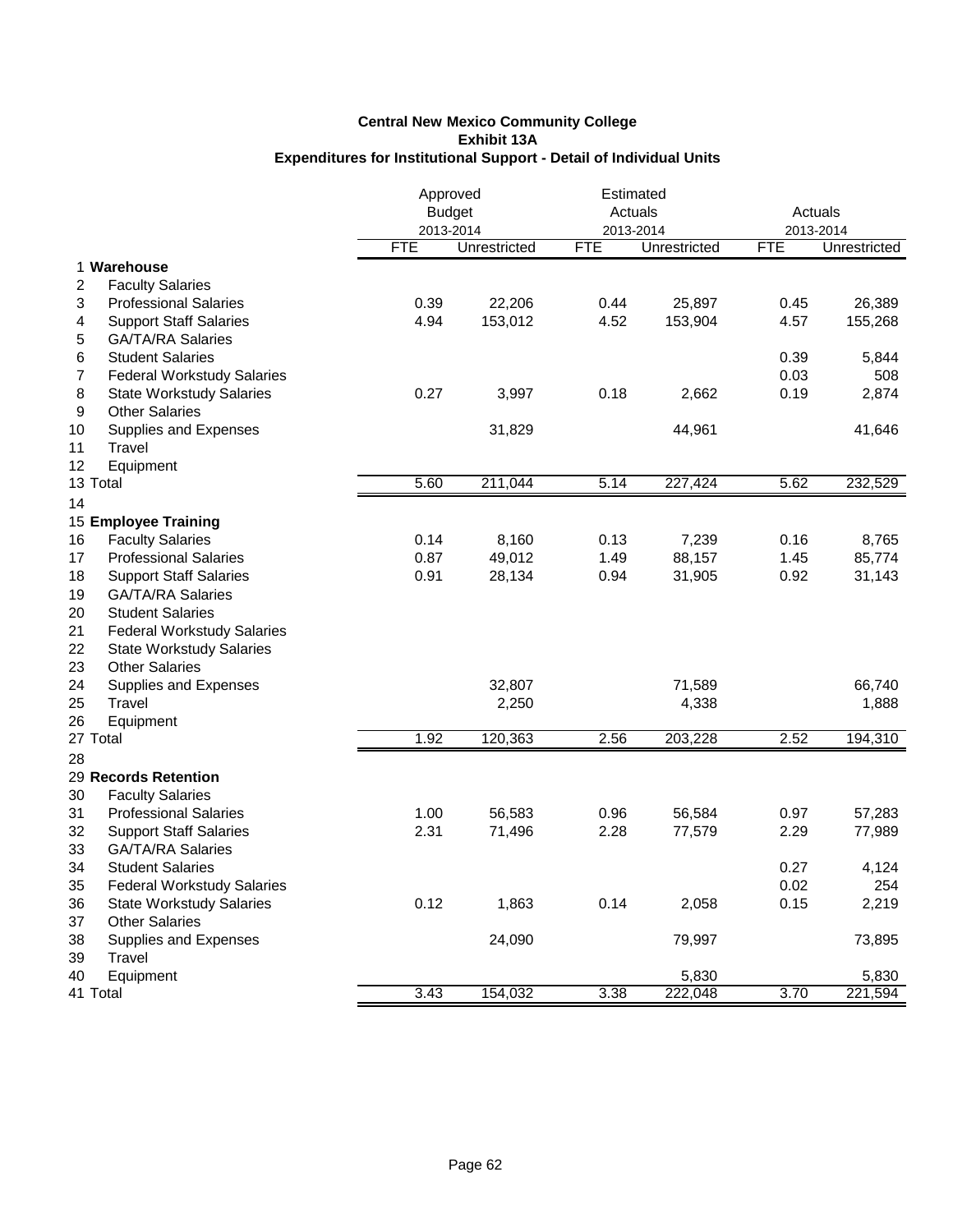|                                                                                                      | Approved<br><b>Budget</b><br>2013-2014 |              | Estimated<br>Actuals<br>2013-2014 |              | Actuals<br>2013-2014 |              |
|------------------------------------------------------------------------------------------------------|----------------------------------------|--------------|-----------------------------------|--------------|----------------------|--------------|
|                                                                                                      | FTE                                    | Unrestricted | <b>FTE</b>                        | Unrestricted | <b>FTE</b>           | Unrestricted |
| 1 Governing Board/Bond Election<br>2<br><b>Faculty Salaries</b><br><b>Professional Salaries</b><br>3 |                                        |              |                                   |              |                      |              |
| <b>Support Staff Salaries</b><br>4                                                                   |                                        |              |                                   |              |                      |              |
| <b>GA/TA/RA Salaries</b><br>5                                                                        |                                        |              |                                   |              |                      |              |
| <b>Student Salaries</b><br>6                                                                         |                                        |              |                                   |              |                      |              |
| <b>Federal Workstudy Salaries</b><br>7<br><b>State Workstudy Salaries</b>                            |                                        |              |                                   |              |                      |              |
| 8<br><b>Other Salaries</b><br>9                                                                      |                                        |              |                                   |              |                      |              |
| Supplies and Expenses<br>10                                                                          |                                        | 300,000      |                                   | 150,000      |                      |              |
| Travel<br>11                                                                                         |                                        |              |                                   |              |                      |              |
| 12<br>Equipment                                                                                      |                                        |              |                                   |              |                      |              |
| 13 Total                                                                                             | 0.00                                   | 300,000      | 0.00                              | 150,000      | 0.00                 | 0            |
| 14                                                                                                   |                                        |              |                                   |              |                      |              |
| 15 Planning & Institutional Effectiveness                                                            |                                        |              |                                   |              |                      |              |
| <b>Faculty Salaries</b><br>16                                                                        | 0.67                                   | 38,556       | 0.10                              | 5,859        | 0.12                 | 6,740        |
| 17<br><b>Professional Salaries</b>                                                                   | 7.00                                   | 454,235      | 6.34                              | 374,799      | 6.20                 | 366,483      |
| 18<br><b>Support Staff Salaries</b><br>19<br><b>GA/TA/RA Salaries</b>                                | 1.00                                   | 28,134       | 1.24                              | 42,174       | 1.02                 | 34,743       |
| <b>Student Salaries</b><br>20                                                                        |                                        |              |                                   |              | 0.04                 | 645          |
| 21<br><b>Federal Workstudy Salaries</b>                                                              |                                        |              |                                   |              | 0.01                 | 221          |
| 22<br><b>State Workstudy Salaries</b>                                                                | 0.06                                   | 899          | 0.04                              | 548          | 0.03                 | 521          |
| 23<br><b>Other Salaries</b>                                                                          |                                        |              |                                   |              |                      |              |
| 24<br>Supplies and Expenses                                                                          |                                        | 133,240      |                                   | 152,868      |                      | 163,985      |
| 25<br>Travel                                                                                         |                                        | 7,500        |                                   | 7,500        |                      | 13,621       |
| 26<br>Equipment                                                                                      |                                        |              |                                   |              |                      |              |
| 27 Total                                                                                             | 8.73                                   | 662,564      | 7.73                              | 583,748      | 7.44                 | 586,959      |
| 28                                                                                                   |                                        |              |                                   |              |                      |              |
| 29 South Valley Campus                                                                               |                                        |              |                                   |              |                      |              |
| 30<br><b>Faculty Salaries</b><br>31<br><b>Professional Salaries</b>                                  |                                        |              |                                   |              |                      |              |
| 32<br><b>Support Staff Salaries</b>                                                                  |                                        |              |                                   |              |                      |              |
| 33<br><b>GA/TA/RA Salaries</b>                                                                       |                                        |              |                                   |              |                      |              |
| 34<br><b>Student Salaries</b>                                                                        |                                        |              |                                   |              | 0.45                 | 6,727        |
| <b>Federal Workstudy Salaries</b><br>35                                                              |                                        |              | 0.17                              | 2,618        | 0.06                 | 837          |
| 36<br><b>State Workstudy Salaries</b>                                                                | 0.20                                   | 3,064        | 0.12                              | 1,758        | 0.14                 | 2,059        |
| 37<br><b>Other Salaries</b>                                                                          |                                        |              |                                   |              |                      |              |
| 38<br>Supplies and Expenses                                                                          |                                        | 59,079       |                                   | 18,537       |                      | 16,303       |
| 39<br>Travel                                                                                         |                                        |              |                                   | 500          |                      | 745          |
| 40<br>Equipment                                                                                      |                                        |              |                                   |              |                      |              |
| 41 Total                                                                                             | 0.20                                   | 62,143       | 0.29                              | 23,413       | 0.64                 | 26,671       |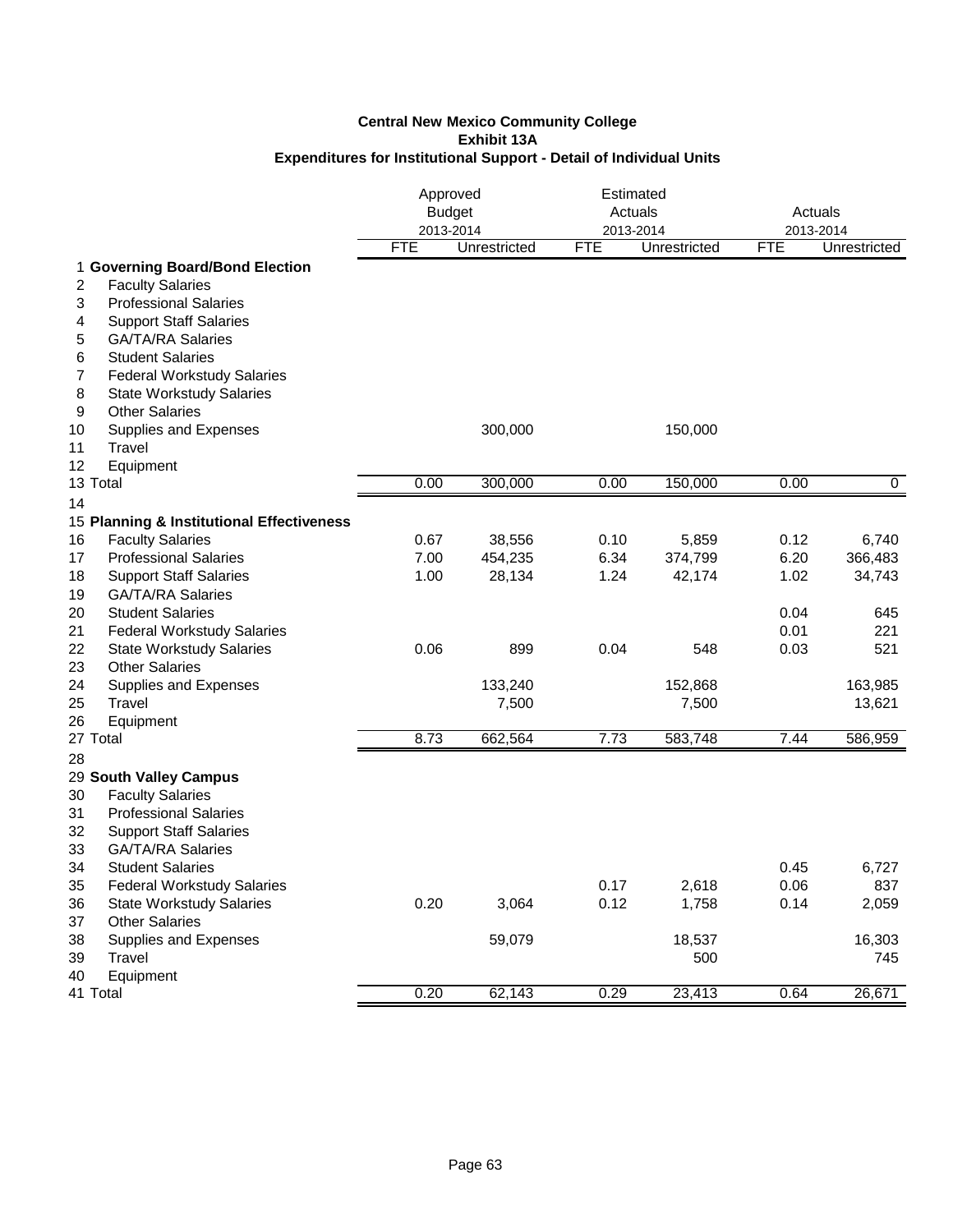|                                                                        |            | Approved<br><b>Budget</b><br>2013-2014 |            | Estimated<br>Actuals<br>2013-2014 |              | Actuals<br>2013-2014 |  |
|------------------------------------------------------------------------|------------|----------------------------------------|------------|-----------------------------------|--------------|----------------------|--|
|                                                                        | <b>FTE</b> | Unrestricted                           | <b>FTE</b> | Unrestricted                      | <b>FTE</b>   | Unrestricted         |  |
| 1 Ingenuity-Support                                                    |            |                                        |            |                                   |              |                      |  |
| <b>Faculty Salaries</b><br>2                                           |            |                                        |            |                                   |              |                      |  |
| <b>Professional Salaries</b><br>3                                      |            |                                        |            |                                   |              |                      |  |
| <b>Support Staff Salaries</b><br>4                                     |            |                                        |            |                                   |              |                      |  |
| <b>GA/TA/RA Salaries</b><br>5                                          |            |                                        |            |                                   |              |                      |  |
| <b>Student Salaries</b><br>6<br>7<br><b>Federal Workstudy Salaries</b> |            |                                        |            |                                   |              |                      |  |
| 8<br><b>State Workstudy Salaries</b>                                   |            |                                        |            |                                   |              |                      |  |
| <b>Other Salaries</b><br>9                                             |            |                                        |            |                                   |              |                      |  |
| 10<br>Supplies and Expenses                                            |            |                                        |            |                                   |              | 401,080              |  |
| Travel<br>11                                                           |            |                                        |            |                                   |              |                      |  |
| 12<br>Equipment                                                        |            |                                        |            |                                   |              |                      |  |
| 13 Total                                                               | 0.00       | 0                                      | 0.00       | 0                                 | 0.00         | 401,080              |  |
| 14                                                                     |            |                                        |            |                                   |              |                      |  |
| 15 Development Office                                                  |            |                                        |            |                                   |              |                      |  |
| <b>Faculty Salaries</b><br>16                                          |            |                                        |            |                                   |              |                      |  |
| <b>Professional Salaries</b><br>17                                     | 4.32       | 243,780                                | 4.26       | 251,663                           | 3.99         | 235,628              |  |
| 18<br><b>Support Staff Salaries</b>                                    | 4.09       | 126,569                                | 3.57       | 121,423                           | 3.19         | 108,368              |  |
| <b>GA/TA/RA Salaries</b><br>19                                         |            |                                        |            |                                   |              |                      |  |
| 20<br><b>Student Salaries</b>                                          | 0.84       | 12,711                                 | 0.81       | 12,211                            | 0.15<br>0.03 | 2,322                |  |
| 21<br><b>Federal Workstudy Salaries</b><br>22                          | 0.17       |                                        | 0.18       |                                   | 0.19         | 481                  |  |
| <b>State Workstudy Salaries</b><br><b>Other Salaries</b><br>23         |            | 2,542                                  |            | 2,747                             |              | 2,849                |  |
| 24<br>Supplies and Expenses                                            |            | 97,138                                 |            | 173,104                           |              | 180,751              |  |
| 25<br>Travel                                                           |            | 488                                    |            | 640                               |              | 161                  |  |
| 26<br>Equipment                                                        |            |                                        |            |                                   |              |                      |  |
| 27 Total                                                               | 9.42       | 483,228                                | 8.82       | 561,788                           | 7.55         | 530,560              |  |
| 28                                                                     |            |                                        |            |                                   |              |                      |  |
| 29 Employee Assistance Program                                         |            |                                        |            |                                   |              |                      |  |
| 30<br><b>Faculty Salaries</b>                                          |            |                                        |            |                                   |              |                      |  |
| 31<br><b>Professional Salaries</b>                                     |            |                                        |            |                                   |              |                      |  |
| <b>Support Staff Salaries</b><br>32                                    |            |                                        |            |                                   |              |                      |  |
| <b>GA/TA/RA Salaries</b><br>33                                         |            |                                        |            |                                   |              |                      |  |
| 34<br><b>Student Salaries</b>                                          |            |                                        |            |                                   |              |                      |  |
| <b>Federal Workstudy Salaries</b><br>35<br>36                          |            |                                        |            |                                   |              |                      |  |
| <b>State Workstudy Salaries</b><br>37<br><b>Other Salaries</b>         |            |                                        |            |                                   |              |                      |  |
| 38<br>Supplies and Expenses                                            |            | 46,327                                 |            | 50,000                            |              | 45,120               |  |
| Travel<br>39                                                           |            |                                        |            |                                   |              |                      |  |
| 40<br>Equipment                                                        |            |                                        |            |                                   |              |                      |  |
| 41 Total                                                               | 0.00       | 46,327                                 | 0.00       | 50,000                            | 0.00         | 45,120               |  |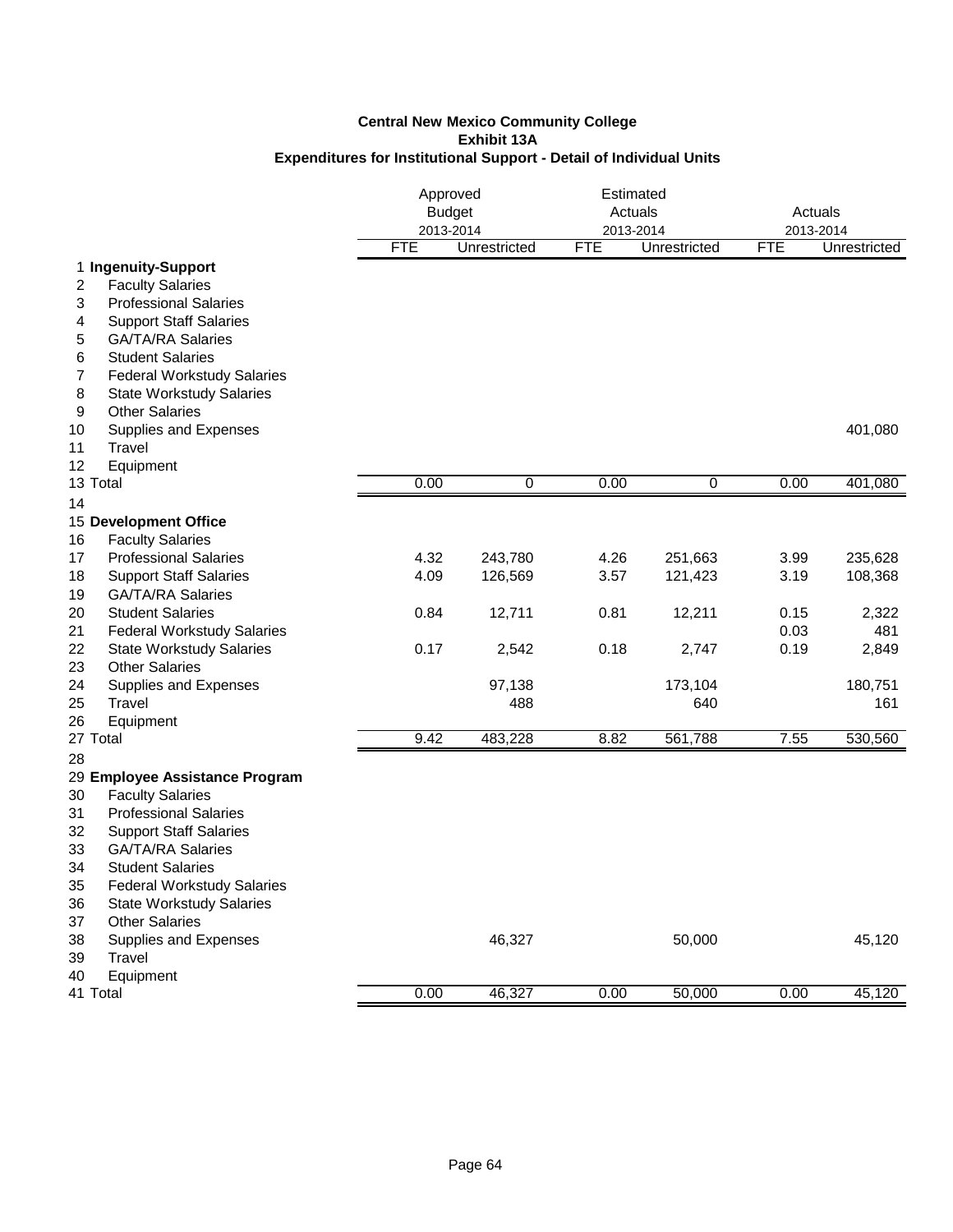|                                                                   | Approved<br><b>Budget</b><br>2013-2014 |                 |            | Estimated<br>Actuals<br>2013-2014 |            | Actuals<br>2013-2014 |  |
|-------------------------------------------------------------------|----------------------------------------|-----------------|------------|-----------------------------------|------------|----------------------|--|
|                                                                   | <b>FTE</b>                             | Unrestricted    | <b>FTE</b> | Unrestricted                      | <b>FTE</b> | Unrestricted         |  |
| <b>Professional Fees</b>                                          |                                        |                 |            |                                   |            |                      |  |
| <b>Faculty Salaries</b><br>1                                      |                                        |                 |            |                                   |            |                      |  |
| 2<br><b>Professional Salaries</b>                                 |                                        |                 |            |                                   |            |                      |  |
| <b>Support Staff Salaries</b><br>3                                |                                        |                 |            |                                   |            |                      |  |
| <b>GA/TA/RA Salaries</b><br>4                                     |                                        |                 |            |                                   |            |                      |  |
| <b>Student Salaries</b><br>5<br><b>Federal Workstudy Salaries</b> |                                        |                 |            |                                   |            |                      |  |
| 6<br>7<br><b>State Workstudy Salaries</b>                         |                                        |                 |            |                                   |            |                      |  |
| <b>Other Salaries</b><br>8                                        |                                        |                 |            |                                   |            |                      |  |
| 9<br>Supplies and Expenses                                        |                                        | 2,100,500       |            | 2,161,090                         |            | 1,560,172            |  |
| Travel<br>10                                                      |                                        |                 |            |                                   |            |                      |  |
| 11<br>Equipment                                                   |                                        |                 |            |                                   |            |                      |  |
| 12 Total                                                          | 0.00                                   | 2,100,500       | 0.00       | 2,161,090                         | 0.00       | 1,560,172            |  |
| 13                                                                |                                        |                 |            |                                   |            |                      |  |
| 14 Pepsi Support                                                  |                                        |                 |            |                                   |            |                      |  |
| 15<br><b>Faculty Salaries</b>                                     |                                        |                 |            |                                   |            |                      |  |
| 16<br><b>Professional Salaries</b>                                |                                        |                 |            |                                   |            |                      |  |
| 17<br><b>Support Staff Salaries</b>                               |                                        |                 |            |                                   |            |                      |  |
| <b>GA/TA/RA Salaries</b><br>18                                    |                                        |                 |            |                                   |            |                      |  |
| 19<br><b>Student Salaries</b>                                     |                                        |                 |            |                                   |            |                      |  |
| 20<br><b>Federal Workstudy Salaries</b>                           |                                        |                 |            |                                   |            |                      |  |
| 21<br><b>State Workstudy Salaries</b>                             |                                        |                 |            |                                   |            |                      |  |
| 22<br><b>Other Salaries</b><br>23                                 |                                        |                 |            |                                   |            |                      |  |
| Supplies and Expenses<br>24<br>Travel                             |                                        | 25,000          |            | 30,000                            |            | 15,895<br>943        |  |
| 25<br>Equipment                                                   |                                        |                 |            |                                   |            |                      |  |
| 26 Total                                                          | 0.00                                   | 25,000          | 0.00       | 30,000                            | 0.00       | 16,838               |  |
| 27                                                                |                                        |                 |            |                                   |            |                      |  |
| 28 Total Unrestricted Institutional Support                       |                                        |                 |            |                                   |            |                      |  |
| 29<br><b>Faculty Salaries</b>                                     | 0.82                                   | 46,716          | 0.26       | 14,534                            | 0.32       | 18,168               |  |
| 30<br><b>Professional Salaries</b>                                | 79.52                                  | 5,234,617       | 79.62      | 5,356,685                         | 79.17      | 5,427,842            |  |
| 31<br><b>Support Staff Salaries</b>                               | 82.19                                  | 2,570,096       | 69.42      | 2,369,070                         | 67.61      | 2,321,673            |  |
| <b>GA/TA/RA Salaries</b><br>32                                    |                                        | 0               |            | 0                                 | 0.00       | 0                    |  |
| 33<br><b>Student Salaries</b>                                     | 6.10                                   | 91,918          | 13.84      | 208,747                           | 9.67       | 145,810              |  |
| 34<br><b>Federal Workstudy Salaries</b>                           | 0.34                                   | 5,155           | 0.98       | 14,792                            | 1.17       | 17,679               |  |
| 35<br><b>State Workstudy Salaries</b>                             | 2.60                                   | 39,176          | 2.62       | 39,503                            | 2.78       | 41,996               |  |
| 36<br><b>Other Salaries</b>                                       | 96.05                                  | 2,312,980       | 75.48      | 1,998,450                         | 76.46      | 2,024,377            |  |
| 37<br>Supplies and Expenses                                       |                                        | 6,149,386       |            | 6,682,736                         |            | 5,666,226            |  |
| 38<br>Travel<br>39                                                |                                        | 105,709         |            | 115,590<br>20,440                 |            | 116,399              |  |
| Equipment<br>40 Total                                             | 267.62                                 | 0<br>16,555,753 | 242.22     | 16,820,547                        | 237.20     | 43,048<br>15,823,218 |  |
|                                                                   |                                        |                 |            |                                   |            |                      |  |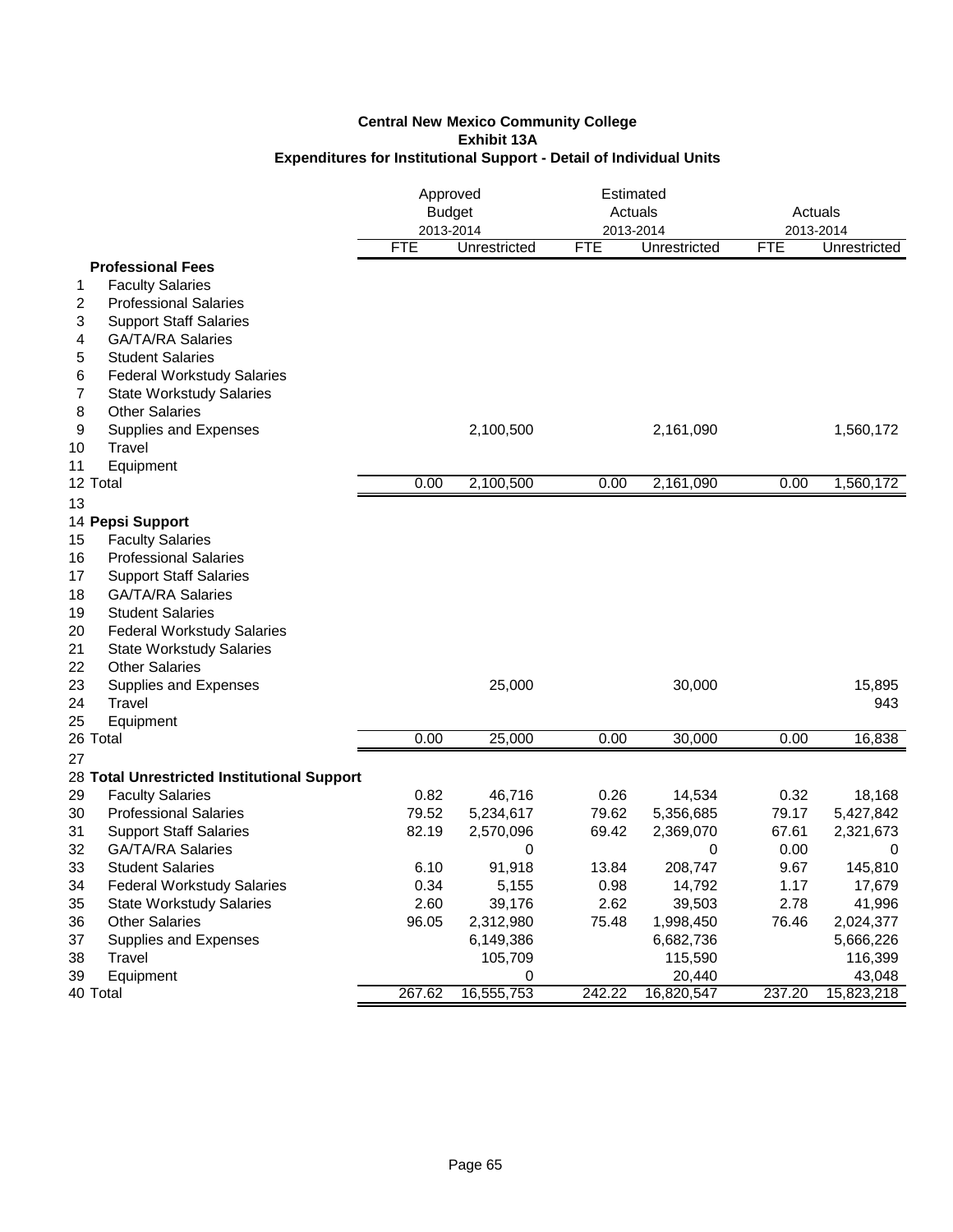|                                                                                                                                                                                                                                                                                                                                                                                                                   |            | Approved<br><b>Budget</b><br>2013-2014 |            | Estimated<br>Actuals<br>2013-2014 |            | Actuals<br>2013-2014 |  |
|-------------------------------------------------------------------------------------------------------------------------------------------------------------------------------------------------------------------------------------------------------------------------------------------------------------------------------------------------------------------------------------------------------------------|------------|----------------------------------------|------------|-----------------------------------|------------|----------------------|--|
|                                                                                                                                                                                                                                                                                                                                                                                                                   | <b>FTE</b> | Restricted                             | <b>FTE</b> | Restricted                        | <b>FTE</b> | Restricted           |  |
| 1 SFCC - Santa Fe Community College<br><b>Faculty Salaries</b><br>2<br><b>Professional Salaries</b><br>3<br><b>Support Staff Salaries</b><br>4<br><b>GA/TA/RA Salaries</b><br>5<br><b>Student Salaries</b><br>6<br>7<br><b>Federal Workstudy Salaries</b>                                                                                                                                                         |            |                                        |            |                                   |            |                      |  |
| 8<br><b>State Workstudy Salaries</b><br><b>Other Salaries</b><br>9<br>10<br>Supplies and Expenses<br>Travel<br>11<br>12<br>Equipment                                                                                                                                                                                                                                                                              |            |                                        |            |                                   |            | 9,162                |  |
| 13 Total<br>14                                                                                                                                                                                                                                                                                                                                                                                                    | 0.00       | 0                                      | 0.00       | 0                                 | 0.00       | 9,162                |  |
| 15 CNM Fnd-Jon Bentley Memorial<br><b>Faculty Salaries</b><br>16<br><b>Professional Salaries</b><br>17<br>18<br><b>Support Staff Salaries</b><br>19<br><b>GA/TA/RA Salaries</b><br>20<br><b>Student Salaries</b><br>21<br><b>Federal Workstudy Salaries</b><br>22<br><b>State Workstudy Salaries</b><br><b>Other Salaries</b><br>23<br>24<br>Supplies and Expenses<br>Travel<br>25<br>26<br>Equipment<br>27 Total | 0.00       | 0                                      | 0.00       | 1,050<br>1,050                    | 0.00       | $\mathbf 0$          |  |
| 28                                                                                                                                                                                                                                                                                                                                                                                                                |            |                                        |            |                                   |            |                      |  |
| 29 CNM Foundation - In-kind<br><b>Faculty Salaries</b><br>30<br><b>Professional Salaries</b><br>31<br><b>Support Staff Salaries</b><br>32<br><b>GA/TA/RA Salaries</b><br>33<br>34<br><b>Student Salaries</b><br>35<br><b>Federal Workstudy Salaries</b><br>36<br><b>State Workstudy Salaries</b><br>37<br><b>Other Salaries</b>                                                                                   |            |                                        |            |                                   |            |                      |  |
| 38<br>Supplies and Expenses<br>39<br>Travel<br>40<br>Equipment                                                                                                                                                                                                                                                                                                                                                    |            | 200,000                                |            | 200,000                           |            | 162,618              |  |
| 41 Total                                                                                                                                                                                                                                                                                                                                                                                                          | 0.00       | 200,000                                | 0.00       | 200,000                           | 0.00       | 162,618              |  |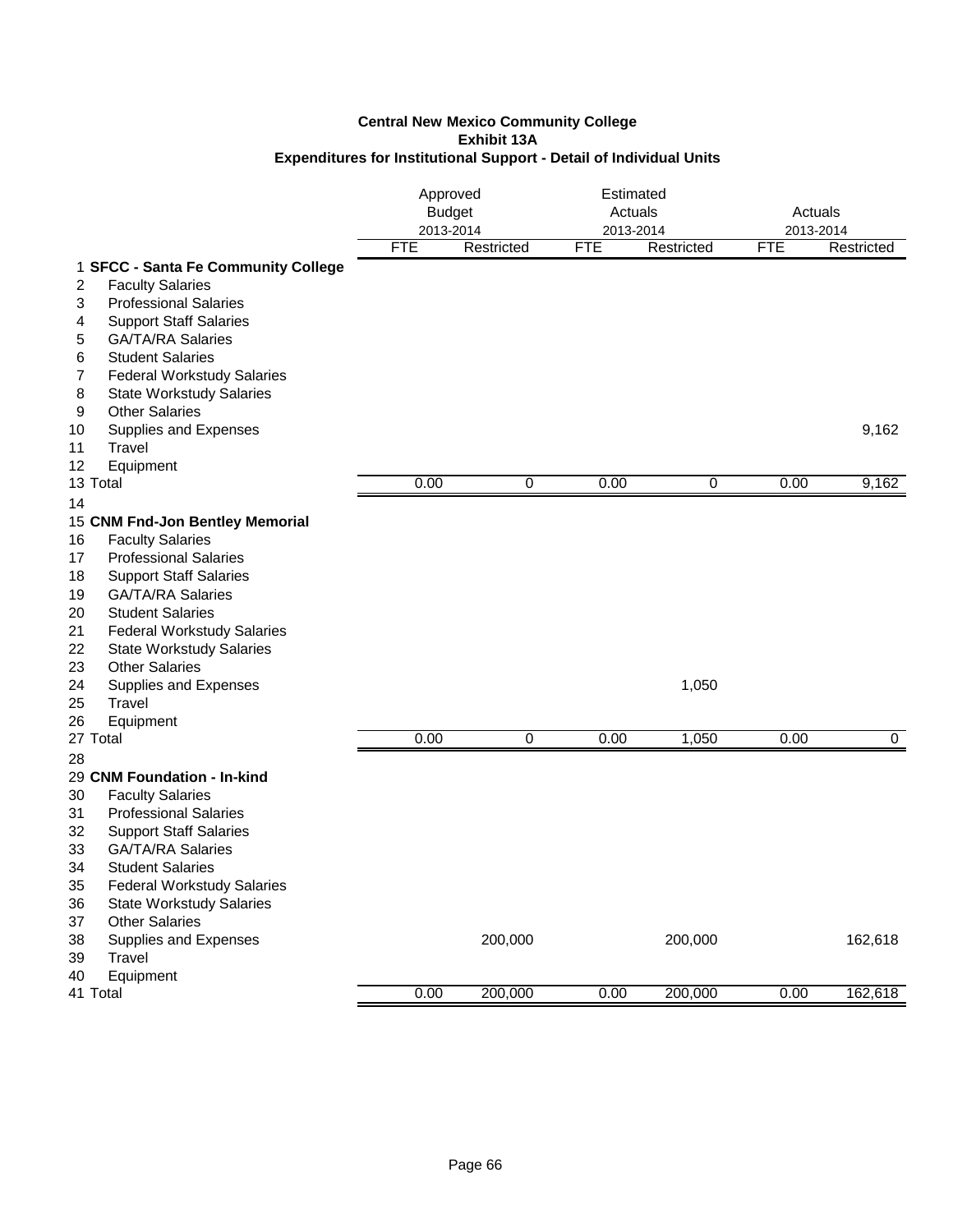|                                                                                                                                                                                                                                                                                                                                             | Approved<br><b>Budget</b><br>2013-2014 |            | Estimated<br>Actuals<br>2013-2014 |            | Actuals<br>2013-2014 |                |
|---------------------------------------------------------------------------------------------------------------------------------------------------------------------------------------------------------------------------------------------------------------------------------------------------------------------------------------------|----------------------------------------|------------|-----------------------------------|------------|----------------------|----------------|
|                                                                                                                                                                                                                                                                                                                                             | <b>FTE</b>                             | Restricted | <b>FTE</b>                        | Restricted | <b>FTE</b>           | Restricted     |
| 1 CNM Fnd- Pres Office Subaward<br><b>Faculty Salaries</b><br>2<br><b>Professional Salaries</b><br>3<br><b>Support Staff Salaries</b><br>4<br><b>GA/TA/RA Salaries</b><br>5<br><b>Student Salaries</b><br>6<br>7<br><b>Federal Workstudy Salaries</b><br>8<br><b>State Workstudy Salaries</b><br><b>Other Salaries</b><br>9                 |                                        |            |                                   |            |                      |                |
| Supplies and Expenses<br>10                                                                                                                                                                                                                                                                                                                 |                                        | 525        |                                   |            |                      |                |
| Travel<br>11<br>12<br>Equipment                                                                                                                                                                                                                                                                                                             |                                        |            |                                   |            |                      |                |
| 13 Total                                                                                                                                                                                                                                                                                                                                    | 0.00                                   | 525        | 0.00                              | 0          | 0.00                 | $\mathbf 0$    |
| 14<br>15<br>16<br>17                                                                                                                                                                                                                                                                                                                        |                                        |            |                                   |            |                      |                |
| 18 CNM Fnd-Making Money Work                                                                                                                                                                                                                                                                                                                |                                        |            |                                   |            |                      |                |
| <b>Faculty Salaries</b><br>19<br><b>Professional Salaries</b><br>20<br>21<br><b>Support Staff Salaries</b><br>22<br><b>GA/TA/RA Salaries</b><br>23<br><b>Student Salaries</b><br>24<br><b>Federal Workstudy Salaries</b><br><b>State Workstudy Salaries</b><br>25<br><b>Other Salaries</b>                                                  |                                        |            |                                   |            |                      |                |
| 26<br>27<br>Supplies and Expenses                                                                                                                                                                                                                                                                                                           |                                        | 41,763     |                                   | 65,325     |                      | 1,471          |
| Travel<br>28                                                                                                                                                                                                                                                                                                                                |                                        | 9,788      |                                   | 6,000      |                      | 4,581          |
| 29<br>Equipment                                                                                                                                                                                                                                                                                                                             |                                        |            |                                   |            |                      |                |
| 30 Total                                                                                                                                                                                                                                                                                                                                    | 0.00                                   | 51,551     | 0.00                              | 71,325     | 0.00                 | 6,052          |
| 31<br>32 Dreamkeepers Travel Mentorship<br><b>Faculty Salaries</b><br>33<br><b>Professional Salaries</b><br>34<br><b>Support Staff Salaries</b><br>35<br>36<br><b>GA/TA/RA Salaries</b><br>37<br><b>Student Salaries</b><br><b>Federal Workstudy Salaries</b><br>38<br>39<br><b>State Workstudy Salaries</b><br><b>Other Salaries</b><br>40 |                                        |            |                                   |            |                      |                |
| Supplies and Expenses<br>41<br>Travel<br>42<br>43<br>Equipment<br>44 Total                                                                                                                                                                                                                                                                  | 0.00                                   | 625<br>625 | 0.00                              | 0          | 0.00                 | $\overline{0}$ |
|                                                                                                                                                                                                                                                                                                                                             |                                        |            |                                   |            |                      |                |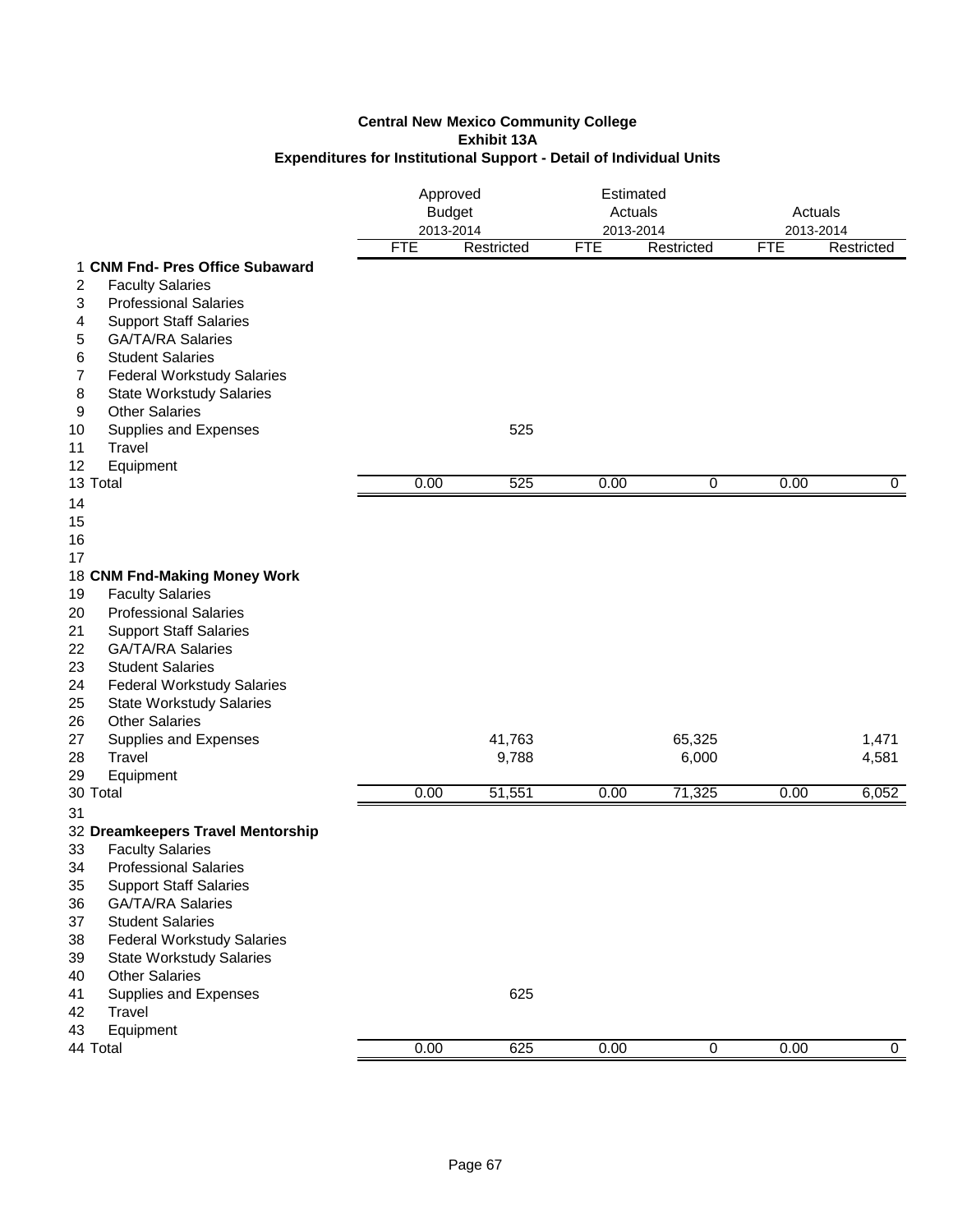|          |                                          | Approved<br><b>Budget</b> |            | Estimated<br>Actuals |            | Actuals    |            |
|----------|------------------------------------------|---------------------------|------------|----------------------|------------|------------|------------|
|          |                                          | 2013-2014                 |            | 2013-2014            |            | 2013-2014  |            |
|          |                                          | FTE.                      | Restricted | <b>FTE</b>           | Restricted | <b>FTE</b> | Restricted |
|          | 1 Total Restricted Institutional Support |                           |            |                      |            |            |            |
| 2        | <b>Faculty Salaries</b>                  | 0.00                      | $\Omega$   | 0.00                 | 0          | 0.00       | 0          |
| 3        | <b>Professional Salaries</b>             | 0.00                      |            | 0.00                 | 0          | 0.00       | 0          |
| 4        | <b>Support Staff Salaries</b>            | 0.00                      |            | 0.00                 | 0          | 0.00       | 0          |
| 5        | <b>GA/TA/RA Salaries</b>                 | 0.00                      |            | 0.00                 | 0          | 0.00       | 0          |
| 6        | <b>Student Salaries</b>                  | 0.00                      | 0          | 0.00                 | 0          | 0.00       | 0          |
|          | <b>Federal Workstudy Salaries</b>        | 0.00                      | 0          | 0.00                 | 0          | 0.00       | 0          |
| 8        | <b>State Workstudy Salaries</b>          | 0.00                      | 0          | 0.00                 | 0          | 0.00       | 0          |
| 9        | <b>Other Salaries</b>                    | 0.00                      |            | 0.00                 | 0          | 0.00       | 0          |
| 10       | Supplies and Expenses                    |                           | 242,913    |                      | 266,375    |            | 173,251    |
| 11       | Travel                                   |                           | 9,788      |                      | 6,000      |            | 4,581      |
| 12       | Equipment                                |                           | O          |                      | 0          |            | $\Omega$   |
| 13 Total |                                          | 0.00                      | 252,701    | 0.00                 | 272,375    | 0.00       | 177,832    |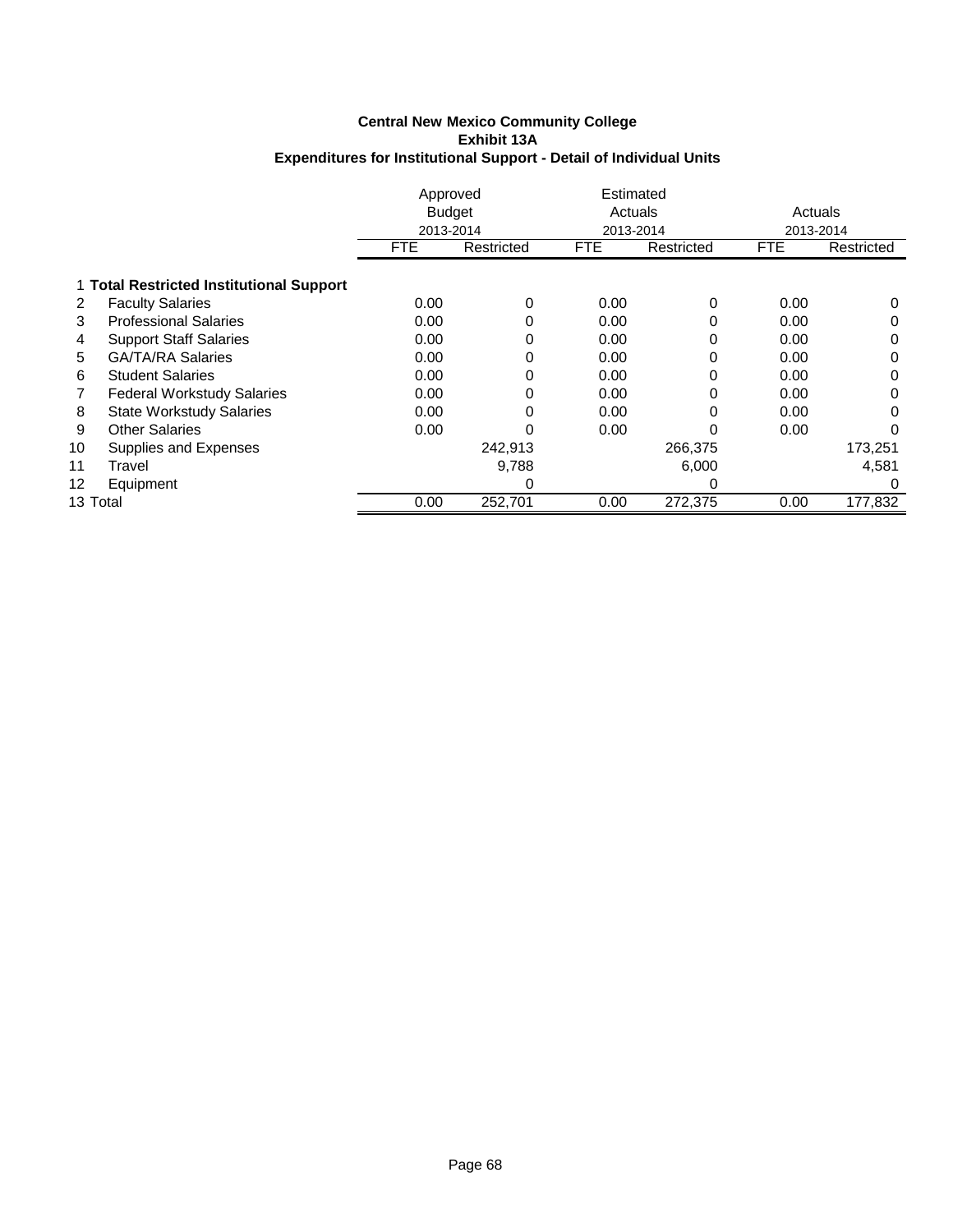## **Central New Mexico Community College Expenditures for Operations and Maintenance Exhibit 14**

|                                               |               | Approved |            | Estimated |            |             |
|-----------------------------------------------|---------------|----------|------------|-----------|------------|-------------|
|                                               | <b>Budget</b> |          | Actuals    |           | Actuals    |             |
|                                               | 2013-2014     |          | 2013-2014  |           | 2013-2014  |             |
|                                               | Unrest.       | Rest.    | Unrest.    | Rest.     | Unrest.    | Rest.       |
| 1 Facilities Administration<br>$\overline{2}$ | 970,780       |          | 1,086,302  |           | 924,446    |             |
| 3 Plant Maintenance                           | 1,520,382     |          | 1,699,303  |           | 1,656,892  |             |
| 4 Parking Leases                              | 108,000       |          | 1,210,433  |           | 962,501    |             |
| 5 Custodial & Grounds                         | 3,196,772     |          | 3,334,459  |           | 3,197,451  |             |
| 6 Deferred Maintenance                        | 750,000       | 25,000   | 801,866    | 25,000    | 324,308    | $\mathbf 0$ |
| 7 Operations & Maintenance Support            | 400,000       |          | 1,658,866  |           | 3,145,908  |             |
| 8 Insurance                                   | 1,214,826     |          | 1,382,626  |           | 1,382,535  |             |
| 9                                             |               |          |            |           |            |             |
| 10 Utilities                                  | 5,130,800     |          | 4,508,500  |           | 3,953,289  |             |
| 11                                            |               |          |            |           |            |             |
| 12 Total Physical Plant                       | 13,291,560    | 25,000   | 15,682,355 | 25,000    | 15,547,330 | $\mathbf 0$ |
| 13                                            |               |          |            |           |            |             |
| 14                                            |               |          |            |           |            |             |
| 15                                            |               |          |            |           |            |             |
| 16                                            |               |          |            |           |            |             |
| 17                                            |               |          |            |           |            |             |
| 18                                            |               |          |            |           |            |             |
| 19                                            |               |          |            |           |            |             |
| 20                                            |               |          |            |           |            |             |
| 21                                            |               |          |            |           |            |             |
| 22                                            |               |          |            |           |            |             |
| 23                                            |               |          |            |           |            |             |
| 24 State Workstudy                            |               | 20,095   |            | 11,643    |            | 5,696       |
| 25 Federal Workstudy                          |               | 4,344    |            | 4,300     |            | 661         |
| 26 Retirement                                 | 362,511       |          | 480,352    |           | 476,168    |             |
| 27 Social Security                            | 241,197       |          | 275,033    |           | 273,323    |             |
| 28 Group Insurance                            | 391,065       |          | 541,220    |           | 502,928    |             |
| 29 Worker's Compensation                      | 22,898        |          | 27,679     |           | 28,303     |             |
| 30 Unemployment                               | 4,433         |          | 14,922     |           | 14,921     |             |
| 31 Retiree Health                             | 64,372        |          | 73,105     |           | 72,451     |             |
| 32 Tuition Waivers                            | 8,662         |          | 5,417      |           | 5,004      |             |
| 33 Total Items not Included in 14A's          | 1,095,138     | 24,439   | 1,417,728  | 15,943    | 1,373,098  | 6,357       |
| 34                                            |               |          |            |           |            |             |
| 35                                            |               |          |            |           |            |             |
| 36 Total Expenditures for M & O               | 14,386,698    | 49,439   | 17,100,083 | 40,943    | 16,920,428 | 6,357       |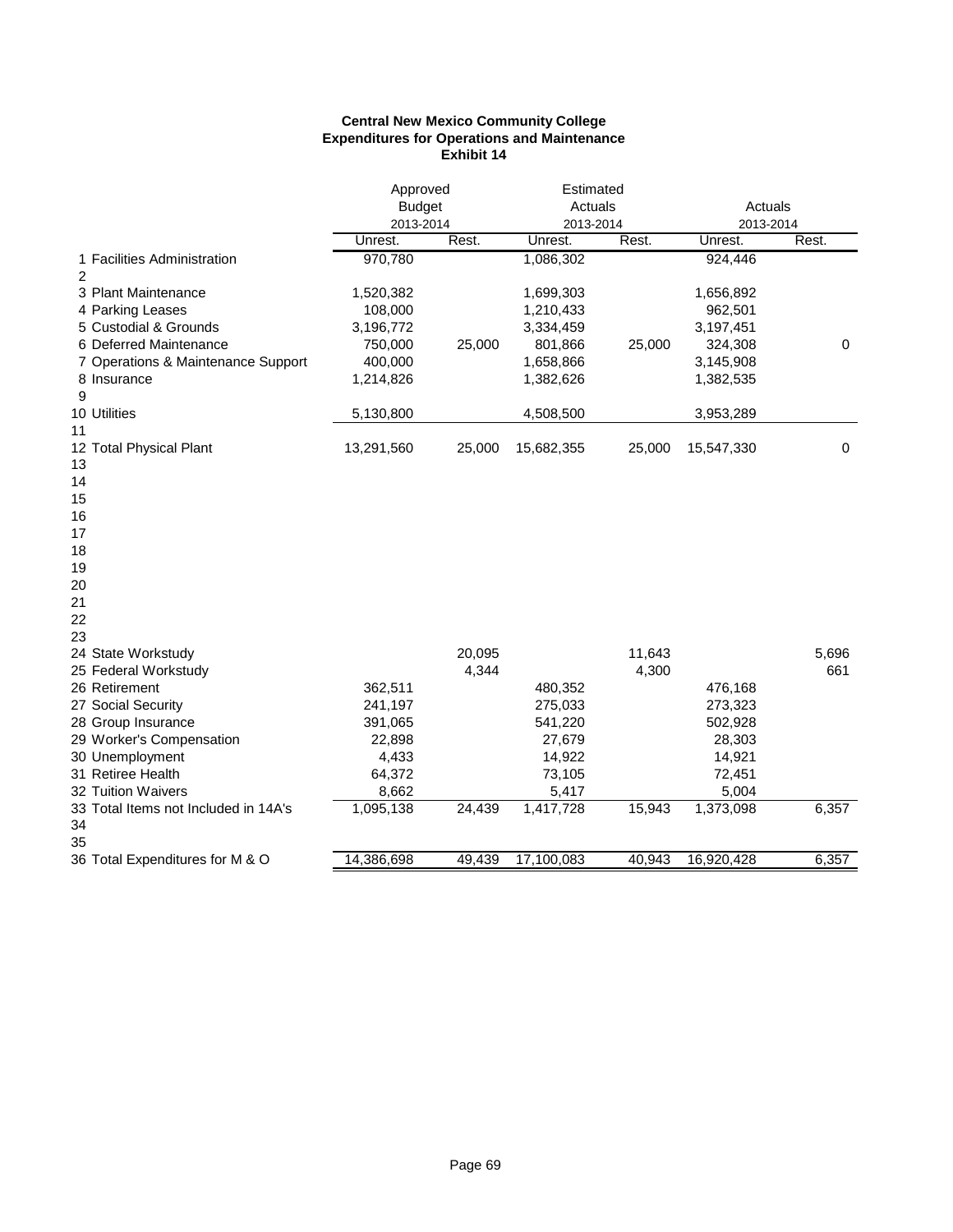## **Central New Mexico Community College Exhibit 14A Expenditures for Operations and Maintenance**

|                |                                   | Approved   |               | Estimated  |                     |       |                     |
|----------------|-----------------------------------|------------|---------------|------------|---------------------|-------|---------------------|
|                |                                   |            | <b>Budget</b> |            | Actuals             |       | Actuals             |
|                |                                   |            | 2013-2014     |            | 2013-2014           |       | 2013-2014           |
|                |                                   | <b>FTE</b> | Unrestricted  | <b>FTE</b> | Unrestricted        | FTE   | Unrestricted        |
|                | 1 Custodial & Grounds             |            |               |            |                     |       |                     |
| $\overline{2}$ | <b>Faculty Salaries</b>           |            |               |            |                     |       |                     |
| 3              | <b>Professional Salaries</b>      | 1.59       | 89,794        | 1.57       | 92,733              | 1.57  | 92,835              |
| 4              | <b>Support Staff Salaries</b>     |            |               | 0.00       | 121                 | 0.00  | 79                  |
| 5              | <b>GA/TA/RA Salaries</b>          |            |               |            |                     |       |                     |
| 6              | <b>Student Salaries</b>           |            |               | 0.33       | 5,000               | 0.59  | 8,876               |
| 7              | <b>Federal Workstudy Salaries</b> |            |               | 0.43       | 11,333              | 0.03  | 442                 |
| 8              | <b>State Workstudy Salaries</b>   | 0.03       | 430           |            |                     |       |                     |
| 9              | <b>Other Salaries</b>             | 105.25     | 2,474,510     | 94.14      | 2,492,205           | 90.13 | 2,386,003           |
|                |                                   |            |               |            |                     |       |                     |
| 10<br>11       | Supplies and Expenses             |            | 632,038       |            | 713,815             |       | 689,964             |
|                | Travel                            |            |               |            |                     |       |                     |
| 12             | Equipment                         | 106.87     | 3,196,772     | 96.47      | 19,252<br>3,334,459 | 92.32 | 19,252<br>3,197,451 |
| 13 Total       |                                   |            |               |            |                     |       |                     |
| 14             |                                   |            |               |            |                     |       |                     |
|                | 15 Maintenance                    |            |               |            |                     |       |                     |
| 16             | <b>Faculty Salaries</b>           |            |               |            |                     |       |                     |
| 17             | <b>Professional Salaries</b>      | 0.75       | 42,582        | 1.18       | 69,808              | 0.73  | 43,047              |
| 18             | <b>Support Staff Salaries</b>     |            |               |            |                     |       |                     |
| 19             | <b>GA/TA/RA Salaries</b>          |            |               |            |                     |       |                     |
| 20             | <b>Student Salaries</b>           |            |               |            |                     |       |                     |
| 21             | <b>Federal Workstudy Salaries</b> |            |               |            |                     |       |                     |
| 22             | <b>State Workstudy Salaries</b>   |            |               |            |                     |       |                     |
| 23             | <b>Other Salaries</b>             | 33.25      | 781,594       | 16.94      | 448,481             | 16.16 | 427,757             |
| 24             | Supplies and Expenses             |            | 696,206       |            | 1,180,520           |       | 1,185,594           |
| 25             | Travel                            |            |               |            | 494                 |       | 494                 |
| 26             | Equipment                         |            |               |            |                     |       |                     |
| 27 Total       |                                   | 34.00      | 1,520,382     | 18.12      | 1,699,303           | 16.89 | 1,656,892           |
| 28             |                                   |            |               |            |                     |       |                     |
|                | 29 Utilities                      |            |               |            |                     |       |                     |
| 30             | Gas                               |            | 1,000,000     |            | 472,500             |       | 483,664             |
| 31             | Electricity                       |            | 3,400,000     |            | 3,472,500           |       | 3,004,580           |
| 32             | Water                             |            | 500,000       |            | 334,000             |       | 269,651             |
| 33             | Refuse                            |            | 230,800       |            | 229,500             |       | 195,394             |
| 34             |                                   |            |               |            |                     |       |                     |
| 35             |                                   |            |               |            |                     |       |                     |
| 36             |                                   |            |               |            |                     |       |                     |
| 37             |                                   |            |               |            |                     |       |                     |
| 38             |                                   |            |               |            |                     |       |                     |
| 39             |                                   |            |               |            |                     |       |                     |
| 40             |                                   |            |               |            |                     |       |                     |
| 41 Total       |                                   | 0.00       | 5,130,800     | 0.00       | 4,508,500           | 0.00  | 3,953,289           |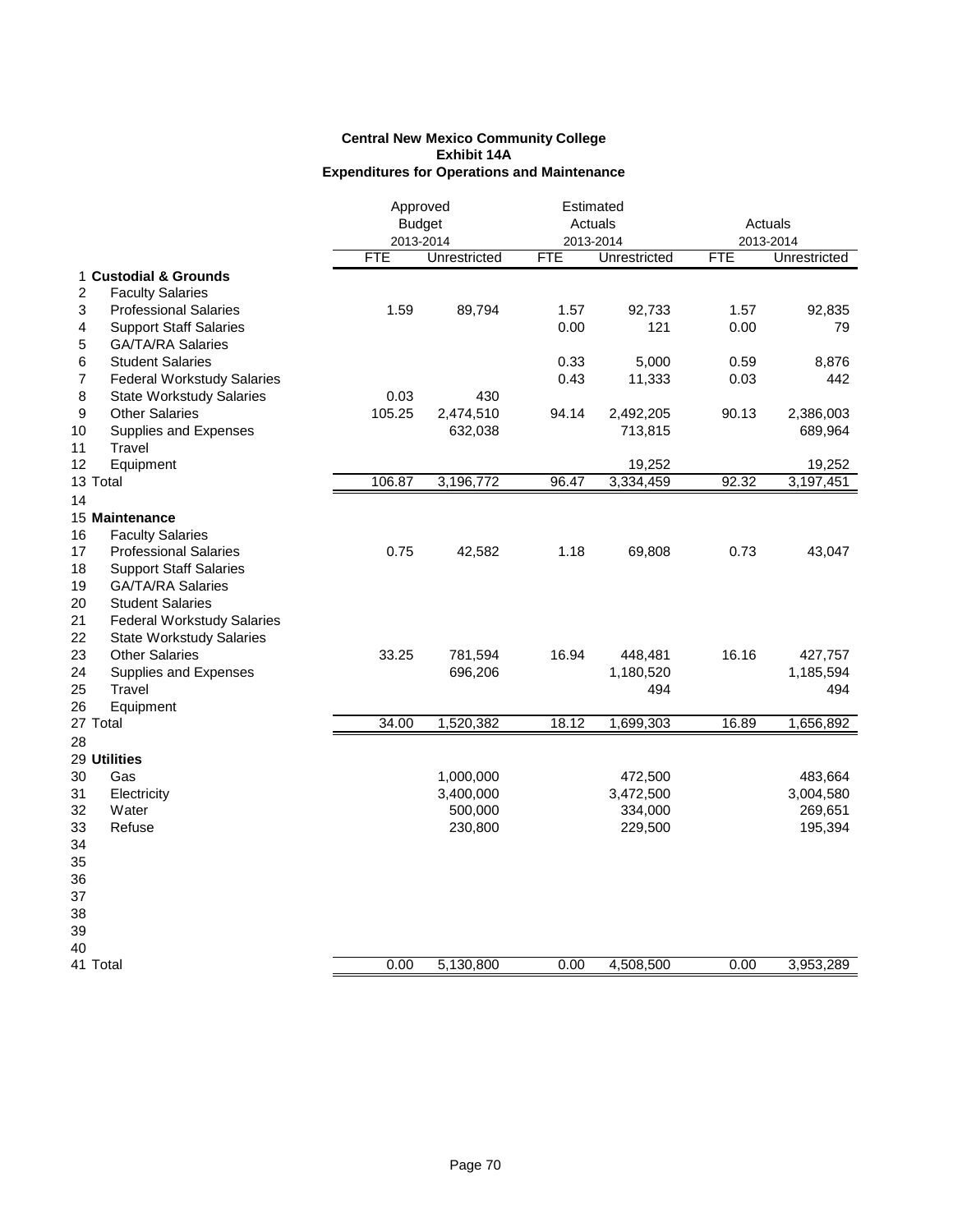#### **Central New Mexico Community College Exhibit 14A Expenditures for Instruction - Detail of Individual Units**

|                                           | Approved      |              |            | Estimated    |            |              |
|-------------------------------------------|---------------|--------------|------------|--------------|------------|--------------|
|                                           | <b>Budget</b> |              |            | Actuals      |            | Actuals      |
|                                           | 2013-2014     |              |            | 2013-2014    | 2013-2014  |              |
|                                           | <b>FTE</b>    | Unrestricted | <b>FTE</b> | Unrestricted | <b>FTE</b> | Unrestricted |
| 1 Facilities Administration               |               |              |            |              |            |              |
| $\overline{c}$<br><b>Faculty Salaries</b> |               |              |            |              |            |              |
| 3<br><b>Professional Salaries</b>         | 12.12         | 684,299      | 11.51      | 679,760      | 9.21       | 543,855      |
| <b>Support Staff Salaries</b><br>4        | 5.33          | 164,934      | 5.78       | 196,743      | 5.77       | 196,382      |
| <b>GA/TA/RA Salaries</b><br>5             |               |              |            |              |            |              |
| <b>Student Salaries</b><br>6              |               |              | 0.33       | 5,000        | 0.03       | 525          |
| 7<br><b>Federal Workstudy Salaries</b>    |               |              |            |              | 0.01       | 220          |
| 8<br><b>State Workstudy Salaries</b>      | 0.14          | 2,171        | 0.09       | 1,352        | 0.09       | 1,424        |
| <b>Other Salaries</b><br>9                |               |              |            |              | 0.00       | 19           |
| 10<br>Supplies and Expenses               |               | 113,526      |            | 197,597      |            | 176,522      |
| 11<br>Travel                              |               | 5,850        |            | 5,850        |            | 5,499        |
| 12<br>Equipment                           |               |              |            |              |            |              |
| 13 Total                                  | 17.59         | 970,780      | 17.71      | 1,086,302    | 15.12      | 924,446      |
| 14                                        |               |              |            |              |            |              |
| 15 Operations & Maintenance Support       |               |              |            |              |            |              |
| <b>Faculty Salaries</b><br>16             |               |              |            |              |            |              |
| <b>Professional Salaries</b><br>17        |               |              |            |              |            |              |
| 18<br><b>Support Staff Salaries</b>       |               |              |            |              |            |              |
| 19<br><b>GA/TA/RA Salaries</b>            |               |              |            |              |            |              |
| 20<br><b>Student Salaries</b>             |               |              |            |              |            |              |
| 21<br><b>Federal Workstudy Salaries</b>   |               |              |            |              |            |              |
| 22<br><b>State Workstudy Salaries</b>     |               |              |            |              |            |              |
| 23<br><b>Other Salaries</b>               |               |              |            |              |            |              |
| 24<br>Supplies and Expenses               |               | 400,000      |            | 1,658,866    |            | 3,145,908    |
| 25<br>Travel                              |               |              |            |              |            |              |
| 26<br>Equipment                           |               |              |            |              |            |              |
| 27 Total                                  | 0.00          | 400,000      | 0.00       | 1,658,866    | 0.00       | 3,145,908    |
| 28                                        |               |              |            |              |            |              |
| 29 Insurance                              |               |              |            |              |            |              |
| 30<br><b>Faculty Salaries</b>             |               |              |            |              |            |              |
|                                           |               |              |            |              |            |              |
| 31<br><b>Professional Salaries</b>        |               |              |            |              |            |              |
| 32<br><b>Support Staff Salaries</b>       |               |              |            |              |            |              |
| 33<br><b>GA/TA/RA Salaries</b>            |               |              |            |              |            |              |
| 34<br><b>Student Salaries</b>             |               |              |            |              |            |              |
| 35<br><b>Federal Workstudy Salaries</b>   |               |              |            |              |            |              |
| 36<br><b>State Workstudy Salaries</b>     |               |              |            |              |            |              |
| 37<br><b>Other Salaries</b>               |               |              |            |              |            |              |
| 38<br>Supplies and Expenses               |               | 1,214,826    |            | 1,382,626    |            | 1,382,535    |
| 39<br>Travel                              |               |              |            |              |            |              |
| 40<br>Equipment                           |               |              |            |              |            |              |
| 41 Total                                  | 0.00          | 1.214.826    | 0.00       | 1,382,626    | 0.00       | 1,382,535    |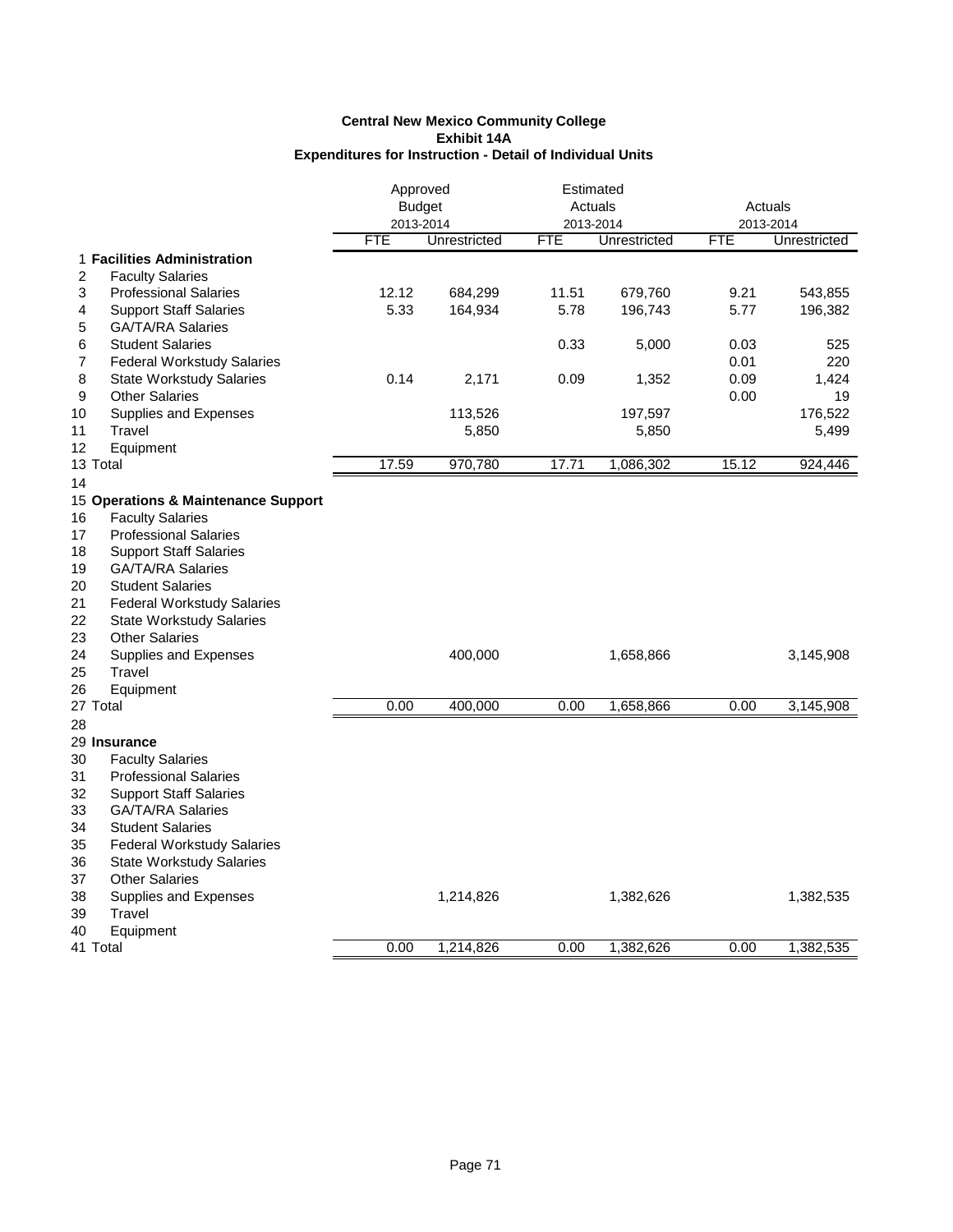#### **Central New Mexico Community College Exhibit 14A Expenditures for Instruction - Detail of Individual Units**

|                                                  | Approved      |                    |            | Estimated<br>Actuals |            | Actuals             |  |
|--------------------------------------------------|---------------|--------------------|------------|----------------------|------------|---------------------|--|
|                                                  | <b>Budget</b> | 2013-2014          |            | 2013-2014            |            | 2013-2014           |  |
|                                                  | <b>FTE</b>    | Unrestricted       | <b>FTE</b> | Unrestricted         | <b>FTE</b> | Unrestricted        |  |
| <b>Deferred Maintenance</b>                      |               |                    |            |                      |            |                     |  |
| <b>Faculty Salaries</b><br>1                     |               |                    |            |                      |            |                     |  |
| 2<br><b>Professional Salaries</b>                |               |                    |            |                      |            |                     |  |
| 3<br><b>Support Staff Salaries</b>               |               |                    |            |                      |            |                     |  |
| 4<br><b>GA/TA/RA Salaries</b>                    |               |                    |            |                      |            |                     |  |
| 5<br><b>Student Salaries</b>                     |               |                    |            |                      |            |                     |  |
| <b>Federal Workstudy Salaries</b><br>6           |               |                    |            |                      |            |                     |  |
| 7<br><b>State Workstudy Salaries</b>             |               |                    |            |                      |            |                     |  |
| 8<br><b>Other Salaries</b>                       |               |                    |            |                      |            |                     |  |
| 9<br>Supplies and Expenses                       |               | 750,000            |            | 801,866              |            | 324,308             |  |
| Travel<br>10                                     |               |                    |            |                      |            |                     |  |
| 11<br>Equipment                                  |               |                    |            |                      |            |                     |  |
| 12 Total                                         | 0.00          | 750,000            | 0.00       | 801,866              | 0.00       | 324,308             |  |
| 13                                               |               |                    |            |                      |            |                     |  |
| 14 Leases                                        |               |                    |            |                      |            |                     |  |
| 15<br><b>Faculty Salaries</b>                    |               |                    |            |                      |            |                     |  |
| 16<br><b>Professional Salaries</b>               |               |                    |            |                      |            |                     |  |
| 17<br><b>Support Staff Salaries</b>              |               |                    |            |                      |            |                     |  |
| 18<br><b>GA/TA/RA Salaries</b>                   |               |                    |            |                      |            |                     |  |
| 19<br><b>Student Salaries</b>                    |               |                    |            |                      |            |                     |  |
| 20<br><b>Federal Workstudy Salaries</b>          |               |                    |            |                      |            |                     |  |
| 21<br><b>State Workstudy Salaries</b>            |               |                    |            |                      |            |                     |  |
| 22<br><b>Other Salaries</b>                      |               |                    |            |                      |            |                     |  |
| 23<br>Supplies and Expenses                      |               | 108,000            |            | 1,210,433            |            | 962,501             |  |
| 24<br>Travel                                     |               |                    |            |                      |            |                     |  |
| 25<br>Equipment                                  |               |                    |            |                      |            |                     |  |
| 26 Total                                         | 0.00          | 108,000            | 0.00       | 1,210,433            | 0          | 962,501             |  |
| 27                                               |               |                    |            |                      |            |                     |  |
| 28 Total Unrestricted Operations and Maintenance |               |                    |            |                      |            |                     |  |
| 29<br><b>Faculty Salaries</b>                    |               |                    |            |                      |            |                     |  |
| 30<br><b>Professional Salaries</b>               | 14.47         | 816,675            | 14.26      | 842,301              | 11.51      | 679,737             |  |
| 31<br><b>Support Staff Salaries</b>              | 5.33          | 164,934            | 5.79       | 196,864              | 5.78       | 196,461             |  |
| 32<br><b>GA/TA/RA Salaries</b>                   | 0.00          | 0                  | 0.00       | 0                    | 0.00       | 0                   |  |
| 33<br><b>Student Salaries</b>                    | 0.00          | $\mathbf 0$        | 0.66       | 10,000               | 0.62       | 9,401               |  |
| 34<br><b>Federal Workstudy Salaries</b>          | 0.00          | 0                  | 0.43       | 11,333               | 0.04       | 662                 |  |
| 35<br><b>State Workstudy Salaries</b>            | 0.17          | 2,601              | 0.09       | 1,352                | 0.09       | 1,424               |  |
| <b>Other Salaries</b><br>36                      | 138.50        | 3,256,104          | 111.08     | 2,940,686            | 106.28     | 2,813,779           |  |
|                                                  |               |                    |            |                      |            |                     |  |
| Supplies and Expenses<br>37<br>Travel<br>38      |               | 9,045,396<br>5,850 |            | 11,654,223<br>6,344  |            | 11,820,621<br>5,993 |  |
| 39                                               |               | 0                  |            | 19,252               |            | 19,252              |  |
| Equipment<br>40 Total                            | 158.46        | 13,291,560         | 132.31     | 15,682,355           | 124.33     | 15,547,330          |  |
|                                                  |               |                    |            |                      |            |                     |  |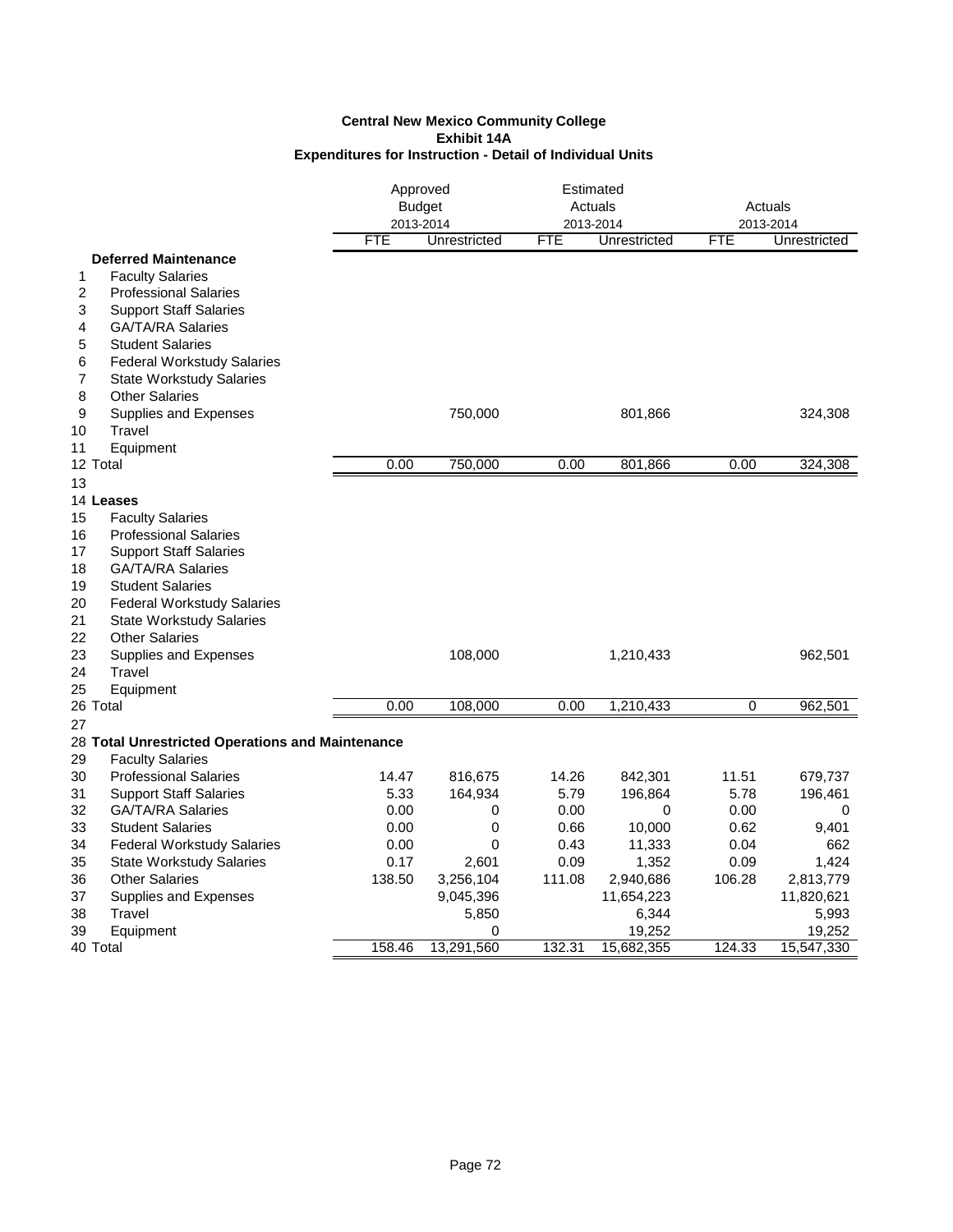#### **Central New Mexico Community College Exhibit 14A Expenditures for Instruction - Detail of Individual Units**

|                                                | Approved<br><b>Budget</b> |            | Estimated<br>Actuals    | Actuals     |            |                         |
|------------------------------------------------|---------------------------|------------|-------------------------|-------------|------------|-------------------------|
|                                                | 2013-2014<br><b>FTE</b>   | Restricted | 2013-2014<br><b>FTE</b> | Restricted  | <b>FTE</b> | 2013-2014<br>Restricted |
| <b>CNM Foundation-Kresge</b>                   |                           |            |                         |             |            |                         |
| <b>Faculty Salaries</b><br>1                   |                           |            |                         |             |            |                         |
| 2<br><b>Professional Salaries</b>              |                           |            |                         |             |            |                         |
| <b>Support Staff Salaries</b><br>3             |                           |            |                         |             |            |                         |
| <b>GA/TA/RA Salaries</b><br>4                  |                           |            |                         |             |            |                         |
| 5<br><b>Student Salaries</b>                   |                           |            |                         |             |            |                         |
| <b>Federal Workstudy Salaries</b><br>6         |                           |            |                         |             |            |                         |
| 7<br><b>State Workstudy Salaries</b>           |                           |            |                         |             |            |                         |
| <b>Other Salaries</b><br>8                     |                           |            |                         |             |            |                         |
| 9<br>Supplies and Expenses                     |                           |            |                         |             |            |                         |
| Travel<br>10                                   |                           |            |                         |             |            |                         |
| 11<br>Equipment                                |                           |            |                         |             |            |                         |
| 12 Total                                       | 0.00                      | 0          | 0.00                    | 0           | 0.00       | $\overline{0}$          |
| 13                                             |                           |            |                         |             |            |                         |
| 14 FND- French Mortuary Emp Memorial           |                           |            |                         |             |            |                         |
| <b>Faculty Salaries</b><br>15                  |                           |            |                         |             |            |                         |
| 16<br><b>Professional Salaries</b>             |                           |            |                         |             |            |                         |
| 17<br><b>Support Staff Salaries</b>            |                           |            |                         |             |            |                         |
| 18<br><b>GA/TA/RA Salaries</b>                 |                           |            |                         |             |            |                         |
| 19<br><b>Student Salaries</b>                  |                           |            |                         |             |            |                         |
| 20<br><b>Federal Workstudy Salaries</b>        |                           |            |                         |             |            |                         |
| 21<br><b>State Workstudy Salaries</b>          |                           |            |                         |             |            |                         |
| 22<br><b>Other Salaries</b>                    |                           |            |                         |             |            |                         |
| 23<br>Supplies and Expenses                    |                           | 25,000     |                         | 25,000      |            |                         |
| 24<br>Travel                                   |                           |            |                         |             |            |                         |
| 25<br>Equipment                                |                           |            |                         |             |            |                         |
| 26 Total                                       | 0.00                      | 25,000     | 0.00                    | 25,000      | 0.00       | 0                       |
| 27                                             |                           |            |                         |             |            |                         |
| 28 Total Restricted Operations and Maintenance |                           |            |                         |             |            |                         |
| 29<br><b>Faculty Salaries</b>                  |                           |            |                         |             |            |                         |
| 30<br><b>Professional Salaries</b>             | 0.00                      | 0          | 0.00                    | 0           | 0.00       | 0                       |
| 31<br><b>Support Staff Salaries</b>            | 0.00                      | 0          | 0.00                    | 0           | 0.00       | 0                       |
| 32<br><b>GA/TA/RA Salaries</b>                 | 0.00                      | 0          | 0.00                    | 0           | 0.00       | 0                       |
| 33<br><b>Student Salaries</b>                  | 0.00                      | 0          | 0.00                    | $\mathbf 0$ | 0.00       | 0                       |
| 34<br><b>Federal Workstudy Salaries</b>        | 0.00                      | 0          | 0.00                    | 0           | 0.00       | 0                       |
| 35<br><b>State Workstudy Salaries</b>          | 0.00                      | 0          | 0.00                    | 0           | 0.00       | 0                       |
| <b>Other Salaries</b><br>36                    | 0.00                      | 0          | 0.00                    | $\Omega$    | 0.00       | 0                       |
| 37<br>Supplies and Expenses                    |                           | 25,000     |                         | 25,000      |            | 0                       |
| 38<br>Travel                                   |                           | 0          |                         | 0           |            | 0                       |
| Equipment<br>39                                |                           | 0          |                         | $\mathbf 0$ |            | 0                       |
| 40 Total                                       | 0.00                      | 25,000     | 0.00                    | 25,000      | 0.00       | $\Omega$                |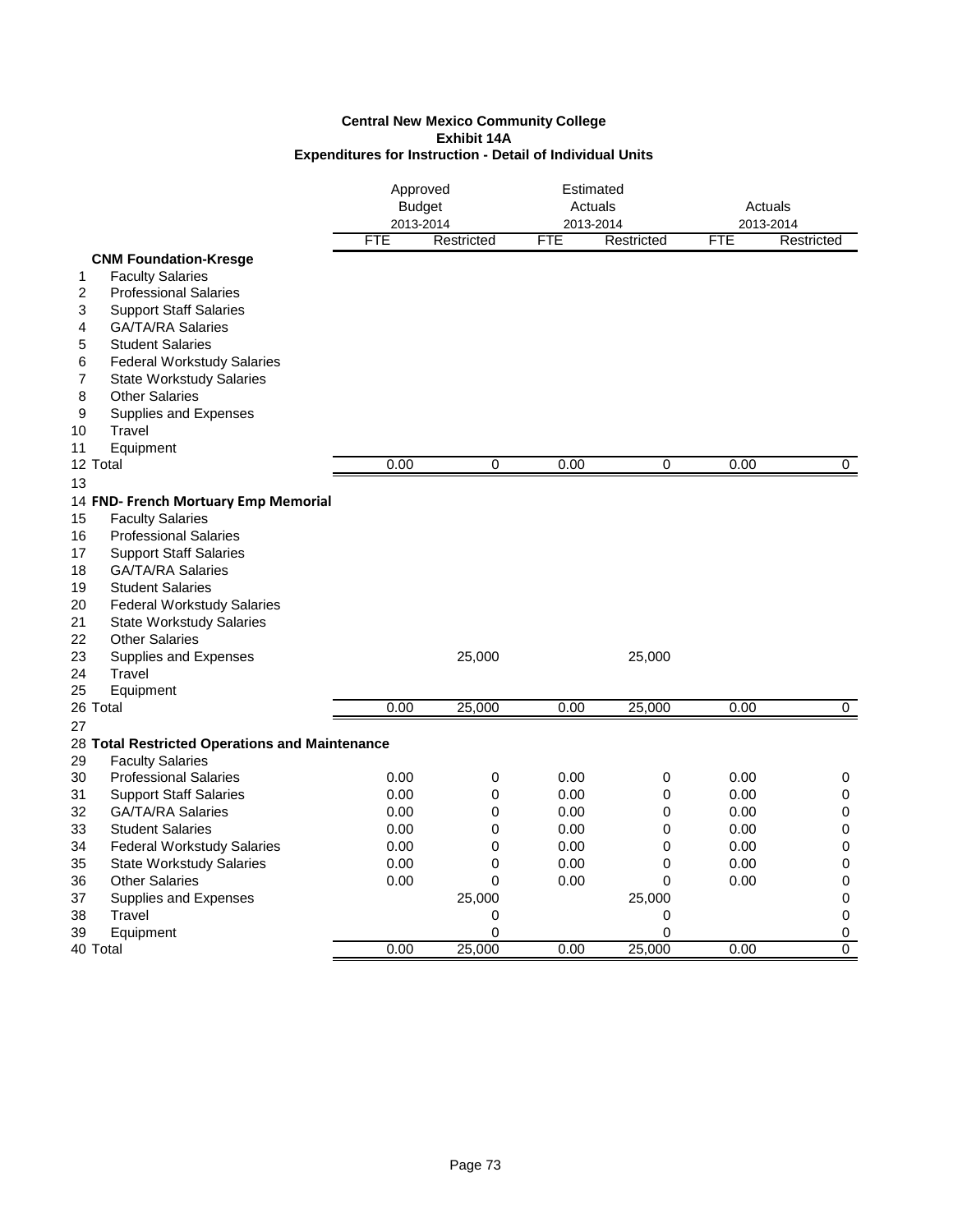# **Central New Mexico Community College Summary of Student Social and Cultural Development Activities Exhibit 15**

|                                         | Approved<br><b>Budget</b><br>2013-2014 |                | Estimated<br>Actuals<br>2013-2014 |                  | Actuals<br>2013-2014 |                |
|-----------------------------------------|----------------------------------------|----------------|-----------------------------------|------------------|----------------------|----------------|
|                                         | Unrest.                                | Rest.          | Unrest.                           | Rest.            | Unrest.              | Rest.          |
| 1 Revenues                              |                                        |                |                                   |                  |                      |                |
| <b>Student Tuition and Fees</b><br>2    | 185,000                                |                | 150,000                           |                  | 132,618              |                |
| <b>Other Sources</b><br>3               |                                        |                |                                   |                  |                      |                |
| 4 Total Revenues                        | 185,000                                | $\overline{0}$ | 150,000                           | $\mathbf 0$      | 132,618              | $\overline{0}$ |
| 5                                       |                                        |                |                                   |                  |                      |                |
| 6 Beginning Balance<br>7                | 311,328                                |                | 371,325                           |                  | 371,325              |                |
| 8 Total Available<br>9                  | 496,328                                | $\mathbf 0$    | 521,325                           | $\mathbf 0$      | 503,943              | $\overline{0}$ |
| 10 Expenditures                         |                                        |                |                                   |                  |                      |                |
| <b>Faculty Salaries</b><br>11           |                                        |                |                                   |                  |                      |                |
| <b>Professional Salaries</b><br>12      |                                        |                |                                   |                  |                      |                |
| <b>Support Staff Salaries</b><br>13     |                                        |                |                                   |                  |                      |                |
| <b>GA/TA/RA Salaries</b><br>14          |                                        |                |                                   |                  |                      |                |
| <b>Student Salaries</b><br>15           |                                        |                |                                   |                  |                      |                |
| <b>Federal Workstudy Salaries</b><br>16 |                                        |                |                                   |                  |                      |                |
| 17<br><b>State Workstudy Salaries</b>   |                                        |                |                                   |                  |                      |                |
| <b>Other Salaries</b><br>18             |                                        |                |                                   |                  |                      |                |
| 19                                      |                                        |                |                                   |                  |                      |                |
| 20<br>Supplies and Expense              | 198,352                                |                | 198,352                           |                  | 67,299               |                |
| Travel<br>21                            | 5,000                                  |                | 5,000                             |                  | 28,994               |                |
| 22<br>Equipment<br>23                   |                                        |                |                                   |                  |                      |                |
| 24<br><b>Fringe Benefits</b>            |                                        |                |                                   |                  |                      |                |
| Waiver of Tuition<br>25                 |                                        |                |                                   |                  |                      |                |
| 26 Total Expenditures                   | 203,352                                | $\overline{0}$ | 203,352                           | $\overline{0}$   | 96,293               | $\overline{0}$ |
| 27                                      |                                        |                |                                   |                  |                      |                |
| 28 Transfers to (from)                  |                                        |                |                                   |                  |                      |                |
| <b>Student Aid</b><br>29                | 3,600                                  |                | 3,600                             |                  | 3,600                |                |
| <b>Plant Funds</b><br>30                |                                        |                |                                   |                  |                      |                |
| 31 Total Transfers<br>32                | 3,600                                  | $\overline{0}$ | 3,600                             | $\boldsymbol{0}$ | 3,600                | $\overline{0}$ |
| 33 Ending Balance                       | 289,376                                | 0              | 314,373                           | $\mathbf 0$      | 404,050              | $\pmb{0}$      |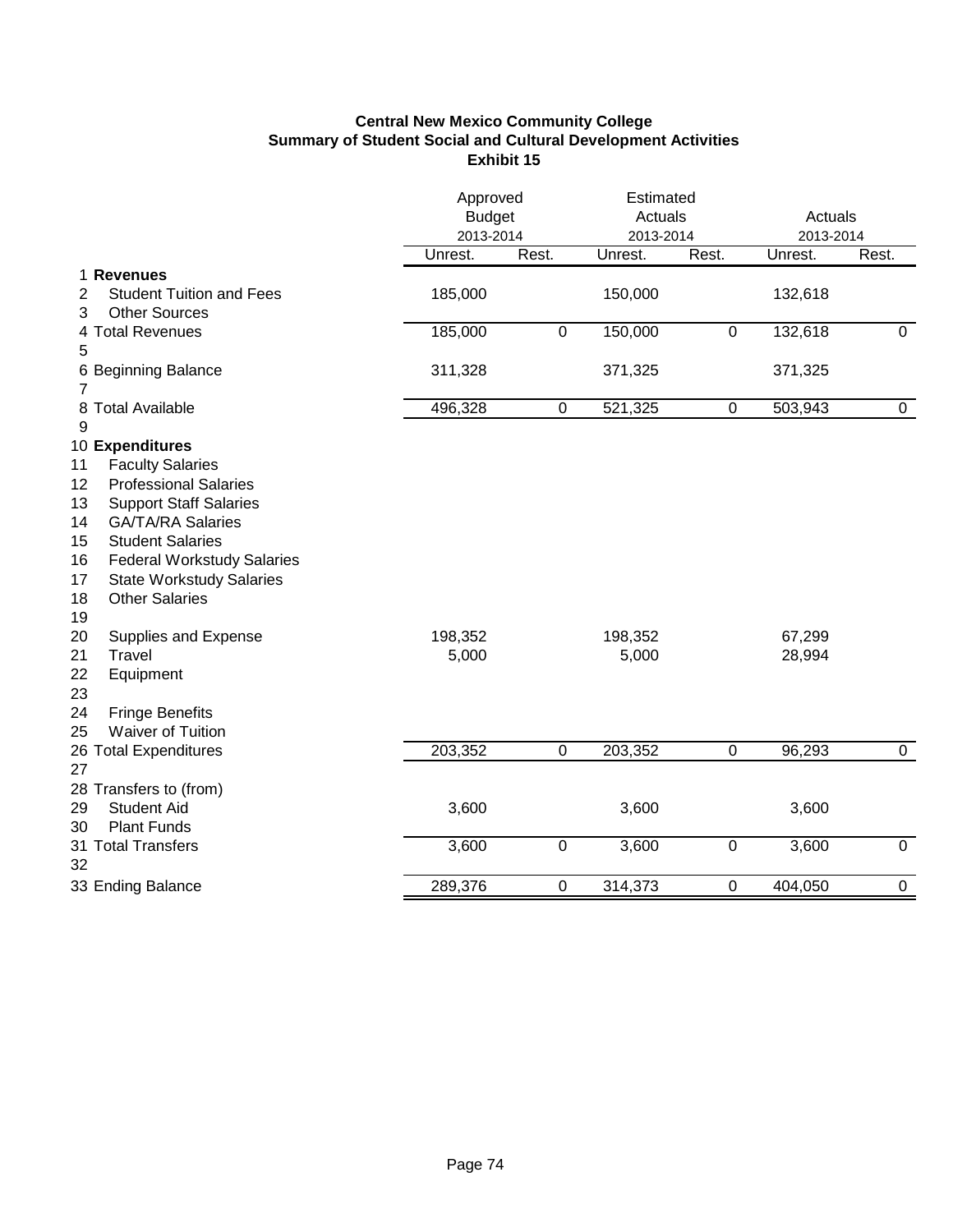#### **Central New Mexico Community College Summary of Public Service Exhibit 17**

|                |                                        | Approved       |                | Estimated      |             |           |                |
|----------------|----------------------------------------|----------------|----------------|----------------|-------------|-----------|----------------|
|                |                                        | <b>Budget</b>  |                | Actuals        |             | Actuals   |                |
|                |                                        | 2013-2014      |                | 2013-2014      |             | 2013-2014 |                |
|                |                                        | Unrest.        | Rest.          | Unrest.        | Rest.       | Unrest.   | Rest.          |
|                | 1 Revenues                             |                |                |                |             |           |                |
| $\overline{c}$ | <b>Government Appropriations</b>       |                |                |                |             |           |                |
| 3              | State                                  | $\mathbf 0$    | 0              | 0              | 0           | 0         | $\pmb{0}$      |
| 4              | <b>Government Grants and Contracts</b> |                |                |                |             |           |                |
| 5              | Federal                                | 0              | 659,339        | 0              | 48,468      | 0         | 45,916         |
| 6              | <b>State</b>                           | $\Omega$       | 478,251        | 0              | 510,622     | 0         | 499,950        |
| 7              | Local                                  | 0              | 0              | $\Omega$       | 0           | 0         | 0              |
| 8              | Sales and Service                      | 0              | 72,847         | 0              | 63,656      | 0         | 15,124         |
| 9              | <b>Other Sources</b>                   | 100,000        | 469,082        | 90,000         | 329,029     | 94,881    | 110,735        |
|                | 10 Total Revenues                      | 100,000        | 1,679,519      | 90,000         | 951,775     | 94,881    | 671,725        |
| 11             |                                        |                |                |                |             |           |                |
|                | 12 Beginning Balance                   | 178,528        | 0              | 201,899        | 0           | 201,899   | 0              |
| 13             |                                        |                |                |                |             |           |                |
|                | 14 Total Available                     | 278,528        | 1,679,519      | 291,899        | 951,775     | 296,780   | 671,725        |
| 15             |                                        |                |                |                |             |           |                |
|                | 16 Expenditures                        |                |                |                |             |           |                |
| 17             | <b>Faculty Salaries</b>                | 0              | 108,012        | 0              | 12,872      | 0         | 5,552          |
| 18             | <b>Professional Salaries</b>           | 0              | 418,924        | 0              | 312,361     | 0         | 305,307        |
| 19             | <b>Support Staff Salaries</b>          | $\Omega$       | 143,239        | $\Omega$       | 101,900     | 0         | 95,249         |
| 20             | <b>GA/TA/RA Salaries</b>               | 0              | 0              | 0              | 0           | 0         | 0              |
| 21             | <b>Student Salaries</b>                | 0              | 0              | $\Omega$       | 0           | 0         | 0              |
| 22             | <b>Federal Workstudy Salaries</b>      | 0              | 0              | 0              | 0           | 0         | 0              |
| 23             | <b>State Workstudy Salaries</b>        | 0              | 1,248          | 0              | 0           | 0         | 0              |
| 24             | <b>Other Salaries</b>                  | 0              | $\mathbf 0$    | 0              | 0           | 0         | $\mathbf 0$    |
| 25             |                                        |                |                |                |             |           |                |
| 26             | Supplies and Expense                   | 110,000        | 761,531        | 130,000        | 361,851     | 76,981    | 100,381        |
| 27             | Travel                                 | 0              | 30,765         | 0              | 19,189      | 0         | 5,885          |
| 28             | Equipment                              | 0              | 5,210          | 0              | 0           | 0         | 0              |
| 29             |                                        |                |                |                |             |           |                |
| 30             | <b>Fringe Benefits</b>                 | 0              | 210,590        | 0              | 143,602     | 0         | 158,629        |
| 31             | Waiver of Tuition                      | $\Omega$       | 0              | 0              | 0           | 0         | 722            |
|                | 32 Total Expenditures                  | 110,000        | 1,679,519      | 130,000        | 951,775     | 76,981    | 671,725        |
| 33             |                                        |                |                |                |             |           |                |
|                | 34 Transfers to (from)                 |                |                |                |             |           |                |
| 35             | Instruction and General                | 0              | 0              | 0              | 0           | 0         | 0              |
| 36             | <b>Student Aid</b>                     | 0              | 0              | 0              | 0           | 0         | $\pmb{0}$      |
|                | 37 Total Transfers                     | $\overline{0}$ | $\overline{0}$ | $\overline{0}$ | $\mathbf 0$ | 0         | $\overline{0}$ |
| 38             |                                        |                |                |                |             |           |                |
|                | 39 Ending Balance                      | 168,528        | $\overline{0}$ | 161,899        | 0           | 219,799   | (0)            |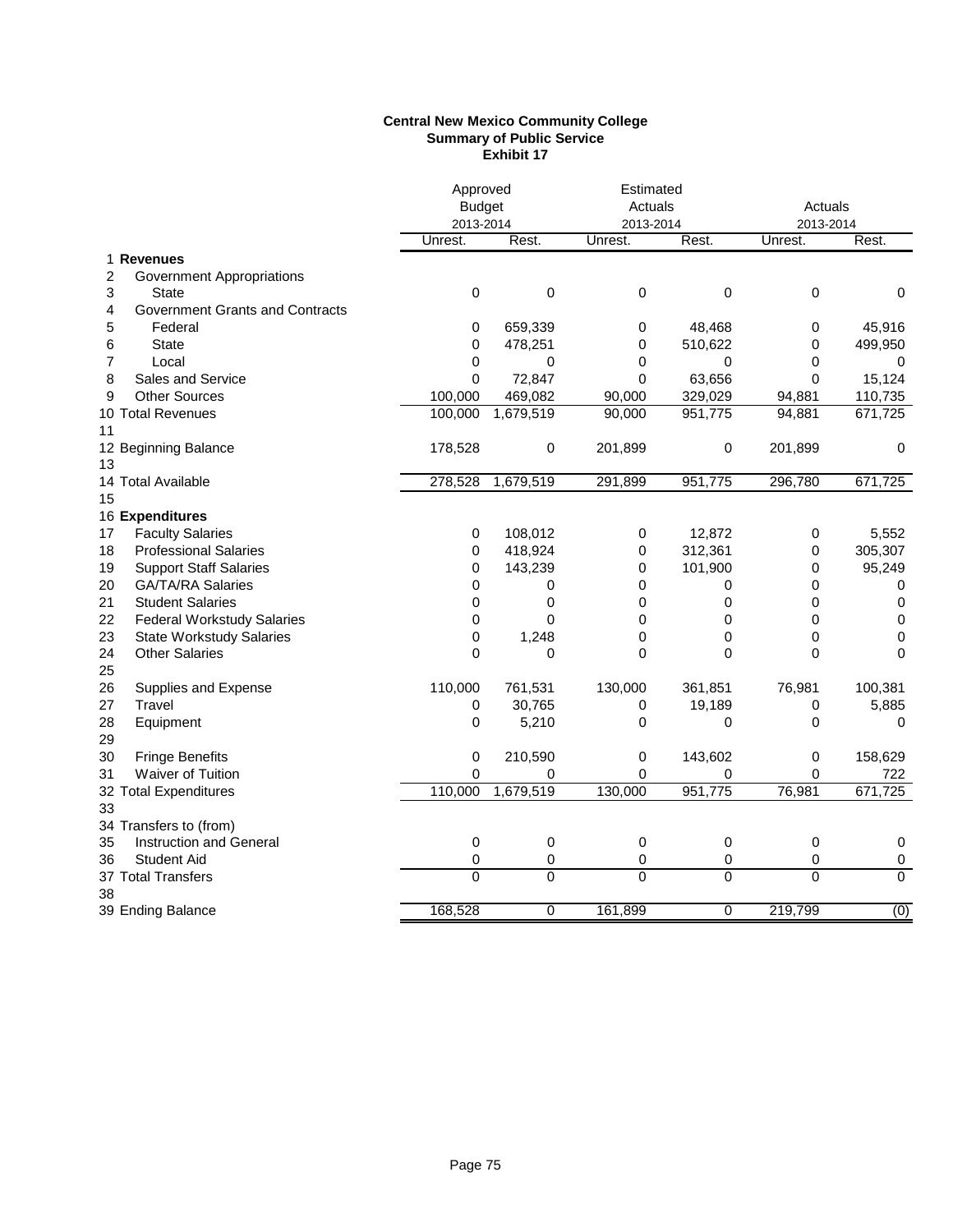#### **Central New Mexico Community College Houston Community College Solar Inst Training (DOE) Exhibit 17A**

|                                                    | Approved<br><b>Budget</b><br>2013-2014 |                | Estimated<br>Actuals<br>2013-2014 |                | Actuals<br>2013-2014 |                |
|----------------------------------------------------|----------------------------------------|----------------|-----------------------------------|----------------|----------------------|----------------|
|                                                    | Unrest.                                | Rest.          | Unrest.                           | Rest.          | Unrest.              | Rest.          |
| 1 Revenues                                         |                                        |                |                                   |                |                      |                |
| $\overline{c}$<br><b>Government Appropriations</b> |                                        |                |                                   | 5,090          |                      |                |
| 3<br>Federal<br><b>State</b><br>4                  |                                        |                |                                   |                |                      | 2,537          |
| 5<br>Local                                         |                                        |                |                                   |                |                      |                |
| Sales and Service<br>6                             |                                        |                |                                   |                |                      |                |
| <b>Other Sources</b><br>7                          |                                        |                |                                   |                |                      |                |
| 8 Total Revenues                                   | 0                                      | 0              | $\overline{0}$                    | 5,090          | $\mathbf 0$          | 2,537          |
| 9                                                  |                                        |                |                                   |                |                      |                |
| 10 Beginning Balance<br>11                         |                                        |                | $\pmb{0}$                         |                | $\mathbf 0$          |                |
| 12 Total Available                                 | $\overline{0}$                         | $\overline{0}$ | $\overline{0}$                    | 5,090          | $\overline{0}$       | 2,537          |
| 13                                                 |                                        |                |                                   |                |                      |                |
| 14 Expenditures                                    |                                        |                |                                   |                |                      |                |
| <b>Faculty Salaries</b><br>15                      |                                        |                |                                   |                |                      |                |
| <b>Professional Salaries</b><br>16                 |                                        |                |                                   |                |                      |                |
| <b>Support Staff Salaries</b><br>17                |                                        |                |                                   |                |                      |                |
| <b>GA/TA/RA Salaries</b><br>18                     |                                        |                |                                   |                |                      |                |
| <b>Student Salaries</b><br>19                      |                                        |                |                                   |                |                      |                |
| <b>Federal Workstudy Salaries</b><br>20            |                                        |                |                                   |                |                      |                |
| 21<br><b>State Workstudy Salaries</b>              |                                        |                |                                   |                |                      |                |
| <b>Other Salaries</b><br>22                        |                                        |                |                                   |                |                      |                |
| 23                                                 |                                        |                |                                   |                |                      |                |
| 24<br>Supplies and Expense                         |                                        |                |                                   | 5,090          |                      | 2,537          |
| 25<br>Travel                                       |                                        |                |                                   |                |                      |                |
| Equipment<br>26                                    |                                        |                |                                   |                |                      |                |
| 27                                                 |                                        |                |                                   |                |                      |                |
| 28<br><b>Fringe Benefits</b>                       |                                        |                |                                   |                |                      |                |
| Waiver of Tuition<br>29<br>30 Total Expenditures   | $\overline{0}$                         | $\overline{0}$ | $\overline{0}$                    | 5,090          | $\overline{0}$       | 2,537          |
| 31                                                 |                                        |                |                                   |                |                      |                |
| 32 Transfers to (from)                             |                                        |                |                                   |                |                      |                |
| Instruction and General<br>33                      |                                        |                |                                   |                |                      |                |
| <b>Student Aid</b><br>34                           |                                        |                |                                   |                |                      |                |
| <b>Public Service</b><br>35                        |                                        |                |                                   |                |                      |                |
| 36 Total Transfers<br>37                           | 0                                      | $\mathbf 0$    | $\overline{0}$                    | $\pmb{0}$      | $\mathbf 0$          | $\overline{0}$ |
| 38 Ending Balance                                  | 0                                      | $\overline{0}$ | $\overline{0}$                    | $\overline{0}$ | $\overline{0}$       | $\overline{0}$ |
|                                                    |                                        |                |                                   |                |                      |                |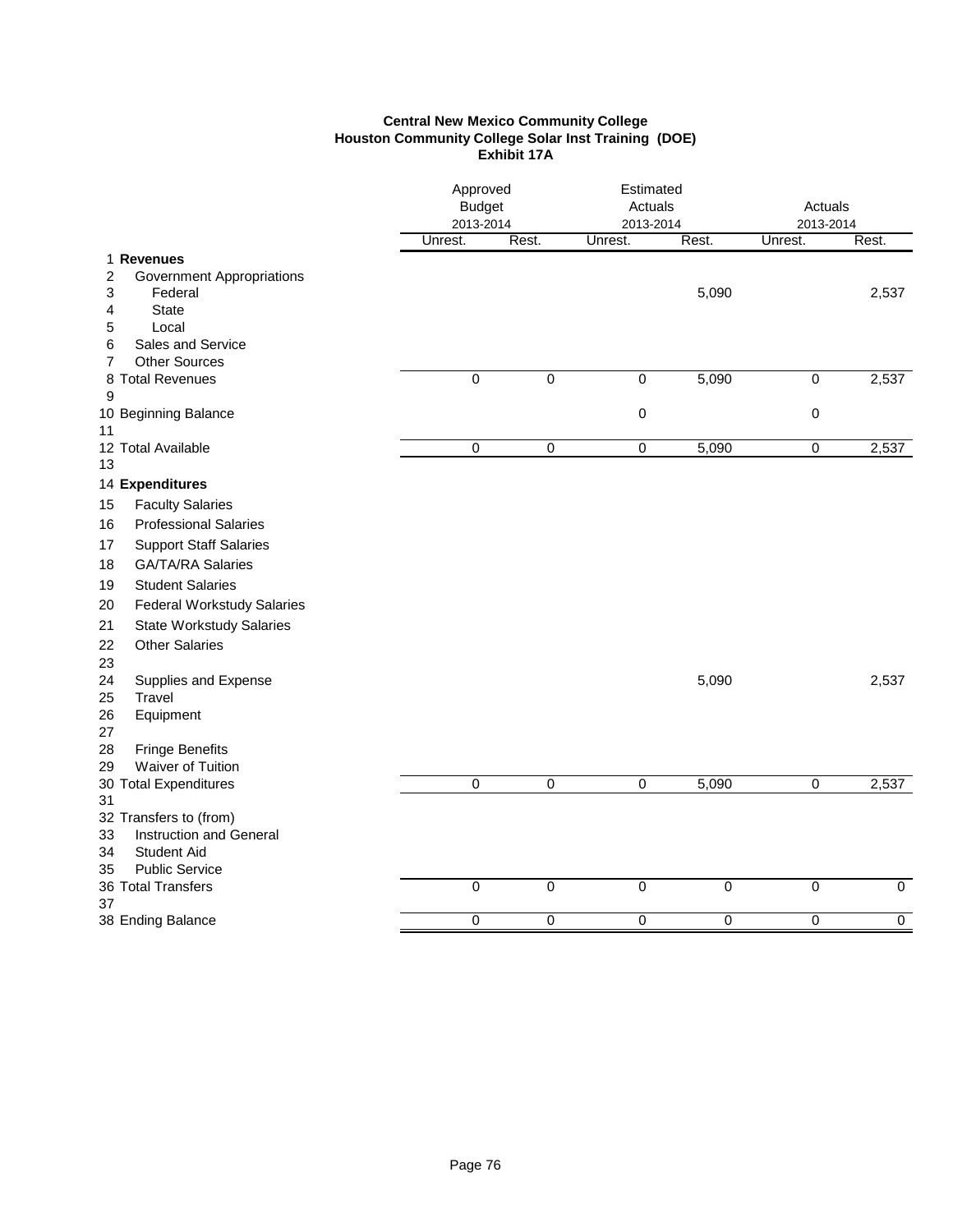#### **Central New Mexico Community College New Options NM - Innovate-Educate Exhibit 17A**

| Unrest.<br>Rest.<br>Rest.<br>Unrest.<br>Rest.<br>Unrest.<br>1 Revenues<br>2<br>Government Grants and Contracts<br>3<br>Federal<br><b>State</b><br>4<br>Local<br>5<br>Sales and Service<br>6<br><b>Other Sources</b><br>30,000<br>24,828<br>24,827<br>7<br>$\mathbf 0$<br>8 Total Revenues<br>30,000<br>0<br>24,828<br>$\pmb{0}$<br>24,827<br>9<br>10 Beginning Balance<br>0<br>11<br>12 Total Available<br>0<br>30,000<br>$\overline{0}$<br>24,828<br>$\overline{0}$<br>24,827<br>13<br>14 Expenditures<br><b>Faculty Salaries</b><br>15<br><b>Professional Salaries</b><br>15,896<br>4,000<br>15,523<br>16<br>7,634<br>2,743<br><b>Support Staff Salaries</b><br>13,828<br>17<br><b>GA/TA/RA Salaries</b><br>18<br><b>Student Salaries</b><br>19<br><b>Federal Workstudy Salaries</b><br>20<br>21<br><b>State Workstudy Salaries</b><br>22<br><b>Other Salaries</b><br>23<br>24<br>Supplies and Expense<br>25<br>Travel<br>26<br>Equipment<br>27<br>6,470<br>6,561<br>28<br><b>Fringe Benefits</b><br>7,000<br>Waiver of Tuition<br>29<br>30,000<br>$\overline{0}$<br>24,828<br>24,827<br>$\mathbf 0$<br>$\overline{0}$<br>30 Total Expenditures<br>31<br>32 Transfers to (from)<br><b>Instruction and General</b><br>33<br><b>Plant Funds</b><br>34<br>$\mathbf 0$<br>$\mathbf 0$<br>$\overline{0}$<br>$\mathbf 0$<br>0<br>$\overline{0}$<br>35 Total Transfers<br>36<br>37 Ending Balance<br>0<br>0<br>0<br>0<br>0<br>$\overline{0}$ | Approved<br><b>Budget</b><br>2013-2014 |  | Estimated<br>Actuals<br>2013-2014 |  | Actuals<br>2013-2014 |  |
|-----------------------------------------------------------------------------------------------------------------------------------------------------------------------------------------------------------------------------------------------------------------------------------------------------------------------------------------------------------------------------------------------------------------------------------------------------------------------------------------------------------------------------------------------------------------------------------------------------------------------------------------------------------------------------------------------------------------------------------------------------------------------------------------------------------------------------------------------------------------------------------------------------------------------------------------------------------------------------------------------------------------------------------------------------------------------------------------------------------------------------------------------------------------------------------------------------------------------------------------------------------------------------------------------------------------------------------------------------------------------------------------------------------------------------------------|----------------------------------------|--|-----------------------------------|--|----------------------|--|
|                                                                                                                                                                                                                                                                                                                                                                                                                                                                                                                                                                                                                                                                                                                                                                                                                                                                                                                                                                                                                                                                                                                                                                                                                                                                                                                                                                                                                                         |                                        |  |                                   |  |                      |  |
|                                                                                                                                                                                                                                                                                                                                                                                                                                                                                                                                                                                                                                                                                                                                                                                                                                                                                                                                                                                                                                                                                                                                                                                                                                                                                                                                                                                                                                         |                                        |  |                                   |  |                      |  |
|                                                                                                                                                                                                                                                                                                                                                                                                                                                                                                                                                                                                                                                                                                                                                                                                                                                                                                                                                                                                                                                                                                                                                                                                                                                                                                                                                                                                                                         |                                        |  |                                   |  |                      |  |
|                                                                                                                                                                                                                                                                                                                                                                                                                                                                                                                                                                                                                                                                                                                                                                                                                                                                                                                                                                                                                                                                                                                                                                                                                                                                                                                                                                                                                                         |                                        |  |                                   |  |                      |  |
|                                                                                                                                                                                                                                                                                                                                                                                                                                                                                                                                                                                                                                                                                                                                                                                                                                                                                                                                                                                                                                                                                                                                                                                                                                                                                                                                                                                                                                         |                                        |  |                                   |  |                      |  |
|                                                                                                                                                                                                                                                                                                                                                                                                                                                                                                                                                                                                                                                                                                                                                                                                                                                                                                                                                                                                                                                                                                                                                                                                                                                                                                                                                                                                                                         |                                        |  |                                   |  |                      |  |
|                                                                                                                                                                                                                                                                                                                                                                                                                                                                                                                                                                                                                                                                                                                                                                                                                                                                                                                                                                                                                                                                                                                                                                                                                                                                                                                                                                                                                                         |                                        |  |                                   |  |                      |  |
|                                                                                                                                                                                                                                                                                                                                                                                                                                                                                                                                                                                                                                                                                                                                                                                                                                                                                                                                                                                                                                                                                                                                                                                                                                                                                                                                                                                                                                         |                                        |  |                                   |  |                      |  |
|                                                                                                                                                                                                                                                                                                                                                                                                                                                                                                                                                                                                                                                                                                                                                                                                                                                                                                                                                                                                                                                                                                                                                                                                                                                                                                                                                                                                                                         |                                        |  |                                   |  |                      |  |
|                                                                                                                                                                                                                                                                                                                                                                                                                                                                                                                                                                                                                                                                                                                                                                                                                                                                                                                                                                                                                                                                                                                                                                                                                                                                                                                                                                                                                                         |                                        |  |                                   |  |                      |  |
|                                                                                                                                                                                                                                                                                                                                                                                                                                                                                                                                                                                                                                                                                                                                                                                                                                                                                                                                                                                                                                                                                                                                                                                                                                                                                                                                                                                                                                         |                                        |  |                                   |  |                      |  |
|                                                                                                                                                                                                                                                                                                                                                                                                                                                                                                                                                                                                                                                                                                                                                                                                                                                                                                                                                                                                                                                                                                                                                                                                                                                                                                                                                                                                                                         |                                        |  |                                   |  |                      |  |
|                                                                                                                                                                                                                                                                                                                                                                                                                                                                                                                                                                                                                                                                                                                                                                                                                                                                                                                                                                                                                                                                                                                                                                                                                                                                                                                                                                                                                                         |                                        |  |                                   |  |                      |  |
|                                                                                                                                                                                                                                                                                                                                                                                                                                                                                                                                                                                                                                                                                                                                                                                                                                                                                                                                                                                                                                                                                                                                                                                                                                                                                                                                                                                                                                         |                                        |  |                                   |  |                      |  |
|                                                                                                                                                                                                                                                                                                                                                                                                                                                                                                                                                                                                                                                                                                                                                                                                                                                                                                                                                                                                                                                                                                                                                                                                                                                                                                                                                                                                                                         |                                        |  |                                   |  |                      |  |
|                                                                                                                                                                                                                                                                                                                                                                                                                                                                                                                                                                                                                                                                                                                                                                                                                                                                                                                                                                                                                                                                                                                                                                                                                                                                                                                                                                                                                                         |                                        |  |                                   |  |                      |  |
|                                                                                                                                                                                                                                                                                                                                                                                                                                                                                                                                                                                                                                                                                                                                                                                                                                                                                                                                                                                                                                                                                                                                                                                                                                                                                                                                                                                                                                         |                                        |  |                                   |  |                      |  |
|                                                                                                                                                                                                                                                                                                                                                                                                                                                                                                                                                                                                                                                                                                                                                                                                                                                                                                                                                                                                                                                                                                                                                                                                                                                                                                                                                                                                                                         |                                        |  |                                   |  |                      |  |
|                                                                                                                                                                                                                                                                                                                                                                                                                                                                                                                                                                                                                                                                                                                                                                                                                                                                                                                                                                                                                                                                                                                                                                                                                                                                                                                                                                                                                                         |                                        |  |                                   |  |                      |  |
|                                                                                                                                                                                                                                                                                                                                                                                                                                                                                                                                                                                                                                                                                                                                                                                                                                                                                                                                                                                                                                                                                                                                                                                                                                                                                                                                                                                                                                         |                                        |  |                                   |  |                      |  |
|                                                                                                                                                                                                                                                                                                                                                                                                                                                                                                                                                                                                                                                                                                                                                                                                                                                                                                                                                                                                                                                                                                                                                                                                                                                                                                                                                                                                                                         |                                        |  |                                   |  |                      |  |
|                                                                                                                                                                                                                                                                                                                                                                                                                                                                                                                                                                                                                                                                                                                                                                                                                                                                                                                                                                                                                                                                                                                                                                                                                                                                                                                                                                                                                                         |                                        |  |                                   |  |                      |  |
|                                                                                                                                                                                                                                                                                                                                                                                                                                                                                                                                                                                                                                                                                                                                                                                                                                                                                                                                                                                                                                                                                                                                                                                                                                                                                                                                                                                                                                         |                                        |  |                                   |  |                      |  |
|                                                                                                                                                                                                                                                                                                                                                                                                                                                                                                                                                                                                                                                                                                                                                                                                                                                                                                                                                                                                                                                                                                                                                                                                                                                                                                                                                                                                                                         |                                        |  |                                   |  |                      |  |
|                                                                                                                                                                                                                                                                                                                                                                                                                                                                                                                                                                                                                                                                                                                                                                                                                                                                                                                                                                                                                                                                                                                                                                                                                                                                                                                                                                                                                                         |                                        |  |                                   |  |                      |  |
|                                                                                                                                                                                                                                                                                                                                                                                                                                                                                                                                                                                                                                                                                                                                                                                                                                                                                                                                                                                                                                                                                                                                                                                                                                                                                                                                                                                                                                         |                                        |  |                                   |  |                      |  |
|                                                                                                                                                                                                                                                                                                                                                                                                                                                                                                                                                                                                                                                                                                                                                                                                                                                                                                                                                                                                                                                                                                                                                                                                                                                                                                                                                                                                                                         |                                        |  |                                   |  |                      |  |
|                                                                                                                                                                                                                                                                                                                                                                                                                                                                                                                                                                                                                                                                                                                                                                                                                                                                                                                                                                                                                                                                                                                                                                                                                                                                                                                                                                                                                                         |                                        |  |                                   |  |                      |  |
|                                                                                                                                                                                                                                                                                                                                                                                                                                                                                                                                                                                                                                                                                                                                                                                                                                                                                                                                                                                                                                                                                                                                                                                                                                                                                                                                                                                                                                         |                                        |  |                                   |  |                      |  |
|                                                                                                                                                                                                                                                                                                                                                                                                                                                                                                                                                                                                                                                                                                                                                                                                                                                                                                                                                                                                                                                                                                                                                                                                                                                                                                                                                                                                                                         |                                        |  |                                   |  |                      |  |
|                                                                                                                                                                                                                                                                                                                                                                                                                                                                                                                                                                                                                                                                                                                                                                                                                                                                                                                                                                                                                                                                                                                                                                                                                                                                                                                                                                                                                                         |                                        |  |                                   |  |                      |  |
|                                                                                                                                                                                                                                                                                                                                                                                                                                                                                                                                                                                                                                                                                                                                                                                                                                                                                                                                                                                                                                                                                                                                                                                                                                                                                                                                                                                                                                         |                                        |  |                                   |  |                      |  |
|                                                                                                                                                                                                                                                                                                                                                                                                                                                                                                                                                                                                                                                                                                                                                                                                                                                                                                                                                                                                                                                                                                                                                                                                                                                                                                                                                                                                                                         |                                        |  |                                   |  |                      |  |
|                                                                                                                                                                                                                                                                                                                                                                                                                                                                                                                                                                                                                                                                                                                                                                                                                                                                                                                                                                                                                                                                                                                                                                                                                                                                                                                                                                                                                                         |                                        |  |                                   |  |                      |  |
|                                                                                                                                                                                                                                                                                                                                                                                                                                                                                                                                                                                                                                                                                                                                                                                                                                                                                                                                                                                                                                                                                                                                                                                                                                                                                                                                                                                                                                         |                                        |  |                                   |  |                      |  |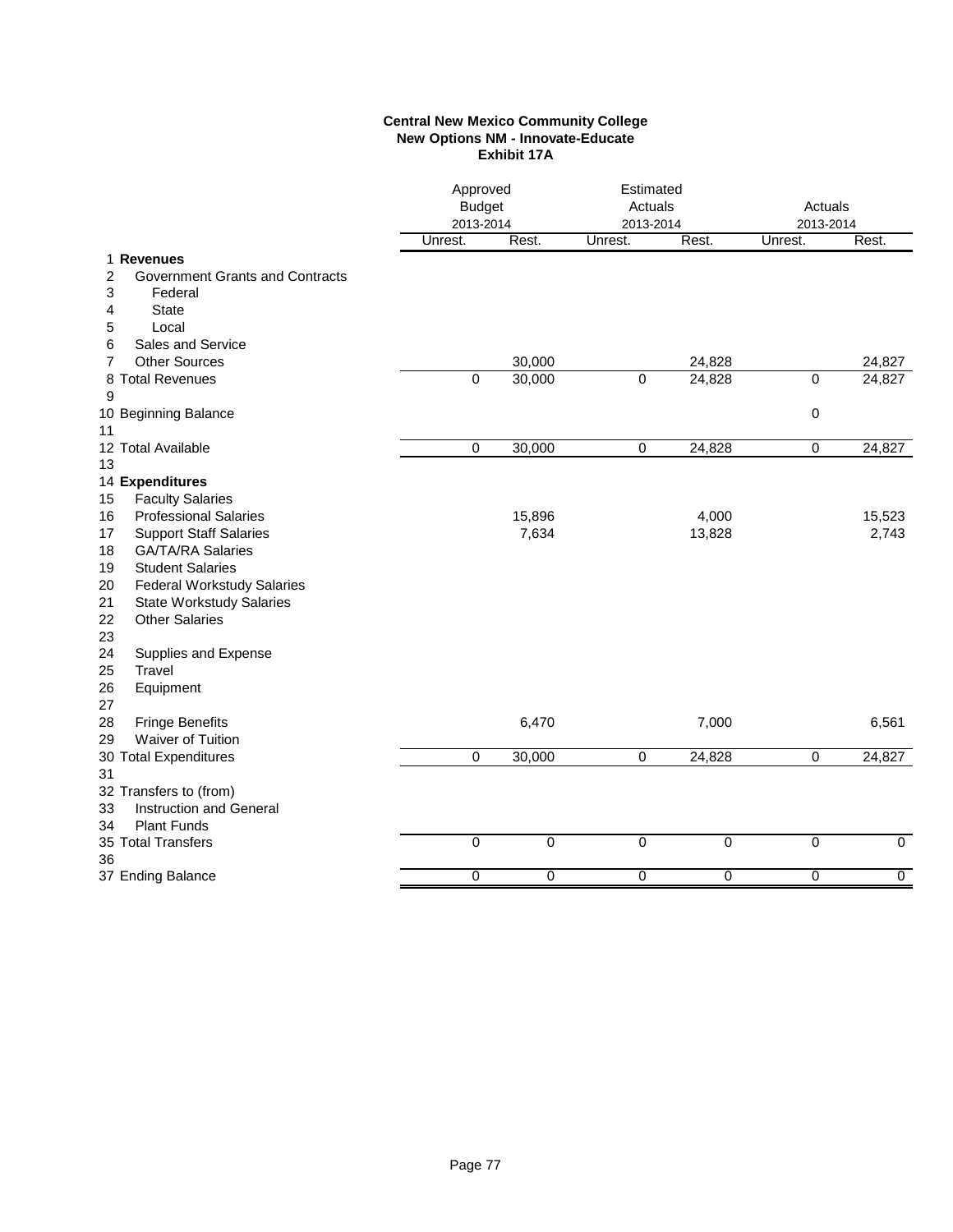#### **Central New Mexico Community College CNM Foundation - CNM Connect Tax Help NM Exhibit 17A**

| Rest.<br>Rest.<br>Unrest.<br>Unrest.<br>Unrest.<br>1 Revenues<br>2<br>Government Grants and Contracts<br>3<br>Federal | 2013-2014<br>Rest. |
|-----------------------------------------------------------------------------------------------------------------------|--------------------|
|                                                                                                                       |                    |
| <b>State</b><br>4                                                                                                     |                    |
| 5<br>Local                                                                                                            |                    |
| Sales and Service<br>6                                                                                                |                    |
| <b>Other Sources</b><br>5,700<br>7                                                                                    |                    |
| $\Omega$<br>5,700<br>$\overline{0}$<br>$\Omega$<br>$\overline{0}$<br>8 Total Revenues                                 | $\Omega$           |
| 9                                                                                                                     |                    |
| $\mathbf 0$<br>10 Beginning Balance                                                                                   |                    |
| 11                                                                                                                    |                    |
| 5,700<br>12 Total Available<br>0<br>0<br>$\overline{0}$<br>$\overline{0}$                                             | $\overline{0}$     |
| 13                                                                                                                    |                    |
| 14 Expenditures                                                                                                       |                    |
| <b>Faculty Salaries</b><br>15                                                                                         |                    |
| <b>Professional Salaries</b><br>16                                                                                    |                    |
| <b>Support Staff Salaries</b><br>17                                                                                   |                    |
| <b>GA/TA/RA Salaries</b><br>18                                                                                        |                    |
| <b>Student Salaries</b><br>19                                                                                         |                    |
| 20<br><b>Federal Workstudy Salaries</b>                                                                               |                    |
| 21<br><b>State Workstudy Salaries</b>                                                                                 |                    |
| <b>Other Salaries</b><br>22                                                                                           |                    |
| 23                                                                                                                    |                    |
| 24<br>Supplies and Expense<br>5,700                                                                                   |                    |
| Travel<br>25                                                                                                          |                    |
| 26<br>Equipment<br>27                                                                                                 |                    |
| <b>Fringe Benefits</b><br>28                                                                                          |                    |
| Waiver of Tuition<br>29                                                                                               |                    |
| $\mathbf 0$<br>5,700<br>0<br>30 Total Expenditures<br>0<br>0                                                          | 0                  |
| 31                                                                                                                    |                    |
| 32 Transfers to (from)                                                                                                |                    |
| Instruction and General<br>33                                                                                         |                    |
| <b>Public Service</b><br>34                                                                                           |                    |
| 35 Total Transfers<br>0<br>$\overline{0}$<br>0<br>$\mathbf 0$<br>$\mathbf 0$                                          | $\mathbf 0$        |
| 36                                                                                                                    |                    |
| $\overline{0}$<br>$\overline{0}$<br>$\overline{0}$<br>$\overline{0}$<br>$\overline{0}$<br>37 Ending Balance           | $\overline{0}$     |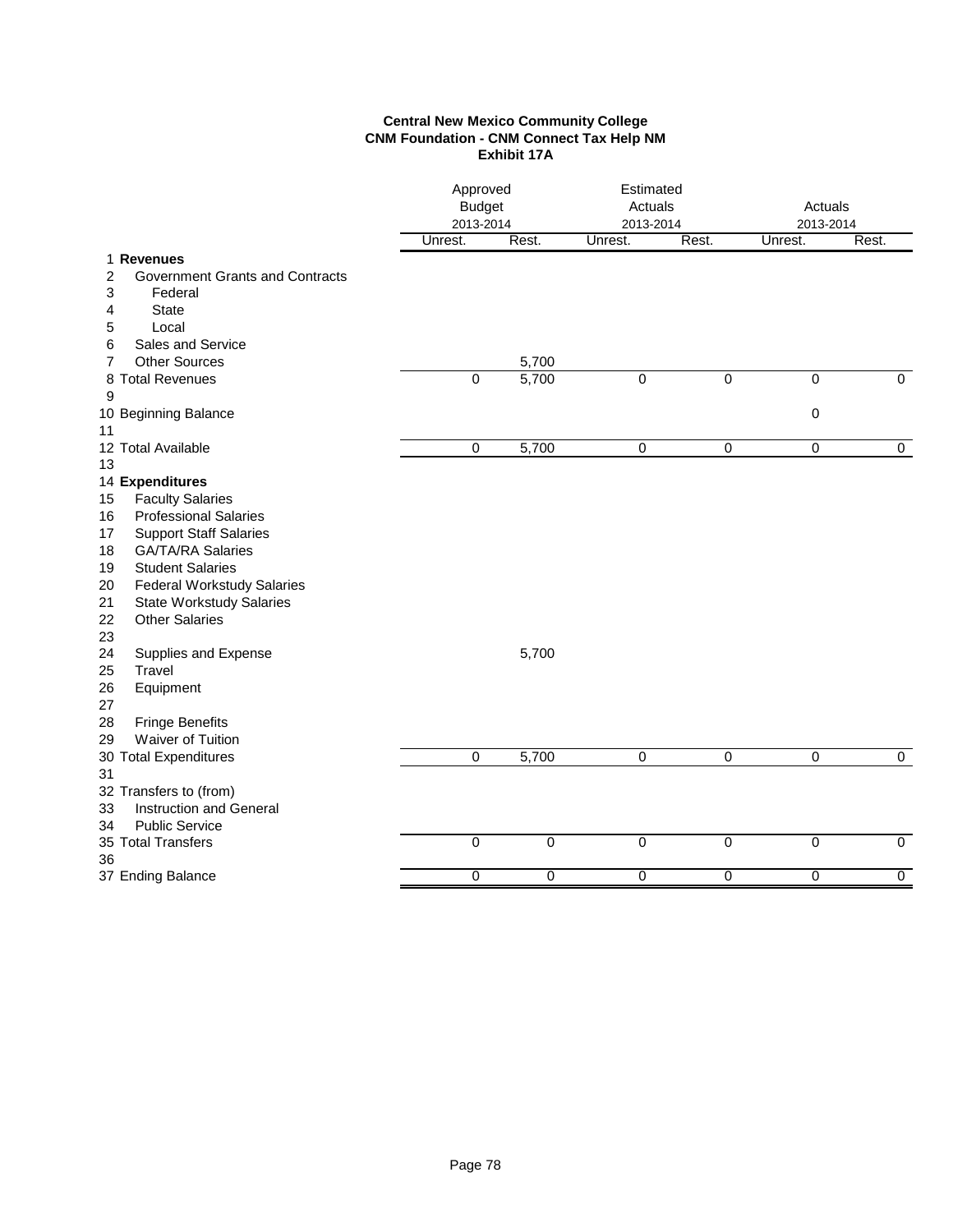#### **Central New Mexico Community College Annie Casey Tax Help Exhibit 17A**

|                                                                                                | Approved<br><b>Budget</b><br>2013-2014 |                | Estimated<br>Actuals<br>2013-2014 |                | Actuals<br>2013-2014 |                |
|------------------------------------------------------------------------------------------------|----------------------------------------|----------------|-----------------------------------|----------------|----------------------|----------------|
|                                                                                                | Unrest.                                | Rest.          | Unrest.                           | Rest.          | Unrest.              | Rest.          |
| 1 Revenues<br><b>Government Grants and Contracts</b><br>2<br>3<br>Federal<br><b>State</b><br>4 |                                        |                |                                   |                |                      |                |
| Local<br>5                                                                                     |                                        |                |                                   |                |                      |                |
| Sales and Service<br>6                                                                         |                                        |                |                                   |                |                      |                |
| <b>Other Sources</b><br>7                                                                      |                                        | 15,059         |                                   |                |                      |                |
| 8 Total Revenues                                                                               | 0                                      | 15,059         | 0                                 | $\mathbf 0$    | $\pmb{0}$            | $\mathbf 0$    |
| 9<br>10 Beginning Balance                                                                      |                                        |                |                                   |                | 0                    |                |
| 11                                                                                             |                                        |                |                                   |                |                      |                |
| 12 Total Available<br>13                                                                       | 0                                      | 15,059         | 0                                 | 0              | $\pmb{0}$            | 0              |
| 14 Expenditures                                                                                |                                        |                |                                   |                |                      |                |
| <b>Faculty Salaries</b><br>15<br><b>Professional Salaries</b><br>16                            |                                        |                |                                   |                |                      |                |
| <b>Support Staff Salaries</b><br>17<br><b>GA/TA/RA Salaries</b><br>18                          |                                        |                |                                   |                |                      |                |
| <b>Student Salaries</b><br>19                                                                  |                                        |                |                                   |                |                      |                |
| 20<br><b>Federal Workstudy Salaries</b>                                                        |                                        |                |                                   |                |                      |                |
| 21<br><b>State Workstudy Salaries</b><br><b>Other Salaries</b><br>22<br>23                     |                                        | 1,248          |                                   |                |                      |                |
| 24<br>Supplies and Expense<br>25<br>Travel                                                     |                                        | 13,811         |                                   |                |                      |                |
| 26<br>Equipment<br>27                                                                          |                                        |                |                                   |                |                      |                |
| <b>Fringe Benefits</b><br>28                                                                   |                                        |                |                                   |                |                      |                |
| Waiver of Tuition<br>29                                                                        |                                        |                |                                   |                |                      |                |
| 30 Total Expenditures<br>31                                                                    | $\mathbf 0$                            | 15,059         | 0                                 | 0              | 0                    | 0              |
| 32 Transfers to (from)<br>Instruction and General<br>33                                        |                                        |                |                                   |                |                      |                |
| <b>Plant Funds</b><br>34                                                                       |                                        |                |                                   |                |                      |                |
| 35 Total Transfers<br>36                                                                       | 0                                      | $\mathbf 0$    | $\overline{0}$                    | $\overline{0}$ | 0                    | $\mathbf 0$    |
| 37 Ending Balance                                                                              | $\overline{0}$                         | $\overline{0}$ | $\overline{0}$                    | $\overline{0}$ | $\overline{0}$       | $\overline{0}$ |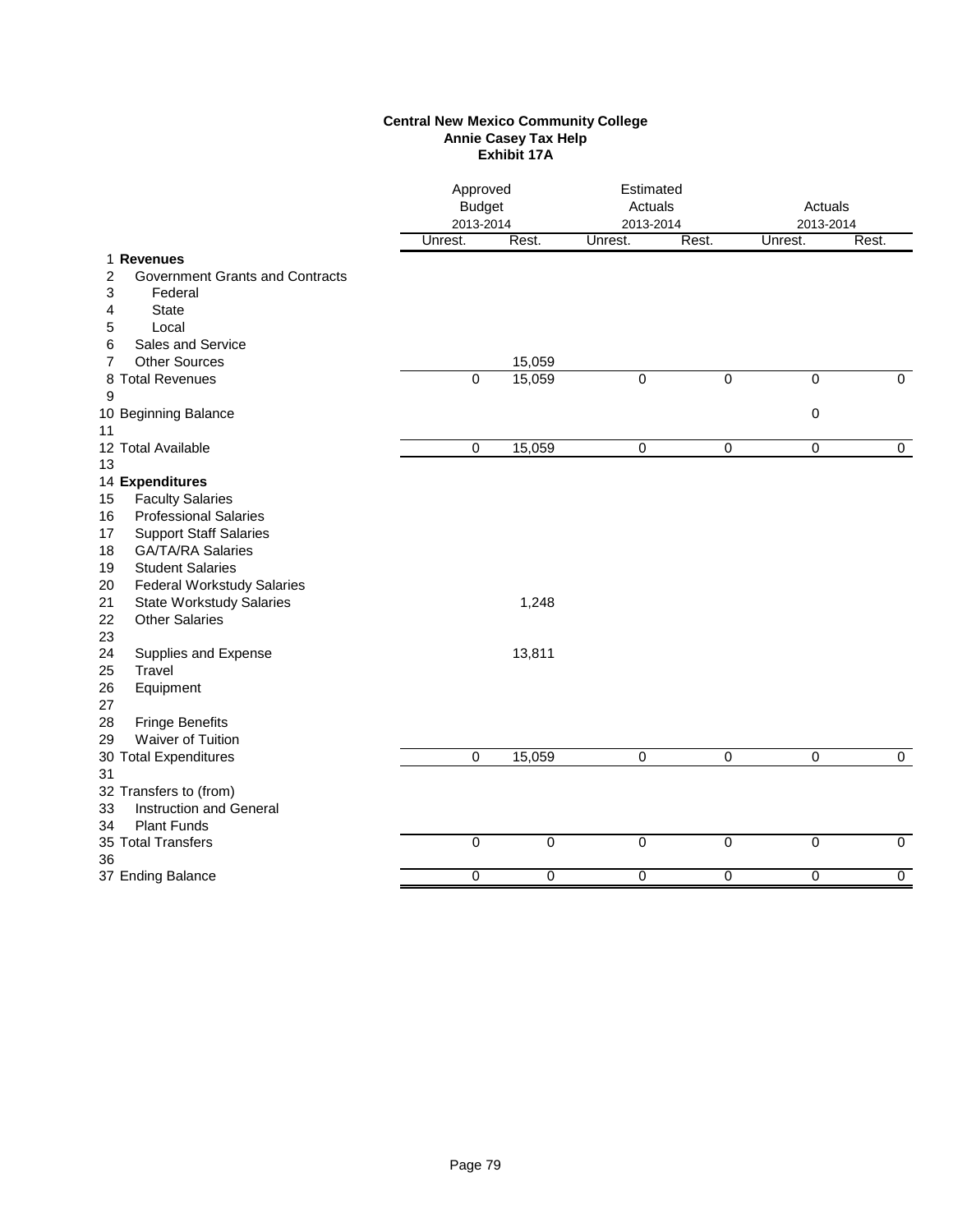#### **Central New Mexico Community College General Activity Exhibit 17A**

|                                                                                                                                                                                                                                                                                                                                                                                                  | Approved<br><b>Budget</b><br>2013-2014 |                | Estimated<br>Actuals<br>2013-2014 |                | Actuals<br>2013-2014 |                |  |
|--------------------------------------------------------------------------------------------------------------------------------------------------------------------------------------------------------------------------------------------------------------------------------------------------------------------------------------------------------------------------------------------------|----------------------------------------|----------------|-----------------------------------|----------------|----------------------|----------------|--|
|                                                                                                                                                                                                                                                                                                                                                                                                  | Unrest.                                | Rest.          | Unrest.                           | Rest.          | Unrest.              | Rest.          |  |
| 1 Revenues<br>2<br>Government Grants and Contracts<br>3<br>Federal<br><b>State</b><br>4<br>Local<br>5                                                                                                                                                                                                                                                                                            |                                        |                |                                   |                |                      |                |  |
| Sales and Service<br>6                                                                                                                                                                                                                                                                                                                                                                           |                                        |                |                                   |                |                      |                |  |
| <b>Other Sources</b><br>7<br>8 Total Revenues                                                                                                                                                                                                                                                                                                                                                    | 100,000<br>100,000                     | $\overline{0}$ | 90,000<br>90,000                  | $\pmb{0}$      | 94,881<br>94,881     | $\overline{0}$ |  |
| 9                                                                                                                                                                                                                                                                                                                                                                                                |                                        |                |                                   |                |                      |                |  |
| 10 Beginning Balance<br>11                                                                                                                                                                                                                                                                                                                                                                       | 153,528                                |                | 151,899                           |                | 151,899              |                |  |
| 12 Total Available                                                                                                                                                                                                                                                                                                                                                                               | 253,528                                | $\overline{0}$ | 241,899                           | $\overline{0}$ | 246,780              | $\overline{0}$ |  |
| 13<br>14 Expenditures<br><b>Faculty Salaries</b><br>15<br><b>Professional Salaries</b><br>16<br><b>Support Staff Salaries</b><br>17<br><b>GA/TA/RA Salaries</b><br>18<br>19<br><b>Student Salaries</b><br>20<br><b>Federal Workstudy Salaries</b><br>21<br><b>State Workstudy Salaries</b><br><b>Other Salaries</b><br>22<br>23<br>24<br>Supplies and Expense<br>Travel<br>25<br>26<br>Equipment | 85,000                                 |                | 105,000                           |                | 76,981               |                |  |
| 27<br><b>Fringe Benefits</b><br>28<br>Waiver of Tuition<br>29<br>30 Total Expenditures<br>31                                                                                                                                                                                                                                                                                                     | 85,000                                 | $\overline{0}$ | 105,000                           | $\overline{0}$ | 76,981               | $\overline{0}$ |  |
| 32 Transfers to (from)<br><b>Instruction and General</b><br>33<br><b>Plant Funds</b><br>34                                                                                                                                                                                                                                                                                                       |                                        |                |                                   |                |                      |                |  |
| 35 Total Transfers<br>36                                                                                                                                                                                                                                                                                                                                                                         | $\mathbf 0$                            | $\mathbf 0$    | $\pmb{0}$                         | $\mathbf 0$    | $\pmb{0}$            | $\mathbf 0$    |  |
| 37 Ending Balance                                                                                                                                                                                                                                                                                                                                                                                | 168,528                                | 0              | 136,899                           | $\overline{0}$ | 169,799              | $\overline{0}$ |  |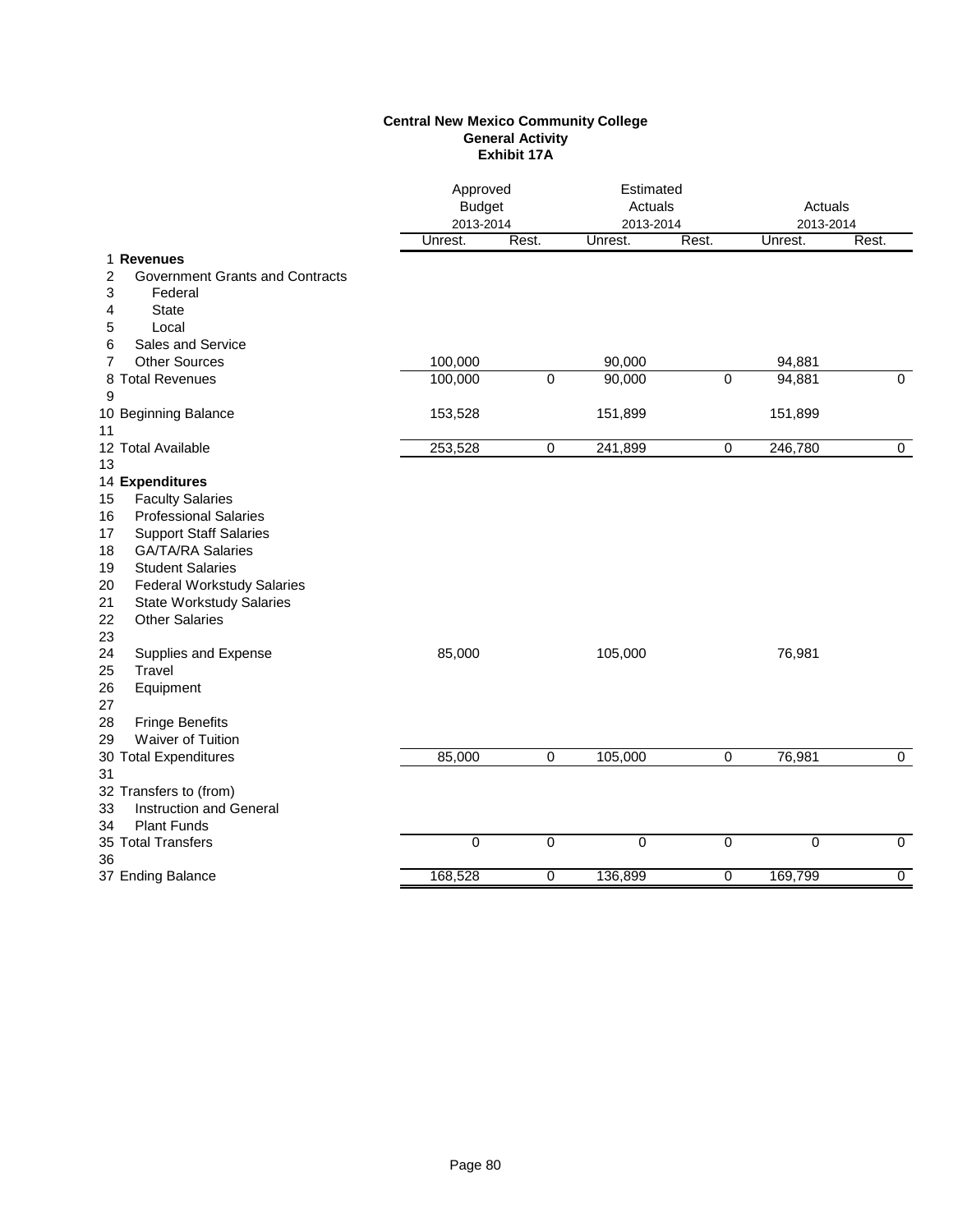#### **Central New Mexico Community College WTC/DWS SESP Training ARRA Exhibit 17A**

|                                             |             | Approved<br><b>Budget</b><br>2013-2014 |                | Estimated<br>Actuals<br>2013-2014 | Actuals<br>2013-2014 |                |
|---------------------------------------------|-------------|----------------------------------------|----------------|-----------------------------------|----------------------|----------------|
|                                             | Unrest.     | Rest.                                  | Unrest.        | Rest.                             | Unrest.              | Rest.          |
| 1 Revenues                                  |             |                                        |                |                                   |                      |                |
| 2<br><b>Government Grants and Contracts</b> |             |                                        |                |                                   |                      |                |
| 3<br>Federal                                |             | 197,622                                |                |                                   |                      |                |
| <b>State</b><br>4                           |             |                                        |                |                                   |                      |                |
| 5<br>Local                                  |             |                                        |                |                                   |                      |                |
| Sales and Service<br>6                      |             |                                        |                |                                   |                      |                |
| <b>Other Sources</b><br>7                   |             |                                        |                |                                   |                      |                |
| 8 Total Revenues                            | 0           | 197,622                                | $\mathbf 0$    | 0                                 | 0                    | 0              |
| 9                                           |             |                                        |                |                                   |                      |                |
| 10 Beginning Balance                        |             |                                        |                |                                   |                      |                |
| 11<br>12 Total Available                    | $\pmb{0}$   | 197,622                                | $\overline{0}$ | $\mathbf 0$                       | $\overline{0}$       | $\mathbf 0$    |
| 13                                          |             |                                        |                |                                   |                      |                |
| 14 Expenditures                             |             |                                        |                |                                   |                      |                |
| <b>Faculty Salaries</b><br>15               |             | 51,770                                 |                |                                   |                      |                |
| <b>Professional Salaries</b><br>16          |             | 10,054                                 |                |                                   |                      |                |
| <b>Support Staff Salaries</b><br>17         |             | 26,047                                 |                |                                   |                      |                |
| <b>GA/TA/RA Salaries</b><br>18              |             |                                        |                |                                   |                      |                |
| <b>Student Salaries</b><br>19               |             |                                        |                |                                   |                      |                |
| <b>Federal Workstudy Salaries</b><br>20     |             |                                        |                |                                   |                      |                |
| 21<br><b>State Workstudy Salaries</b>       |             |                                        |                |                                   |                      |                |
| <b>Other Salaries</b><br>22                 |             |                                        |                |                                   |                      |                |
| 23                                          |             |                                        |                |                                   |                      |                |
| Supplies and Expense<br>24                  |             | 94,211                                 |                |                                   |                      |                |
| 25<br>Travel                                |             |                                        |                |                                   |                      |                |
| 26<br>Equipment                             |             |                                        |                |                                   |                      |                |
| 27                                          |             |                                        |                |                                   |                      |                |
| 28<br><b>Fringe Benefits</b>                |             | 15,540                                 |                |                                   |                      |                |
| Waiver of Tuition<br>29                     |             |                                        |                |                                   |                      |                |
| 30 Total Expenditures                       | $\mathbf 0$ | 197,622                                | $\overline{0}$ | $\overline{0}$                    | $\overline{0}$       | $\overline{0}$ |
| 31                                          |             |                                        |                |                                   |                      |                |
| 32 Transfers to (from)                      |             |                                        |                |                                   |                      |                |
| Instruction and General<br>33               |             |                                        |                |                                   |                      |                |
| <b>Plant Funds</b><br>34                    |             |                                        |                |                                   |                      |                |
| 35 Total Transfers                          | $\mathbf 0$ | $\mathbf 0$                            | $\mathbf 0$    | $\mathbf 0$                       | 0                    | $\overline{0}$ |
| 36                                          |             |                                        |                |                                   |                      |                |
| 37 Ending Balance                           | 0           | $\mathbf 0$                            | 0              | 0                                 | $\overline{0}$       | $\overline{0}$ |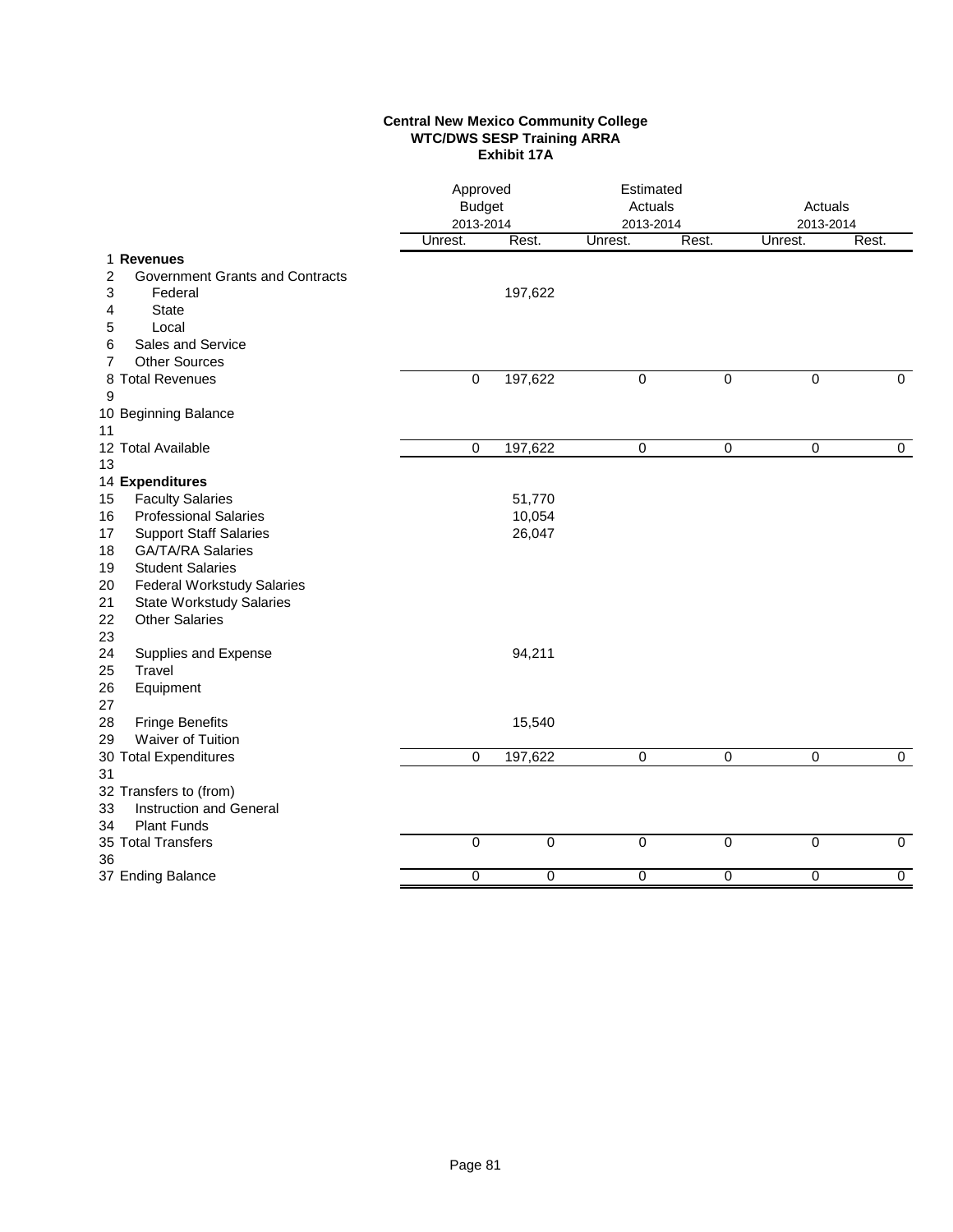#### **Central New Mexico Community College Small Business Development Center - South Valley Exhibit 17A**

|                                             | Approved<br><b>Budget</b><br>2013-2014 |                | Estimated<br>Actuals<br>2013-2014 |                | Actuals<br>2013-2014 |                |
|---------------------------------------------|----------------------------------------|----------------|-----------------------------------|----------------|----------------------|----------------|
|                                             | Unrest.                                | Rest.          | Unrest.                           | Rest.          | Unrest.              | Rest.          |
| 1 Revenues                                  |                                        |                |                                   |                |                      |                |
| <b>Government Grants and Contracts</b><br>2 |                                        |                |                                   |                |                      |                |
| 3<br>Federal                                |                                        | 21,689         |                                   | 21,689         |                      | 21,690         |
| 4<br><b>State</b>                           |                                        | 227,742        |                                   | 238,811        |                      | 224,139        |
| 5<br>Local                                  |                                        |                |                                   |                |                      |                |
| Sales and Service<br>6                      |                                        | 15,127         |                                   | 8,656          |                      |                |
| <b>Other Sources</b><br>7                   |                                        | 2,000          |                                   |                |                      | 231            |
| 8 Total Revenues                            | $\mathbf 0$                            | 266,558        | $\overline{0}$                    | 269,156        | $\overline{0}$       | 246,060        |
| 9                                           |                                        |                |                                   |                |                      |                |
| 10 Beginning Balance                        |                                        |                |                                   |                |                      |                |
| 11                                          |                                        |                |                                   |                |                      |                |
| 12 Total Available                          | $\mathbf 0$                            | 266,558        | 0                                 | 269,156        | 0                    | 246,060        |
| 13                                          |                                        |                |                                   |                |                      |                |
| 14 Expenditures                             |                                        |                |                                   |                |                      |                |
| <b>Faculty Salaries</b><br>15               |                                        |                |                                   |                |                      |                |
| <b>Professional Salaries</b><br>16          |                                        | 135,579        |                                   | 134,453        |                      | 122,567        |
| 17<br><b>Support Staff Salaries</b>         |                                        | 29,303         |                                   | 30,895         |                      | 30,093         |
| 18<br><b>GA/TA/RA Salaries</b>              |                                        |                |                                   |                |                      |                |
| <b>Student Salaries</b><br>19               |                                        |                |                                   |                |                      |                |
| <b>Federal Workstudy Salaries</b><br>20     |                                        |                |                                   |                |                      |                |
| 21<br><b>State Workstudy Salaries</b>       |                                        |                |                                   |                |                      |                |
| 22<br><b>Other Salaries</b>                 |                                        |                |                                   |                |                      |                |
| 23                                          |                                        |                |                                   |                |                      |                |
| Supplies and Expense<br>24                  |                                        | 47,471         |                                   | 46,296         |                      | 40,119         |
| 25<br>Travel                                |                                        | 4,625          |                                   | 2,500          |                      | 1,849          |
| 26<br>Equipment                             |                                        |                |                                   |                |                      |                |
| 27                                          |                                        |                |                                   |                |                      |                |
| 28<br><b>Fringe Benefits</b>                |                                        | 49,580         |                                   | 55,012         |                      | 51,432         |
| Waiver of Tuition<br>29                     | $\mathbf 0$                            |                | 0                                 |                | 0                    | 246,060        |
| 30 Total Expenditures                       |                                        | 266,558        |                                   | 269,156        |                      |                |
| 31<br>32 Transfers to (from)                |                                        |                |                                   |                |                      |                |
| 33<br><b>Instruction and General</b>        |                                        |                |                                   |                |                      |                |
| 34<br><b>Plant Funds</b>                    |                                        |                |                                   |                |                      |                |
| 35 Total Transfers                          | $\overline{0}$                         | $\overline{0}$ | $\overline{0}$                    | $\overline{0}$ | $\overline{0}$       | $\overline{0}$ |
| 36                                          |                                        |                |                                   |                |                      |                |
| 37 Ending Balance                           | $\overline{0}$                         | 0              | $\overline{0}$                    | $\overline{0}$ | $\overline{0}$       | 0              |
|                                             |                                        |                |                                   |                |                      |                |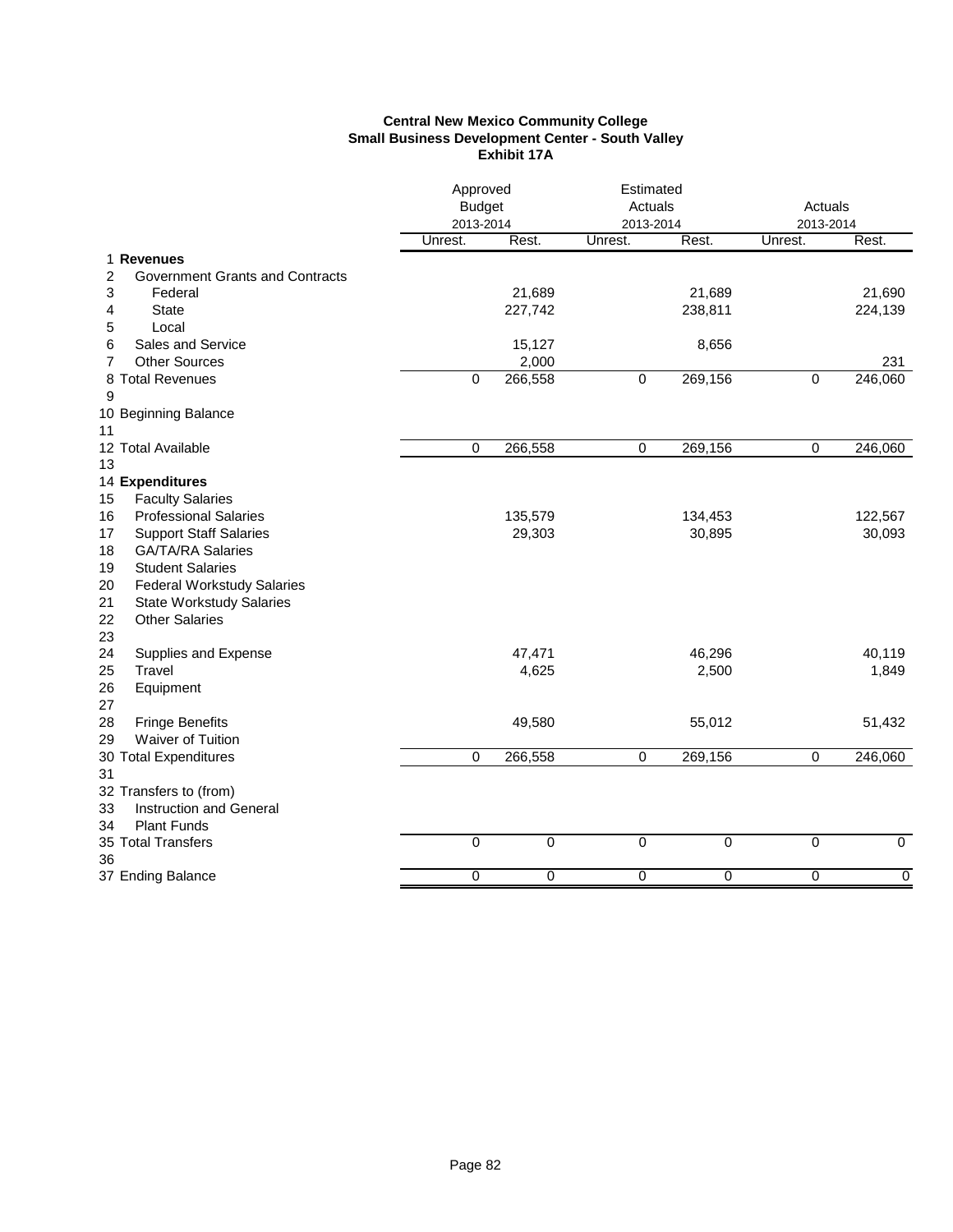#### **Central New Mexico Community College Small Business Development Center - CNM Exhibit 17A**

|                                             | Approved<br><b>Budget</b><br>2013-2014 |                | Estimated<br>Actuals<br>2013-2014 |                | Actuals<br>2013-2014 |                |
|---------------------------------------------|----------------------------------------|----------------|-----------------------------------|----------------|----------------------|----------------|
|                                             | Unrest.                                | Rest.          | Unrest.                           | Rest.          | Unrest.              | Rest.          |
| 1 Revenues                                  |                                        |                |                                   |                |                      |                |
| 2<br><b>Government Grants and Contracts</b> |                                        |                |                                   |                |                      |                |
| 3<br>Federal                                |                                        | 36,689         |                                   | 21,689         |                      | 21,689         |
| 4<br><b>State</b>                           |                                        | 250,509        |                                   | 271,811        |                      | 275,811        |
| 5<br>Local                                  |                                        |                |                                   |                |                      |                |
| Sales and Service<br>6                      |                                        | 57,720         |                                   | 55,000         |                      | 15,124         |
| 7<br><b>Other Sources</b>                   |                                        |                |                                   |                |                      | 6,190          |
| 8 Total Revenues                            | 0                                      | 344,918        | 0                                 | 348,500        | 0                    | 318,814        |
| 9                                           |                                        |                |                                   |                |                      |                |
| 10 Beginning Balance                        |                                        |                |                                   |                |                      |                |
| 11                                          |                                        |                |                                   |                |                      |                |
| 12 Total Available                          | $\mathbf 0$                            | 344,918        | $\overline{0}$                    | 348,500        | $\overline{0}$       | 318,814        |
| 13                                          |                                        |                |                                   |                |                      |                |
| 14 Expenditures                             |                                        |                |                                   |                |                      |                |
| <b>Faculty Salaries</b><br>15               |                                        | 7,848          |                                   | 11,000         |                      | 5,096          |
| <b>Professional Salaries</b><br>16          |                                        | 126,536        |                                   | 129,067        |                      | 130,536        |
| 17<br><b>Support Staff Salaries</b>         |                                        | 53,604         |                                   | 57,177         |                      | 62,413         |
| 18<br>GA/TA/RA Salaries                     |                                        |                |                                   |                |                      |                |
| <b>Student Salaries</b><br>19               |                                        |                |                                   |                |                      |                |
| 20<br><b>Federal Workstudy Salaries</b>     |                                        |                |                                   |                |                      |                |
| 21<br><b>State Workstudy Salaries</b>       |                                        |                |                                   |                |                      |                |
| 22<br><b>Other Salaries</b>                 |                                        |                |                                   |                |                      |                |
| 23                                          |                                        |                |                                   |                |                      |                |
| 24<br>Supplies and Expense                  |                                        | 83,762         |                                   | 71,162         |                      | 41,240         |
| 25<br>Travel                                |                                        | 1,852          |                                   | 4,000          |                      | 1,595          |
| 26<br>Equipment                             |                                        |                |                                   |                |                      |                |
| 27                                          |                                        |                |                                   |                |                      |                |
| 28<br><b>Fringe Benefits</b>                |                                        | 71,316         |                                   | 76,094         |                      | 77,212         |
| Waiver of Tuition<br>29                     |                                        |                |                                   |                |                      | 722            |
| 30 Total Expenditures                       | $\mathbf 0$                            | 344,918        | $\overline{0}$                    | 348,500        | $\overline{0}$       | 318,814        |
| 31                                          |                                        |                |                                   |                |                      |                |
| 32 Transfers to (from)                      |                                        |                |                                   |                |                      |                |
| 33<br>Instruction and General               |                                        |                |                                   |                |                      |                |
| <b>Plant Funds</b><br>34                    |                                        |                |                                   |                |                      |                |
| 35 Total Transfers                          | $\overline{0}$                         | $\overline{0}$ | $\overline{0}$                    | $\overline{0}$ | $\overline{0}$       | $\overline{0}$ |
| 36                                          |                                        |                |                                   |                |                      |                |
| 37 Ending Balance                           | $\overline{0}$                         | 0              | $\overline{0}$                    | $\overline{0}$ | $\overline{0}$       | $\overline{0}$ |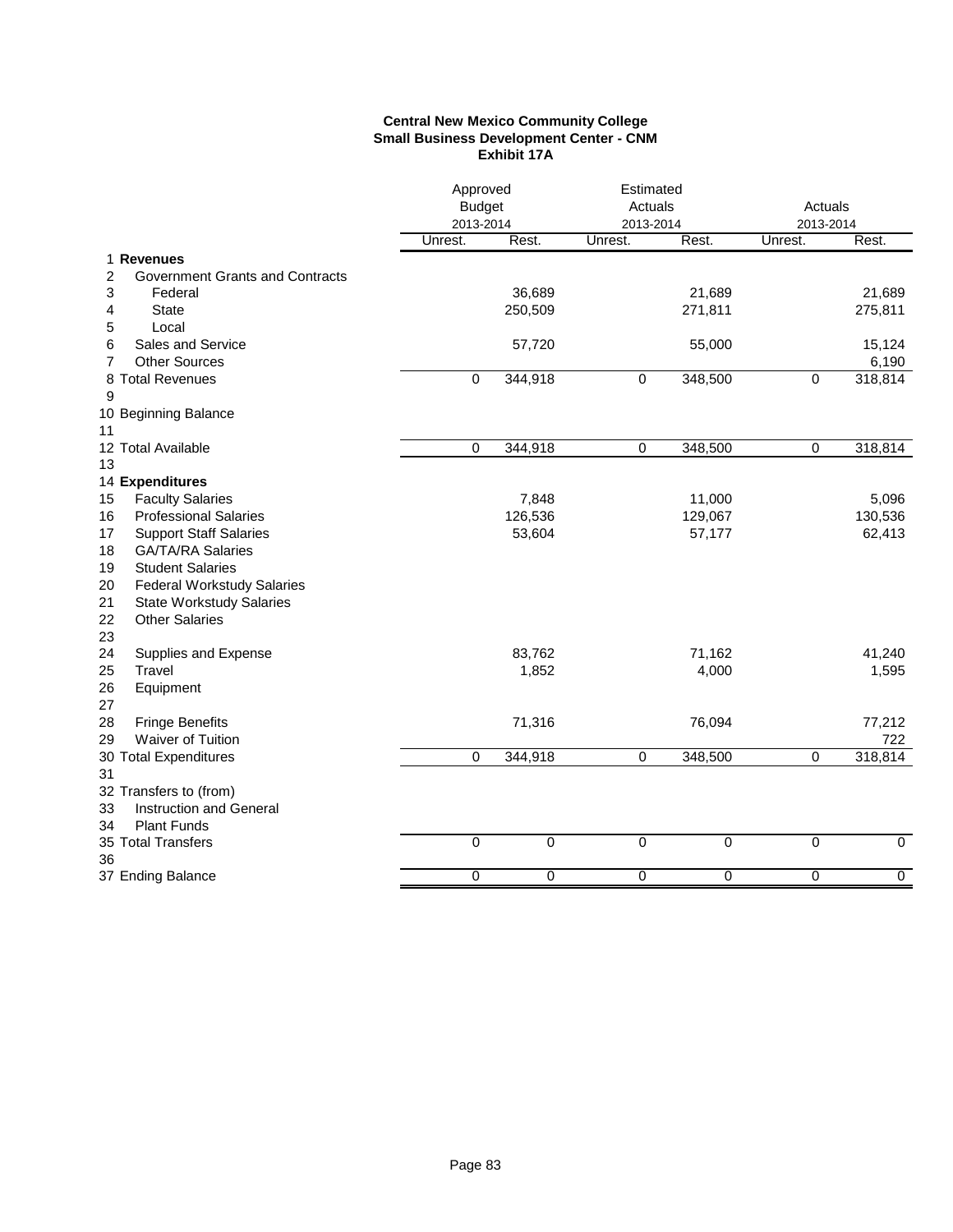#### **Central New Mexico Community College WTC/SFCC - Center of Excellence Exhibit 17A**

|                                         | Approved<br>Estimated<br><b>Budget</b><br>Actuals<br>2013-2014<br>2013-2014 |             |                | Actuals<br>2013-2014 |                |                |
|-----------------------------------------|-----------------------------------------------------------------------------|-------------|----------------|----------------------|----------------|----------------|
|                                         | Unrest.                                                                     | Rest.       | Unrest.        | Rest.                | Unrest.        | Rest.          |
| 1 Revenues                              |                                                                             |             |                |                      |                |                |
| 2<br>Government Grants and Contracts    |                                                                             |             |                |                      |                |                |
| 3<br>Federal                            |                                                                             | 30,000      |                |                      |                |                |
| <b>State</b><br>4                       |                                                                             |             |                |                      |                |                |
| Local<br>5                              |                                                                             |             |                |                      |                |                |
| Sales and Service<br>6                  |                                                                             |             |                |                      |                |                |
| <b>Other Sources</b><br>7               |                                                                             |             | $\overline{0}$ | $\overline{0}$       |                | $\overline{0}$ |
| 8 Total Revenues<br>9                   | 0                                                                           | 30,000      |                |                      | 0              |                |
| 10 Beginning Balance                    |                                                                             |             |                |                      | 0              |                |
| 11                                      |                                                                             |             |                |                      |                |                |
| 12 Total Available                      | 0                                                                           | 30,000      | $\overline{0}$ | 0                    | $\overline{0}$ | $\overline{0}$ |
| 13                                      |                                                                             |             |                |                      |                |                |
| 14 Expenditures                         |                                                                             |             |                |                      |                |                |
| <b>Faculty Salaries</b><br>15           |                                                                             | 6,500       |                |                      |                |                |
| <b>Professional Salaries</b><br>16      |                                                                             |             |                |                      |                |                |
| <b>Support Staff Salaries</b><br>17     |                                                                             |             |                |                      |                |                |
| <b>GA/TA/RA Salaries</b><br>18          |                                                                             |             |                |                      |                |                |
| <b>Student Salaries</b><br>19           |                                                                             |             |                |                      |                |                |
| <b>Federal Workstudy Salaries</b><br>20 |                                                                             |             |                |                      |                |                |
| 21<br><b>State Workstudy Salaries</b>   |                                                                             |             |                |                      |                |                |
| <b>Other Salaries</b><br>22             |                                                                             |             |                |                      |                |                |
| 23                                      |                                                                             |             |                |                      |                |                |
| 24<br>Supplies and Expense              |                                                                             | 20,000      |                |                      |                |                |
| 25<br>Travel                            |                                                                             |             |                |                      |                |                |
| 26<br>Equipment                         |                                                                             |             |                |                      |                |                |
| 27                                      |                                                                             |             |                |                      |                |                |
| 28<br><b>Fringe Benefits</b>            |                                                                             | 3,500       |                |                      |                |                |
| Waiver of Tuition<br>29                 |                                                                             |             |                |                      |                |                |
| 30 Total Expenditures                   | 0                                                                           | 30,000      | $\pmb{0}$      | $\pmb{0}$            | $\pmb{0}$      | 0              |
| 31                                      |                                                                             |             |                |                      |                |                |
| 32 Transfers to (from)                  |                                                                             |             |                |                      |                |                |
| <b>Instruction and General</b><br>33    |                                                                             |             |                |                      |                |                |
| <b>Plant Funds</b><br>34                |                                                                             |             |                |                      |                |                |
| 35 Total Transfers                      | $\mathbf 0$                                                                 | $\mathbf 0$ | $\pmb{0}$      | $\mathbf 0$          | 0              | $\overline{0}$ |
| 36                                      |                                                                             |             |                |                      |                |                |
| 37 Ending Balance                       | 0                                                                           | $\mathbf 0$ | 0              | 0                    | $\overline{0}$ | $\overline{0}$ |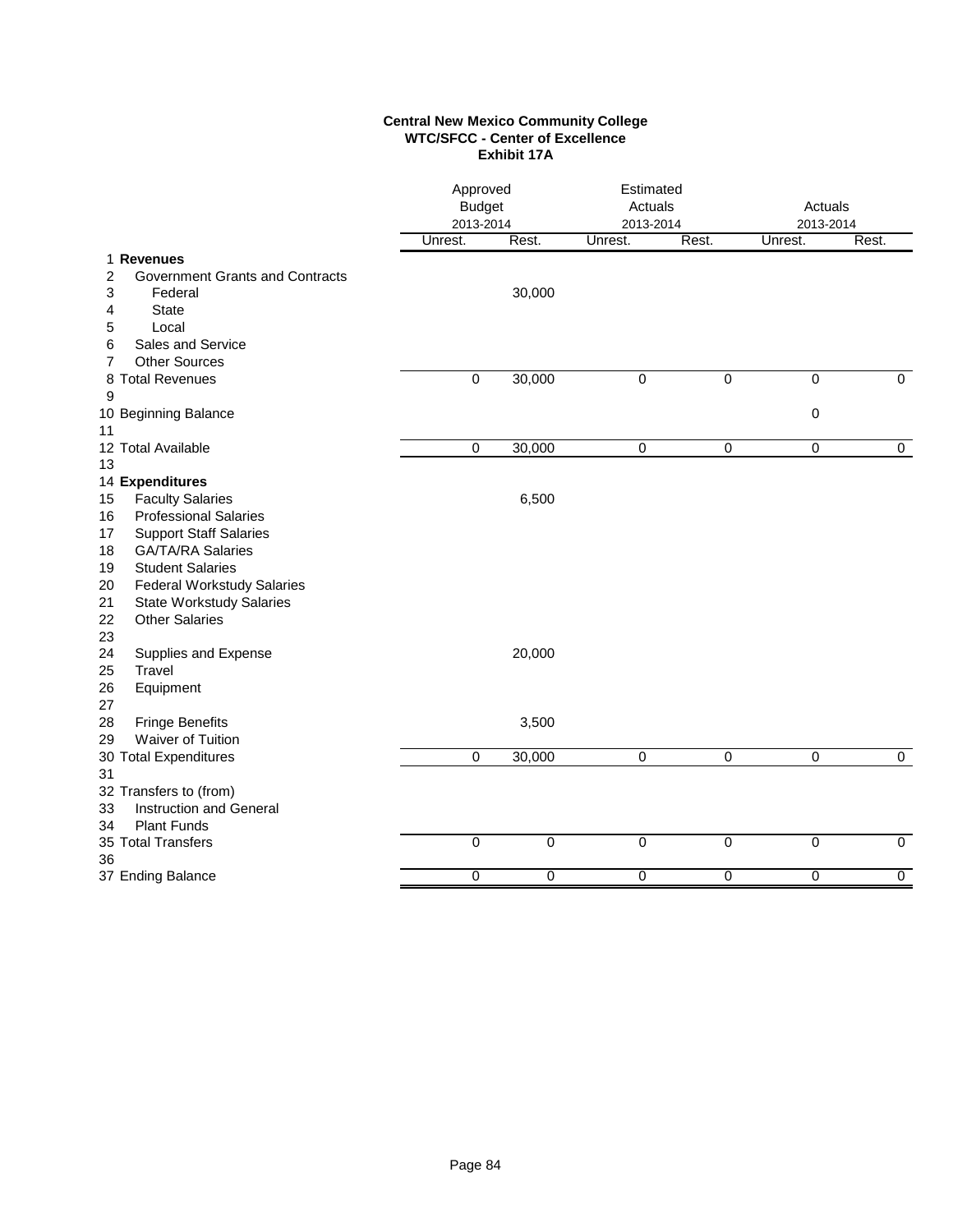#### **Central New Mexico Community College Public Service Support Exhibit 17A**

|                                                                                                                                                                                                                                                                                                                                                               | Approved<br><b>Budget</b><br>2013-2014 |                | Estimated<br>Actuals<br>2013-2014 |                | Actuals<br>2013-2014 |                |
|---------------------------------------------------------------------------------------------------------------------------------------------------------------------------------------------------------------------------------------------------------------------------------------------------------------------------------------------------------------|----------------------------------------|----------------|-----------------------------------|----------------|----------------------|----------------|
|                                                                                                                                                                                                                                                                                                                                                               | Unrest.                                | Rest.          | Unrest.                           | Rest.          | Unrest.              | Rest.          |
| 1 Revenues<br>2<br>Government Grants and Contracts<br>3<br>Federal<br><b>State</b><br>4<br>5<br>Local<br>Sales and Service<br>6                                                                                                                                                                                                                               |                                        |                |                                   |                |                      |                |
| <b>Other Sources</b><br>7                                                                                                                                                                                                                                                                                                                                     |                                        |                |                                   |                |                      |                |
| 8 Total Revenues<br>9                                                                                                                                                                                                                                                                                                                                         | 0                                      | $\overline{0}$ | $\overline{0}$                    | $\overline{0}$ | $\overline{0}$       | $\Omega$       |
| 10 Beginning Balance<br>11                                                                                                                                                                                                                                                                                                                                    | 25,000                                 |                | 50,000                            |                | 50,000               |                |
| 12 Total Available                                                                                                                                                                                                                                                                                                                                            | 25,000                                 | $\mathbf 0$    | 50,000                            | $\mathbf 0$    | 50,000               | $\mathbf 0$    |
| 13<br>14 Expenditures<br><b>Faculty Salaries</b><br>15<br><b>Professional Salaries</b><br>16<br><b>Support Staff Salaries</b><br>17<br><b>GA/TA/RA Salaries</b><br>18<br><b>Student Salaries</b><br>19<br>20<br><b>Federal Workstudy Salaries</b><br>21<br><b>State Workstudy Salaries</b><br>22<br><b>Other Salaries</b><br>23<br>24<br>Supplies and Expense | 25,000                                 |                | 25,000                            |                |                      |                |
| Travel<br>25<br>26<br>Equipment<br>27<br>28<br><b>Fringe Benefits</b><br>Waiver of Tuition<br>29<br>30 Total Expenditures<br>31                                                                                                                                                                                                                               | 25,000                                 | 0              | 25,000                            | 0              | 0                    | 0              |
| 32 Transfers to (from)<br><b>Instruction and General</b><br>33<br><b>Plant Funds</b><br>34                                                                                                                                                                                                                                                                    |                                        |                |                                   |                |                      |                |
| 35 Total Transfers<br>36                                                                                                                                                                                                                                                                                                                                      | $\mathbf 0$                            | $\mathbf 0$    | $\mathbf 0$                       | $\mathbf 0$    | $\mathbf 0$          | $\mathbf 0$    |
| 37 Ending Balance                                                                                                                                                                                                                                                                                                                                             | $\overline{0}$                         | $\overline{0}$ | 25,000                            | $\overline{0}$ | 50,000               | $\overline{0}$ |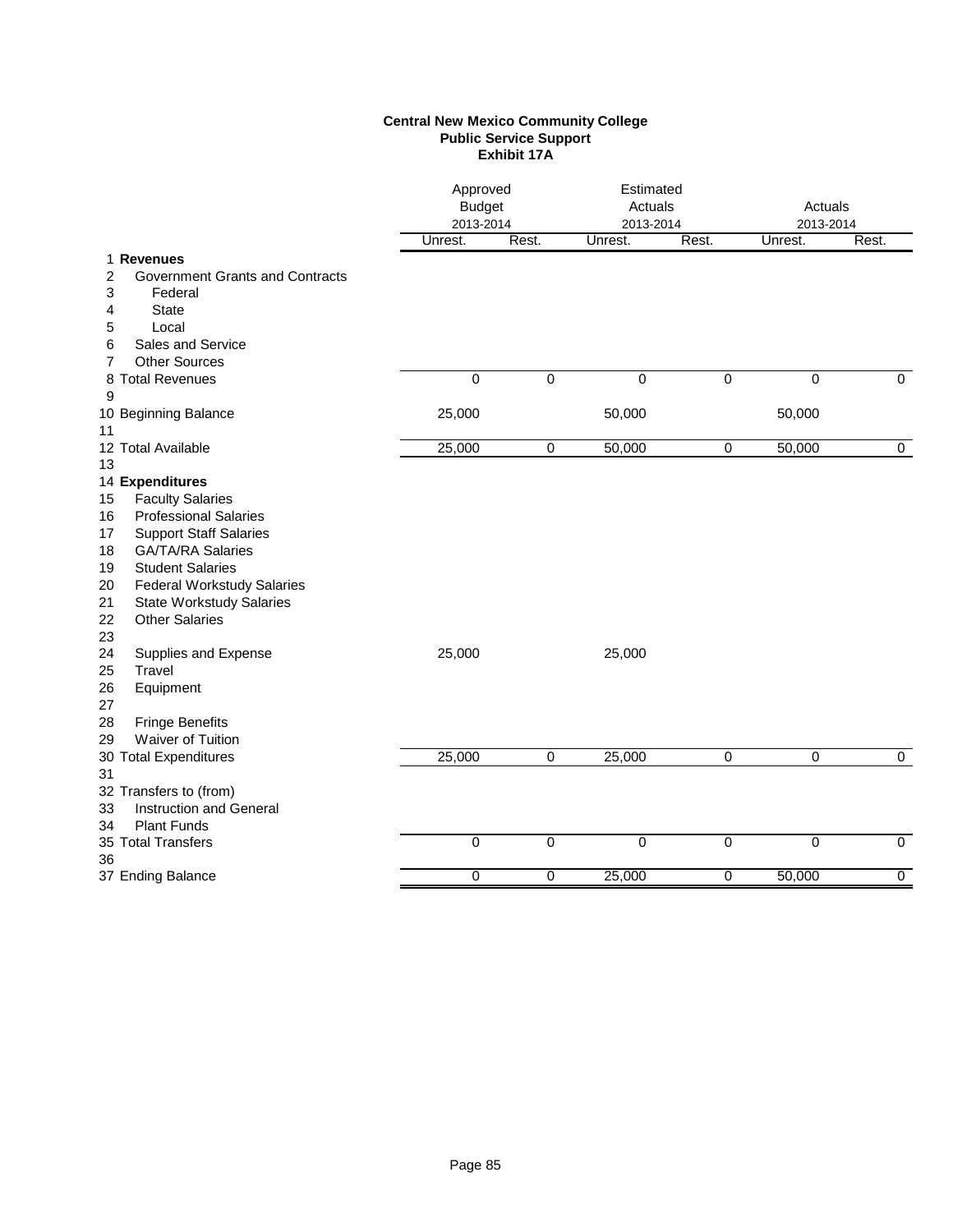# **Central New Mexico Community College**

#### **Exhibit 17A**

|                                         | Approved<br><b>Budget</b><br>2013-2014 |                | Estimated<br>Actuals<br>2013-2014 |                | Actuals<br>2013-2014 |                |
|-----------------------------------------|----------------------------------------|----------------|-----------------------------------|----------------|----------------------|----------------|
|                                         | Unrest.                                | Rest.          | Unrest.                           | Rest.          | Unrest.              | Rest.          |
| 1 Revenues                              |                                        |                |                                   |                |                      |                |
| Government Grants and Contracts<br>2    |                                        |                |                                   |                |                      |                |
| 3<br>Federal                            |                                        |                |                                   |                |                      |                |
| <b>State</b><br>4                       |                                        |                |                                   |                |                      |                |
| Local<br>5                              |                                        |                |                                   |                |                      |                |
| Sales and Service<br>6                  |                                        |                |                                   |                |                      |                |
| <b>Other Sources</b><br>7               |                                        |                |                                   |                |                      |                |
| 8 Total Revenues                        | 0                                      | $\overline{0}$ | $\overline{0}$                    | $\overline{0}$ | $\overline{0}$       | $\overline{0}$ |
| 9                                       |                                        |                |                                   |                |                      |                |
| 10 Beginning Balance                    |                                        |                |                                   |                |                      |                |
| 11                                      |                                        |                |                                   |                |                      |                |
| 12 Total Available                      | $\overline{0}$                         | $\mathbf 0$    | $\overline{0}$                    | 0              | $\pmb{0}$            | $\overline{0}$ |
| 13                                      |                                        |                |                                   |                |                      |                |
| 14 Expenditures                         |                                        |                |                                   |                |                      |                |
| <b>Faculty Salaries</b><br>15           |                                        |                |                                   |                |                      |                |
| <b>Professional Salaries</b><br>16      |                                        |                |                                   |                |                      |                |
| <b>Support Staff Salaries</b><br>17     |                                        |                |                                   |                |                      |                |
| <b>GA/TA/RA Salaries</b><br>18          |                                        |                |                                   |                |                      |                |
| <b>Student Salaries</b><br>19           |                                        |                |                                   |                |                      |                |
| <b>Federal Workstudy Salaries</b><br>20 |                                        |                |                                   |                |                      |                |
| 21<br><b>State Workstudy Salaries</b>   |                                        |                |                                   |                |                      |                |
| 22<br><b>Other Salaries</b>             |                                        |                |                                   |                |                      |                |
| 23                                      |                                        |                |                                   |                |                      |                |
| 24<br>Supplies and Expense              |                                        |                |                                   |                |                      |                |
| Travel<br>25                            |                                        |                |                                   |                |                      |                |
| 26<br>Equipment                         |                                        |                |                                   |                |                      |                |
| 27                                      |                                        |                |                                   |                |                      |                |
| <b>Fringe Benefits</b><br>28            |                                        |                |                                   |                |                      |                |
| Waiver of Tuition<br>29                 |                                        |                |                                   |                |                      |                |
| 30 Total Expenditures                   | $\mathbf 0$                            | $\mathbf 0$    | $\overline{0}$                    | $\mathbf 0$    | $\mathbf 0$          | $\overline{0}$ |
| 31                                      |                                        |                |                                   |                |                      |                |
| 32 Transfers to (from)                  |                                        |                |                                   |                |                      |                |
| <b>Instruction and General</b><br>33    |                                        |                |                                   |                |                      |                |
| <b>Plant Funds</b><br>34                |                                        |                |                                   |                |                      |                |
| 35 Total Transfers                      | 0                                      | $\mathbf 0$    | 0                                 | $\mathbf 0$    | $\mathbf 0$          | $\mathbf 0$    |
| 36                                      |                                        |                |                                   |                |                      |                |
| 37 Ending Balance                       | $\overline{0}$                         | 0              | $\overline{0}$                    | $\overline{0}$ | $\overline{0}$       | $\overline{0}$ |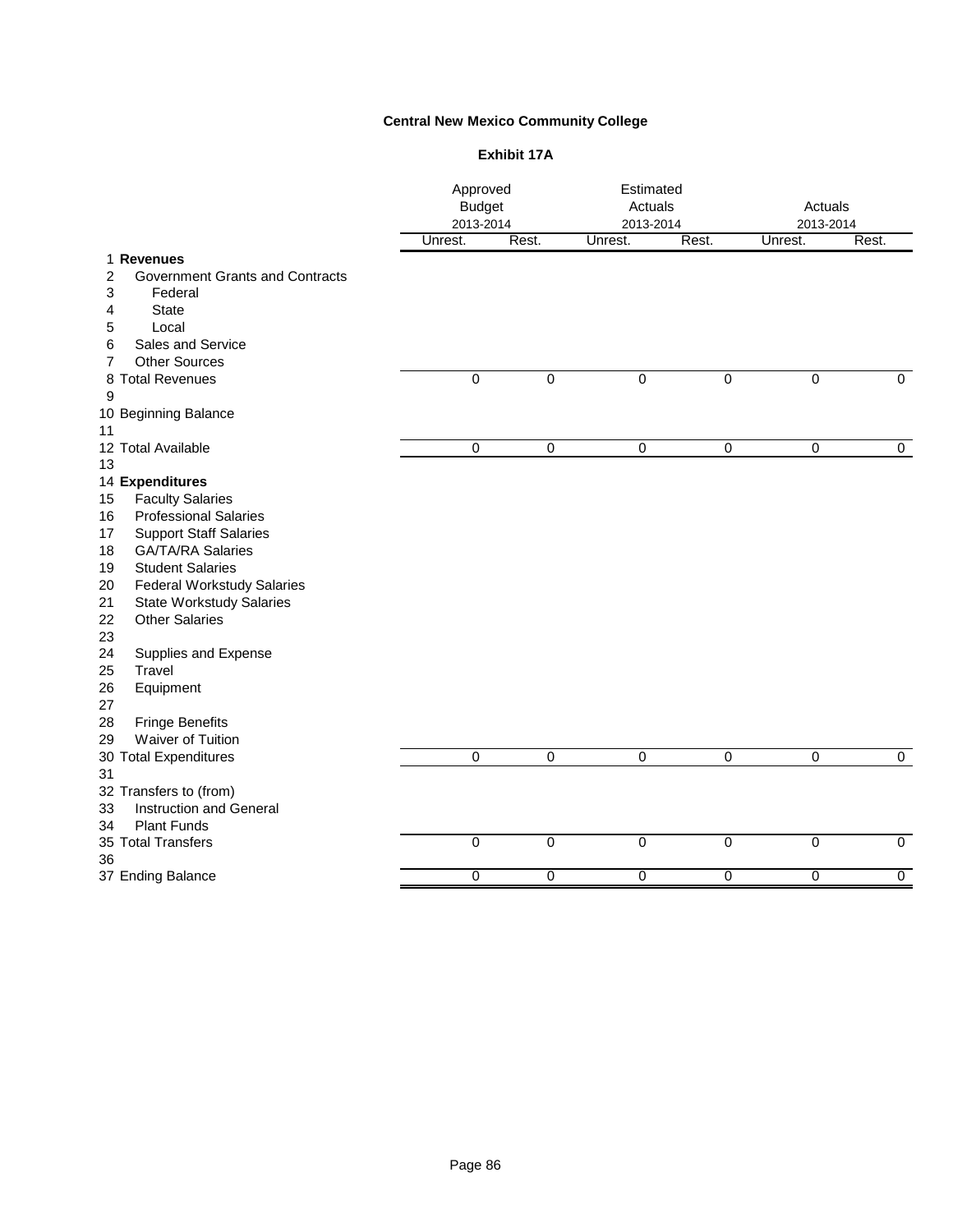# **Central New Mexico Community College**

#### **Exhibit 17A**

|    |                                        | Approved<br><b>Budget</b><br>2013-2014 |                | Estimated<br>Actuals<br>2013-2014 |                | Actuals<br>2013-2014 |                |
|----|----------------------------------------|----------------------------------------|----------------|-----------------------------------|----------------|----------------------|----------------|
|    |                                        | Unrest.                                | Rest.          | Unrest.                           | Rest.          | Unrest.              | Rest.          |
|    | 1 Revenues                             |                                        |                |                                   |                |                      |                |
| 2  | <b>Government Grants and Contracts</b> |                                        |                |                                   |                |                      |                |
| 3  | Federal                                |                                        |                |                                   |                |                      |                |
| 4  | <b>State</b>                           |                                        |                |                                   |                |                      |                |
| 5  | Local                                  |                                        |                |                                   |                |                      |                |
| 6  | Sales and Service                      |                                        |                |                                   |                |                      |                |
| 7  | <b>Other Sources</b>                   |                                        |                |                                   |                |                      |                |
|    | 8 Total Revenues                       | $\overline{0}$                         | $\overline{0}$ | $\overline{0}$                    | $\overline{0}$ | $\overline{0}$       | $\overline{0}$ |
| 9  |                                        |                                        |                |                                   |                |                      |                |
|    | 10 Beginning Balance                   |                                        |                |                                   |                | $\pmb{0}$            |                |
| 11 |                                        |                                        |                |                                   |                |                      |                |
|    | 12 Total Available                     | $\overline{0}$                         | 0              | $\overline{0}$                    | $\pmb{0}$      | $\overline{0}$       | $\overline{0}$ |
| 13 |                                        |                                        |                |                                   |                |                      |                |
|    | 14 Expenditures                        |                                        |                |                                   |                |                      |                |
| 15 | <b>Faculty Salaries</b>                |                                        |                |                                   |                |                      |                |
| 16 | <b>Professional Salaries</b>           |                                        |                |                                   |                |                      |                |
| 17 | <b>Support Staff Salaries</b>          |                                        |                |                                   |                |                      |                |
| 18 | <b>GA/TA/RA Salaries</b>               |                                        |                |                                   |                |                      |                |
| 19 | <b>Student Salaries</b>                |                                        |                |                                   |                |                      |                |
| 20 | <b>Federal Workstudy Salaries</b>      |                                        |                |                                   |                |                      |                |
| 21 | <b>State Workstudy Salaries</b>        |                                        |                |                                   |                |                      |                |
| 22 | <b>Other Salaries</b>                  |                                        |                |                                   |                |                      |                |
| 23 |                                        |                                        |                |                                   |                |                      |                |
| 24 | Supplies and Expense                   |                                        |                |                                   |                |                      |                |
| 25 | Travel                                 |                                        |                |                                   |                |                      |                |
| 26 | Equipment                              |                                        |                |                                   |                |                      |                |
| 27 |                                        |                                        |                |                                   |                |                      |                |
| 28 | <b>Fringe Benefits</b>                 |                                        |                |                                   |                |                      |                |
| 29 | Waiver of Tuition                      |                                        |                |                                   |                |                      |                |
|    | 30 Total Expenditures                  | $\mathbf 0$                            | $\mathbf 0$    | $\overline{0}$                    | $\mathbf 0$    | $\mathbf 0$          | $\overline{0}$ |
| 31 |                                        |                                        |                |                                   |                |                      |                |
|    | 32 Transfers to (from)                 |                                        |                |                                   |                |                      |                |
| 33 | <b>Instruction and General</b>         |                                        |                |                                   |                |                      |                |
| 34 | <b>Plant Funds</b>                     |                                        |                |                                   |                |                      |                |
|    | 35 Total Transfers                     | $\overline{0}$                         | $\mathbf 0$    | 0                                 | $\mathbf 0$    | 0                    | $\mathbf 0$    |
| 36 |                                        |                                        |                |                                   |                |                      |                |
|    | 37 Ending Balance                      | 0                                      | 0              | 0                                 | $\overline{0}$ | 0                    | $\overline{0}$ |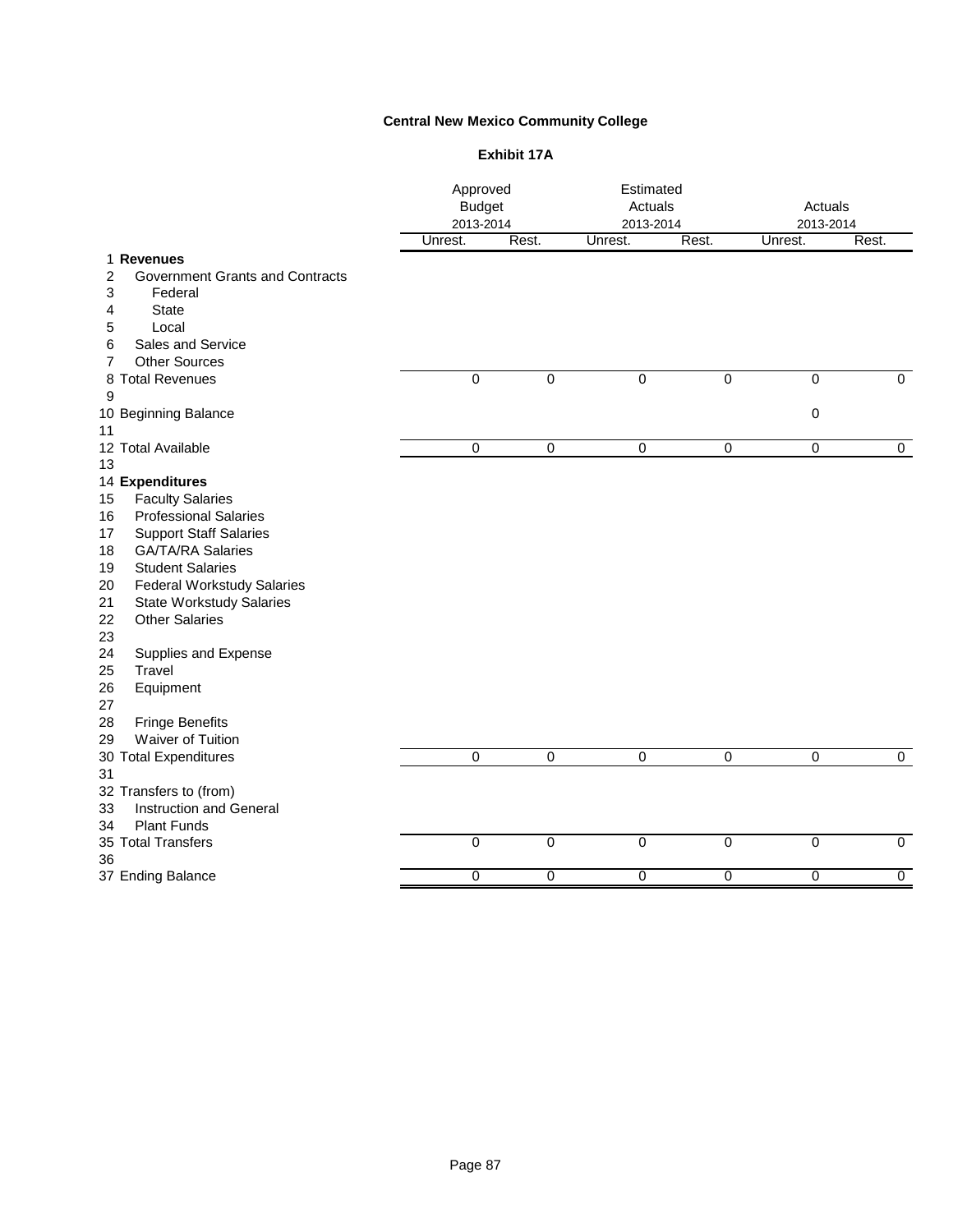#### **Central New Mexico Community College CNM Foundation In-Kind Exhibit 17A**

|                                                                                                                                                                                                                                                                                                                                                                         | Approved<br><b>Budget</b><br>2013-2014 |             | Estimated<br>Actuals<br>2013-2014 |         | Actuals<br>2013-2014 |                |
|-------------------------------------------------------------------------------------------------------------------------------------------------------------------------------------------------------------------------------------------------------------------------------------------------------------------------------------------------------------------------|----------------------------------------|-------------|-----------------------------------|---------|----------------------|----------------|
|                                                                                                                                                                                                                                                                                                                                                                         | Unrest.                                | Rest.       | Unrest.                           | Rest.   | Unrest.              | Rest.          |
| 1 Revenues<br><b>Government Grants and Contracts</b><br>2<br>3<br>Federal<br><b>State</b><br>4<br>5<br>Local                                                                                                                                                                                                                                                            |                                        |             |                                   |         |                      |                |
| Sales and Service<br>6                                                                                                                                                                                                                                                                                                                                                  |                                        |             |                                   |         |                      |                |
| <b>Other Sources</b><br>7                                                                                                                                                                                                                                                                                                                                               |                                        | 200,000     |                                   | 200,000 |                      |                |
| 8 Total Revenues                                                                                                                                                                                                                                                                                                                                                        | $\Omega$                               | 200,000     | $\mathbf 0$                       | 200,000 | $\pmb{0}$            | $\Omega$       |
| 9<br>10 Beginning Balance<br>11                                                                                                                                                                                                                                                                                                                                         |                                        |             |                                   |         | 0                    |                |
| 12 Total Available<br>13                                                                                                                                                                                                                                                                                                                                                | 0                                      | 200,000     | $\mathbf 0$                       | 200,000 | $\mathbf 0$          | $\mathbf 0$    |
| 14 Expenditures                                                                                                                                                                                                                                                                                                                                                         |                                        |             |                                   |         |                      |                |
| <b>Faculty Salaries</b><br>15<br><b>Professional Salaries</b><br>16<br><b>Support Staff Salaries</b><br>17<br><b>GA/TA/RA Salaries</b><br>18<br><b>Student Salaries</b><br>19<br><b>Federal Workstudy Salaries</b><br>20<br>21<br><b>State Workstudy Salaries</b><br><b>Other Salaries</b><br>22<br>23<br>24<br>Supplies and Expense<br>Travel<br>25<br>26<br>Equipment |                                        | 200,000     |                                   | 200,000 |                      |                |
| 27<br><b>Fringe Benefits</b><br>28<br>Waiver of Tuition<br>29                                                                                                                                                                                                                                                                                                           |                                        |             |                                   |         |                      |                |
| 30 Total Expenditures                                                                                                                                                                                                                                                                                                                                                   | 0                                      | 200,000     | $\overline{0}$                    | 200,000 | $\mathbf 0$          | $\mathbf 0$    |
| 31<br>32 Transfers to (from)<br>Instruction and General<br>33<br><b>Plant Funds</b><br>34                                                                                                                                                                                                                                                                               |                                        |             |                                   |         |                      |                |
| 35 Total Transfers<br>36                                                                                                                                                                                                                                                                                                                                                | $\mathbf 0$                            | $\mathbf 0$ | 0                                 | 0       | 0                    | $\mathbf 0$    |
| 37 Ending Balance                                                                                                                                                                                                                                                                                                                                                       | 0                                      | 0           | 0                                 | 0       | 0                    | $\overline{0}$ |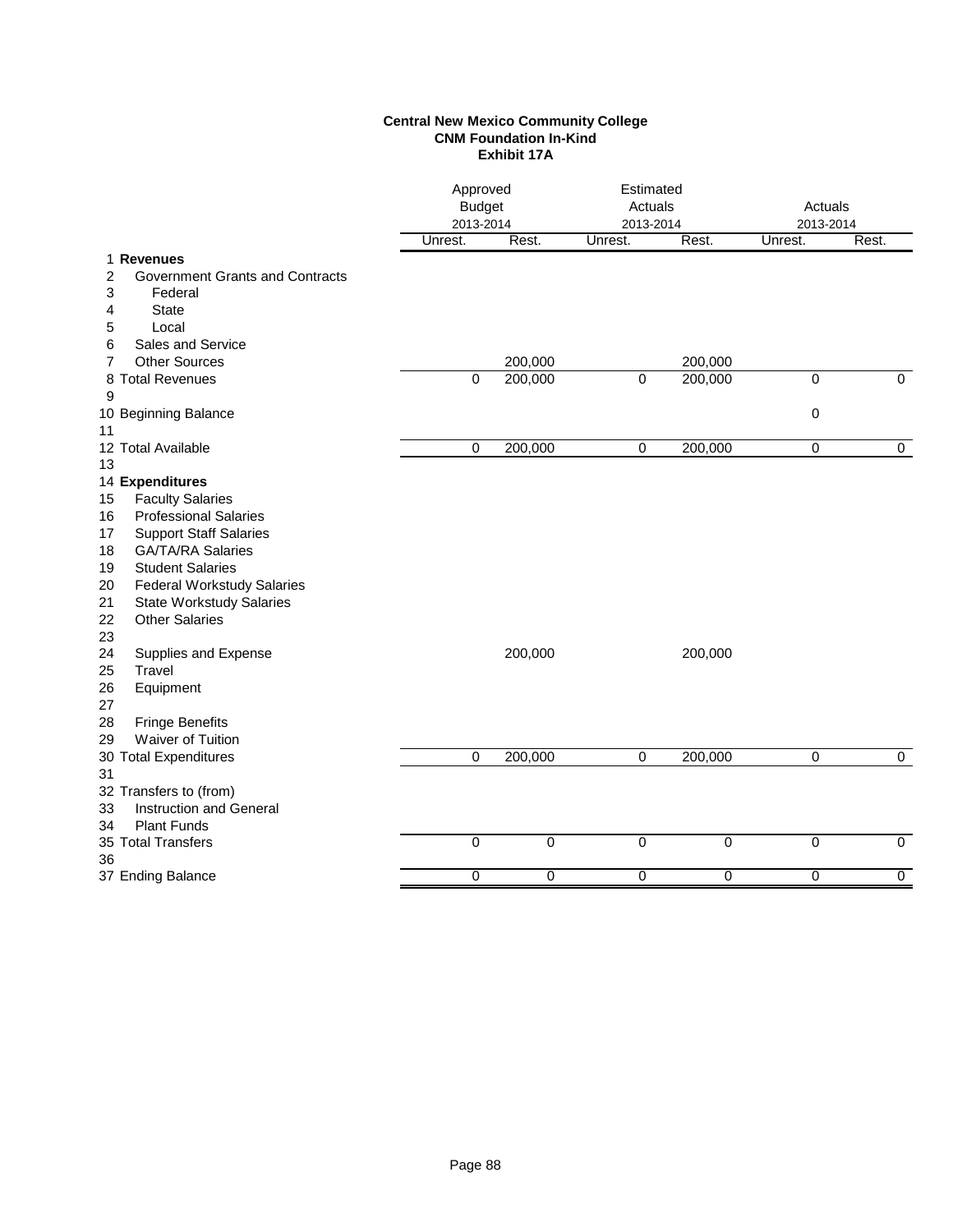# **Central New Mexico Community College**

#### **Exhibit 17A**

|    |                                        | Approved<br><b>Budget</b><br>2013-2014 |                | Estimated<br>Actuals<br>2013-2014 |                | Actuals<br>2013-2014 |                |
|----|----------------------------------------|----------------------------------------|----------------|-----------------------------------|----------------|----------------------|----------------|
|    |                                        | Unrest.                                | Rest.          | Unrest.                           | Rest.          | Unrest.              | Rest.          |
|    | 1 Revenues                             |                                        |                |                                   |                |                      |                |
| 2  | <b>Government Grants and Contracts</b> |                                        |                |                                   |                |                      |                |
| 3  | Federal                                |                                        |                |                                   |                |                      |                |
| 4  | <b>State</b>                           |                                        |                |                                   |                |                      |                |
| 5  | Local                                  |                                        |                |                                   |                |                      |                |
| 6  | Sales and Service                      |                                        |                |                                   |                |                      |                |
| 7  | <b>Other Sources</b>                   |                                        |                |                                   |                |                      |                |
|    | 8 Total Revenues                       | $\overline{0}$                         | $\overline{0}$ | $\overline{0}$                    | $\overline{0}$ | $\overline{0}$       | $\overline{0}$ |
| 9  |                                        |                                        |                |                                   |                |                      |                |
|    | 10 Beginning Balance                   |                                        |                |                                   |                | $\pmb{0}$            |                |
| 11 |                                        |                                        |                |                                   |                |                      |                |
|    | 12 Total Available                     | $\overline{0}$                         | 0              | $\overline{0}$                    | $\pmb{0}$      | $\overline{0}$       | $\overline{0}$ |
| 13 |                                        |                                        |                |                                   |                |                      |                |
|    | 14 Expenditures                        |                                        |                |                                   |                |                      |                |
| 15 | <b>Faculty Salaries</b>                |                                        |                |                                   |                |                      |                |
| 16 | <b>Professional Salaries</b>           |                                        |                |                                   |                |                      |                |
| 17 | <b>Support Staff Salaries</b>          |                                        |                |                                   |                |                      |                |
| 18 | <b>GA/TA/RA Salaries</b>               |                                        |                |                                   |                |                      |                |
| 19 | <b>Student Salaries</b>                |                                        |                |                                   |                |                      |                |
| 20 | <b>Federal Workstudy Salaries</b>      |                                        |                |                                   |                |                      |                |
| 21 | <b>State Workstudy Salaries</b>        |                                        |                |                                   |                |                      |                |
| 22 | <b>Other Salaries</b>                  |                                        |                |                                   |                |                      |                |
| 23 |                                        |                                        |                |                                   |                |                      |                |
| 24 | Supplies and Expense                   |                                        |                |                                   |                |                      |                |
| 25 | Travel                                 |                                        |                |                                   |                |                      |                |
| 26 | Equipment                              |                                        |                |                                   |                |                      |                |
| 27 |                                        |                                        |                |                                   |                |                      |                |
| 28 | <b>Fringe Benefits</b>                 |                                        |                |                                   |                |                      |                |
| 29 | Waiver of Tuition                      |                                        |                |                                   |                |                      |                |
|    | 30 Total Expenditures                  | $\mathbf 0$                            | $\mathbf 0$    | $\overline{0}$                    | $\mathbf 0$    | $\mathbf 0$          | $\overline{0}$ |
| 31 |                                        |                                        |                |                                   |                |                      |                |
|    | 32 Transfers to (from)                 |                                        |                |                                   |                |                      |                |
| 33 | <b>Instruction and General</b>         |                                        |                |                                   |                |                      |                |
| 34 | <b>Plant Funds</b>                     |                                        |                |                                   |                |                      |                |
|    | 35 Total Transfers                     | $\overline{0}$                         | $\mathbf 0$    | 0                                 | $\mathbf 0$    | 0                    | $\mathbf 0$    |
| 36 |                                        |                                        |                |                                   |                |                      |                |
|    | 37 Ending Balance                      | 0                                      | 0              | 0                                 | $\overline{0}$ | 0                    | $\overline{0}$ |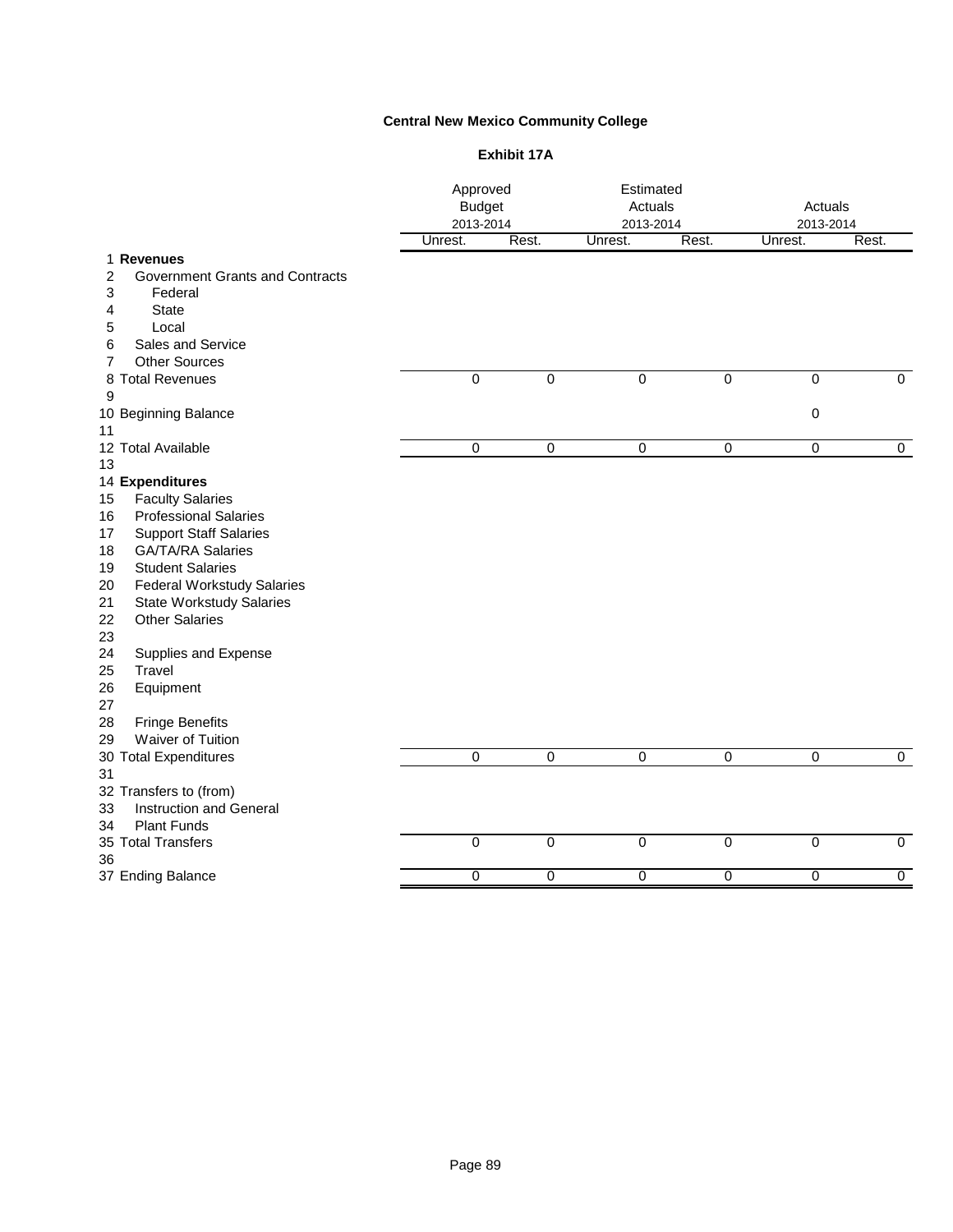#### **Central New Mexico Community College Intel Child Care Network Provider Exhibit 17A**

|                                                                                                                                                                                                                                                                       | Approved<br><b>Budget</b><br>2013-2014 |                   | Estimated<br>Actuals<br>2013-2014 |                  | Actuals<br>2013-2014 |                 |
|-----------------------------------------------------------------------------------------------------------------------------------------------------------------------------------------------------------------------------------------------------------------------|----------------------------------------|-------------------|-----------------------------------|------------------|----------------------|-----------------|
|                                                                                                                                                                                                                                                                       | Unrest.                                | Rest.             | Unrest.                           | Rest.            | Unrest.              | Rest.           |
| 1 Revenues<br>2<br>Government Grants and Contracts<br>3<br>Federal<br>4<br><b>State</b><br>5<br>Local                                                                                                                                                                 |                                        |                   |                                   |                  |                      |                 |
| Sales and Service<br>6                                                                                                                                                                                                                                                |                                        |                   |                                   |                  |                      |                 |
| <b>Other Sources</b><br>7                                                                                                                                                                                                                                             |                                        | 209,447           |                                   | 104,201          |                      | 79,487          |
| 8 Total Revenues<br>9                                                                                                                                                                                                                                                 | 0                                      | 209,447           | 0                                 | 104,201          | 0                    | 79,487          |
| 10 Beginning Balance<br>11                                                                                                                                                                                                                                            |                                        |                   |                                   |                  | 0                    |                 |
| 12 Total Available                                                                                                                                                                                                                                                    | 0                                      | 209,447           | $\mathbf 0$                       | 104,201          | $\pmb{0}$            | 79,487          |
| 13<br>14 Expenditures                                                                                                                                                                                                                                                 |                                        |                   |                                   |                  |                      |                 |
| <b>Faculty Salaries</b><br>15                                                                                                                                                                                                                                         |                                        | 1,432             |                                   | 1,872            |                      | 456             |
| <b>Professional Salaries</b><br>16<br>17<br><b>Support Staff Salaries</b><br>18<br><b>GA/TA/RA Salaries</b><br><b>Student Salaries</b><br>19<br><b>Federal Workstudy Salaries</b><br>20<br>21<br><b>State Workstudy Salaries</b><br>22<br><b>Other Salaries</b><br>23 |                                        | 72,550            |                                   | 44,841           |                      | 36,681          |
| 24<br>Supplies and Expense<br>25<br>Travel<br>26<br>Equipment<br>27                                                                                                                                                                                                   |                                        | 100,440<br>12,526 |                                   | 39,303<br>12,689 |                      | 16,485<br>2,441 |
| 28<br><b>Fringe Benefits</b><br>Waiver of Tuition<br>29                                                                                                                                                                                                               |                                        | 22,499            |                                   | 5,496            |                      | 23,424          |
| 30 Total Expenditures                                                                                                                                                                                                                                                 | 0                                      | 209,447           | 0                                 | 104,201          | $\mathbf 0$          | 79,487          |
| 31<br>32 Transfers to (from)<br>33<br>Instruction and General<br><b>Plant Funds</b><br>34                                                                                                                                                                             |                                        |                   |                                   |                  |                      |                 |
| 35 Total Transfers<br>36                                                                                                                                                                                                                                              | $\overline{0}$                         | $\overline{0}$    | $\overline{0}$                    | $\overline{0}$   | $\overline{0}$       | $\overline{0}$  |
| 37 Ending Balance                                                                                                                                                                                                                                                     | 0                                      | 0                 | 0                                 | $\overline{0}$   | $\overline{0}$       | $\overline{0}$  |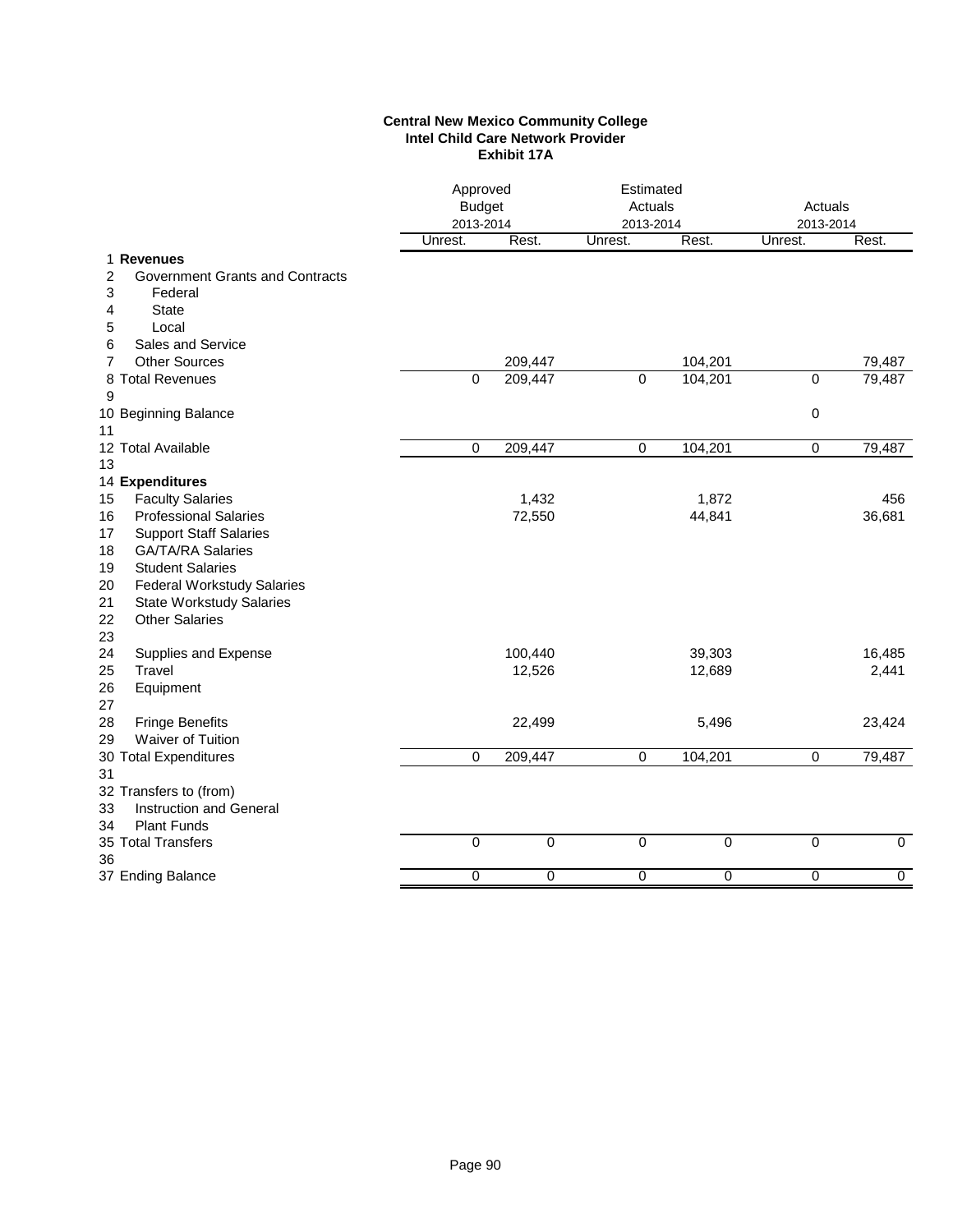#### **Central New Mexico Community College WTC Center of Excellence Exhibit 17A**

| Unrest.<br>Unrest.<br>Unrest.<br>1 Revenues<br>2<br><b>Government Grants and Contracts</b><br>3<br>373,339<br>Federal<br><b>State</b><br>4<br>Local<br>5<br>Sales and Service<br>6<br><b>Other Sources</b><br>7<br>373,339<br>$\mathbf 0$<br>8 Total Revenues<br>0<br>0<br>$\mathbf 0$<br>$\mathbf 0$<br>9<br>10 Beginning Balance<br>0<br>11<br>12 Total Available<br>$\overline{0}$<br>373,339<br>$\overline{0}$<br>$\overline{0}$<br>$\overline{0}$<br>$\overline{0}$<br>13<br>14 Expenditures<br><b>Faculty Salaries</b><br>40,462<br>15<br><b>Professional Salaries</b><br>58,309<br>16<br><b>Support Staff Salaries</b><br>20,376<br>17<br><b>GA/TA/RA Salaries</b><br>18<br><b>Student Salaries</b><br>19<br><b>Federal Workstudy Salaries</b><br>20<br>21<br><b>State Workstudy Salaries</b><br>22<br><b>Other Salaries</b><br>23<br>196,081<br>24<br>Supplies and Expense<br>25<br>Travel<br>11,762<br>26<br>5,210<br>Equipment<br>27<br>28<br><b>Fringe Benefits</b><br>41,139<br>Waiver of Tuition<br>29<br>0<br>373,339<br>$\overline{0}$<br>$\overline{0}$<br>0<br>$\overline{0}$<br>30 Total Expenditures<br>31<br>32 Transfers to (from)<br>Instruction and General<br>33<br><b>Plant Funds</b><br>34<br>$\overline{0}$<br>$\overline{0}$<br>$\overline{0}$<br>$\overline{0}$<br>$\overline{0}$<br>$\overline{0}$<br>35 Total Transfers<br>36<br>37 Ending Balance<br>0<br>$\overline{0}$<br>$\overline{0}$<br>$\overline{0}$<br>0<br>0 | Approved<br>Estimated<br><b>Budget</b><br>Actuals<br>2013-2014<br>2013-2014 |       |  | Actuals<br>2013-2014 |  |       |
|--------------------------------------------------------------------------------------------------------------------------------------------------------------------------------------------------------------------------------------------------------------------------------------------------------------------------------------------------------------------------------------------------------------------------------------------------------------------------------------------------------------------------------------------------------------------------------------------------------------------------------------------------------------------------------------------------------------------------------------------------------------------------------------------------------------------------------------------------------------------------------------------------------------------------------------------------------------------------------------------------------------------------------------------------------------------------------------------------------------------------------------------------------------------------------------------------------------------------------------------------------------------------------------------------------------------------------------------------------------------------------------------------------------------------------------------------------|-----------------------------------------------------------------------------|-------|--|----------------------|--|-------|
|                                                                                                                                                                                                                                                                                                                                                                                                                                                                                                                                                                                                                                                                                                                                                                                                                                                                                                                                                                                                                                                                                                                                                                                                                                                                                                                                                                                                                                                        |                                                                             | Rest. |  | Rest.                |  | Rest. |
|                                                                                                                                                                                                                                                                                                                                                                                                                                                                                                                                                                                                                                                                                                                                                                                                                                                                                                                                                                                                                                                                                                                                                                                                                                                                                                                                                                                                                                                        |                                                                             |       |  |                      |  |       |
|                                                                                                                                                                                                                                                                                                                                                                                                                                                                                                                                                                                                                                                                                                                                                                                                                                                                                                                                                                                                                                                                                                                                                                                                                                                                                                                                                                                                                                                        |                                                                             |       |  |                      |  |       |
|                                                                                                                                                                                                                                                                                                                                                                                                                                                                                                                                                                                                                                                                                                                                                                                                                                                                                                                                                                                                                                                                                                                                                                                                                                                                                                                                                                                                                                                        |                                                                             |       |  |                      |  |       |
|                                                                                                                                                                                                                                                                                                                                                                                                                                                                                                                                                                                                                                                                                                                                                                                                                                                                                                                                                                                                                                                                                                                                                                                                                                                                                                                                                                                                                                                        |                                                                             |       |  |                      |  |       |
|                                                                                                                                                                                                                                                                                                                                                                                                                                                                                                                                                                                                                                                                                                                                                                                                                                                                                                                                                                                                                                                                                                                                                                                                                                                                                                                                                                                                                                                        |                                                                             |       |  |                      |  |       |
|                                                                                                                                                                                                                                                                                                                                                                                                                                                                                                                                                                                                                                                                                                                                                                                                                                                                                                                                                                                                                                                                                                                                                                                                                                                                                                                                                                                                                                                        |                                                                             |       |  |                      |  |       |
|                                                                                                                                                                                                                                                                                                                                                                                                                                                                                                                                                                                                                                                                                                                                                                                                                                                                                                                                                                                                                                                                                                                                                                                                                                                                                                                                                                                                                                                        |                                                                             |       |  |                      |  |       |
|                                                                                                                                                                                                                                                                                                                                                                                                                                                                                                                                                                                                                                                                                                                                                                                                                                                                                                                                                                                                                                                                                                                                                                                                                                                                                                                                                                                                                                                        |                                                                             |       |  |                      |  |       |
|                                                                                                                                                                                                                                                                                                                                                                                                                                                                                                                                                                                                                                                                                                                                                                                                                                                                                                                                                                                                                                                                                                                                                                                                                                                                                                                                                                                                                                                        |                                                                             |       |  |                      |  |       |
|                                                                                                                                                                                                                                                                                                                                                                                                                                                                                                                                                                                                                                                                                                                                                                                                                                                                                                                                                                                                                                                                                                                                                                                                                                                                                                                                                                                                                                                        |                                                                             |       |  |                      |  |       |
|                                                                                                                                                                                                                                                                                                                                                                                                                                                                                                                                                                                                                                                                                                                                                                                                                                                                                                                                                                                                                                                                                                                                                                                                                                                                                                                                                                                                                                                        |                                                                             |       |  |                      |  |       |
|                                                                                                                                                                                                                                                                                                                                                                                                                                                                                                                                                                                                                                                                                                                                                                                                                                                                                                                                                                                                                                                                                                                                                                                                                                                                                                                                                                                                                                                        |                                                                             |       |  |                      |  |       |
|                                                                                                                                                                                                                                                                                                                                                                                                                                                                                                                                                                                                                                                                                                                                                                                                                                                                                                                                                                                                                                                                                                                                                                                                                                                                                                                                                                                                                                                        |                                                                             |       |  |                      |  |       |
|                                                                                                                                                                                                                                                                                                                                                                                                                                                                                                                                                                                                                                                                                                                                                                                                                                                                                                                                                                                                                                                                                                                                                                                                                                                                                                                                                                                                                                                        |                                                                             |       |  |                      |  |       |
|                                                                                                                                                                                                                                                                                                                                                                                                                                                                                                                                                                                                                                                                                                                                                                                                                                                                                                                                                                                                                                                                                                                                                                                                                                                                                                                                                                                                                                                        |                                                                             |       |  |                      |  |       |
|                                                                                                                                                                                                                                                                                                                                                                                                                                                                                                                                                                                                                                                                                                                                                                                                                                                                                                                                                                                                                                                                                                                                                                                                                                                                                                                                                                                                                                                        |                                                                             |       |  |                      |  |       |
|                                                                                                                                                                                                                                                                                                                                                                                                                                                                                                                                                                                                                                                                                                                                                                                                                                                                                                                                                                                                                                                                                                                                                                                                                                                                                                                                                                                                                                                        |                                                                             |       |  |                      |  |       |
|                                                                                                                                                                                                                                                                                                                                                                                                                                                                                                                                                                                                                                                                                                                                                                                                                                                                                                                                                                                                                                                                                                                                                                                                                                                                                                                                                                                                                                                        |                                                                             |       |  |                      |  |       |
|                                                                                                                                                                                                                                                                                                                                                                                                                                                                                                                                                                                                                                                                                                                                                                                                                                                                                                                                                                                                                                                                                                                                                                                                                                                                                                                                                                                                                                                        |                                                                             |       |  |                      |  |       |
|                                                                                                                                                                                                                                                                                                                                                                                                                                                                                                                                                                                                                                                                                                                                                                                                                                                                                                                                                                                                                                                                                                                                                                                                                                                                                                                                                                                                                                                        |                                                                             |       |  |                      |  |       |
|                                                                                                                                                                                                                                                                                                                                                                                                                                                                                                                                                                                                                                                                                                                                                                                                                                                                                                                                                                                                                                                                                                                                                                                                                                                                                                                                                                                                                                                        |                                                                             |       |  |                      |  |       |
|                                                                                                                                                                                                                                                                                                                                                                                                                                                                                                                                                                                                                                                                                                                                                                                                                                                                                                                                                                                                                                                                                                                                                                                                                                                                                                                                                                                                                                                        |                                                                             |       |  |                      |  |       |
|                                                                                                                                                                                                                                                                                                                                                                                                                                                                                                                                                                                                                                                                                                                                                                                                                                                                                                                                                                                                                                                                                                                                                                                                                                                                                                                                                                                                                                                        |                                                                             |       |  |                      |  |       |
|                                                                                                                                                                                                                                                                                                                                                                                                                                                                                                                                                                                                                                                                                                                                                                                                                                                                                                                                                                                                                                                                                                                                                                                                                                                                                                                                                                                                                                                        |                                                                             |       |  |                      |  |       |
|                                                                                                                                                                                                                                                                                                                                                                                                                                                                                                                                                                                                                                                                                                                                                                                                                                                                                                                                                                                                                                                                                                                                                                                                                                                                                                                                                                                                                                                        |                                                                             |       |  |                      |  |       |
|                                                                                                                                                                                                                                                                                                                                                                                                                                                                                                                                                                                                                                                                                                                                                                                                                                                                                                                                                                                                                                                                                                                                                                                                                                                                                                                                                                                                                                                        |                                                                             |       |  |                      |  |       |
|                                                                                                                                                                                                                                                                                                                                                                                                                                                                                                                                                                                                                                                                                                                                                                                                                                                                                                                                                                                                                                                                                                                                                                                                                                                                                                                                                                                                                                                        |                                                                             |       |  |                      |  |       |
|                                                                                                                                                                                                                                                                                                                                                                                                                                                                                                                                                                                                                                                                                                                                                                                                                                                                                                                                                                                                                                                                                                                                                                                                                                                                                                                                                                                                                                                        |                                                                             |       |  |                      |  |       |
|                                                                                                                                                                                                                                                                                                                                                                                                                                                                                                                                                                                                                                                                                                                                                                                                                                                                                                                                                                                                                                                                                                                                                                                                                                                                                                                                                                                                                                                        |                                                                             |       |  |                      |  |       |
|                                                                                                                                                                                                                                                                                                                                                                                                                                                                                                                                                                                                                                                                                                                                                                                                                                                                                                                                                                                                                                                                                                                                                                                                                                                                                                                                                                                                                                                        |                                                                             |       |  |                      |  |       |
|                                                                                                                                                                                                                                                                                                                                                                                                                                                                                                                                                                                                                                                                                                                                                                                                                                                                                                                                                                                                                                                                                                                                                                                                                                                                                                                                                                                                                                                        |                                                                             |       |  |                      |  |       |
|                                                                                                                                                                                                                                                                                                                                                                                                                                                                                                                                                                                                                                                                                                                                                                                                                                                                                                                                                                                                                                                                                                                                                                                                                                                                                                                                                                                                                                                        |                                                                             |       |  |                      |  |       |
|                                                                                                                                                                                                                                                                                                                                                                                                                                                                                                                                                                                                                                                                                                                                                                                                                                                                                                                                                                                                                                                                                                                                                                                                                                                                                                                                                                                                                                                        |                                                                             |       |  |                      |  |       |
|                                                                                                                                                                                                                                                                                                                                                                                                                                                                                                                                                                                                                                                                                                                                                                                                                                                                                                                                                                                                                                                                                                                                                                                                                                                                                                                                                                                                                                                        |                                                                             |       |  |                      |  |       |
|                                                                                                                                                                                                                                                                                                                                                                                                                                                                                                                                                                                                                                                                                                                                                                                                                                                                                                                                                                                                                                                                                                                                                                                                                                                                                                                                                                                                                                                        |                                                                             |       |  |                      |  |       |
|                                                                                                                                                                                                                                                                                                                                                                                                                                                                                                                                                                                                                                                                                                                                                                                                                                                                                                                                                                                                                                                                                                                                                                                                                                                                                                                                                                                                                                                        |                                                                             |       |  |                      |  |       |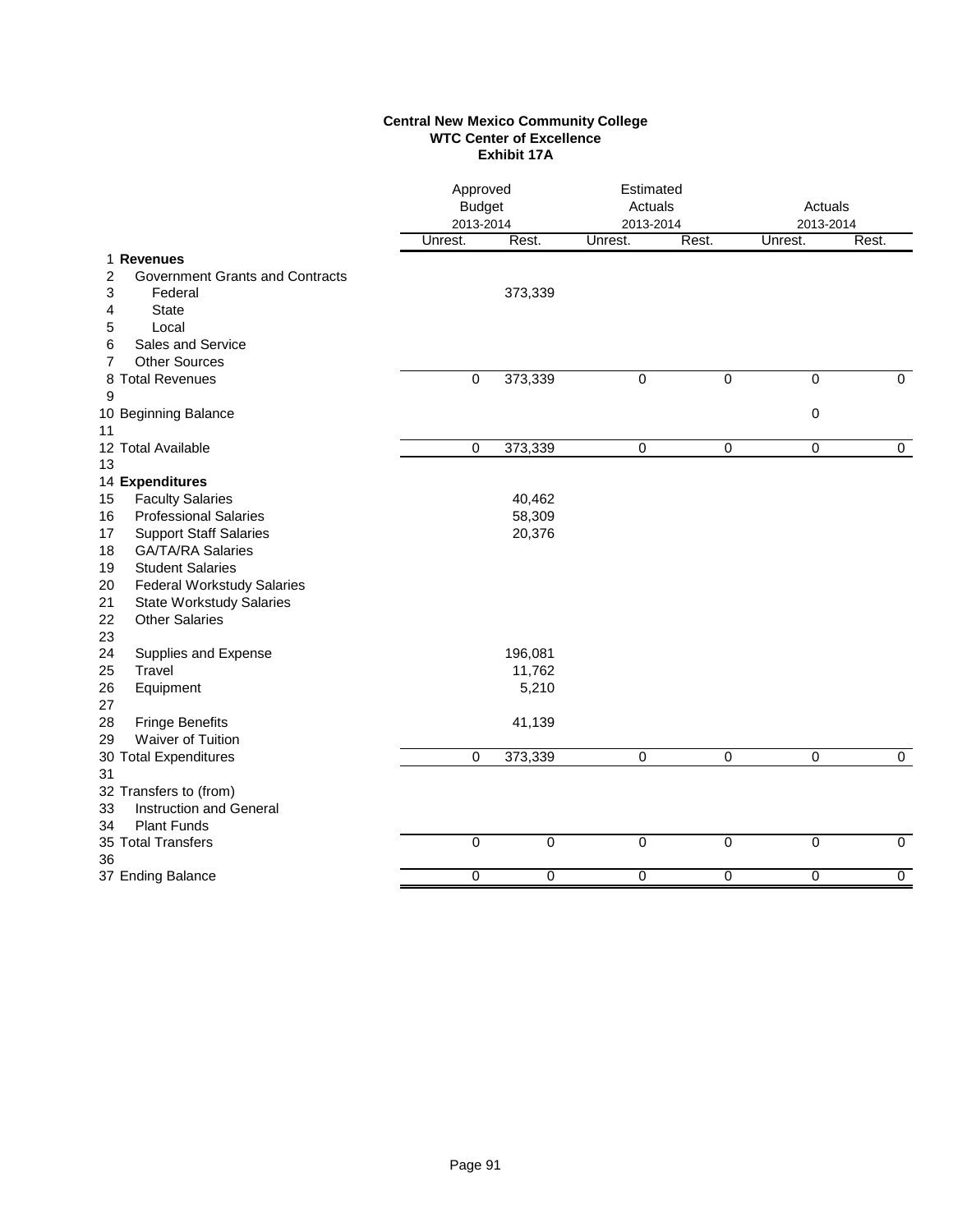#### **Central New Mexico Community College New Options NM - NMSU Exhibit 17A**

|                                                   | Approved<br><b>Budget</b><br>2013-2014 |                | Estimated<br>Actuals<br>2013-2014 |                | Actuals<br>2013-2014 |                |
|---------------------------------------------------|----------------------------------------|----------------|-----------------------------------|----------------|----------------------|----------------|
|                                                   | Unrest.                                | Rest.          | Unrest.                           | Rest.          | Unrest.              | Rest.          |
| 1 Revenues                                        |                                        |                |                                   |                |                      |                |
| 2<br>Government Grants and Contracts              |                                        |                |                                   |                |                      |                |
| 3<br>Federal<br><b>State</b>                      |                                        |                |                                   |                |                      |                |
| 4<br>5<br>Local                                   |                                        |                |                                   |                |                      |                |
| Sales and Service<br>6                            |                                        |                |                                   |                |                      |                |
| <b>Other Sources</b><br>7                         |                                        | 6,876          |                                   |                |                      |                |
| 8 Total Revenues                                  | $\mathbf 0$                            | 6,876          | $\overline{0}$                    | $\overline{0}$ | 0                    | $\overline{0}$ |
| 9                                                 |                                        |                |                                   |                |                      |                |
| 10 Beginning Balance                              |                                        |                |                                   |                |                      |                |
| 11                                                |                                        |                |                                   |                |                      |                |
| 12 Total Available                                | 0                                      | 6,876          | $\pmb{0}$                         | $\mathbf 0$    | $\pmb{0}$            | $\overline{0}$ |
| 13                                                |                                        |                |                                   |                |                      |                |
| 14 Expenditures                                   |                                        |                |                                   |                |                      |                |
| <b>Faculty Salaries</b><br>15                     |                                        |                |                                   |                |                      |                |
| <b>Professional Salaries</b><br>16                |                                        |                |                                   |                |                      |                |
| <b>Support Staff Salaries</b><br>17               |                                        | 6,275          |                                   |                |                      |                |
| <b>GA/TA/RA Salaries</b><br>18                    |                                        |                |                                   |                |                      |                |
| <b>Student Salaries</b><br>19                     |                                        |                |                                   |                |                      |                |
| <b>Federal Workstudy Salaries</b><br>20           |                                        |                |                                   |                |                      |                |
| 21<br><b>State Workstudy Salaries</b>             |                                        |                |                                   |                |                      |                |
| <b>Other Salaries</b><br>22                       |                                        |                |                                   |                |                      |                |
| 23                                                |                                        |                |                                   |                |                      |                |
| Supplies and Expense<br>24                        |                                        | 55             |                                   |                |                      |                |
| 25<br>Travel                                      |                                        |                |                                   |                |                      |                |
| 26<br>Equipment                                   |                                        |                |                                   |                |                      |                |
| 27<br>28                                          |                                        | 546            |                                   |                |                      |                |
| <b>Fringe Benefits</b><br>Waiver of Tuition<br>29 |                                        |                |                                   |                |                      |                |
| 30 Total Expenditures                             | $\mathbf 0$                            | 6,876          | 0                                 | $\overline{0}$ | 0                    | $\overline{0}$ |
| 31                                                |                                        |                |                                   |                |                      |                |
| 32 Transfers to (from)                            |                                        |                |                                   |                |                      |                |
| <b>Instruction and General</b><br>33              |                                        |                |                                   |                |                      |                |
| <b>Plant Funds</b><br>34                          |                                        |                |                                   |                |                      |                |
| 35 Total Transfers                                | $\overline{0}$                         | $\overline{0}$ | $\overline{0}$                    | $\overline{0}$ | $\overline{0}$       | $\overline{0}$ |
| 36                                                |                                        |                |                                   |                |                      |                |
| 37 Ending Balance                                 | 0                                      | $\overline{0}$ | $\overline{0}$                    | $\overline{0}$ | $\overline{0}$       | $\overline{0}$ |
|                                                   |                                        |                |                                   |                |                      |                |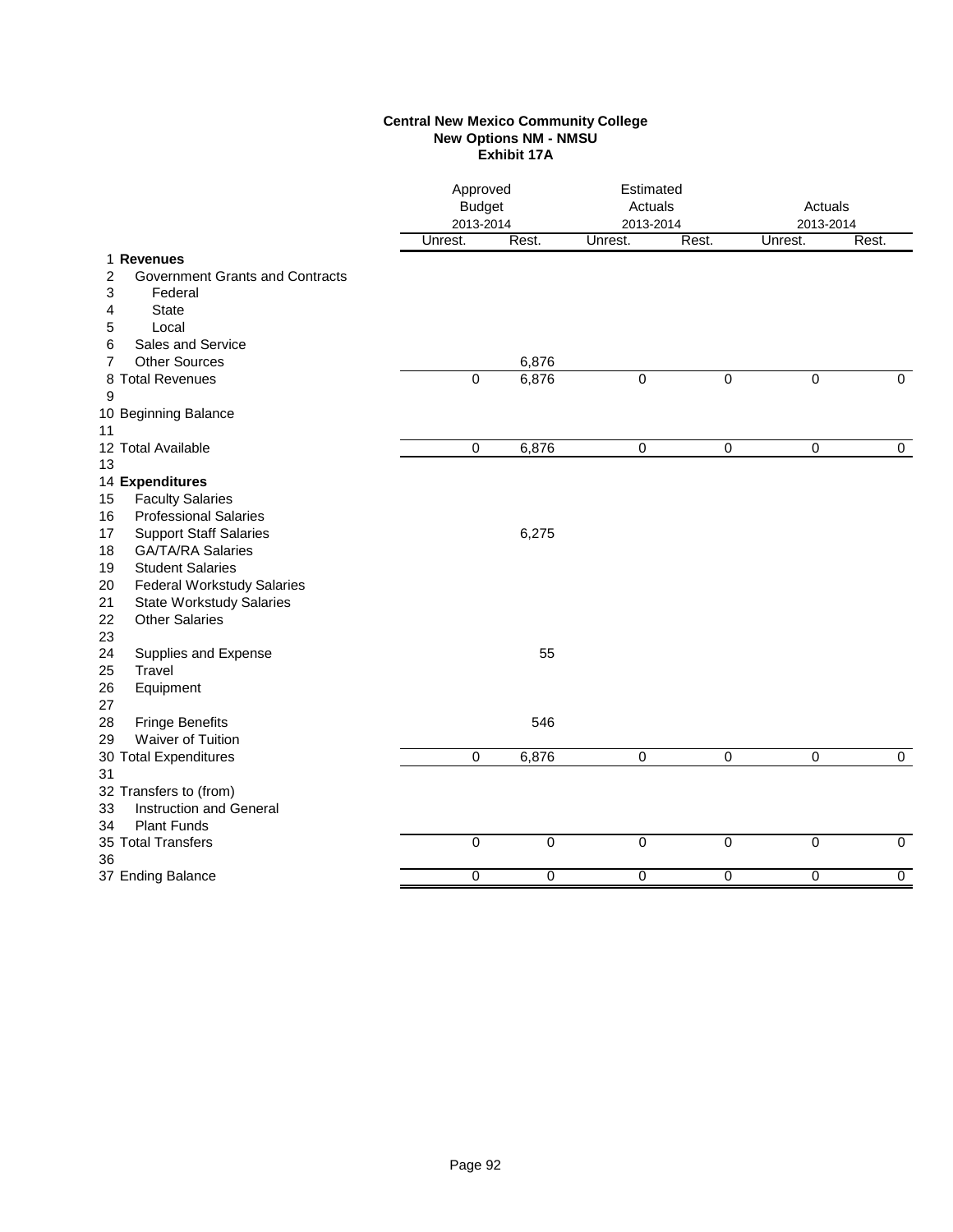## **Central New Mexico Community College Summary of Internal Services Exhibit 18**

| Rest.<br>Rest.<br>Unrest.<br>Rest.<br>Unrest.<br>Unrest.<br>1 Revenues<br>46,718<br>11,000<br>10,978<br>2<br><b>Federal Grants and Contracts</b><br>0<br>0<br>0<br>70,842<br>67,419<br>3<br><b>State Grants and Contracts</b><br>0<br>0<br>0<br>43,334<br>200,000<br>Sales and Service<br>50,000<br>20,797<br>0<br>0<br>4<br>0<br>117,560<br>78,419<br>20,797<br>54,312<br>5 Total Revenues<br>200,000<br>50,000<br>6<br>0<br>0<br>0<br>7 Beginning Balance<br>0<br>0<br>0<br>8<br>9 Total Available<br>200,000<br>117,560<br>50,000<br>78,419<br>20,797<br>54,312<br>10<br>11 Expenditures<br>12<br><b>Faculty Salaries</b><br>0<br>0<br>0<br>0<br>0<br>0<br>2,235,946<br>13<br><b>Professional Salaries</b><br>2,648,771<br>2,610,242<br>0<br>0<br>0<br><b>Support Staff Salaries</b><br>14<br>1,368,340<br>0<br>1,329,911<br>0<br>1,214,727<br>0<br>15<br><b>GA/TA/RA Salaries</b><br>0<br>0<br>0<br>0<br>0<br>0<br>16<br><b>Student Salaries</b><br>14,162<br>0<br>17,272<br>25,973<br>0<br>0<br><b>Federal Workstudy Salaries</b><br>1,871<br>614<br>11,000<br>17<br>46,718<br>3,659<br>10,978<br>18<br>19,161<br>70,842<br>11,156<br>67,419<br>10,833<br><b>State Workstudy Salaries</b><br>43,334<br>19<br><b>Other Salaries</b><br>38,552<br>0<br>0<br>0<br>0<br>0<br>20<br>0<br>0<br>0<br>0<br>0<br>0<br>3,803,023<br>5,378,755<br>3,668,552<br>21<br>Supplies and Expense<br>0<br>0<br>0<br>Travel<br>22<br>40,203<br>26,065<br>48,600<br>0<br>0<br>0<br>44,252<br>23<br>Equipment<br>69,953<br>249,870<br>0<br>0<br>0<br>24<br>0<br>0<br>0<br>0<br>0<br>0<br>25<br>1,233,977<br>1,463,663<br>1,408,209<br><b>Fringe Benefits</b><br>0<br>0<br>0<br>Waiver of Tuition<br>6,314<br>26<br>7,485<br>0<br>0<br>6,082<br>0<br>8,794,121<br>117,560<br>10,926,773<br>78,419<br>9,285,299<br>27 Total Expenditures<br>54,312<br>28<br>29 Internal Department Charges<br>(8,519,865)<br>30<br>Data Processing<br>(7, 567, 494)<br>(10,062,576)<br>0<br>0<br>0<br>31<br>Printing, Duplicating, and Postal<br>(826, 627)<br>(552, 837)<br>(511,058)<br>0<br>0<br>0<br>Motor Pool<br>(200,000)<br>(233, 579)<br>32<br>0<br>(261, 360)<br>0<br>0<br>$\boldsymbol{0}$<br>$\overline{0}$<br>33 Total Internal Department Charges<br>0<br>(8,594,121)<br>(10, 876, 773)<br>(9, 264, 502)<br>54,312<br>78,419<br>20,797<br>200,000<br>117,560<br>34 Expenditures Net of Internal Charges<br>50,000<br>35<br>36 Transfers to (from)<br>Renewals and Replacements<br>$\boldsymbol{0}$<br>0<br>$\,0\,$<br>37<br>0<br>0<br>0<br>Instruction and General<br>38<br>0<br>0<br>0<br>0<br>0<br>0<br>$\Omega$<br>$\overline{0}$<br>39 Total Transfers<br>0<br>$\Omega$<br>$\Omega$<br>$\Omega$<br>40<br>$\overline{0}$<br>41 Ending Balance<br>$\overline{0}$<br>$\overline{0}$<br>$\overline{0}$<br>$\overline{0}$<br>$\pmb{0}$ |  | Approved<br><b>Budget</b><br>2013-2014 | Estimated<br>Actuals<br>2013-2014 |  | Actuals<br>2013-2014 |  |
|------------------------------------------------------------------------------------------------------------------------------------------------------------------------------------------------------------------------------------------------------------------------------------------------------------------------------------------------------------------------------------------------------------------------------------------------------------------------------------------------------------------------------------------------------------------------------------------------------------------------------------------------------------------------------------------------------------------------------------------------------------------------------------------------------------------------------------------------------------------------------------------------------------------------------------------------------------------------------------------------------------------------------------------------------------------------------------------------------------------------------------------------------------------------------------------------------------------------------------------------------------------------------------------------------------------------------------------------------------------------------------------------------------------------------------------------------------------------------------------------------------------------------------------------------------------------------------------------------------------------------------------------------------------------------------------------------------------------------------------------------------------------------------------------------------------------------------------------------------------------------------------------------------------------------------------------------------------------------------------------------------------------------------------------------------------------------------------------------------------------------------------------------------------------------------------------------------------------------------------------------------------------------------------------------------------------------------------------------------------------------------------------------------------------------------------------------------------------------------------------------------------------------------------------------------------------------------------------------------------------------------------------------------------------------------------------------------------------------------------------------------------------------------------------------------------|--|----------------------------------------|-----------------------------------|--|----------------------|--|
|                                                                                                                                                                                                                                                                                                                                                                                                                                                                                                                                                                                                                                                                                                                                                                                                                                                                                                                                                                                                                                                                                                                                                                                                                                                                                                                                                                                                                                                                                                                                                                                                                                                                                                                                                                                                                                                                                                                                                                                                                                                                                                                                                                                                                                                                                                                                                                                                                                                                                                                                                                                                                                                                                                                                                                                                                  |  |                                        |                                   |  |                      |  |
|                                                                                                                                                                                                                                                                                                                                                                                                                                                                                                                                                                                                                                                                                                                                                                                                                                                                                                                                                                                                                                                                                                                                                                                                                                                                                                                                                                                                                                                                                                                                                                                                                                                                                                                                                                                                                                                                                                                                                                                                                                                                                                                                                                                                                                                                                                                                                                                                                                                                                                                                                                                                                                                                                                                                                                                                                  |  |                                        |                                   |  |                      |  |
|                                                                                                                                                                                                                                                                                                                                                                                                                                                                                                                                                                                                                                                                                                                                                                                                                                                                                                                                                                                                                                                                                                                                                                                                                                                                                                                                                                                                                                                                                                                                                                                                                                                                                                                                                                                                                                                                                                                                                                                                                                                                                                                                                                                                                                                                                                                                                                                                                                                                                                                                                                                                                                                                                                                                                                                                                  |  |                                        |                                   |  |                      |  |
|                                                                                                                                                                                                                                                                                                                                                                                                                                                                                                                                                                                                                                                                                                                                                                                                                                                                                                                                                                                                                                                                                                                                                                                                                                                                                                                                                                                                                                                                                                                                                                                                                                                                                                                                                                                                                                                                                                                                                                                                                                                                                                                                                                                                                                                                                                                                                                                                                                                                                                                                                                                                                                                                                                                                                                                                                  |  |                                        |                                   |  |                      |  |
|                                                                                                                                                                                                                                                                                                                                                                                                                                                                                                                                                                                                                                                                                                                                                                                                                                                                                                                                                                                                                                                                                                                                                                                                                                                                                                                                                                                                                                                                                                                                                                                                                                                                                                                                                                                                                                                                                                                                                                                                                                                                                                                                                                                                                                                                                                                                                                                                                                                                                                                                                                                                                                                                                                                                                                                                                  |  |                                        |                                   |  |                      |  |
|                                                                                                                                                                                                                                                                                                                                                                                                                                                                                                                                                                                                                                                                                                                                                                                                                                                                                                                                                                                                                                                                                                                                                                                                                                                                                                                                                                                                                                                                                                                                                                                                                                                                                                                                                                                                                                                                                                                                                                                                                                                                                                                                                                                                                                                                                                                                                                                                                                                                                                                                                                                                                                                                                                                                                                                                                  |  |                                        |                                   |  |                      |  |
|                                                                                                                                                                                                                                                                                                                                                                                                                                                                                                                                                                                                                                                                                                                                                                                                                                                                                                                                                                                                                                                                                                                                                                                                                                                                                                                                                                                                                                                                                                                                                                                                                                                                                                                                                                                                                                                                                                                                                                                                                                                                                                                                                                                                                                                                                                                                                                                                                                                                                                                                                                                                                                                                                                                                                                                                                  |  |                                        |                                   |  |                      |  |
|                                                                                                                                                                                                                                                                                                                                                                                                                                                                                                                                                                                                                                                                                                                                                                                                                                                                                                                                                                                                                                                                                                                                                                                                                                                                                                                                                                                                                                                                                                                                                                                                                                                                                                                                                                                                                                                                                                                                                                                                                                                                                                                                                                                                                                                                                                                                                                                                                                                                                                                                                                                                                                                                                                                                                                                                                  |  |                                        |                                   |  |                      |  |
|                                                                                                                                                                                                                                                                                                                                                                                                                                                                                                                                                                                                                                                                                                                                                                                                                                                                                                                                                                                                                                                                                                                                                                                                                                                                                                                                                                                                                                                                                                                                                                                                                                                                                                                                                                                                                                                                                                                                                                                                                                                                                                                                                                                                                                                                                                                                                                                                                                                                                                                                                                                                                                                                                                                                                                                                                  |  |                                        |                                   |  |                      |  |
|                                                                                                                                                                                                                                                                                                                                                                                                                                                                                                                                                                                                                                                                                                                                                                                                                                                                                                                                                                                                                                                                                                                                                                                                                                                                                                                                                                                                                                                                                                                                                                                                                                                                                                                                                                                                                                                                                                                                                                                                                                                                                                                                                                                                                                                                                                                                                                                                                                                                                                                                                                                                                                                                                                                                                                                                                  |  |                                        |                                   |  |                      |  |
|                                                                                                                                                                                                                                                                                                                                                                                                                                                                                                                                                                                                                                                                                                                                                                                                                                                                                                                                                                                                                                                                                                                                                                                                                                                                                                                                                                                                                                                                                                                                                                                                                                                                                                                                                                                                                                                                                                                                                                                                                                                                                                                                                                                                                                                                                                                                                                                                                                                                                                                                                                                                                                                                                                                                                                                                                  |  |                                        |                                   |  |                      |  |
|                                                                                                                                                                                                                                                                                                                                                                                                                                                                                                                                                                                                                                                                                                                                                                                                                                                                                                                                                                                                                                                                                                                                                                                                                                                                                                                                                                                                                                                                                                                                                                                                                                                                                                                                                                                                                                                                                                                                                                                                                                                                                                                                                                                                                                                                                                                                                                                                                                                                                                                                                                                                                                                                                                                                                                                                                  |  |                                        |                                   |  |                      |  |
|                                                                                                                                                                                                                                                                                                                                                                                                                                                                                                                                                                                                                                                                                                                                                                                                                                                                                                                                                                                                                                                                                                                                                                                                                                                                                                                                                                                                                                                                                                                                                                                                                                                                                                                                                                                                                                                                                                                                                                                                                                                                                                                                                                                                                                                                                                                                                                                                                                                                                                                                                                                                                                                                                                                                                                                                                  |  |                                        |                                   |  |                      |  |
|                                                                                                                                                                                                                                                                                                                                                                                                                                                                                                                                                                                                                                                                                                                                                                                                                                                                                                                                                                                                                                                                                                                                                                                                                                                                                                                                                                                                                                                                                                                                                                                                                                                                                                                                                                                                                                                                                                                                                                                                                                                                                                                                                                                                                                                                                                                                                                                                                                                                                                                                                                                                                                                                                                                                                                                                                  |  |                                        |                                   |  |                      |  |
|                                                                                                                                                                                                                                                                                                                                                                                                                                                                                                                                                                                                                                                                                                                                                                                                                                                                                                                                                                                                                                                                                                                                                                                                                                                                                                                                                                                                                                                                                                                                                                                                                                                                                                                                                                                                                                                                                                                                                                                                                                                                                                                                                                                                                                                                                                                                                                                                                                                                                                                                                                                                                                                                                                                                                                                                                  |  |                                        |                                   |  |                      |  |
|                                                                                                                                                                                                                                                                                                                                                                                                                                                                                                                                                                                                                                                                                                                                                                                                                                                                                                                                                                                                                                                                                                                                                                                                                                                                                                                                                                                                                                                                                                                                                                                                                                                                                                                                                                                                                                                                                                                                                                                                                                                                                                                                                                                                                                                                                                                                                                                                                                                                                                                                                                                                                                                                                                                                                                                                                  |  |                                        |                                   |  |                      |  |
|                                                                                                                                                                                                                                                                                                                                                                                                                                                                                                                                                                                                                                                                                                                                                                                                                                                                                                                                                                                                                                                                                                                                                                                                                                                                                                                                                                                                                                                                                                                                                                                                                                                                                                                                                                                                                                                                                                                                                                                                                                                                                                                                                                                                                                                                                                                                                                                                                                                                                                                                                                                                                                                                                                                                                                                                                  |  |                                        |                                   |  |                      |  |
|                                                                                                                                                                                                                                                                                                                                                                                                                                                                                                                                                                                                                                                                                                                                                                                                                                                                                                                                                                                                                                                                                                                                                                                                                                                                                                                                                                                                                                                                                                                                                                                                                                                                                                                                                                                                                                                                                                                                                                                                                                                                                                                                                                                                                                                                                                                                                                                                                                                                                                                                                                                                                                                                                                                                                                                                                  |  |                                        |                                   |  |                      |  |
|                                                                                                                                                                                                                                                                                                                                                                                                                                                                                                                                                                                                                                                                                                                                                                                                                                                                                                                                                                                                                                                                                                                                                                                                                                                                                                                                                                                                                                                                                                                                                                                                                                                                                                                                                                                                                                                                                                                                                                                                                                                                                                                                                                                                                                                                                                                                                                                                                                                                                                                                                                                                                                                                                                                                                                                                                  |  |                                        |                                   |  |                      |  |
|                                                                                                                                                                                                                                                                                                                                                                                                                                                                                                                                                                                                                                                                                                                                                                                                                                                                                                                                                                                                                                                                                                                                                                                                                                                                                                                                                                                                                                                                                                                                                                                                                                                                                                                                                                                                                                                                                                                                                                                                                                                                                                                                                                                                                                                                                                                                                                                                                                                                                                                                                                                                                                                                                                                                                                                                                  |  |                                        |                                   |  |                      |  |
|                                                                                                                                                                                                                                                                                                                                                                                                                                                                                                                                                                                                                                                                                                                                                                                                                                                                                                                                                                                                                                                                                                                                                                                                                                                                                                                                                                                                                                                                                                                                                                                                                                                                                                                                                                                                                                                                                                                                                                                                                                                                                                                                                                                                                                                                                                                                                                                                                                                                                                                                                                                                                                                                                                                                                                                                                  |  |                                        |                                   |  |                      |  |
|                                                                                                                                                                                                                                                                                                                                                                                                                                                                                                                                                                                                                                                                                                                                                                                                                                                                                                                                                                                                                                                                                                                                                                                                                                                                                                                                                                                                                                                                                                                                                                                                                                                                                                                                                                                                                                                                                                                                                                                                                                                                                                                                                                                                                                                                                                                                                                                                                                                                                                                                                                                                                                                                                                                                                                                                                  |  |                                        |                                   |  |                      |  |
|                                                                                                                                                                                                                                                                                                                                                                                                                                                                                                                                                                                                                                                                                                                                                                                                                                                                                                                                                                                                                                                                                                                                                                                                                                                                                                                                                                                                                                                                                                                                                                                                                                                                                                                                                                                                                                                                                                                                                                                                                                                                                                                                                                                                                                                                                                                                                                                                                                                                                                                                                                                                                                                                                                                                                                                                                  |  |                                        |                                   |  |                      |  |
|                                                                                                                                                                                                                                                                                                                                                                                                                                                                                                                                                                                                                                                                                                                                                                                                                                                                                                                                                                                                                                                                                                                                                                                                                                                                                                                                                                                                                                                                                                                                                                                                                                                                                                                                                                                                                                                                                                                                                                                                                                                                                                                                                                                                                                                                                                                                                                                                                                                                                                                                                                                                                                                                                                                                                                                                                  |  |                                        |                                   |  |                      |  |
|                                                                                                                                                                                                                                                                                                                                                                                                                                                                                                                                                                                                                                                                                                                                                                                                                                                                                                                                                                                                                                                                                                                                                                                                                                                                                                                                                                                                                                                                                                                                                                                                                                                                                                                                                                                                                                                                                                                                                                                                                                                                                                                                                                                                                                                                                                                                                                                                                                                                                                                                                                                                                                                                                                                                                                                                                  |  |                                        |                                   |  |                      |  |
|                                                                                                                                                                                                                                                                                                                                                                                                                                                                                                                                                                                                                                                                                                                                                                                                                                                                                                                                                                                                                                                                                                                                                                                                                                                                                                                                                                                                                                                                                                                                                                                                                                                                                                                                                                                                                                                                                                                                                                                                                                                                                                                                                                                                                                                                                                                                                                                                                                                                                                                                                                                                                                                                                                                                                                                                                  |  |                                        |                                   |  |                      |  |
|                                                                                                                                                                                                                                                                                                                                                                                                                                                                                                                                                                                                                                                                                                                                                                                                                                                                                                                                                                                                                                                                                                                                                                                                                                                                                                                                                                                                                                                                                                                                                                                                                                                                                                                                                                                                                                                                                                                                                                                                                                                                                                                                                                                                                                                                                                                                                                                                                                                                                                                                                                                                                                                                                                                                                                                                                  |  |                                        |                                   |  |                      |  |
|                                                                                                                                                                                                                                                                                                                                                                                                                                                                                                                                                                                                                                                                                                                                                                                                                                                                                                                                                                                                                                                                                                                                                                                                                                                                                                                                                                                                                                                                                                                                                                                                                                                                                                                                                                                                                                                                                                                                                                                                                                                                                                                                                                                                                                                                                                                                                                                                                                                                                                                                                                                                                                                                                                                                                                                                                  |  |                                        |                                   |  |                      |  |
|                                                                                                                                                                                                                                                                                                                                                                                                                                                                                                                                                                                                                                                                                                                                                                                                                                                                                                                                                                                                                                                                                                                                                                                                                                                                                                                                                                                                                                                                                                                                                                                                                                                                                                                                                                                                                                                                                                                                                                                                                                                                                                                                                                                                                                                                                                                                                                                                                                                                                                                                                                                                                                                                                                                                                                                                                  |  |                                        |                                   |  |                      |  |
|                                                                                                                                                                                                                                                                                                                                                                                                                                                                                                                                                                                                                                                                                                                                                                                                                                                                                                                                                                                                                                                                                                                                                                                                                                                                                                                                                                                                                                                                                                                                                                                                                                                                                                                                                                                                                                                                                                                                                                                                                                                                                                                                                                                                                                                                                                                                                                                                                                                                                                                                                                                                                                                                                                                                                                                                                  |  |                                        |                                   |  |                      |  |
|                                                                                                                                                                                                                                                                                                                                                                                                                                                                                                                                                                                                                                                                                                                                                                                                                                                                                                                                                                                                                                                                                                                                                                                                                                                                                                                                                                                                                                                                                                                                                                                                                                                                                                                                                                                                                                                                                                                                                                                                                                                                                                                                                                                                                                                                                                                                                                                                                                                                                                                                                                                                                                                                                                                                                                                                                  |  |                                        |                                   |  |                      |  |
|                                                                                                                                                                                                                                                                                                                                                                                                                                                                                                                                                                                                                                                                                                                                                                                                                                                                                                                                                                                                                                                                                                                                                                                                                                                                                                                                                                                                                                                                                                                                                                                                                                                                                                                                                                                                                                                                                                                                                                                                                                                                                                                                                                                                                                                                                                                                                                                                                                                                                                                                                                                                                                                                                                                                                                                                                  |  |                                        |                                   |  |                      |  |
|                                                                                                                                                                                                                                                                                                                                                                                                                                                                                                                                                                                                                                                                                                                                                                                                                                                                                                                                                                                                                                                                                                                                                                                                                                                                                                                                                                                                                                                                                                                                                                                                                                                                                                                                                                                                                                                                                                                                                                                                                                                                                                                                                                                                                                                                                                                                                                                                                                                                                                                                                                                                                                                                                                                                                                                                                  |  |                                        |                                   |  |                      |  |
|                                                                                                                                                                                                                                                                                                                                                                                                                                                                                                                                                                                                                                                                                                                                                                                                                                                                                                                                                                                                                                                                                                                                                                                                                                                                                                                                                                                                                                                                                                                                                                                                                                                                                                                                                                                                                                                                                                                                                                                                                                                                                                                                                                                                                                                                                                                                                                                                                                                                                                                                                                                                                                                                                                                                                                                                                  |  |                                        |                                   |  |                      |  |
|                                                                                                                                                                                                                                                                                                                                                                                                                                                                                                                                                                                                                                                                                                                                                                                                                                                                                                                                                                                                                                                                                                                                                                                                                                                                                                                                                                                                                                                                                                                                                                                                                                                                                                                                                                                                                                                                                                                                                                                                                                                                                                                                                                                                                                                                                                                                                                                                                                                                                                                                                                                                                                                                                                                                                                                                                  |  |                                        |                                   |  |                      |  |
|                                                                                                                                                                                                                                                                                                                                                                                                                                                                                                                                                                                                                                                                                                                                                                                                                                                                                                                                                                                                                                                                                                                                                                                                                                                                                                                                                                                                                                                                                                                                                                                                                                                                                                                                                                                                                                                                                                                                                                                                                                                                                                                                                                                                                                                                                                                                                                                                                                                                                                                                                                                                                                                                                                                                                                                                                  |  |                                        |                                   |  |                      |  |
|                                                                                                                                                                                                                                                                                                                                                                                                                                                                                                                                                                                                                                                                                                                                                                                                                                                                                                                                                                                                                                                                                                                                                                                                                                                                                                                                                                                                                                                                                                                                                                                                                                                                                                                                                                                                                                                                                                                                                                                                                                                                                                                                                                                                                                                                                                                                                                                                                                                                                                                                                                                                                                                                                                                                                                                                                  |  |                                        |                                   |  |                      |  |
|                                                                                                                                                                                                                                                                                                                                                                                                                                                                                                                                                                                                                                                                                                                                                                                                                                                                                                                                                                                                                                                                                                                                                                                                                                                                                                                                                                                                                                                                                                                                                                                                                                                                                                                                                                                                                                                                                                                                                                                                                                                                                                                                                                                                                                                                                                                                                                                                                                                                                                                                                                                                                                                                                                                                                                                                                  |  |                                        |                                   |  |                      |  |
|                                                                                                                                                                                                                                                                                                                                                                                                                                                                                                                                                                                                                                                                                                                                                                                                                                                                                                                                                                                                                                                                                                                                                                                                                                                                                                                                                                                                                                                                                                                                                                                                                                                                                                                                                                                                                                                                                                                                                                                                                                                                                                                                                                                                                                                                                                                                                                                                                                                                                                                                                                                                                                                                                                                                                                                                                  |  |                                        |                                   |  |                      |  |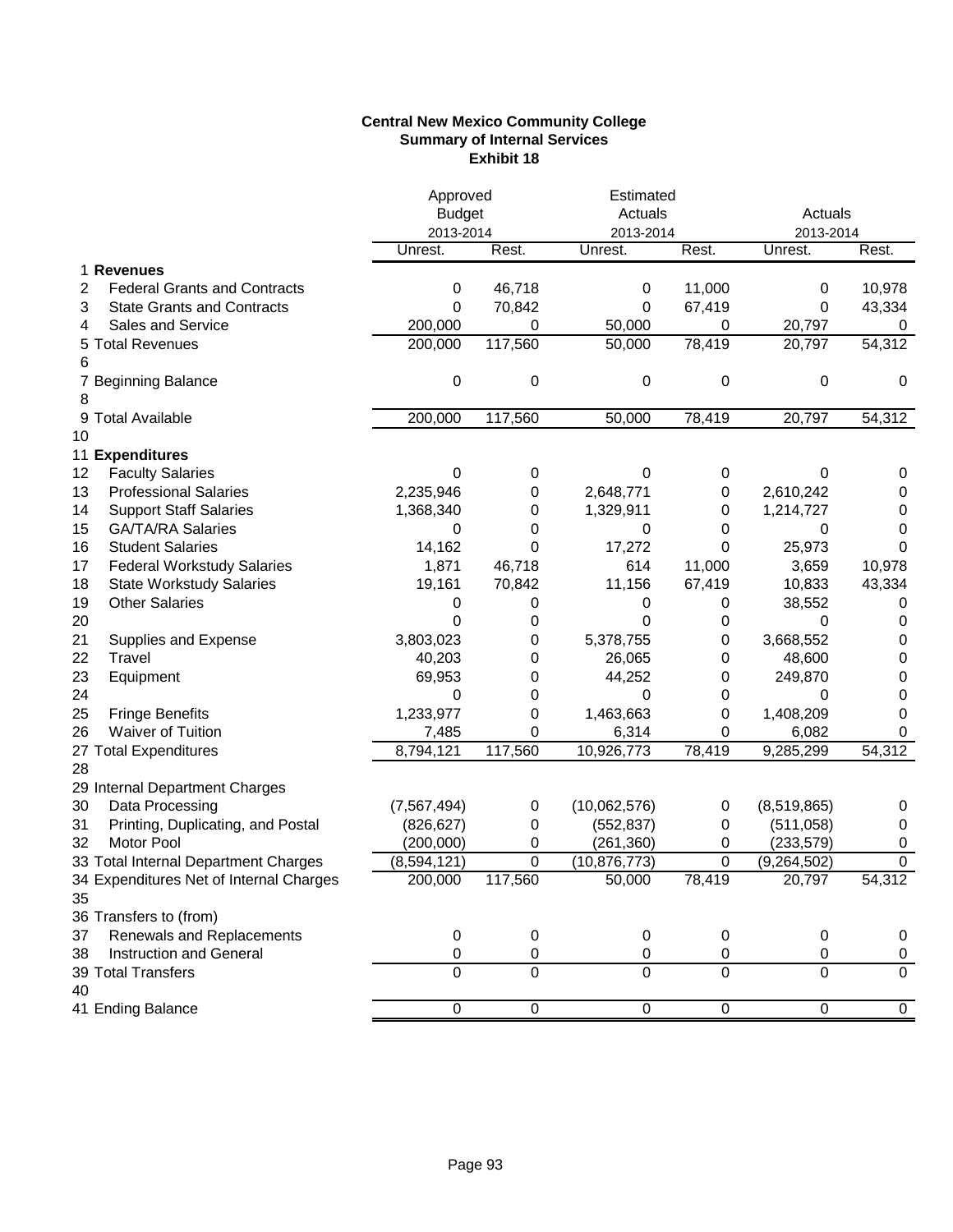## **Central New Mexico Community College Information Technology Services Exhibit 18A**

|                                                                                                                     | Approved<br><b>Budget</b><br>2013-2014 |                  | Estimated<br>Actuals<br>2013-2014 |                  | Actuals<br>2013-2014 |                 |
|---------------------------------------------------------------------------------------------------------------------|----------------------------------------|------------------|-----------------------------------|------------------|----------------------|-----------------|
|                                                                                                                     | Unrest.                                | Rest.            | Unrest.                           | Rest.            | Unrest.              | Rest.           |
| 1 Revenues                                                                                                          |                                        |                  |                                   |                  |                      |                 |
| <b>Federal Grants and Contracts</b><br>2<br><b>State Grants and Contracts</b><br>3<br><b>Sales and Service</b><br>4 |                                        | 46,718<br>51,871 |                                   | 11,000<br>47,929 |                      | 9,514<br>27,024 |
| 5 Total Revenues                                                                                                    | 0                                      | 98,589           | 0                                 | 58,929           | 0                    | 36,538          |
| 6                                                                                                                   |                                        |                  |                                   |                  |                      |                 |
| 7 Beginning Balance                                                                                                 |                                        |                  |                                   |                  |                      |                 |
| 8                                                                                                                   |                                        |                  |                                   |                  |                      |                 |
| 9 Total Available                                                                                                   | $\overline{0}$                         | 98,589           | $\mathbf 0$                       | 58,929           | 0                    | 36,538          |
| 10                                                                                                                  |                                        |                  |                                   |                  |                      |                 |
| 11 Expenditures                                                                                                     |                                        |                  |                                   |                  |                      |                 |
| <b>Faculty Salaries</b><br>12                                                                                       |                                        |                  |                                   |                  |                      |                 |
| <b>Professional Salaries</b><br>13                                                                                  | 2,214,185                              |                  | 2,622,835                         |                  | 2,583,950            |                 |
| 14<br><b>Support Staff Salaries</b>                                                                                 | 1,148,250                              |                  | 1,084,626                         |                  | 1,011,837            |                 |
| 15<br><b>GA/TA/RA Salaries</b>                                                                                      |                                        |                  |                                   |                  |                      |                 |
| 16<br><b>Student Salaries</b>                                                                                       | 14,162                                 |                  | 17,272                            |                  | 21,621               |                 |
| 17<br><b>Federal Workstudy Salaries</b>                                                                             | 1,871                                  | 46,718           | 614                               | 11,000           | 3,171                | 9,514           |
| 18<br><b>State Workstudy Salaries</b>                                                                               | 13,949                                 | 51,871           | 7,671                             | 47,929           | 7,211                | 27,024          |
| 19<br><b>Other Salaries</b>                                                                                         |                                        |                  |                                   |                  |                      |                 |
| 20                                                                                                                  |                                        |                  |                                   |                  |                      |                 |
| 21<br>Supplies and Expense                                                                                          | 2,929,430                              |                  | 4,915,681                         |                  | 3,307,250            |                 |
| 22<br>Travel                                                                                                        | 40,203                                 |                  | 23,210                            |                  | 44,295               |                 |
| 23<br>Equipment                                                                                                     | 69,953                                 |                  | 44,252                            |                  | 249,870              |                 |
| 24                                                                                                                  |                                        |                  |                                   |                  |                      |                 |
| 25<br><b>Fringe Benefits</b><br><b>Waiver of Tuition</b>                                                            | 1,129,608                              |                  | 1,340,825                         |                  | 1,285,503            |                 |
| 26<br>27 Total Expenditures                                                                                         | 5,883<br>7,567,494                     | 98,589           | 5,590<br>10,062,576               | 58,929           | 5,157<br>8,519,865   | 36,538          |
| 28                                                                                                                  |                                        |                  |                                   |                  |                      |                 |
| 29 Internal Department Charges                                                                                      |                                        |                  |                                   |                  |                      |                 |
| Data Processing<br>30                                                                                               | (7, 567, 494)                          |                  | (10,062,576)                      |                  | (8,519,865)          |                 |
| Printing, Duplicating, and Postal<br>31                                                                             |                                        |                  |                                   |                  |                      |                 |
| Motor Pool<br>32                                                                                                    |                                        |                  |                                   |                  |                      |                 |
| 33 Total Internal Department Charges                                                                                | (7, 567, 494)                          | 0                | (10,062,576)                      | $\mathbf 0$      | (8,519,865)          | $\mathbf 0$     |
| 34 Expenditures Net of Internal Charges                                                                             | 0                                      | 98,589           | 0                                 | 58,929           | 0                    | 36,538          |
| 35                                                                                                                  |                                        |                  |                                   |                  |                      |                 |
| 36 Transfers to (from)                                                                                              |                                        |                  |                                   |                  |                      |                 |
| Renewals and Replacements<br>37                                                                                     |                                        |                  |                                   |                  |                      |                 |
| Instruction and General<br>38                                                                                       |                                        |                  |                                   |                  |                      |                 |
| 39 Total Transfers                                                                                                  | $\pmb{0}$                              | 0                | 0                                 | $\pmb{0}$        | 0                    | $\mathbf 0$     |
| 40                                                                                                                  |                                        |                  |                                   |                  |                      |                 |
| 41 Ending Balance                                                                                                   | $\overline{0}$                         | $\overline{0}$   | $\,0\,$                           | $\,0\,$          | $\boldsymbol{0}$     | $\mathbf 0$     |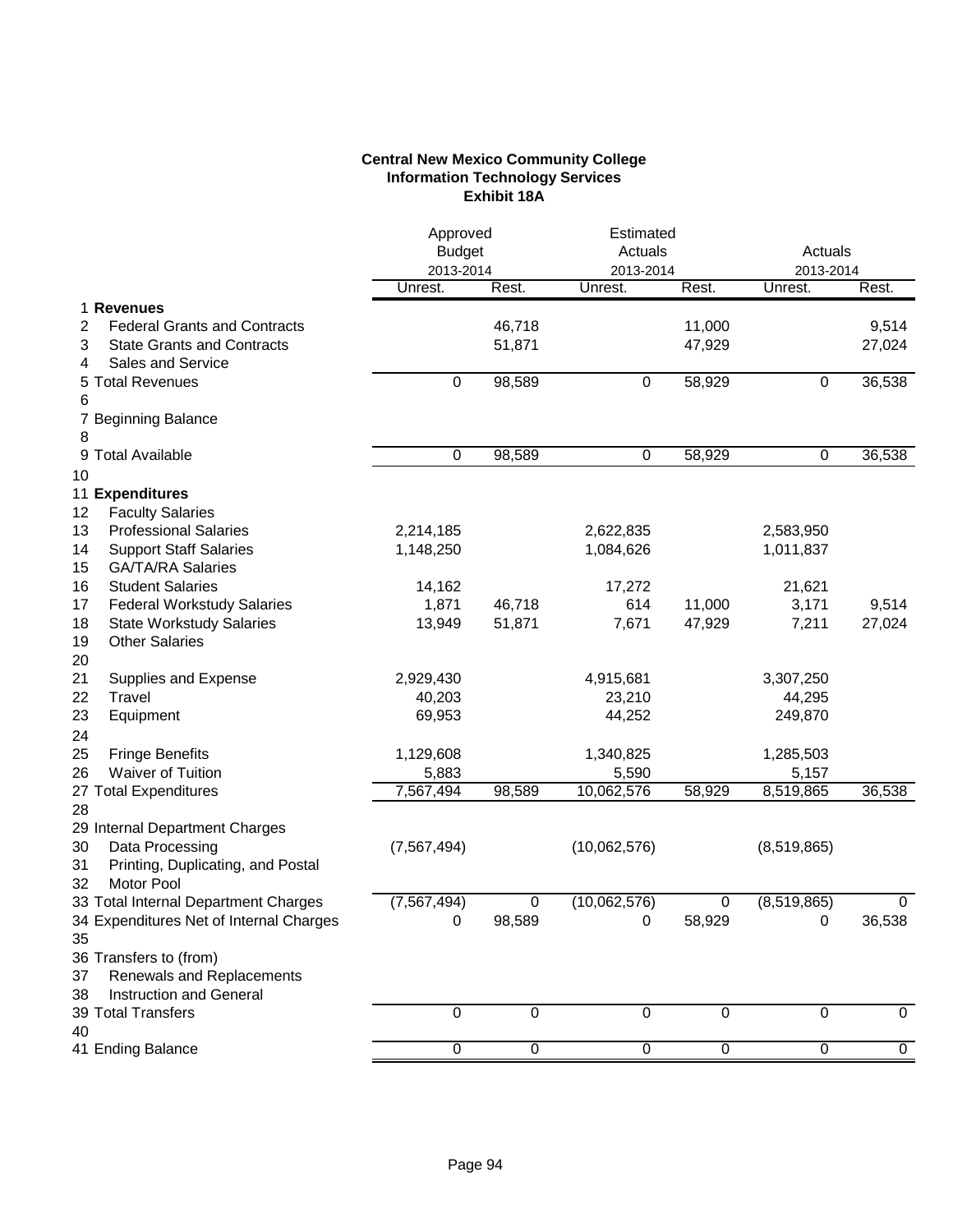# **Central New Mexico Community College Printing, Duplicating, and Postal Exhibit 18A**

|                                          |                | Approved<br><b>Budget</b><br>2013-2014 |            | Estimated<br>Actuals |             |                |
|------------------------------------------|----------------|----------------------------------------|------------|----------------------|-------------|----------------|
|                                          |                |                                        |            |                      |             | Actuals        |
|                                          |                |                                        |            | 2013-2014            | 2013-2014   |                |
|                                          | Unrest.        | Rest.                                  | Unrest.    | Rest.                | Unrest.     | Rest.          |
| 1 Revenues                               |                |                                        |            |                      |             |                |
| 2<br><b>Federal Grants and Contracts</b> |                |                                        |            |                      |             | 1,464          |
| 3<br><b>State Grants and Contracts</b>   |                | 18,971                                 |            | 19,490               |             | 16,310         |
| Sales and Service<br>4                   | 200,000        |                                        | 50,000     |                      | 20,797      |                |
| 5 Total Revenues                         | 200,000        | 18,971                                 | 50,000     | 19,490               | 20,797      | 17,774         |
| 6                                        |                |                                        |            |                      |             |                |
| 7 Beginning Balance                      |                |                                        |            |                      |             |                |
| 8                                        |                |                                        |            |                      |             |                |
| 9 Total Available                        | 200,000        | 18,971                                 | 50,000     | 19,490               | 20,797      | 17,774         |
| 10                                       |                |                                        |            |                      |             |                |
| 11 Expenditures                          |                |                                        |            |                      |             |                |
| <b>Faculty Salaries</b><br>12            |                |                                        |            |                      |             |                |
| 13<br><b>Professional Salaries</b>       | 21,761         |                                        | 25,936     |                      | 26,292      |                |
| 14<br><b>Support Staff Salaries</b>      | 185,680        |                                        | 201,275    |                      | 202,890     |                |
| 15<br><b>GA/TA/RA Salaries</b>           |                |                                        |            |                      |             |                |
| 16<br><b>Student Salaries</b>            |                |                                        |            |                      | 4,352       |                |
| 17<br><b>Federal Workstudy Salaries</b>  |                |                                        |            |                      | 488         | 1,464          |
| 18<br><b>State Workstudy Salaries</b>    | 5,212          | 18,971                                 | 3,485      | 19,490               | 3,622       | 16,310         |
| 19<br><b>Other Salaries</b>              |                |                                        |            |                      |             |                |
| 20                                       |                |                                        |            |                      |             |                |
| 21<br>Supplies and Expense               | 715,461        |                                        | 269,942    |                      | 186,175     |                |
| 22<br>Travel                             |                |                                        | 2,855      |                      | 4,305       |                |
| 23<br>Equipment                          |                |                                        |            |                      |             |                |
| 24                                       |                |                                        |            |                      |             |                |
| 25<br><b>Fringe Benefits</b>             | 96,911         |                                        | 98,620     |                      | 102,806     |                |
| 26<br>Waiver of Tuition                  | 1,602          |                                        | 724        |                      | 925         |                |
| 27 Total Expenditures                    | 1,026,627      | 18,971                                 | 602,837    | 19,490               | 531,855     | 17,774         |
| 28                                       |                |                                        |            |                      |             |                |
| 29 Internal Department Charges           |                |                                        |            |                      |             |                |
| 30<br>Data Processing                    |                |                                        |            |                      |             |                |
| Printing, Duplicating, and Postal<br>31  | (826, 627)     |                                        | (552, 837) |                      | (511,058)   |                |
| 32<br>Motor Pool                         |                |                                        |            |                      |             |                |
| 33 Total Internal Department Charges     | (826, 627)     | 0                                      | (552, 837) | 0                    | (511, 058)  | $\mathbf 0$    |
| 34 Expenditures Net of Internal Charges  | 200,000        | 18,971                                 | 50,000     | 19,490               | 20,797      | 17,774         |
| 35                                       |                |                                        |            |                      |             |                |
| 36 Transfers to (from)                   |                |                                        |            |                      |             |                |
| Renewals and Replacements<br>37          |                |                                        |            |                      |             |                |
| Instruction and General<br>38            |                |                                        |            |                      |             |                |
| 39 Total Transfers                       | $\mathbf{0}$   | $\Omega$                               | $\Omega$   | 0                    | 0           | $\mathbf 0$    |
| 40                                       |                |                                        |            |                      |             |                |
| 41 Ending Balance                        | $\overline{0}$ | 0                                      | 0          | $\overline{0}$       | $\mathbf 0$ | $\overline{0}$ |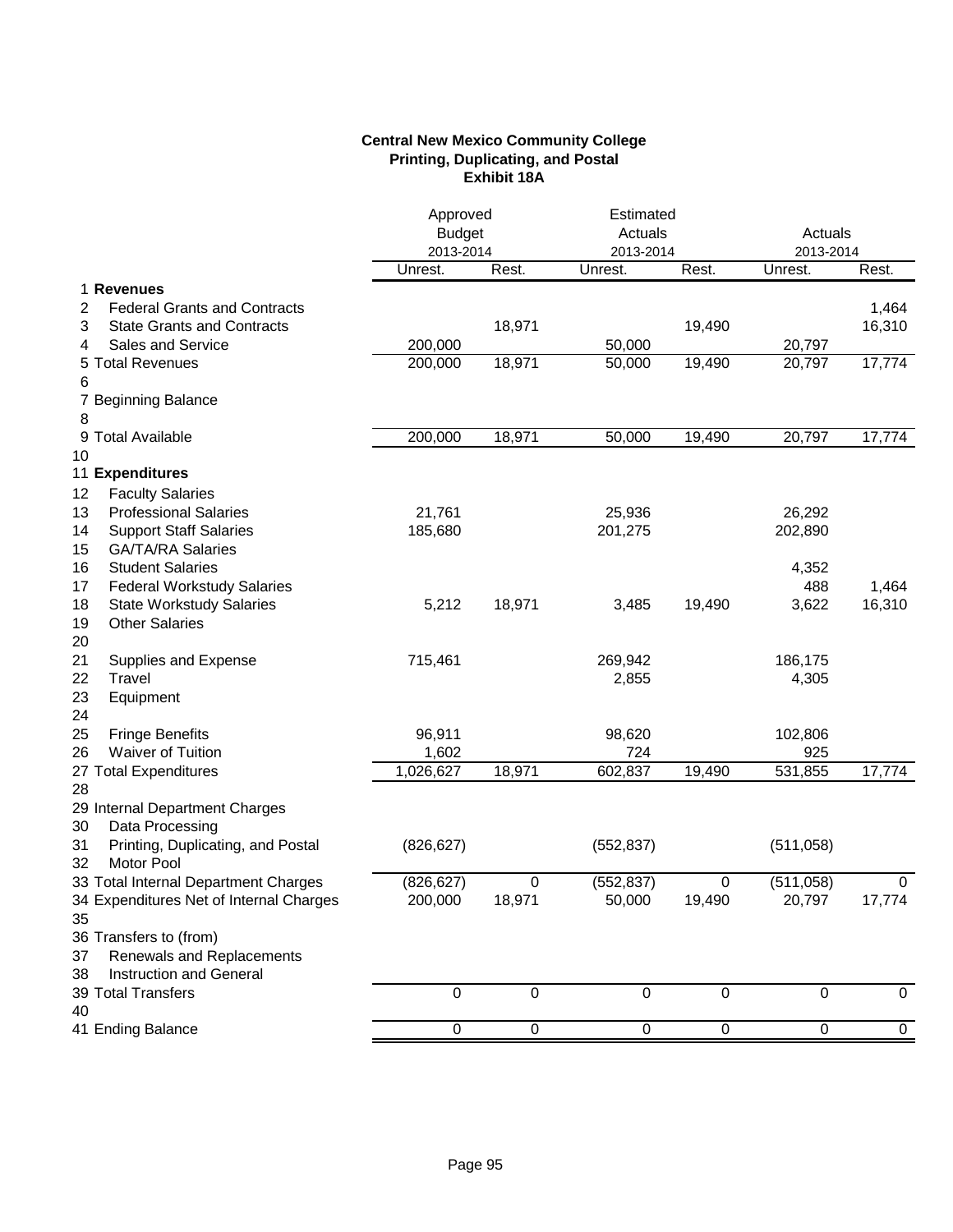## **Central New Mexico Community College Motor Pool Exhibit 18A**

|                                                                                    |                | Approved<br>Estimated<br><b>Budget</b><br>Actuals<br>2013-2014<br>2013-2014 |              |                | Actuals<br>2013-2014 |                |
|------------------------------------------------------------------------------------|----------------|-----------------------------------------------------------------------------|--------------|----------------|----------------------|----------------|
|                                                                                    | Unrest.        | Rest.                                                                       | Unrest.      | Rest.          | Unrest.              | Rest.          |
| 1 Revenues                                                                         |                |                                                                             |              |                |                      |                |
| <b>Federal Grants and Contracts</b><br>2<br><b>State Grants and Contracts</b><br>3 |                |                                                                             |              |                |                      |                |
| <b>Sales and Service</b><br>4                                                      |                |                                                                             |              |                |                      |                |
| 5 Total Revenues                                                                   | $\mathbf 0$    | $\mathbf 0$                                                                 | $\mathbf 0$  | $\mathbf 0$    | 0                    | 0              |
| 6                                                                                  |                |                                                                             |              |                |                      |                |
| 7 Beginning Balance                                                                |                |                                                                             |              |                |                      |                |
| 8                                                                                  |                |                                                                             |              |                |                      |                |
| 9 Total Available                                                                  | $\pmb{0}$      | 0                                                                           | 0            | 0              | 0                    | 0              |
| 10                                                                                 |                |                                                                             |              |                |                      |                |
| 11 Expenditures                                                                    |                |                                                                             |              |                |                      |                |
| <b>Faculty Salaries</b><br>12                                                      |                |                                                                             |              |                |                      |                |
| <b>Professional Salaries</b><br>13                                                 |                |                                                                             |              |                |                      |                |
| <b>Support Staff Salaries</b><br>14                                                | 34,410         |                                                                             | 44,010       |                |                      |                |
| 15<br><b>GA/TA/RA Salaries</b>                                                     |                |                                                                             |              |                |                      |                |
| <b>Student Salaries</b><br>16                                                      |                |                                                                             |              |                |                      |                |
| <b>Federal Workstudy Salaries</b><br>17                                            |                |                                                                             |              |                |                      |                |
| 18<br><b>State Workstudy Salaries</b>                                              |                |                                                                             |              |                |                      |                |
| <b>Other Salaries</b><br>19                                                        |                |                                                                             |              |                | 38,552               |                |
| 20                                                                                 |                |                                                                             |              |                |                      |                |
| 21<br>Supplies and Expense                                                         | 158,132        |                                                                             | 193,132      |                | 175,127              |                |
| 22<br>Travel                                                                       |                |                                                                             |              |                |                      |                |
| 23<br>Equipment<br>24                                                              |                |                                                                             |              |                |                      |                |
| 25<br><b>Fringe Benefits</b>                                                       | 7,458          |                                                                             | 24,218       |                | 19,900               |                |
| Waiver of Tuition<br>26                                                            |                |                                                                             |              |                |                      |                |
| 27 Total Expenditures                                                              | 200,000        | 0                                                                           | 261,360      | 0              | 233,579              | 0              |
| 28                                                                                 |                |                                                                             |              |                |                      |                |
| 29 Internal Department Charges                                                     |                |                                                                             |              |                |                      |                |
| Data Processing<br>30                                                              |                |                                                                             |              |                |                      |                |
| Printing, Duplicating, and Postal<br>31                                            |                |                                                                             |              |                |                      |                |
| Motor Pool<br>32                                                                   | (200,000)      |                                                                             | (261, 360)   |                | (233, 579)           |                |
| 33 Total Internal Department Charges                                               | (200,000)      | 0                                                                           | (261, 360)   | 0              | (233, 579)           | 0              |
| 34 Expenditures Net of Internal Charges                                            | $\pmb{0}$      | $\mathbf 0$                                                                 | $\mathbf{0}$ | $\overline{0}$ | $\overline{0}$       | $\overline{0}$ |
| 35                                                                                 |                |                                                                             |              |                |                      |                |
| 36 Transfers to (from)                                                             |                |                                                                             |              |                |                      |                |
| 37<br>Renewals and Replacements                                                    |                |                                                                             |              |                |                      |                |
| 38<br>Instruction and General                                                      |                |                                                                             |              |                |                      |                |
| 39 Total Transfers                                                                 | $\overline{0}$ | $\overline{0}$                                                              | $\Omega$     | $\mathbf 0$    | 0                    | $\mathbf 0$    |
| 40                                                                                 | $\overline{0}$ | $\overline{0}$                                                              | 0            | $\overline{0}$ | 0                    | 0              |
| 41 Ending Balance                                                                  |                |                                                                             |              |                |                      |                |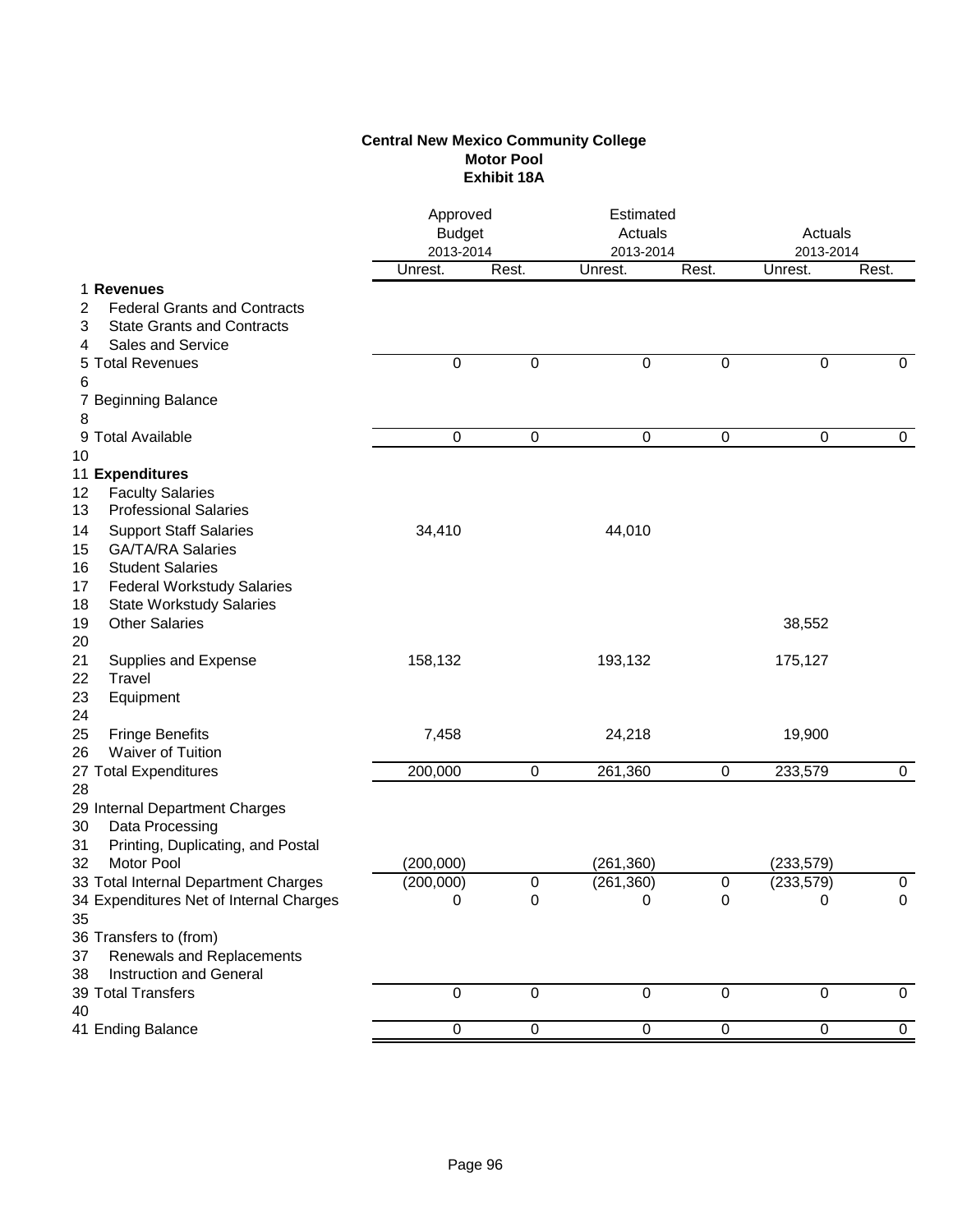# **Central New Mexico Community College**

# **Exhibit 18A**

|                                                                                                                                                                                                                                                                                                                                                                                                                                                                               | Approved<br><b>Budget</b><br>2013-2014 |                | Estimated<br>Actuals<br>2013-2014 |                | Actuals<br>2013-2014 |             |
|-------------------------------------------------------------------------------------------------------------------------------------------------------------------------------------------------------------------------------------------------------------------------------------------------------------------------------------------------------------------------------------------------------------------------------------------------------------------------------|----------------------------------------|----------------|-----------------------------------|----------------|----------------------|-------------|
|                                                                                                                                                                                                                                                                                                                                                                                                                                                                               | Unrest.                                | Rest.          | Unrest.                           | Rest.          | Unrest.              | Rest.       |
| 1 Revenues<br><b>Federal Grants and Contracts</b><br>2<br><b>State Grants and Contracts</b><br>3<br>Sales and Service<br>4                                                                                                                                                                                                                                                                                                                                                    |                                        |                |                                   |                |                      |             |
| 5 Total Revenues                                                                                                                                                                                                                                                                                                                                                                                                                                                              | $\pmb{0}$                              | 0              | $\boldsymbol{0}$                  | $\pmb{0}$      | 0                    | $\mathbf 0$ |
| 6<br>7 Beginning Balance<br>8                                                                                                                                                                                                                                                                                                                                                                                                                                                 |                                        |                |                                   |                | $\boldsymbol{0}$     |             |
| 9 Total Available                                                                                                                                                                                                                                                                                                                                                                                                                                                             | $\mathbf 0$                            | $\mathbf 0$    | $\boldsymbol{0}$                  | $\,0\,$        | $\boldsymbol{0}$     | $\mathbf 0$ |
| 10                                                                                                                                                                                                                                                                                                                                                                                                                                                                            |                                        |                |                                   |                |                      |             |
| 11 Expenditures<br><b>Faculty Salaries</b><br>12<br><b>Professional Salaries</b><br>13<br><b>Support Staff Salaries</b><br>14<br><b>GA/TA/RA Salaries</b><br>15<br><b>Student Salaries</b><br>16<br>Federal Workstudy Salaries<br>17<br>18<br><b>State Workstudy Salaries</b><br><b>Other Salaries</b><br>19<br>20<br>21<br>Supplies and Expense<br>Travel<br>22<br>23<br>Equipment<br>24<br>25<br><b>Fringe Benefits</b><br>Waiver of Tuition<br>26<br>27 Total Expenditures | 0                                      | 0              | 0                                 | 0              | 0                    | 0           |
| 28<br>29 Internal Department Charges<br>Data Processing<br>30<br>Printing, Duplicating, and Postal<br>31<br>Motor Pool<br>32                                                                                                                                                                                                                                                                                                                                                  |                                        |                |                                   |                |                      |             |
| 33 Total Internal Department Charges                                                                                                                                                                                                                                                                                                                                                                                                                                          | 0                                      | 0              | $\pmb{0}$                         | $\pmb{0}$      | $\pmb{0}$            | 0           |
| 34 Expenditures Net of Internal Charges<br>35<br>36 Transfers to (from)<br>Renewals and Replacements<br>37<br>Instruction and General<br>38                                                                                                                                                                                                                                                                                                                                   | $\boldsymbol{0}$                       | $\pmb{0}$      | $\boldsymbol{0}$                  | $\pmb{0}$      | $\mathbf 0$          | 0           |
| 39 Total Transfers<br>40                                                                                                                                                                                                                                                                                                                                                                                                                                                      | $\pmb{0}$                              | $\pmb{0}$      | $\pmb{0}$                         | $\pmb{0}$      | $\boldsymbol{0}$     | $\mathbf 0$ |
| 41 Ending Balance                                                                                                                                                                                                                                                                                                                                                                                                                                                             | $\overline{0}$                         | $\overline{0}$ | $\overline{0}$                    | $\overline{0}$ | $\boldsymbol{0}$     | $\mathbf 0$ |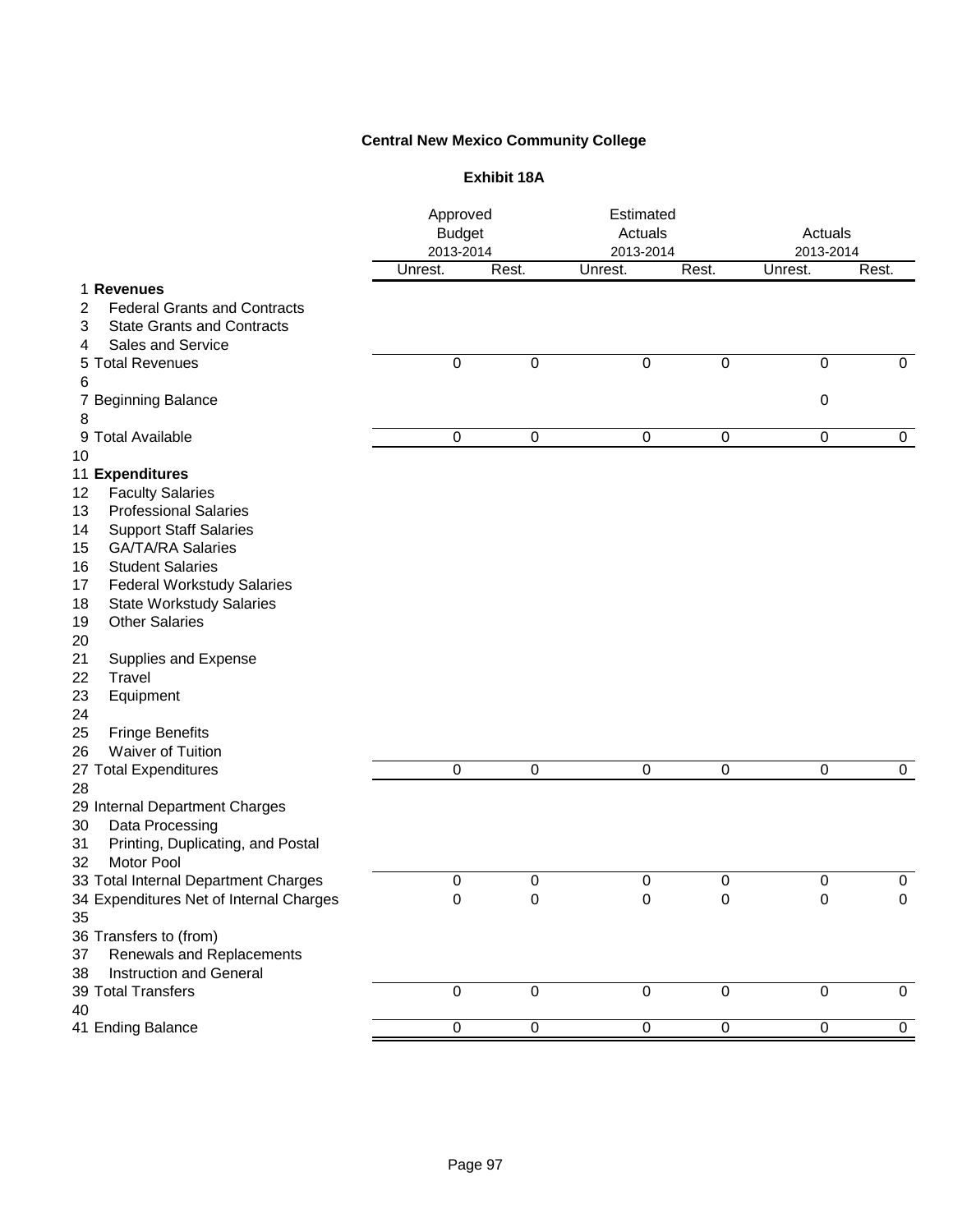#### **Central New Mexico Community College Student Aid Grants and Stipends Exhibit 19**

|                                          |                                          |             | Approved Budget<br><b>Estimated Actuals</b><br>2013-2014<br>2013-2014 |               | Acutals<br>2013-2014 |               |             |  |
|------------------------------------------|------------------------------------------|-------------|-----------------------------------------------------------------------|---------------|----------------------|---------------|-------------|--|
|                                          |                                          | Unrest.     | Rest.                                                                 | Unrest.       | Rest.                | Unrest.       | Rest.       |  |
| 1 Revenues                               |                                          |             |                                                                       |               |                      |               |             |  |
| 2                                        | <b>Federal Government Appropriations</b> |             |                                                                       |               |                      |               |             |  |
| 3<br><b>SEOG</b>                         |                                          |             | 578,693                                                               |               | 495,417              |               | 489,140     |  |
| PELL<br>4                                |                                          |             | 45,000,000                                                            |               | 45,000,000           |               | 32,814,882  |  |
| 5                                        | <b>State Government Appropriations</b>   |             |                                                                       |               |                      |               |             |  |
| <b>SSIG</b><br>6                         |                                          |             | 2,288,295                                                             |               | 2,335,392            |               | 2,333,493   |  |
| 7                                        | <b>HED Loan Scholarships</b>             |             | 15,000                                                                |               | 9,000                |               | 16,000      |  |
| 8                                        | Legislative Endowment Scholarships       |             | 41,888                                                                |               | 42,579               |               | 42,581      |  |
| <b>NM Scholars</b><br>9                  |                                          |             | 2,500                                                                 |               | 6,000                |               | 2,096       |  |
| 10<br><b>ETB Pathways</b>                |                                          |             | 40,000                                                                |               | 0                    |               | 0           |  |
| 11                                       | Lottery Success Scholarships             |             | 1,250,000                                                             |               | 1,300,000            |               | 1,214,314   |  |
| 12<br><b>HED Nursing Project</b>         |                                          |             |                                                                       |               | 0                    |               | 0           |  |
| 13                                       | <b>College Affordability Grant</b>       |             | 508,388                                                               |               | 488,206              |               | 487,021     |  |
| 14                                       | <b>Federal Govt Grants and Contracts</b> |             |                                                                       |               |                      |               |             |  |
| 15                                       | <b>USDA Grant Scholarships</b>           |             | 62,750                                                                |               | 59,800               |               | 31,750      |  |
| <b>SSIG Federal</b><br>16                |                                          |             |                                                                       |               |                      |               |             |  |
| <b>Startalk Grant</b><br>17              |                                          |             |                                                                       |               | 3,113                |               | 245         |  |
| 18<br><b>HED-FAFSA Grant</b>             |                                          |             | 1,000                                                                 |               | 5,000                |               | 5,000       |  |
| AmeriCorps Program<br>19                 |                                          |             | 150,000                                                               |               | 150,000              |               | 129,500     |  |
| 20                                       | <b>State Govt Grants and Contracts</b>   |             |                                                                       |               |                      |               |             |  |
| 21                                       | <b>Local Govt Grants and Contracts</b>   |             |                                                                       |               |                      |               |             |  |
| 22<br><b>Private Sources</b>             |                                          | 26,660      | 321,550                                                               | 10,000        | 457,479              | 7,500         | 307,679     |  |
| 23 Total Revenues                        |                                          | 26,660      | 50,260,064                                                            | 10,000        | 50,351,986           | 7,500         | 37,873,701  |  |
| 24                                       |                                          |             |                                                                       |               |                      |               |             |  |
| 25 Beginning Balance                     |                                          | 0           |                                                                       | 206,102       |                      | 206,102       |             |  |
| 26                                       |                                          |             |                                                                       |               |                      |               |             |  |
| 27 Total Available                       |                                          | 26,660      | 50,260,064                                                            | 216,102       | 50,351,986           | 213,602       | 37,873,701  |  |
| 28                                       |                                          |             |                                                                       |               |                      |               |             |  |
| 29 Expenditures                          |                                          |             |                                                                       |               |                      |               |             |  |
| <b>SEOG</b><br>30                        |                                          | 192,194     | 578,693                                                               | 165,139       | 495,417              | 165,262       | 489,140     |  |
| 31<br>Scholarship Programs               |                                          | 640,400     | 321,550                                                               | 777,000       | 457,479              | 729,026       | 307,679     |  |
| 32<br>State Scholarships - 3%            |                                          | 847,570     |                                                                       | 847,570       |                      | 890,045       |             |  |
| 33<br><b>SSIG</b>                        |                                          |             | 2,288,295                                                             |               | 2,335,392            |               | 2,333,493   |  |
| 34<br>AmeriCorps Program                 |                                          |             | 150,000                                                               |               | 150,000              |               | 129,500     |  |
| <b>HED Loan Scholarships</b><br>35       |                                          |             | 15,000                                                                |               | 9,000                |               | 16,000      |  |
| PELL<br>36                               |                                          |             | 45,000,000                                                            |               | 45,000,000           |               | 32,814,882  |  |
| 37                                       | Lottery Success Scholarships             |             | 1,250,000                                                             |               | 1,300,000            |               | 1,214,314   |  |
| 38<br>CNM Tax Help                       |                                          |             |                                                                       | 20,000        |                      | 8,600         |             |  |
| Pepsi Scholarships<br>39                 |                                          | 14,167      |                                                                       | 10,000        |                      | 245           |             |  |
| <b>Startalk Grant</b><br>40              |                                          |             |                                                                       |               | 3,113                |               | 245         |  |
| <b>CTE Scholarship</b><br>41             |                                          | 750,000     |                                                                       | 650,000       |                      | 649,547       |             |  |
| USDA Fit For Life<br>42                  |                                          |             | 62,750                                                                |               | 59,800               |               | 31,750      |  |
| 43                                       | Legislative Endowment Scholarships       |             | 41,888                                                                |               | 42,579               |               | 42,581      |  |
| <b>NM Scholars</b><br>44                 |                                          |             | 2,500                                                                 |               | 6,000                |               | 2,096       |  |
| 45<br><b>ETB Pathways</b>                |                                          |             | 40,000                                                                |               | 0                    |               |             |  |
| <b>College Affordability Grant</b><br>46 |                                          |             | 508,388                                                               |               | 488,206              |               | 487,021     |  |
| <b>HED-FAFSA Grant</b><br>47             |                                          |             | 1,000                                                                 |               | 5,000                |               | 5,000       |  |
| <b>CNM Scholarship Support</b><br>48     |                                          | 100,000     |                                                                       | 100,000       |                      |               |             |  |
| 49 Total Expenditures                    |                                          | 2,544,331   | 50,260,064                                                            | 2,569,709     | 50,351,986           | 2,442,725     | 37,873,701  |  |
| 50 Transfers to (from)                   |                                          |             |                                                                       |               |                      |               |             |  |
| Instruction and General<br>51            |                                          | (2,364,071) |                                                                       | (2, 163, 407) |                      | (2, 163, 407) |             |  |
| 52<br><b>Public Service</b>              |                                          |             |                                                                       |               |                      |               |             |  |
| 53                                       | <b>Student Social and Cultural</b>       | (3,600)     |                                                                       | (3,600)       |                      | (3,600)       |             |  |
| 54<br>Auxiliaries                        |                                          | (150,000)   |                                                                       | (186, 600)    |                      | (186, 600)    |             |  |
| 55 Net Transfers                         |                                          | (2,517,671) | 0                                                                     | (2,353,607)   | 0                    | (2, 353, 607) | 0           |  |
| 56 Ending Balance                        |                                          | 0           | 0                                                                     | 0             | 0                    | 124,484       | $\mathbf 0$ |  |
|                                          |                                          |             |                                                                       |               |                      |               |             |  |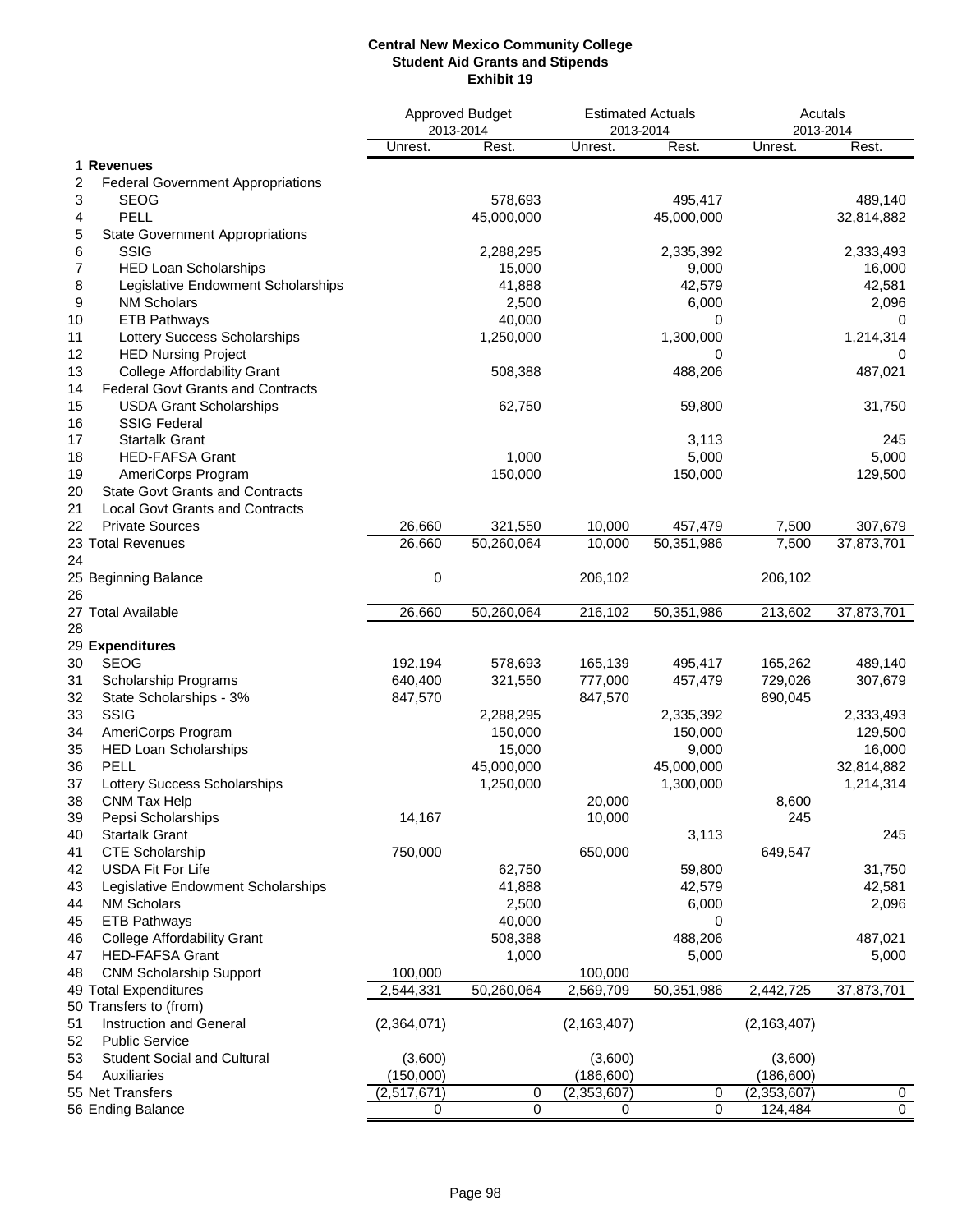## **Central New Mexico Community College Summary of Auxiliary Enterprises Exhibit 20**

|                                                       | Approved      |                  | Estimated   |                |           |                  |
|-------------------------------------------------------|---------------|------------------|-------------|----------------|-----------|------------------|
|                                                       | <b>Budget</b> |                  | Actuals     |                | Actuals   |                  |
|                                                       | 2013-2014     |                  | 2013-2014   |                | 2013-2014 |                  |
|                                                       | Unrest.       | Rest.            | Unrest.     | Rest.          | Unrest.   | Rest.            |
| 1 Revenues                                            |               |                  |             |                |           |                  |
| $\overline{2}$<br><b>Federal Grants and Contracts</b> | 0             | 14,587           | $\pmb{0}$   | 13,530         | 0         | 4,769            |
| 3<br><b>State Grants and Contracts</b>                | 0             | 42,500           | $\mathbf 0$ | 30,209         | $\Omega$  | 25,623           |
| Sales and Service<br>4                                | 3,522,000     | 0                | 3,580,500   | 0              | 3,416,154 | $\pmb{0}$        |
| 5 Total Revenues                                      | 3,522,000     | 57,087           | 3,580,500   | 43,739         | 3,416,154 | 30,392           |
| 6                                                     |               |                  |             |                |           |                  |
| 7 Beginning Balance                                   | 2,295,261     | 0                | 2,944,358   | 0              | 2,944,358 | 0                |
| 8                                                     |               |                  |             |                |           |                  |
| 9 Total Available                                     | 5,817,261     | 57,087           | 6,524,858   | 43,739         | 6,360,512 | 30,392           |
| 10                                                    |               |                  |             |                |           |                  |
| 11 Expenditures                                       |               |                  |             |                |           |                  |
| <b>Faculty Salaries</b><br>12                         | $\mathbf 0$   | $\pmb{0}$        | $\pmb{0}$   | 0              | $\pmb{0}$ | 0                |
| <b>Professional Salaries</b><br>13                    | 217,141       | 1,890            | 221,932     | 1,350          | 253,401   | 801              |
| <b>Support Staff Salaries</b><br>14                   | 40,257        | 0                | 86,185      | 0              | 2,822     | 0                |
| 15<br><b>GA/TA/RA Salaries</b>                        | 0             | 0                | 0           | 0              | 0         | 0                |
| 16<br><b>Student Salaries</b>                         | 1,428         | 0                | 10,678      | 0              | 19,394    | $\Omega$         |
| 17<br><b>Federal Workstudy Salaries</b>               | 0             | 11,787           | 0           | 11,700         | 1,235     | 3,705            |
| 18<br><b>State Workstudy Salaries</b>                 | 11,211        | 42,500           | 7,037       | 30,209         | 6,467     | 25,623           |
| 19<br><b>Other Salaries</b>                           | 41,257        | $\pmb{0}$        | 233,896     | 0              | 87,065    | 0                |
| 20                                                    | 0             | $\boldsymbol{0}$ | 0           | 0              | $\Omega$  | $\mathbf 0$      |
| 21<br>Supplies and Expense                            | 2,771,374     | 280              | 2,480,859   | 0              | 1,668,422 | $\pmb{0}$        |
| <b>Heating Fuel</b><br>22                             | 25,847        | 0                | 15,982      | 0              | 9,331     | $\mathbf 0$      |
| 23<br>Electricity                                     | 70,160        | 0                | 105,566     | 0              | 65,307    | $\mathbf 0$      |
| 24<br>Waste Disposal and Water                        | 15,947        | 0                | 17,110      | 0              | 10,366    | 0                |
| 25<br>Travel                                          | 4,215         | 0                | 3,900       | 0              | 2,729     | 0                |
| 26<br>Equipment                                       | 0             | 0                | 0           | 0              | 0         | $\boldsymbol{0}$ |
| 27                                                    | 0             | 0                | $\mathbf 0$ | 0              | 0         | 0                |
| 28<br><b>Fringe Benefits</b>                          | 102,092       | 630              | 111,241     | 480            | 126,827   | 263              |
| <b>Waiver of Tuition</b><br>29                        | 166           | 0                | 982         | 0              | 1,058     | 0                |
| 30 Total Expenditures                                 | 3,301,095     | 57,087           | 3,295,368   | 43,739         | 2,254,424 | 30,392           |
| 31                                                    |               |                  |             |                |           |                  |
| 32 Transfers to (from)                                |               |                  |             |                |           |                  |
| 33<br><b>Student Aid</b>                              | 150,000       | $\pmb{0}$        | 186,600     | 0              | 186,600   | 0                |
| 34<br>Renewals and Replacements                       | 582,095       |                  | 582,095     |                | 582,095   | 0                |
| Instruction & General<br>35                           |               |                  | 13,400      |                | 13,400    |                  |
| Auxiliaries<br>36                                     | 0             | 0                | 0           | 0              | 0         | $\pmb{0}$        |
| 37 Total Transfers                                    | 732,095       | $\overline{0}$   | 782,095     | $\overline{0}$ | 782,095   | $\overline{0}$   |
| 38                                                    |               |                  |             |                |           |                  |
| 39 Ending Balance                                     | 1,784,071     | 0                | 2,447,395   | 0              | 3,323,993 | $\overline{0}$   |
|                                                       |               |                  |             |                |           |                  |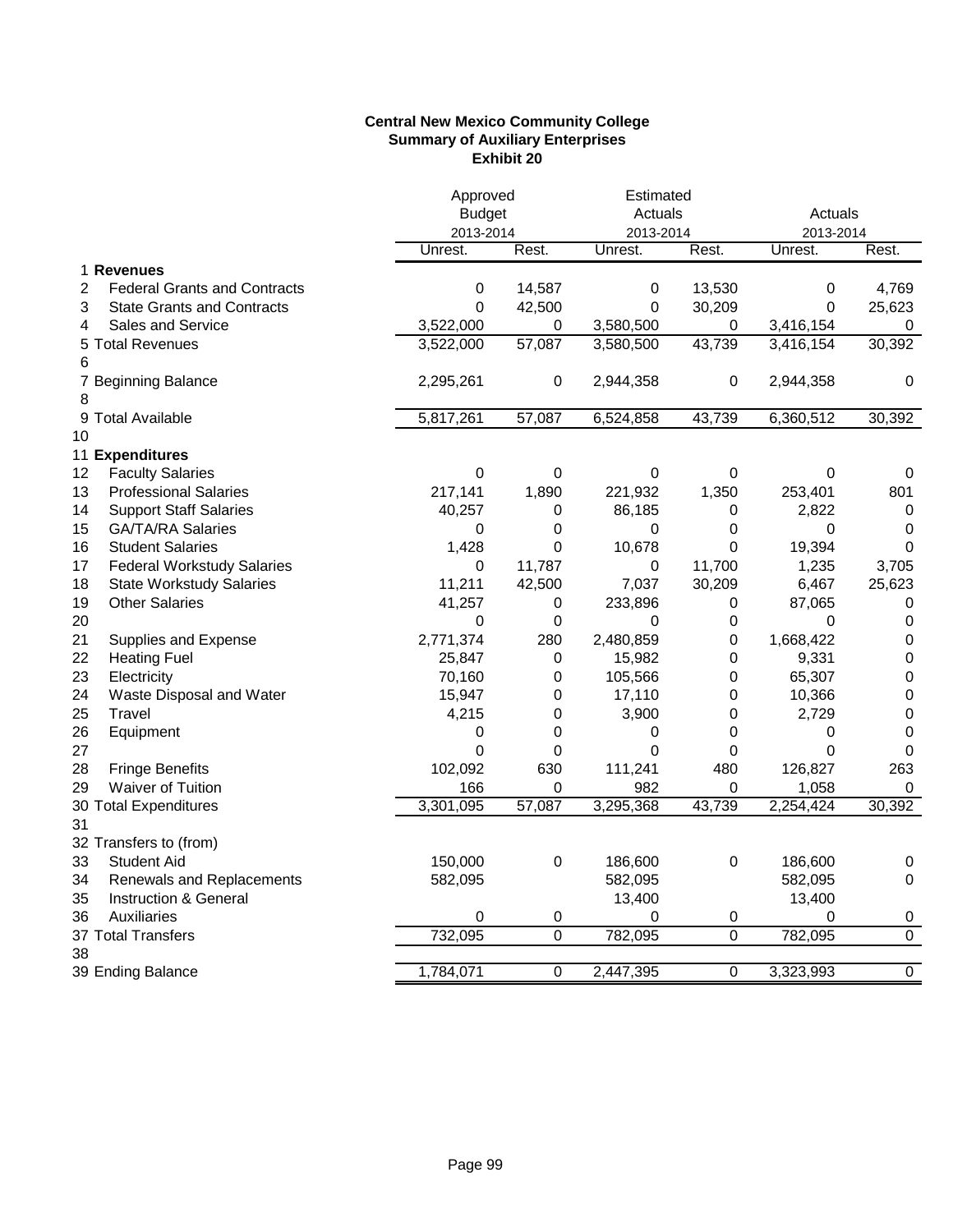### **Central New Mexico Community College Bookstore Exhibit 20A**

|                                          | Approved<br><b>Budget</b><br>2013-2014 |                | Estimated<br>Actuals<br>2013-2014 |                | Actuals<br>2013-2014 |                |
|------------------------------------------|----------------------------------------|----------------|-----------------------------------|----------------|----------------------|----------------|
|                                          | Unrest.                                | Rest.          | Unrest.                           | Rest.          | Unrest.              | Rest.          |
| 1 Revenues                               |                                        |                |                                   |                |                      |                |
| 2<br><b>Federal Grants and Contracts</b> |                                        |                |                                   |                |                      |                |
| 3<br><b>State Grants and Contracts</b>   |                                        |                |                                   |                |                      |                |
| <b>Sales and Service</b><br>4            | 1,800,000                              |                | 1,900,000                         |                | 1,907,882            |                |
| 5 Total Revenues                         | 1,800,000                              | 0              | 1,900,000                         | 0              | 1,907,882            | 0              |
| 6                                        |                                        |                |                                   |                |                      |                |
| 7 Beginning Balance                      | 2,082,102                              |                | 2,496,563                         |                | 2,496,563            |                |
| 8                                        |                                        |                |                                   |                |                      |                |
| 9 Total Available                        | 3,882,102                              | $\mathbf 0$    | 4,396,563                         | 0              | 4,404,445            | $\mathbf 0$    |
| 10                                       |                                        |                |                                   |                |                      |                |
| 11 Expenditures                          |                                        |                |                                   |                |                      |                |
| 12<br><b>Faculty Salaries</b>            |                                        |                |                                   |                |                      |                |
| 13<br><b>Professional Salaries</b>       |                                        |                |                                   |                |                      |                |
| 14<br><b>Support Staff Salaries</b>      |                                        |                |                                   |                |                      |                |
| 15<br><b>GA/TA/RA Salaries</b>           |                                        |                |                                   |                |                      |                |
| 16<br><b>Student Salaries</b>            |                                        |                |                                   |                |                      |                |
| 17<br><b>Federal Workstudy Salaries</b>  |                                        |                |                                   |                |                      |                |
| 18<br><b>State Workstudy Salaries</b>    |                                        |                |                                   |                |                      |                |
| 19<br><b>Other Salaries</b>              |                                        |                |                                   |                |                      |                |
| 20                                       |                                        |                |                                   |                |                      |                |
| Supplies and Expense<br>21               | 647,371                                |                | 592,302                           |                | 2,881                |                |
| 22<br><b>Heating Fuel</b>                | 23,700                                 |                | 8,948                             |                | 5,369                |                |
| 23<br>Electricity                        | 63,710                                 |                | 62,640                            |                | 37,584               |                |
| 24<br>Waste Disposal and Water           | 14,509                                 |                | 9,944                             |                | 5,966                |                |
| 25<br>Travel                             |                                        |                |                                   |                |                      |                |
| 26<br>Equipment                          |                                        |                |                                   |                |                      |                |
| 27                                       |                                        |                |                                   |                |                      |                |
| 28<br><b>Fringe Benefits</b>             |                                        |                |                                   |                |                      |                |
| 29<br><b>Waiver of Tuition</b>           |                                        |                |                                   |                |                      |                |
| 30 Total Expenditures                    | 749,290                                | 0              | 673,834                           | 0              | 51,800               | $\mathbf 0$    |
| 31                                       |                                        |                |                                   |                |                      |                |
| 32 Transfers to (from)                   |                                        |                |                                   |                |                      |                |
| <b>Student Aid</b><br>33                 | 150,000                                |                | 200,000                           |                | 186,600              |                |
| 34<br>Instruction and General            |                                        |                | 13,400                            |                | 13,400               |                |
| Auxiliaries<br>35                        | 1,417,970                              |                | 1,379,416                         |                | 1,379,416            |                |
| 36 Total Transfers                       | 1,567,970                              | $\overline{0}$ | 1,592,816                         | $\overline{0}$ | 1,579,416            | $\overline{0}$ |
| 37                                       |                                        |                |                                   |                |                      |                |
| 38 Ending Balance                        | 1,564,842                              | $\overline{0}$ | 2,129,913                         | 0              | 2,773,229            | $\overline{0}$ |
|                                          |                                        |                |                                   |                |                      |                |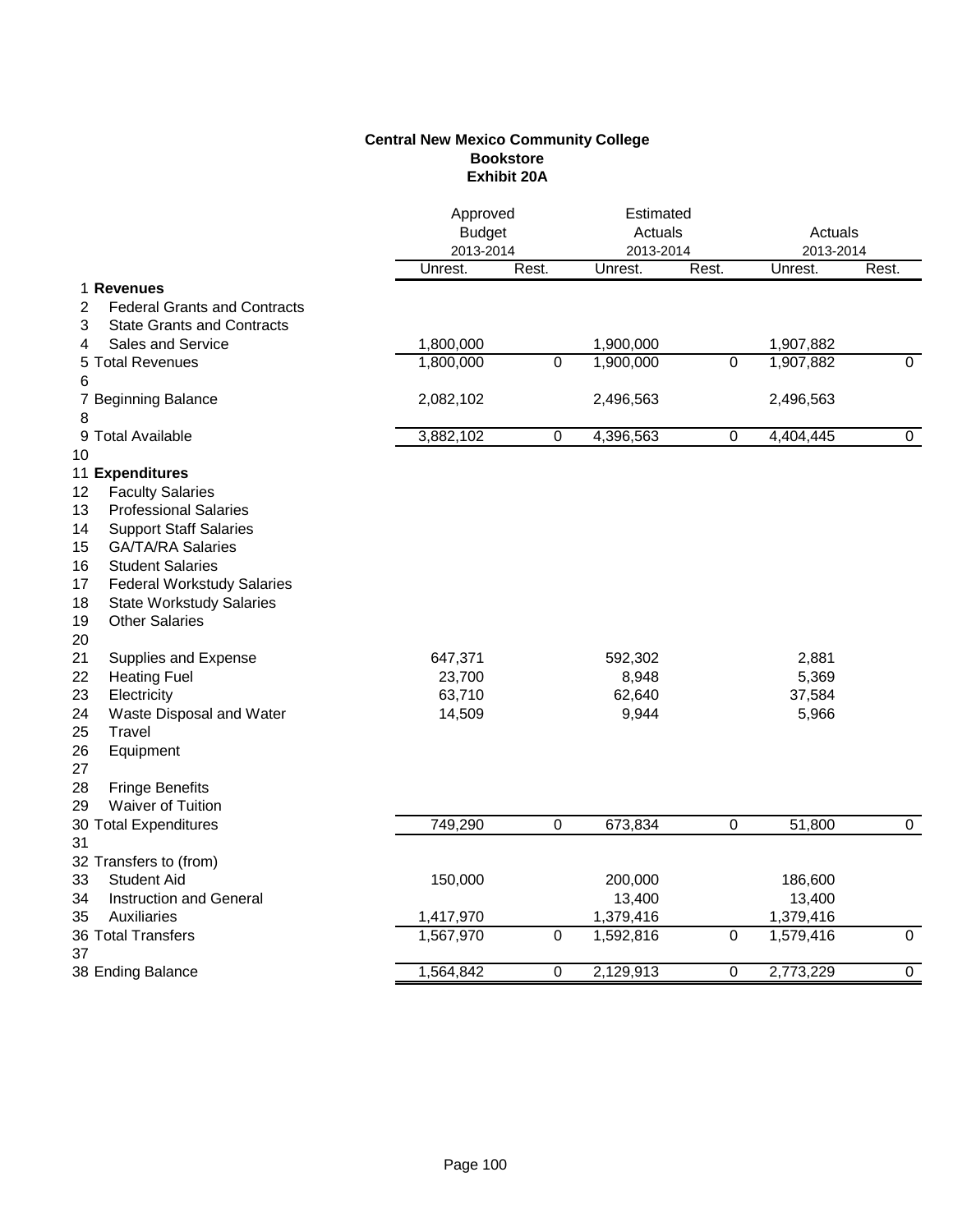## **Central New Mexico Community College Food Services Exhibit 20A**

|                                          | Estimated<br>Approved<br><b>Budget</b><br>Actuals<br>2013-2014<br>2013-2014 |                |            | Actuals<br>2013-2014 |            |                |
|------------------------------------------|-----------------------------------------------------------------------------|----------------|------------|----------------------|------------|----------------|
|                                          | Unrest.                                                                     | Rest.          | Unrest.    | Rest.                | Unrest.    | Rest.          |
| 1 Revenues                               |                                                                             |                |            |                      |            |                |
| 2<br><b>Federal Grants and Contracts</b> |                                                                             |                |            |                      |            |                |
| <b>State Grants and Contracts</b><br>3   |                                                                             |                |            |                      |            |                |
| <b>Sales and Service</b><br>4            | 1,200,000                                                                   |                | 1,200,500  |                      | 1,099,849  |                |
| 5 Total Revenues                         | 1,200,000                                                                   | $\overline{0}$ | 1,200,500  | $\overline{0}$       | 1,099,849  | $\mathbf 0$    |
| 6                                        |                                                                             |                |            |                      |            |                |
| 7 Beginning Balance                      | $\pmb{0}$                                                                   |                | 124,615    |                      | 124,615    |                |
| 8                                        |                                                                             | $\overline{0}$ |            | $\overline{0}$       |            | $\overline{0}$ |
| 9 Total Available                        | 1,200,000                                                                   |                | 1,325,115  |                      | 1,224,464  |                |
| 10<br>11 Expenditures                    |                                                                             |                |            |                      |            |                |
| <b>Faculty Salaries</b><br>12            |                                                                             |                |            |                      |            |                |
| 13<br><b>Professional Salaries</b>       |                                                                             |                |            |                      |            |                |
| <b>Support Staff Salaries</b><br>14      |                                                                             |                |            |                      |            |                |
| <b>GA/TA/RA Salaries</b><br>15           |                                                                             |                |            |                      |            |                |
| 16<br><b>Student Salaries</b>            |                                                                             |                |            |                      |            |                |
| <b>Federal Workstudy Salaries</b><br>17  |                                                                             |                |            |                      |            |                |
| 18<br><b>State Workstudy Salaries</b>    |                                                                             |                |            |                      |            |                |
| <b>Other Salaries</b><br>19              |                                                                             |                |            |                      |            |                |
| 20                                       |                                                                             |                |            |                      |            |                |
| 21<br>Supplies and Expense               | 1,698,219                                                                   |                | 1,728,251  |                      | 1,354,873  |                |
| 22<br><b>Heating Fuel</b>                |                                                                             |                | 4,910      |                      | 2,946      |                |
| 23<br>Electricity                        |                                                                             |                | 34,364     |                      | 20,618     |                |
| 24<br>Waste Disposal and Water           |                                                                             |                | 5,454      |                      | 3,273      |                |
| 25<br>Travel                             |                                                                             |                |            |                      |            |                |
| 26<br>Equipment                          |                                                                             |                |            |                      |            |                |
| 27                                       |                                                                             |                |            |                      |            |                |
| 28<br><b>Fringe Benefits</b>             |                                                                             |                |            |                      |            |                |
| 29<br>Waiver of Tuition                  |                                                                             |                |            |                      |            |                |
| 30 Total Expenditures                    | 1,698,219                                                                   | 0              | 1,772,979  | $\overline{0}$       | 1,381,710  | $\mathbf 0$    |
| 31                                       |                                                                             |                |            |                      |            |                |
| 32 Transfers to (from)                   |                                                                             |                |            |                      |            |                |
| Renewals and Replacements<br>33          | 282,095                                                                     |                | 282,095    |                      | 282,095    |                |
| Auxiliaries<br>34                        | (780, 314)                                                                  |                | (729, 959) |                      | (729, 959) |                |
| 35 Total Transfers                       | (498, 219)                                                                  | 0              | (447, 864) | 0                    | (447, 864) | 0              |
| 36                                       |                                                                             |                |            |                      |            |                |
| 37 Ending Balance                        | 0                                                                           | 0              | 0          | 0                    | 290,618    | $\mathbf 0$    |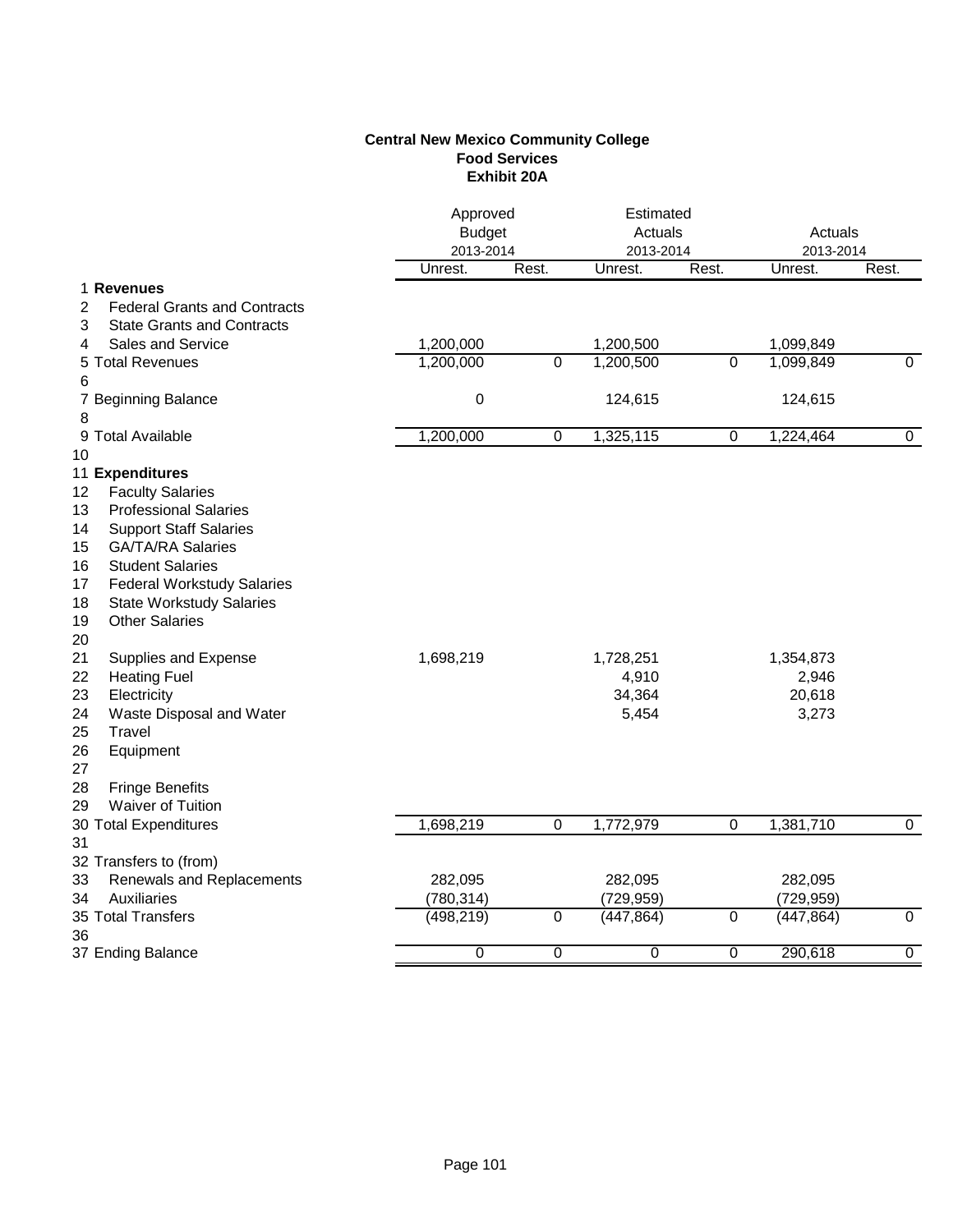#### **Central New Mexico Community College Health Center Exhibit 20A**

|                                          | Approved<br><b>Budget</b><br>2013-2014 |           | Estimated<br>Actuals<br>2013-2014 |           | Actuals<br>2013-2014 |                |
|------------------------------------------|----------------------------------------|-----------|-----------------------------------|-----------|----------------------|----------------|
|                                          | Unrest.                                | Rest.     | Unrest.                           | Rest.     | Unrest.              | Rest.          |
| 1 Revenues                               |                                        |           |                                   |           |                      |                |
| <b>Federal Grants and Contracts</b><br>2 |                                        | 11,787    |                                   | 11,200    |                      | 3,705          |
| <b>State Grants and Contracts</b><br>3   |                                        | 36,745    |                                   | 29,964    |                      | 25,380         |
| Sales and Service<br>4                   | 82,000                                 |           | 80,000                            |           | 68,459               |                |
| 5 Total Revenues                         | 82,000                                 | 48,532    | 80,000                            | 41,164    | 68,459               | 29,085         |
| 6                                        |                                        |           |                                   |           |                      |                |
| 7 Beginning Balance                      | $\mathbf 0$                            |           | (7, 543)                          |           | (7, 543)             |                |
| 8                                        |                                        |           |                                   |           |                      |                |
| 9 Total Available                        | 82,000                                 | 48,532    | 72,457                            | 41,164    | 60,916               | 29,085         |
| 10                                       |                                        |           |                                   |           |                      |                |
| 11 Expenditures                          |                                        |           |                                   |           |                      |                |
| <b>Faculty Salaries</b><br>12            |                                        |           |                                   |           |                      |                |
| <b>Professional Salaries</b><br>13       | 179,160                                |           | 179,237                           |           | 208,950              |                |
| <b>Support Staff Salaries</b><br>14      | 77                                     |           |                                   |           |                      |                |
| 15<br><b>GA/TA/RA Salaries</b>           |                                        |           |                                   |           |                      |                |
| 16<br><b>Student Salaries</b>            | 1,428                                  |           | 1,428                             |           | 19,394               |                |
| 17<br><b>Federal Workstudy Salaries</b>  |                                        | 11,787    |                                   | 11,200    | 1,235                | 3,705          |
| 18<br><b>State Workstudy Salaries</b>    | 10,472                                 | 36,745    | 6,973                             | 29,964    | 6,406                | 25,380         |
| 19<br><b>Other Salaries</b>              |                                        |           |                                   |           |                      |                |
| 20                                       |                                        |           |                                   |           |                      |                |
| 21<br>Supplies and Expense               | 154,394                                |           | 160,306                           |           | 137,333              |                |
| 22<br><b>Heating Fuel</b>                | 1,758                                  |           | 1,758                             |           | 796                  |                |
| 23<br>Electricity                        | 6,000                                  |           | 6,000                             |           | 5,568                |                |
| 24<br>Waste Disposal and Water           | 1,306                                  |           | 1,306                             |           | 884                  |                |
| 25<br>Travel                             | 3,215                                  |           | 2,850                             |           | 1,220                |                |
| 26<br>Equipment                          |                                        |           |                                   |           |                      |                |
| 27                                       |                                        |           |                                   |           |                      |                |
| 28<br><b>Fringe Benefits</b>             | 61,756                                 |           | 61,756                            |           | 71,112               |                |
| Waiver of Tuition<br>29                  | 90                                     |           | 300                               |           | 201                  |                |
| 30 Total Expenditures                    | 419,656                                | 48,532    | 421,914                           | 41,164    | 453,099              | 29,085         |
| 31                                       |                                        |           |                                   |           |                      |                |
| 32 Transfers to (from)                   |                                        |           |                                   |           |                      |                |
| Renewals and Replacements<br>33          | 300,000                                |           | 300,000                           |           | 300,000              |                |
| 34<br>Auxiliaries                        | (637, 656)                             |           | (649, 457)                        |           | (649, 457)           |                |
| 35 Total Transfers                       | (337, 656)                             | $\pmb{0}$ | (349, 457)                        | $\pmb{0}$ | (349, 457)           | $\mathbf 0$    |
| 36                                       |                                        |           |                                   |           |                      |                |
| 37 Ending Balance                        | 0                                      | 0         | 0                                 | 0         | (42, 726)            | $\overline{0}$ |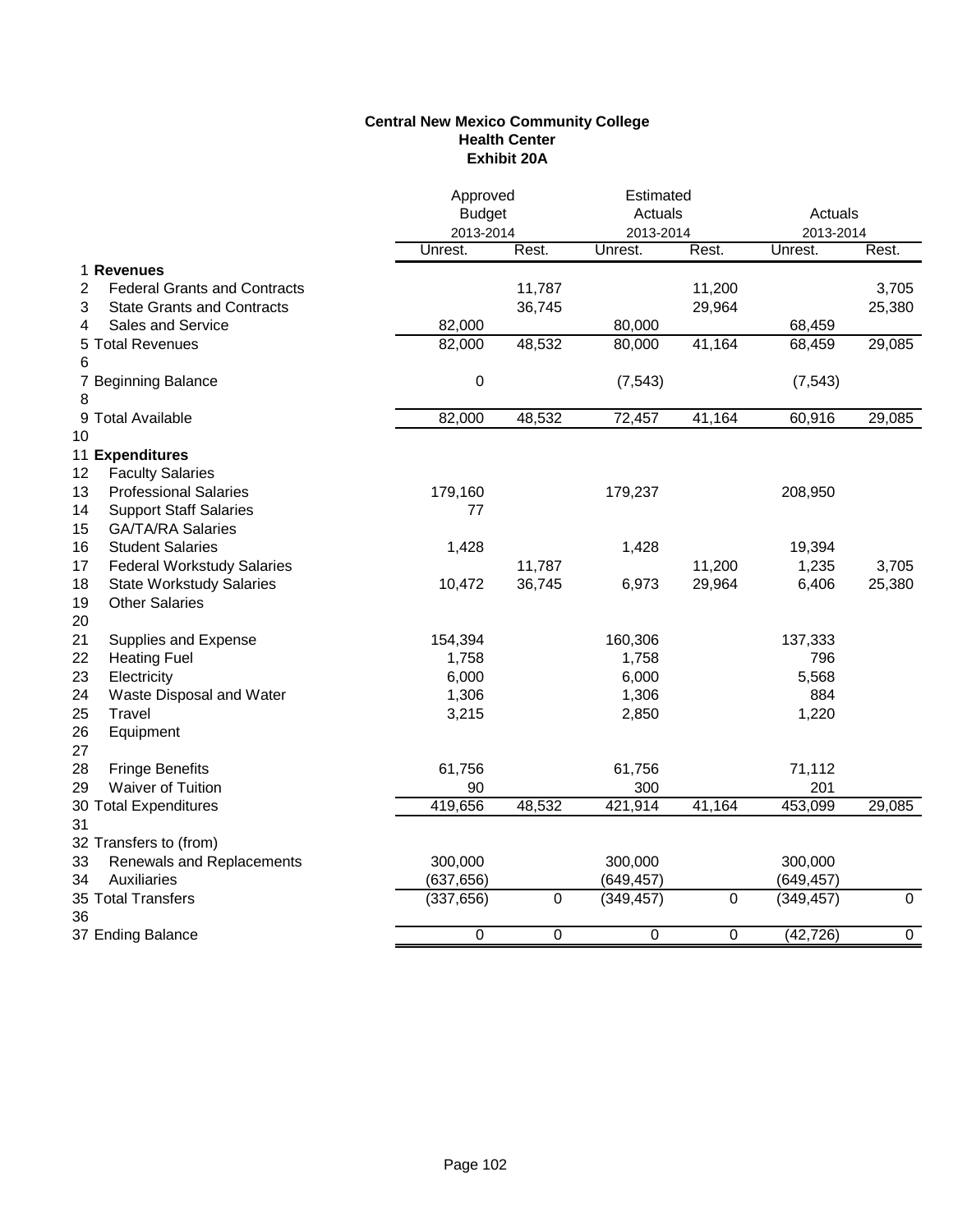## **Central New Mexico Community College Parking Exhibit 20A**

|                                                                      | Approved<br><b>Budget</b><br>2013-2014 |           | Estimated<br>Actuals<br>2013-2014 |           | Actuals<br>2013-2014 |                  |
|----------------------------------------------------------------------|----------------------------------------|-----------|-----------------------------------|-----------|----------------------|------------------|
|                                                                      | Unrest.                                | Rest.     | Unrest.                           | Rest.     | Unrest.              | Rest.            |
| 1 Revenues                                                           |                                        |           |                                   |           |                      |                  |
| <b>Federal Grants and Contracts</b><br>2                             |                                        |           |                                   | 500       |                      |                  |
| <b>State Grants and Contracts</b><br>3                               |                                        | 5,755     |                                   | 245       |                      | 243              |
| Sales and Service<br>4                                               | 440,000                                |           | 400,000                           |           | 339,964              |                  |
| 5 Total Revenues                                                     | 440,000                                | 5,755     | 400,000                           | 745       | 339,964              | 243              |
| 6                                                                    |                                        |           |                                   |           |                      |                  |
| 7 Beginning Balance                                                  | 213,159                                |           | 330,724                           |           | 330,724              |                  |
| 8                                                                    |                                        |           |                                   |           |                      |                  |
| 9 Total Available                                                    | 653,159                                | 5,755     | 730,724                           | 745       | 670,688              | 243              |
| 10                                                                   |                                        |           |                                   |           |                      |                  |
| 11 Expenditures                                                      |                                        |           |                                   |           |                      |                  |
| <b>Faculty Salaries</b><br>12                                        |                                        |           |                                   |           |                      |                  |
| <b>Professional Salaries</b><br>13                                   | 37,981                                 |           | 42,695                            |           | 44,451               |                  |
| 14<br><b>Support Staff Salaries</b>                                  | 40,180                                 |           | 86,185                            |           | 2,822                |                  |
| 15<br><b>GA/TA/RA Salaries</b>                                       |                                        |           |                                   |           |                      |                  |
| <b>Student Salaries</b><br>16                                        |                                        |           | 9,250                             | 500       |                      |                  |
| 17<br><b>Federal Workstudy Salaries</b>                              |                                        |           |                                   |           |                      |                  |
| 18<br><b>State Workstudy Salaries</b><br>19<br><b>Other Salaries</b> | 739                                    | 5,755     | 64                                | 245       | 61                   | 243              |
|                                                                      | 41,257                                 |           | 233,896                           |           | 87,065               |                  |
| 20<br>21<br>Supplies and Expense                                     | 271,390                                |           |                                   |           | 173,335              |                  |
| 22<br><b>Heating Fuel</b>                                            | 389                                    |           | 366                               |           | 220                  |                  |
| 23<br>Electricity                                                    | 450                                    |           | 2,562                             |           | 1,537                |                  |
| 24<br>Waste Disposal and Water                                       | 132                                    |           | 406                               |           | 243                  |                  |
| 25<br>Travel                                                         | 1,000                                  |           | 1,050                             |           | 1,509                |                  |
| 26<br>Equipment                                                      |                                        |           |                                   |           |                      |                  |
| 27                                                                   |                                        |           |                                   |           |                      |                  |
| 28<br><b>Fringe Benefits</b>                                         | 40,336                                 |           | 49,485                            |           | 55,715               |                  |
| <b>Waiver of Tuition</b><br>29                                       | 76                                     |           | 682                               |           | 857                  |                  |
| 30 Total Expenditures                                                | 433,930                                | 5,755     | 426,641                           | 745       | 367,815              | $\overline{243}$ |
| 31                                                                   |                                        |           |                                   |           |                      |                  |
| 32 Transfers to (from)                                               |                                        |           |                                   |           |                      |                  |
| 33<br>Instruction and General                                        |                                        |           |                                   |           |                      |                  |
| Auxiliaries<br>34                                                    |                                        |           |                                   |           |                      |                  |
| 35 Total Transfers                                                   | $\overline{0}$                         | $\pmb{0}$ | 0                                 | $\pmb{0}$ | 0                    | $\mathbf 0$      |
| 36                                                                   |                                        |           |                                   |           |                      |                  |
| 37 Ending Balance                                                    | 219,229                                | 0         | 304,083                           | 0         | 302,873              | 0                |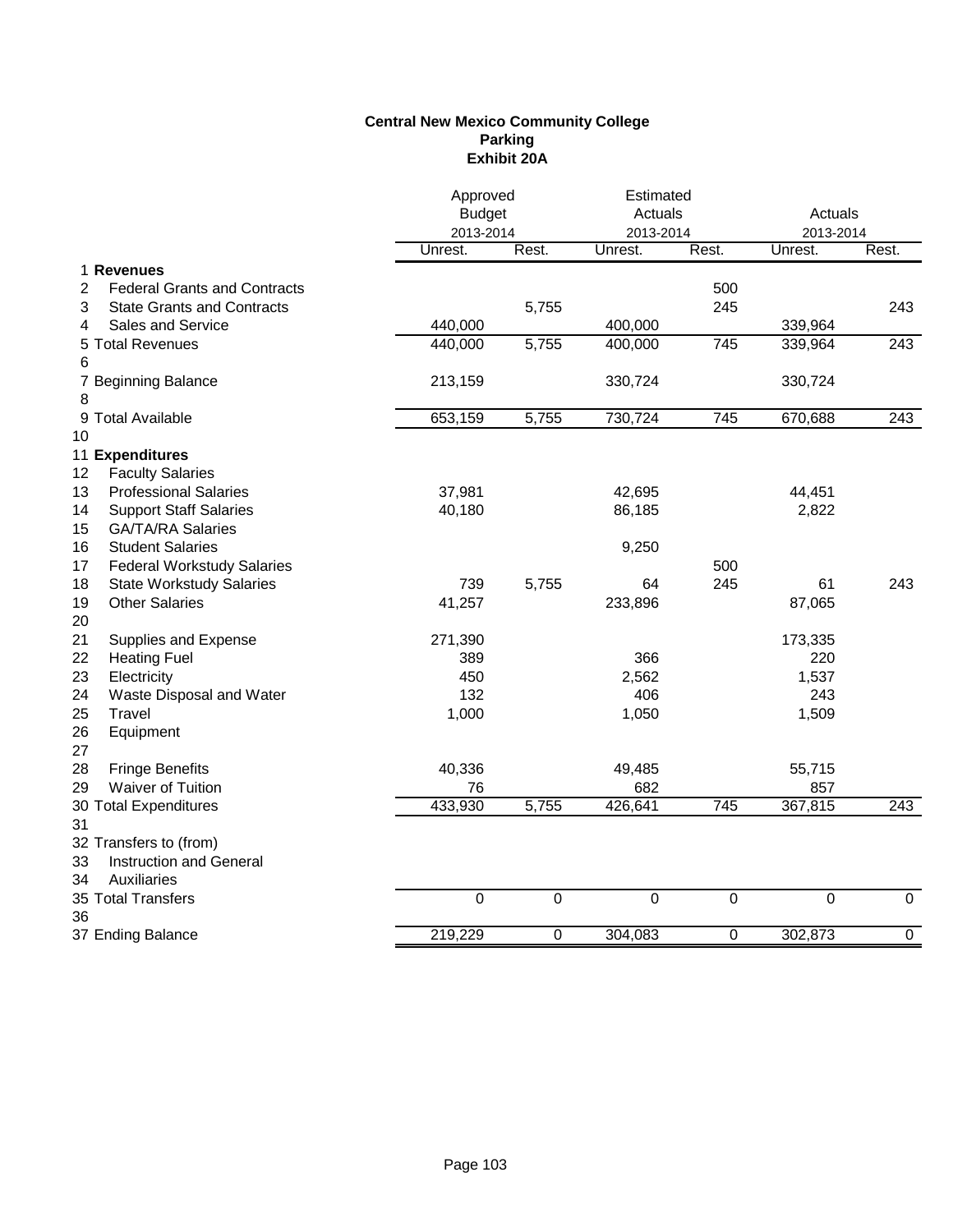## **Central New Mexico Community College NMDH Cancer Early Detection Program Exhibit 20A**

|                                                                                                                                                                                                                                 | Approved<br><b>Budget</b><br>2013-2014 |             | Estimated<br>Actuals<br>2013-2014 |       | Actuals<br>2013-2014 |                |
|---------------------------------------------------------------------------------------------------------------------------------------------------------------------------------------------------------------------------------|----------------------------------------|-------------|-----------------------------------|-------|----------------------|----------------|
|                                                                                                                                                                                                                                 | Unrest.                                | Rest.       | Unrest.                           | Rest. | Unrest.              | Rest.          |
| 1 Revenues<br><b>Federal Grants and Contracts</b><br>2<br><b>State Grants and Contracts</b><br>3                                                                                                                                |                                        | 2,800       |                                   | 1,830 |                      | 1,064          |
| Sales and Service<br>4<br>5 Total Revenues<br>6                                                                                                                                                                                 | $\mathbf 0$                            | 2,800       | $\mathbf 0$                       | 1,830 | 0                    | 1,064          |
| 7 Beginning Balance<br>8                                                                                                                                                                                                        |                                        |             |                                   |       |                      |                |
| 9 Total Available<br>10                                                                                                                                                                                                         | $\mathbf 0$                            | 2,800       | $\mathbf 0$                       | 1,830 | 0                    | 1,064          |
| 11 Expenditures<br>12<br><b>Faculty Salaries</b><br><b>Professional Salaries</b><br>13                                                                                                                                          |                                        | 1,890       |                                   | 1,350 |                      | 801            |
| 14<br><b>Support Staff Salaries</b><br>15<br><b>GA/TA/RA Salaries</b><br><b>Student Salaries</b><br>16<br><b>Federal Workstudy Salaries</b><br>17<br>18<br><b>State Workstudy Salaries</b><br><b>Other Salaries</b><br>19<br>20 |                                        |             |                                   |       |                      |                |
| 21<br>Supplies and Expense<br>22<br><b>Heating Fuel</b><br>23<br>Electricity<br>24<br>Waste Disposal and Water<br>25<br>Travel<br>26<br>Equipment<br>27                                                                         |                                        | 280         |                                   |       |                      |                |
| 28<br><b>Fringe Benefits</b>                                                                                                                                                                                                    |                                        | 630         |                                   | 480   |                      | 263            |
| Waiver of Tuition<br>29<br>30 Total Expenditures<br>31                                                                                                                                                                          | $\Omega$                               | 2,800       | $\overline{0}$                    | 1,830 | $\overline{0}$       | 1,064          |
| 32 Transfers to (from)<br>Instruction and General<br>33<br>Auxiliaries<br>34                                                                                                                                                    |                                        |             |                                   |       |                      |                |
| 35 Total Transfers                                                                                                                                                                                                              | $\mathbf 0$                            | $\mathbf 0$ | $\mathbf 0$                       | 0     | 0                    | 0              |
| 36<br>37 Ending Balance                                                                                                                                                                                                         | 0                                      | 0           | 0                                 | 0     | 0                    | $\overline{0}$ |
|                                                                                                                                                                                                                                 |                                        |             |                                   |       |                      |                |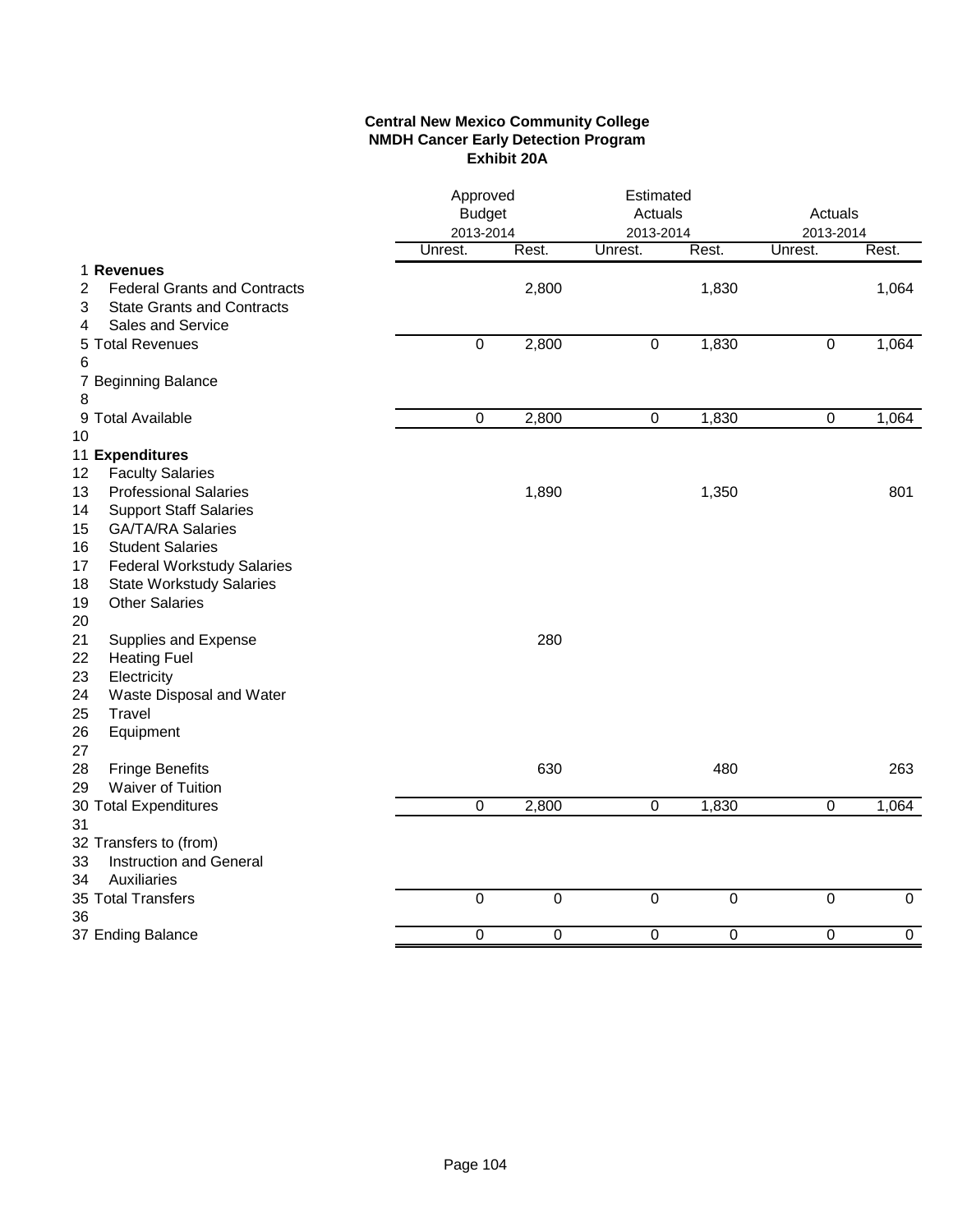# **Central New Mexico Community College Plant Funds Capital Outlay Exhibit I**

|                                              | Approved<br><b>Budget</b> | Estimated<br>Actuals | Actuals    |
|----------------------------------------------|---------------------------|----------------------|------------|
|                                              | 2013-2014                 | 2013-2014            | 2013-2014  |
| 1 ALLOCATED                                  |                           |                      |            |
| 2 Revenues                                   |                           |                      |            |
| 3<br>Interest on Investments                 | 200,000                   | 100,000              | 30,813     |
| 4<br>State GO and STB Bond                   | 10,500,000                | 2,000,000            | 762,135    |
| 5<br>Other Bond                              | 30,000,000                | 20,000,000           | 2,576,321  |
| 6 Total Revenues<br>$\overline{7}$           | 40,700,000                | 22,100,000           | 3,369,269  |
| 8 Beginning Balance<br>9                     | 3,284,470                 | 8,504,779            | 8,504,779  |
| 10 Total Available                           | 43,984,470                | 30,604,779           | 11,874,048 |
| 11                                           |                           |                      |            |
| 12 Expenditures                              |                           |                      |            |
| Major Projects<br>13                         | 38,000,000                | 20,000,000           | 3,476,798  |
| 14<br><b>Minor Capital Outlay</b>            | 200,000                   | 200,000              |            |
| 15 Total Expenditures                        | 38,200,000                | 20,200,000           | 3,476,798  |
| 16                                           |                           |                      |            |
| 17 Transfers In (Out)                        |                           |                      |            |
| 18<br><b>Instruction and General</b>         | 671,101                   | 671,101              | 671,101    |
| 19<br>Auxiliaries                            |                           |                      |            |
| 20<br>Renewals and Replacements              |                           |                      |            |
| 21 Total Transfers                           | 671,101                   | 671,101              | 671,101    |
| 22                                           |                           |                      |            |
| 23 Ending Balance                            | 6,455,571                 | 11,075,880           | 9,068,351  |
| 24 UNALLOCATED                               |                           |                      |            |
| 25 Revenues                                  |                           |                      |            |
| 26<br>Interest on Investments<br>Other<br>27 | 25,000                    | 20,000               | 17,236     |
| 28 Total Revenues                            | 25,000                    | 20,000               | 17,236     |
| 29                                           |                           |                      |            |
| 30 Beginning Balance                         | 1,733,273                 | 3,338,147            | 3,338,147  |
| 31                                           |                           |                      |            |
| 32 Total Available                           | 1,758,273                 | 3,358,147            | 3,355,383  |
| 33                                           |                           |                      |            |
| 34 Expenditures                              |                           |                      |            |
| 35<br><b>Major Projects</b>                  |                           |                      |            |
| Minor Capital Outlay<br>36                   | 1,500,000                 | 3,000,000            | 1,950,293  |
| 37 Total Expenditures                        | 1,500,000                 | 3,000,000            | 1,950,293  |
| 38                                           |                           |                      |            |
| 39 Transfers In (out)                        |                           |                      |            |
| Debt Service<br>40                           |                           |                      |            |
| 41<br>Renewals and Replacements              |                           |                      |            |
| 42 Total Transfers<br>43                     | 0                         | 0                    | 0          |
| 44 Ending Balance                            | 258,273                   | 358,147              | 1,405,090  |
|                                              |                           |                      |            |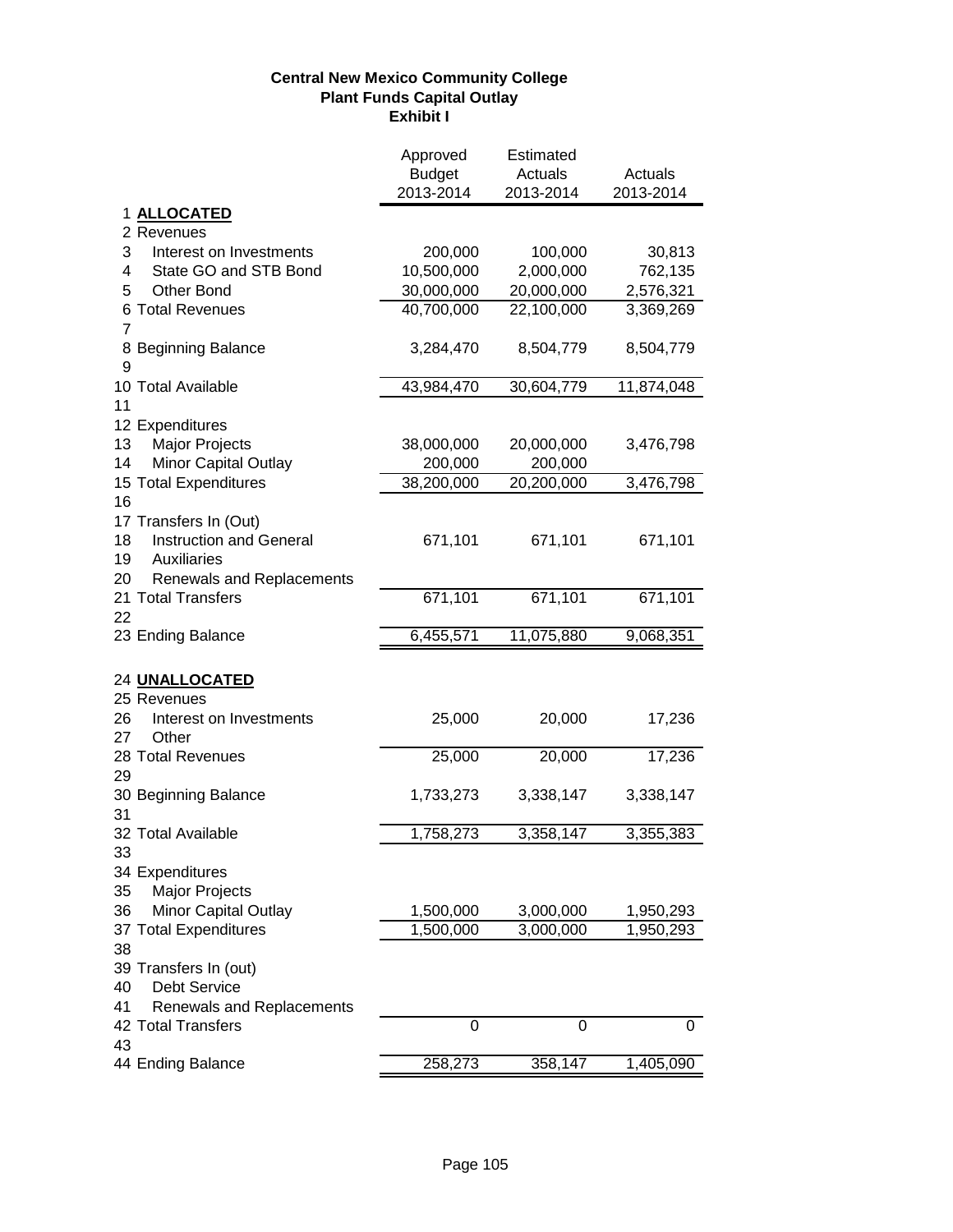# **Central New Mexico Community College Renewals and Replacements Exhibit II**

|                                             | Approved<br>Budget<br>2013-2014 | Estimated<br>Actuals<br>2013-2014 | Actuals<br>2013-2014 |
|---------------------------------------------|---------------------------------|-----------------------------------|----------------------|
| 1 ALLOCATED                                 |                                 |                                   |                      |
| 2 Revenues                                  |                                 |                                   |                      |
| 3<br>For Instruction and General Operations |                                 |                                   |                      |
| Interest on Investments<br>4                | 45,000                          | 30,000                            | 25,904               |
| 5<br>Other                                  | 2,338,188                       | 2,275,828                         | 2,148,864            |
| 6<br>For Internal Service Operations        |                                 |                                   |                      |
| $\overline{7}$<br>Other                     |                                 |                                   |                      |
| 8 Total Revenues                            | 2,383,188                       | 2,305,828                         | 2,174,768            |
| 9                                           |                                 |                                   |                      |
| 10 Beginning Balances                       | 9,740,424                       | 15,477,487                        | 15,477,487           |
| 11                                          |                                 |                                   |                      |
| 12                                          |                                 |                                   |                      |
| 13<br>14 Expenditures                       | 9,636,304                       | 9,636,304                         | 9,220,812            |
| 15                                          |                                 |                                   |                      |
| 16                                          |                                 |                                   |                      |
| 17                                          |                                 |                                   |                      |
| 18 Transfers In                             |                                 |                                   |                      |
| 19<br>Required                              |                                 |                                   |                      |
| 20<br>NonMandatory                          | 2,804,783                       | 2,804,783                         | 2,804,783            |
| 21 Total Transfers In                       | 2,804,783                       | 2,804,783                         | 2,804,783            |
| 22                                          |                                 |                                   |                      |
| 23                                          |                                 |                                   |                      |
| 24                                          |                                 |                                   |                      |
| 25 Total Transfers                          | 2,804,783                       | 2,804,783                         | 2,804,783            |
| 26                                          |                                 |                                   |                      |
| 27 Ending Balances                          | 5,292,091                       | 10,951,794                        | 11,236,226           |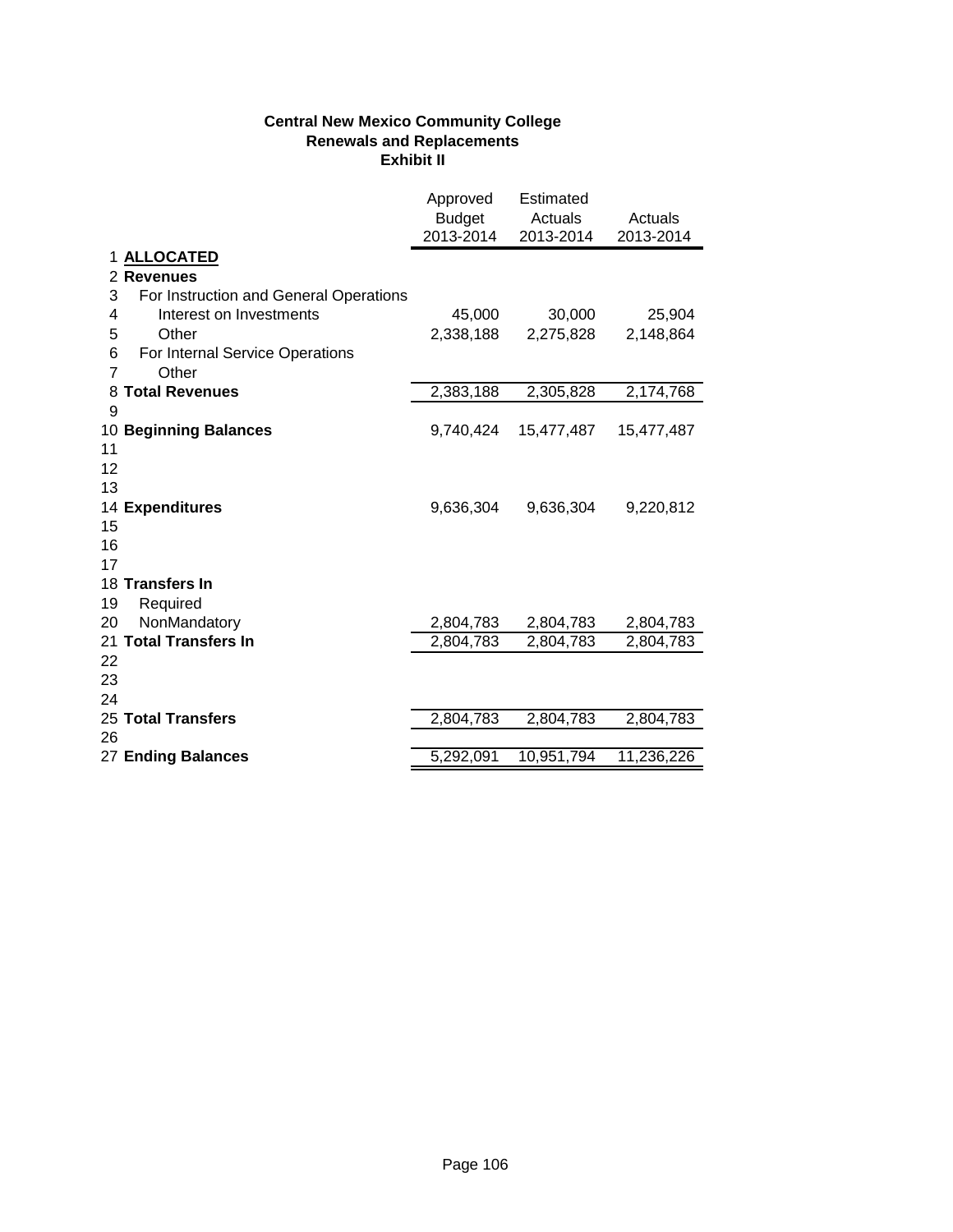# **Central New Mexico Community College Summary of Debt Service Exhibit III**

|                                      | Approved<br><b>Budget</b><br>2013-2014 | Estimated<br>Actuals<br>2013-2014 | Actuals<br>2013-2014 |
|--------------------------------------|----------------------------------------|-----------------------------------|----------------------|
| <b>Revenues</b>                      |                                        |                                   |                      |
| Interest Income<br>2                 | 50,000                                 | 50,000                            | 5,663                |
| 3<br>Mill Levy                       | 9,500,000                              | 9,500,000                         | 9,279,209            |
| Premium on Bond Sales<br>4           |                                        |                                   |                      |
| <b>Total Revenues</b><br>5           | 9,550,000                              | 9,550,000                         | 9,284,872            |
| 6                                    |                                        |                                   |                      |
| <b>Beginning Balance</b>             | 6,147,975                              | 7,458,108                         | 7,458,108            |
| 8                                    |                                        |                                   |                      |
| 9 Total Available                    | 15,697,975                             | 17,008,108                        | 16,742,980           |
| 10                                   |                                        |                                   |                      |
| 11<br><b>Expenditures</b>            |                                        |                                   |                      |
| 12                                   |                                        |                                   |                      |
| 13<br><b>Retirement of Principal</b> | 7,800,000                              | 9,100,000                         | 8,669,417            |
| Payment of Interest<br>14            | 2,500,000                              | 2,620,000                         | 2,027,229            |
| 15<br>Service Charges/Issuing Costs  | 2,000                                  | 80,000                            | 72,409               |
| 16                                   |                                        |                                   |                      |
| 17 Total Expenditures                | 10,302,000                             | 11,800,000                        | 10,769,055           |
| 18                                   |                                        |                                   |                      |
| 19 Transfers In                      |                                        |                                   |                      |
| <b>Instruction and General</b><br>20 |                                        |                                   |                      |
| <b>Capital Outlay</b><br>21          |                                        |                                   |                      |
| 22 Total Transfers                   | $\mathbf 0$                            | $\mathbf 0$                       | $\mathbf 0$          |
| 23                                   |                                        |                                   |                      |
| 24 Ending Balance                    | 5,395,975                              | 5,208,108                         | 5,973,925            |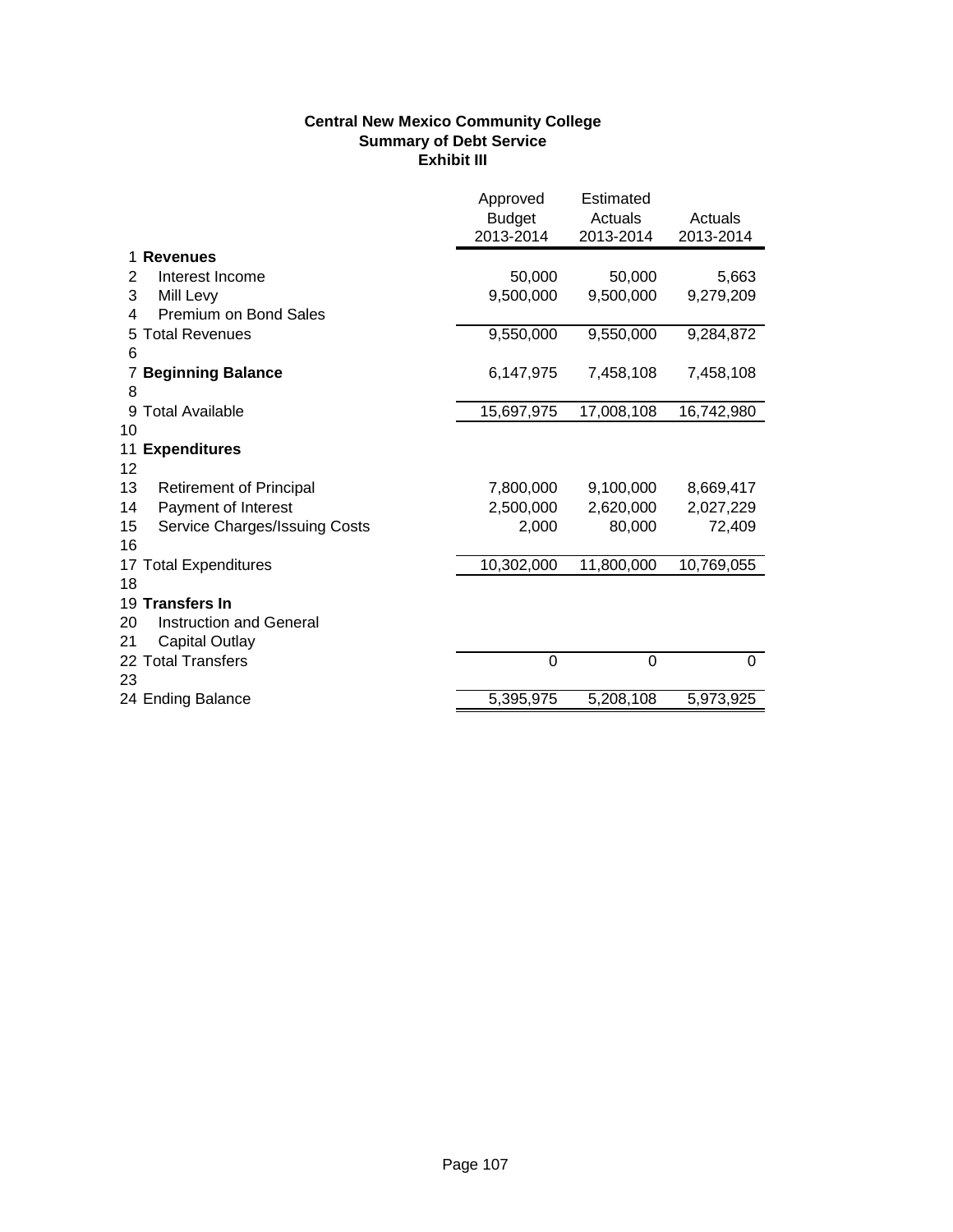## **Central New Mexico Community College Summary of Current Fund Revenues By Source Exhibit a**

|    |                                    | Approved Budget      |            | <b>Estimated Actuals</b> |             | Actuals              |             |
|----|------------------------------------|----------------------|------------|--------------------------|-------------|----------------------|-------------|
|    |                                    | 2013-2014<br>Unrestr | Restr      | 2013-2014<br>Unrestr     | Restr       | 2013-2014<br>Unrestr | Restr       |
|    | 1 Tuition and Fees                 |                      |            |                          |             |                      |             |
| 2  | <b>Instruction and General</b>     | 24,352,340           | 0          | 22,727,396               | 49,273      | 22,432,545           | 42,070      |
| 3  | <b>Student Social and Cultural</b> | 185,000              | 0          | 150,000                  | 0           | 132,618              | 0           |
| 4  | <b>Public Service</b>              |                      |            |                          |             |                      |             |
| 5  | <b>Internal Services</b>           |                      |            |                          |             |                      |             |
| 6  | <b>Student Aid and Grants</b>      |                      |            |                          |             |                      |             |
| 7  | <b>Auxiliary Enterprises</b>       |                      |            |                          |             |                      |             |
|    | 8 Total Tuition and Fees           | 24,537,340           | 0          | 22,877,396               | 49,273      | 22,565,163           | 42,070      |
|    | 9 Federal Govt Appropriations      |                      |            |                          |             |                      |             |
| 10 | <b>Instruction and General</b>     |                      |            |                          |             |                      |             |
| 11 | <b>Student Social and Cultural</b> |                      |            |                          |             |                      |             |
| 12 | <b>Public Service</b>              |                      |            |                          |             |                      |             |
| 13 | <b>Internal Services</b>           |                      |            |                          |             |                      |             |
| 14 | <b>Student Aid and Grants</b>      |                      | 45,578,693 |                          | 45,495,417  |                      | 33,304,022  |
| 15 | <b>Auxiliary Enterprises</b>       |                      |            |                          |             |                      |             |
|    | 16 Total Federal Govt Approp       | 0                    | 45,578,693 | $\mathbf 0$              | 45,495,417  | 0                    | 33,304,022  |
|    | 17 State Govt Appropriations       |                      |            |                          |             |                      |             |
| 18 | <b>Instruction and General</b>     | 51,971,700           | 0          | 51,971,700               | 0           | 51,971,700           | 0           |
| 19 | <b>Student Social and Cultural</b> |                      |            |                          |             |                      |             |
| 20 | <b>Public Service</b>              | 0                    | 0          | 0                        | 0           | 0                    | 0           |
| 21 | <b>Internal Services</b>           |                      |            |                          |             |                      |             |
| 22 | <b>Student Aid and Grants</b>      |                      |            |                          |             |                      |             |
| 23 | <b>Auxiliary Enterprises</b>       |                      |            |                          |             |                      |             |
|    | 24 Total State Govt Approp         | 51,971,700           | 0          | 51,971,700               | 0           | 51,971,700           | 0           |
|    | 25 Local Govt Appropriations       |                      |            |                          |             |                      |             |
| 26 | <b>Instruction and General</b>     | 47,486,112           | 0          | 48,179,828               | 0           | 48,602,581           | $\pmb{0}$   |
| 27 | <b>Student Social and Cultural</b> |                      |            |                          |             |                      |             |
| 28 | <b>Public Service</b>              |                      |            |                          |             |                      |             |
| 29 | <b>Internal Services</b>           |                      |            |                          |             |                      |             |
| 30 | <b>Student Aid and Grants</b>      |                      |            |                          |             |                      |             |
| 31 | <b>Auxiliary Enterprises</b>       |                      |            |                          |             |                      |             |
|    | 32 Total Local Govt Approp         | 47,486,112           | 0          | 48,179,828               | 0           | 48,602,581           | $\mathbf 0$ |
|    | 33 Federal Government Grants       |                      |            |                          |             |                      |             |
| 34 | Instruction and General            | 145,000              | 3,934,792  | 260,000                  | 3,464,877   | 115,572              | 2,969,608   |
| 35 | <b>Student Social and Cultural</b> |                      |            |                          |             |                      |             |
| 36 | <b>Public Service</b>              | 0                    | 659,339    | 0                        | 48,468      | 0                    | 45,916      |
| 37 | <b>Internal Services</b>           | 0                    | 46,718     | 0                        | 11,000      | 0                    | 10,978      |
| 38 | <b>Student Aid and Grants</b>      | 0                    | 213,750    | 0                        | 217,913     | 0                    | 166,495     |
| 39 | <b>Auxiliary Enterprises</b>       | 0                    | 14,587     | 0                        | 13,530      | 0                    | 4,769       |
|    | 40 Total Federal Govt Grants       | 145,000              | 4,869,186  | 260,000                  | 3,755,788   | 115,572              | 3,197,766   |
|    | <b>41 State Government Grants</b>  |                      |            |                          |             |                      |             |
| 42 | <b>Instruction and General</b>     | 729,072              | 1,994,054  | 169,878                  | 1,782,002   | 149,878              | 2,096,579   |
| 43 | <b>Student Social and Cultural</b> |                      |            |                          |             |                      |             |
| 44 | <b>Public Service</b>              | 0                    | 478,251    | 0                        | 510,622     | 0                    | 499,950     |
| 45 | <b>Internal Services</b>           | 0                    | 70,842     | 0                        | 67,419      | 0                    | 43,334      |
| 46 | <b>Student Aid and Grants</b>      | 0                    | 4,146,071  | 0                        | 4, 181, 177 | 0                    | 4,095,505   |
| 47 | <b>Auxiliary Enterprises</b>       | 0                    | 42,500     | 0                        | 30,209      | 0                    | 25,623      |
|    | 48 Total State Govt Grants         | 729,072              | 6,731,718  | 169,878                  | 6,571,429   | 149,878              | 6,760,991   |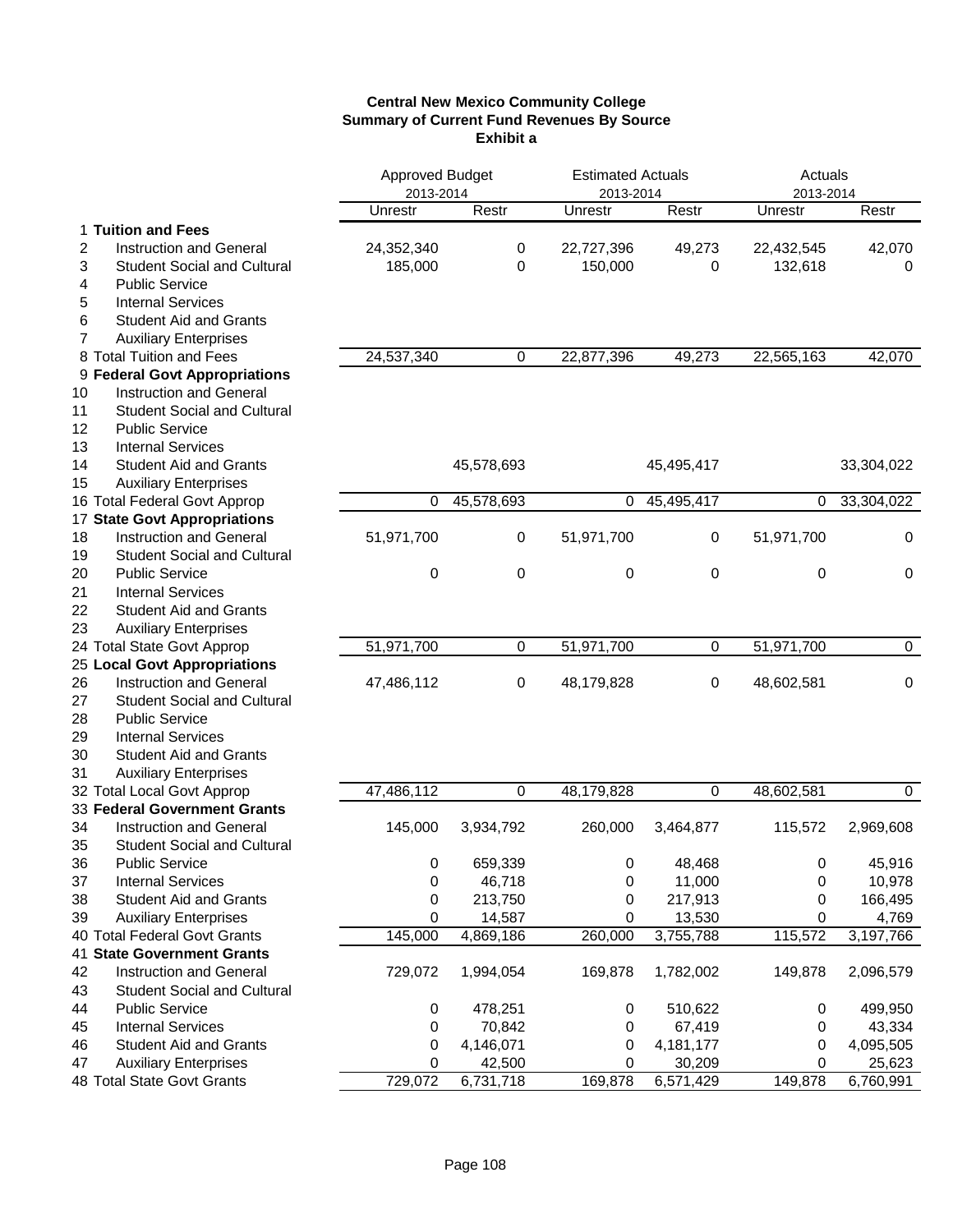## **Central New Mexico Community College Summary of Current Fund Revenues By Source Exhibit a**

|                |                                      |             | <b>Approved Budget</b> |             | <b>Estimated Actuals</b> | Actuals     |            |  |
|----------------|--------------------------------------|-------------|------------------------|-------------|--------------------------|-------------|------------|--|
|                |                                      | 2013-2014   |                        | 2013-2014   |                          | 2013-2014   |            |  |
|                |                                      | Unrestr     | Restr                  | Unrestr     | Restr                    | Unrestr     | Restr      |  |
|                | 1 Local Government Grants            |             |                        |             |                          |             |            |  |
| 2              | <b>Instruction and General</b>       | $\Omega$    | $\mathbf 0$            | 0           | 0                        | 0           | 8,000      |  |
| 3              | <b>Student Social and Cultural</b>   |             |                        |             |                          |             |            |  |
| 4              | <b>Public Service</b>                |             | 0                      |             | 0                        |             | 0          |  |
| 5              | <b>Internal Services</b>             |             |                        |             |                          |             |            |  |
| 6              | <b>Student Aid and Grants</b>        |             | 0                      |             | 0                        |             | 0          |  |
| $\overline{7}$ | <b>Auxiliary Enterprises</b>         |             |                        |             |                          |             |            |  |
|                | 8 Total Local Govt Grants            | $\mathbf 0$ | $\mathbf 0$            | 0           | 0                        | $\pmb{0}$   | 8,000      |  |
|                | 9 Private Grants and Contracts       |             |                        |             |                          |             |            |  |
| 10             | <b>Instruction and General</b>       | 10,000      | 1,874,753              | 65,500      | 1,453,787                | 33,115      | 504,856    |  |
| 11             | <b>Student Social and Cultural</b>   |             |                        |             |                          |             |            |  |
| 12             | <b>Public Service</b>                |             |                        |             |                          |             |            |  |
| 13             | <b>Internal Services</b>             |             |                        |             |                          |             |            |  |
| 14             | <b>Student Aid and Grants</b>        | 26,660      | 321,550                | 10,000      | 457,479                  | 7,500       | 307,679    |  |
| 15             | <b>Auxiliary Enterprises</b>         |             |                        |             |                          |             |            |  |
|                | 16 Total Private Grants & Contracts  | 36,660      | 2,196,303              | 75,500      | 1,911,266                | 40,615      | 812,535    |  |
|                | 17 Endowments, Land and Perm Funds   |             |                        |             |                          |             |            |  |
| 18             | Instruction and General              | $\mathbf 0$ | 30,000                 | 0           | 30,000                   | 0           | 20,705     |  |
| 19             | <b>Student Social and Cultural</b>   |             |                        |             |                          |             |            |  |
| 20             | <b>Public Service</b>                |             |                        |             |                          |             |            |  |
| 21             | <b>Internal Services</b>             |             |                        |             |                          |             |            |  |
| 22             | <b>Student Aid and Grants</b>        |             |                        |             |                          |             |            |  |
| 23             | <b>Auxiliary Enterprises</b>         |             |                        |             |                          |             |            |  |
|                | 24 Total Endow, Land & Perm Funds    | $\mathbf 0$ | 30,000                 | 0           | 30,000                   | 0           | 20,705     |  |
|                | 25 Sales and Services                |             |                        |             |                          |             |            |  |
| 26             | Instruction and General              | 1,270,500   | 0                      | 1,016,500   | $\pmb{0}$                | 1,048,406   | 21,798     |  |
| 27             | <b>Student Social and Cultural</b>   |             |                        |             |                          |             |            |  |
| 28             | <b>Public Service</b>                | 0           | 72,847                 | 0           | 63,656                   | 0           | 15,124     |  |
|                |                                      |             |                        |             |                          |             |            |  |
| 29             | <b>Internal Services</b>             | 200,000     | 0                      | 50,000      | 0                        | 20,797      | 0          |  |
| 30             | <b>Student Aid and Grants</b>        |             |                        |             |                          |             |            |  |
| 31             | <b>Auxiliary Enterprises</b>         | 3,522,000   | 0                      | 3,580,500   | 0                        | 3,416,154   | 0          |  |
|                | 32 Total Sales and Services          | 4,992,500   | 72,847                 | 4,647,000   | 63,656                   | 4,485,357   | 36,922     |  |
|                | 33 Other Sources                     |             |                        |             |                          |             |            |  |
| 34             | <b>Instruction and General</b>       | 2,303,300   | 0                      | 2,350,950   | 0                        | 2,282,948   | 0          |  |
| 35             | <b>Student Social and Cultural</b>   |             |                        |             |                          |             |            |  |
| 36             | <b>Public Service</b>                | 100,000     | 469,082                | 90,000      | 329,029                  | 94,881      | 110,735    |  |
| 37             | <b>Internal Services</b>             |             |                        |             |                          |             |            |  |
| 38             | <b>Student Aid and Grants</b>        |             |                        |             |                          |             |            |  |
| 39             | <b>Auxiliary Enterprises</b>         |             |                        |             |                          |             |            |  |
|                | 40 Total Other Sources               | 2,403,300   | 469,082                | 2,440,950   | 329,029                  | 2,377,829   | 110,735    |  |
|                | 41 Total Current Fund Revenue        |             |                        |             |                          |             |            |  |
| 42             | Instruction and General              | 128,268,024 | 7,833,599              | 126,741,752 | 6,779,939                | 126,636,745 | 5,663,616  |  |
| 43             | <b>Student Social and Cultural</b>   | 185,000     | 0                      | 150,000     | 0                        | 132,618     | 0          |  |
| 44             | <b>Public Service</b>                | 100,000     | 1,679,519              | 90,000      | 951,775                  | 94,881      | 671,725    |  |
| 45             | <b>Internal Services</b>             | 200,000     | 117,560                | 50,000      | 78,419                   | 20,797      | 54,312     |  |
| 46             | <b>Student Aid and Grants</b>        | 26,660      | 50,260,064             | 10,000      | 50,351,986               | 7,500       | 37,873,701 |  |
| 47             | <b>Auxiliary Enterprises</b>         | 3,522,000   | 57,087                 | 3,580,500   | 43,739                   | 3,416,154   | 30,392     |  |
|                | 48 Grand Total Current Fund Revenues | 132,301,684 | 59,947,829             | 130,622,252 | 58,205,858               | 130,308,695 | 44,293,746 |  |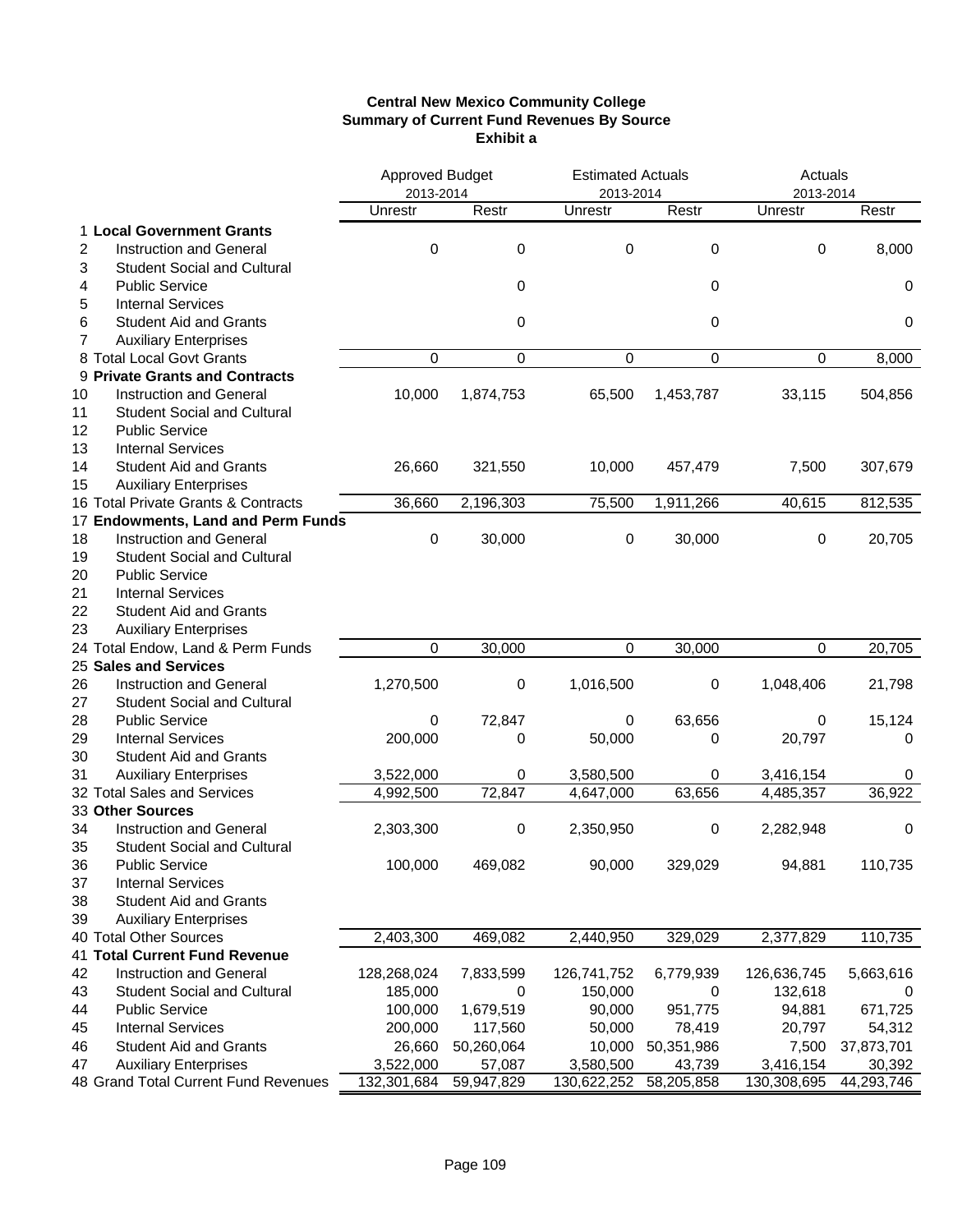### **Central New Mexico Community College Summary of Salaries in All Current Funds Exhibit b**

|                                           |            | Approved Budget 2013-2014 |            |            | <b>Estimated Actuals 2013-2014</b> |              |            |            | <b>Actuals 2013-2014</b> |              |            |             |
|-------------------------------------------|------------|---------------------------|------------|------------|------------------------------------|--------------|------------|------------|--------------------------|--------------|------------|-------------|
|                                           |            | Unrestricted              |            | Restricted |                                    | Unrestricted |            | Restricted |                          | Unrestricted |            | Restricted  |
|                                           | <b>FTE</b> | Amount                    | <b>FTE</b> | Amount     | <b>FTE</b>                         | Amount       | <b>FTE</b> | Amount     | <b>FTE</b>               | Amount       | <b>FTE</b> | Amount      |
| <b>Faculty salaries</b>                   |            |                           |            |            |                                    |              |            |            |                          |              |            |             |
| 2 10 Instruction                          | 671.44     | 38,365,349                | 13.98      | 828,856    | 631.82                             | 35,332,528   | 13.58      | 759,507    | 649.87                   | 36,342,254   | 14.47      | 809,026     |
| 11 Academic Support<br>3                  | 0.00       | $\Omega$                  | 2.97       | 169,791    | 1.72                               | 96,229       | 2.46       | 137,829    | 1.43                     | 80,113       | 1.88       | 105,274     |
| 12 Student Services<br>4                  | 0.00       | $\Omega$                  | 1.16       | 66,532     | 0.12                               | 6,692        | 0.05       | 2,916      | 0.00                     | 6,358        | 0.08       | 4,516       |
| 13 Institutional Support<br>5             | 0.82       | 46,716                    | 0.00       | $\Omega$   | 0.26                               | 14,534       | 0.00       | $\Omega$   | 0.32                     | 18,168       | 0.00       | 0           |
| 14 Maintenance and Operations<br>6        | 0.00       | $\Omega$                  |            |            | 0.00                               | $\mathbf 0$  | 0.00       | $\Omega$   | 0.00                     | $\Omega$     | 0.00       | $\mathbf 0$ |
| 15 Student Social and Cultural            |            |                           |            |            | 0.00                               |              |            |            | 0.00                     |              |            |             |
| 17 Public Service<br>8                    |            |                           | 1.89       | 108,012    | 0.00                               |              | 0.23       | 12,872     | 0.00                     |              | 0.10       | 5,552       |
| <b>Internal Services</b><br>18<br>9       |            | 0                         |            |            | 0.00                               | $\Omega$     | 0.00       | $\Omega$   | 0.00                     | $\mathbf 0$  | 0.00       | $\Omega$    |
| <b>Auxiliary Enterprises</b><br>-20<br>10 |            | $\Omega$                  |            |            | 0.00                               |              | 0.00       | $\Omega$   | 0.00                     |              | 0.00       | $\Omega$    |
| 11 Total Faculty Salaries                 | 672.26     | 38,412,065                | 20.01      | 1,173,191  | 633.92                             | 35,449,983   | 16.32      | 913,124    | 651.62                   | 36,446,893   | 16.53      | 924,368     |
| 12 Professional Salaries                  |            |                           |            |            |                                    |              |            |            |                          |              |            |             |
| 13<br>Instruction                         | 6.80       | 352,652                   | 2.32       | 131,030    | 4.80                               | 283,481      | 2.49       | 147,290    | 4.87                     | 288,001      | 2.26       | 133,641     |
| 14<br>Academic Support                    | 79.67      | 4,497,304                 | 0.06       | 3,281      | 85.58                              | 5,055,575    | 0.00       | $\Omega$   | 84.87                    | 5,013,655    | 0.00       | $\Omega$    |
| 15<br><b>Student Services</b>             | 91.08      | 5,141,129                 | 9.44       | 553,371    | 83.75                              | 4,947,883    | 4.32       | 258,354    | 83.26                    | 4,918,541    | 4.26       | 285,466     |
| 16<br><b>Institutional Support</b>        | 79.52      | 5,234,617                 | 0.00       | 0          | 79.62                              | 5.356.685    | 0.00       | 0          | 79.17                    | 5,427,842    | 0.00       | $\mathbf 0$ |
| 17<br>Maintenance and Operations          | 14.47      | 816,675                   |            | 0          | 14.26                              | 842,301      | 0.00       | $\Omega$   | 11.51                    | 679,737      | 0.00       | $\Omega$    |
| 18<br><b>Student Social and Cultural</b>  |            |                           |            |            |                                    |              |            |            |                          |              |            |             |
| 19<br><b>Public Service</b>               | 0.00       | $\Omega$                  | 7.42       | 418,924    | 0.00                               | $\mathbf 0$  | 5.53       | 312,361    | 0.00                     | $\mathbf 0$  | 5.41       | 305,307     |
| 20<br><b>Internal Services</b>            | 39.61      | 2,235,946                 | 0.00       | $\Omega$   | 46.92                              | 2.648.771    | 0.00       | 0          | 46.24                    | 2,610,242    | 0.00       | $\Omega$    |
| 21<br><b>Auxiliary Enterprises</b>        | 3.85       | 217.141                   | 0.03       | 1,890      | 3.93                               | 221.932      | 0.02       | 1,350      | 4.49                     | 253,401      | 0.01       | 801         |
| 22 Total Professional Salaries            | 315.00     | 18,495,464                | 19.28      | 1,108,496  | 318.87                             | 19,356,628   | 12.37      | 719,355    | 314.41                   | 19,191,419   | 11.94      | 725,215     |
| 23 Support Staff Salaries                 |            |                           |            |            |                                    |              |            |            |                          |              |            |             |
| 24<br>Instruction                         | 52.83      | 1,636,416                 | 6.58       | 203,763    | 44.03                              | 1,497,419    | 5.21       | 177,192    | 45.23                    | 1,538,287    | 4.28       | 148,344     |
| 25<br>Academic Support                    | 100.66     | 3,117,650                 | 2.20       | 68.000     | 92.34                              | 3.140.754    | 1.80       | 61,086     | 87.49                    | 2,975,585    | 1.48       | 50,168      |
| 26<br><b>Student Services</b>             | 179.58     | 5,562,090                 | 5.20       | 161,033    | 164.58                             | 5,597,710    | 6.93       | 235,588    | 161.14                   | 5,480,643    | 5.30       | 180,296     |
| 27<br><b>Institutional Support</b>        | 82.19      | 2,570,096                 | 0.00       | $\Omega$   | 69.42                              | 2,369,070    | 0.00       | $\Omega$   | 67.61                    | 2,321,673    | 0.00       | $\Omega$    |
| 28<br>Maintenance and Operations          | 5.33       | 164,934                   |            |            | 5.79                               | 196,864      |            |            | 5.78                     | 196,461      |            |             |
| 29<br><b>Student Social and Cultural</b>  |            |                           |            |            |                                    |              |            |            |                          |              |            |             |
| 30<br><b>Public Service</b>               | 0.00       | $\Omega$                  | 4.62       | 143,239    | 0.00                               | $\Omega$     | 3.29       | 101,900    | 0.00                     | $\Omega$     | 3.08       | 95,249      |
| 31<br><b>Internal Services</b>            | 44.18      | 1,368,340                 | 0.00       | 0          | 42.94                              | 1,329,911    | 0.00       | $\Omega$   | 39.22                    | 1,214,727    | 0.00       | 0           |
| 32<br><b>Auxiliary Enterprises</b>        | 1.30       | 40.257                    | 0.00       | 0          | 2.78                               | 86,185       | 0.00       | $\Omega$   | 0.09                     | 2,822        | 0.00       | $\Omega$    |
| 33 Total Support Staff Salaries           | 466.06     | 14,459,783                | 18.60      | 576,035    | 421.88                             | 14,217,913   | 17.22      | 575,766    | 406.56                   | 13,730,198   | 14.14      | 474,057     |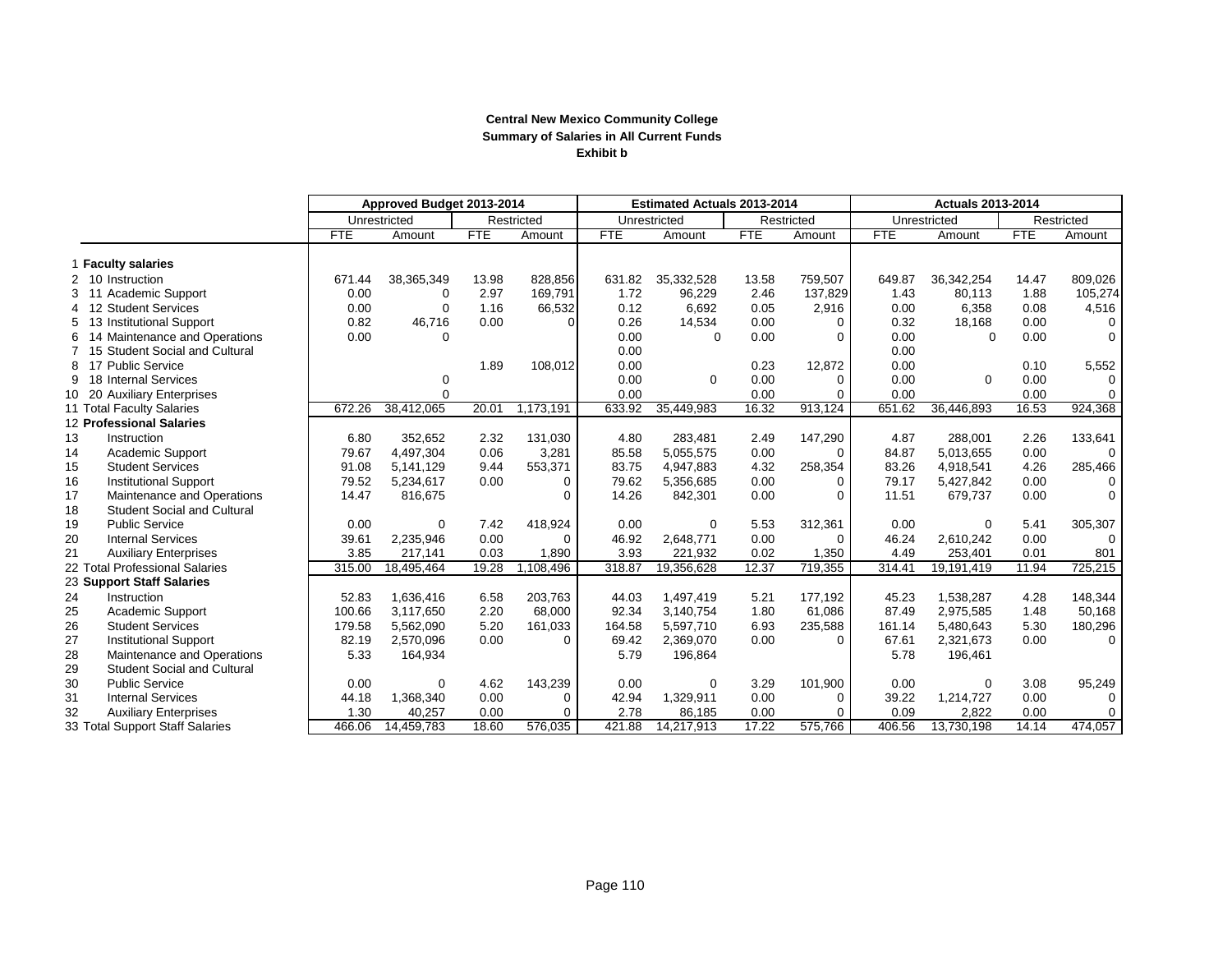### **Central New Mexico Community College Summary of Salaries in All Current Funds Exhibit b**

|                |                                     | Approved Budget 2013-2014 |             |            |                | <b>Estimated Actuals 2013-2014</b> |                |            | <b>Actuals 2013-2014</b> |              |                |            |                |
|----------------|-------------------------------------|---------------------------|-------------|------------|----------------|------------------------------------|----------------|------------|--------------------------|--------------|----------------|------------|----------------|
|                |                                     | Unrestricted              |             |            | Restricted     | Unrestricted                       |                |            | Restricted               | Unrestricted |                |            | Restricted     |
|                |                                     | <b>FTE</b>                | Amount      | <b>FTE</b> | Amount         | <b>FTE</b>                         | Amount         | <b>FTE</b> | Amount                   | <b>FTE</b>   | Amount         | <b>FTE</b> | Amount         |
|                | <b>GA/TA Salaries</b>               |                           |             |            |                |                                    |                |            |                          |              |                |            |                |
| 2              | Instruction                         |                           |             |            |                |                                    |                |            |                          |              |                |            |                |
| 3              | Academic Support                    |                           |             |            |                |                                    |                |            |                          |              |                |            |                |
| $\overline{4}$ | <b>Student Services</b>             |                           |             |            |                |                                    |                |            |                          |              |                |            |                |
| 5              | <b>Institutional Support</b>        |                           |             |            |                |                                    |                |            |                          |              |                |            |                |
| 6              | Maintenance and Operations          |                           |             |            |                |                                    |                |            |                          |              |                |            |                |
|                | <b>Student Social and Cultural</b>  |                           |             |            |                |                                    |                |            |                          |              |                |            |                |
| 8              | <b>Public Service</b>               |                           |             |            |                |                                    |                |            |                          |              |                |            |                |
| 9              | <b>Internal Services</b>            |                           |             |            |                |                                    |                |            |                          |              |                |            |                |
| 10             | <b>Auxiliary Enterprises</b>        |                           |             |            |                |                                    |                |            |                          |              |                |            |                |
|                | 11 Total GA/TA Salaries             | 0.00                      | $\Omega$    | 0.00       | $\overline{0}$ | 0.00                               | $\overline{0}$ | 0.00       | $\overline{0}$           | 0.00         | $\overline{0}$ | 0.00       | $\overline{0}$ |
|                | 12 Student Salaries                 |                           |             |            |                |                                    |                |            |                          |              |                |            |                |
| 13             | Instruction                         | 1.96                      | 29,632      | 0.00       | $\mathbf 0$    | 7.72                               | 116,428        | 0.00       | $\mathbf 0$              | 4.85         | 930,039        | 0.00       | 0              |
| 14             | Academic Support                    | 5.90                      | 89,028      | 0.00       | $\Omega$       | 6.79                               | 102,425        | 0.00       | $\Omega$                 | 10.70        | 161,387        | 0.00       | 0              |
| 15             | <b>Student Services</b>             | 5.31                      | 80,102      | 0.00       | 19,034         | 10.91                              | 164,458        | 5.33       | 80,435                   | 16.55        | 249,555        | 5.63       | 84,903         |
| 16             | <b>Institutional Support</b>        | 6.10                      | 91,918      | 0.00       | $\Omega$       | 13.84                              | 208,747        | 0.00       | $\Omega$                 | 9.67         | 145,810        | 0.00       | $\Omega$       |
| 17             | Maintenance and Operations          | 0.00                      | 0           |            |                | 0.66                               | 10,000         |            |                          | 0.62         | 9,401          |            |                |
| 18             | <b>Student Social and Cultural</b>  |                           |             |            |                |                                    |                |            |                          |              |                |            |                |
| 19             | <b>Public Service</b>               | 0.00                      | $\Omega$    | 0.00       | $\mathbf 0$    | 0.00                               | $\Omega$       | 0.00       | $\mathbf 0$              | 0.00         | $\Omega$       | 0.00       | 0              |
| 20             | <b>Internal Services</b>            | 0.94                      | 14,162      | 0.00       | $\mathbf 0$    | 1.15                               | 17,272         | 0.00       | $\mathbf{0}$             | 1.72         | 25,973         | 0.00       | 0              |
| 21             | <b>Auxiliary Enterprises</b>        | 0.09                      | 1,428       | 0.00       | $\Omega$       | 0.71                               | 10,678         | 0.00       | $\Omega$                 | 1.29         | 19,394         | 0.00       | 0              |
|                | 22 Total Student Salaries           | 20.31                     | 306,270     | 0.00       | 19,034         | 41.78                              | 630,008        | 5.33       | 80,435                   | 45.40        | 1,541,559      | 5.63       | 84,903         |
|                | 23 Federal Workstudy Salaries       |                           |             |            |                |                                    |                |            |                          |              |                |            |                |
| 24             | Instruction                         | 0.35                      | 8,385       | 0.00       | $\mathbf 0$    | 0.59                               | 8,883          | 0.00       | $\mathbf 0$              | 0.77         | 11,595         | 0.00       | 0              |
| 25             | <b>Academic Support</b>             | 2.73                      | 41,110      | 0.00       | $\Omega$       | 3.27                               | 49,356         | 0.00       | $\mathbf 0$              | 2.92         | 44,013         | 0.00       | 0              |
| 26             | <b>Student Services</b>             | 7.70                      | 116,119     | 0.00       | $\Omega$       | 4.40                               | 66,379         | 0.00       | $\Omega$                 | 4.77         | 71,899         | 0.00       | 0              |
| 27             | <b>Institutional Support</b>        | 0.34                      | 5,155       | 0.00       | $\mathbf 0$    | 0.98                               | 14.792         | 0.00       | $\mathbf 0$              | 1.17         | 17,679         | 0.00       | 0              |
| 28             | Maintenance and Operations          | 0.00                      | $\Omega$    | 0.00       | $\Omega$       | 0.43                               | 11,333         | 0.00       | $\Omega$                 | 0.04         | 662            | 0.00       | 0              |
| 29             | <b>Student Social and Cultural</b>  |                           |             |            |                |                                    |                |            |                          |              |                |            |                |
| 30             | <b>Public Service</b>               | 0.00                      | $\mathbf 0$ | 0.00       | $\Omega$       | 0.00                               | $\Omega$       | 0.00       | $\Omega$                 | 0.00         | $\mathbf 0$    | 0.00       | $\Omega$       |
| 31             | <b>Internal Services</b>            | 0.12                      | 1,871       | 3.10       | 46,718         | 0.04                               | 614            | 0.73       | 11,000                   | 0.24         | 3,659          | 0.73       | 10,978         |
| 32             | <b>Auxiliary Enterprises</b>        | 0.00                      | $\Omega$    | 0.78       | 11,787         | 0.00                               | $\Omega$       | 0.78       | 11,700                   | 0.08         | 1,235          | 0.25       | 3,705          |
|                | 33 Total Federal Workstudy Salaries | 11.24                     | 172,640     | 3.88       | 58,505         | 9.71                               | 151,357        | 1.51       | 22,700                   | 9.99         | 150,742        | 0.97       | 14,683         |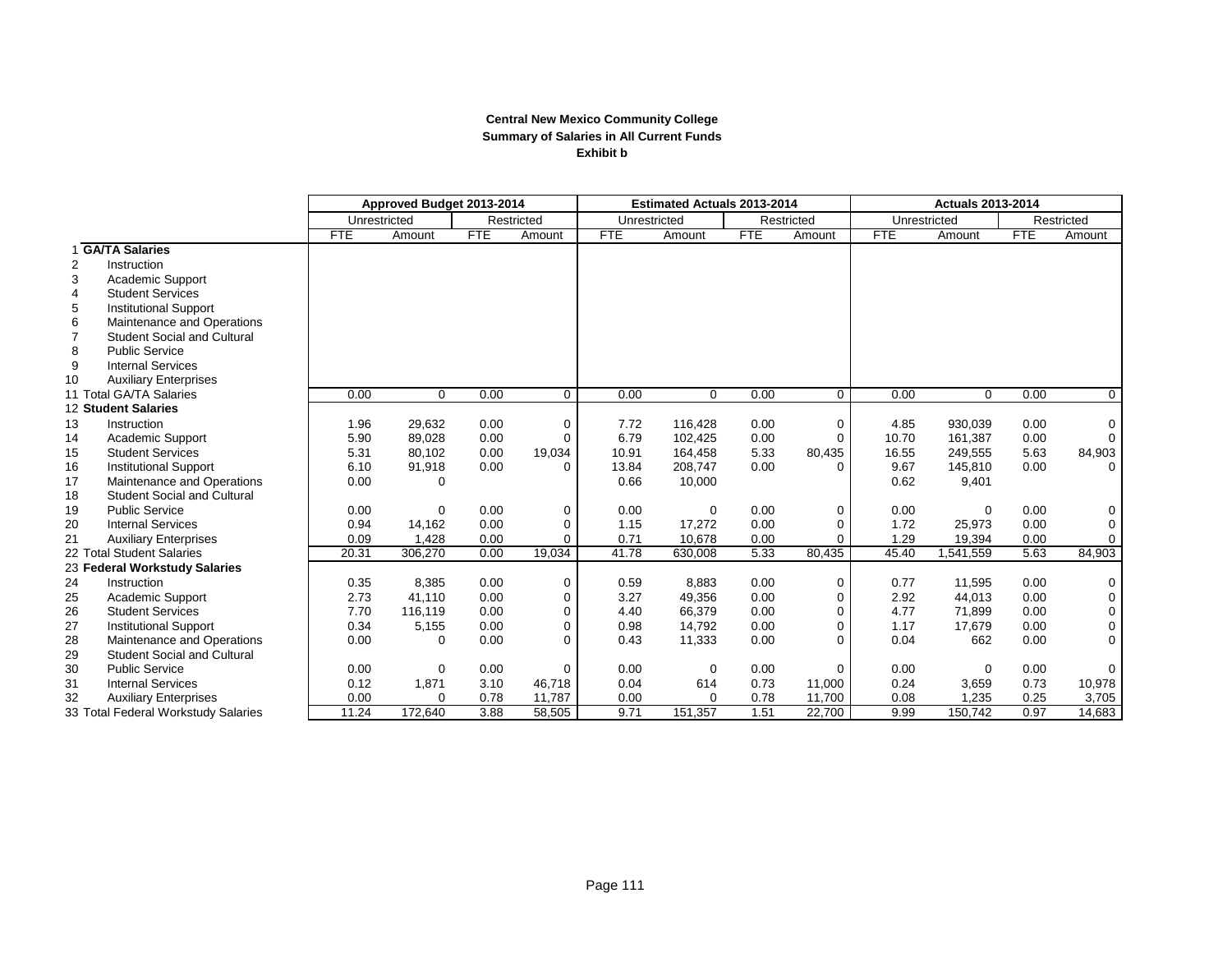#### **Central New Mexico Community College Summary of Salaries in All Current Funds Exhibit b**

|    |                                        |            | Approved Budget 2013-2014 |            |             |            | <b>Estimated Actuals 2013-2014</b> |            |             |            |              |       |                |
|----|----------------------------------------|------------|---------------------------|------------|-------------|------------|------------------------------------|------------|-------------|------------|--------------|-------|----------------|
|    |                                        |            | Unrestricted              |            | Restricted  |            | Unrestricted                       |            | Restricted  |            | Unrestricted |       | Restricted     |
|    |                                        | <b>FTE</b> | Amount                    | <b>FTE</b> | Amount      | <b>FTE</b> | Amount                             | <b>FTE</b> | Amount      | <b>FTE</b> | Amount       | FTE   | Amount         |
|    | <b>State Workstudy Salaries</b>        |            |                           |            |             |            |                                    |            |             |            |              |       |                |
| 2  | Instruction                            | 1.77       | 28,449                    | 0.00       | $\mathbf 0$ | 2.01       | 30,258                             | 0.00       | $\mathbf 0$ | 1.78       | 26.873       | 0.00  | 0              |
| 3  | Academic Support                       | 3.79       | 57,116                    | 0.00       | $\mathbf 0$ | 12.45      | 67,546                             | 0.00       | $\Omega$    | 4.48       | 67,616       | 0.00  | 0              |
| 4  | <b>Student Services</b>                | 7.18       | 108,225                   | 0.00       | $\Omega$    | 7.60       | 114,565                            | 0.00       | $\Omega$    | 8.36       | 126,097      | 0.00  | $\mathbf 0$    |
| 5  | <b>Institutional Support</b>           | 2.60       | 39,176                    | 0.00       | $\Omega$    | 2.62       | 39,503                             | 0.00       | $\Omega$    | 2.78       | 41,996       | 0.00  | $\overline{0}$ |
| 6  | Maintenance and Operations             | 0.17       | 2,601                     |            |             | 0.09       | 1,352                              |            |             | 0.09       | 1,424        |       |                |
|    | <b>Student Social and Cultural</b>     |            |                           |            |             |            |                                    |            |             |            |              |       |                |
| 8  | <b>Public Service</b>                  | 0.00       | $\mathbf 0$               | 0.08       | 1,248       | 0.00       | $\Omega$                           | 0.00       | $\Omega$    | 0.00       | 0            | 0.00  | 0              |
| 9  | <b>Internal Services</b>               | 1.27       | 19,161                    | 4.70       | 70,842      | 0.74       | 11,156                             | 4.47       | 67,419      | 0.72       | 10,833       | 2.87  | 43,334         |
| 10 | <b>Auxiliary Enterprises</b>           | 0.74       | 11,211                    | 2.82       | 42,500      | 0.47       | 7,037                              | 2.00       | 30,209      | 0.43       | 6,467        | 1.70  | 25,623         |
|    | 11 Total State Workstudy Salaries      | 17.52      | 265,939                   | 7.60       | 114,590     | 25.97      | 271,417                            | 6.47       | 97,628      | 18.64      | 281,306      | 4.57  | 68,957         |
|    | 12 Other Salaries                      |            |                           |            |             |            |                                    |            |             |            |              |       |                |
| 13 | Instruction                            |            |                           |            |             |            |                                    |            |             |            |              |       |                |
| 14 | Academic Support                       | 0.37       | 8,608                     | 0.00       | 0           | 0.00       | $\Omega$                           |            |             | 0.00       | 0            | 0.00  | 0              |
| 15 | <b>Student Services</b>                | 0.00       | $\Omega$                  | 0.05       | 1,160       |            |                                    | 0.00       | $\Omega$    | 0.00       | $\mathbf{0}$ | 0.00  | $\mathbf{0}$   |
| 16 | <b>Institutional Support</b>           | 96.05      | 2,312,980                 |            |             | 75.48      | 1,998,450                          |            |             | 76.46      | 2,024,377    |       |                |
| 17 | Maintenance and Operations             | 138.50     | 3,256,104                 |            |             | 111.08     | 2,940,686                          |            |             | 106.28     | 2,813,779    |       |                |
| 18 | <b>Student Social and Cultural</b>     |            |                           |            |             |            |                                    |            |             |            |              |       |                |
| 19 | <b>Public Service</b>                  |            |                           |            | $\Omega$    |            |                                    | 0.00       | $\Omega$    | 0.00       | $\mathbf 0$  | 0.00  | 0              |
| 20 | <b>Internal Services</b>               |            |                           |            |             |            |                                    |            |             | 1.64       | 38,552       |       |                |
| 21 | <b>Auxiliary Enterprises</b>           | 1.75       | 41,257                    |            | $\mathbf 0$ | 9.95       | 233,896                            | 0.00       | 0           | 3.70       | 87,065       | 0.00  | 0              |
|    | 22 Total Other Salaries                | 236.67     | 5,618,949                 | 0.05       | 1,160       | 196.50     | 5,173,032                          | 0.00       | $\Omega$    | 188.08     | 4,963,773    | 0.00  | $\mathbf 0$    |
|    | 23 Summary of Current Fund Salaries    |            |                           |            |             |            |                                    |            |             |            |              |       |                |
| 24 | Instruction                            | 735.15     | 40,420,883                | 22.88      | 1,163,649   | 690.96     | 37,268,997                         | 21.28      | 1,083,989   | 707.37     | 39,137,049   | 21.01 | 1,091,011      |
| 25 | Academic Support                       | 193.11     | 7,810,816                 | 5.23       | 241.072     | 202.15     | 8,511,885                          | 4.26       | 198,915     | 191.89     | 8,342,369    | 3.36  | 155,442        |
| 26 | <b>Student Services</b>                | 290.84     | 11.007.665                | 15.86      | 801,130     | 271.36     | 10,897,687                         | 16.63      | 577,293     | 274.07     | 10,853,093   | 15.27 | 555,181        |
| 27 | <b>Institutional Support</b>           | 267.62     | 10,300,658                | 0.00       | $\Omega$    | 242.22     | 10,001,781                         | 0.00       | $\Omega$    | 237.20     | 9,997,545    | 0.00  | 0              |
| 28 | Maintenance and Operations             | 158.46     | 4,240,314                 | 0.00       | $\mathbf 0$ | 132.31     | 4,002,536                          | 0.00       | $\mathbf 0$ | 124.33     | 3.701.464    | 0.00  | 0              |
| 29 | <b>Student Social and Cultural</b>     | 0.00       | $\Omega$                  | 0.00       | $\Omega$    | 0.00       | $\Omega$                           | 0.00       | $\Omega$    | 0.00       | $\Omega$     | 0.00  | 0              |
| 30 | <b>Public Service</b>                  | 0.00       | $\Omega$                  | 14.02      | 671,423     | 0.00       | $\Omega$                           | 9.05       | 427,133     | 0.00       | $\Omega$     | 8.58  | 406,108        |
| 31 | <b>Internal Services</b>               | 86.12      | 3,639,480                 | 7.80       | 117,560     | 91.79      | 4.007.724                          | 5.20       | 78,419      | 89.78      | 3,903,986    | 3.60  | 54,312         |
| 32 | <b>Auxiliary Enterprises</b>           | 7.74       | 311,294                   | 3.63       | 56,177      | 17.84      | 559.728                            | 2.80       | 43,259      | 10.08      | 370,384      | 1.96  | 30,129         |
|    | 33 Grand Total - Current Fund Salaries | 1,739.05   | 77,731,110                | 69.41      | 3,051,011   | 1,648.63   | 75,250,338                         | 59.23      | 2,409,008   | 1,634.72   | 76,305,890   | 53.78 | 2,292,183      |